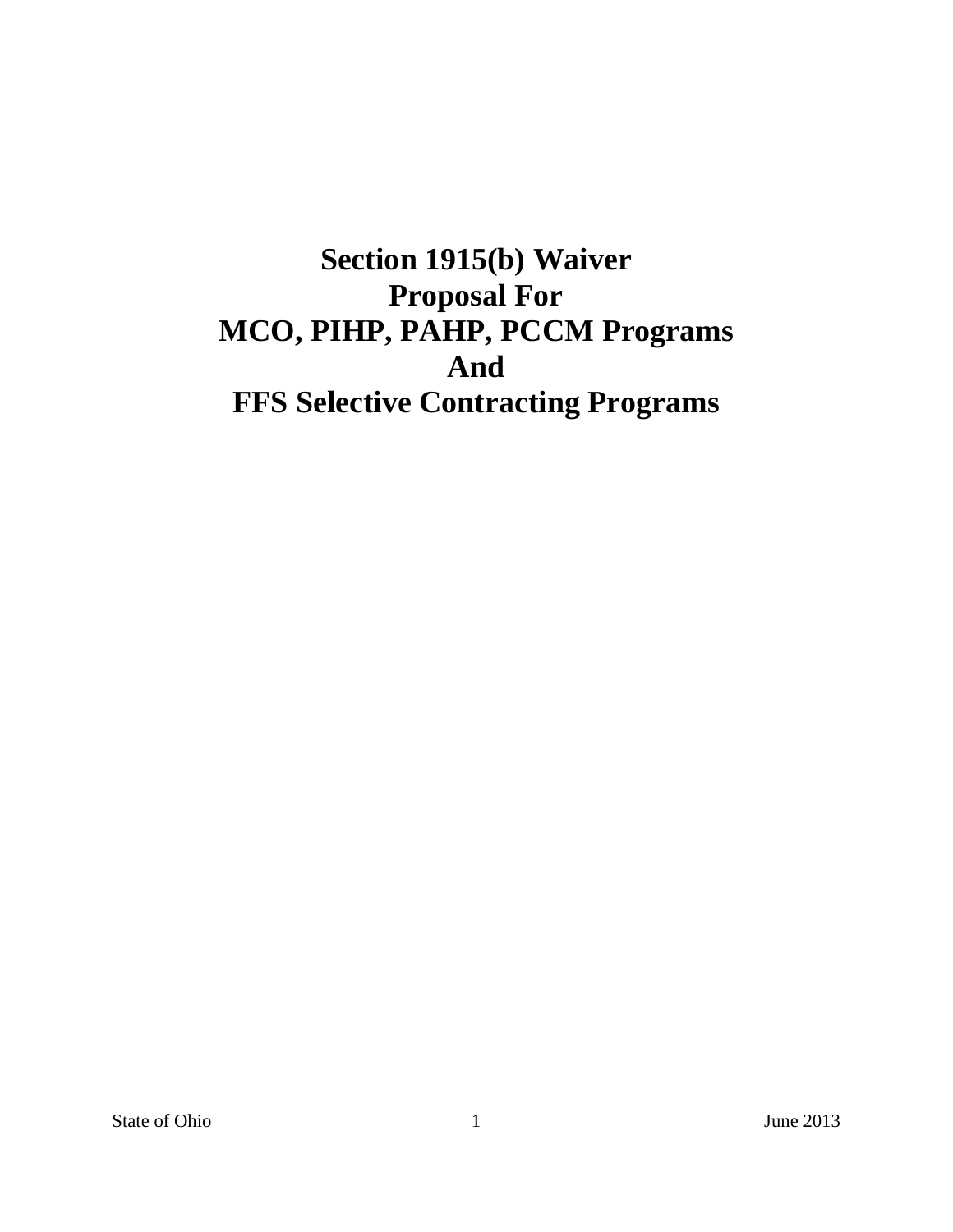# **Table of Contents**

# Proposal

| Section A: Program Description<br>Part I: Program Overview | $\sqrt{5}$<br>5<br>10 |
|------------------------------------------------------------|-----------------------|
|                                                            |                       |
|                                                            |                       |
| A. Statutory Authority                                     |                       |
| <b>B.</b> Delivery Systems                                 | 12                    |
| C. Choice of MCOs, PIHPs, PAHPs, and PCCMs                 | 14                    |
| D. Geographic Areas Served by the Waiver                   | 15                    |
| E. Populations Included in Waiver                          | 17                    |
| <b>Services</b><br>$F_{\perp}$                             | 20                    |
| Part II: Access                                            | 24                    |
| A. Timely Access Standards                                 | 24                    |
| <b>B.</b> Capacity Standards                               | 27                    |
| C. Coordination and Continuity of Care Standards           | 30                    |
| Part III: Quality                                          | 35                    |
| Part IV: Program Operations                                | 39                    |
| A. Marketing                                               | 39                    |
| B. Information to Potential Enrollees and Enrollees        | 42                    |
| C. Enrollment and Disenrollment                            | 45                    |
| D. Enrollee Rights                                         | 52                    |
| E. Grievance System                                        | 54                    |
| F. Program Integrity                                       | 57                    |
| Section B: Monitoring Plan                                 | 58                    |
| Part I: Summary Chart                                      | 60                    |
| Part II: Monitoring Strategies                             | 63                    |
| Section C: Monitoring Results                              | 83                    |
| Section D: Cost Effectiveness                              | 85                    |
| Part I: State Completion Section                           | 85                    |
| Part II: Appendices D1-7                                   | 112                   |

Instructions – see Attachment 1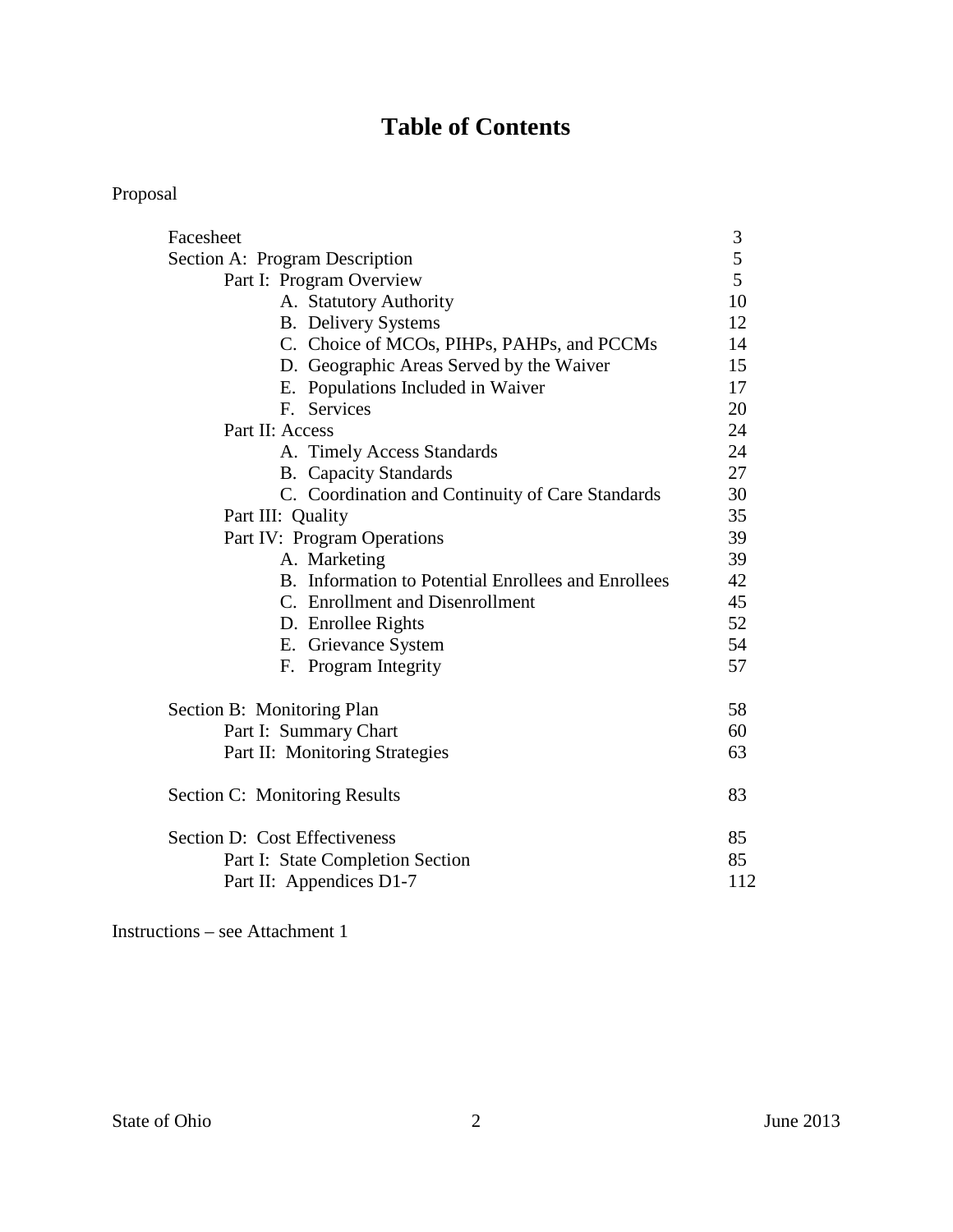# **Proposal for a Section 1915(b) Waiver MCO, PIHP, PAHP, and/or PCCM Program**

# Facesheet

*Please fill in and submit this Facesheet with each waiver proposal, renewal, or amendment request.*

The **State** of **Ohio** requests a waiver/amendment under the authority of section 1915(b) of the Act. The Medicaid agency will directly operate the waiver.

| The <b>name of the waiver program</b> is | <b>Ohio's Integrated Care Delivery System</b> |
|------------------------------------------|-----------------------------------------------|
| (ICDS) Demonstration                     | . (Please list each program name if the       |

waiver authorizes more than one program.).

# **Type of request**. This is an:

- $X$  initial request for new waiver. All sections are filled.
- \_\_\_ amendment request for existing waiver, which modifies Section/Part \_\_\_\_
	- \_\_ Replacement pages are attached for specific Section/Part being amended (note: the State may, at its discretion, submit two versions of the replacement pages: one with changes to the old language highlighted (to assist CMS review), and one version with changes made, i.e. not highlighted, to actually go into the permanent copy of the waiver).
	- \_\_ Document is replaced in full, with changes highlighted

## \_\_\_ renewal request

- \_\_ This is the first time the State is using this waiver format to renew an existing waiver. The full preprint (i.e. Sections A through D) is filled out.
- \_\_ The State has used this waiver format for its previous waiver period. Sections
- C and D are filled out.
	- Section A is \_\_\_ replaced in full
		- \_\_\_ carried over from previous waiver period. The State:
			- \_\_\_ assures there are no changes in the Program
				- Description from the previous waiver period.
			- \_\_\_ assures the same Program Description from the previous waiver period will be used, with the exception of changes noted in attached replacement pages.

## Section B is \_\_\_ replaced in full

- \_\_\_ carried over from previous waiver period. The State:
	- \_\_\_ assures there are no changes in the Monitoring Plan from the previous waiver period.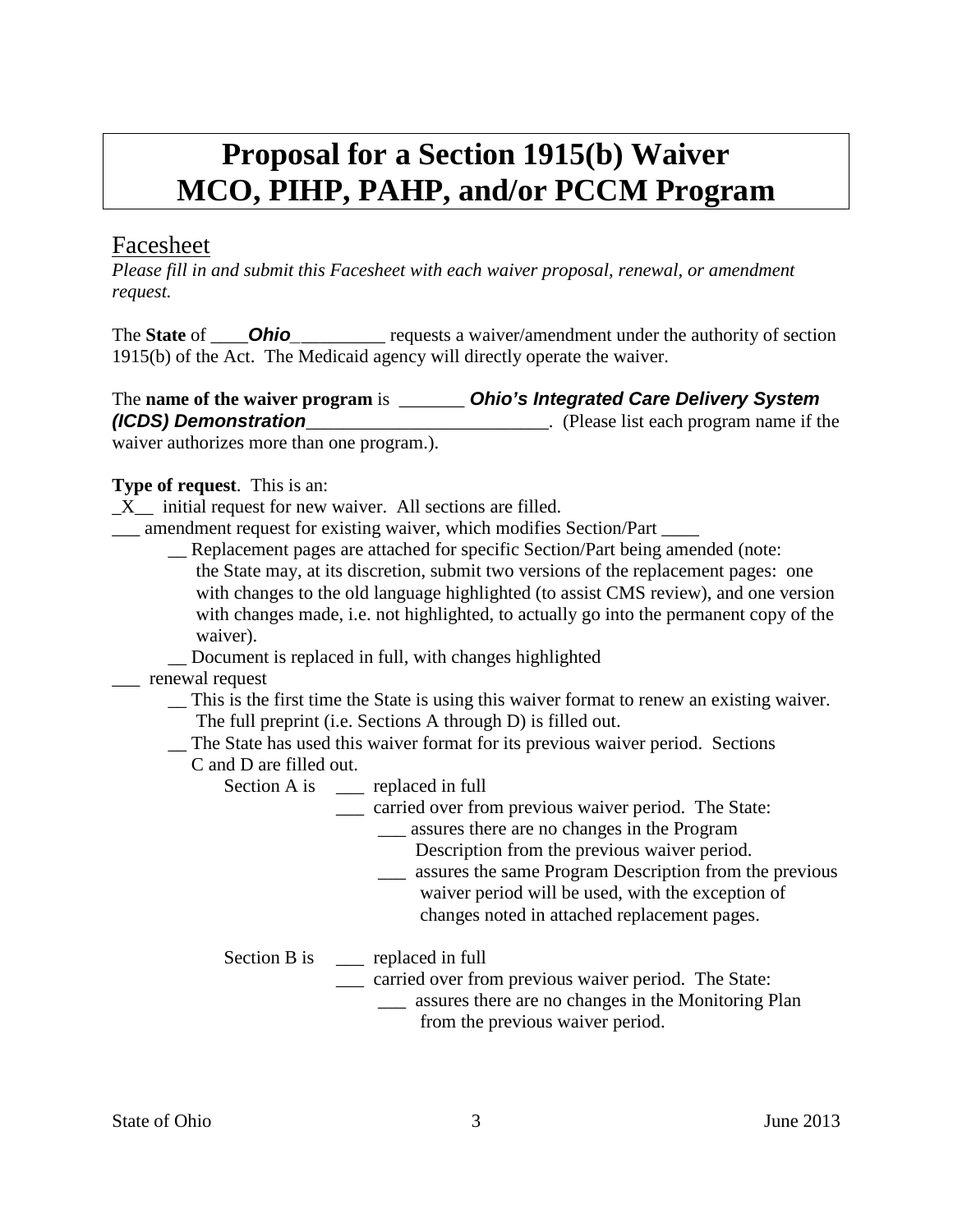\_\_\_ assures the same Monitoring Plan from the previous waiver period will be used, with exceptions noted in attached replacement pages

**Effective Dates:** This waiver/renewal/amendment is requested for a period of 5 years; effective \_\_\_\_\_\_*October 1, 2013April 1, 2014* \_\_\_\_and ending \_\_\_\_*September 30, 2018March*  **31, 2019** [67]. (For beginning date for an initial or renewal request, please choose first day of a calendar quarter, if possible, or if not, the first day of a month. For an amendment, please identify the implementation date as the beginning date, and end of the waiver period as the end date)

**State Contact:** The State contact person for this waiver is \_\_\_*Chester* **Drake\_\_\_\_\_\_\_\_\_\_** and can be reached by telephone at **614.752 3621**, or fax at *614.728 4516* , or e-mail at *chuck.drake@jfs.ohio.gov*. (Please list for each program)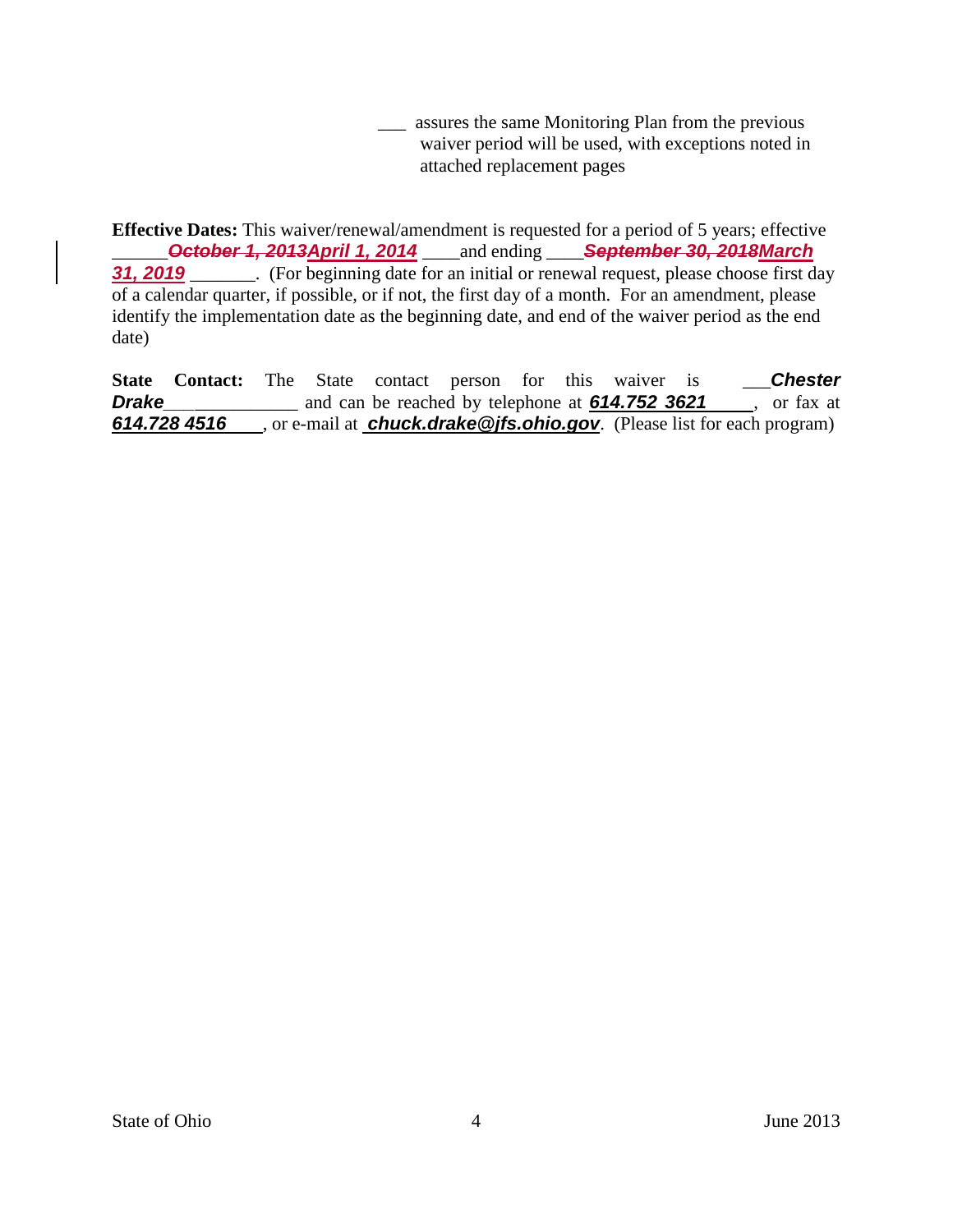# **Section A: Program Description**

# **Part I: Program Overview**

#### **Tribal consultation**

*For initial and renewal waiver requests, please describe the efforts the State has made to ensure Federally recognized tribes in the State are aware of and have had the opportunity to comment on this waiver proposal.*

## *Response: There are no federally recognized tribes in the State of Ohio.*

#### **Program History**

*For renewal waivers, please provide a brief history of the program(s) authorized under the waiver. Include implementation date and major milestones (phase-in timeframe; new populations added; major new features of existing program; new programs added).*

## *Background*

*Over 182,000 Ohioans are enrolled in both Medicare and Medicaid, but the two programs are designed and managed with almost no connection to one another. With no single point of accountability, long term care services and supports, behavioral health services, and physical health services are poorly coordinated. The result is diminished quality of care for Medicare‐Medicaid enrollees and unnecessarily high costs for taxpayers.* 

*As part of the effort to address these issues in the Medicaid program, the State of Ohio is requesting a 1915(b) waiver in order to allow for the mandatory enrollment of individuals 18 years old and older who are eligible for Medicare and Medicaid into managed care. The 1915(b) waiver will operate concurrently with a new 1915(c) waiver to provide the full array of Medicaid benefits to beneficiaries. The 1915(c) waiver request is being submitted simultaneously to CMS for their review and approval. Ohio is requesting an effective date of October 1, 2013 April 1, 2014 for the 1915(b) waiver for a five-year waiver term, ending September 30, 2018March 31, 2019.*

*Ohio has been selected as one of the Centers for Medicare and Medicaid Services (CMS) Duals Demonstration programs. Through the CMS Medicare‐Medicaid Demonstration program, Ohio is developing a fully integrated care system that comprehensively manages the full continuum of Medicare and Medicaid benefits for Medicare‐Medicaid enrollees, including Long Term Services and Supports (LTSS). Medicare-Medicaid beneficiaries will be served by Ohio's Integrated Care Delivery System (ICDS) Plans in selected regions across the state, beginning with*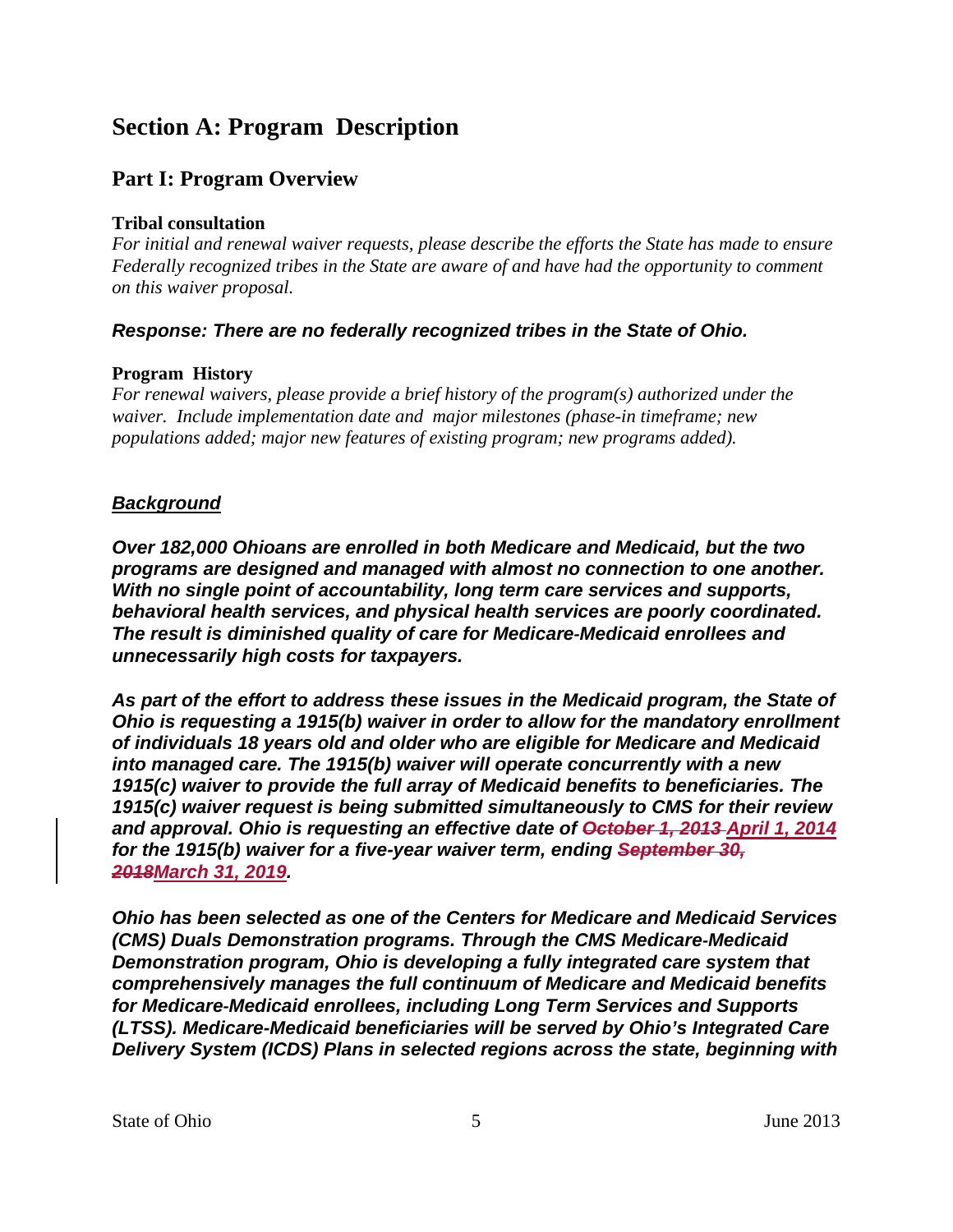*voluntary enrollment in September 2013March 2014 and phase-in mandatory enrollment beginning as of October 1, 2013April 1, 2014.*

*Under the ICDS Demonstration, Ohio competitively selected ICDS Plans to manage a comprehensive benefit package for Medicare‐Medicaid enrollees, utilizing a variety of care management tools to ensure that services are coordinated. These ICDS plans will operate as the managed care organizations (MCOs) and provide the Medicaid managed care services under the 1915(b) waiver. The ICDS plans will:*

- *Arrange for care and services by specialists, hospitals, and providers of LTSS and other non‐ Medicaid community‐based services and supports;*
- *Allocate increased resources to primary and preventive services in order to reduce utilization of more costly Medicare and Medicaid benefits, including institutional services;*
- *Cover all administrative processes, including consumer engagement, which includes outreach and education functions, grievances, and appeals;*
- *Use a person‐centered care coordination model that promotes an individual's ability to live independently through a process that emphasizes the role of the individual in the development of their care plan; and*
- *Utilize a payment structure that blends Medicare and Medicaid funding and mitigates the conflicting incentives that exist between Medicare and Medicaid.*

*Ohio anticipates that the savings achieved through the ICDS Demonstration will enable more Medicare‐Medicaid enrollees to receive the medical and long-term services and supports they need in their own homes and other community‐based settings, rather than in more costly institutional settings. Ohio will demonstrate that its model of integrated care and financing will:*

- *Keep people living in the community;*
- *Increase individuals' independence;*
- *Improve the delivery of quality care;*
- *Reduce health disparities across all populations;*
- *Improve health and functional outcomes;*
- *Reduce costs for individuals by reducing or avoiding preventable hospital stays, nursing facility admissions, emergency room utilization; and*
- *Improve transitions across care settings.*

*Ohio is requesting approval through the 1915(b) waiver to implement a geographic phase-in for enrollment by county over a period of three (3) months,* 

State of Ohio 6 June 2013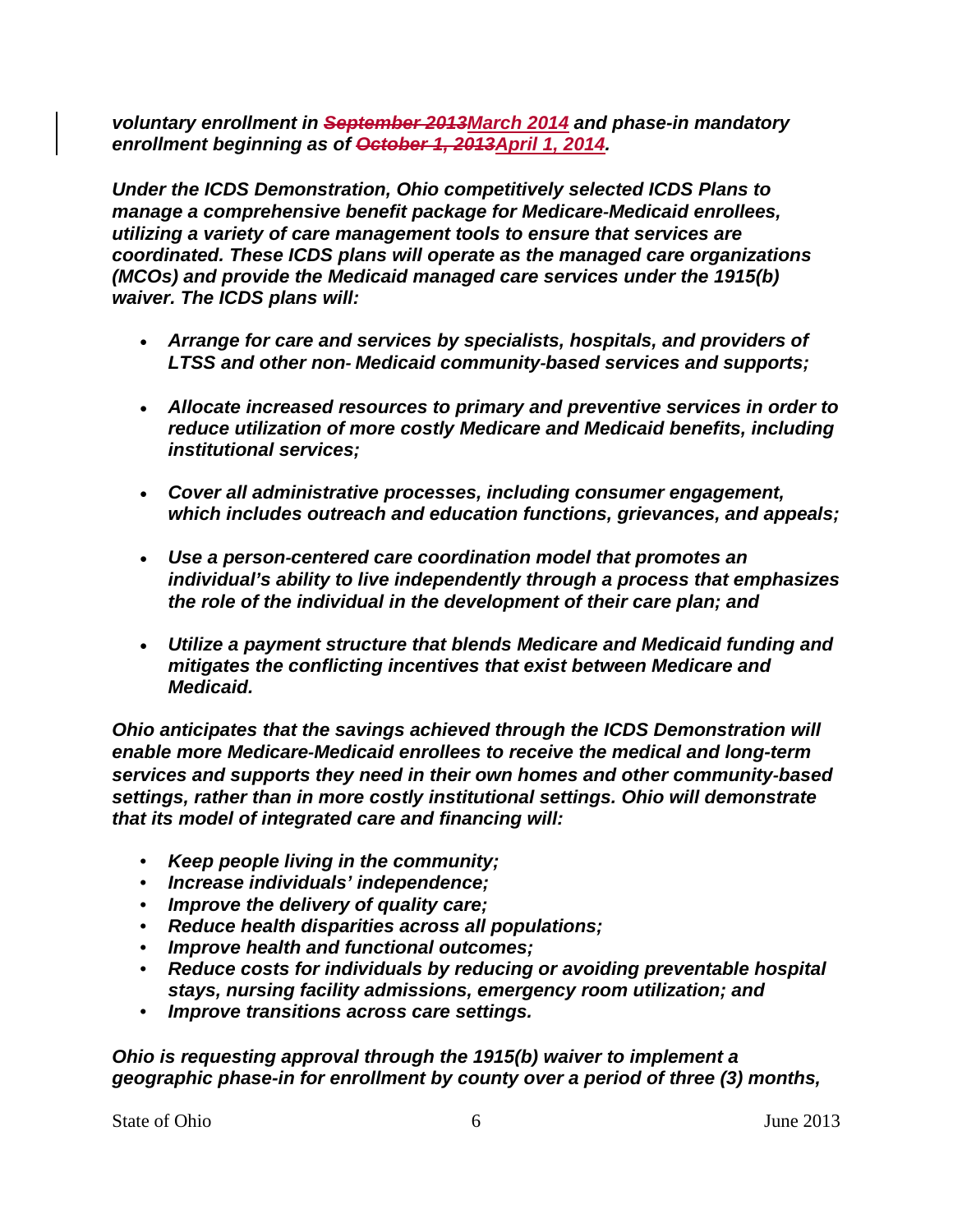*in order to furnish services to those individuals who reside in following counties: Fulton, Lucas, Ottawa, Wood, Lorain, Cuyahoga, Lake, Geauga, Medina, Summit, Portage, Stark, Wayne, Trumbull, Mahoning, Columbiana, Union, Delaware, Franklin, Pickaway, Madison, Clark, Greene, Montgomery, Butler, Warren, Clinton, Hamilton and Clermont.*

*The concurrent 1915(c) waiver will permit Ohio to provide home and communitybased services (HCBS) that are not otherwise available through the Medicaid state plan to individuals who are eligible for the ICDS demonstration and require a nursing facility (NF) level of care (LOC).* 

*In addition to providing the essential authority for individuals participating in the ICDS demonstration, the 1915(b) waiver will also serve eligible individuals who have elected to opt-out of the demonstration.*

## *Enrollment*

*Medicare-Medicaid beneficiaries living in the covered geographic area who do not choose an ICDS Plan will be passively enrolled in an ICDS Plan. For purposes of this waiver, these beneficiaries are referred to as "opt-in" beneficiaries. The beneficiary may "opt-out" of the ICDS Plan for Medicare-covered benefits, but will be mandatorily enrolled after the 60 day choice period for Medicaid‐covered benefits. The 1915(b) waiver covers eligible individuals who have elected to "optout" of the Medicare portion of the ICDS Demonstration. Individuals who "optout" may re-enroll in the ICDS Plan at any time.* 

*Medicare‐Medicaid enrollees in the targeted geographic regions will be notified of their selection for the ICDS program. Not less than 60 days prior to enrollment into the ICDS program, a letter of notification will inform individuals that they will be enrolled in their plan of choice for both their Medicaid‐covered benefits and their Medicare‐covered benefits. If the individual does not choose an ICDS plan, the individual will be auto‐enrolled into one of the plans.*

*Individuals may re‐enroll in the Medicare component of the ICDS Demonstration at any time upon request. If eligible participants elect to opt-out of the ICDS Plan for their Medicare‐covered benefits, they will remain enrolled in the ICDS Plan for their Medicaid‐covered services.* 

*The population that will be eligible to enroll in ICDS Plans is limited to "Full Benefit" Medicare‐Medicaid enrollees only. Individuals who are only eligible for Medicare Savings Program benefits (QMB‐only, SLMB‐only, and QI‐1) will not be eligible. Additionally, the following specified populations will be excluded from participating in the ICDS program and excluded from the ICDS 1915(b) Waiver program:*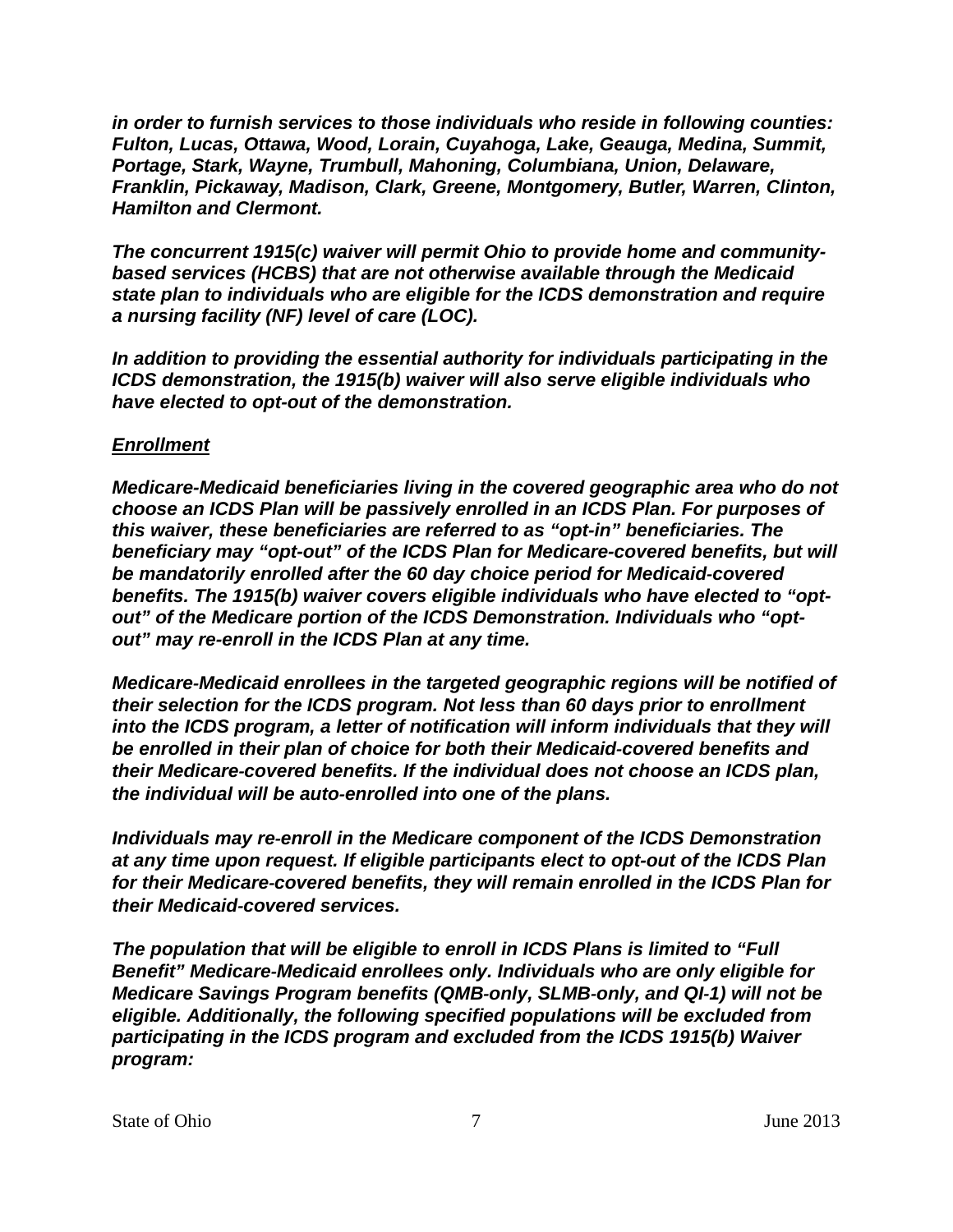- *Individuals with Intellectual Disabilities (ID) and other Developmental Disabilities (DD) who are otherwise served through an IDD 1915(c) HCBS waiver or an ICF*‐*IDD;*
- *Individuals enrolled in PACE;*
- *Individuals enrolled in both Medicare and Medicaid who have other third party creditable health care coverage; Individuals under the age of 18;*
- *Individuals who are Medicare and Medicaid eligible and are on a delayed Medicaid spend down;*
- *Individuals participating in the CMS Independence at Home (IAH) demonstration.*

*Based on the eligibility criteria stated above and the regions that are being proposed, Ohio estimates that 114,972 Medicare‐Medicaid enrollees will be eligible to participate in the ICDS Demonstration.*

# *Community and Stakeholder Involvement*

*Ohio has been working with stakeholders on the development of the ICDS Demonstration since January 2011. In doing so, the State has conducted numerous activities to solicit input and has considered stakeholders' concerns and expectations in making key decisions. These activities have included:*

- *A Request for Information (RFI) and summary of responses.*
- *Testimony by the Ohio Medicaid Director before the Ohio Legislature.*
- *Establishment of an advisory group made up of internal and external stakeholders.*
- *Presentation of a concept paper to the State's Unified Long Term Care Systems Advisory Workgroup.*
- *Regional meetings around the state, statewide conference calls, public hearings and a teleconference with individuals, family caregivers and advocates and stakeholders.*
- *Development of a Q & A document and fact sheet associated with the ICDS concept paper.*
- *Development of an individual questionnaire and summary of responses.*
- *Links to key information about ICDS and stakeholder engagement activities on the Governor's Office of Health Transformation website.*

*Additionally, Ohio had previously convened a group of individuals, providers and stakeholders to discuss other waiver reform initiatives. The populations included in the ICDS Waiver are represented by this workgroup. As a result, the State will also use this forum to share and discuss the delivery of managed care and HCBS services in the ICDS demonstration.*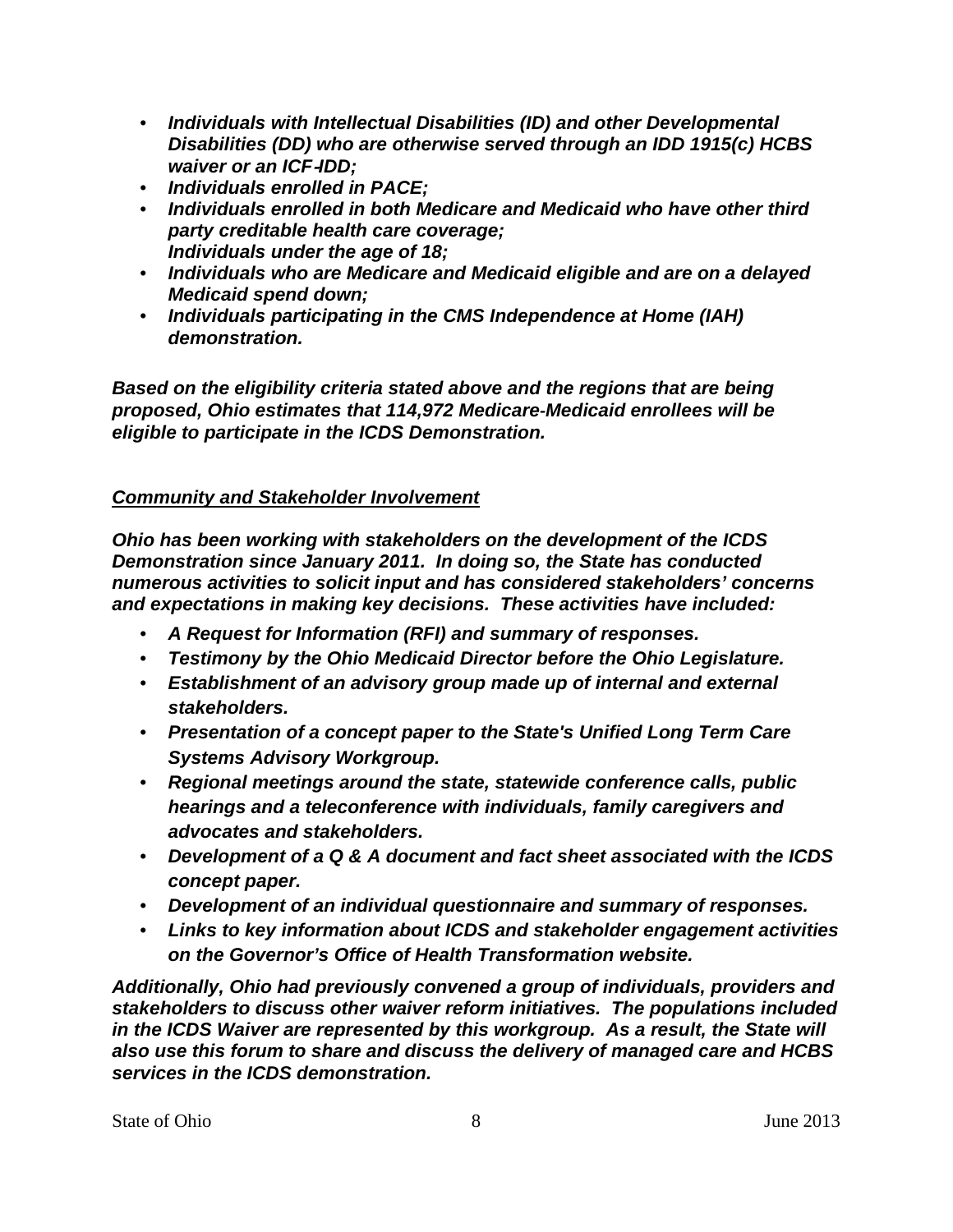*Ohio will continue to engage with and incorporate feedback from stakeholders during the implementation and operational phases of the ICDS demonstration, including the ICDS 1915(b)(c) concurrent Waiver.* 

#### *Conclusion*

*As part of Ohio's due diligence with including dual eligible individuals in a mandatory managed care program as permitted by ORC 5111.16, the state of Ohio assessed the managed care program objectives and affirmed the original goals of the program as appropriate to meet not only the needs of the dual eligible population but also the agency's responsibility as a public payer. Those objectives include:* 

- *Accountability for access to and quality of care;*
- *Improved access to primary and preventive care in the most appropriate settings;*
- *Utilization management to assure appropriate use of services and minimize unnecessary use of specialty care, the emergency room, or inpatient services;*
- *Enhanced member services and education;*
- *Availability of information to assess program performance and plan future development;*
- *Maximum cost predictability and administrative simplicity;*
- *Improved health care coordination and health outcomes; and*
- *Promotion of evidence-based prevention and treatment practices.*

*The ICDS 1915(b) waiver will be administered by the ODJFS Office of Medical Assistance, more specifically, the Bureau of Managed Care.*

*Please note: The State of Ohio refers to the ICDS managed care organizations as "ICDS Plans" in our responses to the 1915(b) pre-print questions.*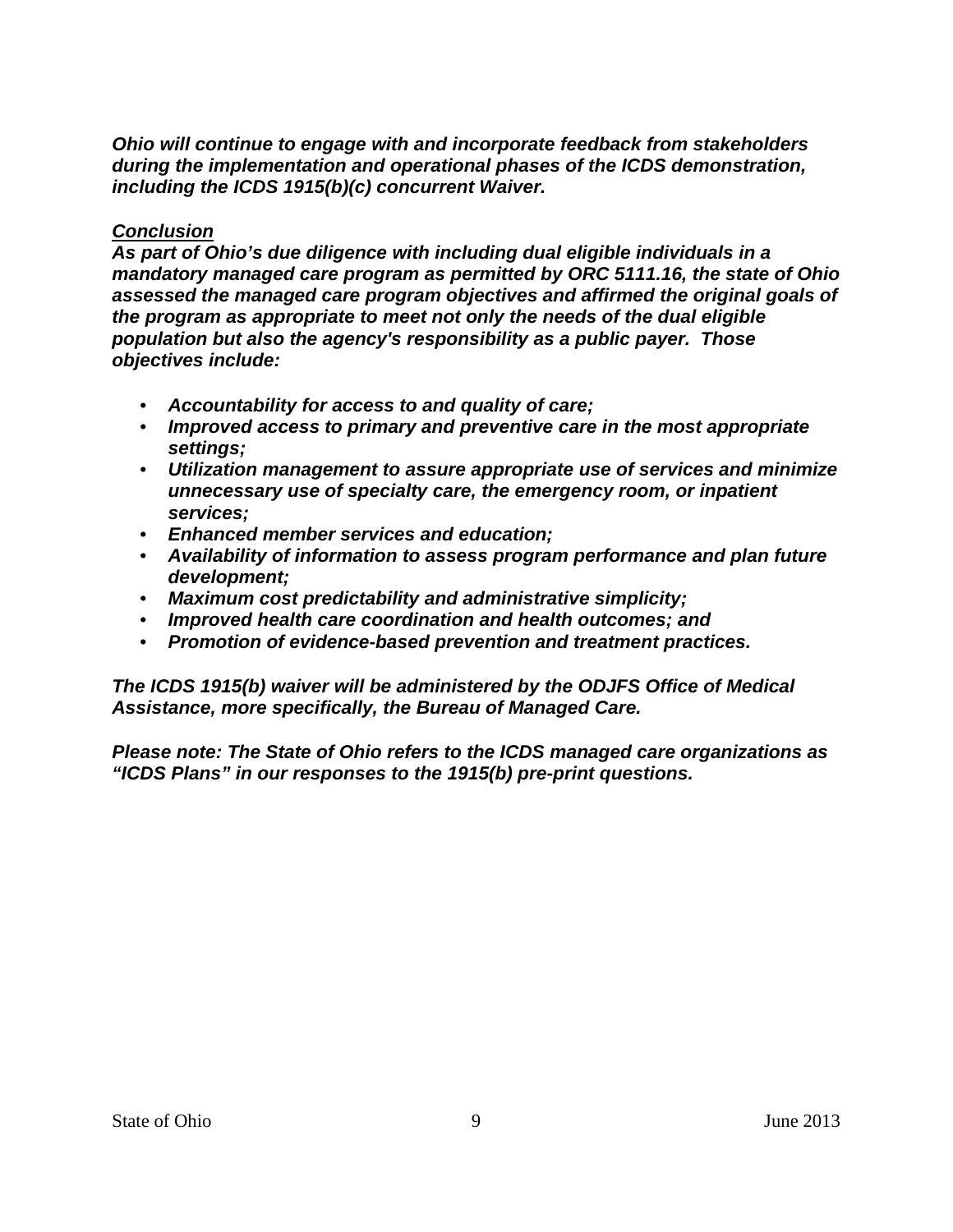# **A. Statutory Authority**

1. **Waiver Authority.** The State's waiver program is authorized under section 1915(b) of the Act, which permits the Secretary to waive provisions of section 1902 for certain purposes. Specifically, the State is relying upon authority provided in the following subsection(s) of the section 1915(b) of the Act (if more than one program authorized by this waiver, please list applicable programs below each relevant authority):

- a.\_X\_\_ **1915(b)(1)**  The State requires enrollees to obtain medical care through a primary care case management (PCCM) system or specialty physician services arrangements. This includes mandatory capitated programs.
- b. \_\_ **1915(b)(2)** A locality will act as a central broker (agent, facilitator, negotiator) in assisting eligible individuals in choosing among PCCMs or competing MCOs/PIHPs/PAHPs in order to provide enrollees with more information about the range of health care options open to them.
- c. \_\_ **1915(b)(3)** The State will share cost savings resulting from the use of more cost-effective medical care with enrollees by providing them with additional services. The savings must be expended for the benefit of the Medicaid beneficiary enrolled in the waiver. Note: this can only be requested in conjunction with section  $1915(b)(1)$  or  $(b)(4)$  authority.
- d. \_\_\_ **1915(b)(4)** The State requires enrollees to obtain services only from specified providers who undertake to provide such services and meet reimbursement, quality, and utilization standards which are consistent with access, quality, and efficient and economic provision of covered care and services. The State assures it will comply with 42 CFR 431.55(f).

The 1915(b)(4) waiver applies to the following programs

- $\equiv$  MCO
- $\equiv$  PIHP
- \_\_\_ PAHP
- \_\_\_ PCCM (Note: please check this item if this waiver is for a PCCM program that limits who is eligible to be a primary care case manager. That is, a program that requires PCCMs to meet certain quality/utilization criteria beyond the minimum requirements required to be a fee-for-service Medicaid contracting provider.)
- \_\_\_ FFS Selective Contracting program (please describe)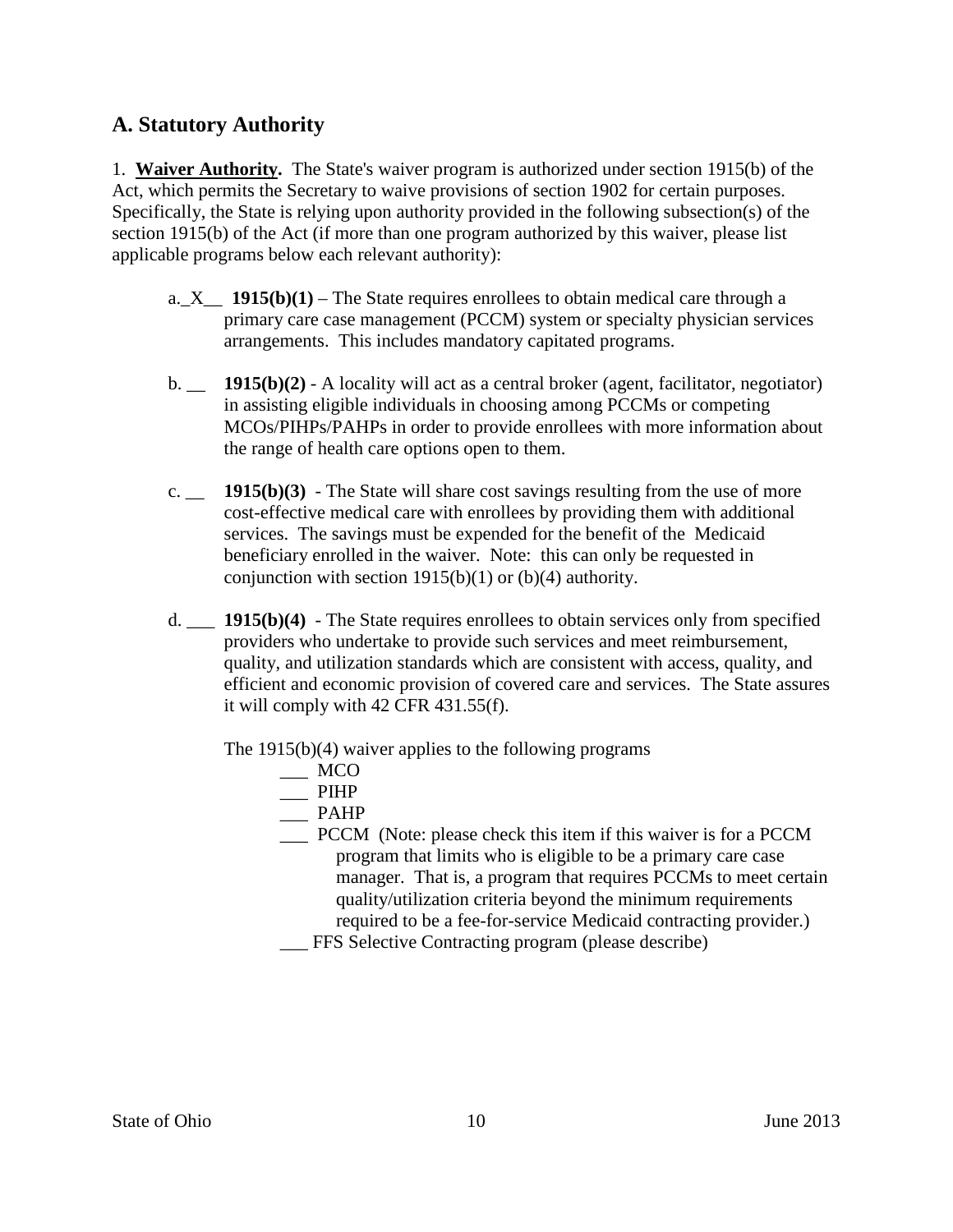2. **Sections Waived.** Relying upon the authority of the above section(s), the State requests a waiver of the following sections of 1902 of the Act (if this waiver authorizes multiple programs, please list program(s) separately under each applicable statute):

- a.  $X$  **Section 1902(a)(1)** Statewideness--This section of the Act requires a Medicaid State plan to be in effect in all political subdivisions of the State. This waiver program is not available throughout the State.
- b.\_X\_\_**Section 1902(a)(10)(B)**  Comparability of Services--This section of the Act requires all services for categorically needy individuals to be equal in amount, duration, and scope. This waiver program includes additional benefits such as case management and health education that will not be available to other Medicaid beneficiaries not enrolled in the waiver program.
- c.\_X\_ **Section 1902(a)(23)** Freedom of Choice--This Section of the Act requires Medicaid State plans to permit all individuals eligible for Medicaid to obtain medical assistance from any qualified provider in the State. Under this program, free choice of providers is restricted. That is, beneficiaries enrolled in this program must receive certain services through an MCO, PIHP, PAHP, or PCCM.
- d.\_\_\_ **Section 1902(a)(4) -** To permit the State to mandate beneficiaries into a single PIHP or PAHP, and restrict disenrollment from them. (If state seeks waivers of additional managed care provisions, please list here).
- e.\_\_\_ **Other Statutes and Relevant Regulations Waived**  Please list any additional section(s) of the Act the State requests to waive, and include an explanation of the request.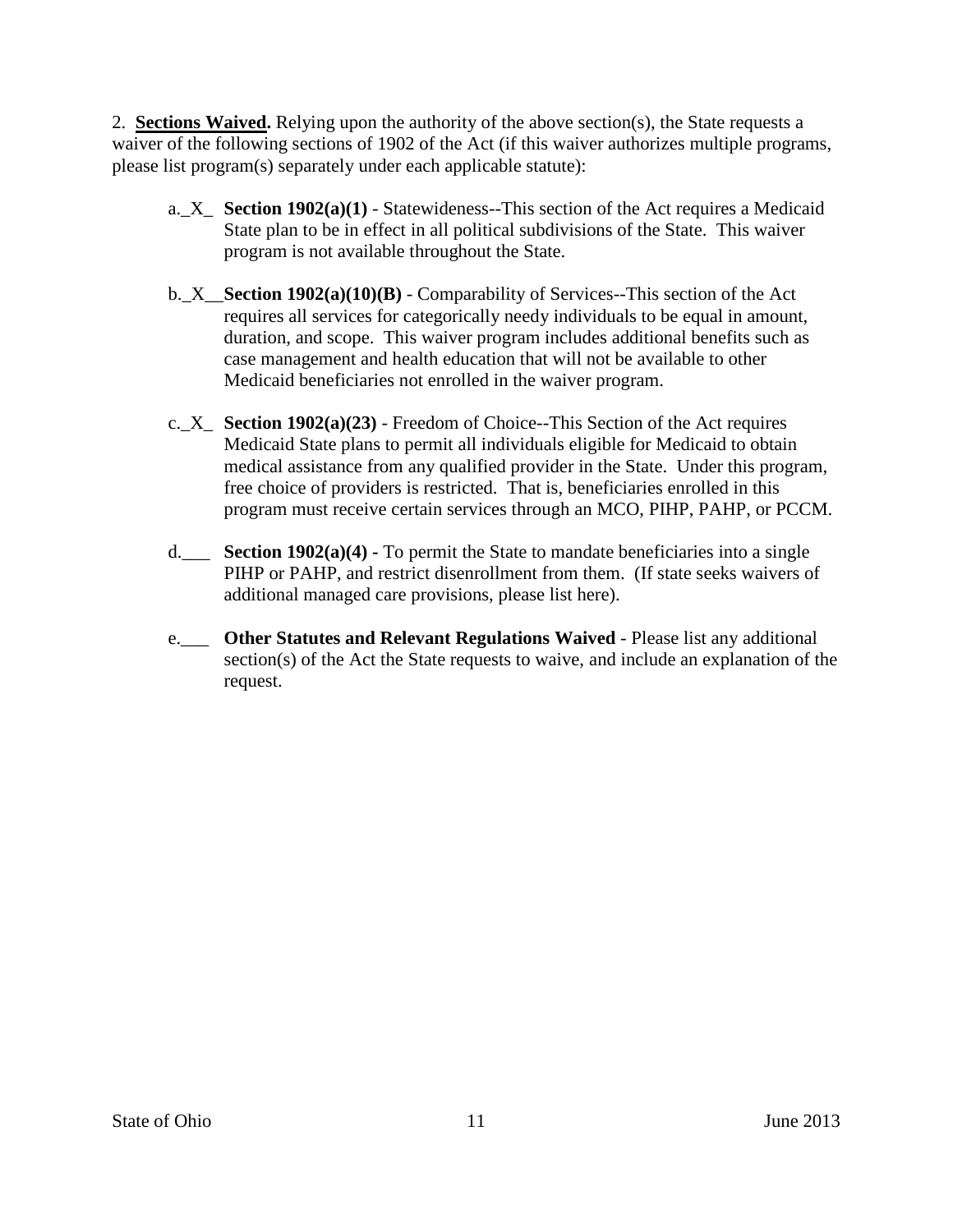# **B. Delivery Systems**

- 1. **Delivery Systems**. The State will be using the following systems to deliver services:
	- a. X **MCO:** Risk-comprehensive contracts are fully-capitated and require that the contractor be an MCO or HIO. Comprehensive means that the contractor is at risk for inpatient hospital services and any other mandatory State plan service in section 1905(a), or any three or more mandatory services in that section. References in this preprint to MCOs generally apply to these risk-comprehensive entities.

# b.**\_\_\_ PIHP:** Prepaid Inpatient Health Plan means an entity that:

(1) provides medical services to enrollees under contract with the State agency, and on the basis of prepaid capitation payments or other payment arrangements that do not use State Plan payment rates; (2) provides, arranges for, or otherwise has responsibility for the provision of any inpatient hospital or institutional services for its enrollees; and (3) does not have a comprehensive risk contract. Note: this includes MCOs paid on a non-risk basis.

- \_\_\_ The PIHP is paid on a risk basis.
- The PIHP is paid on a non-risk basis.
- c.\_\_\_ **PAHP:** Prepaid Ambulatory Health Plan means an entity that: (1) provides medical services to enrollees under contract with the State agency, and on the basis of prepaid capitation payments, or other payment arrangements that do not use State Plan payment rates; (2) does not provide or arrange for, and is not otherwise responsible for the provision of any inpatient hospital or institutional services for its enrollees; and  $(3)$

does not have a comprehensive risk contract. This includes capitated PCCMs.

- \_\_\_ The PAHP is paid on a risk basis.
- \_\_\_ The PAHP is paid on a non-risk basis.
- d.\_\_\_ **PCCM:** A system under which a primary care case manager contracts with the State to furnish case management services. Reimbursement is on a fee-for-service basis. Note: a capitated PCCM is a PAHP.
- e. \_\_\_ **Fee-for-service (FFS) selective contracting:** A system under which the State contracts with specified providers who are willing to meet certain reimbursement, quality, and utilization standards. Reimbursement is:
	- \_\_\_ the same as stipulated in the state plan
	- \_\_\_ is different than stipulated in the state plan (please describe)
- f.\_\_\_ **Other:** (Please provide a brief narrative description of the model.)

State of Ohio 12 June 2013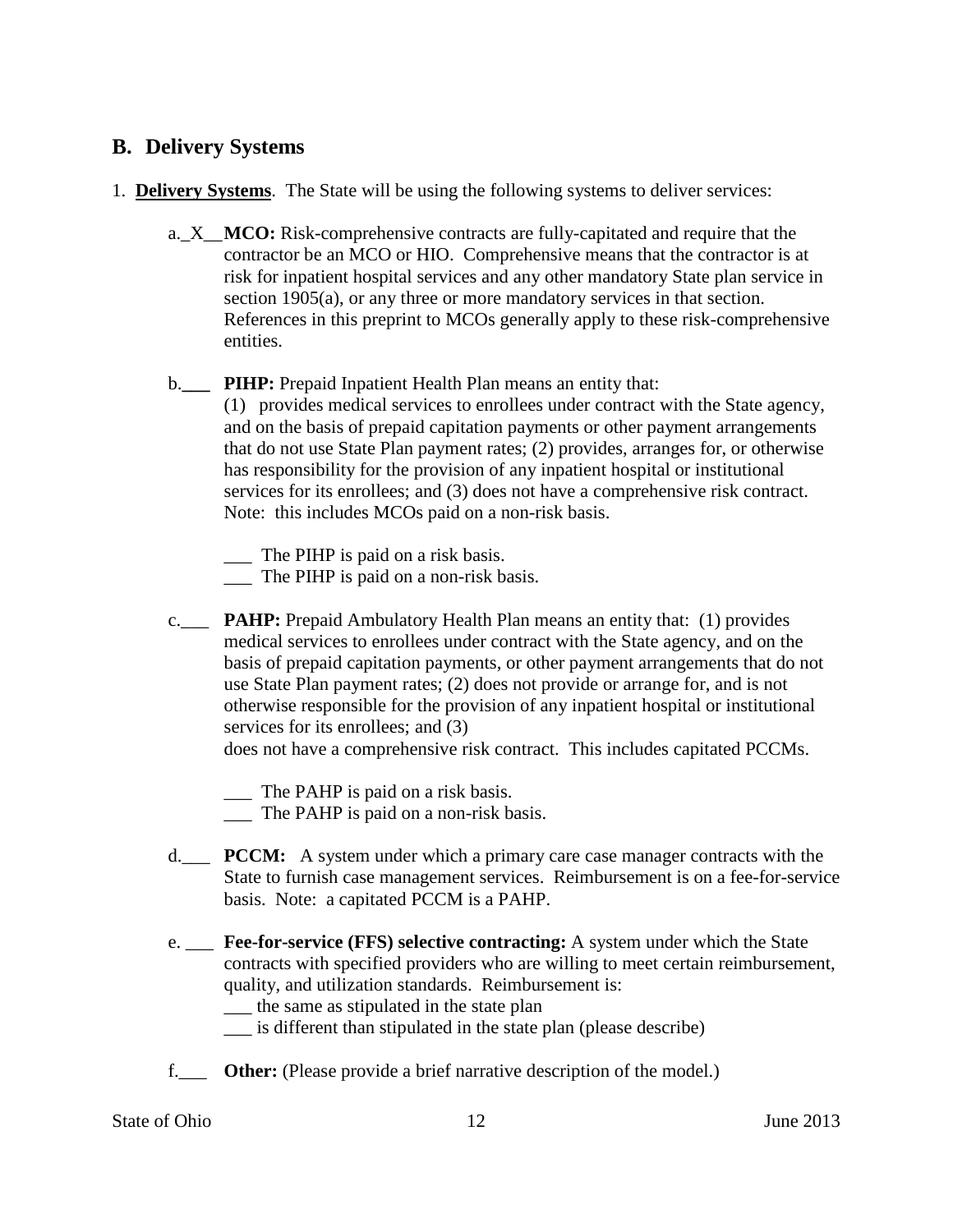2. **Procurement**. The State selected the contractor in the following manner. Please complete for each type of managed care entity utilized (e.g. procurement for MCO; procurement for PIHP, etc):

- \_X\_\_ **Competitive** procurement process (e.g. Request for Proposal or Invitation for Bid that is formally advertised and targets a wide audience)
- **Open** cooperative procurement process (in which any qualifying contractor may participate)
- \_\_\_ **Sole source** procurement
- \_\_\_ **Other** (please describe)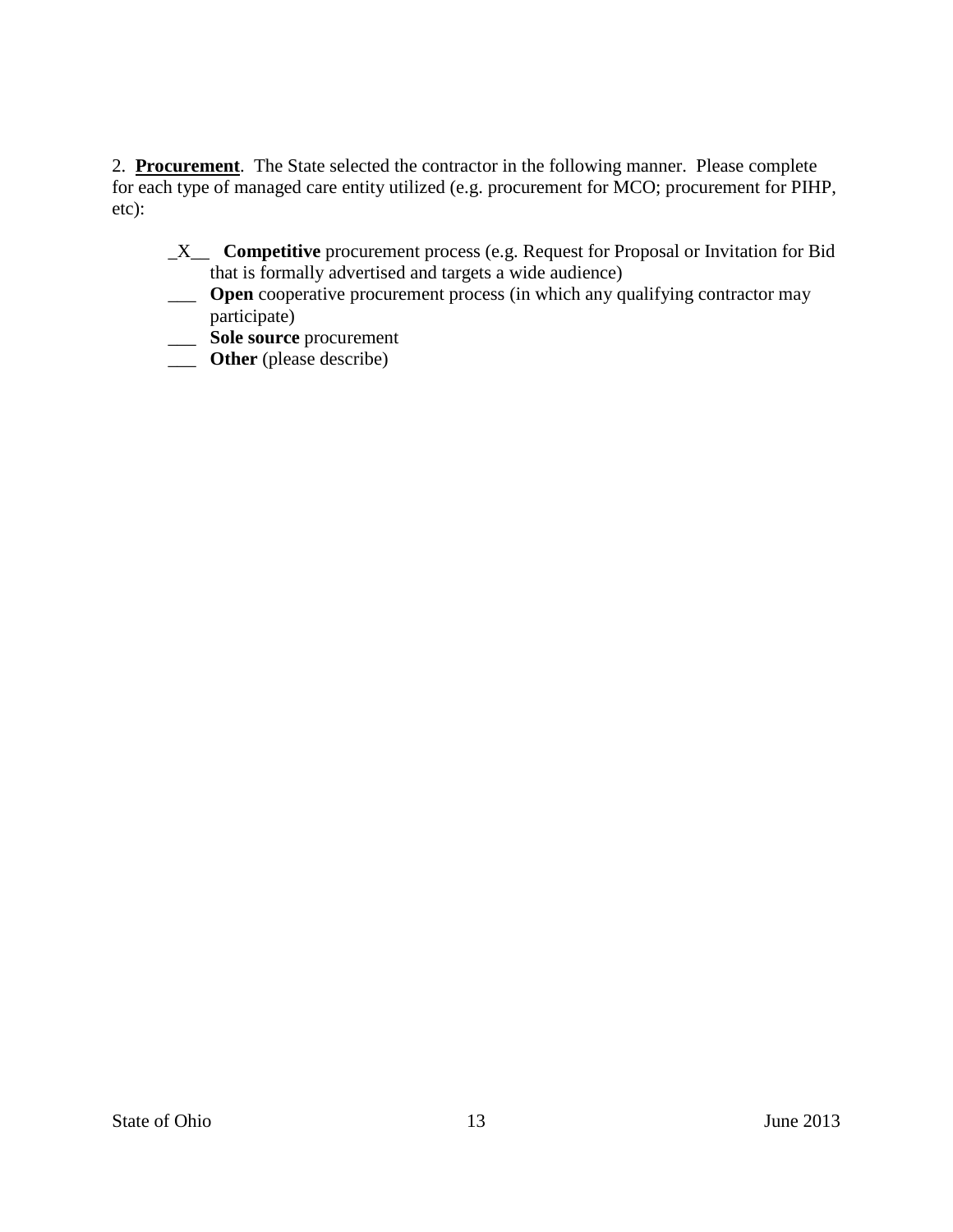# **C. Choice of MCOs, PIHPs, PAHPs, and PCCMs**

# 1. **Assurances.**

- $X$  The State assures CMS that it complies with section 1932(a)(3) of the Act and 42 CFR 438.52, which require that a State that mandates Medicaid beneficiaries to enroll in an MCO, PIHP, PAHP, or PCCM must give those beneficiaries a choice of at least two entities.
	- The State seeks a waiver of section  $1902(a)(4)$  of the Act, which requires States to offer a choice of more than one PIHP or PAHP per 42 CFR 438.52. Please describe how the State will ensure this lack of choice of PIHP or PAHP is not detrimental to beneficiaries' ability to access services.

2. **Details**. The State will provide enrollees with the following choices (please replicate for each program in waiver):

- \_X\_\_ Two or more MCOs
- \_\_\_ Two or more primary care providers within one PCCM system.
- \_\_\_ A PCCM or one or more MCOs
- Two or more PIHPs.
- Two or more PAHPs.
- Other: (please describe)

## 3. **Rural Exception.**

The State seeks an exception for rural area residents under section  $1932(a)(3)(B)$ of the Act and 42 CFR 438.52(b), and assures CMS that it will meet the requirements in that regulation, including choice of physicians or case managers, and ability to go out of network in specified circumstances. The State will use the rural exception in the **following areas** ( "rural area" must be defined as any area other than an "urban area" as defined in  $42$  CFR  $412.62(f)(1)(ii)$ :

## 4. **1915(b)(4) Selective Contracting**

- **\_\_\_** Beneficiaries will be limited to a single provider in their service area (please define service area).
- **\_\_\_** Beneficiaries will be given a choice of providers in their service area.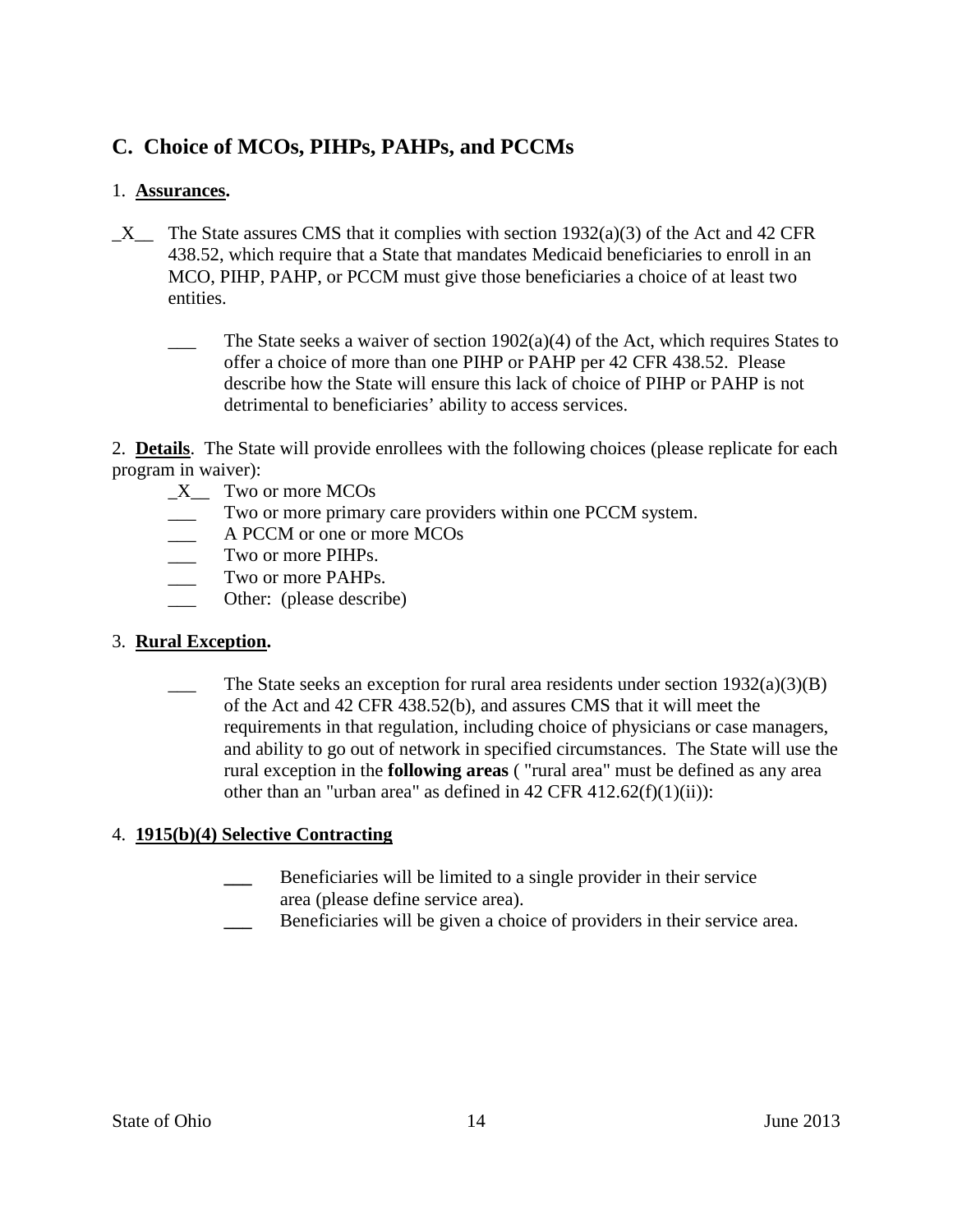# **D. Geographic Areas Served by the Waiver**

1. **General**. Please indicate the area of the State where the waiver program will be implemented. (If the waiver authorizes more than one program, please list applicable programs below item(s) the State checks.

**Statewide** -- all counties, zip codes, or regions of the State

# \_X\_\_ **Less than Statewide**

2. **Details**. Regardless of whether item 1 or 2 is checked above, please list in the chart below the areas (i.e., cities, counties, and/or regions) and the name and type of entity or program (MCO, PIHP, PAHP, HIO, PCCM or other entity) with which the State will contract.

| City/County/Region       | Type of Program (PCCM,<br>MCO, PIHP, or PAHP) | Name of Entity (for MCO,<br>PIHP, PAHP)           |
|--------------------------|-----------------------------------------------|---------------------------------------------------|
| <b>Central</b>           | <b>MCO</b>                                    | <b>Aetna &amp; Molina</b>                         |
| <b>East Central</b>      | <b>MCO</b>                                    | <b>CareSource &amp; United</b>                    |
| <b>Northeast</b>         | <b>MCO</b>                                    | <b>Buckeye, CareSource &amp;</b><br><b>United</b> |
| <b>Northeast Central</b> | <b>MCO</b>                                    | <b>CareSource &amp; United</b>                    |
| <b>Northwest</b>         | <b>MCO</b>                                    | <b>Aetna &amp; Buckeye</b>                        |
| <b>Southwest</b>         | <b>MCO</b>                                    | <b>Aetna &amp; Molina</b>                         |
| <b>West Central</b>      | <b>MCO</b>                                    | <b>Buckeye &amp; Molina</b>                       |

*Ohio proposes a geographic enrollment phase-in according to the following schedule:* 

*Passive Enrollment beginning October 1, 2013April 1, 2014:*

• *Northeast (Cuyahoga, Lake, Geauga, Lorain and Medina counties)*

*Passive Enrollment beginning November 1, 2013May 1, 2014:*

- *Northwest (Fulton, Lucas, Wood and Ottawa counties)*
- *Northeast Central (Trumbull, Mahoning and Columbiana counties)*
- *Southwest (Butler, Warren, Clinton, Hamilton and Clermont counties)*

*Passive Enrollment beginning December 1, 2013June 1, 2014:*

• *East Central (Portage, Stark, Summit and Wayne counties)*

State of Ohio 15 15 June 2013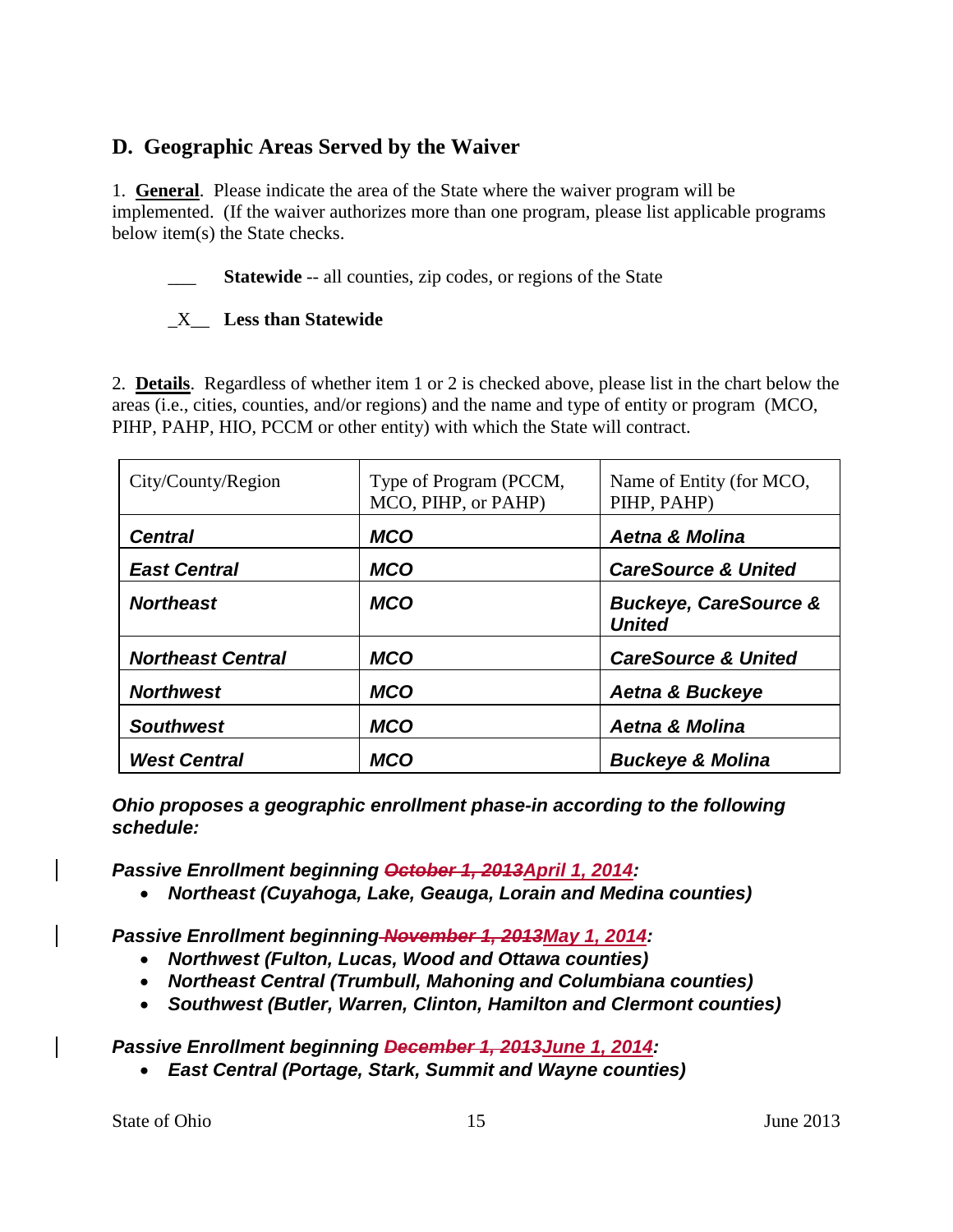- *Central (Delaware, Franklin, Pickaway, Madison and Union counties)*
- *West Central (Clark, Greene and Montgomery counties)*

*Low Income Subsidy (LIS) passive enrollment beginning January April 1, 2014: Passive Enrollment for enrollees who otherwise are included in Medicare reassignment effective January 1, 2013 or from their current (2012) Medicare Prescription Drug Plan (PDP) or terminating Medicare Advantage Prescription Drug Plan (MA-PD) to another PDP, will be eligible for passive enrollment into an ICDS Plan effective January April 1, 2014.*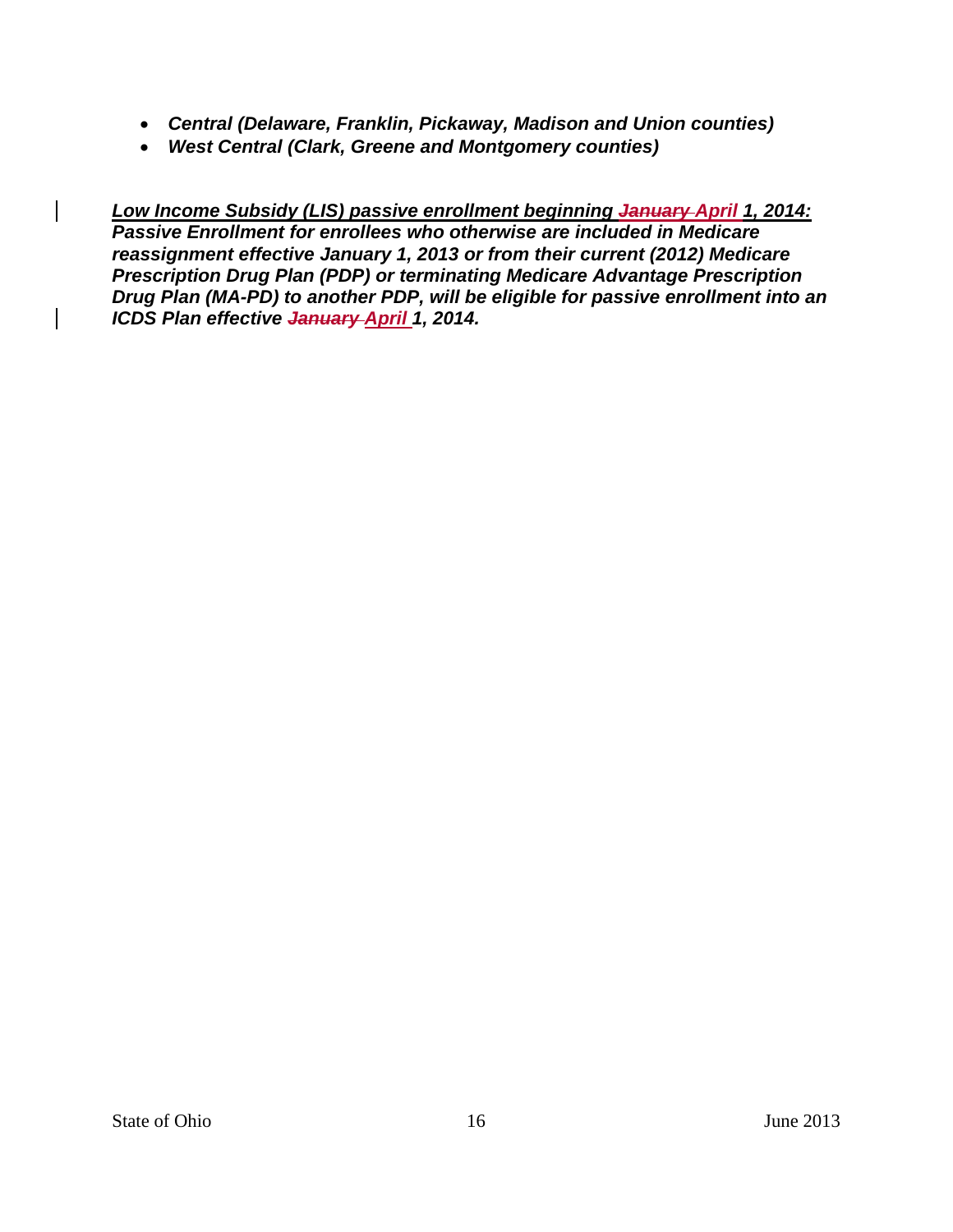# **E. Populations Included in Waiver**

Please note that the eligibility categories of Included Populations and Excluded Populations below may be modified as needed to fit the State's specific circumstances.

1. **Included Populations**. The following populations are included in the Waiver Program:

**\_X\_ Section 1931 Children and Related Populations** are children including those eligible under Section 1931, poverty-level related groups and optional groups of older children.

> \_**X**\_\_ Mandatory enrollment [*for children age 18 or older]* \_\_\_ Voluntary enrollment

**\_X\_ Section 1931 Adults and Related Populations** are adults including those eligible under Section 1931, poverty-level pregnant women and optional group of caretaker relatives.

 $X_$  Mandatory enrollment \_\_\_ Voluntary enrollment

**\_X\_ Blind/Disabled Adults and Related Populations** are beneficiaries, age 18 or older, who are eligible for Medicaid due to blindness or disability. Report Blind/Disabled Adults who are age 65 or older in this category, not in Aged.

 $X$  Mandatory enrollment

\_\_\_ Voluntary enrollment

**\_ \_\_ Blind/Disabled Children and Related Populations** are beneficiaries, generally under age 18, who are eligible for Medicaid due to blindness or disability.

- Mandatory enrollment
- Voluntary enrollment

**\_X\_\_ Aged and Related Populations** are those Medicaid beneficiaries who are age 65 or older and not members of the Blind/Disabled population or members of the Section 1931 Adult population.

 $X$  Mandatory enrollment

\_\_\_ Voluntary enrollment

**\_\_\_ Foster Care Children** are Medicaid beneficiaries who are receiving foster care or adoption assistance (Title IV-E), are in foster-care, or are otherwise in an out-of-home placement.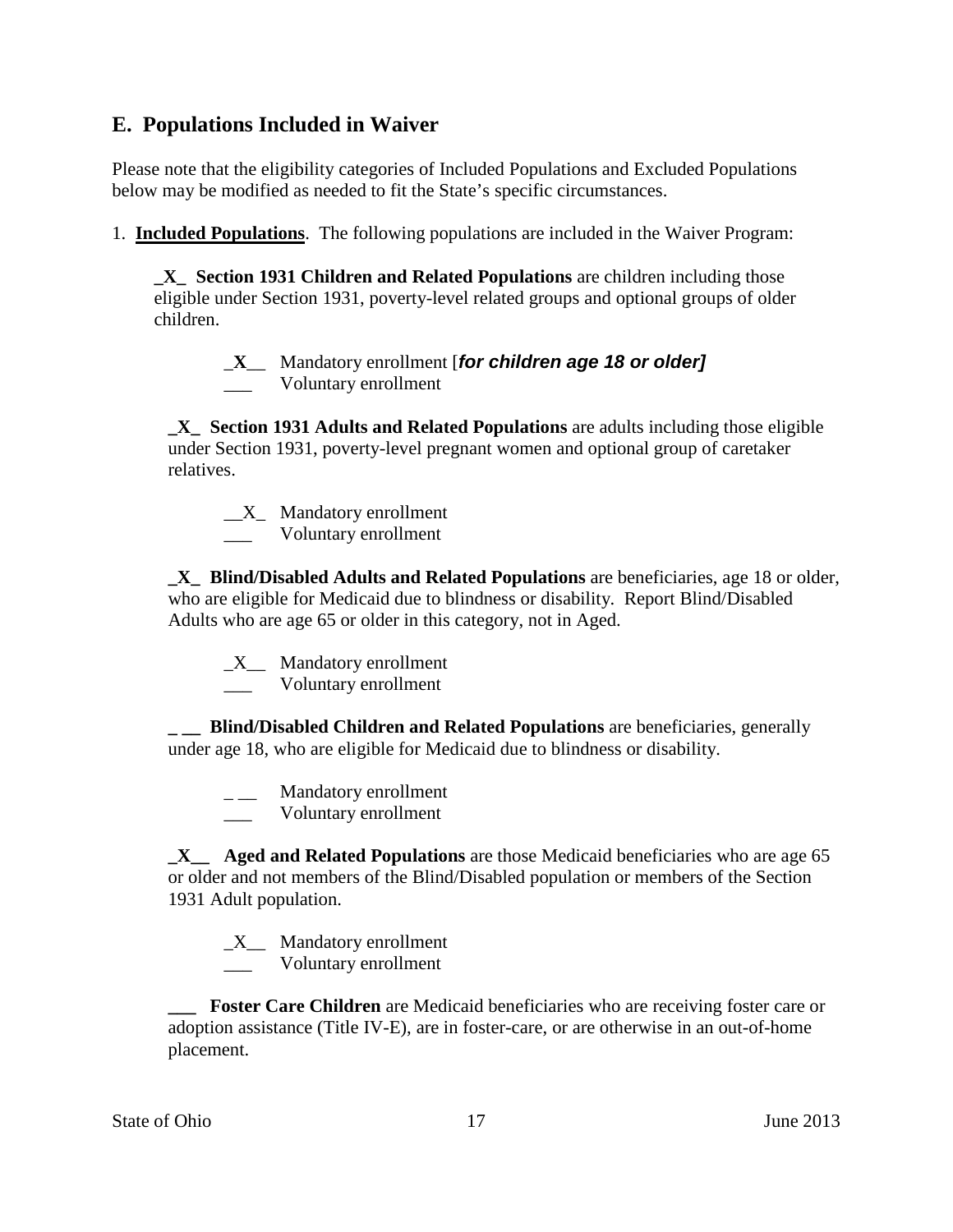Mandatory enrollment

Voluntary enrollment

**X TITLE XXI SCHIP** is an optional group of targeted low-income children who are eligible to participate in Medicaid if the State decides to administer the State Children's Health Insurance Program (SCHIP) through the Medicaid program.

\_X\_\_ Mandatory enrollment**[***for children age 18 or older]* Voluntary enrollment

2. **Excluded Populations.** Within the groups identified above, there may be certain groups of individuals who are excluded from the Waiver Program. For example, the "Aged" population may be required to enroll into the program, but "Dual Eligibles" within that population may not be allowed to participate. In addition, "Section 1931 Children" may be able to enroll voluntarily in a managed care program, but "Foster Care Children" within that population may be excluded from that program. Please indicate if any of the following populations are excluded from participating in the Waiver Program:

**\_\_\_ Medicare Dual Eligible--**Individuals entitled to Medicare and eligible for some category of Medicaid benefits. (Section  $1902(a)(10)$  and Section  $1902(a)(10)(E)$ )

**\_X\_\_\_ Poverty Level Pregnant Women** -- Medicaid beneficiaries, who are eligible only while pregnant and for a short time after delivery. This population originally became eligible for Medicaid under the SOBRA legislation. *[Children under the age of 18 are excluded]*

**\_X \_\_ Other Insurance--**Medicaid beneficiaries who have other health insurance.

**Reside in Nursing Facility or ICF/MR--Medicaid beneficiaries who reside in** Nursing Facilities (NF) or Intermediate Care Facilities for the Mentally Retarded (ICF/MR).

**\_\_\_ Enrolled in Another Managed Care Program**-**-**Medicaid beneficiaries who are enrolled in another Medicaid managed care program

**\_\_\_ Eligibility Less Than 3 Months--**Medicaid beneficiaries who would have less than three months of Medicaid eligibility remaining upon enrollment into the program.

**Participate in HCBS Waiver--Medicaid beneficiaries who participate in a Home** and Community Based Waiver (HCBS, also referred to as a 1915(c) waiver).

**\_\_\_ American Indian/Alaskan Native**--Medicaid beneficiaries who are American Indians or Alaskan Natives and members of federally recognized tribes.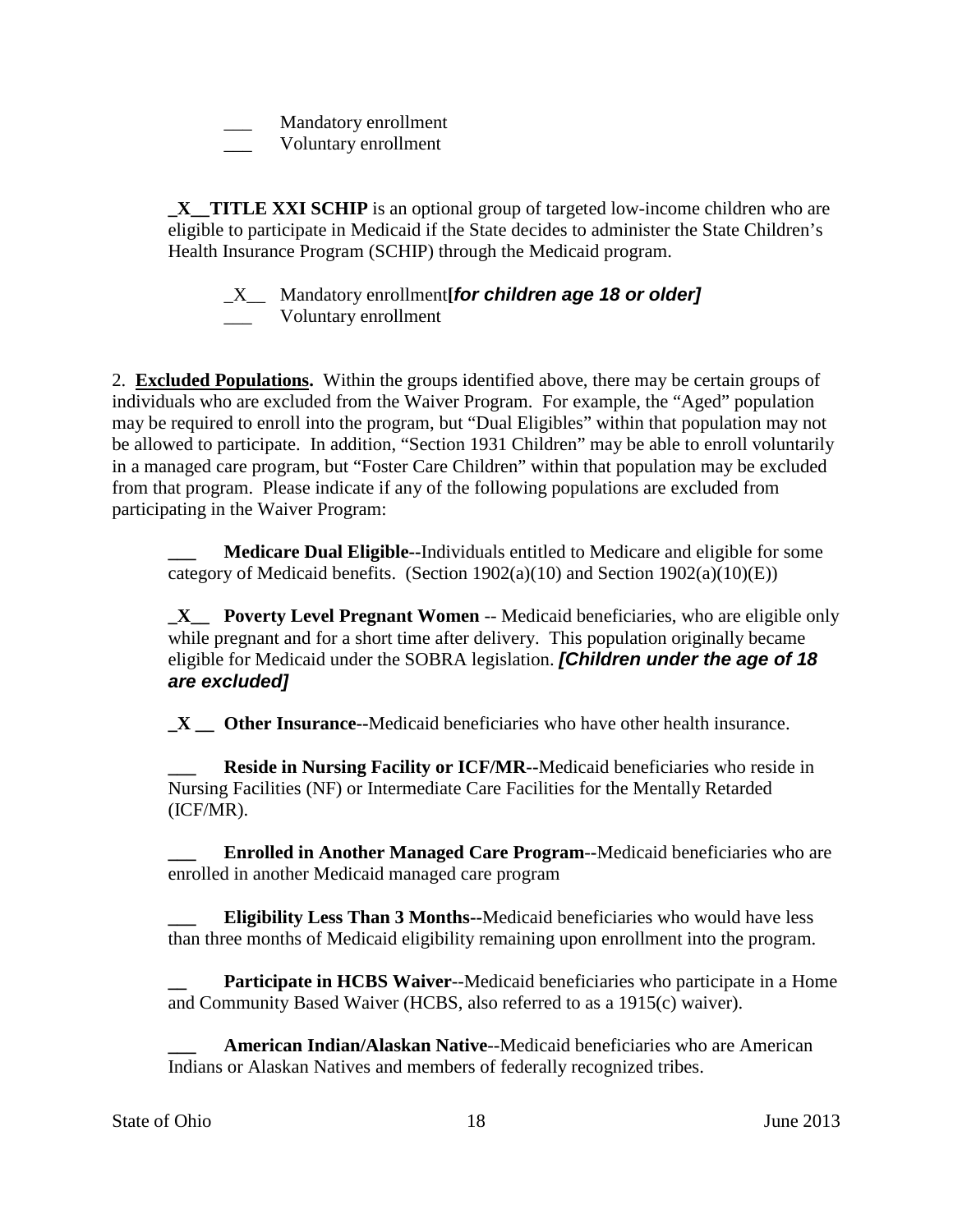\_X\_ **Special Needs Children (State Defined)**--Medicaid beneficiaries who are special needs children as defined by the State. Please provide this definition. [*As noted below in A.1.E.3, all children under the age of 18 are excluded from enrollment in ICDS Plans]*

\_X\_\_ **SCHIP Title XXI Children** – Medicaid beneficiaries who receive services through the SCHIP program. [*children under the age of 18]*

**Retroactive Eligibility – Medicaid beneficiaries for the period of retroactive** eligibility.

\_X\_\_ **Other** (Please define): *See below*

3. Additional Detail

*The population that will be eligible to participate in the ICDS program is limited to "Full Benefit" Medicare*‐*Medicaid enrollees only, eligible for Medicare Parts A, B and D and full Medicaid in ICDS Demonstration Counties. Individuals who are only eligible for Medicare Savings Program benefits (QMB*‐*only, SLMB*‐*only, and QI*‐*1) will not be eligible.* 

*Additionally, the following specified populations will be excluded from enrollment in the ICDS 1915(b) waiver program:*

- *Individuals with Intellectual Disabilities (ID) and other Developmental Disabilities (DD) who are served through an IDD 1915(c) HCBS waiver or an ICF*‐*IDD;*
- *Individuals enrolled in PACE;*
- *Individuals enrolled in both Medicare and Medicaid who have other third party creditable health care coverage;*
- *Individuals under the age of 18; and*
- *Individuals who are Medicare and Medicaid eligible and are on a delayed Medicaid spend down.*
- *Individuals participating in the CMS Independence at Home (IAH) demonstration.*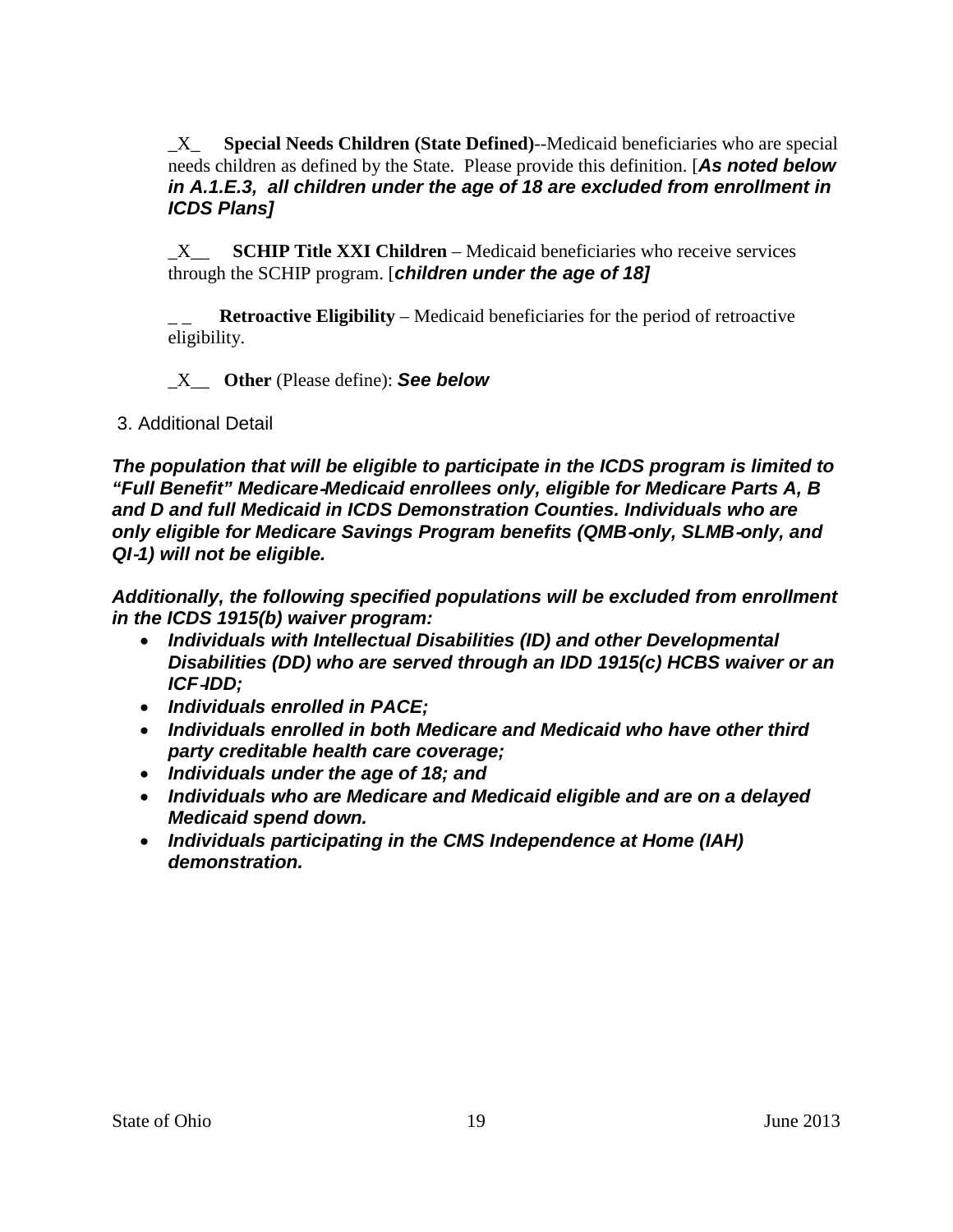# **F. Services**

List all services to be offered under the Waiver in Appendices D2.S. and D2.A of Section D, Cost-Effectiveness.

#### 1. **Assurances.**

- $X$  The State assures CMS that services under the Waiver Program will comply with the following federal requirements:
	- Services will be available in the same amount, duration, and scope as they are under the State Plan per 42 CFR 438.210(a)(2).
	- Access to emergency services will be assured per section 1932(b)(2) of the Act and 42 CFR 438.114.
	- Access to family planning services will be assured per section  $1905(a)(4)$  of the Act and 42 CFR 431.51(b)
	- The State seeks a waiver of section  $1902(a)(4)$  of the Act, to waive one or more of more of the regulatory requirements listed above for PIHP or PAHP programs. Please identify each regulatory requirement for which a waiver is requested, the managed care program(s) to which the waiver will apply, and what the State proposes as an alternative requirement, if any. (See note below for limitations on requirements that may be waived).
- \_X\_\_ The CMS Regional Office has reviewed and approved the MCO, PIHP, PAHP, or PCCM contracts for compliance with the provisions of 42 CFR 438.210(a)(2), 438.114, and 431.51 (Coverage of Services, Emergency Services, and Family Planning) as applicable. If this is an initial waiver, the State assures that contracts that comply with these provisions will be submitted to the CMS Regional Office for approval prior to enrollment of beneficiaries in the MCO, PIHP, PAHP, or PCCM.
- This is a proposal for a 1915(b)(4) FFS Selective Contracting Program only and the managed care regulations do not apply. The State assures CMS that services will be available in the same amount, duration, and scope as they are under the State Plan.

## **\_X\_\_** *The state assures CMS that it complies with Title I of the Medicare Modernization Act of 2003, in so far as these requirements are applicable to this waiver.*

Note: Section 1915(b) of the Act authorizes the Secretary to waive most requirements of section 1902 of the Act for the purposes listed in sections  $1915(b)(1)-(4)$  of the Act. However, within section 1915(b) there are prohibitions on waiving the following subsections of section 1902 of the Act for any type of waiver program: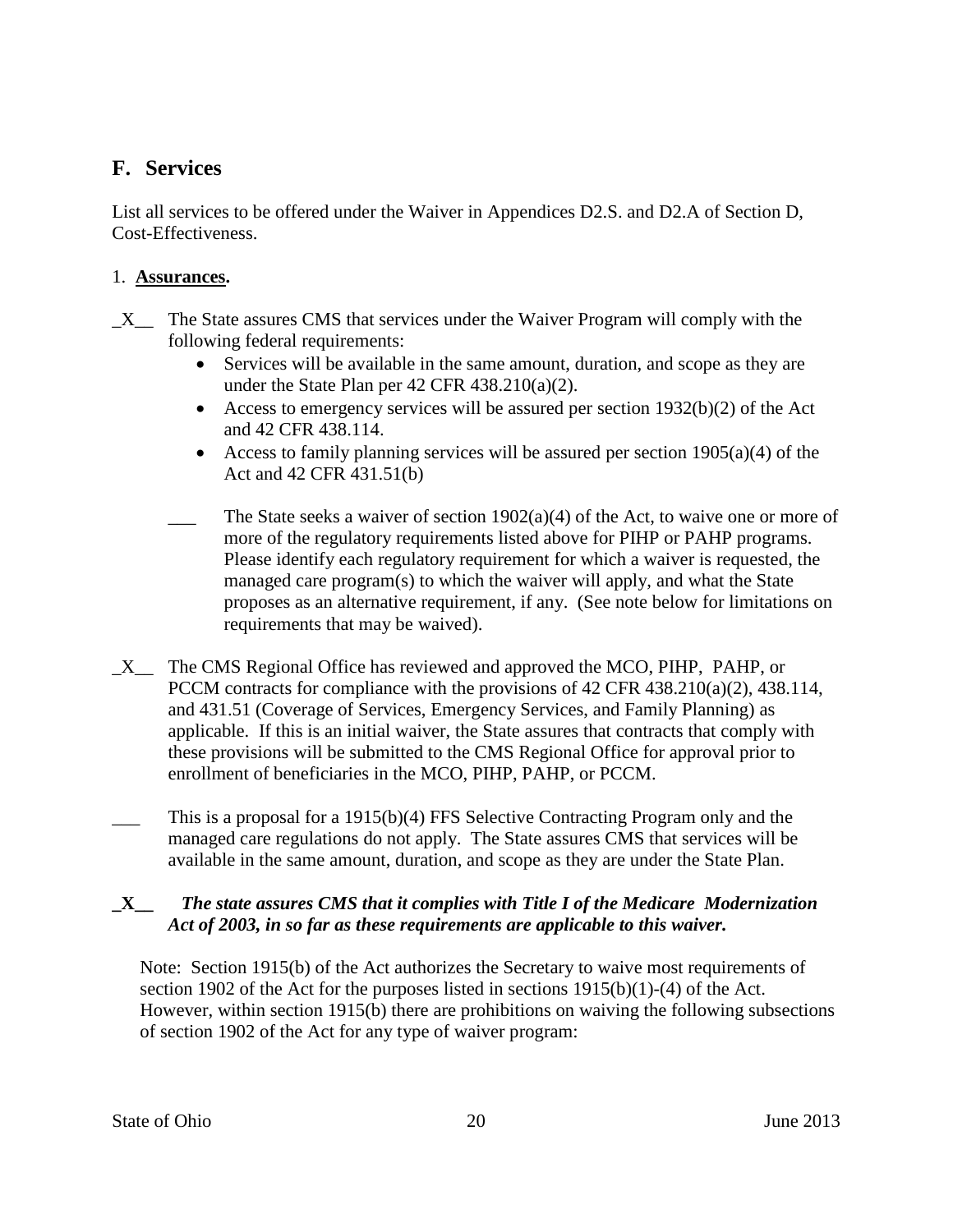- Section 1902(s) -- adjustments in payment for inpatient hospital services furnished to infants under age 1, and to children under age 6 who receive inpatient hospital services at a Disproportionate Share Hospital (DSH) facility.
- Sections  $1902(a)(15)$  and  $1902(bb)$  prospective payment system for FQHC/RHC
- Section 1902(a)(10)(A) as it applies to  $1905(a)(2)(C)$  comparability of FQHC benefits among Medicaid beneficiaries
- Section  $1902(a)(4)(C)$  -- freedom of choice of family planning providers
- Sections 1915(b)(1) and (4) also stipulate that section 1915(b) waivers may not waive freedom of choice of emergency services providers.

2. **Emergency Services.** In accordance with sections 1915(b) and 1932(b) of the Act, and 42 CFR 431.55 and 438.114, enrollees in an MCO, PIHP, PAHP, or PCCM must have access to emergency services without prior authorization, even if the emergency services provider does not have a contract with the entity.

3. **Family Planning Services.** In accordance with sections 1905(a)(4) and 1915(b) of the Act, and 42 CFR 431.51(b), prior authorization of, or requiring the use of network providers for family planning services is prohibited under the waiver program. Out-of-network family planning services are reimbursed in the following manner:

- $X$  The MCO/PIHP/PAHP will be required to reimburse out-of-network family planning services
- \_\_\_ The MCO/PIHP/PAHP will be required to pay for family planning services from network providers, and the State will pay for family planning services from out-of-network providers
- \_\_\_ The State will pay for all family planning services, whether provided by network or out-of-network providers.
- \_\_\_ Other (please explain):
- Family planning services are not included under the waiver.

4. **FQHC Services**. In accordance with section 2088.6 of the State Medicaid Manual, access to Federally Qualified Health Center (FQHC) services will be assured in the following manner:

- \_\_\_ The program is **voluntary**, and the enrollee can disenroll at any time if he or she desires access to FQHC services. The MCO/PIHP/PAHP/PCCM is not required to provide FQHC services to the enrollee during the enrollment period.
- \_\_\_ The program is **mandatory** and the enrollee is guaranteed a choice of at least one MCO/PIHP/PAHP/PCCM which has at least one FQHC as a participating provider. If the enrollee elects not to select a MCO/PIHP/PAHP/PCCM that gives him or her access to FQHC services, no FQHC services will be required to be furnished to the enrollee while the enrollee is enrolled with the MCO/PIHP/PAHP/PCCM he or she

The PAHP, PAHP, or FFS Selective Contracting program does not cover emergency services.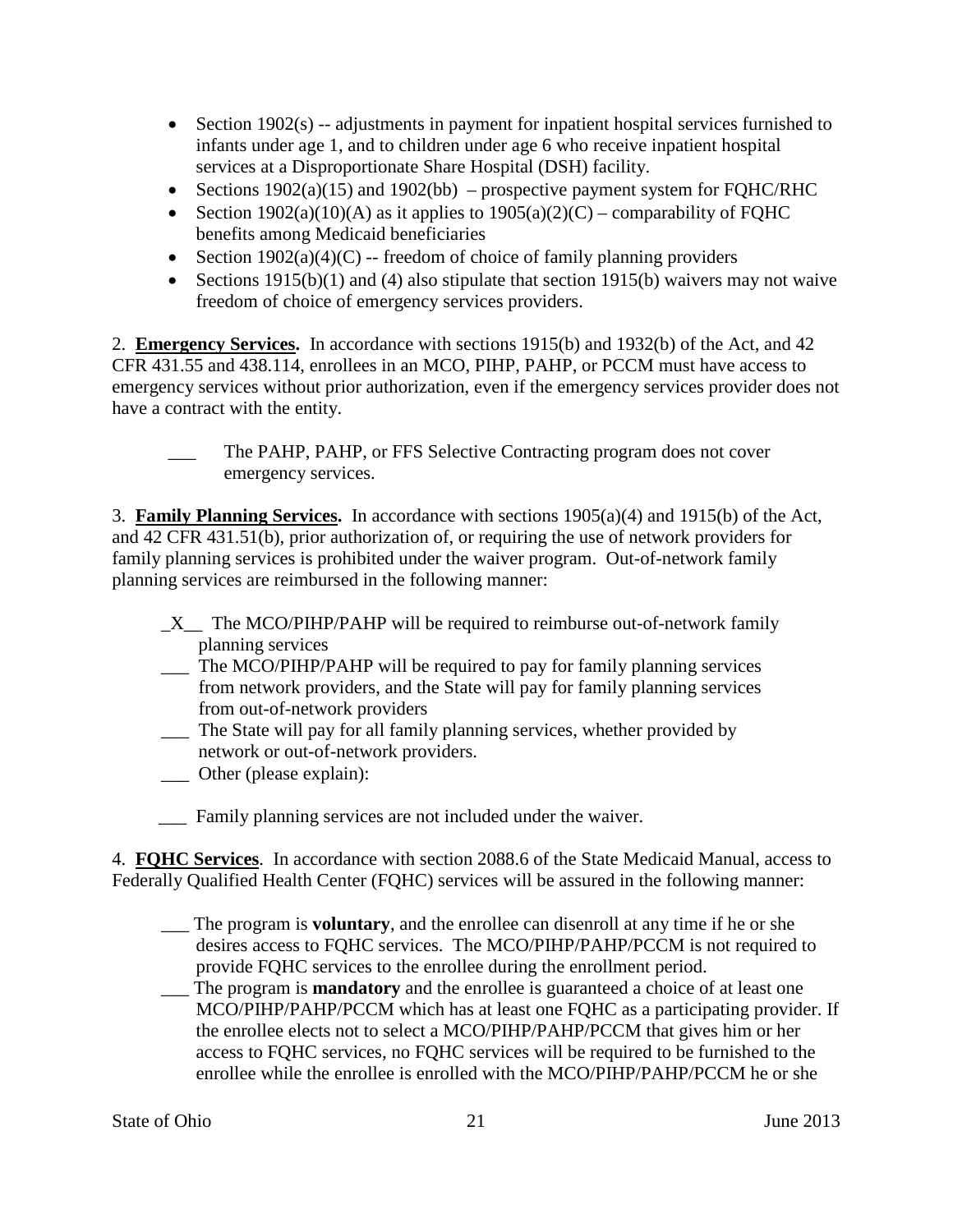selected. Since reasonable access to FQHC services will be available under the waiver program, FQHC services outside the program will not be available. Please explain how the State will guarantee all enrollees will have a choice of at least one MCO/PIHP/PAHP/PCCM with a participating FQHC:

\_X\_\_The program is **mandatory** and the enrollee has the right to obtain FQHC services in and out of the MCO's network. **outside** this waiver program through the regular Medicaid Program.

# 5. **EPSDT Requirements.**

 $X$  The managed care programs(s) will comply with the relevant requirements of sections  $1905(a)(4)(b)$  (services),  $1902(a)(43)$  (administrative requirements including informing, reporting, etc.), and 1905(r) (definition) of the Act related to Early, Periodic Screening, Diagnosis, and Treatment (EPSDT) program.

## 6. **1915(b)(3) Services.**

 $\equiv$  This waiver includes 1915(b)(3) expenditures. The services must be for medical or health-related care, or other services as described in 42 CFR Part 440, and are subject to CMS approval. Please describe below what these expenditures are for each waiver program that offers them. Include a description of the populations eligible, provider type, geographic availability, and reimbursement method.

#### 7. **Self-referrals.**

\_X\_\_The State requires MCOs/PIHPs/PAHPs/PCCMs to allow enrollees to self-refer (i.e. access without prior authorization) under the following circumstances or to the following subset of services in the MCO/PIHP/PAHP/PCCM contract:

## *FQHC/RHC services*

## *Family planning services*

8. Additional Detail for Services

# *Ohio is concurrently applying for a 1915(c) waiver for beneficiaries with a NF level of care (LOC) which includes the following services:*

- *Homemaker*
- *Personal care*
- *Adult day health*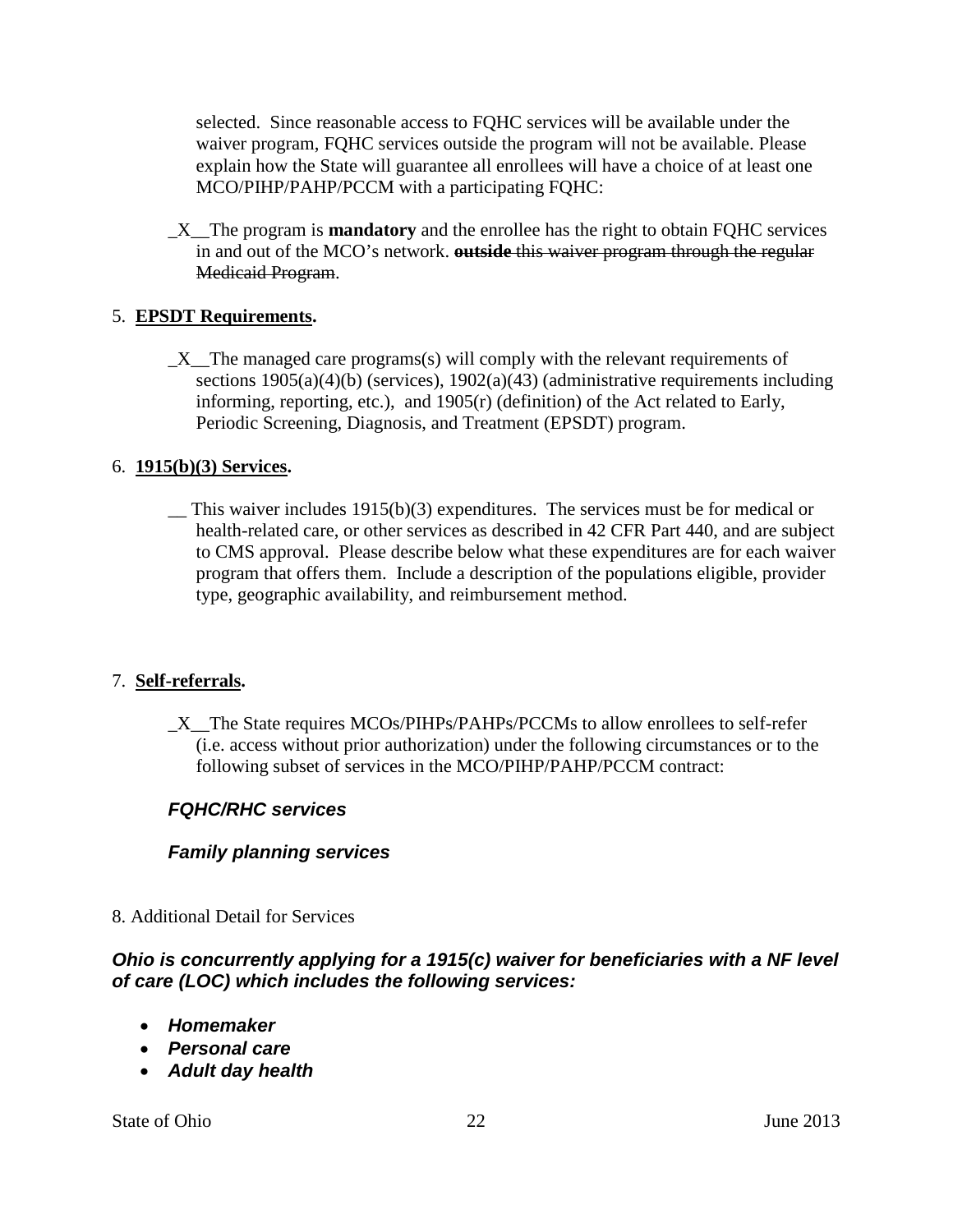- *Emergency response services*
- *Home delivered meals*
- *Alternative meals service*
- *Home modifications, maintenance and repair*
- *Home medical equipment and supplemental adaptive and assistive devices*
- *Waiver transportation*
- *Out-of-home respite*
- *Waiver nursing service*
- *Home care attendant*
- *Chore services*
- *Community transition*
- *Enhanced community living*
- *Independent living assistance*
- *Nutritional consultation*
- *Social work counseling*
- *Choices - home care attendant*
- *Pest control*
- *Assisted living services*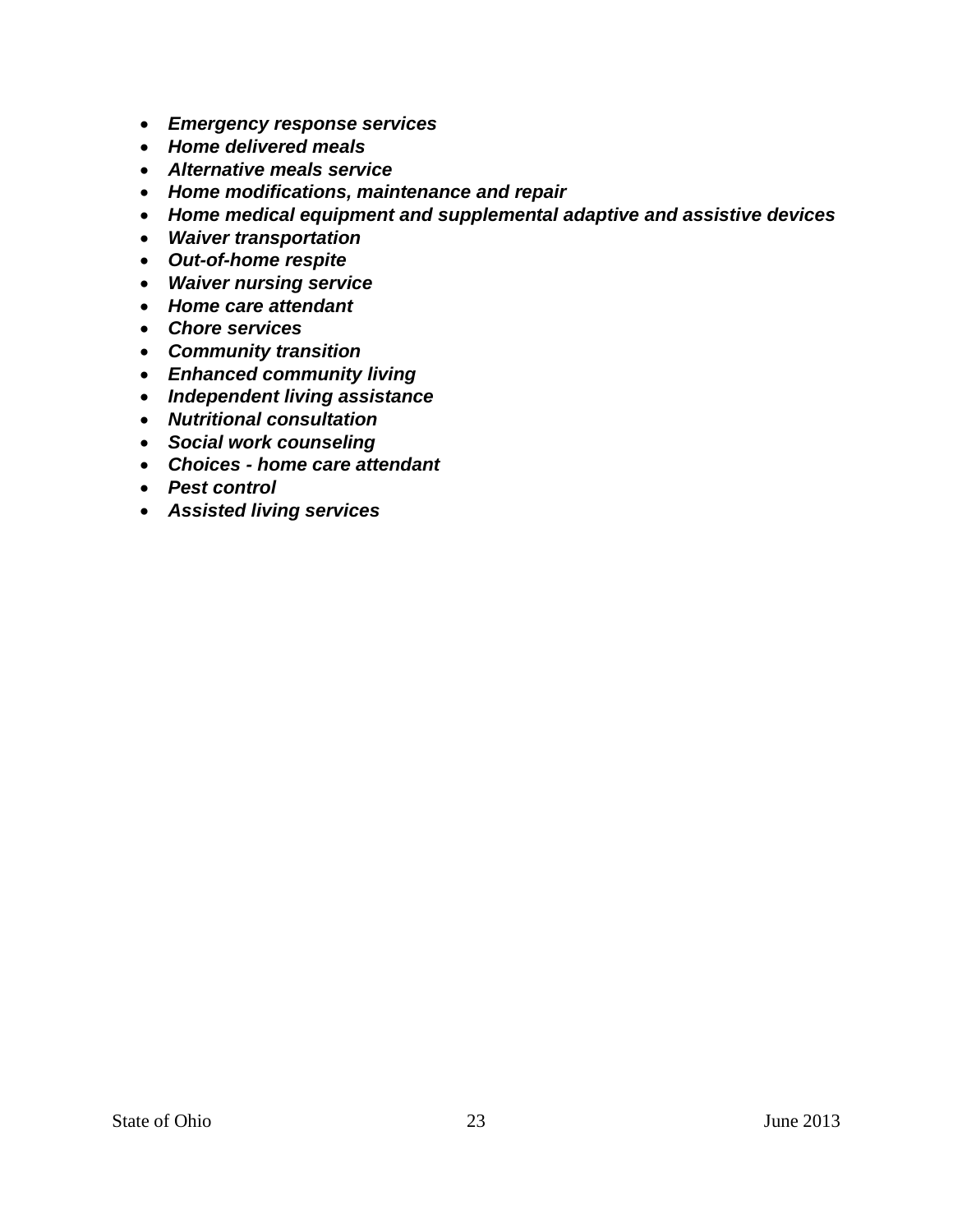# **Section A: Program Description**

# **Part II: Access**

Each State must ensure that all services covered under the State plan are available and accessible to enrollees of the 1915(b) Waiver Program. Section 1915(b) of the Act prohibits restrictions on beneficiaries' access to emergency services and family planning services.

# **A. Timely Access Standards**

#### 1. **Assurances for MCO, PIHP, or PAHP programs.**

- $\_X$  The State assures CMS that it complies with section 1932(c)(1)(A)(i) of the Act and 42 CFR 438.206 Availability of Services; in so far as these requirements are applicable.
	- The State seeks a waiver of a waiver of section  $1902(a)(4)$  of the Act, to waive one or more of more of the regulatory requirements listed above for PIHP or PAHP programs. Please identify each regulatory requirement for which a waiver is requested, the managed care program(s) to which the waiver will apply, and what the State proposes as an alternative requirement, if any.
- \_\_X\_ The CMS Regional Office has reviewed and approved the MCO, PIHP, or PAHP contracts for compliance with the provisions of section  $1932(c)(1)(A)(i)$  of the Act and 42 CFR 438.206 Availability of Services. If this is an initial waiver, the State assures that contracts that comply with these provisions will be submitted to the CMS Regional Office for approval prior to enrollment of beneficiaries in the MCO, PIHP, PAHP, or PCCM.

*If the 1915(b) Waiver Program does not include a PCCM component, please continue with Part II.B. Capacity Standards.*

2. **Details for PCCM program**. The State must assure that Waiver Program enrollees have reasonable access to services. Please note below the activities the State uses to assure timely access to services.

a. \_\_\_ **Availability Standards.** The State's PCCM Program includes established maximum distance and/or travel time requirements, given beneficiary's normal means of transportation, for waiver enrollees' access to the following providers. For each provider type checked, please describe the standard.

- 1. PCPs (please describe):
- 2. Specialists (please describe):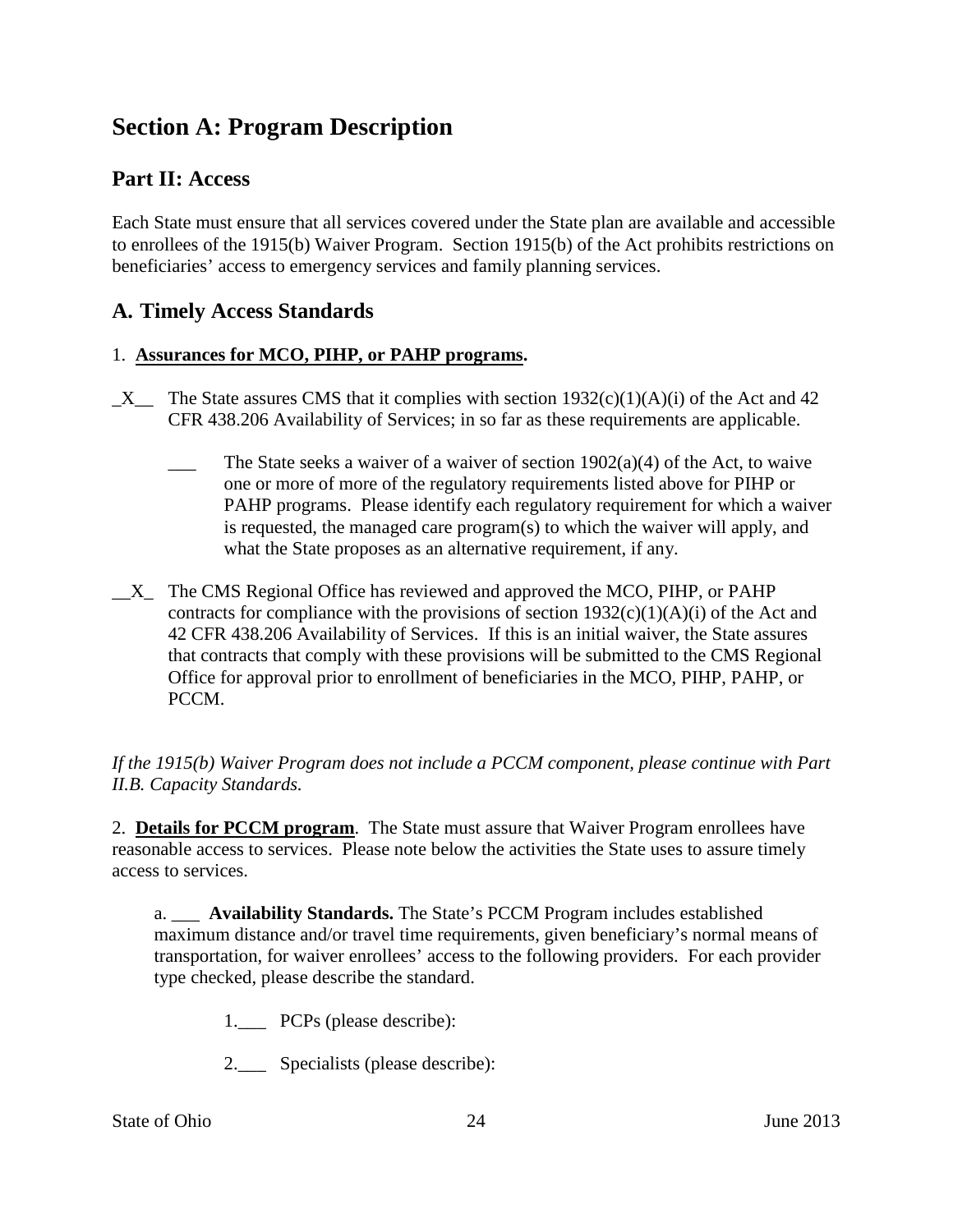- 3.\_\_\_ Ancillary providers (please describe):
- 4.\_\_\_ Dental (please describe):
- 5.\_\_\_ Hospitals (please describe):
- 6.\_\_\_ Mental Health (please describe):
- 7.\_\_\_ Pharmacies (please describe):
- 8.\_\_\_ Substance Abuse Treatment Providers (please describe):
- 9.\_\_\_ Other providers (please describe):

b. \_\_\_ **Appointment Scheduling** means the time before an enrollee can acquire an appointment with his or her provider for both urgent and routine visits. The State's PCCM Program includes established standards for appointment scheduling for waiver enrollee's access to the following providers.

- 1.\_\_\_ PCPs (please describe):
- 2.\_\_\_ Specialists (please describe):
- 3.\_\_\_ Ancillary providers (please describe):
- 4.\_\_\_ Dental (please describe):
- 5. Mental Health (please describe):
- 6.\_\_\_ Substance Abuse Treatment Providers (please describe):
- 7.\_\_\_ Urgent care (please describe):
- 8. Other providers (please describe):

c. \_\_\_ **In-Office Waiting Times**: The State's PCCM Program includes established standards for in-office waiting times. For each provider type checked, please describe the standard.

- 1.\_\_\_ PCPs (please describe):
- 2.\_\_\_ Specialists (please describe):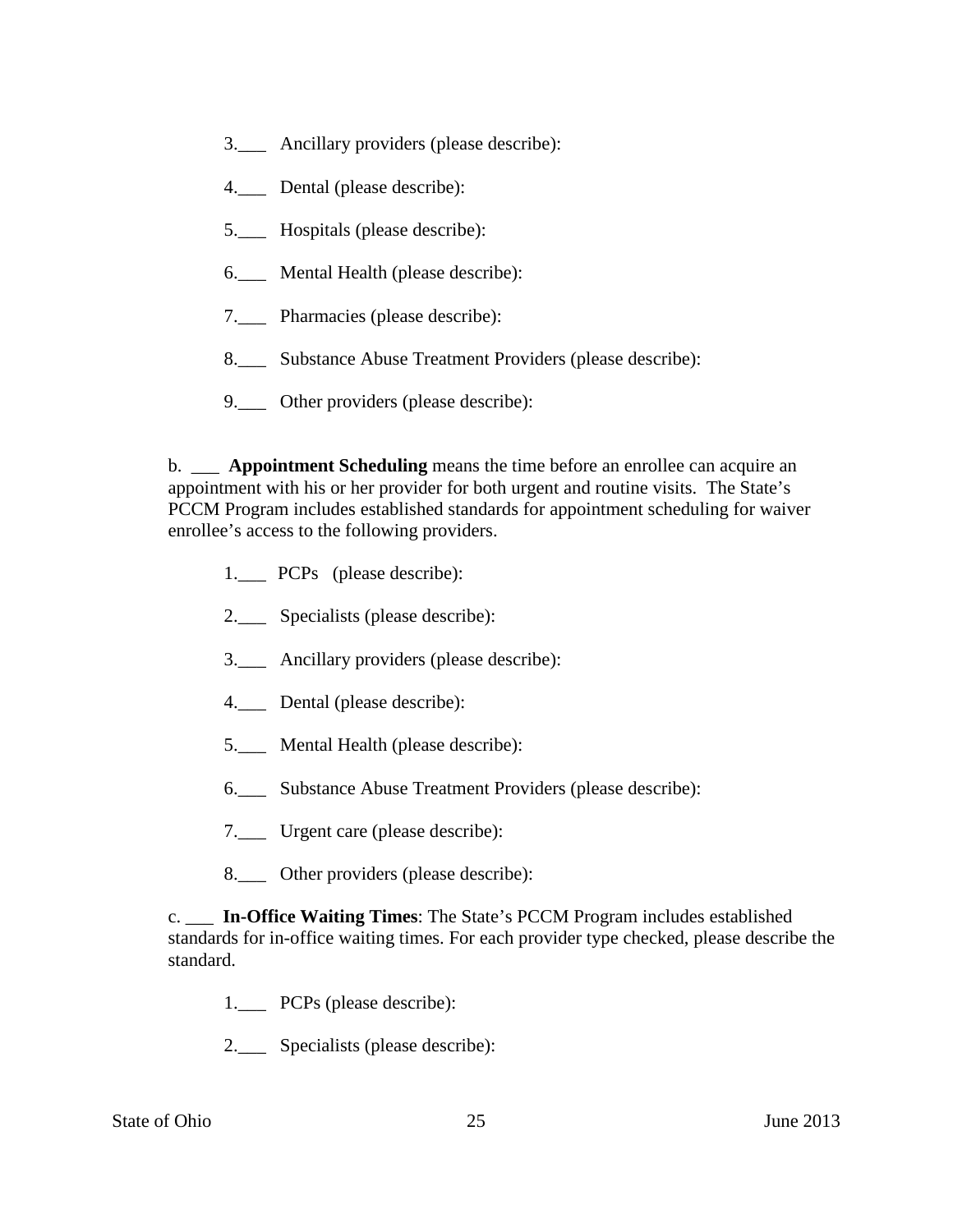- 3.\_\_\_ Ancillary providers (please describe):
- 4.\_\_\_ Dental (please describe):
- 5.\_\_\_ Mental Health (please describe):
- 6.\_\_\_ Substance Abuse Treatment Providers (please describe):
- 7.\_\_\_ Other providers (please describe):
- d. \_\_\_ **Other Access Standards** (please describe)

3. **Details for 1915(b)(4) FFS selective contracting programs:** Please describe how the State assures timely access to the services covered under the selective contracting program.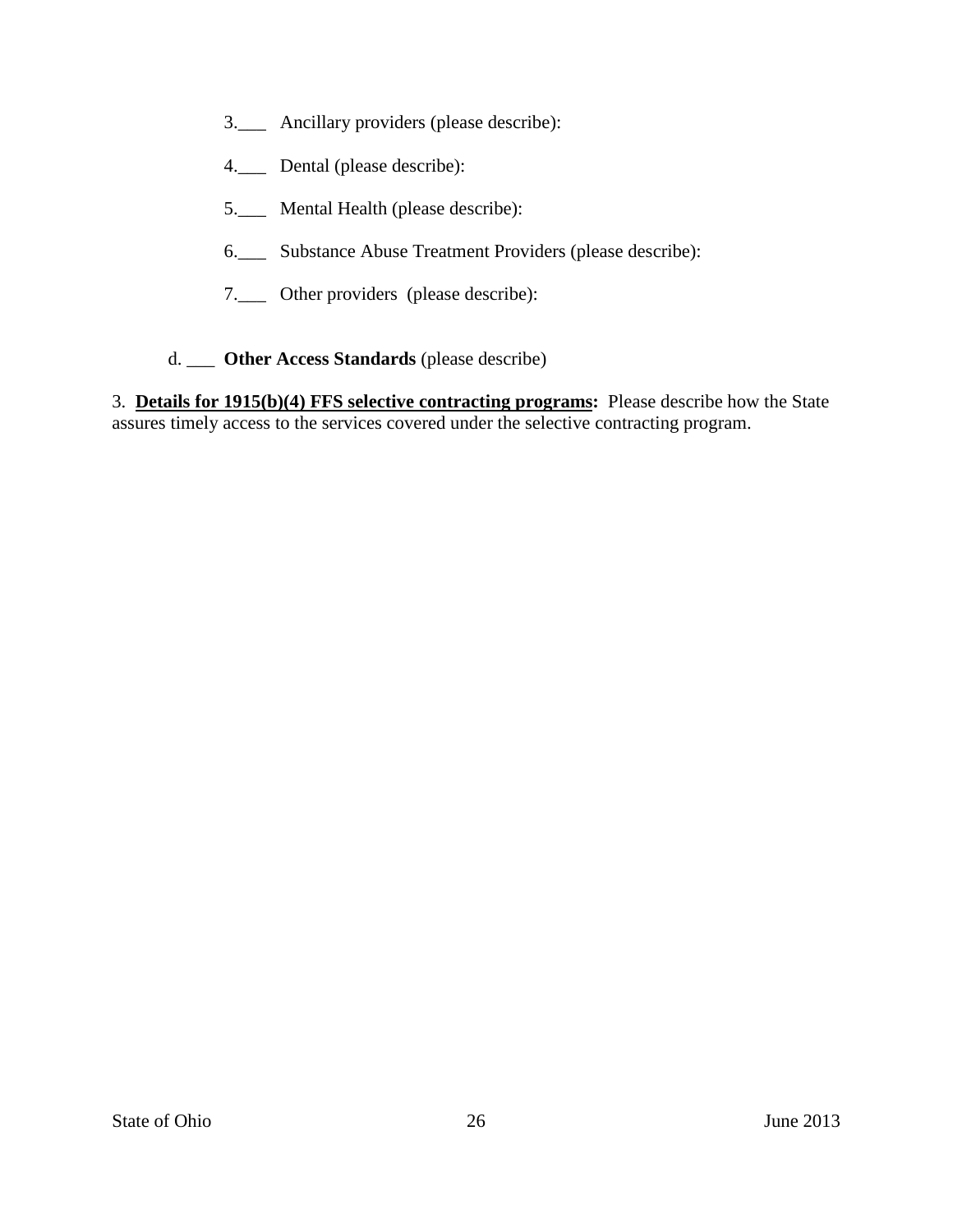# **B. Capacity Standards**

## 1. **Assurances for MCO, PIHP, or PAHP programs.**

- $X$  The State assures CMS that it complies with section 1932(b)(5) of the Act and 42 CFR 438.207 Assurances of adequate capacity and services, in so far as these requirements are applicable.
	- The State seeks a waiver of a waiver of section  $1902(a)(4)$  of the Act, to waive one or more of more of the regulatory requirements listed above for PIHP or PAHP programs. Please identify each regulatory requirement for which a waiver is requested, the managed care program(s) to which the waiver will apply, and what the State proposes as an alternative requirement, if any.
- \_X\_\_ The CMS Regional Office has reviewed and approved the MCO, PIHP, or PAHP contracts for compliance with the provisions of section 1932(b)(5) and 42 CFR 438.207 Assurances of adequate capacity and services. If this is an initial waiver, the State assures that contracts that comply with these provisions will be submitted to the CMS Regional Office for approval prior to enrollment of beneficiaries in the MCO, PIHP, PAHP, or PCCM.

*If the 1915(b) Waiver Program does not include a PCCM component, please continue with Part II, C. Coordination and Continuity of Care Standards.*

2. **Details for PCCM program**. The State must assure that Waiver Program enrollees have reasonable access to services. Please note below which of the strategies the State uses assure adequate provider capacity in the PCCM program.

- a.\_\_\_ The State has set **enrollment limits** for each PCCM primary care provider. Please describe the enrollment limits and how each is determined.
- b.\_\_\_ The State ensures that there are adequate number of PCCM PCPs with **open panels**. Please describe the State's standard.
- c.\_\_\_ The State ensures that there is an **adequate number** of PCCM PCPs under the waiver assure access to all services covered under the Waiver. Please describe the State's standard for adequate PCP capacity.
- d.\_\_\_ The State **compares numbers of providers** before and during the Waiver. Please modify the chart below to reflect your State's PCCM program and complete the following.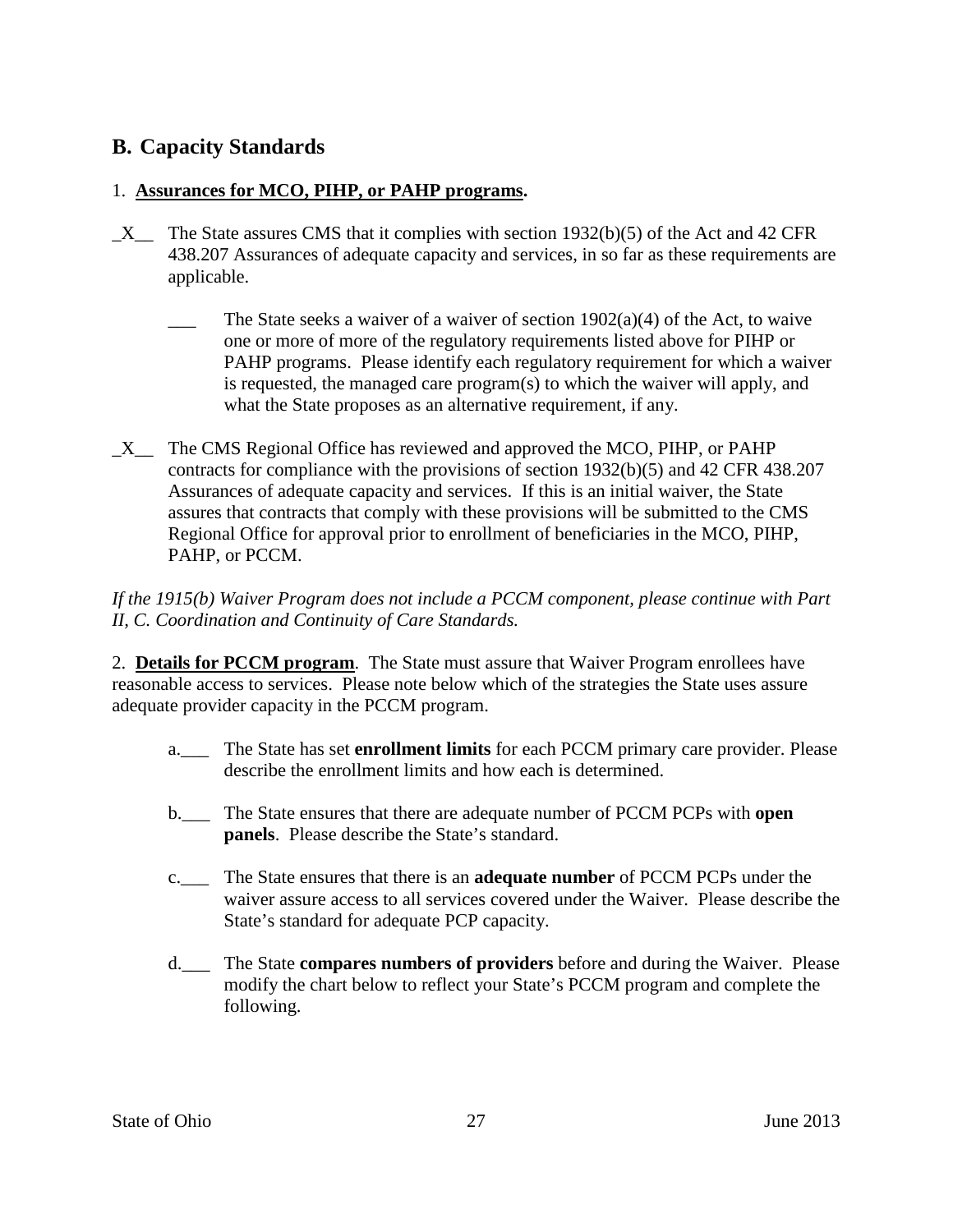| <b>Providers</b>                              | # Before Waiver | # In Current<br>Waiver | # Expected in<br>Renewal |
|-----------------------------------------------|-----------------|------------------------|--------------------------|
| Pediatricians                                 |                 |                        |                          |
| <b>Family Practitioners</b>                   |                 |                        |                          |
| Internists                                    |                 |                        |                          |
| <b>General Practitioners</b>                  |                 |                        |                          |
| OB/GYN and GYN                                |                 |                        |                          |
| FQHCs                                         |                 |                        |                          |
| <b>RHCs</b>                                   |                 |                        |                          |
| <b>Nurse Practitioners</b>                    |                 |                        |                          |
| <b>Nurse Midwives</b>                         |                 |                        |                          |
| <b>Indian Health Service Clinics</b>          |                 |                        |                          |
| Additional Types of Provider<br>to be in PCCM |                 |                        |                          |
| $\mathbf{1}$                                  |                 |                        |                          |
| 2.                                            |                 |                        |                          |
| 3.                                            |                 |                        |                          |
| 4.                                            |                 |                        |                          |

\*Please note any limitations to the data in the chart above here:

- e.\_\_\_ The State ensures adequate **geographic distribution** of PCCMs. Please describe the State's standard.
- f.\_\_\_ **PCP:Enrollee Ratio.** The State establishes standards for PCP to enrollee ratios. Please calculate and list below the expected average PCP/Enrollee ratio for each area or county of the program, and then provide a statewide average. Please note any changes that will occur due to the use of physician extenders.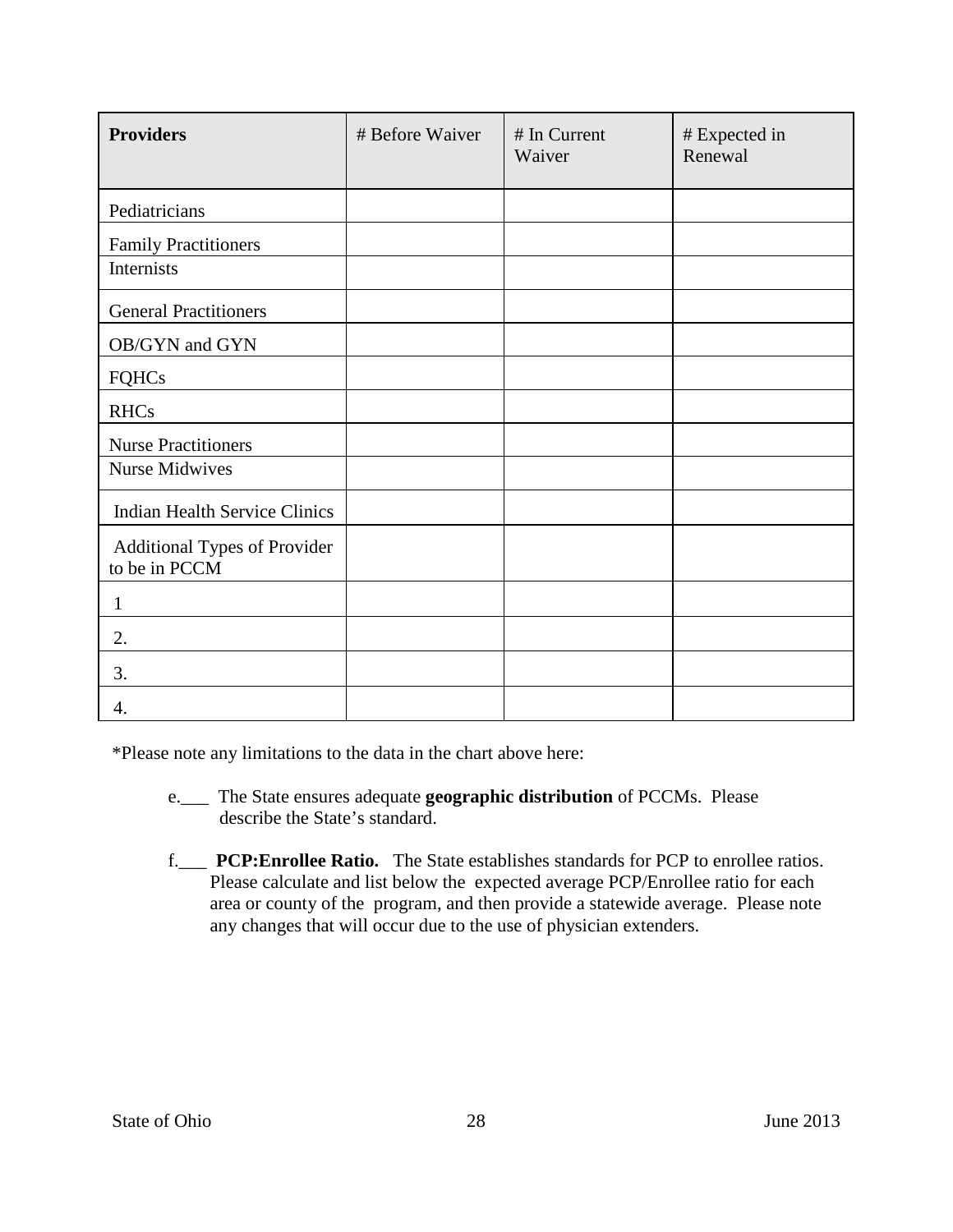| Area(City/County/Region)                      | <b>PCCM-to-Enrollee Ratio</b> |
|-----------------------------------------------|-------------------------------|
|                                               |                               |
|                                               |                               |
|                                               |                               |
|                                               |                               |
| Statewide Average: (e.g. 1:500 and<br>1:1,000 |                               |

# g. \_\_\_ **Other capacity standards** (please describe):

3. **Details for 1915(b)(4) FFS selective contracting programs:** Please describe how the State assures provider capacity has not been negatively impacted by the selective contracting program. Also, please provide a detailed capacity analysis of the number of beds (by type, per facility) – for facility programs, or vehicles (by type, per contractor) – for non-emergency transportation programs, needed per location to assure sufficient capacity under the waiver program. This analysis should consider increased enrollment and/or utilization expected under the waiver.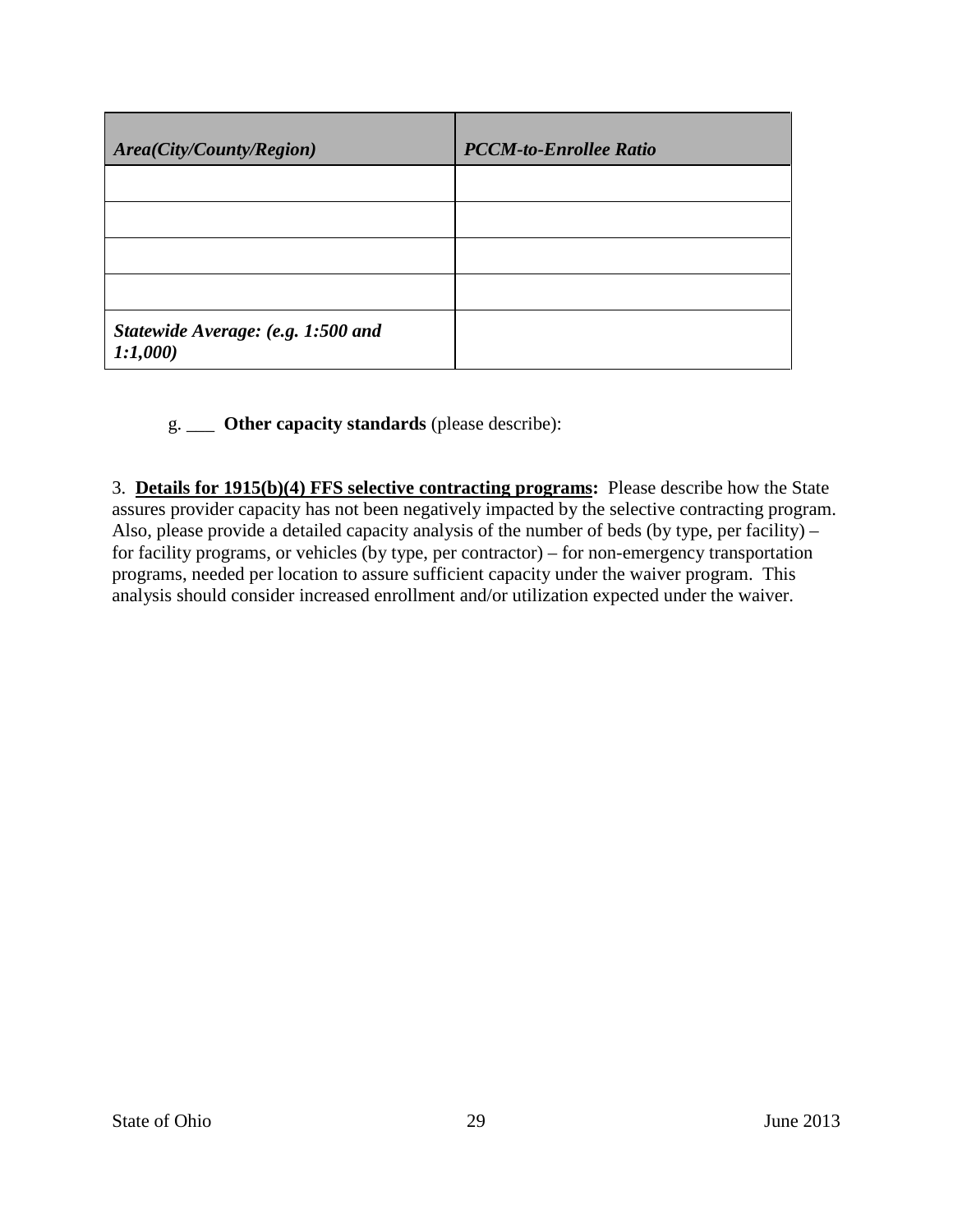# **C. Coordination and Continuity of Care Standards**

# 1. **Assurances For MCO, PIHP, or PAHP programs.**

- $X$  The State assures CMS that it complies with section 1932(c)(1)(A)(i) of the Act and 42 CFR 438.208 Coordination and Continuity of Care, in so far as these regulations are applicable.
	- The State seeks a waiver of a waiver of section  $1902(a)(4)$  of the Act, to waive one or more of more of the regulatory requirements listed above for PIHP or PAHP programs. Please identify each regulatory requirement for which a waiver is requested, the managed care program(s) to which the waiver will apply, and what the State proposes as an alternative requirement, if any.
- \_X\_\_ The CMS Regional Office has reviewed and approved the MCO, PIHP, or PAHP contracts for compliance with the provisions of section  $1932(c)(1)(A)(i)$  of the Act and 42 CFR 438.208 Coordination and Continuity of Care. If this is an initial waiver, the State assures that contracts that comply with these provisions will be submitted to the CMS Regional Office for approval prior to enrollment of beneficiaries in the MCO, PIHP, PAHP, or PCCM.

# 2. **Details on MCO/PIHP/PAHP enrollees with special health care needs**.

The following items are required.

- a. \_\_\_ The plan is a PIHP/PAHP, and the State has determined that based on the plan's scope of services, and how the State has organized the delivery system, that the **PIHP/PAHP need not meet the requirements** for additional services for enrollees with special health care needs in 42 CFR 438.208. Please provide justification for this determination.
- b. \_X\_\_**Identification**. The State has a mechanism to identify persons with special health care needs to MCOs, PIHPs, and PAHPs, as those persons are defined by the State. Please describe.

*Care management services will be available to all ICDS enrollees such that all are considered to have complex needs. Plans will be expected to develop and implement comprehensive care management programs that address the following components: an identification strategy to prioritize the timeframe by which enrollees will receive an initial comprehensive assessment; risk or acuity stratification assignment strategy; completion of a comprehensive assessment; development, implementation and monitoring of an*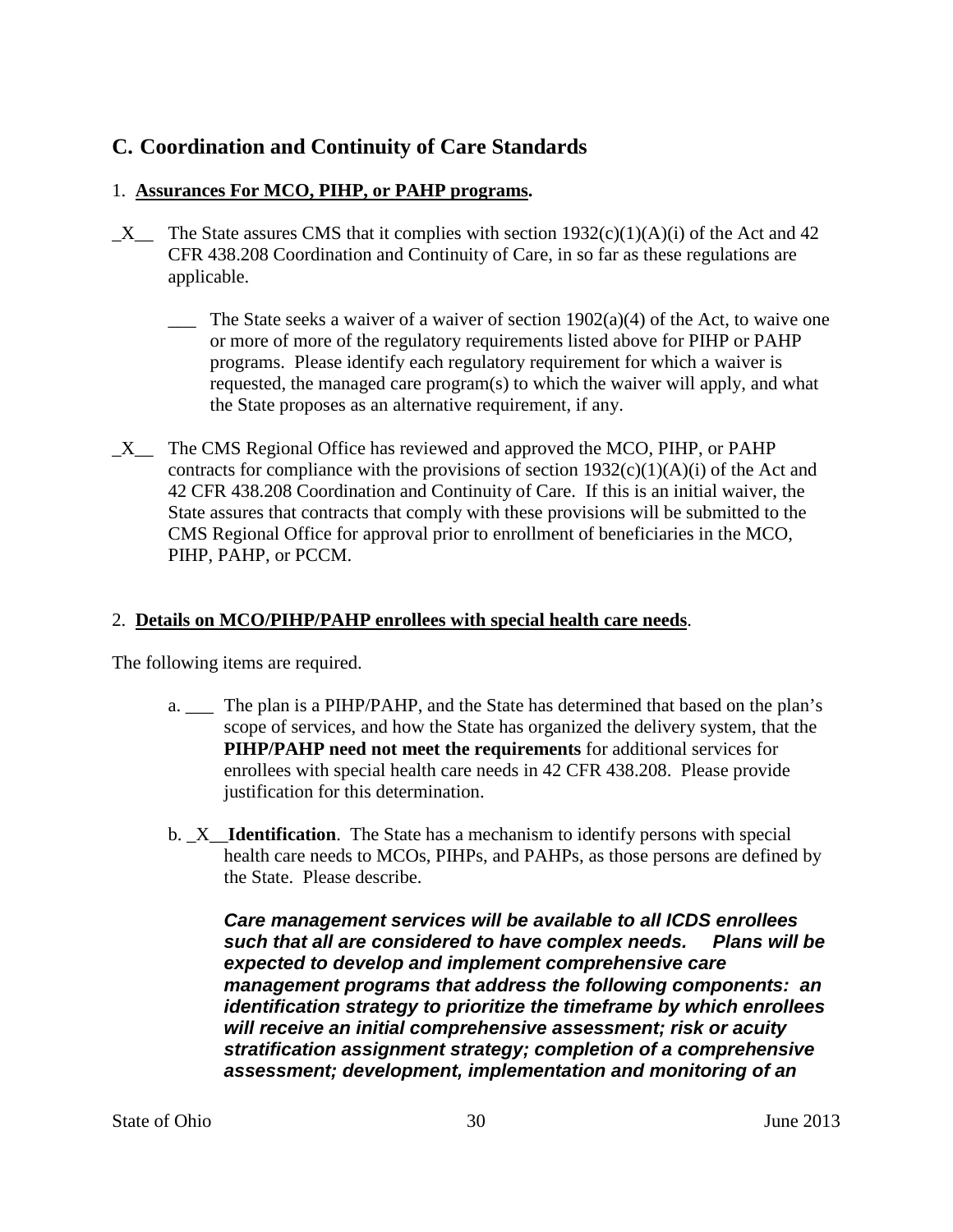*individualized care plan; and formulation of a trans-disciplinary care management team to manage the enrollee's needs.* 

*The ICDS Plans will be responsible for developing and implementing an identification strategy that uses multiple mechanisms, such as predictive-modeling software, health risk assessment tools, functional assessments, referrals, or administrative claims data. The ICDS Plans' identification strategy will consider medical, mental health, substance use, long term care and social needs. Criteria and thresholds will be established in order to prioritize the timeframe by which enrollees will receive a timely initial comprehensive assessment.* 

c. \_X\_ **Assessment**. Each MCO/PIHP/PAHP will implement mechanisms, using appropriate health care professionals, to assess each enrollee identified by the State to identify any ongoing special conditions that require a course of treatment or regular care monitoring. Please describe.

*Each enrollee will receive, and be an active participant in, a timely comprehensive assessment of medical, behavioral health, long term services and supports, and social needs completed by the ICDS care management team. Assessment domains will include, but not be limited to, the following: social, functional, medical, behavioral, wellness and prevention domains, caregiver status and capabilities, as well as the enrollees' preferences, strengths and goals. Relevant and comprehensive data sources, including the enrollee, providers, family/caregivers, medical record data, and claims will be used to complete the assessment. Results of the assessment will be used to confirm the appropriate acuity or risk stratification level for the enrollee and as the basis for developing an integrated, individualized care plan.* 

*Upon enrollment in an ICDS plan, all enrollees will receive a comprehensive assessment that will be completed no later than 90 days from the individual's enrollment date. A comprehensive assessment will be completed at least once every 12 months after the initial assessment completion date. Assessments will be updated when there is a change to the enrollee's health status or needs, a significant health event (e.g., hospital admission or transition between care settings), or as requested by an enrollee, his/her caregiver, or his/her provider.* 

*Initial comprehensive assessments and annual reassessments will be completed in person for the highest risk enrollees and for all*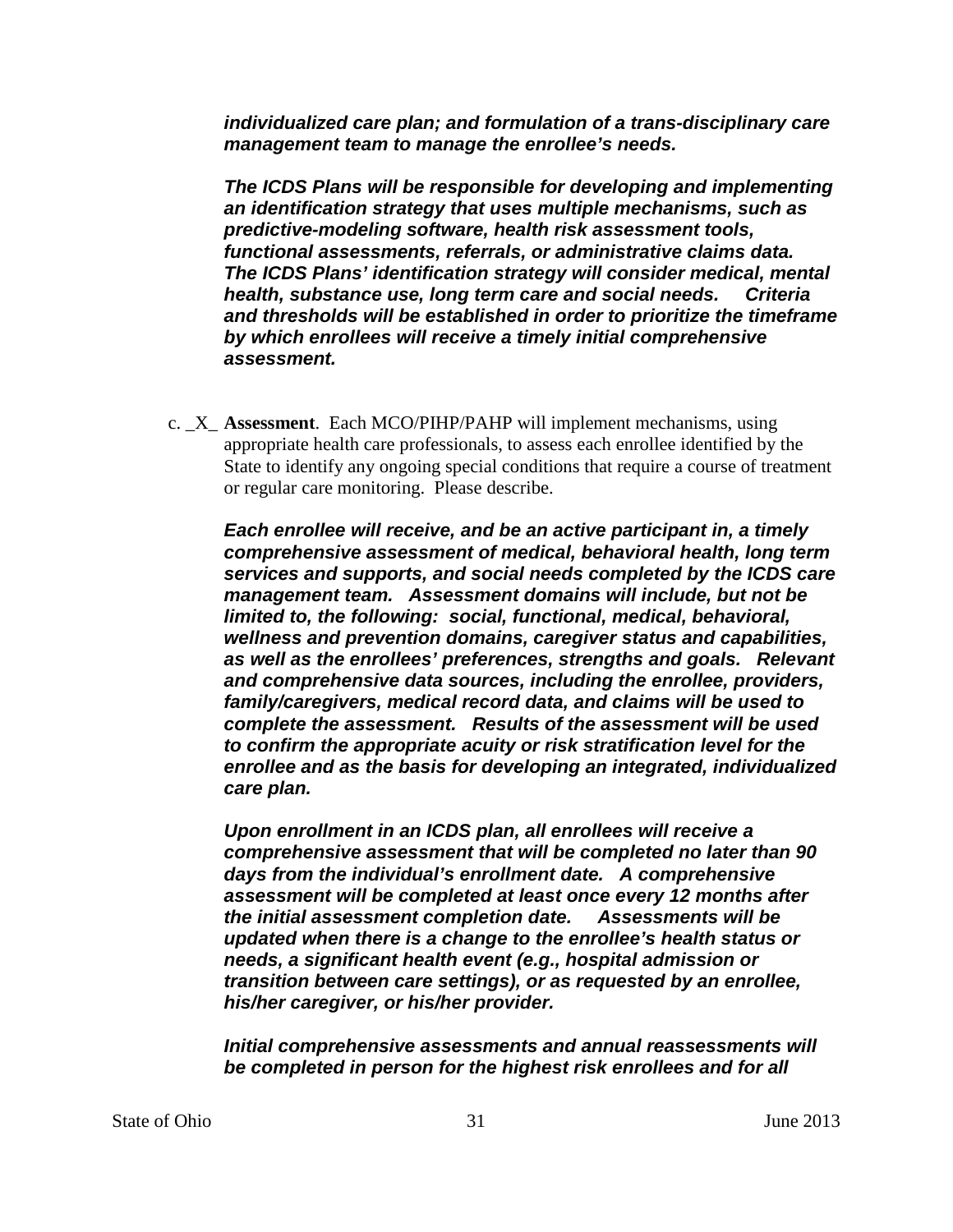*enrollees receiving 1915(c) home and community based waiver services. Initial comprehensive and assessments and annual reassessments will be completed telephonically for enrollees assigned to the low or medium risk levels unless an in person assessment is requested by the enrollee, caregiver, or provider.* 

*Assessments will be completed by qualified health professionals who possess an appropriate professional scope of practice, licensure, and/or credentials, and are appropriate for responding to or managing the enrollee's needs. Examples of health professionals who may complete portions or all of the assessment include registered nurses, licensed practical nurses (under supervision of a registered nurse), social workers, mental health counselors, or certified community health workers.* 

- d. X **Treatment Plans**. For enrollees with special health care needs who need a course of treatment or regular care monitoring, the State requires the MCO/PIHP/PAHP to produce a treatment plan. If so, the treatment plan meets the following requirements:
	- 1.X\_ Developed by enrollees' primary care provider with enrollee participation, and in consultation with any specialists' care for the enrollee

*A person-centered, individualized, integrated care plan will be developed by the Plan's trans-disciplinary care management team (i.e., team of professionals led by the accountable care manager to ensure the integration of the enrollee's medical, behavioral health, substance use, LTSS and social needs) with the enrollee, his/her family members/supports, and providers that addresses all of the clinical and non-clinical needs of the enrollee, including integration of the waiver service plan, as appropriate, and as identified in the comprehensive assessment. Care plans will contain measureable goals, interventions, and expected outcomes with completion timeframes.*

2.\_X\_ Approved by the MCO/PIHP/PAHP in a timely manner (if approval required by plan)

*The ICDS Plan's accountable care manager, who leads the trans-disciplinary care management team, will approve the care plan that is implemented and monitored by the team. Continuous monitoring of the care plan will occur and any gaps in care will be addressed in an integrated manner by the team including any revisions to the care plan.*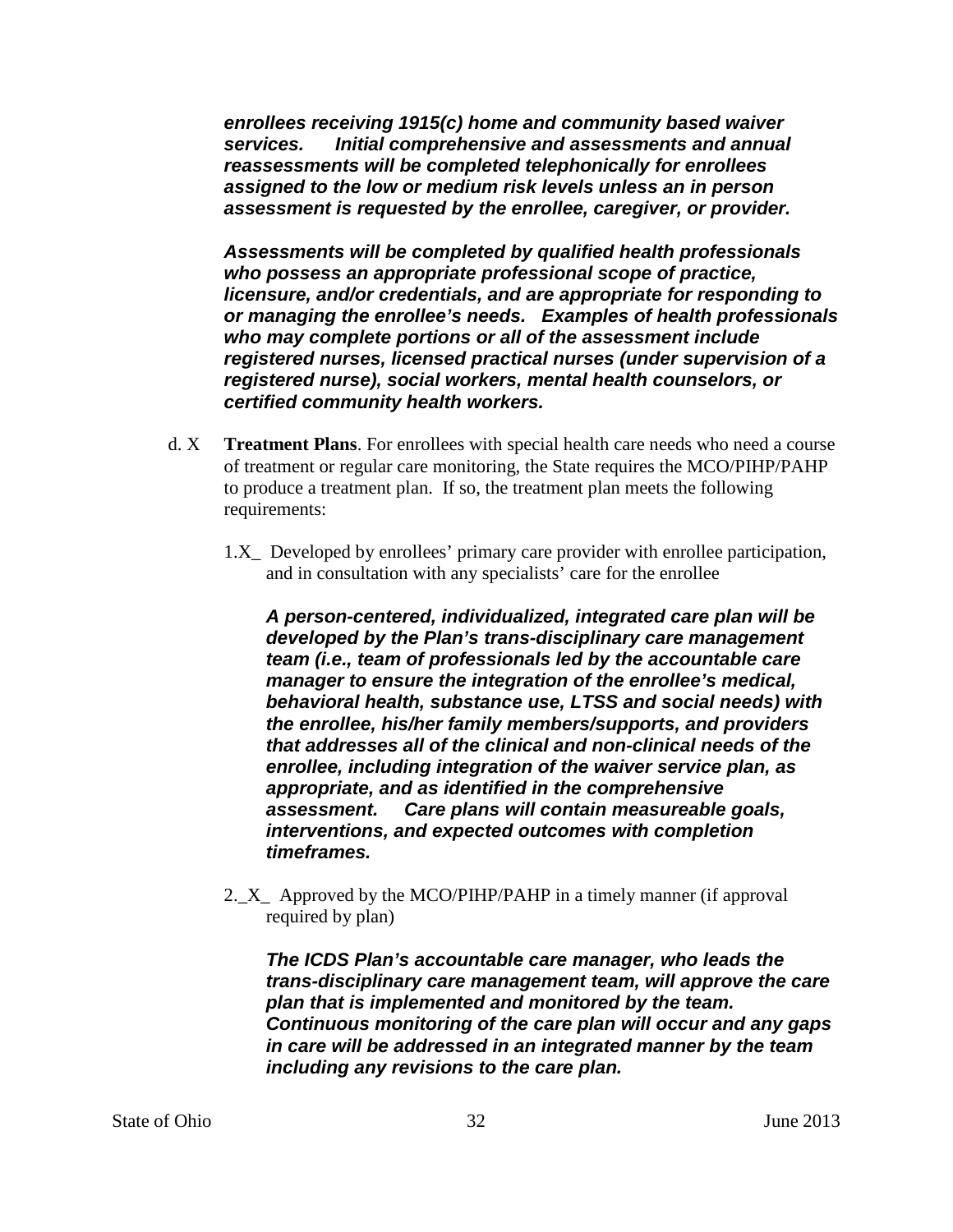*The initial care plan will be developed and implemented in a timeframe that is commensurate to the enrollee's needs but no later than 90 days from the enrollee's start date with the Plan. For enrollees with waiver service plans, the Plan must consider how timeframes for waiver service plan development and monitoring will impact the development of the comprehensive care plan.*

3.\_X\_ In accord with any applicable State quality assurance and utilization review standards.

*ICDS Plans will be expected to develop and implement a care planning process that yields an individualized care plan, is based on the comprehensive assessment, and includes minimum components as specified by the State in the Provider Agreement. Plans shall consider the Case Management Society of America's Standards of Practice for Case Management (2010) in the development and implementation of their care management programs. The State will also review and approve the Plan's care management programs to ensure that all required components specified in the Provider Agreement are adequately addressed.*

e. \_\_X\_ **Direct access to specialists**. If treatment plan or regular care monitoring is in place, the MCO/PIHP/PAHP has a mechanism in place to allow enrollees to directly access specialists as appropriate for enrollee's condition and identified needs.

> *All ICDS Plans will allow enrollees to directly access in network specialists without referrals; however, Plans may encourage enrollees to inform their primary care providers of specialist visits for coordination of care purposes. Referrals to specialists shall be documented in the plan of care to allow the Plan to follow up on the referral and coordinate care as necessary.*

3. **Details for PCCM program**. The State must assure that Waiver Program enrollees have reasonable access to services. Please note below the strategies the State uses assure coordination and continuity of care for PCCM enrollees.

a. \_\_\_ Each enrollee selects or is assigned to a **primary care provider** appropriate to the enrollee's needs.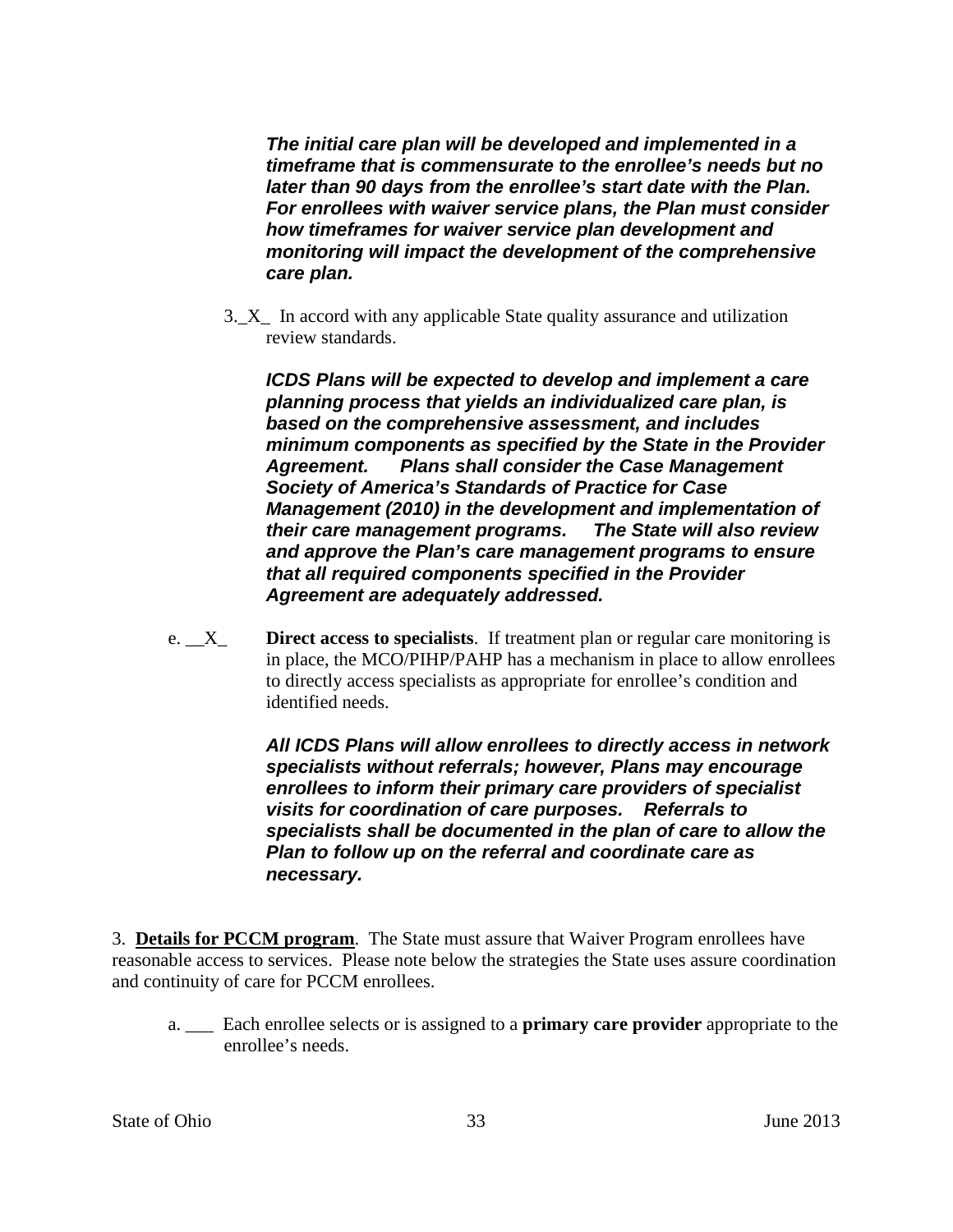- b. \_\_\_ Each enrollee selects or is assigned to a **designated health care practitioner** who is primarily responsible for coordinating the enrollee's overall health care.
- c. \_\_\_ Each enrollee is receives **health education/promotion** information. Please explain.
- d. \_\_\_ Each provider maintains, for Medicaid enrollees, **health records** that meet the requirements established by the State, taking into account professional standards.
- e. \_\_\_ There is appropriate and confidential **exchange of information** among providers.
- f. \_\_\_ Enrollees receive information about specific health conditions that require **followup** and, if appropriate, are given training in self-care.
- g. \_\_\_ Primary care case managers **address barriers** that hinder enrollee compliance with prescribed treatments or regimens, including the use of traditional and/or complementary medicine.
- h. \_\_\_ **Additional case management** is provided (please include how the referred services and the medical forms will be coordinated among the practitioners, and documented in the primary care case manager's files).
- i. \_\_\_ **Referrals**: Please explain in detail the process for a patient referral. In the description, please include how the referred services and the medical forms will be coordinated among the practitioners, and documented in the primary care case managers' files.

4. **Details for 1915(b)(4) only programs:** If applicable, please describe how the State assures that continuity and coordination of care are not negatively impacted by the selective contracting program.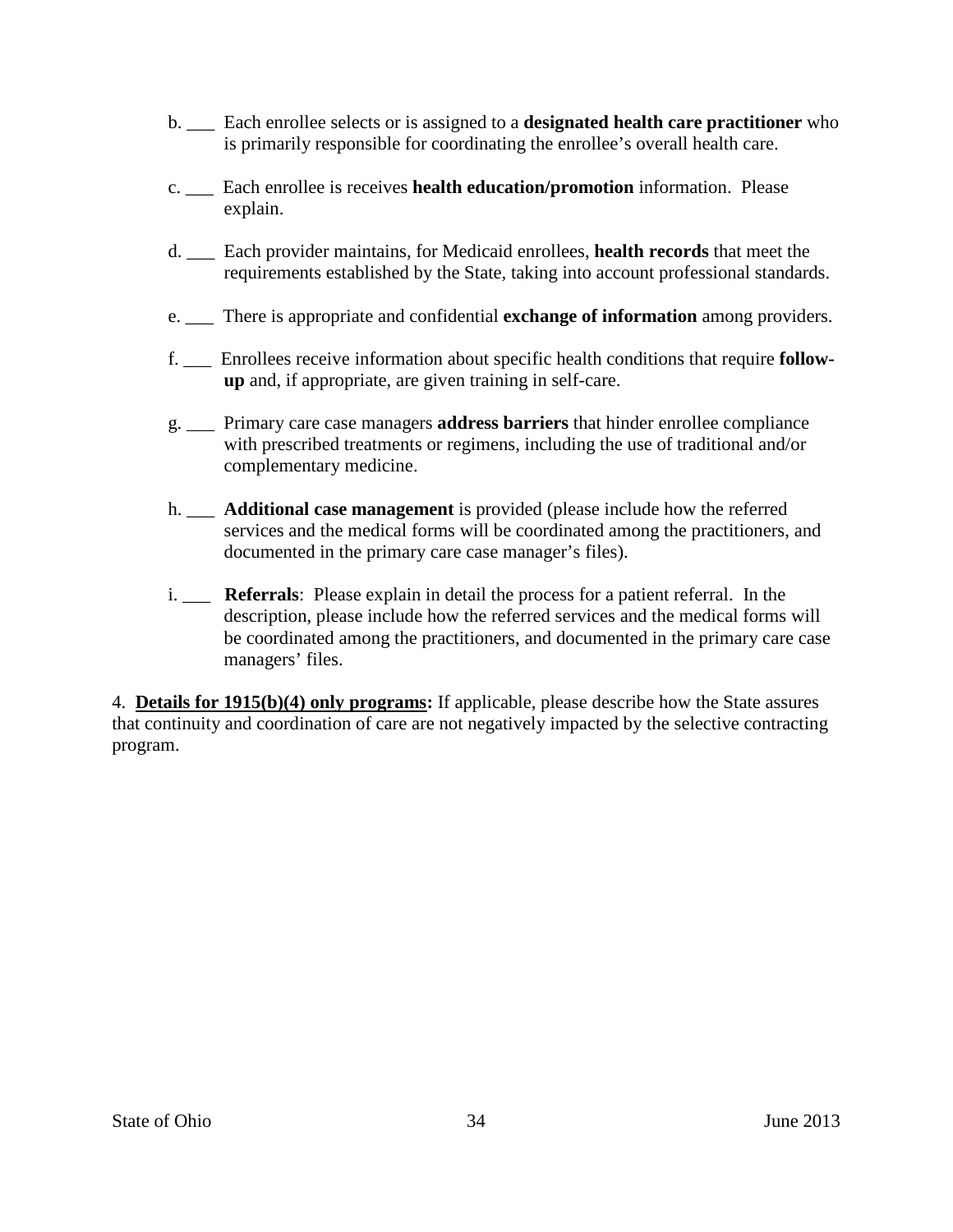# **Section A: Program Description**

# **Part III: Quality**

# 1. **Assurances for MCO or PIHP programs**.

- $X$  The State assures CMS that it complies with section 1932(c)(1)(A)(iii)-(iv) of the Act and 42 CFR 438.202, 438.204, 438.210, 438.214, 438.218, 438.224, 438.226, 438.228, 438.230, 438.236, 438.240, and 438.242 in so far as these regulations are applicable.
	- The State seeks a waiver of a waiver of section  $1902(a)(4)$  of the Act, to waive one or more of more of the regulatory requirements listed above for PIHP programs. Please identify each regulatory requirement for which a waiver is requested, the managed care program(s) to which the waiver will apply, and what the State proposes as an alternative requirement, if any.
- \_X\_\_ The CMS Regional Office has reviewed and approved the MCO, PIHP, or PAHP contracts for compliance with the provisions of section  $1932(c)(1)(A)(iii)$ -(iv) of the Act and 42 CFR 438.202, 438.204, 438.210, 438.214, 438.218, 438.224, 438.226, 438.228, 438.230, 438.236, 438.240, and 438.242. If this is an initial waiver, the State assures that contracts that comply with these provisions will be submitted to the CMS Regional Office for approval prior to enrollment of beneficiaries in the MCO, PIHP, PAHP, or PCCM.
- $X$  Section 1932(c)(1)(A)(iii)-(iv) of the Act and 42 CFR 438.202 requires that each State Medicaid agency that contracts with MCOs and PIHPs submit to CMS a written strategy for assessing and improving the quality of managed care services offered by all MCOs and PIHPs. The State assures CMS that this **quality strategy** was initially submitted to the CMS Regional Office on <<<\_>>>*. March 28, 2003 under a previous 1915(b) waiver for Medicaid managed care programs with revisions submitted in March 2008 and May 2010. The State will submit a revised quality strategy in CY 2014 that will include ICDS enrollees*.
- X The State assures CMS that it complies with section  $1932(c)(2)$  of the Act and 42 CFR 438 Subpart E, to arrange for an annual, independent, **external quality review** of the outcomes and timeliness of, and access to the services delivered under each MCO/ PIHP contract. Note: EQR for PIHPs is required beginning March 2004. Please provide the information below (modify chart as necessary):

|            |                 | <b>Activities Conducted</b> |                    |                |
|------------|-----------------|-----------------------------|--------------------|----------------|
|            | Name of         |                             | Mandatory          | Optional       |
| Program    | Organization    | <b>EQR</b> study            | Activities         | Activities     |
|            | <b>Health</b>   |                             | -Validation of     | -Validation of |
| <b>MCO</b> | <b>Services</b> |                             | <b>Performance</b> | encounter      |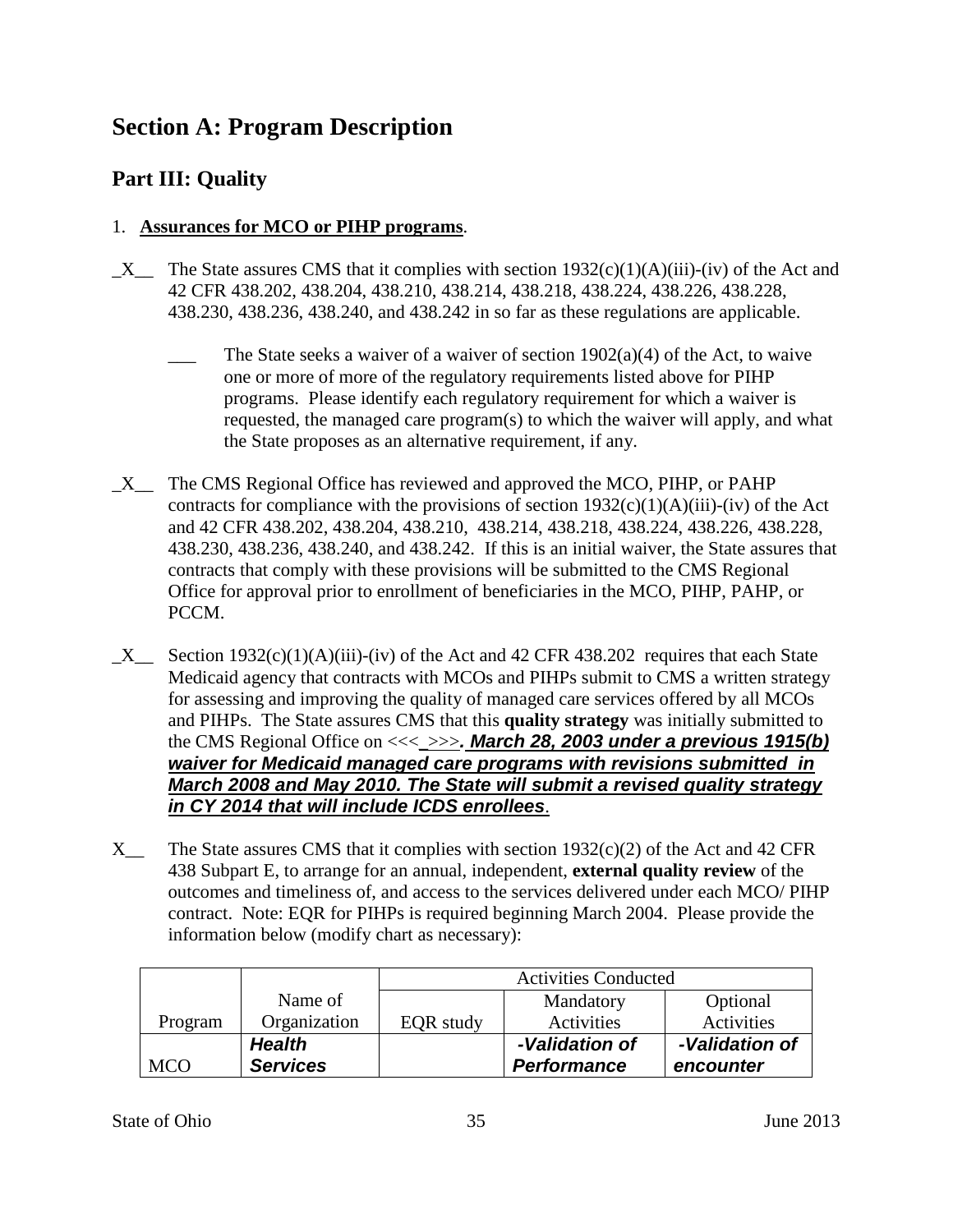|             | <b>Advisory</b><br>Group<br>Note: The<br>current EQRO<br>contract expires<br>on June 30, 2013<br>and will be re-<br>procured. | <i><b>Improvement</b></i><br><b>Projects</b><br>-Validation of<br><b>Performance</b><br><b>Measures</b><br>-Administrative<br>compliance<br>assessment | data studies<br>-Consumer<br>satisfaction<br>surveys<br>-Information<br><b>Systems</b><br><b>Reviews</b> |
|-------------|-------------------------------------------------------------------------------------------------------------------------------|--------------------------------------------------------------------------------------------------------------------------------------------------------|----------------------------------------------------------------------------------------------------------|
| <b>PIHP</b> |                                                                                                                               |                                                                                                                                                        |                                                                                                          |

## 2. **Assurances For PAHP program.**

- The State assures CMS that it complies with section  $1932(c)(1)(A)(iii)$ -(iv) of the Act and 42 CFR 438.210, 438.214, 438.218, 438.224, 438.226, 438.228, 438.230 and 438.236, in so far as these regulations are applicable.
	- The State seeks a waiver of a waiver of section  $1902(a)(4)$  of the Act, to waive one or more of more of the regulatory requirements listed above for PAHP programs. Please identify each regulatory requirement for which a waiver is requested, the managed care program(s) to which the waiver will apply, and what the State proposes as an alternative requirement, if any.
- The CMS Regional Office has reviewed and approved the PAHP contracts for compliance with the provisions of section 1932(c)  $(1)(A)(iii)$ -(iv) of the Act and 42 CFR 438.210, 438.214, 438.218, 438.224, 438.226, 438.228, 438.230 and 438.236. If this is an initial waiver, the State assures that contracts that comply with these provisions will be submitted to the CMS Regional Office for approval prior to enrollment of beneficiaries in the MCO, PIHP, PAHP, or PCCM.

3. **Details for PCCM program**. The State must assure that Waiver Program enrollees have access to medically necessary services of adequate quality. Please note below the strategies the State uses to assure quality of care in the PCCM program.

a. \_\_\_ The State has developed a set of overall quality **improvement guidelines** for its PCCM program. Please attach.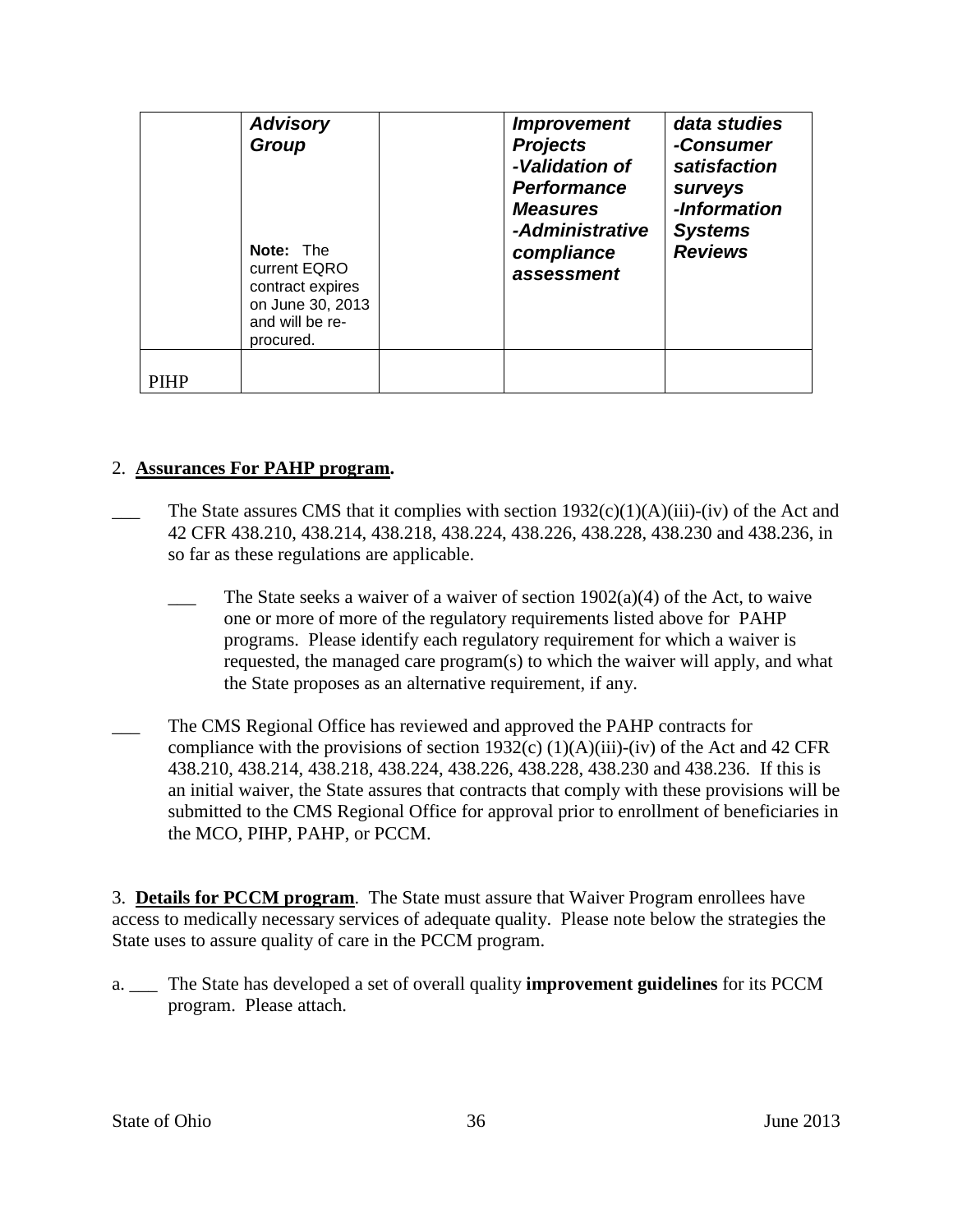- b. \_\_\_ **State Intervention**: If a problem is identified regarding the quality of services received, the State will intervene as indicated below. Please check which methods the State will use to address any suspected or identified problems.
	- 1. Provide education and informal mailings to beneficiaries and PCCMs;
	- 2.\_\_\_ Initiate telephone and/or mail inquiries and follow-up;
	- 3.\_\_\_ Request PCCM's response to identified problems;
	- 4.\_\_\_ Refer to program staff for further investigation;
	- 5.\_\_\_ Send warning letters to PCCMs;
	- 6.\_\_\_ Refer to State's medical staff for investigation;
	- 7.\_\_\_ Institute corrective action plans and follow-up;
	- 8.\_\_\_ Change an enrollee's PCCM;
	- 9.\_\_\_ Institute a restriction on the types of enrollees;
	- 10. Further limit the number of assignments;
	- 11. Ban new assignments;
	- 12.\_\_ Transfer some or all assignments to different PCCMs;
	- 13.\_\_\_ Suspend or terminate PCCM agreement;
	- 14. Suspend or terminate as Medicaid providers; and
	- 15.\_\_\_ Other (explain):
- c. \_\_\_ **Selection and Retention of Providers**: This section provides the State the opportunity to describe any requirements, policies or procedures it has in place to allow for the review and documentation of qualifications and other relevant information pertaining to a provider who seeks a contract with the State or PCCM administrator as a PCCM. This section is required if the State has applied for a 1915(b)(4) waiver that will be applicable to the PCCM program.

Please check any processes or procedures listed below that the State uses in the process of selecting and retaining PCCMs. The State (please check all that apply):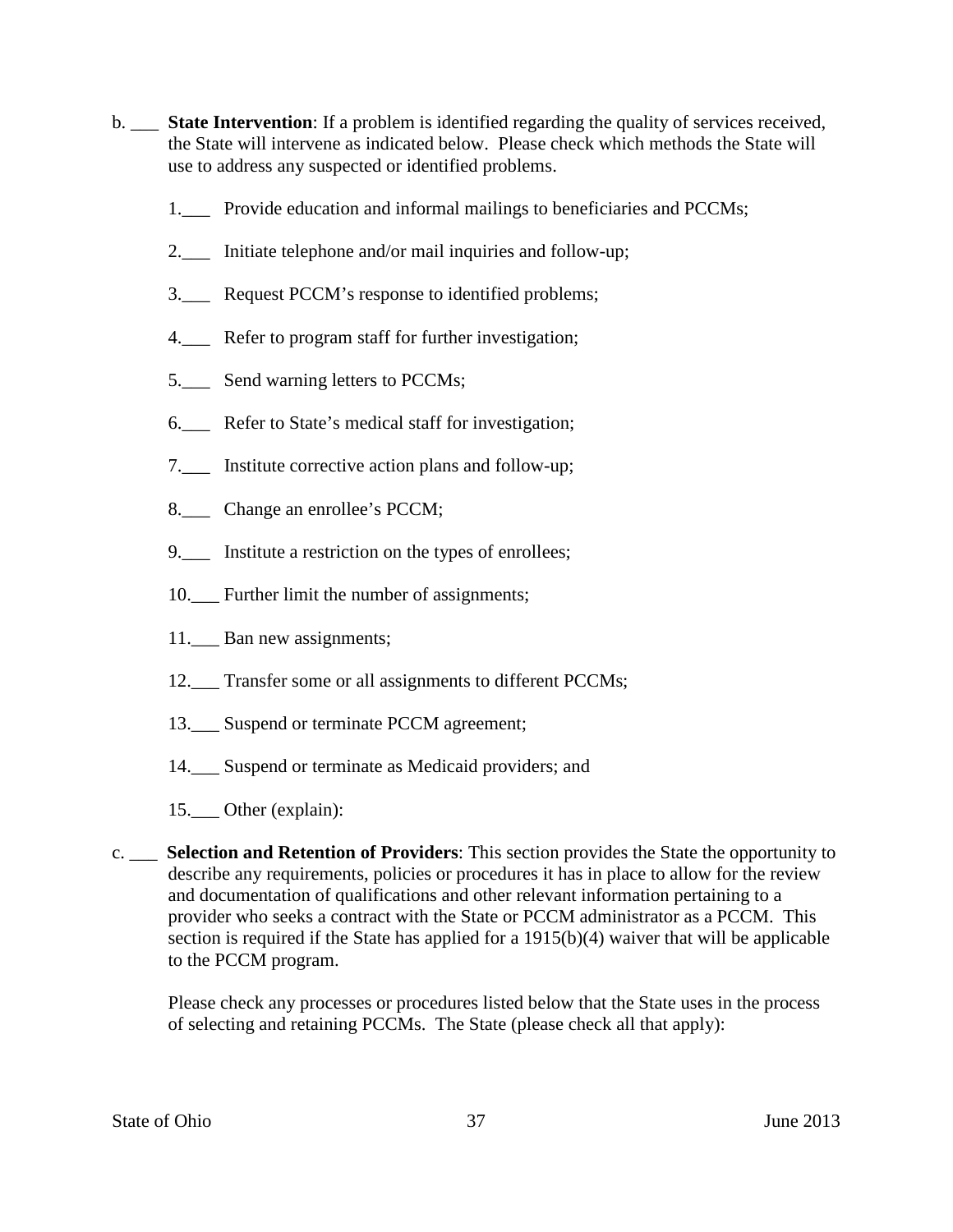- 1. \_\_\_ Has a documented process for selection and retention of PCCMs (please submit a copy of that documentation).
- 2. \_\_\_ Has an initial credentialing process for PCCMs that is based on a written application and site visits as appropriate, as well as primary source verification of licensure, disciplinary status, and eligibility for payment under Medicaid.
- 3. \_\_\_ Has a recredentialing process for PCCMs that is accomplished within the time frame set by the State and through a process that updates information obtained through the following (check all that apply):
	- A. \_\_\_ Initial credentialing
	- B. \_\_\_ Performance measures, including those obtained through the following (check all that apply):
		- The utilization management system.
		- The complaint and appeals system.
		- Enrollee surveys.
		- Other (Please describe).
- 4. \_\_\_ Uses formal selection and retention criteria that do not discriminate against particular providers such as those who serve high risk populations or specialize in conditions that require costly treatment.
- 5. \_\_\_ Has an initial and recredentialing process for PCCMs other than individual practitioners (e.g., rural health clinics, federally qualified health centers) to ensure that they are and remain in compliance with any Federal or State requirements (e.g., licensure).
- 6. \_\_\_ Notifies licensing and/or disciplinary bodies or other appropriate authorities when suspensions or terminations of PCCMs take place because of quality deficiencies.
- 7. Other (please describe).
- d. \_\_\_ **Other quality standards** (please describe):

4. **Details for 1915(b)(4) only programs:** Please describe how the State assures quality in the services that are covered by the selective contracting program. Please describe the provider selection process, including the criteria used to select the providers under the waiver. These include quality and performance standards that the providers must meet. Please also describe how each criteria is weighted: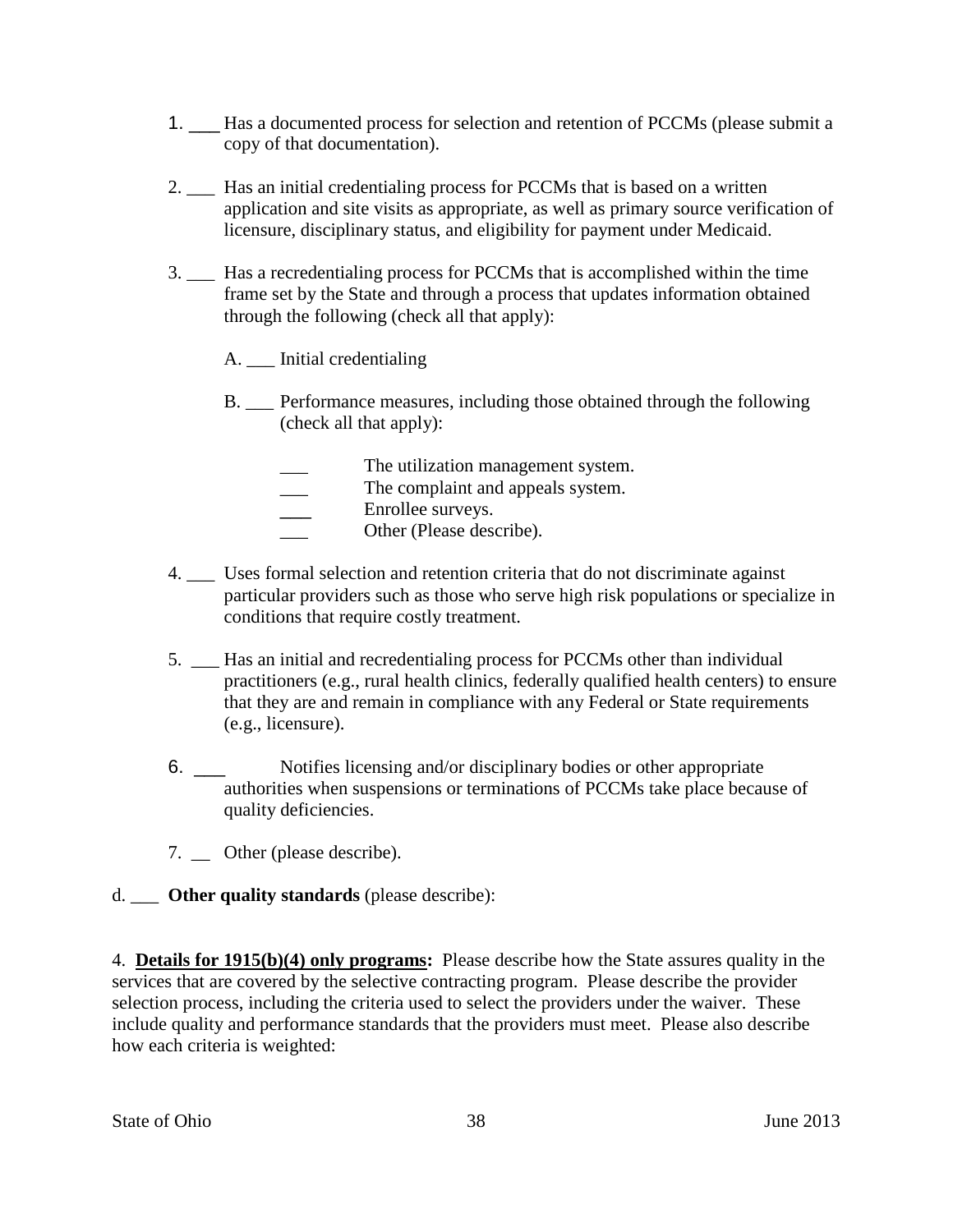## **Section A: Program Description**

## **Part IV: Program Operations**

## **A. Marketing**

**Marketing** includes indirect MCO/PIHP/PAHP or PCCM administrator marketing (e.g., radio and TV advertising for the MCO/PIHP/PAHP or PCCM in general) and direct MCO/PIHP/PAHP or PCCM marketing (e.g., direct mail to Medicaid beneficiaries).

### 1. **Assurances**

- $X$  The State assures CMS that it complies with section 1932(d)(2) of the Act and 42 CFR 438.104 Marketing activities; in so far as these regulations are applicable.
	- $\frac{1}{\sqrt{1-\frac{1}{\sqrt{1-\frac{1}{\sqrt{1-\frac{1}{\sqrt{1-\frac{1}{\sqrt{1-\frac{1}{\sqrt{1-\frac{1}{\sqrt{1-\frac{1}{\sqrt{1-\frac{1}{\sqrt{1-\frac{1}{\sqrt{1-\frac{1}{\sqrt{1-\frac{1}{\sqrt{1-\frac{1}{\sqrt{1-\frac{1}{\sqrt{1-\frac{1}{\sqrt{1-\frac{1}{\sqrt{1-\frac{1}{\sqrt{1-\frac{1}{\sqrt{1-\frac{1}{\sqrt{1-\frac{1}{\sqrt{1-\frac{1}{\sqrt{1-\frac{1}{\sqrt{1-\frac{1}{\sqrt{1-\frac{1}{\sqrt{1-\frac{1$ one or more of more of the regulatory requirements listed above for PIHP or PAHP programs. Please identify each regulatory requirement for which a waiver is requested, the managed care program(s) to which the waiver will apply, and what the State proposes as an alternative requirement, if any.
- \_X\_\_ The CMS Regional Office has reviewed and approved the MCO, PIHP, PAHP, or PCCM contracts for compliance with the provisions of section 1932(d)(2) of the Act and 42 CFR 438.104 Marketing activities. If this is an initial waiver, the State assures that contracts that comply with these provisions will be submitted to the CMS Regional Office for approval prior to enrollment of beneficiaries in the MCO, PIHP, PAHP, or PCCM.
- This is a proposal for a 1915(b)(4) FFS Selective Contracting Program only and the managed care regulations do not apply.

## 2. **Details**

#### a. **Scope of Marketing**

- 1.\_\_\_ The State does not permit direct or indirect marketing by MCO/PIHP/PAHP/PCCM or selective contracting FFS providers .
- 2.\_\_X\_The State permits indirect marketing by MCO/PIHP/PAHP/PCCM or selective contracting FFS providers (e.g., radio and TV advertising for the MCO/PIHP/PAHP or PCCM in general). Please list types of indirect marketing permitted.

## *ICDS Plans may participate in group marketing events, provide general audience materials (such as general circulation brochures, and media*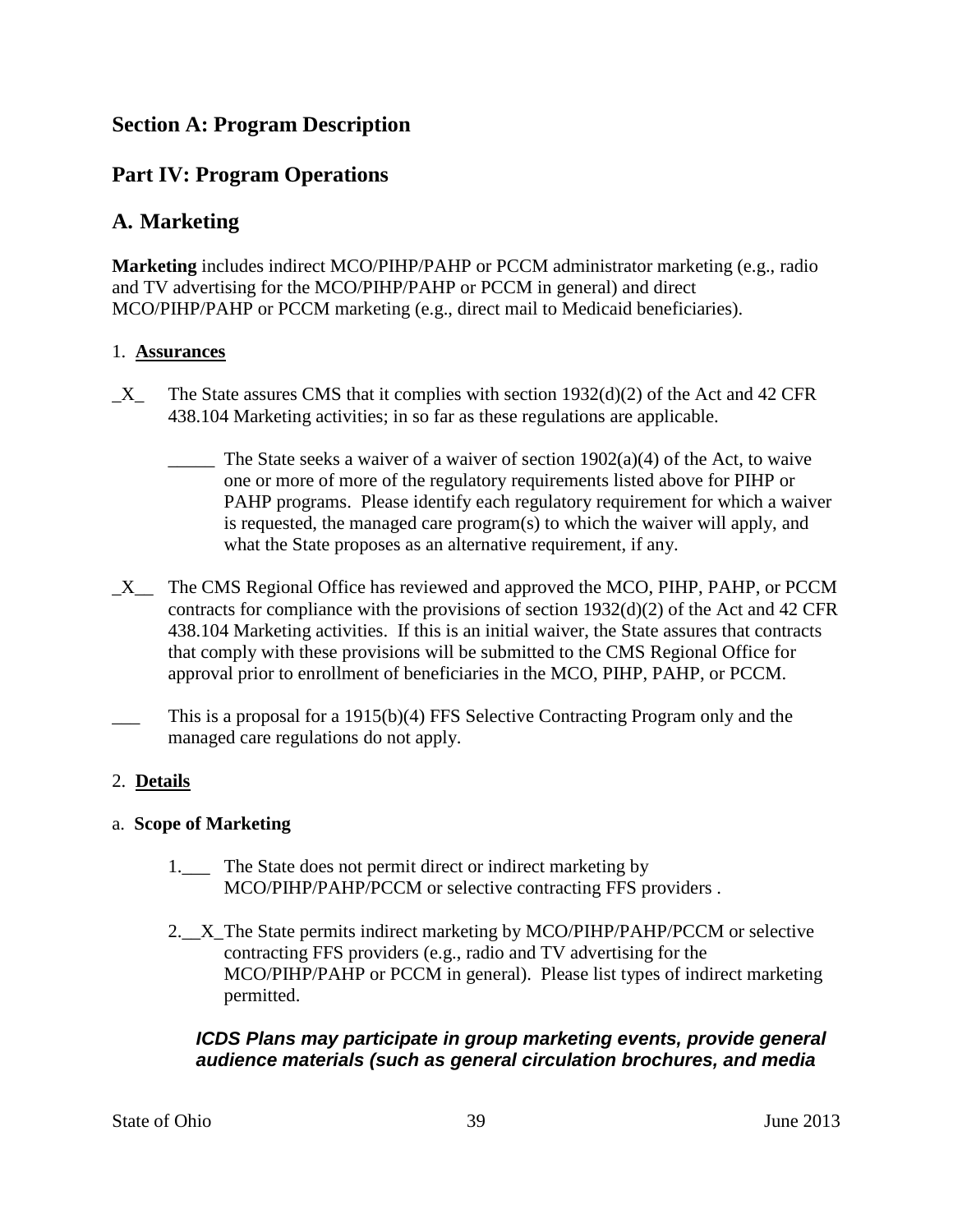## *and billboard advertisements), and provide responses to beneficiary initiated requests for enrollment.*

3. X The State permits direct marketing by MCO/PIHP/PAHP/PCCM or selective contracting FFS providers (e.g., direct mail to Medicaid beneficiaries). Please list types of direct marketing permitted.

## *ODJFS permits ICDS Plans to send mailings to potential beneficiaries upon ODJFS approval. ODJFS will follow a blinded process that safeguards client confidentiality. ODJFS only permits ICDS Plans to make person-to-person marketing presentations when they have been requested by the beneficiary.*

b. **Description**. Please describe the State's procedures regarding direct and indirect marketing by answering the following questions, if applicable.

1.\_X\_\_The State prohibits or limits MCOs/PIHPs/PAHPs/PCCMs/selective contracting FFS providers from offering gifts or other incentives to potential enrollees. Please explain any limitation or prohibition and how the State monitors this.

## *ICDS Plans cannot offer material or financial gain as an inducement to enroll. ICDS Plans can provide nominal gifts as long as the gifts are prior-approved by ODJFS and offered whether or not the eligible individual enrolls in the ICDS plans. The State monitors this through the prior-approval process.*

2.\_\_X\_The State permits MCOs/PIHPs/PAHPs/PCCMs/selective contracting FFS providers to pay their marketing representatives based on the number of new Medicaid enrollees he/she recruited into the plan. Please explain how the State monitors marketing to ensure it is not coercive or fraudulent:

*All ICDS marketing representatives must be employees of the ICDS Plan. No more than 50% of a marketing representative's total annual compensation may be paid on a commission basis. ODJFS reserves the right to review all compensation packages for marketing representatives as its assurance of compliance with this requirement.* 

3. X The State requires MCO/PIHP/PAHP/PCCM/selective contracting FFS providers to translate marketing materials into the languages listed below (If the State does not translate or require the translation of marketing materials, please explain):

The State has chosen these languages because (check any that apply):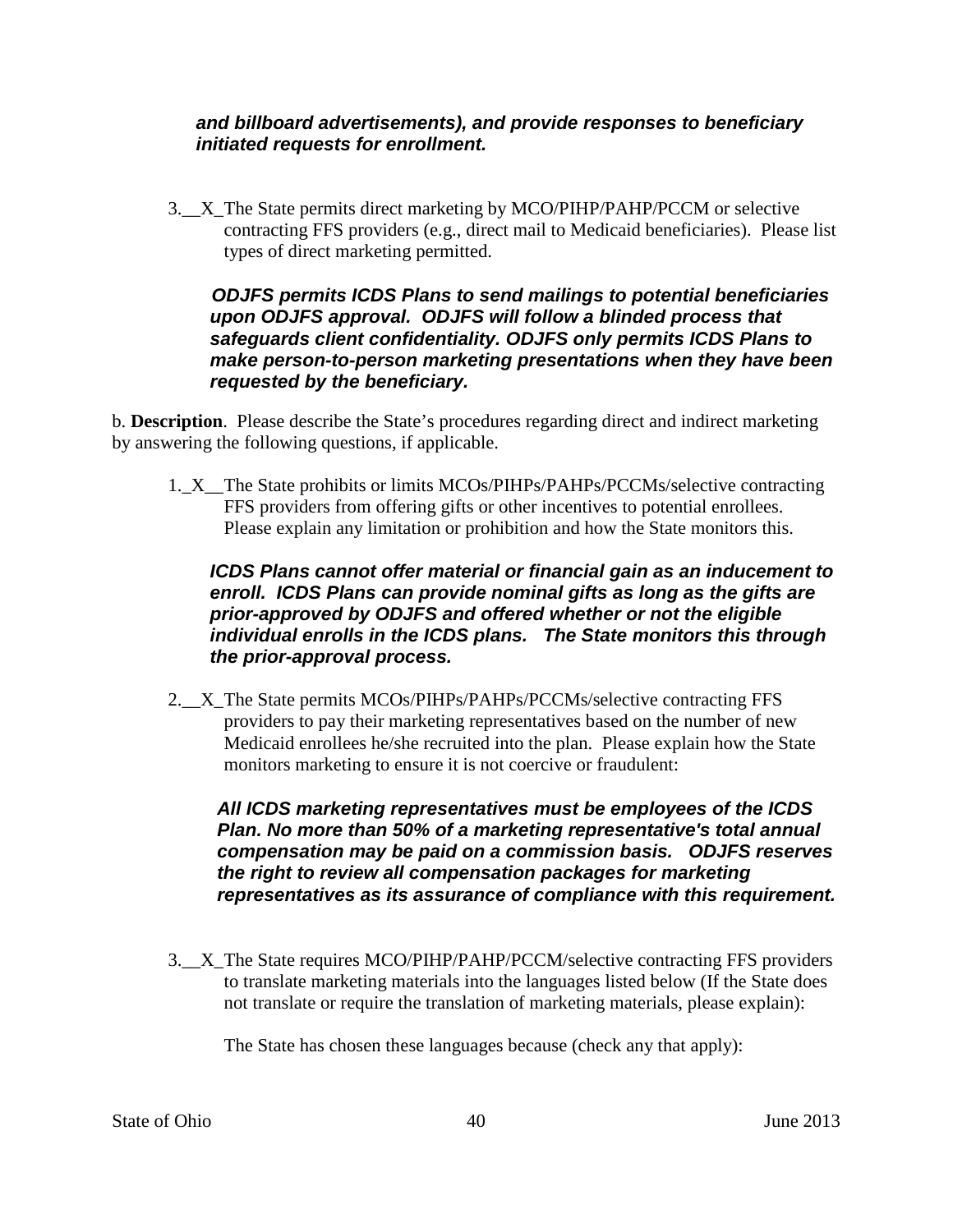- i.\_\_ The languages comprise all prevalent languages in the service area. Please describe the methodology for determining prevalent languages.
- ii.\_X\_ The languages comprise all languages in the service area spoken by approximately \_\_**5**\_ percent or more of the population.
- iii.\_\_ Other (please explain):

## *ODJFS requires ICDS Plans to provide written translation of marketing materials if 5% or more of eligible individuals in the ICDS Plan's service area have a primary language other than English in their service area.*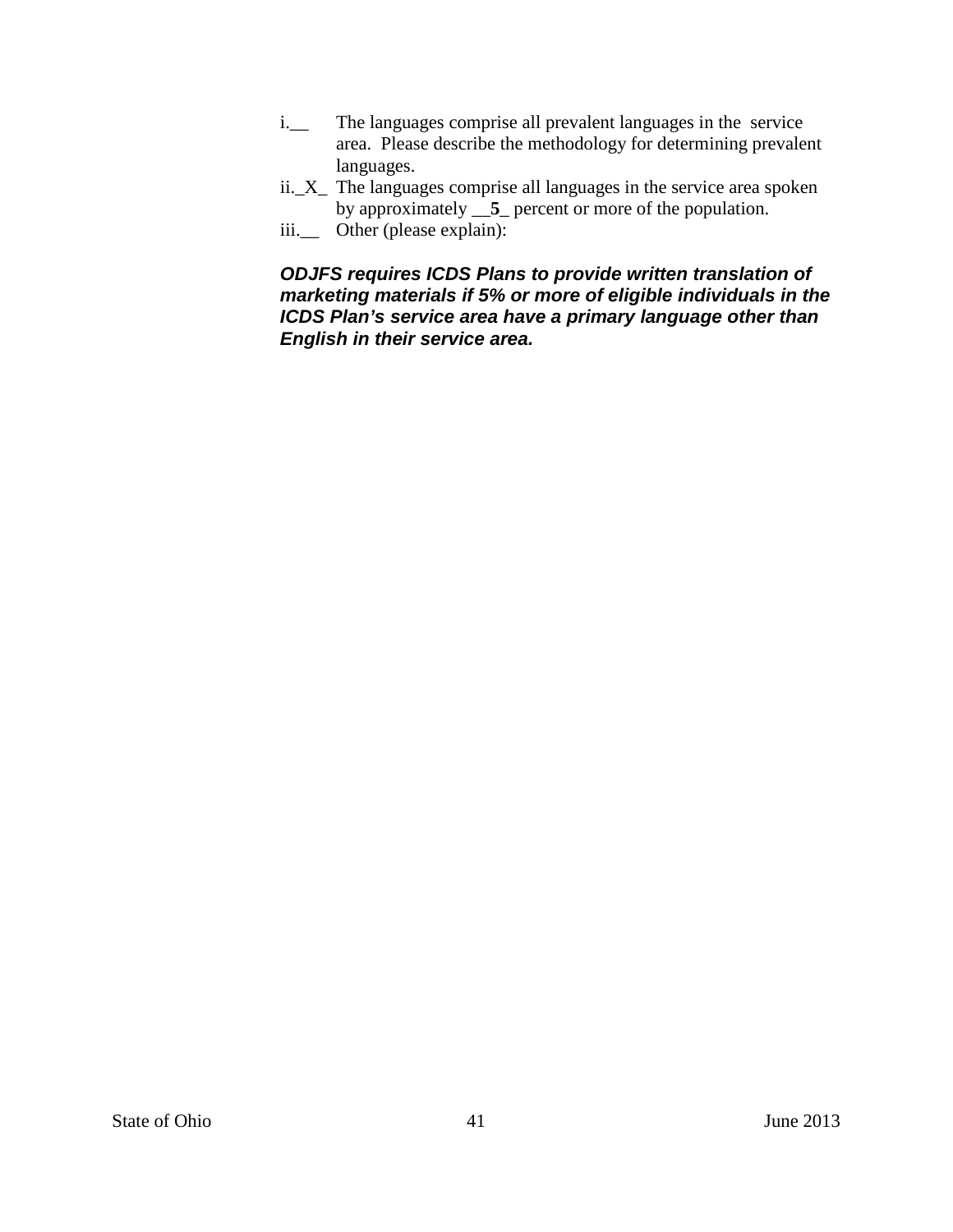# **B. Information to Potential Enrollees and Enrollees**

### 1. **Assurances.**

- $X$  The State assures CMS that it complies with Federal Regulations found at section 1932(a)(5) of the Act and 42 CFR 438.10 Information requirements; in so far as these regulations are applicable.
	- The State seeks a waiver of a waiver of section  $1902(a)(4)$  of the Act, to waive one or more of more of the regulatory requirements listed above for PIHP or PAHP programs. Please identify each regulatory requirement for which a waiver is requested, the managed care program(s) to which the waiver will apply, and what the State proposes as an alternative requirement, if any.
- \_X\_\_ The CMS Regional Office has reviewed and approved the MCO, PIHP, PAHP, or PCCM contracts for compliance with the provisions of section 1932(a)(5) of the Act and 42 CFR 438.10 Information requirements. If this is an initial waiver, the State assures that contracts that comply with these provisions will be submitted to the CMS Regional Office for approval prior to enrollment of beneficiaries in the MCO, PIHP, PAHP, or PCCM.
- This is a proposal for a  $1915(b)(4)$  FFS Selective Contracting Program only and the managed care regulations do not apply.

## 2. **Details.**

#### a. **Non-English Languages**

\_\_X\_ Potential enrollee and enrollee materials will be translated into the **prevalent non-English languages** listed below (If the State does not require written materials to be translated, please explain):

> The State defines prevalent non-English languages as: (check any that apply):

- 1.\_\_\_ The languages spoken by significant number of potential enrollees and enrollees. Please explain how the State defines "significant."
- 2. \_X\_ The languages spoken by approximately \_**5**\_\_ percent or more of the potential enrollee/ enrollee population.
- 3.\_\_ Other (please explain):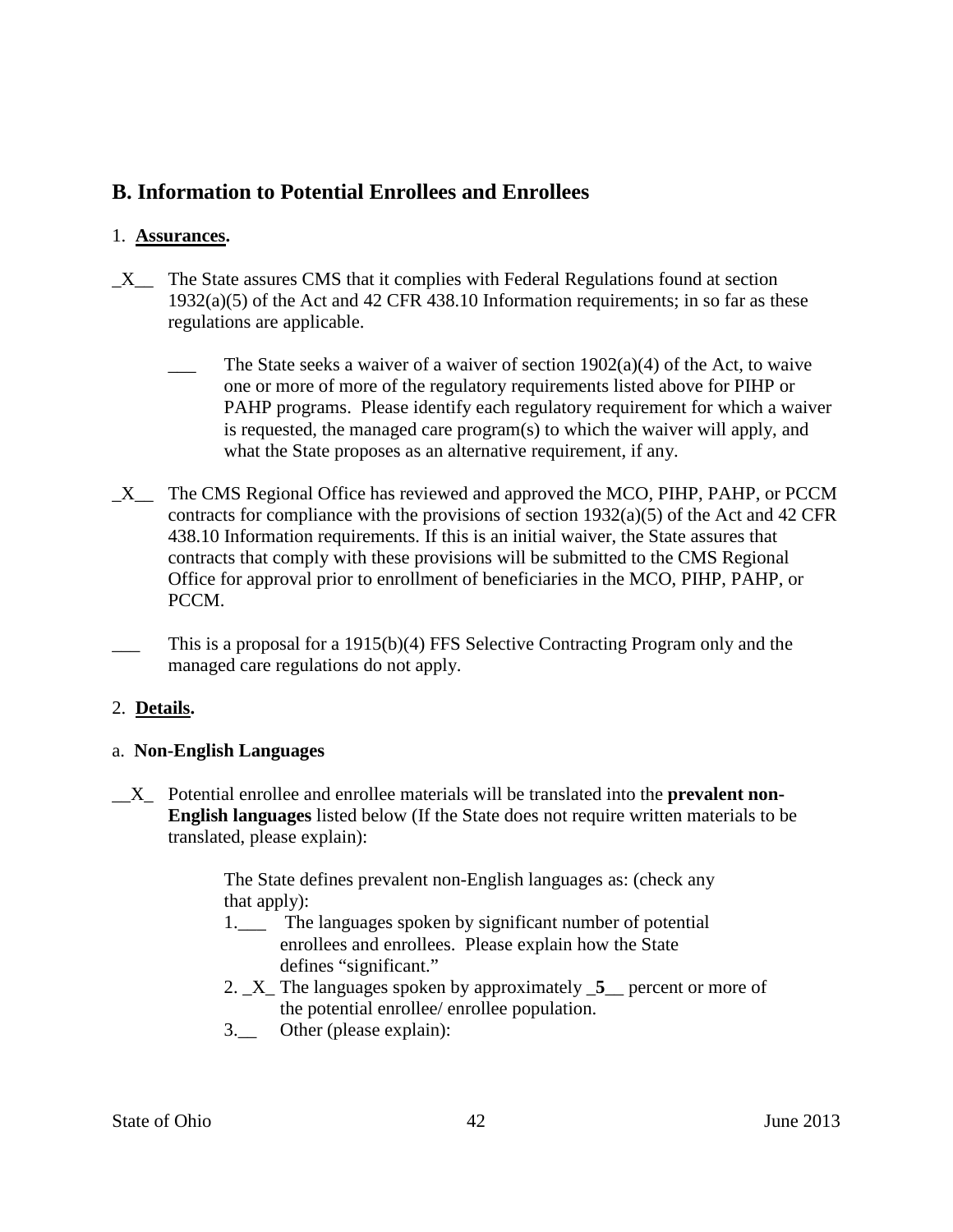\_X\_\_ Please describe how **oral translation** services are available to all potential enrollees and enrollees, regardless of language spoken.

## *ICDS Plans and the enrollment broker (Ohio Medicaid Consumer Hotline) assure access to oral translation services through use of language line services and interpreters. Language line services are available 24 hours a day, 7 days a week.*

\_\_X\_ The State will have a **mechanism** in place to help enrollees and potential enrollees understand the managed care program. Please describe.

*The State as well as its enrollment broker (Ohio Medicaid Consumer Hotline) will provide factual and unbiased information regarding available ICDS Plans to enrollees and potential enrollees. Every eligible enrollee is provided the basic information about managed care and enrollee rights and protections as required in 42 CFR 438.10. Potential enrollees and enrollees can also call, e-mail or write to the state or enrollment broker with questions and concerns about the managed care program***.**

## b. **Potential Enrollee Information**

Information is distributed to potential enrollees by:

 $X$  State

\_X\_\_ contractor (please specify) \_\_\_*Automated Health Systems, Inc.\_*\_\_\_\_

There are no potential enrollees in this program. (Check this if State automatically enrolls beneficiaries into a single PIHP or PAHP)

## **c. Enrollee Information**

The State has designated the following as responsible for providing required information to enrollees:

 $(i)$   $X_$  the State

(ii) \_X\_\_ State contractor (please specify):\_*\_Automated Health Systems,* 

*Inc.\_\_\_\_\_\_*

(ii) X the MCO/PIHP/PAHP/PCCM/FFS selective contracting provider *MCO*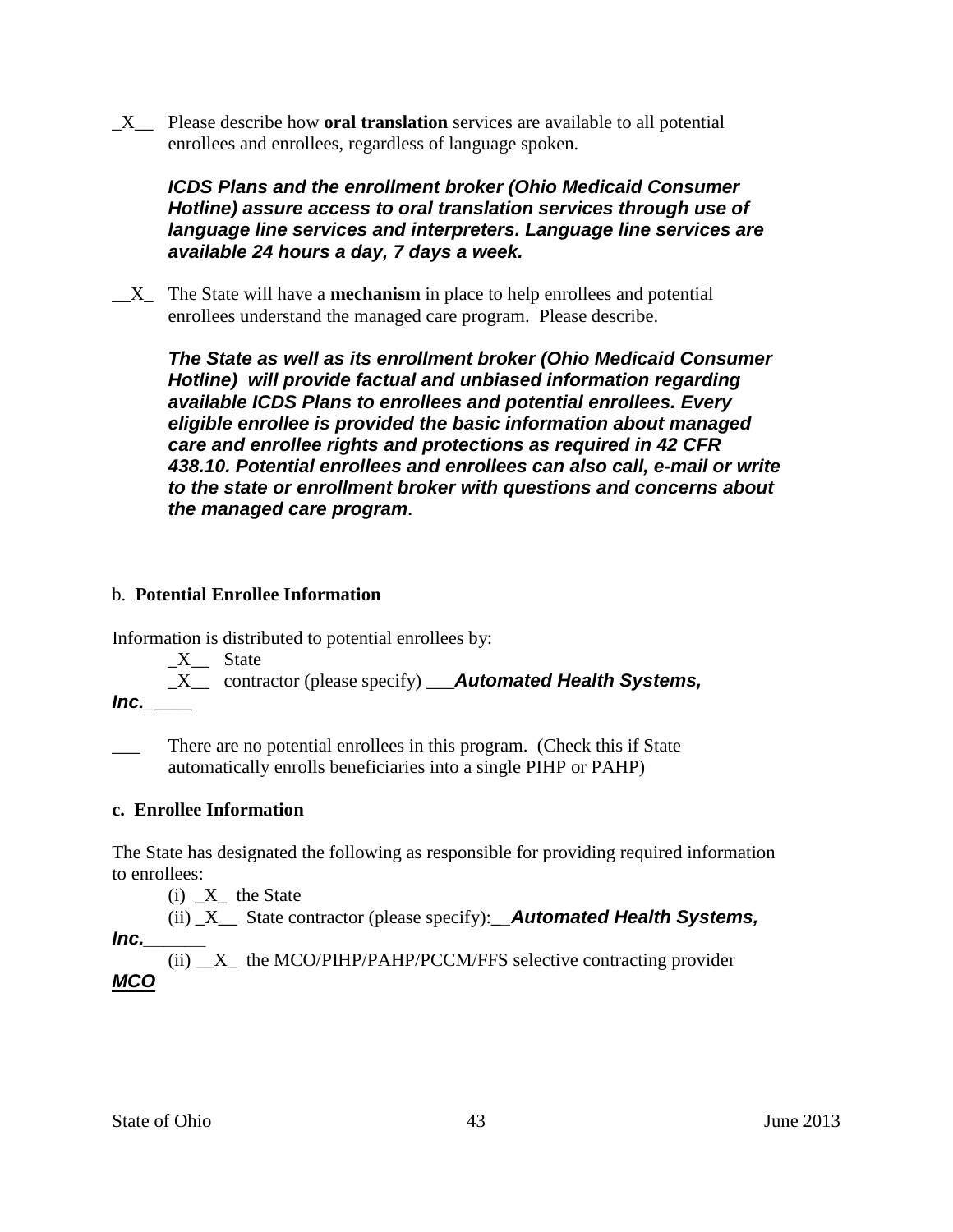# **C. Enrollment and Disenrollment**

## 1. **Assurances.**

- $X$  The State assures CMS that it complies with section 1932(a)(4) of the Act and 42 CFR 438.56 Disenrollment; in so far as these regulations are applicable.
	- The State seeks a waiver of a waiver of section  $1902(a)(4)$  of the Act, to waive one or more of more of the regulatory requirements listed above for PIHP or PAHP programs. Please identify each regulatory requirement for which a waiver is requested, the managed care program(s) to which the waiver will apply, and what the State proposes as an alternative requirement, if any. (Please check this item if the State has requested a waiver of the choice of plan requirements in section A.I.C)
- \_\_X\_ The CMS Regional Office has reviewed and approved the MCO, PIHP, PAHP, or PCCM contracts for compliance with the provisions of section  $1932(a)(4)$  of the Act and 42 CFR 438.56 Disenrollment requirements. If this is an initial waiver, the State assures that contracts that comply with these provisions will be submitted to the CMS Regional Office for approval prior to enrollment of beneficiaries in the MCO, PIHP, PAHP, or PCCM.
- This is a proposal for a 1915(b)(4) FFS Selective Contracting Program only and the managed care regulations do not apply.

2. **Details**. Please describe the State's enrollment process for MCOs/PIHPs/PAHP/PCCMs and FFS selective contracting provider by checking the applicable items below.

a. X **Outreach.** The State conducts outreach to inform potential enrollees, providers, and other interested parties of the managed care program. Please describe the outreach process, and specify any special efforts made to reach and provide information to special populations included in the waiver program:

> *The State partners with stakeholders and interested parties in the seven demonstration regions to discuss the introduction of managed care, and to begin a dialogue among the State, ICDS Plans, the enrollment broker (the Ohio Medicaid Consumer Hotline), local social services agencies, interested community stakeholders and representatives of the beneficiary and provider community.*

*The Ohio Department of Aging and the Ohio Department of Insurance's Ohio Senior Health Insurance Information*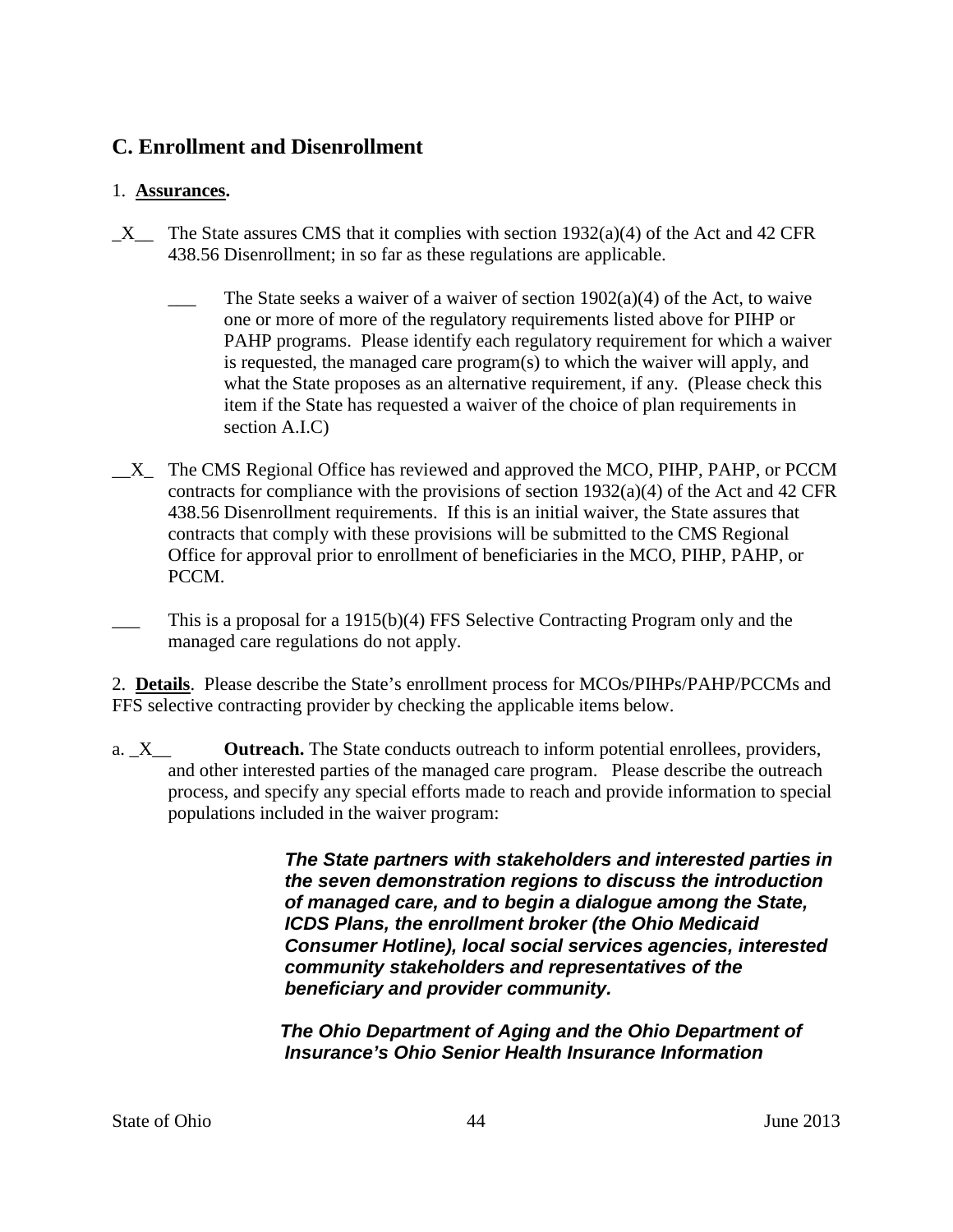*Program will apply for a grant to conduct face-to-face education and outreach.* 

*The State alerts ICDS enrollment eligibles in writing of the option to voluntarily receive health care services through participating ICDS plans and will send a notice of mandatory enrollment. The notices advise eligibles how to obtain additional information. The Hotline will send a reminder notice informing enrollees of passive enrollment and the name of their assigned ICDS plan if the enrollee does not make an active selection. The Hotline will also conduct a call campaign informing eligibles of their assigned plan and provide additional choice counseling upon request at that time.*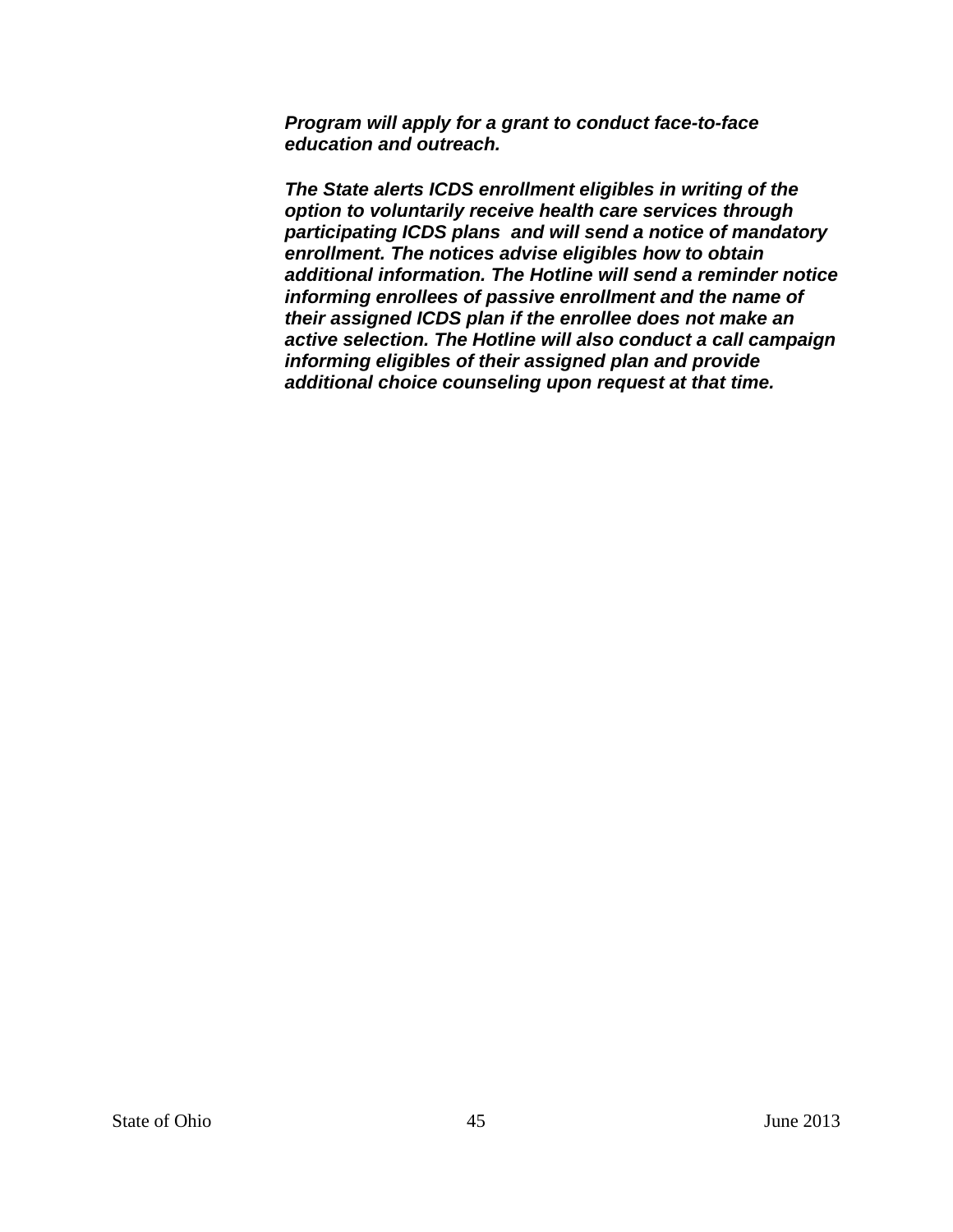## b. **Administration of Enrollment Process**.

- State staff conducts the enrollment process.
- $\_X$  The State contracts with an independent contractor(s) (i.e., enrollment broker) to conduct the enrollment process and related activities.
	- $X_{\text{max}}$  The State assures CMS the enrollment broker contract meets the independence and freedom from conflict of interest requirements in section 1903(b) of the Act and 42 CFR 438.810.

#### Broker name: **Automated Health Systems, Inc.**

Please list the functions that the contractor will perform:

- X choice counseling
- \_X\_\_ enrollment

 $X_$  other (please describe):

## *Provision of enrollment opportunities by phone, by mail, or online.*

- *- Participation in meetings with stakeholders and interested parties.*
- *- Assignment of those eligibles in ICDS demonstration counties that do not voluntarily choose an ICDS plan within the time allotted on the State-generated and mailed Notice of Mandatory Enrollment, or NME.*
- *- Completion of enrollee-initiated Medicare opt-out requests.*

*- Reporting, both statistical and narrative of all Contractor activities on a biweekly basis.*

State allows MCO/PIHP/PAHP or PCCM to enroll beneficiaries. Please describe the process.

c. **Enrollment.** The State has indicated which populations are mandatorily enrolled and which may enroll on a voluntary basis in Section A.I.E.

#### State of Ohio  $\frac{46}{100}$  June 2013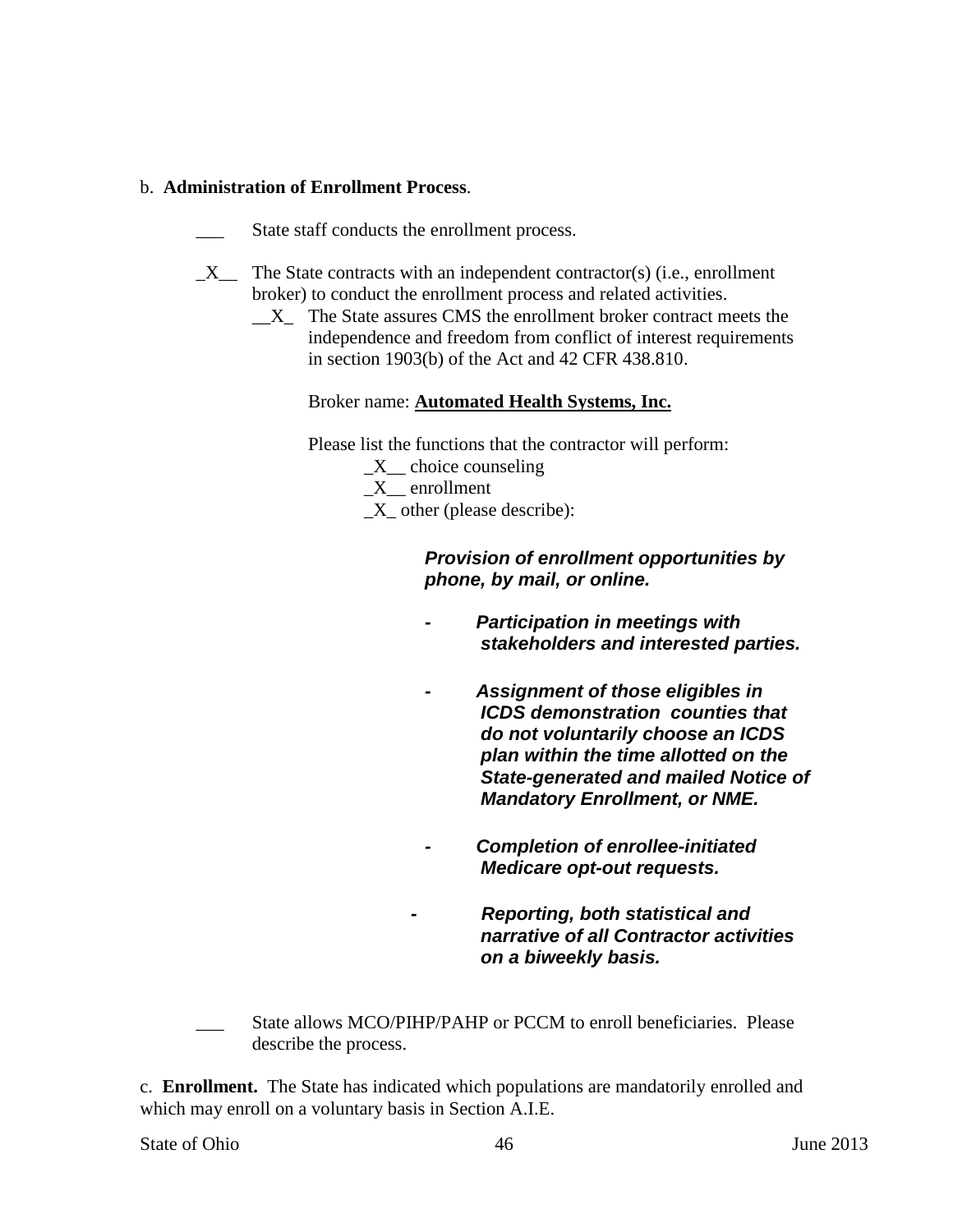\_\_X\_ This is a **new** program. Please describe the **implementation schedule** (e.g. implemented statewide all at once; phased in by area; phased in by population, etc.):

*The enrollment of the eligible population will be phased in by geographical area. There are seven (7) geographical areas representing 3-5 counties each. Below is the proposed ICDS phase-in enrollment schedule:*

*Passive Enrollment beginning October 1, 2013April 1, 2014:*

• *Northeast (Cuyahoga, Lake, Geauga, Lorain and Medina counties)*

*Passive Enrollment beginning November 1, 2013May 1, 2014:*

- *Northwest (Fulton, Lucas, Wood and Ottawa counties)*
- *Northeast Central (Trumbull, Mahoning and Columbiana counties)*
- *Southwest (Butler, Warren, Clinton, Hamilton and Clermont counties)*

*Passive Enrollment beginning December 1, 2013June 1, 2014:*

- *East Central (Portage, Stark, Summit and Wayne counties)*
- *Central (Delaware, Franklin, Pickaway, Madison and Union counties)*
- *West Central (Clark, Greene and Montgomery counties)*

*Low Income Subsidy (LIS) passive enrollment beginning January April 1, 2014: Passive Enrollment for enrollees who otherwise are included in Medicare reassignment effective January 1, 2013 or from their current (2012) Medicare Prescription Drug Plan (PDP) or terminating Medicare Advantage Prescription Drug Plan (MA-PD) to another PDP, will be eligible for passive enrollment into an ICDS Plan effective January April 1, 2014.*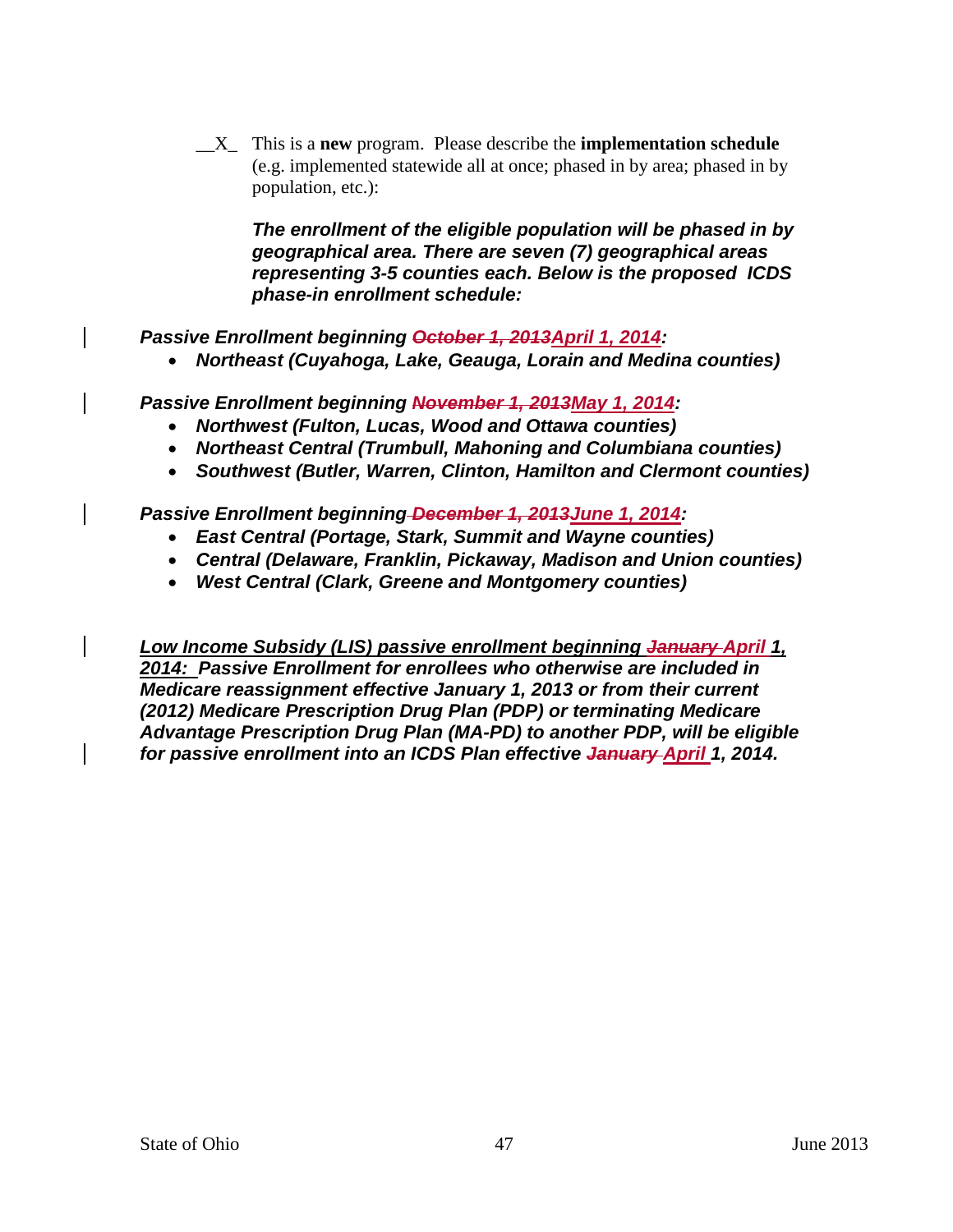- This is an existing program that will be **expanded** during the renewal period. Please describe the **implementation schedule** (e.g. new population implemented statewide all at once; phased in by area; phased in by population, etc.):
- \_\_X\_ If a potential enrollee **does not select** an MCO/PIHP/PAHP or PCCM within the given time frame, the potential enrollee will be **auto-assigned** or default assigned to a plan.
	- i. \_X\_\_ Potential enrollees will have\_*60*\_\_\_days/month(s) to choose a plan.
	- ii. \_X\_\_ Please describe the auto-assignment process and/or algorithm. In the description please indicate the factors considered and whether or not the auto-assignment process assigns persons with special health care needs to an MCO/PIHP/PAHP/PCCM who is their current provider or who is capable of serving their particular needs.

*The State will work to develop an assignment algorithm for passive enrollment that uses historical Medicaid claims and identifies the enrollee's historical providers in order to prioritize continuity of providers and/or services.*

*It is expected that the auto-assignment algorithm will be based first on the existing MA plan or ICDS plan enrollment with the goal of preserving the existing provider-patient relationships.* 

*The auto-assignment process will assign the enrollee to the ICDS Plan that has the provider (or specialist) most often used by the individual for which the Medicaid system has a claim. If there is no existing relationship with a provider or there is more than one ICDS Plan with the same historical provider with the greatest number of visits historically on the panel, the individual may be assigned to an ICDS Plan based on a round robin methodology or the ICDS Plan's enrollment thresholds. Enrollees will not be auto-assigned to ICDS Plans that have been sanctioned or are determined to have inadequate capacity.*

- \_\_\_ The State **automatically enrolls** beneficiaries
	- on a mandatory basis into a single MCO, PIHP, or PAHP in a rural area (please also check item A.I.C.3)
	- on a mandatory basis into a single PIHP or PAHP for which it has requested a waiver of the requirement of choice of plans (please also check item A.I.C.1)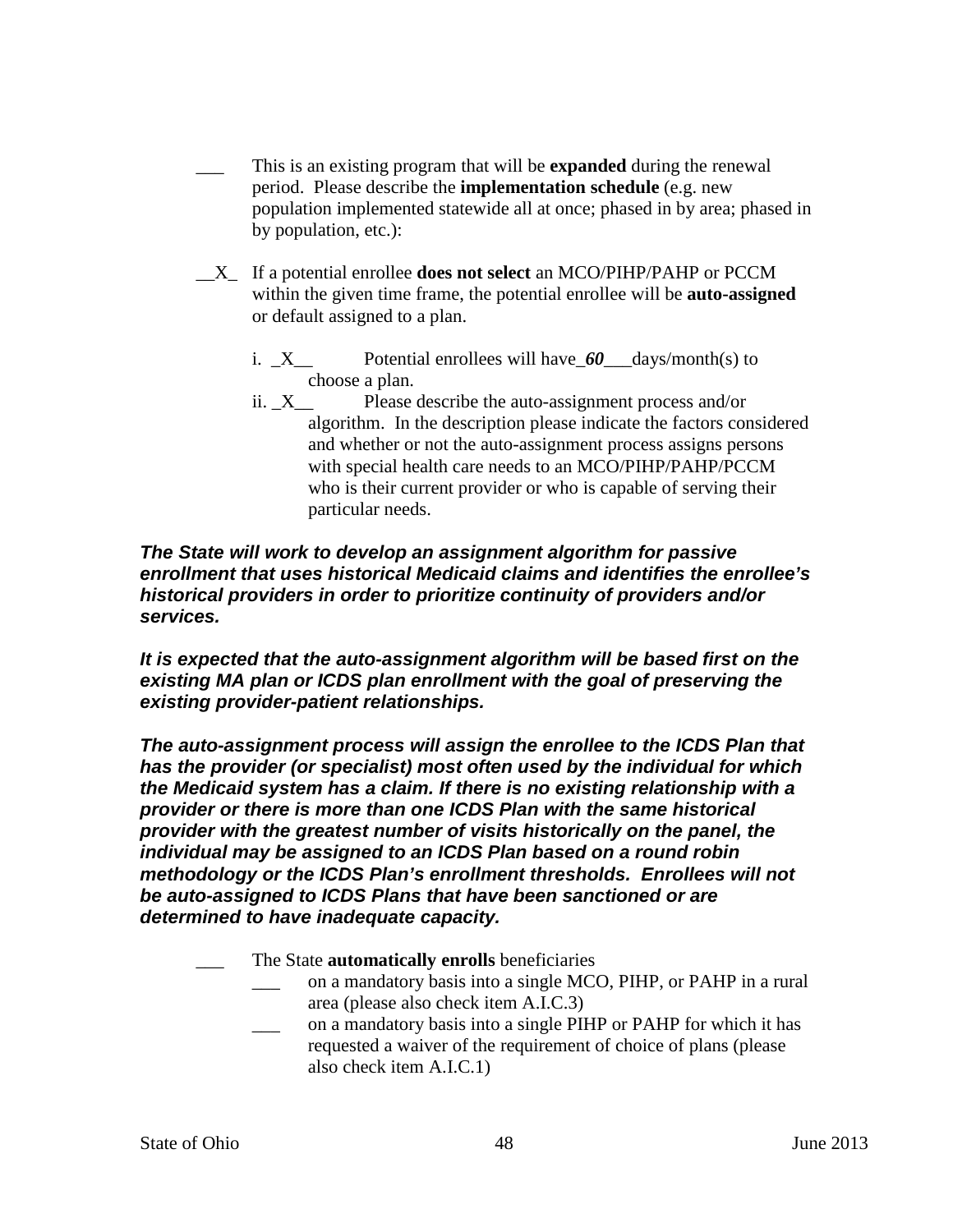- \_\_\_ on a voluntary basis into a single MCO, PIHP, or PAHP. The State must first offer the beneficiary a choice. If the beneficiary does not choose, the State may enroll the beneficiary as long as the beneficiary can opt out at any time without cause. Please specify geographic areas where this occurs: \_\_\_\_\_\_\_\_\_\_\_\_
- The State provides **guaranteed eligibility** of months (maximum of 6 months permitted) for MCO/PCCM enrollees under the State plan.
- \_\_\_ The State allows otherwise mandated beneficiaries to request **exemption** from enrollment in an MCO/PIHP/PAHP/PCCM. Please describe the circumstances under which a beneficiary would be eligible for exemption from enrollment. In addition, please describe the exemption process:
- \_X\_\_ The State **automatically re-enrolls** a beneficiary with the same PCCM or MCO/PIHP/PAHP if there is a loss of Medicaid eligibility of 2 months or less.

#### d. **Disenrollment:**

- \_X\_\_ The State allows enrollees to **disenroll** from/transfer between MCOs/PIHPs/PAHPs and PCCMs. Regardless of whether plan or State makes the determination, determination must be made no later than the first day of the second month following the month in which the enrollee or plan files the request. If determination is not made within this time frame, the request is deemed approved.
	- i. X Enrollee submits request to State.
	- ii.\_\_\_Enrollee submits request to MCO/PIHP/PAHP/PCCM. The entity may approve the request, or refer it to the State. The entity may not disapprove the request.
	- iii. Enrollee must seek redress through MCO/PIHP/PAHP/PCCM grievance procedure before determination will be made on disenrollment request.
- \_\_\_ The State **does not permit disenrollment** from a single PIHP/PAHP (authority under 1902 (a)(4) authority must be requested), or from an MCO, PIHP, or PAHP in a rural area.
- \_ X\_\_ The State has a **lock-in** period (i.e. requires continuous enrollment with MCO/PIHP/PAHP/PCCM) of \_**12**\_\_ months (up to 12 months permitted). If so, the State assures it meets the requirements of 42 CFR 438.56(c). Please describe the good cause reasons for which an enrollee may request disenrollment during the lock-in period (in addition to required good cause reasons of poor quality of care, lack of access to covered services, and lack of access to providers experienced in dealing with enrollee's health care needs):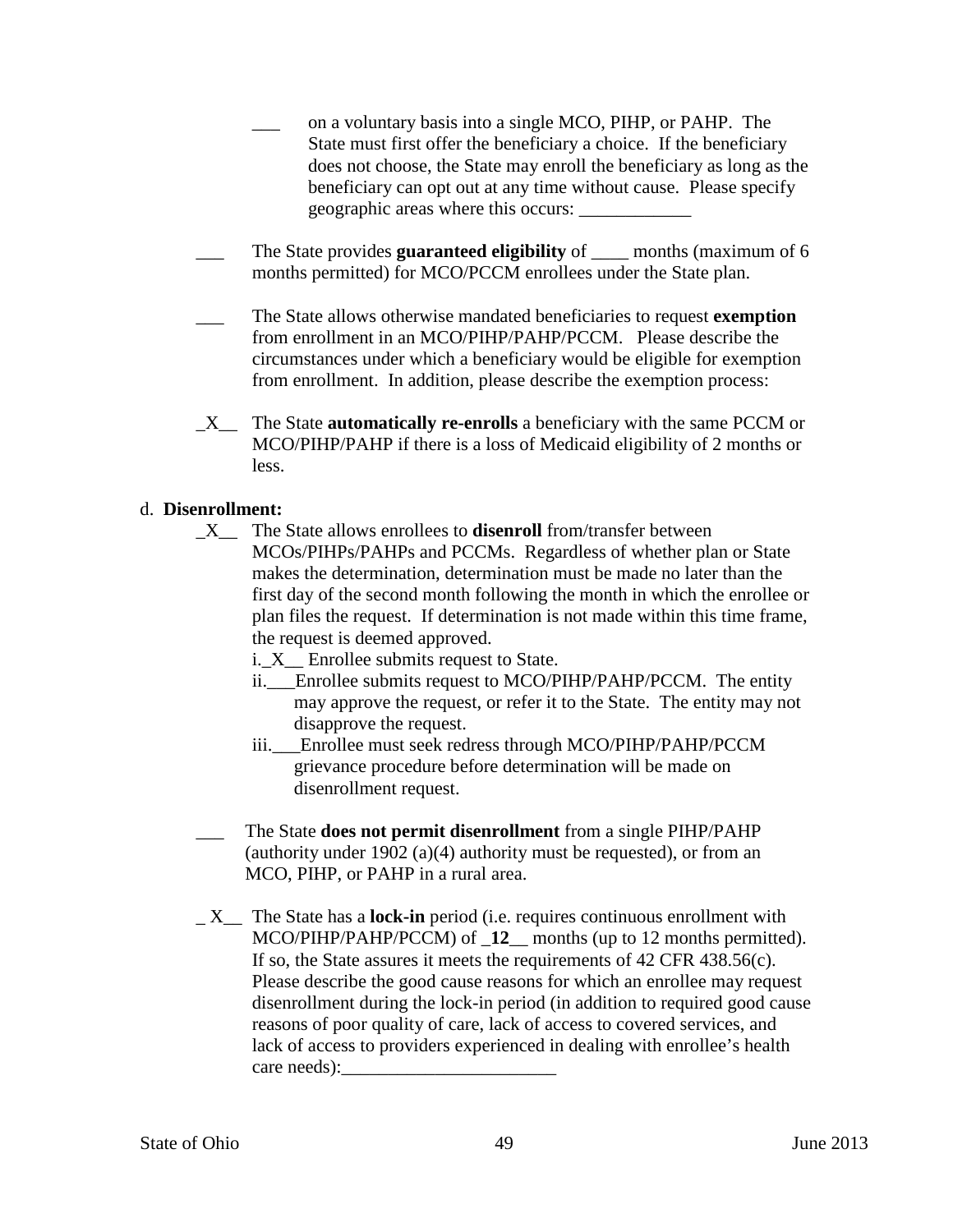*For enrollees that opt-out of the ICDS demonstration, just cause reasons include the following:*

*(i) The member moves out of the ICDS Plan's service area and a nonemergency service must be provided out of the service area before the effective date of the member's automatic termination.*

*(ii) The ICDS Plan does not, for moral or religious objections, cover the service the member seeks.*

*(iii) The member needs related services to be performed at the same time; not all related services are available within the ICDS Plan network, and the member's PCP or another provider determines that receiving services separately would subject the member to unnecessary risk.*

*(iv) Poor quality of care and the services are not available from another provider within the ICDS Plan's network.*

*(v) Lack of access to medically necessary Medicaid-covered services or lack of access to the type of providers experienced in dealing with the member's health care needs.*

*(vi) The PCP selected by a member leaves the ICDS Plan's panel and was the only available and accessible PCP speaking the primary language of the member, and another PCP speaking the language is available and accessible in another ICDS Plan in the member's service area.*

*(vii) A situation in which, as determined by ODJFS, continued membership in the ICDS Plan would be harmful to the interests of the member.*

*For opt-in enrollees under the ICDS demonstration, disenrollment from ICDS plans and transfers between ICDS Plans shall be allowed on a monthto-month basis any time during the year; however, coverage for these individuals will continue through the end of the month.*

- \_ The State **does not have a lock-in**, and enrollees in MCOs/PIHPs/PAHPs and PCCMs are allowed to terminate or change their enrollment without cause at any time. The disenrollment/transfer is effective no later than the first day of the second month following the request.
- \_X\_ The State permits **MCOs/PIHPs/PAHPs and PCCMs to request disenrollment** of enrollees. Please check items below that apply: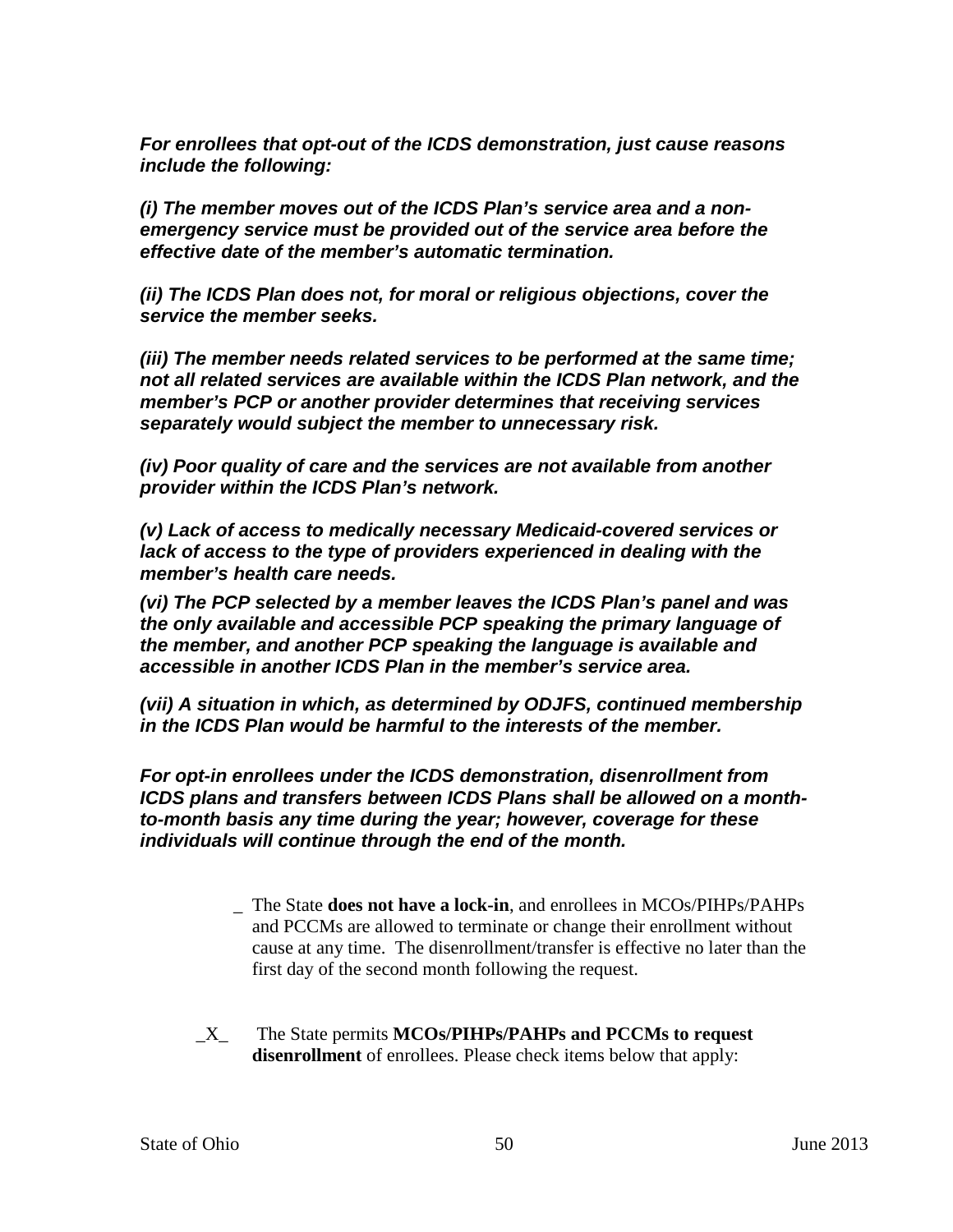i.\_X\_\_ MCO/PIHP/PAHP and PCCM can request reassignment of an enrollee for the following reasons:

*(a) Fraudulent behavior by the member; or (b) Uncooperative or disruptive behavior by the member or someone acting on the member's behalf to the extent that such behavior seriously impairs the ICDS Plan's ability to provide services to either the member or other ICDS Plan members.*

- ii.\_X\_\_ The State reviews and approves all MCO/PIHP/PAHP/PCCM-initiated requests for enrollee transfers or disenrollments.
- iii.\_X\_\_ If the reassignment is approved, the State notifies the enrollee in a direct and timely manner of the desire of the MCO/PIHP/PAHP/PCCM to remove the enrollee from its membership or from the PCCM's caseload.
- iv. X The enrollee remains an enrollee of the MCO/PIHP/PAHP/PCCM until another MCO/PIHP/PAHP/PCCM is chosen or assigned.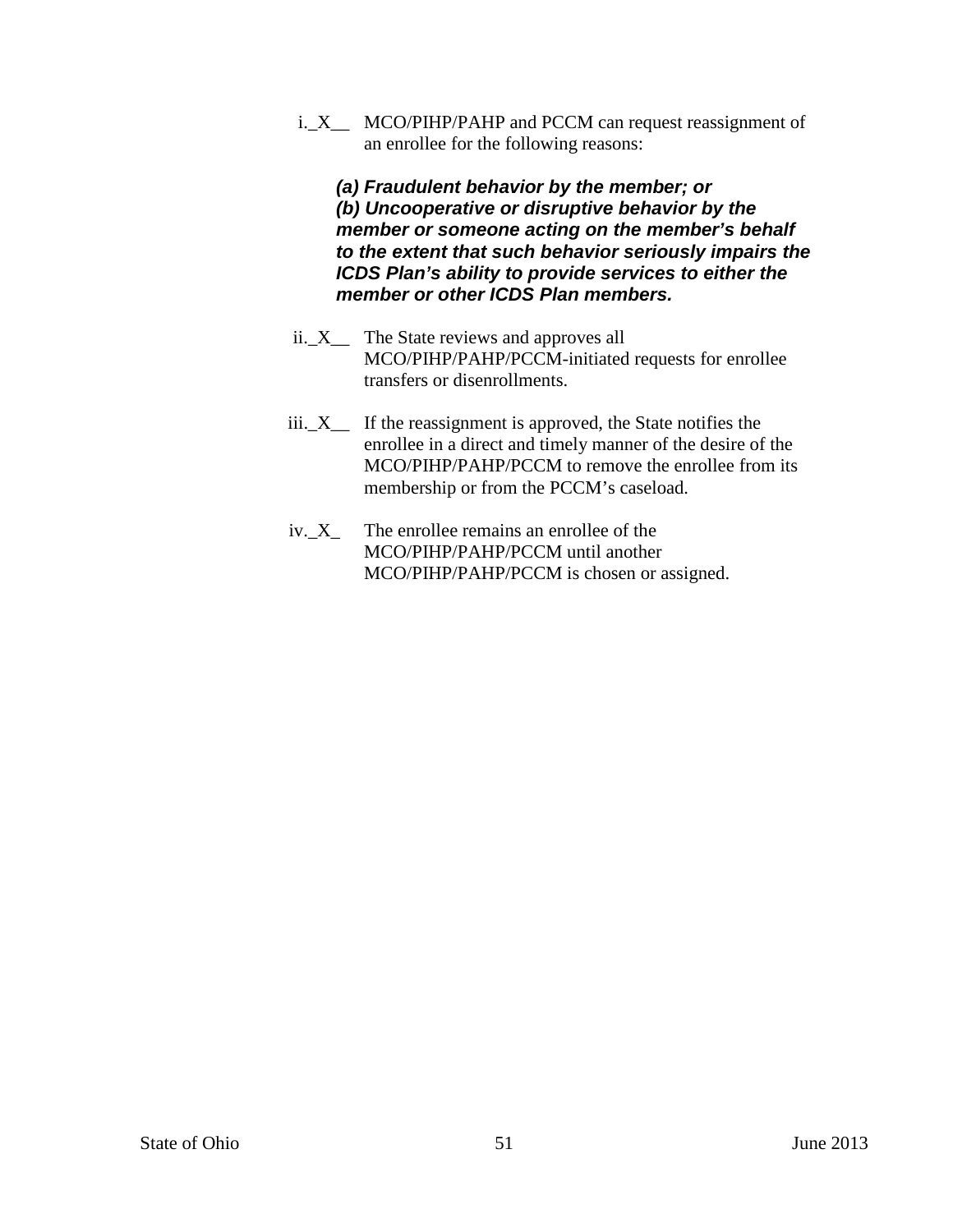## **D. Enrollee rights.**

## 1. **Assurances.**

- $X$  The State assures CMS that it complies with section 1932(a)(5)(B)(ii) of the Act and 42 CFR 438 Subpart C Enrollee Rights and Protections.
	- The State seeks a waiver of a waiver of section  $1902(a)(4)$  of the Act, to waive one or more of more of the regulatory requirements listed above for PIHP or PAHP programs. Please identify each regulatory requirement for which a waiver is requested, the managed care program(s) to which the waiver will apply, and what the State proposes as an alternative requirement, if any.
- \_\_X\_ The CMS Regional Office has reviewed and approved the MCO, PIHP, PAHP, or PCCM contracts for compliance with the provisions of section  $1932(a)(5)(B)(ii)$ of the Act and 42 CFR Subpart C Enrollee Rights and Protections. If this is an initial waiver, the State assures that contracts that comply with these provisions will be submitted to the CMS Regional Office for approval prior to enrollment of beneficiaries in the MCO, PIHP, PAHP, or PCCM.
- This is a proposal for a 1915(b)(4) FFS Selective Contracting Program only and the managed care regulations do not apply.
- $X$  The State assures CMS it will satisfy all HIPAA Privacy standards as contained in the HIPAA rules found at 45 CFR Parts 160 and 164.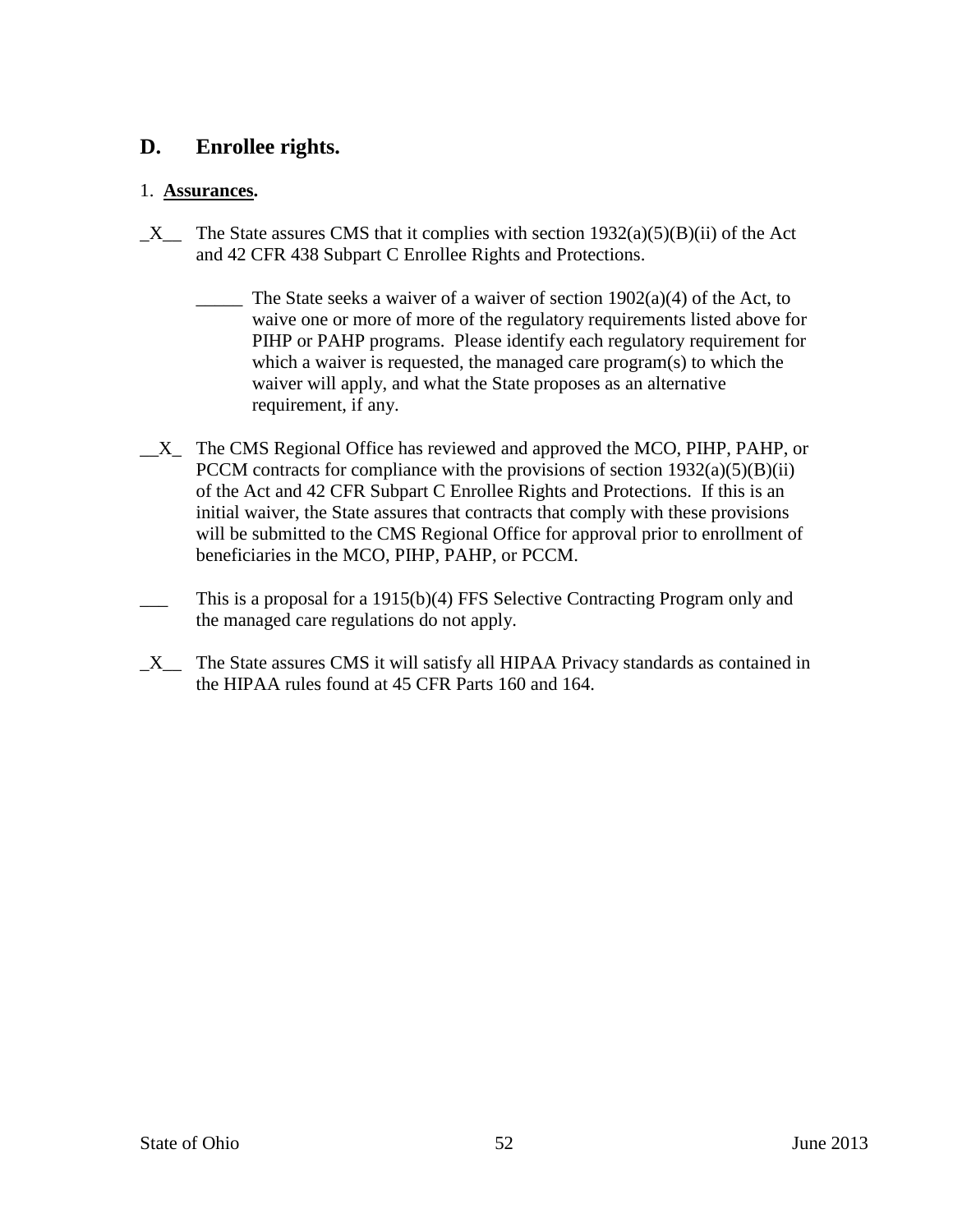# **E. Grievance System**

1. **Assurances for All Programs**. States, MCOs, PIHPs, PAHPs, and States in PCCM and FFS selective contracting programs are required to provide Medicaid enrollees with access to the State fair hearing process as required under 42 CFR 431 Subpart E, including:

a. informing Medicaid enrollees about their fair hearing rights in a manner that assures notice at the time of an action,

b. ensuring that enrollees may request continuation of benefits during a course of treatment during an appeal or reinstatement of services if State takes action without the advance notice and as required in accordance with State Policy consistent with fair hearings. The State must also inform enrollees of the procedures by which benefits can be continued for reinstated, and

c. other requirements for fair hearings found in 42 CFR 431, Subpart E.

\_X\_\_ The State assures CMS that it complies with Federal Regulations found at 42 CFR 431 Subpart E.

2. **Assurances For MCO or PIHP programs**. MCOs/PIHPs are required to have an internal grievance system that allows an enrollee or a provider on behalf of an enrollee to challenge the denial of coverage of, or payment for services as required by section 1932(b)(4) of the Act and 42 CFR 438 Subpart H.

- $X$  The State assures CMS that it complies with section 1932(b)(4) of the Act and 42 CFR 438 Subpart F Grievance System, in so far as these regulations are applicable.
	- The State seeks a waiver of a waiver of section  $1902(a)(4)$  of the Act, to waive one or more of more of the regulatory requirements listed above for PIHP programs. Please identify each regulatory requirement for which a waiver is requested, the managed care program(s) to which the waiver will apply, and what the State proposes as an alternative requirement, if any.
- \_X\_\_ The CMS Regional Office has reviewed and approved the MCO or PIHP contracts for compliance with the provisions of section 1932(b)(4) of the Act and 42 CFR 438 Subpart F Grievance System. If this is an initial waiver, the State assures that contracts that comply with these provisions will be submitted to the CMS Regional Office for approval prior to enrollment of beneficiaries in the MCO, PIHP, PAHP, or PCCM.

## 3. **Details for MCO or PIHP programs**.

a. **Direct access to fair hearing**.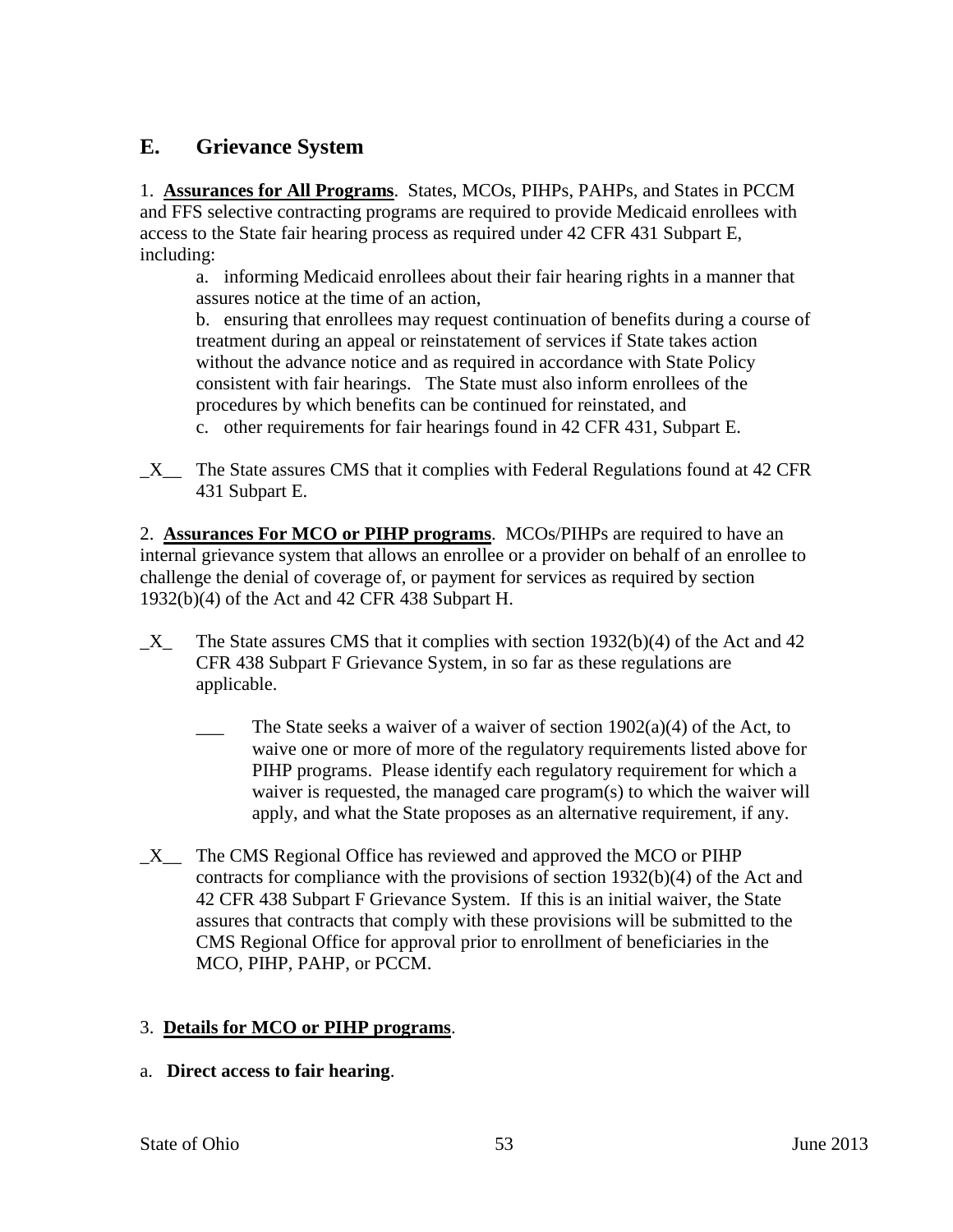- \_\_\_ The State **requires** enrollees to **exhaust** the MCO or PIHP grievance and appeal process before enrollees may request a state fair hearing.
- \_\_X\_ The State **does not require** enrollees to **exhaust** the MCO or PIHP grievance and appeal process before enrollees may request a state fair hearing.

## b. **Timeframes**

- $X_{\text{max}}$  The State's timeframe within which an enrollee, or provider on behalf of an enrollee, must file an **appeal** is **90\_**\_ days (between 20 and 90).
- \_\_\_ The State's timeframe within which an enrollee must file a **grievance** is \_**90**\_ days.

#### c. **Special Needs**

 $X$  The State has special processes in place for persons with special needs. Please describe.

### *ICDS Plans are required to provide additional assistance to hearingimpaired, vision-impaired, limited-reading proficient and limited-English proficient members.*

4. **Optional grievance systems for PCCM and PAHP programs**. States, at their option, may operate a PCCM and/or PAHP grievance procedure (distinct from the fair hearing process) administered by the State agency or the PCCM and/or PAHP that provides for prompt resolution of issues. These grievance procedures are strictly voluntary and may not interfere with a PCCM, or PAHP enrollee's freedom to make a request for a fair hearing or a PCCM or PAHP enrollee's direct access to a fair hearing in instances involving terminations, reductions, and suspensions of already authorized Medicaid covered services.

- The State has a grievance procedure for its \_\_\_ PCCM and/or \_\_\_ PAHP program characterized by the following (please check any of the following optional procedures that apply to the optional PCCM/PAHP grievance procedure):
	- The grievance procedures is operated by:
		- the State
		- \_\_\_ the State's contractor. Please identify: \_\_\_\_\_\_\_\_\_\_\_
			- the PCCM
			- \_\_\_ the PAHP.
	- Please describe the types of requests for review that can be made in the PCCM and/or PAHP grievance system (e.g. grievance, appeals)
	- Has a committee or staff who review and resolve requests for review. Please describe if the State has any specific committee or staff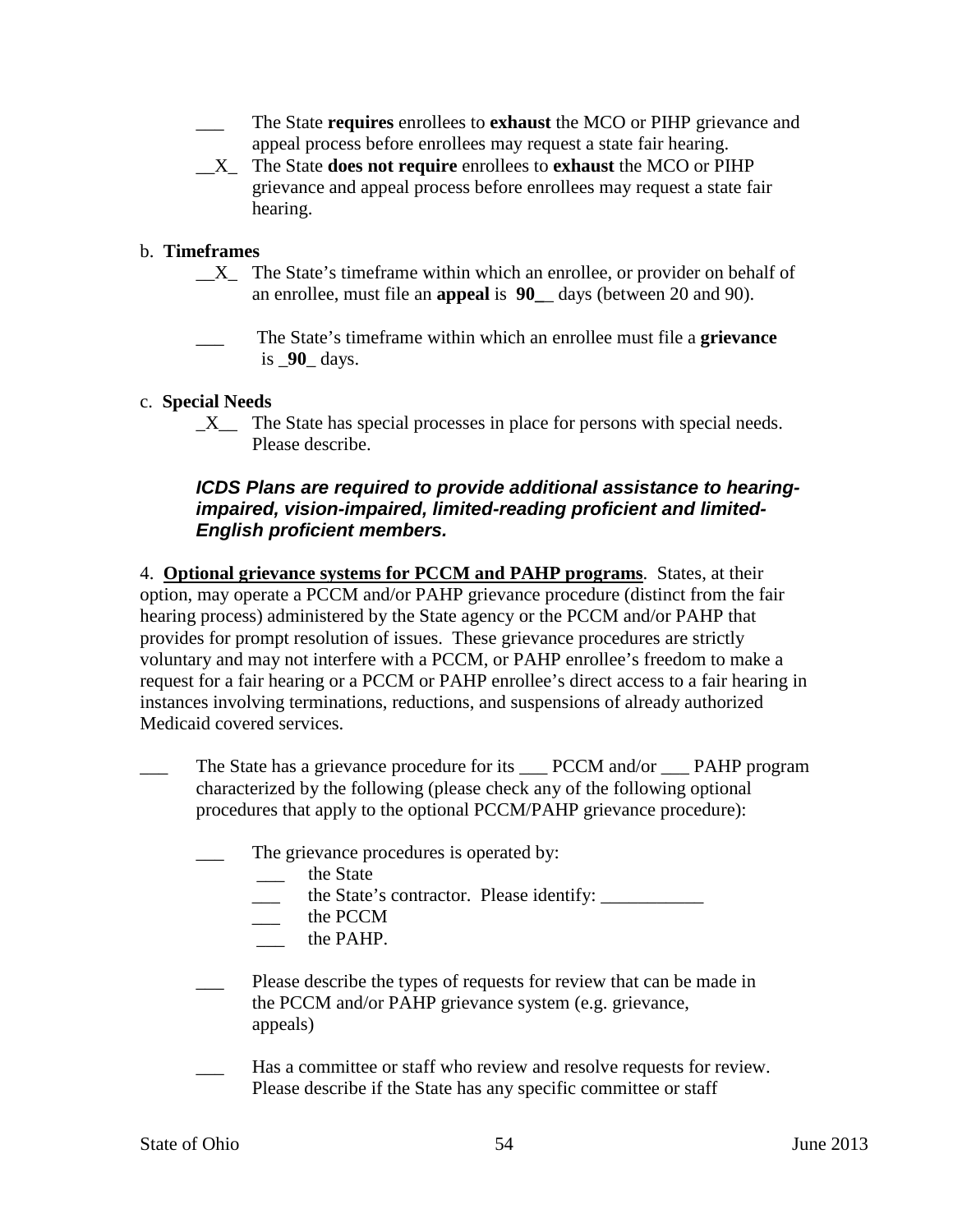composition or if this is a fiscal agent, enrollment broker, or PCCM administrator function.

- Specifies a time frame from the date of action for the enrollee to file a request for review, which is: \_\_\_\_\_\_ (please specify for each type of request for review) Has time frames for resolving requests for review. Specify the time period set: \_\_\_\_\_\_ (please specify for each type of request for review) \_\_\_ Establishes and maintains an expedited review process for the following reasons:\_\_\_\_\_\_ . Specify the time frame set by the State for this process\_\_\_\_ Permits enrollees to appear before State PCCM/ PAHP personnel responsible for resolving the request for review. Notifies the enrollee in writing of the decision and any further opportunities for additional review, as well as the procedures available to challenge the decision. Other (please explain):
-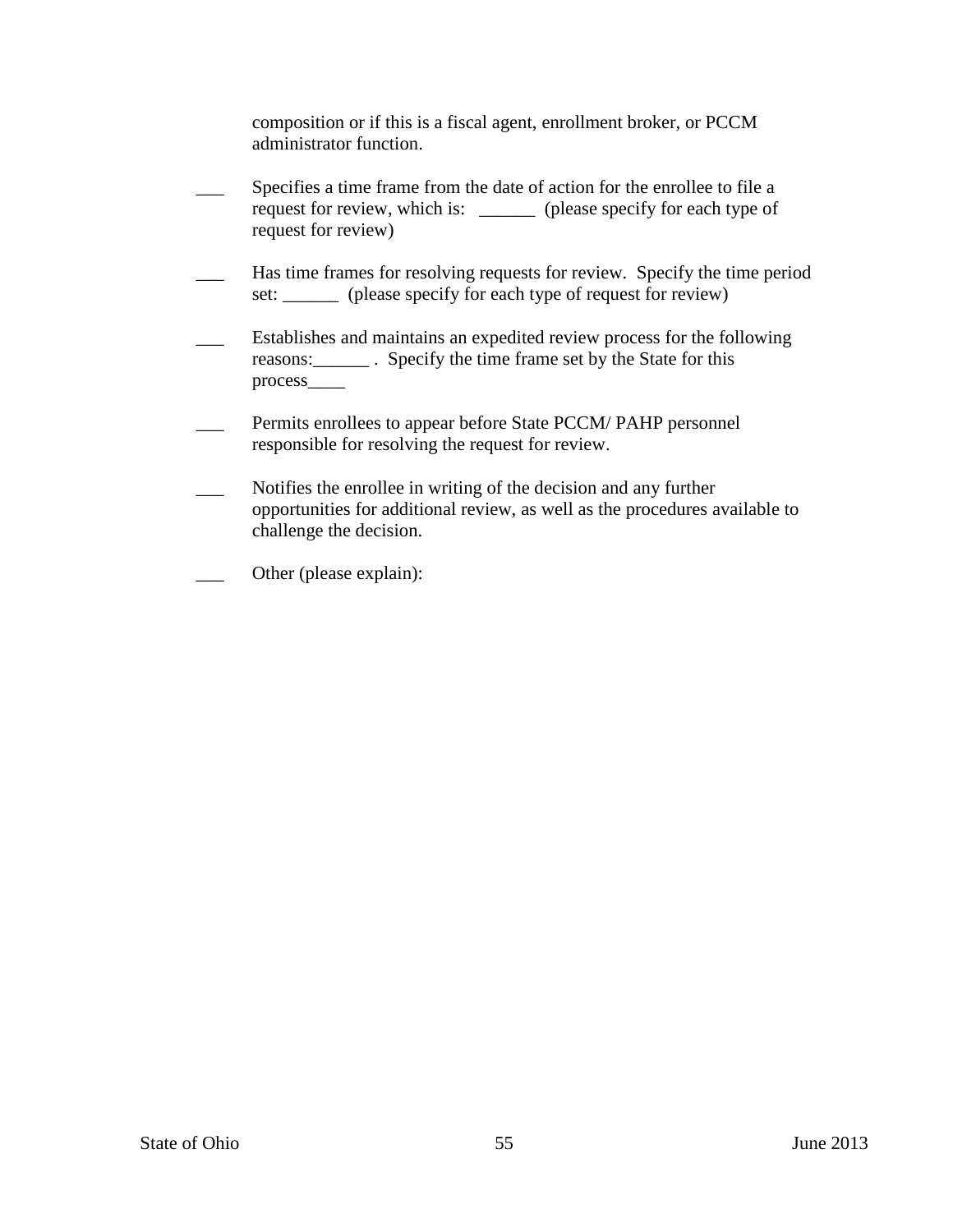# F**. Program Integrity**

## 1. **Assurances.**

- $X$  The State assures CMS that it complies with section 1932(d)(1) of the Act and 42 CFR 438.610 Prohibited Affiliations with Individuals Barred by Federal Agencies. The State assures that it prohibits an MCO, PCCM, PIHP, or PAHP from knowingly having a relationship listed below with:
	- (1) An individual who is debarred, suspended, or otherwise excluded from participating in procurement activities under the Federal Acquisition Regulation or from participating in nonprocurement activities under regulations issued under Executive Order No. 12549 or under guidelines implementing Executive Order No. 12549, or
	- (2) An individual who is an affiliate, as defined in the Federal Acquisition Regulation, of a person described above.
	- The prohibited relationships are:
	- (1) A director, officer, or partner of the MCO, PCCM, PIHP, or PAHP;
	- (2) A person with beneficial ownership of five percent or more of the MCO's, PCCM's, PIHP's, or PAHP's equity;
	- (3) A person with an employment, consulting or other arrangement with the MCO, PCCM, PIHP, or PAHP for the provision of items and services that are significant and material to the MCO's, PCCM's, PIHP's, or PAHP's obligations under its contract with the State.
- $X$  The State assures that it complies with section 1902(p)(2) and 42 CFR 431.55, which require section 1915(b) waiver programs to exclude entities that:
	- 1) Could be excluded under section 1128(b)(8) of the Act as being controlled by a sanctioned individual;
	- 2) Has a substantial contractual relationship (direct or indirect) with an individual convicted of certain crimes described in section 1128(b)(8)(B) of the Act;
	- 3) Employs or contracts directly or indirectly with an individual or entity that is
		- a. precluded from furnishing health care, utilization review, medical social services, or administrative services pursuant to section 1128 or 1128A of the Act, or
		- b. could be exclude under 1128(b)(8) as being controlled by a sanctioned individual.

## 2. **Assurances For MCO or PIHP programs**

- $X$  The State assures CMS that it complies with section 1932(d)(1) of the Act and 42 CFR 438.608 Program Integrity Requirements, in so far as these regulations are applicable.
- \_X\_\_ State payments to an MCO or PIHP are based on data submitted by the MCO or PIHP. If so, the State assures CMS that it is in compliance with 42 CFR 438.604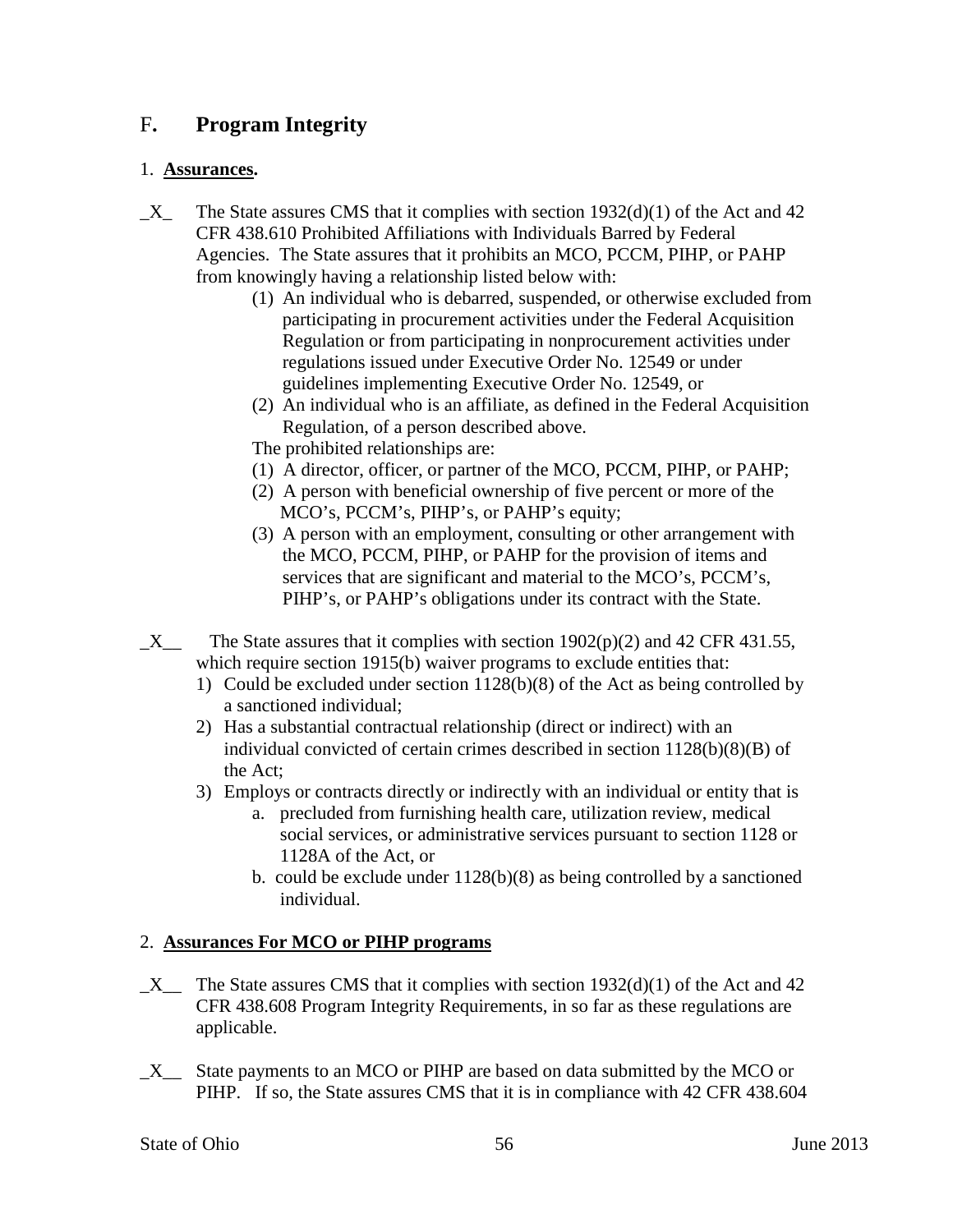Data that must be Certified, and 42 CFR 438.606 Source, Content, Timing of Certification.

- The State seeks a waiver of a waiver of section  $1902(a)(4)$  of the Act, to waive one or more of more of the regulatory requirements listed above for PIHP or PAHP programs. Please identify each regulatory requirement for which a waiver is requested, the managed care program(s) to which the waiver will apply, and what the State proposes as an alternative requirement, if any.
- $X_{\text{max}}$  The CMS Regional Office has reviewed and approved the MCO or PIHP contracts for compliance with the provisions of section 1932(d)(1) of the Act and 42 CFR 438.604 Data that must be Certified; 438.606 Source, Content , Timing of Certification; and 438.608 Program Integrity Requirements. If this is an initial waiver, the State assures that contracts that comply with these provisions will be submitted to the CMS Regional Office for approval prior to enrollment of beneficiaries in the MCO, PIHP, PAHP, or PCCM.

## *Additional detail:*

*Pursuant to 42 CFR 455.20, ICDS plans must have a method for verifying with enrollees whether services billed by providers were received. Therefore, the ICDS plan is required to conduct a mailing of Explanation of Benefits (EOB) to a 95% confidence level (plus or minus 5 percent margin of error) sample of the ICDS plan's enrollees once a year. The EOB mailing must only include those members that have received health care services within the last six months, comply with all state and federal regulations regarding the release of personal health information, outline the recent medical services identified as having been provided to the enrollee, and request that the enrollee report any discrepancies to the ICDS plan. ICDS plans must inform their Contract Administrator of the date of the EOB mailing and provide results of the mailing 60 to 90 days after the mailing (i.e., number mailed, number of enrollees reporting discrepancies). This annual EOB mailing (which would include waiver services) is a tool for the state to gather information from consumers to verify/report if services are not received.*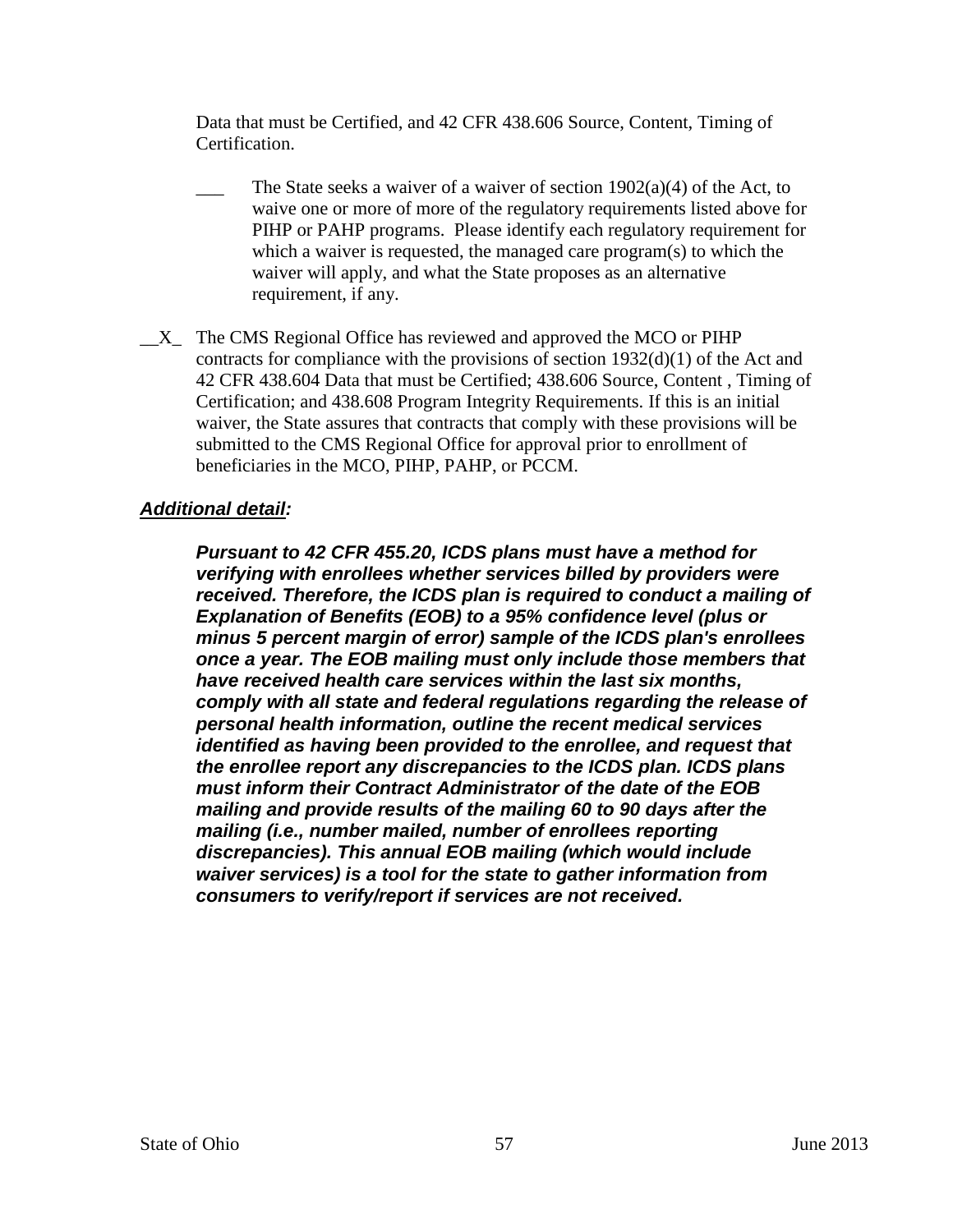# **Section B: Monitoring Plan**

Per section 1915(b) of the Act and 42 CFR 431.55, states must assure that 1915(b) waiver programs do not substantially impair access to services of adequate quality where medically necessary. To assure this, states must actively monitor the major components of their waiver program described in Part I of the waiver preprint:

| Program Impact | (Choice, Marketing, Enrollment/Disenrollment, Program       |
|----------------|-------------------------------------------------------------|
|                | Integrity, Information to Beneficiaries, Grievance Systems) |
| Access         | (Timely Access, PCP/Specialist Capacity, Coordination)      |
|                | and Continuity of Care)                                     |
| <b>Quality</b> | (Coverage and Authorization, Provider Selection, Quality)   |
|                | of Care)                                                    |

For each of the programs authorized under this waiver, this Part identifies how the state will monitor the major areas within Program Impact, Access, and Quality. It acknowledges that a given monitoring activity may yield information about more than one component of the program. For instance, consumer surveys may provide data about timely access to services as well as measure ease of understanding of required enrollee information. As a result, this Part of the waiver preprint is arranged in two sections. The first is a chart that summarizes the activities used to monitor the major areas of the waiver. The second is a detailed description of each activity.

MCO and PIHP programs. The Medicaid Managed Care Regulations in 42 CFR Part 438 put forth clear expectations on how access and quality must be assured in capitated programs. Subpart D of the regulation lays out requirements for MCOs and PIHPs, and stipulates they be included in the contract between the state and plan. However, the regulations also make clear that the State itself must actively oversee and ensure plans comply with contract and regulatory requirements (see 42 CFR 438.66, 438.202, and 438.726). The state must have a quality strategy in which certain monitoring activities are required: network adequacy assurances, performance measures, review of MCO/PIHP QAPI programs, and annual external quality review. States may also identify additional monitoring activities they deem most appropriate for their programs.

For MCO and PIHP programs, a state must check the applicable monitoring activities in Section II below, but may attach and reference sections of their quality strategy to provide details. If the quality strategy does not provide the level of detail required below, (e.g. frequency of monitoring or responsible personnel), the state may still attach the quality strategy, but must supplement it to be sure all the required detail is provided.

PAHP programs. The Medicaid Managed Care regulations in 42 CFR 438 require the state to establish certain access and quality standards for PAHP programs, including plan assurances on network adequacy. States are not required to have a written quality strategy for PAHP programs. However, states must still actively oversee and monitor PAHP programs (see 42 CFR 438.66 and 438.202(c)).

State of Ohio 58 June 2013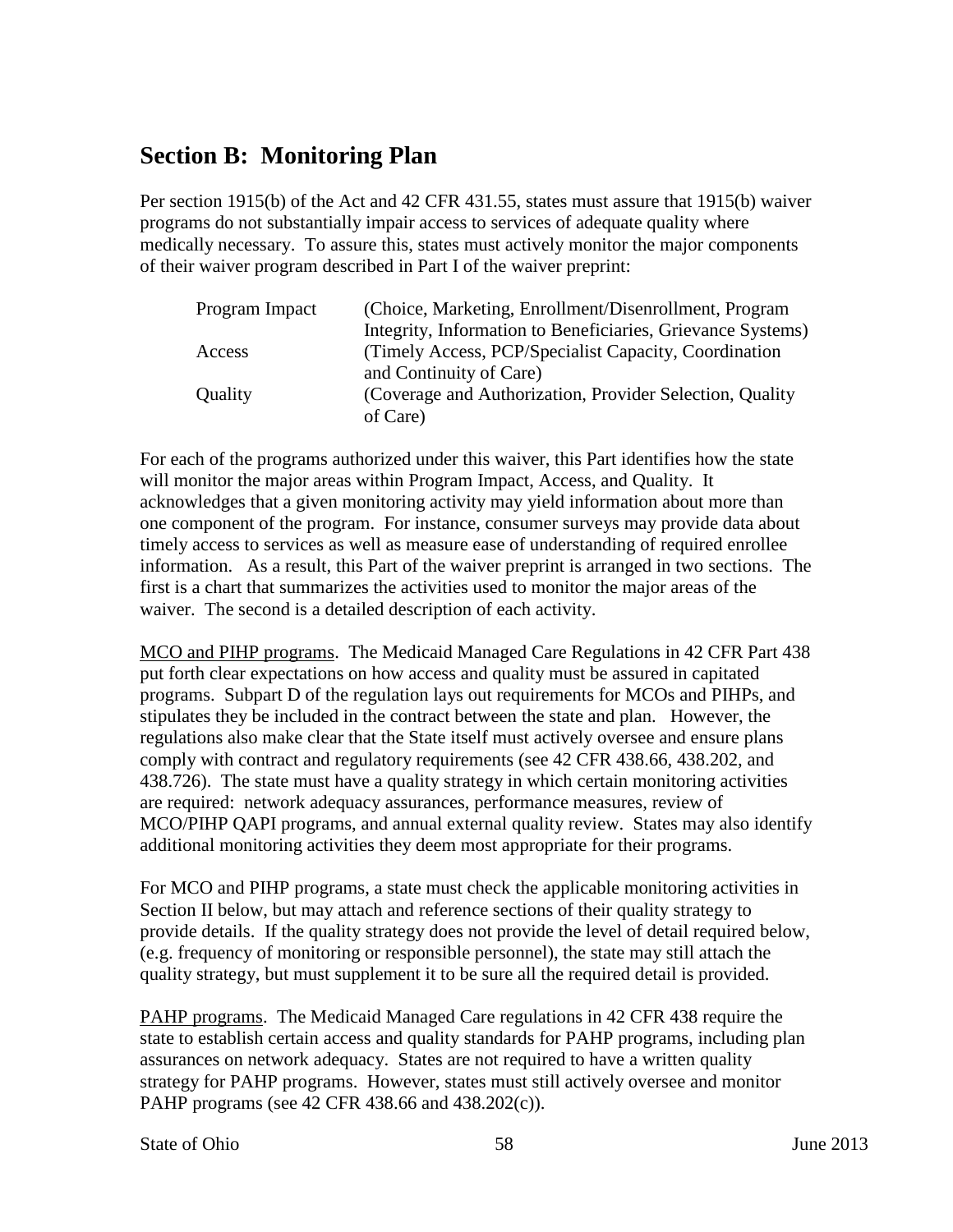PCCM programs. The Medicaid Managed Care regulations in 42 CFR Part 438 establishes certain beneficiary protections for PCCM programs that correspond to the waiver areas under "Program Impact." However, generally the regulations do not stipulate access or quality standards for PCCM programs. State must assure access and quality in PCCM waiver programs, but have the flexibility to determine how to do so and which monitoring activities to use.

1915(b)(4) FFS Selective Contracting Programs: The Medicaid Managed Care Regulations do not govern fee-for-service contracts with providers. States are still required to ensure that selective contracting programs do not substantially impair access to services of adequate quality where medically necessary.

## **I. Summary Chart of Monitoring Activities**

Please use the chart on the next page to summarize the activities used to monitor major areas of the waiver program. The purpose is to provide a "big picture" of the monitoring activities, and that the State has at least one activity in place to monitor each of the areas of the waiver that must be monitored.

Please note:

- **MCO, PIHP, and PAHP** programs -- there must be at least one checkmark in each column.
- **PCCM and FFS selective contracting** programs there must be at least on checkmark in each sub-column under "Evaluation of Program Impact." There must be at least one check mark in one of the three sub-columns under "Evaluation of Access." There must be at least one check mark in one of the three sub-columns under "Evaluation of Quality."
- **If this waiver authorizes multiple programs**, the state may use a single chart for all programs or replicate the chart and fill out a separate one for each program. If using one chart for multiple programs, the state should enter the program acronyms (MCO, PIHP, etc.) in the relevant box.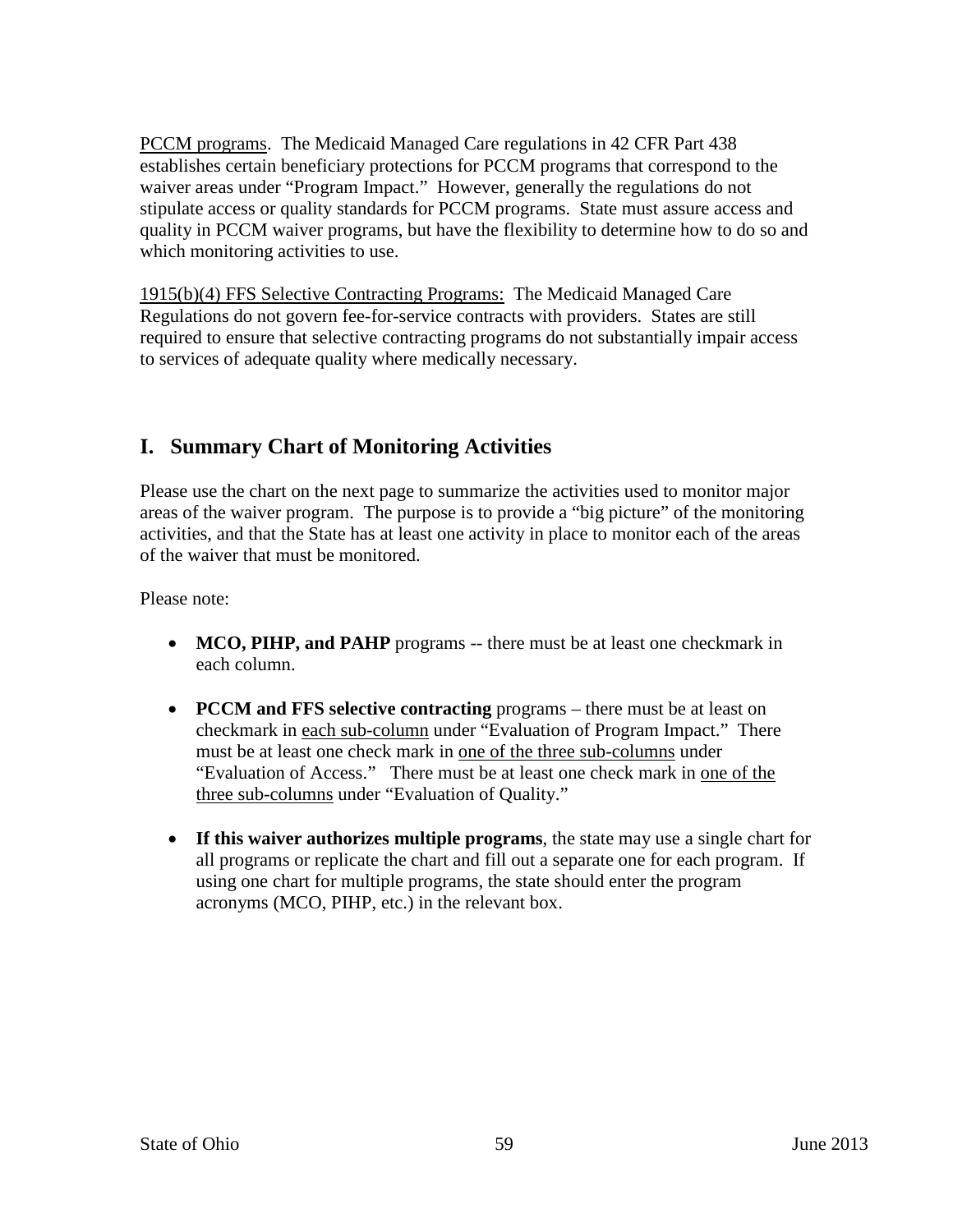|                                    | <b>Evaluation of Program Impact</b> |             |                                             |                      |                                 |             |               | <b>Evaluation of Access</b> |                            |                           | <b>Evaluation of Quality</b> |                 |  |
|------------------------------------|-------------------------------------|-------------|---------------------------------------------|----------------------|---------------------------------|-------------|---------------|-----------------------------|----------------------------|---------------------------|------------------------------|-----------------|--|
| Monitoring<br>Activity             | <b>Choice</b>                       | Marketing   | $\ensuremath{\mathsf{Enroll}}$<br>Disenroll | Program<br>Integrity | Information to<br>Beneficiaries | Grievance   | Timely Access | PCP/Specialist<br>Capacity  | Coordination<br>Continuity | Coverage<br>Authorization | Provider<br>Selection        | Quality of Care |  |
| Accreditation for                  |                                     |             |                                             |                      |                                 |             | $\mathbf X$   | $\mathbf X$                 | $\mathbf X$                | $\overline{X}$            | $\mathbf X$                  |                 |  |
| Non-duplication                    |                                     |             |                                             |                      |                                 |             |               |                             |                            |                           |                              |                 |  |
| Accreditation for<br>Participation |                                     |             |                                             |                      |                                 |             |               |                             |                            |                           |                              | X               |  |
| Consumer Self-                     |                                     |             |                                             |                      | X                               | X           | X             | X                           | X                          |                           |                              | X               |  |
| Report data                        |                                     |             |                                             |                      |                                 |             |               |                             |                            |                           |                              |                 |  |
| Data Analysis                      |                                     |             | $\boldsymbol{X}$                            |                      |                                 | $\mathbf X$ | X             |                             | X                          | X                         |                              | X               |  |
| (non-claims)                       |                                     |             |                                             |                      |                                 |             |               |                             |                            |                           |                              |                 |  |
| <b>Enrollee Hotlines</b>           |                                     |             |                                             |                      |                                 |             |               |                             |                            |                           |                              |                 |  |
| <b>Focused Studies</b>             |                                     |             |                                             |                      |                                 |             |               |                             |                            |                           |                              |                 |  |
| Geographic                         |                                     |             |                                             |                      |                                 |             |               |                             |                            |                           |                              |                 |  |
| mapping                            |                                     |             |                                             |                      |                                 |             |               |                             |                            |                           |                              |                 |  |
| Independent                        | $\mathbf X$                         | $\mathbf X$ | X                                           | X                    | $\mathbf X$                     | X           | $\mathbf X$   | $\mathbf X$                 | $\mathbf X$                | $\mathbf X$               | $\mathbf X$                  | $\mathbf X$     |  |
| Assessment                         |                                     |             |                                             |                      |                                 |             |               |                             |                            |                           |                              |                 |  |
| Measure any                        |                                     |             |                                             |                      |                                 |             |               |                             |                            |                           |                              | X               |  |
| Disparities by                     |                                     |             |                                             |                      |                                 |             |               |                             |                            |                           |                              |                 |  |
| Racial or Ethnic                   |                                     |             |                                             |                      |                                 |             |               |                             |                            |                           |                              |                 |  |
| Groups                             |                                     |             |                                             |                      |                                 |             |               |                             |                            |                           |                              |                 |  |
| Network                            |                                     |             |                                             |                      | X                               |             |               |                             |                            |                           | X                            |                 |  |
| Adequacy                           |                                     |             |                                             |                      |                                 |             |               |                             |                            |                           |                              |                 |  |
| Assurance by                       |                                     |             |                                             |                      |                                 |             |               |                             |                            |                           |                              |                 |  |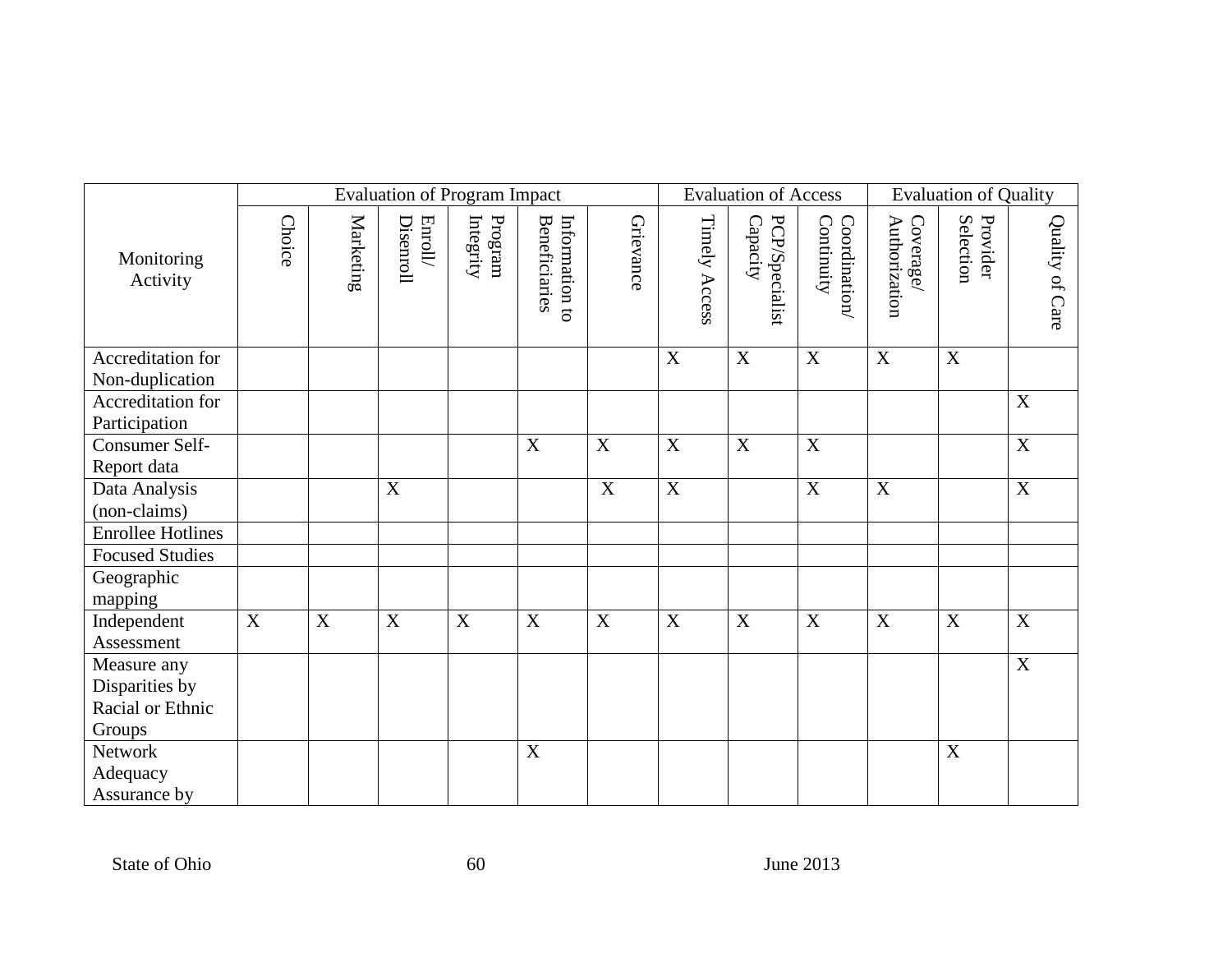|                        | <b>Evaluation of Program Impact</b> |                       |                                           |                      |                                        |                  |  |                  | <b>Evaluation of Access</b> |                            |                           | <b>Evaluation of Quality</b> |                 |  |
|------------------------|-------------------------------------|-----------------------|-------------------------------------------|----------------------|----------------------------------------|------------------|--|------------------|-----------------------------|----------------------------|---------------------------|------------------------------|-----------------|--|
| Monitoring<br>Activity | <b>Choice</b>                       | Marketing             | Disenroll<br>$\ensuremath{\text{Enroll}}$ | Program<br>Integrity | <b>Beneficiaries</b><br>Information to | Grievance        |  | Timely Access    | PCP/Specialist<br>Capacity  | Continuity<br>Coordination | Coverage<br>Authorization | Provider<br>Selection        | Quality of Care |  |
| Plan                   |                                     |                       |                                           |                      |                                        |                  |  |                  |                             |                            |                           |                              |                 |  |
| Ombudsman              | $\mathbf X$                         | $\mathbf X$           |                                           |                      | $\mathbf X$                            |                  |  | X                |                             | $\boldsymbol{\mathrm{X}}$  |                           |                              | X               |  |
| <b>On-Site Review</b>  |                                     | $\overline{\text{X}}$ |                                           | X                    | $\overline{X}$                         | $\boldsymbol{X}$ |  | $\mathbf X$      | X                           | $\overline{X}$             | X                         | X                            | $\mathbf X$     |  |
| Performance            |                                     |                       |                                           |                      |                                        |                  |  | $\overline{X}$   |                             | $\overline{X}$             |                           |                              | $\overline{X}$  |  |
| Improvement            |                                     |                       |                                           |                      |                                        |                  |  |                  |                             |                            |                           |                              |                 |  |
| Projects               |                                     |                       |                                           |                      |                                        |                  |  |                  |                             |                            |                           |                              |                 |  |
| Performance            |                                     |                       |                                           |                      |                                        |                  |  | $\boldsymbol{X}$ |                             | X                          |                           |                              | X               |  |
| Measures               |                                     |                       |                                           |                      |                                        |                  |  |                  |                             |                            |                           |                              |                 |  |
| Periodic               |                                     |                       |                                           |                      |                                        |                  |  |                  |                             |                            |                           |                              |                 |  |
| Comparison of #        |                                     |                       |                                           |                      |                                        |                  |  |                  |                             |                            |                           |                              |                 |  |
| of Providers           |                                     |                       |                                           |                      |                                        |                  |  |                  |                             |                            |                           |                              |                 |  |
| Profile Utilization    |                                     |                       |                                           |                      |                                        |                  |  |                  |                             |                            |                           |                              |                 |  |
| by Provider            |                                     |                       |                                           |                      |                                        |                  |  |                  |                             |                            |                           |                              |                 |  |
| Caseload               |                                     |                       |                                           |                      |                                        |                  |  |                  |                             |                            |                           |                              |                 |  |
| Provider Self-         |                                     |                       |                                           |                      |                                        |                  |  |                  |                             |                            |                           |                              |                 |  |
| <b>Report Data</b>     |                                     |                       |                                           |                      |                                        |                  |  |                  |                             |                            |                           |                              |                 |  |
| <b>Test 24/7 PCP</b>   |                                     |                       |                                           |                      |                                        |                  |  |                  |                             |                            |                           |                              |                 |  |
| Availability           |                                     |                       |                                           |                      |                                        |                  |  |                  |                             |                            |                           |                              |                 |  |
| Utilization            |                                     |                       |                                           |                      |                                        |                  |  |                  |                             |                            |                           |                              |                 |  |
| Review                 |                                     |                       |                                           |                      |                                        |                  |  |                  |                             |                            |                           |                              |                 |  |
|                        |                                     |                       |                                           |                      |                                        |                  |  |                  |                             |                            |                           |                              |                 |  |
| Other: (describe)      |                                     |                       |                                           |                      |                                        |                  |  |                  |                             |                            |                           |                              |                 |  |
|                        |                                     |                       |                                           |                      |                                        |                  |  |                  |                             |                            |                           |                              |                 |  |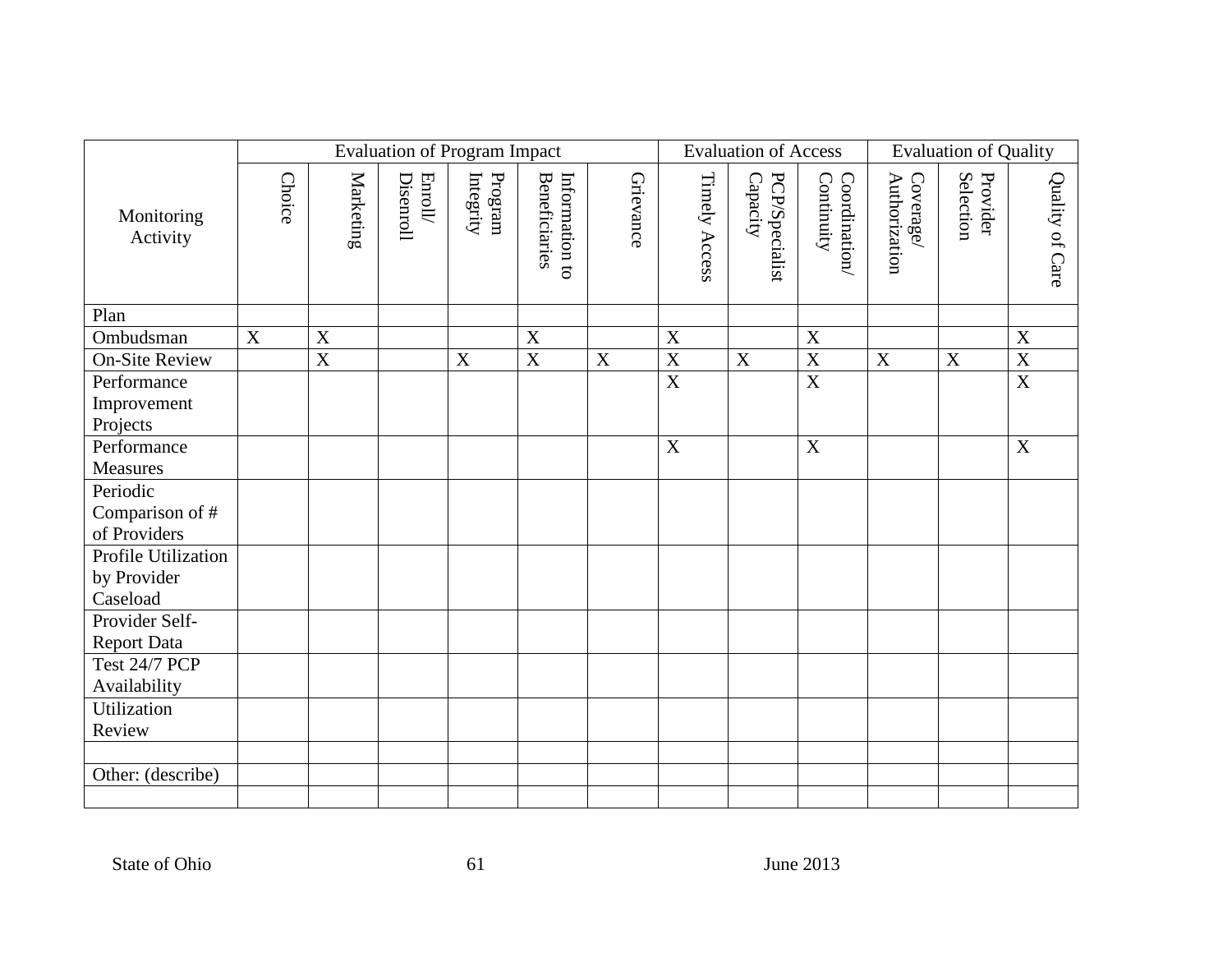|                        |                       |           |                            | <b>Evaluation of Program Impact</b> |                                                         | <b>Evaluation of Access</b> |                                             |                                       | <b>Evaluation of Quality</b>             |                                  |                                                  |                               |
|------------------------|-----------------------|-----------|----------------------------|-------------------------------------|---------------------------------------------------------|-----------------------------|---------------------------------------------|---------------------------------------|------------------------------------------|----------------------------------|--------------------------------------------------|-------------------------------|
| Monitoring<br>Activity | hoice<br><sup>1</sup> | Marketing | <b>Enroll</b><br>Disenroll | Program<br>Integrity                | Information<br>Benefi<br>ciarie<br>Ö۵<br>$\overline{5}$ | Grie<br>ance                | $\overline{\phantom{0}}$<br>imely<br>Access | PCP/Specialist<br>$\Omega$<br>apacity | $\Omega$<br>Coordinati<br>ontinuity<br>C | Authori<br>O<br>erage,<br>ration | Sele<br>$\overline{\mathbf{d}}$<br>ction<br>ider | Quality<br>$\mathbf{q}$<br>ЯÉ |
|                        |                       |           |                            |                                     |                                                         |                             |                                             |                                       |                                          |                                  |                                                  |                               |
|                        |                       |           |                            |                                     |                                                         |                             |                                             |                                       |                                          |                                  |                                                  |                               |
|                        |                       |           |                            |                                     |                                                         |                             |                                             |                                       |                                          |                                  |                                                  |                               |
|                        |                       |           |                            |                                     |                                                         |                             |                                             |                                       |                                          |                                  |                                                  |                               |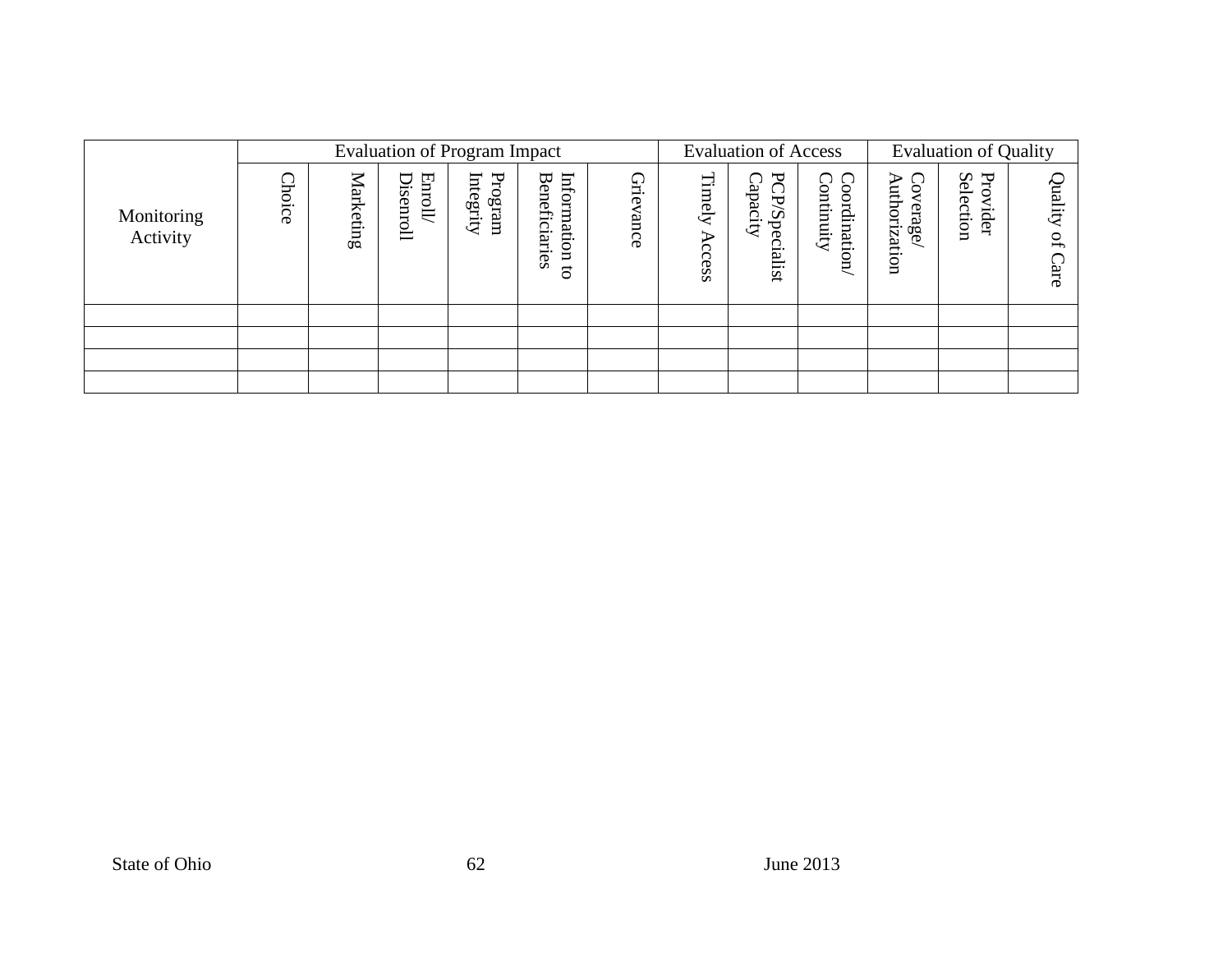# **II. Details of Monitoring Activities**

Please check each of the monitoring activities below used by the State. A number of common activities are listed below, but the State may identify any others it uses. If federal regulations require a given activity, this is indicated just after the name of the activity. If the State does not use a required activity, it must explain why.

For each activity, the state must provide the following information:

- Applicable programs (if this waiver authorizes more than one type of managed care program)
- Personnel responsible (e.g. state Medicaid, other state agency, delegated to plan, EQR, other contractor)
- Detailed description of activity
- Frequency of use
- How it yields information about the area(s) being monitored

a.  $\bar{X}$  Accreditation for Non-duplication (i.e. if the contractor is accredited by an organization to meet certain access, structure/operation, and/or quality improvement standards, and the state determines that the organization's standards are at least as stringent as the state-specific standards required in 42 CFR 438 Subpart D, the state deems the contractor to be in compliance with the state-specific standards)

- $X$ <sup> $NCA$ </sup>
- \_\_\_ JCAHO
	- \_\_\_ AAAHC

X Other (please describe): URAC, Centers for Medicare and Medicaid Services (CMS)

- *Applicable Programs: MCO*
- *Personnel responsible: State Medicaid, CMS, EQR*
- *Detailed description of activity: OMA will use the EQRO to evaluate managed care plan compliance with access, structure and operation, and quality improvement standards as required by 42 CFR 438.358. As permitted by 42 CFR 438.360, OMA will use reviews completed by a private accrediting body (i.e., NCQA and URAC) or CMS for standards, as applicable, that are as stringent as those required in 42 CFR 438 Subpart D. A crosswalk will be completed by the EQRO to identify the Medicaid CFRs that are eligible for non-duplication and*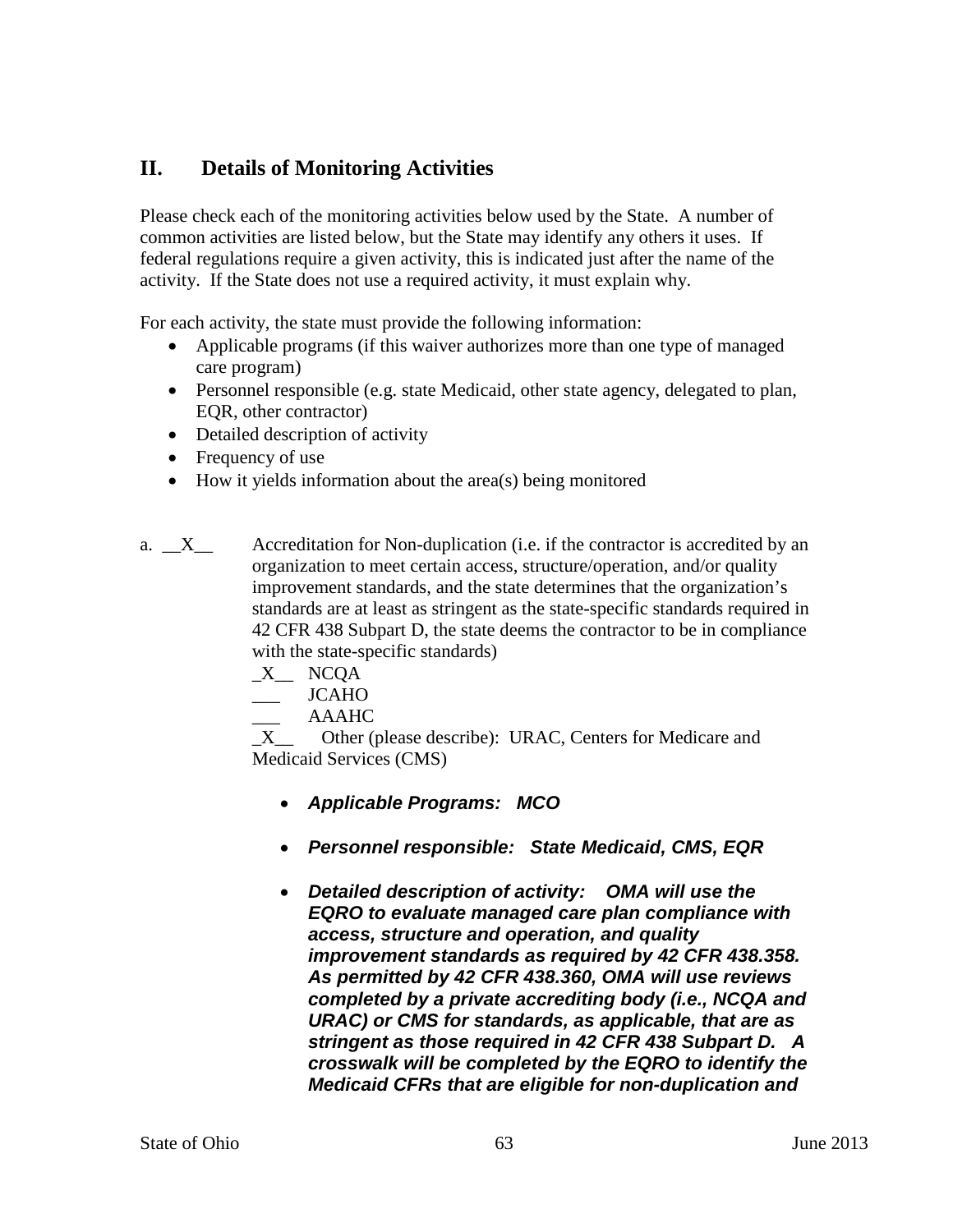*that are 100% comparable to URAC, NCQA or Medicare standards.* 

*Information from private accreditation reviews - To ensure Plan compliance with CMS regulations, and for the related standard to be exempt from review by the EQRO, the Plan's score on the accreditation standard/element must be 100 percent of the point value during the Plan's most recent NCQA or URAC accreditation survey (within the recent 3 year period). The EQRO will review the Plan's most recent NCQA or URAC accreditation survey and determine which of the elements can be excluded from the review based on the Plan's score on the related standard. Deemed standards will be designated as "met" on the standardized data collection tool that will be used for the administrative compliance assessment.* 

*Information from CMS Medicare reviews – The State will use information from CMS Medicare reviews, as applicable, in order to avoid duplication of required external quality review activities.* 

- *Frequency of use: Information from the deeming review will be used as part of the administrative compliance assessments that are performed once in a three year period to comply with 42 CFR 438.358.*
- *How it yields information about the areas being monitored: Information from these reviews will be used to monitor standards established for: timely access, PCP/specialist capacity, coordination/continuity, coverage and authorization, and provider selection (i.e., areas where there has been substantial overlap between private accreditation standards and CMS Medicaid managed care regulations). As a result of the administrative compliance assessment, the EQRO will produce a comprehensive report of findings for each ICDS plan that will indicate if the Plan meets/does not meet the standard under review. If the Plan is non-compliant with a standard, at a minimum, the Plan will be required to implement a corrective action plan to remedy the deficiency.*
- b.  $X$  Accreditation for Participation (i.e. as prerequisite to be Medicaid plan)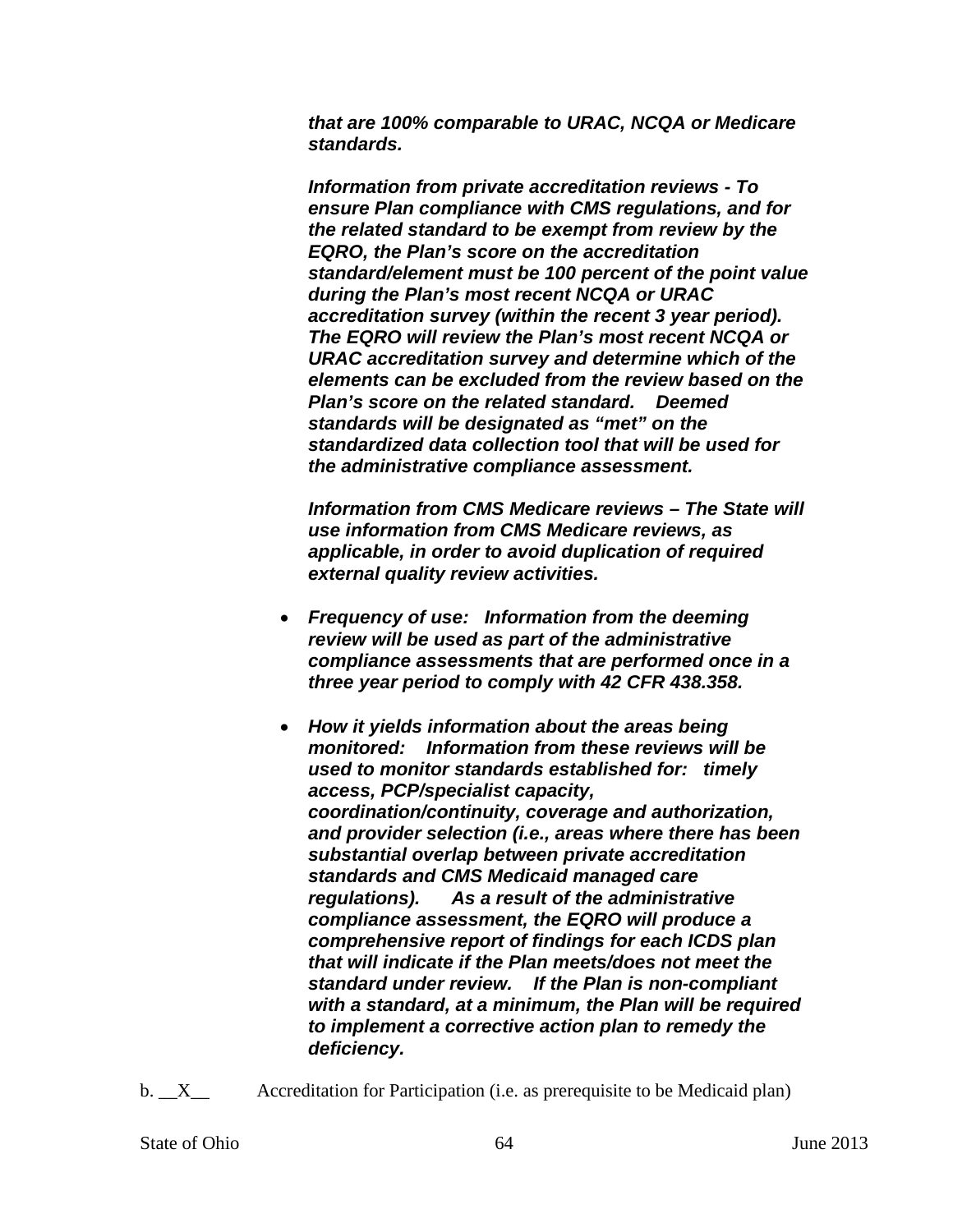- $X$  NCQA
- \_\_\_ JCAHO
- \_\_\_ AAAHC
- \_\_\_ Other (please describe)
	- *Applicable Programs: MCO*
	- *Personnel Responsible: State Medicaid, MCO*
	- *Detailed description of activity:*

*Accreditation will not be required as a pre-requisite to be an ICDS plan. ICDS Plans will instead be required to hold and maintain, or must actively seek and work towards, accreditation by the National Committee for Quality Assurance for the Ohio Medicaid or Medicare lines of business.* 

*Once accredited, the Plans will be required to submit a copy of the NCQA final survey report to OMA. Based on the survey report, OMA will evaluate if the plan received an acceptable level of accreditation as required in the Provider Agreement. If the Plan does not meet the minimum performance standard, the Plan will be subject to penalties.* 

- *Frequency of activity: Annual*
- *How it yields information about the areas being monitored: Information from this activity will be used to evaluate the plan's ongoing commitment to establish and maintain structures and processes that ensure the highest quality of care is delivered to ICDS enrollees. Information from this activity may also be used in the administrative compliance assessment as part of the State's efforts to reduce duplication with EQRO reviews.*
- c. X Consumer Self-Report data  $X$  CAHPS (please identify which one(s))
	- *Applicable programs: MCO*
	- *Personnel responsible: MCOs, CMS and State Medicaid*
	- *Detailed description of the activity:*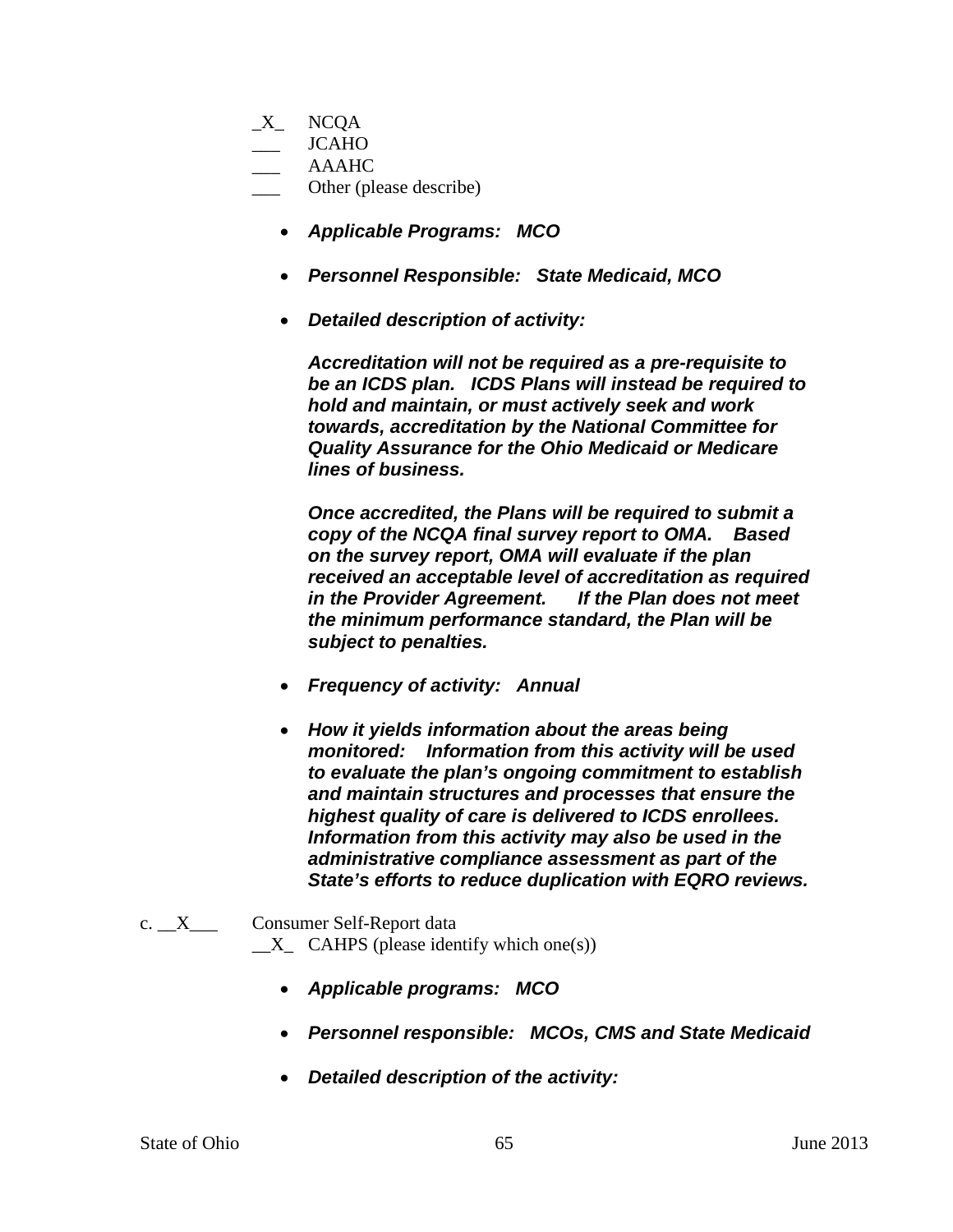*Plans will be required to administer the Medicare CAHPS survey according to Medicare requirements for HEDIS. The Medicare CAHPS survey includes three versions of the questionnaire: Medicare Advantage, Medicare Advantage Prescription Drug plan, and Standalone Medicare PDP. The State will seek guidance from CMS regarding which survey version must be administered by the Plans. Seven composite measures are typically reported for these questionnaires: 1) Getting Needed Care; 2) Getting Care Quickly; 3) Doctors Who Communicate Well; 4) Coordination of Care; 5) Health Plan Customer Service; 6) Getting Needed Prescription Drugs; and 7) Getting Information from the Plan about Prescription Drug Coverage and Cost.* 

- *Frequency of use: CAHPS surveys will be administered on an annual basis.*
- *How it yields information about the areas being monitored: The Consumer Satisfaction Survey yields information about the following areas: timely access, PCP/specialist capacity, coordination/continuity and quality of care. Overall survey results provide important feedback on Plan performance that is used to improve overall Enrollee satisfaction with the program. CMS and the State will use the reported CAHPS measures in the combined set of core measures for ongoing monitoring, assessing plan performance, determining the quality withhold payment, and to determine the application of any monetary sanction if the Plan does not meet state-established minimum performance standards. Plans should indicate in their quality programs how CAHPS results will be used to improve quality of care and the enrollee's experience with care.*
- $X_{\text{max}}$  State-developed survey
	- *Applicable programs: MCO*
	- *Personnel responsible: MCOs, EQRO and State Medicaid*
	- *Detailed description of the activity: The State will work with the EQRO to develop a survey instrument that will*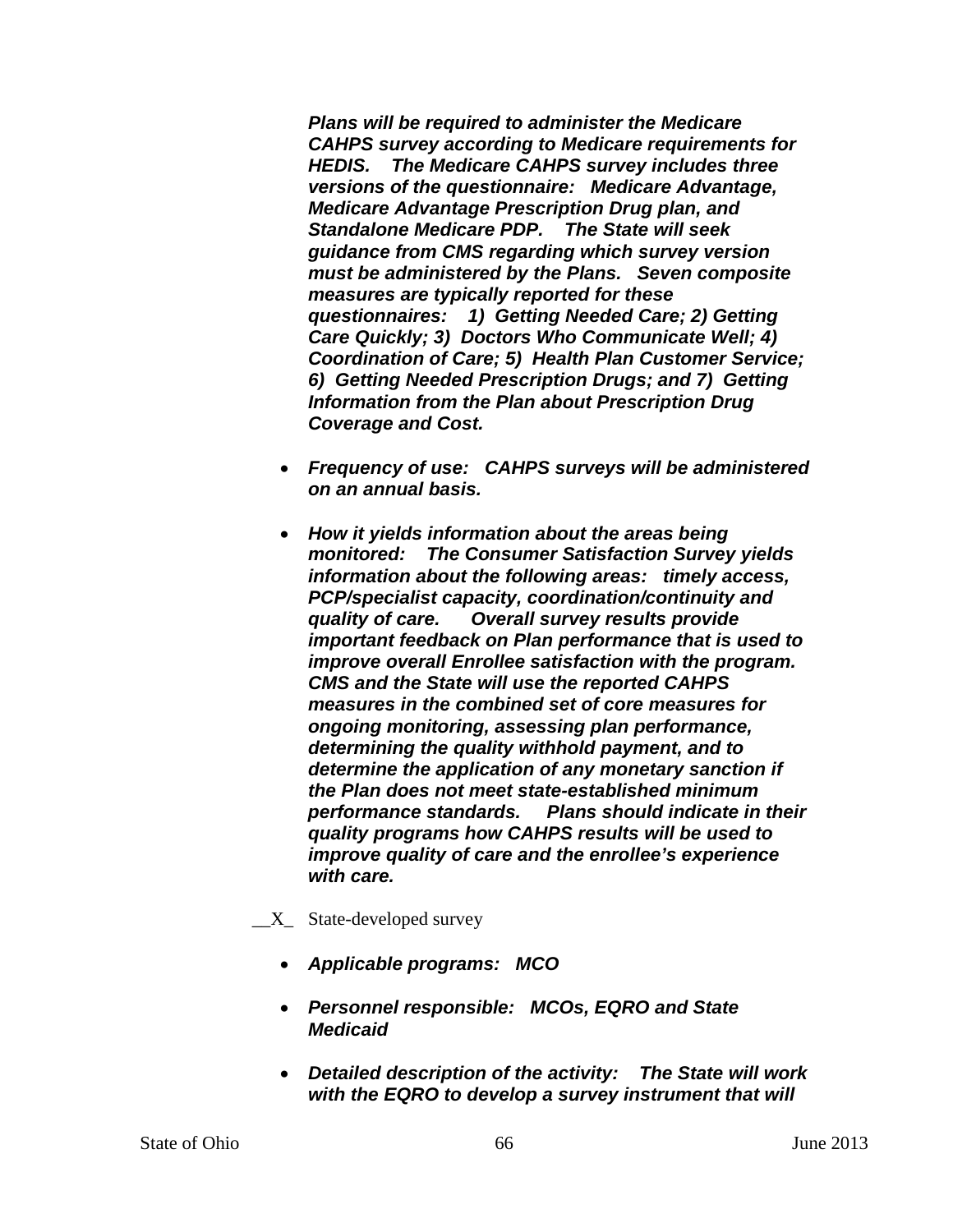*evaluate the enrollee's satisfaction with care management services and experience. The EQRO will administer the survey using a mixed mode approach of telephone and mail surveys in order to maximize the response rate. Questions in the following domains will be evaluated: Enrollee's participation in care management, satisfaction with care manager, involvement in developing the care plan; interaction/communication with the Plan; and satisfaction with care management services.* 

- *Frequency of use: The survey will be completed in the first and third years of the ICDS.*
- *How it yields information about the areas being monitored:*

*Survey results will yield information about coordination/continuity of services and quality of care. Results of the survey will be used by the State to refine the care management program and expectations that are specified in the Provider Agreement. Results of the survey and individual level data will be shared with the Plans to make improvements in their care management processes.*

- Disenrollment survey
- \_X\_\_ Consumer/beneficiary focus groups (i.e., Beneficiary advisory committees)
	- *Applicable programs: MCO*
	- *Personnel responsible: MCOs and State Medicaid*
	- *Detailed description of the activity: ICDS Plans will be required to establish one beneficiary advisory committee per region and a process for that committee to provide input to the Plan's governing board. The ICDS plans must demonstrate that the advisory committee composition reflects the diversity of the ICDS enrollee population, and participation of individuals with disabilities, including enrollees, within the governance structure of the Plan.*
	- *Frequency of use: Quarterly*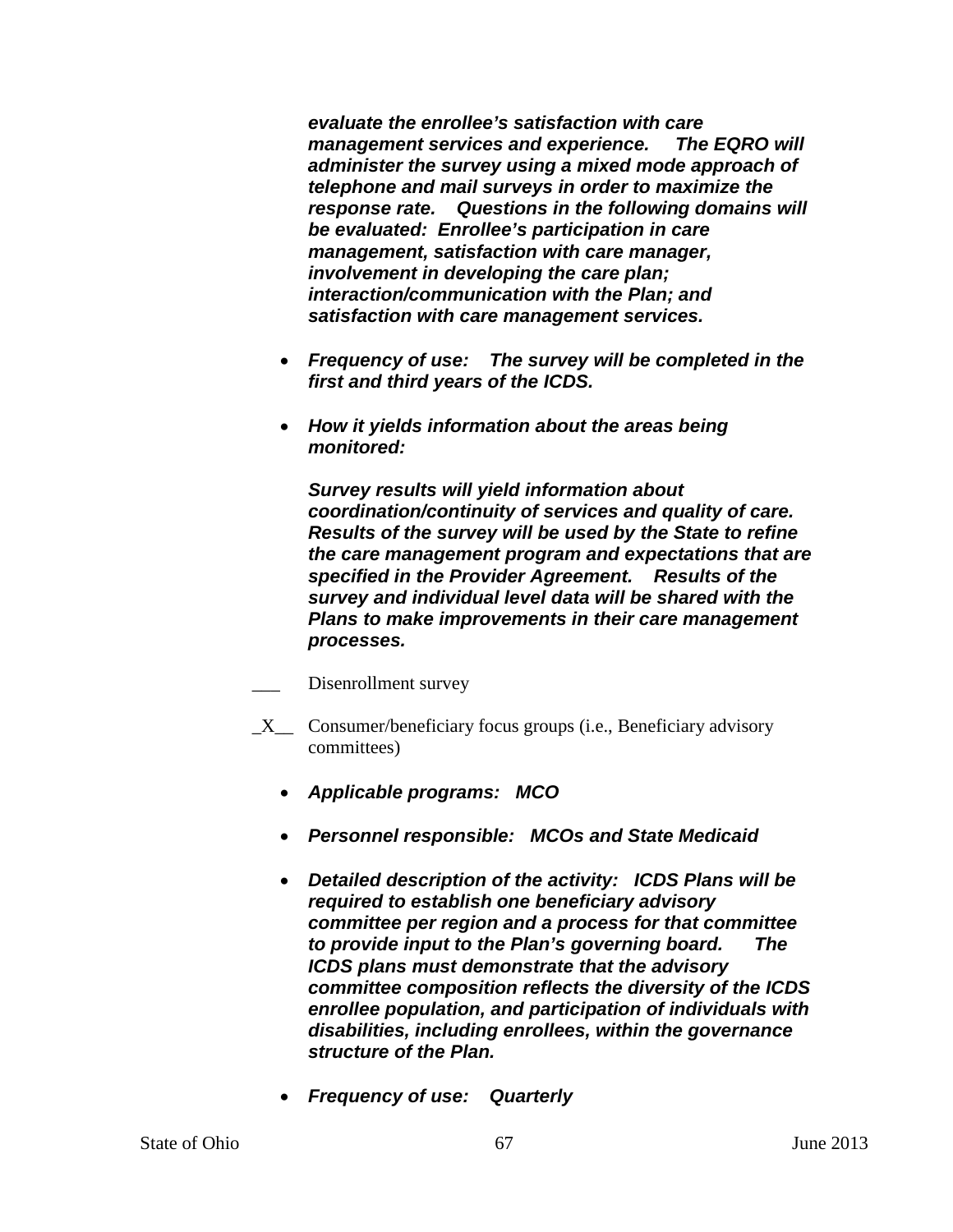• *How it yields information about the areas being monitored: Information from this activity will help to provide information about information provided to beneficiaries, timely access, and grievances.* 

*State staff will be invited to participate in the beneficiary advisory committee meetings. ICDS Plans will maintain documentation of items discussed at the beneficiary advisory committee and submit them upon request to the State. The state will review direct stakeholder input on both plan-specific and systematic performance. This feedback may be used to inform development of policy and to refine State processes for administration and oversight of the ICDS plans.*

- d. \_\_X\_\_\_ Data Analysis (non-claims)
	- Denials of referral requests
	- $X$  Disenrollment requests by enrollee
		- X From plan
			- *Applicable program: MCO*
			- *Personnel responsible: State Medicaid and Managed Consumer Hotline*
			- *Detailed description of activity: Enrollees who wish to disenroll from a Plan call the Medicaid Consumer Hotline. Enrollees who wish to change ICDS plan can change plans at any time, effective the first of the following month. Enrollees can change ICDS plans for Medicaid only when they "opt-out" or elect to obtain their Medicare services outside the ICDS plan, only during the initial three months of membership, the annual open enrollment period, and when "Just Cause" is established. Members can also disenroll if they meet any of the exemption criteria as described in Part IV.C.*
			- *Frequency: Monthly*
			- *How it yields information about the areas being monitored: The State will use this information to monitor disenrollment and timely access.*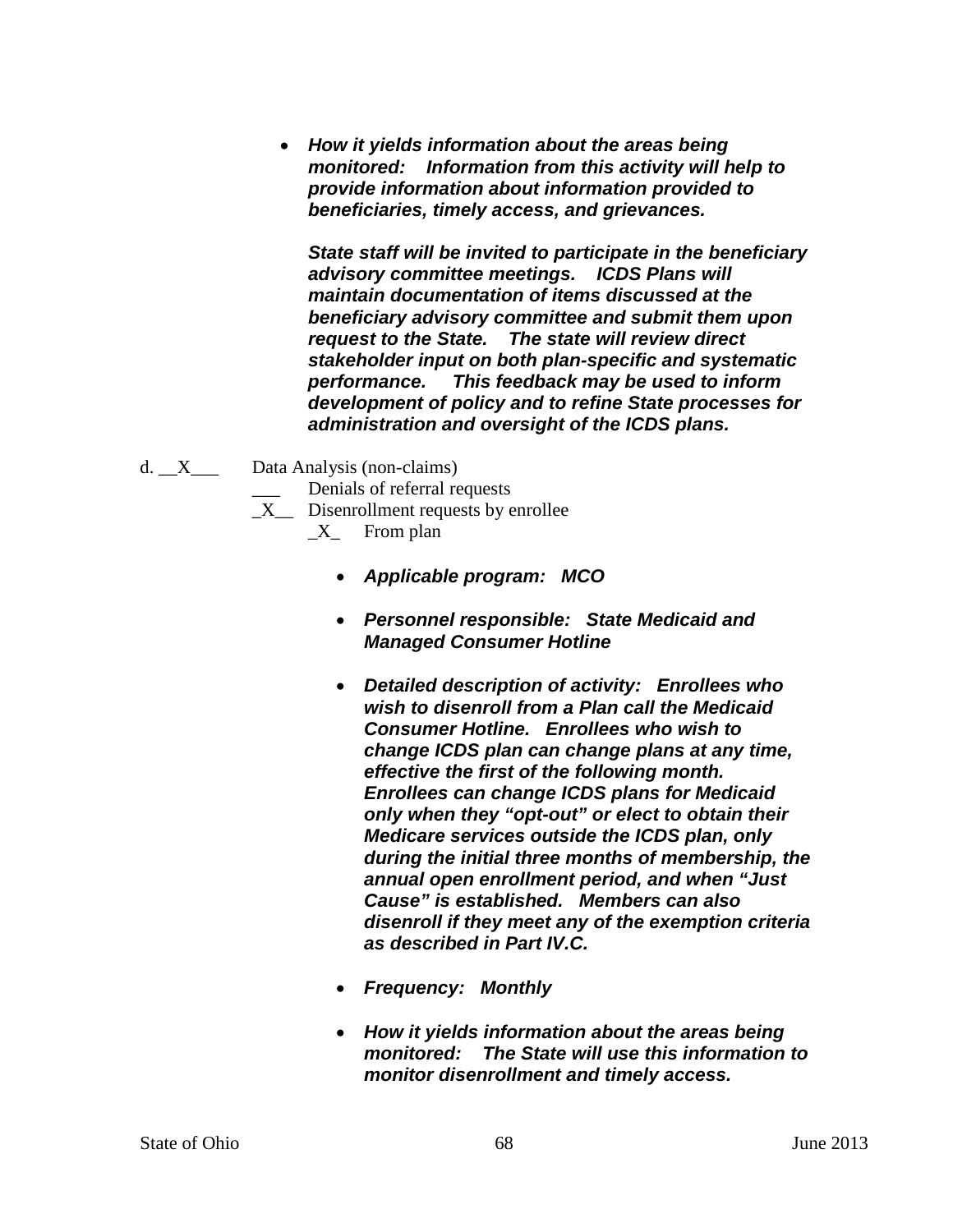• *Disenrollment requests will be tracked by the Medicaid Consumer Hotline and reported to the State. Corrective action will be requested as necessary to meet state access standards and program requirements.*

From PCP within plan

 $X_{\text{-}}$  Grievances and appeals data

- *Applicable Program: MCO*
- *Personnel Responsible: MCO and State Medicaid*
- *Detailed Description of Activity: ICDS enrollees can contact their ICDS plans to file grievances to express their dissatisfaction with their ICDS plan or the ICDS plan's providers for a variety of reasons (e.g., access to care or dissatisfaction with providers). Enrollees file appeals to request review of ICDS actions such as the denial, reduction, suspension or termination of services. The ICDS plan is required to resolve all grievances and appeals within specified timeframes.*

*ICDS Plans will be required to submit data to the State that document grievances and appeals received during the prior month in all regions for which the Plan has a provider agreement. Plans submit a monthly grievance file which includes a description and resolution for certain required grievance categories and a numeric count of other specified grievance categories. A monthly appeal file is also required to be submitted by the Plans.*

- *Frequency: Monthly*
- *How it yields information about the area being monitored: Information from this activity will help to monitor the following areas: grievances, timely access and coverage/authorization. State staff will review monthly representative samples of appeals and grievances to verify accurate*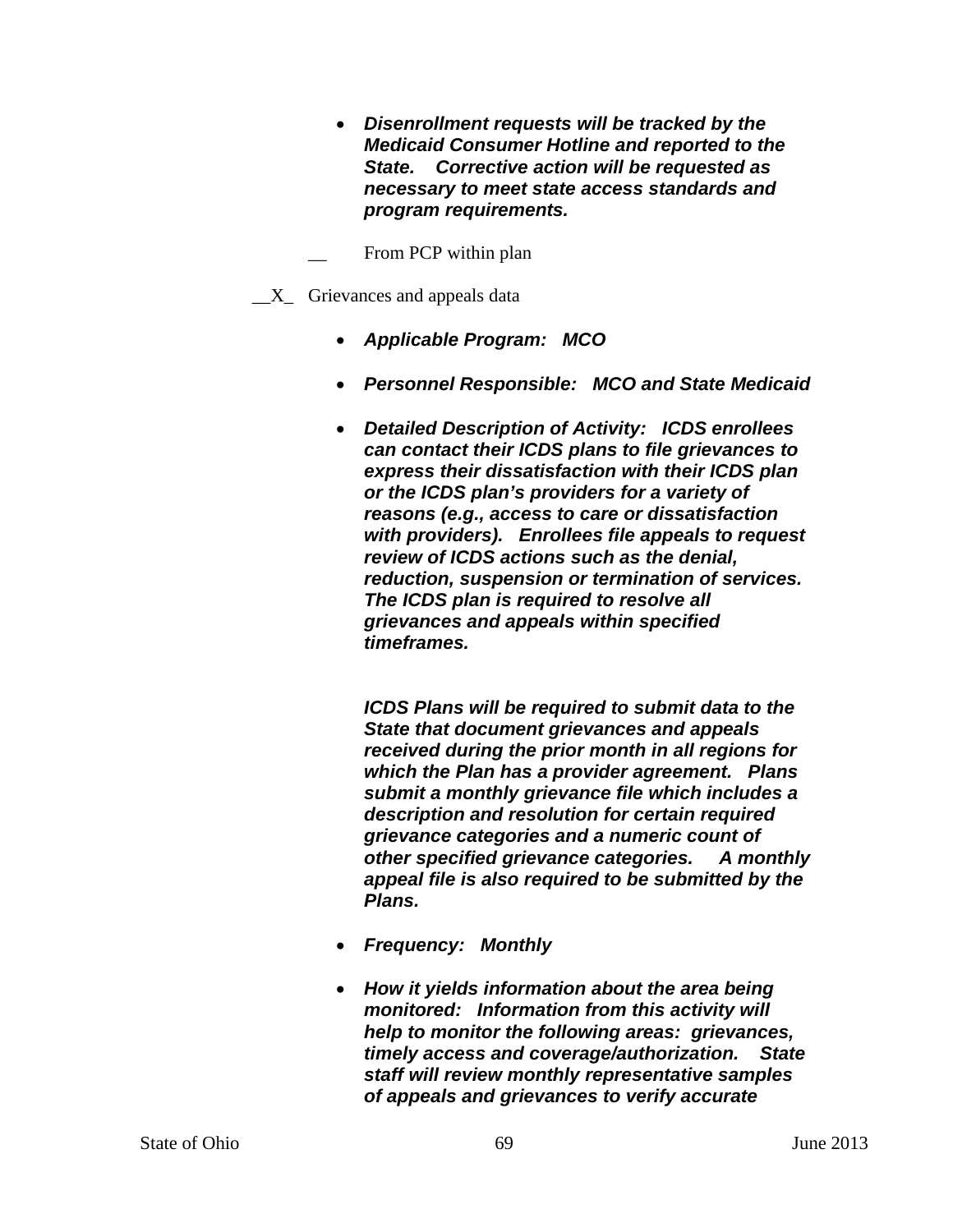*categorization, adequate resolution and to identify patterns. Audits may occur to evaluate appropriate identification and submission of grievances or in response to any observation in reported appeals or grievances to assure compliance with program requirements. Compliance action is taken by the State following the reviews of grievances or appeals if it is determined that the issues were not resolved or the MCO is in violation of a program requirement.*

- PCP termination rates and reasons
- $X_$  Other (please describe):
	- 1) *Care management data*
		- *Applicable program: MCO*
		- *Personnel responsible: MCO and State Medicaid*
		- *Detailed description of the activity: ICDS Plans will be required to submit data for any enrollee who is care managed to the Care Management System (CAMS). CAMS is a State-administered database that contains enrollee demographic data and data elements specific to care management, such as begin and end dates for care management, risk or acuity levels, and conditions for which the enrollees are being care managed. The State will specify the requirements that an ICDS plan must meet in order to submit an enrollee as being care managed to the CAMS database.*
		- *Frequency: Data will be submitted monthly and reviewed no less than quarterly during the first full year of ICDS implementation. Data will be monitored on an as needed basis thereafter.*
		- *How it yields information about the area being monitored: Information from the CAMS database will be used to monitor coordination/continuity of care requirements related to care management. Data may also be used as the basis for conducting comprehensive care management reviews and for reporting waiver assurance*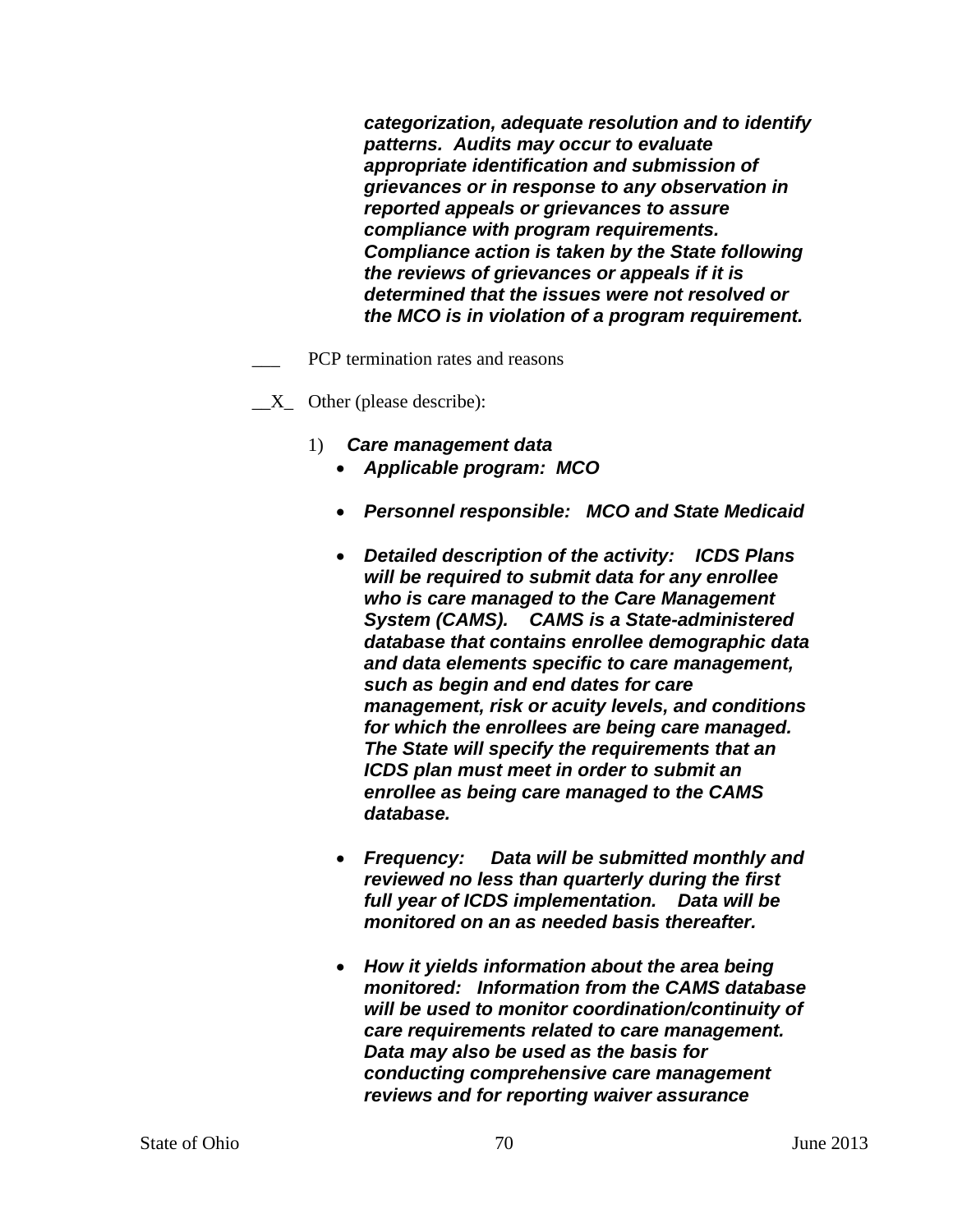*measures. Compliance actions will be taken if the State determines that the Plan is in violation of a program requirement.*

- *2) Waiver assurance measures and reporting*
	- *Applicable program: MCO*
	- *Personnel responsible: MCO and State Medicaid*
	- *Detailed description of the activity: This waiver will operate concurrent with the 1915(c) waiver and is monitored consistent with the Quality Improvement Strategy described in both waivers. The ICDS plan will be required to report on performance measures and operational requirements as specified in the 1915 (c) waiver related to administrative authority, qualified providers, waiver service planning, and health and welfare.*
	- *Frequency: As specified in the 1915 (c) wavier.*
	- *How it yields information about the areas being monitored: This activity will yield information about timely access, coordination/continuity, coverage and authorization, provider selection and quality of care. The State will use data from ICDS plan reporting to assess and monitor Plan performance and to improve the delivery of care.*
- e. <u>\_\_\_\_\_</u> Enrollee Hotlines operated by State
- f. \_\_\_\_\_ Focused Studies (detailed investigations of certain aspects of clinical or non-clinical services at a point in time, to answer defined questions. Focused studies differ from performance improvement projects in that they do not require demonstrable and sustained improvement in significant aspects of clinical care and non-clinical service).
- $g_{\text{max}} =$  Geographic mapping of provider network
- h. X<sub>\_\_</sub>\_ Independent Assessment of program impact, access, quality, and cost-effectiveness (**Required** for first two waiver periods)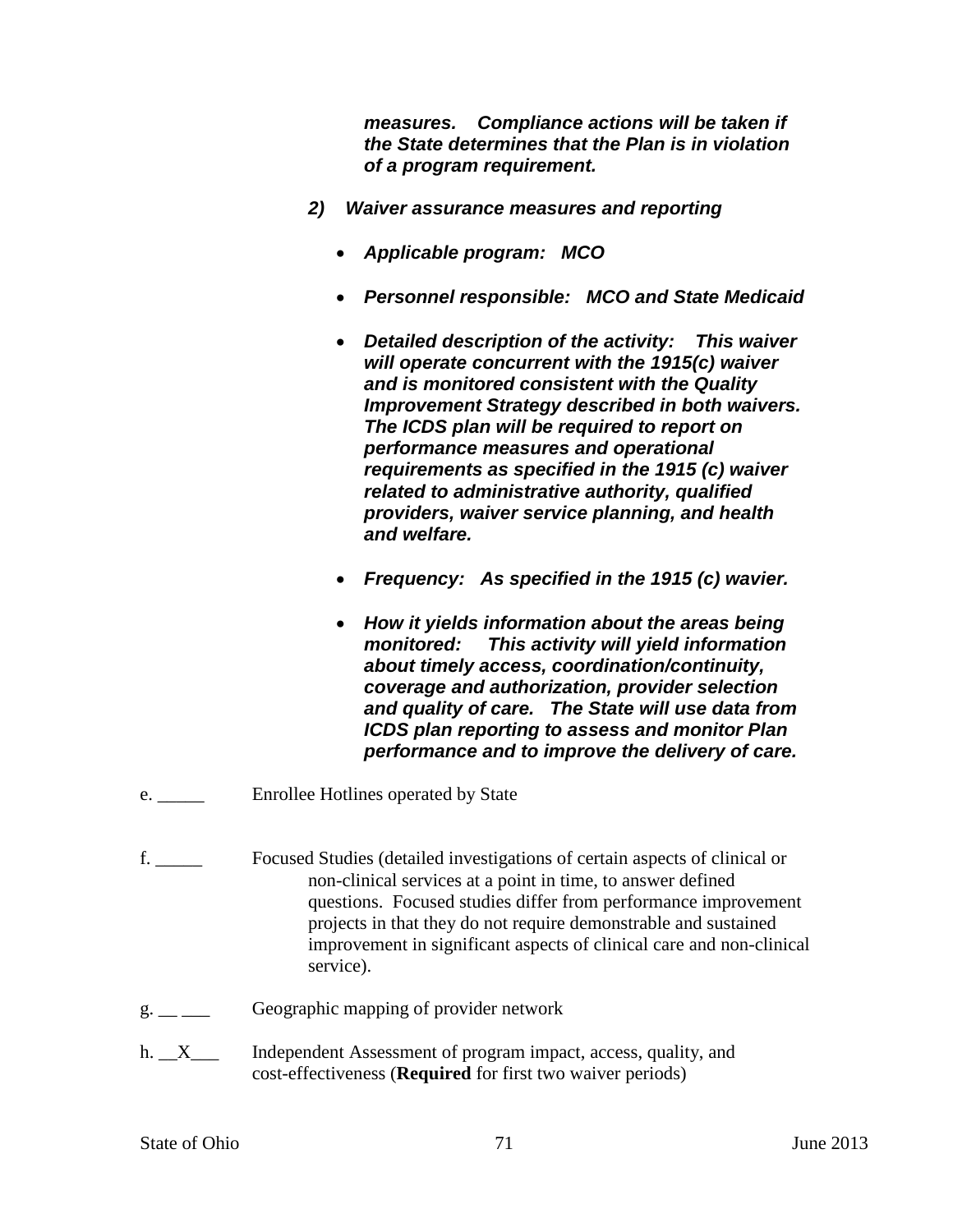- *Applicable program: MCO*
- *Personnel Responsible: State Medicaid and EQRO*
- *Detailed description: The State will use the EQRO to conduct the independent assessment during the first two waiver periods. The State and the EQRO will work with CMS to ensure the methods employed by the independent evaluator are considered when conducting the independent assessment.*
- *Frequency: Once per waiver period.*
- *How it yields information about the area being monitored: The EQRO will use findings and results from many of the monitoring strategies outlined in this Section to evaluate the program impact, access, quality and cost effectiveness of the waiver.*
- i.  $X$  Measurement of any disparities by racial or ethnic groups
	- *Applicable program: MCO*
	- *Personnel Responsible: MCO and State Medicaid*
	- *Detailed description of activity: The State recognizes the reduction of health disparities as vital to improving health outcomes in the Medicaid population. Beginning in September 2011, a core team of multi State agency staff participated in a technical assistance grant through the national Academy for State Health Policy (NASHP) Health Equity Learning Collaborative. The Learning Collaborative provided facilitated peer learning and technical assistance to state agencies on ways to reduce health disparities and advance health equity. The development of a work plan provided the initial framework and integration of health disparity policy initiatives and outcomes to be achieved within specified timeframes. As a first step, the State and the Plans will work together via a Health Equity Workgroup to characterize the extent of health care disparities by establishing common health disparity measures and developing a strategy to address disparities revealed by the results of the measures. The results of the measures will inform the development of a more robust strategy.*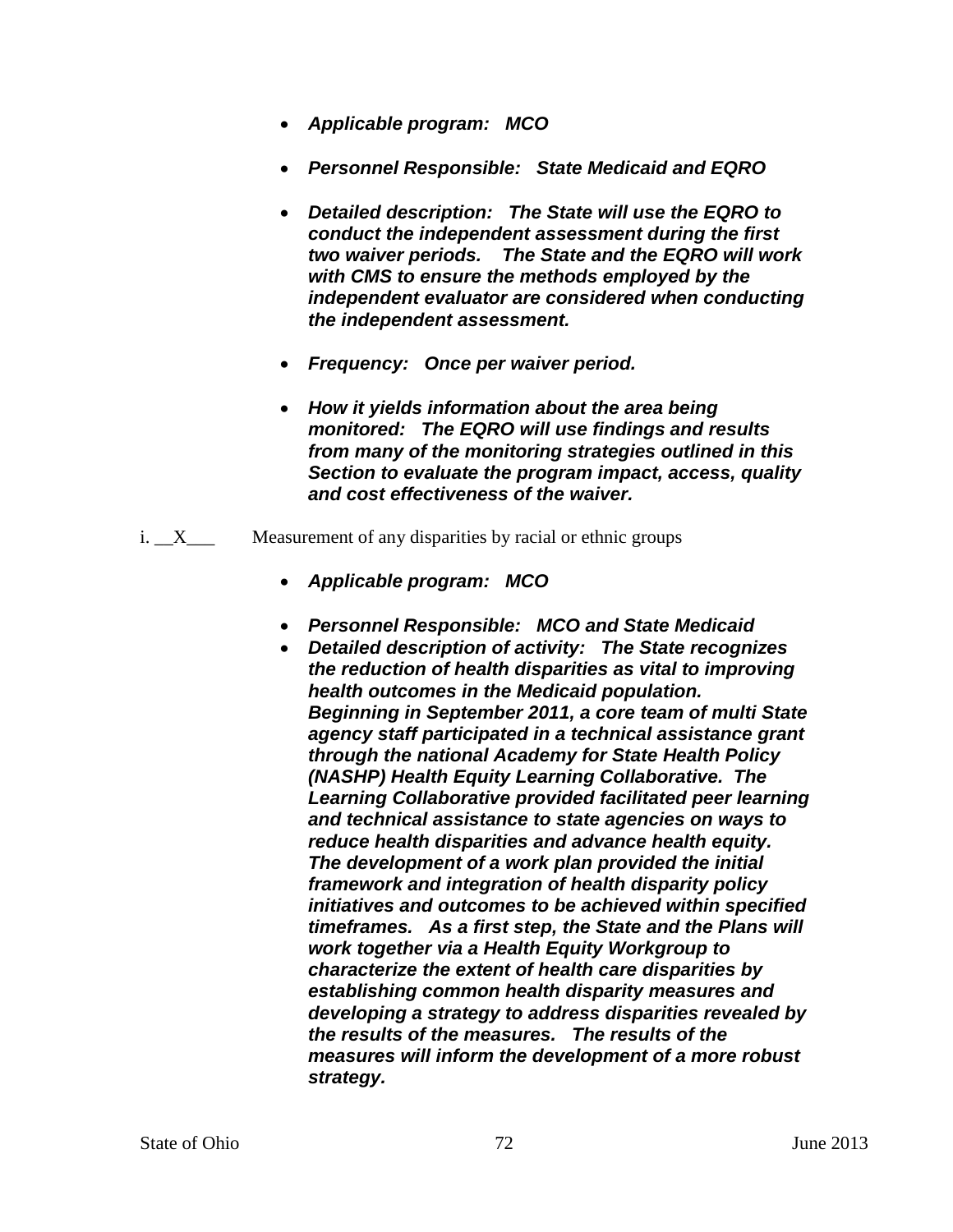- *Frequency: To be determined.*
- *How it yields information about the area being monitored: Information from this effort will help to monitor quality of care.*
- j. \_\_X\_\_\_ Network adequacy assurance submitted by plan [**Required** for MCO/PIHP/PAHP]
	- *Applicable program: MCO*
	- *Personnel Responsible: MCO, State Medicaid and EQRO*
	- *Detailed description of activity: The assurance of adequate network access to health care services for ICDS enrollees is based primarily on Medicare's provider panel requirements. Specific regional network requirements for Long Term Care Services and Supports are specified in the 3-way agreement with CMS and the ICDS plan. Notwithstanding the minimum provider panel requirements, the ICDS plan must ensure access to all medically necessary Medicaid covered services for their enrollees. The State will require maintenance of a provider network that meets Medicare and Medicaid in all contracted regions to assure access for 1915(b) waiver consumers. The State will monitor minimum LTSS network requirements via the Managed Care Provider Network, a database that tracks the number and type of providers in the ICDS plan's provider network and generates reports to indicate compliance with the State-specified minimum panel requirements that will be outlined in the ICDS plan provider agreement. The EQRO will validate the accuracy of the data submitted to the MCPN on a quarterly basis.*
	- *Frequency: Quarterly*
	- *How it yields information about the area being monitored: Information from the quarterly reviews will be used to monitor information to beneficiaries and provider selection. If reviews of the data identify that a Plan is non-compliant with minimum panel*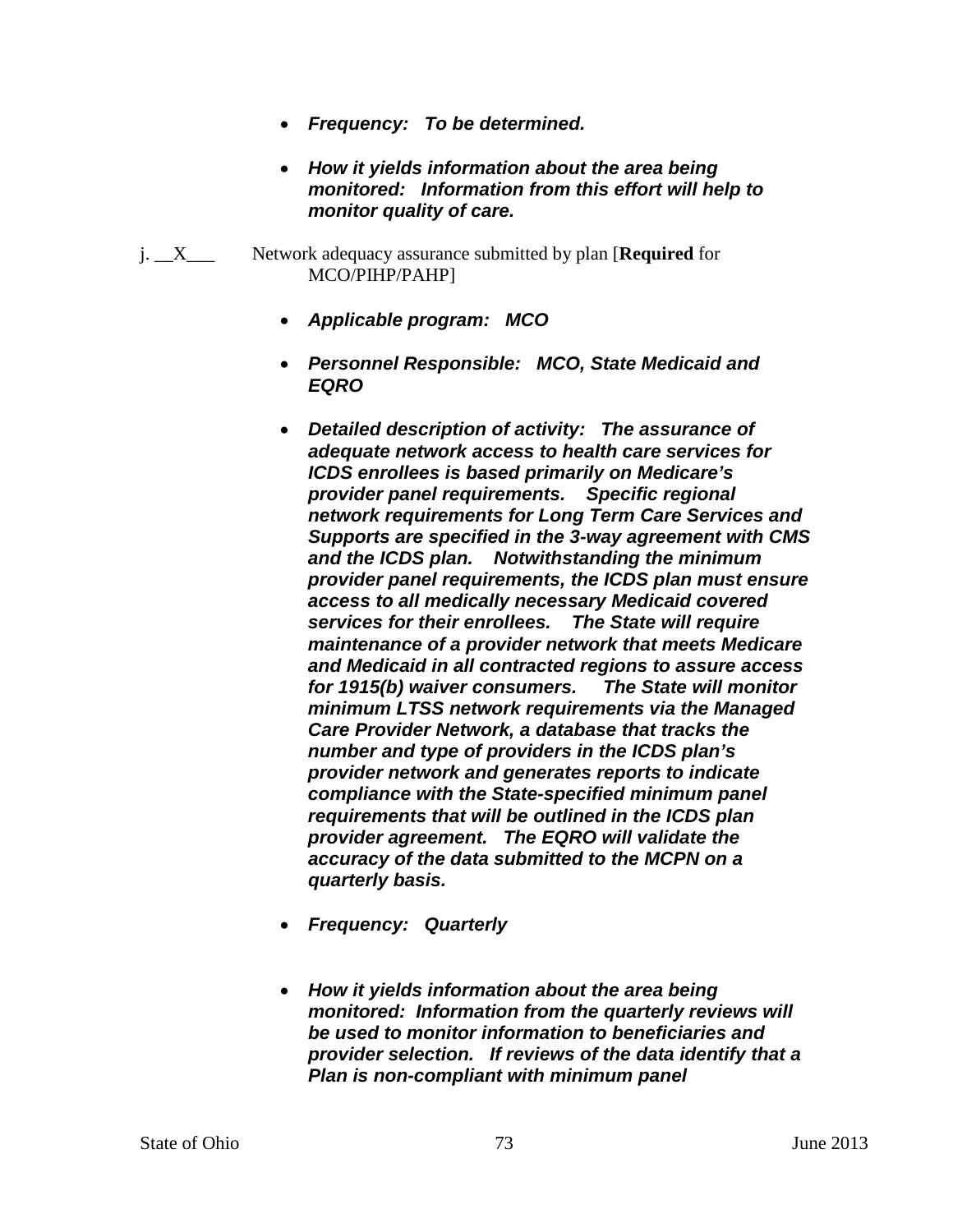*requirements, then the Plan will be required to develop and implement a corrective plan of action.* 

- k.  $X$  Ombudsman
	- *Applicable Program: MCO*
	- *Personnel Responsible: State Medicaid, Office of State Long-term Care Ombudsman Program*
	- *Detailed description of the activity: The Ohio Office of the State Long-Term care Ombudsman Program is statutorily authorized to advocate and investigate on behalf of Ohio's home and community based care and nursing facility-based recipients due to safeguard due process, and serve as the early and consistent means of identifying systematic problems. As the ICDS is implemented, the Ombudsman activity and resources will expand from long term care facilities, as that is the current origin of most complaints, to a greater role for the Ombudsman in home and community based care. The Ombudsman will support individual advocacy and independent systematic oversight for ICDS, with a focus on compliance with principles of community integration, independent living, and person-centered care in the home and community based care context. The Ombudsman will be responsible for gathering and reporting data to the State and CMS via the contract management team.*
	- *Frequency of use: No less than quarterly.*
	- *How the activity yields information about the area being monitored: Feedback provided by the Ombudsman will provide information about choice, marketing practices, information to beneficiaries, timely access, coordination/continuity, and quality of care. The state will review Ombudsman feedback on both plan-specific and systematic performance. This feedback may be used to inform development of policy and to refine State processes for administration and oversight of the ICDS plans.*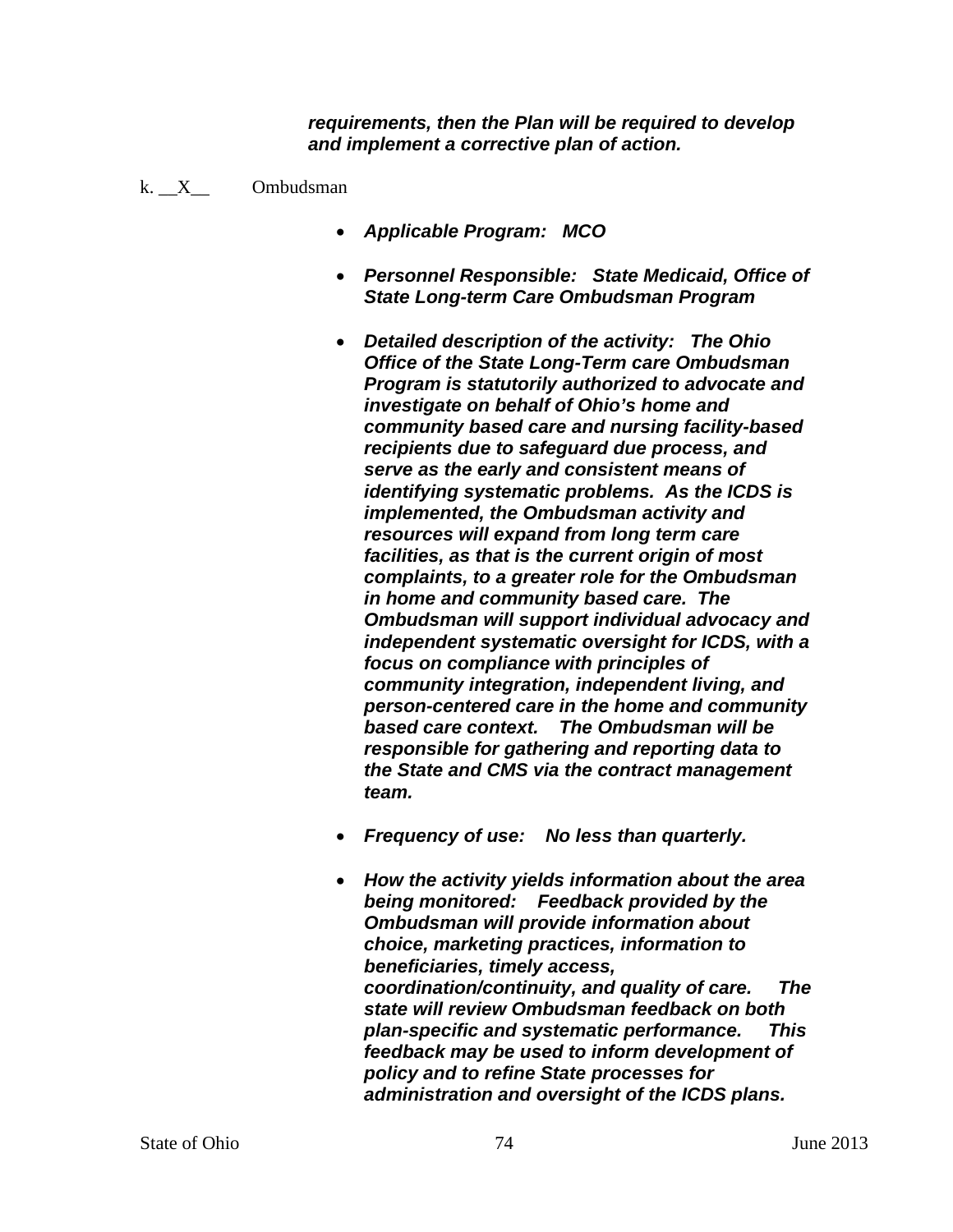- $l. X$  On-site review
	- *Applicable Programs: MCO*
	- *Personnel responsible: MCOs, State Medicaid and EQRO*
	- *Detailed description of the activity: On-site reviews will be used to evaluate Plan compliance with state and federal managed care regulations and to monitor compliance with waiver assurances. The on-site reviews will consist of reviews of policies and procedures, file reviews, and interviews with Plan staff.*

*Categories of topics that will be evaluated by the State or EQRO are as follows: availability of services, assurance of adequate services and capacity, coordination and continuity of care, coverage and authorization of services, credentialing and recredentialing, subcontracting and delegation, enrollee rights and information, grievance process, quality assessment and performance improvement programs, health information systems and program integrity.* 

*Because this waiver also operates concurrent with the 1915(c) waiver and is monitored consistent with the Quality Improvement Strategy described in both waivers, the EQRO will be used to conduct site visits to monitor compliance with waiver assurances. The EQRO will collect data relative to administrative authority, waiver service planning, and health and welfare.* 

- *Frequency of use: On-site reviews will be conducted more frequently (i.e., quarterly) during the first year of ICDS implementation and may decrease to semiannually or annually especially if routine monitoring of an ICDS Plan's performance yields continuous satisfactory results.*
- *How it yields information about the areas being monitored. On-site reviews will yield information about the following areas: marketing, program integrity, grievances, timely access, PCP/specialist capacity,*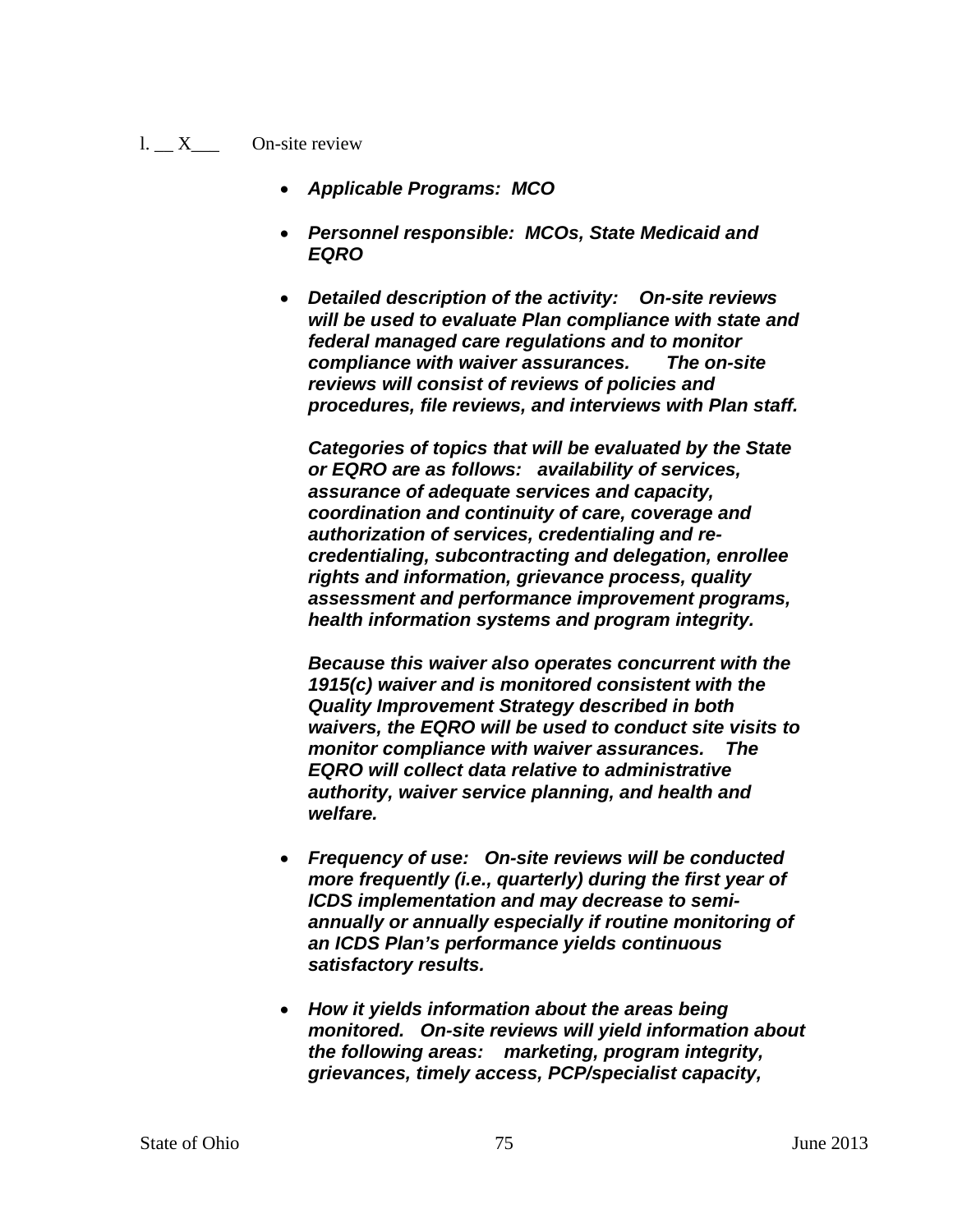*coordination/continuity, coverage/authorization, provider selection and quality of care.* 

*Information from the reviews will be used to: 1) determine compliance with state and federal regulations; 2) evaluate the quality and timeliness of, and access to, care and services furnished to enrollees; and 3) identify interventions to improve quality, timeliness, and accessibility of services. Upon completion of the reviews by either the State or the EQRO, if areas of noncompliance are subject to sanctions including but not limited to corrective action plans, fines and potential termination.* 

- m. X\_\_\_ Performance Improvement projects [Required for MCO/PIHP] \_X\_\_ Clinical \_X\_\_ Non-clinical
	- *Applicable program: MCO*
	- *Personnel responsible: State Medicaid, MCO and EQRO*
	- *Detailed description of activity:*

*The State expects performance improvement projects (PIPs) to be multi-year structured quality improvement projects that are designed to achieve, through ongoing measurement and intervention, a favorable impact on health outcomes and experience of care for ICDS enrollees. ICDS plans will be expected to develop and implement one clinical PIP and one non-clinical PIP. Potential topics include long term services and supports, nursing facility care and/or rebalancing and diversion from nursing facilities.*

*For each PIP, the State will select the study topics which reflect burgeoning issues or high priority clinical issues for the ICDS population. The State works closely with the EQRO to discuss the study topic, selected indicators, and the development of the study question. The Plans will be responsible for establishing baseline measurements, benchmarks, and developing and assessing improvement strategies that impact results. Plans will complete worksheets and documentation requirements in accordance with the CMS PIP Protocols.*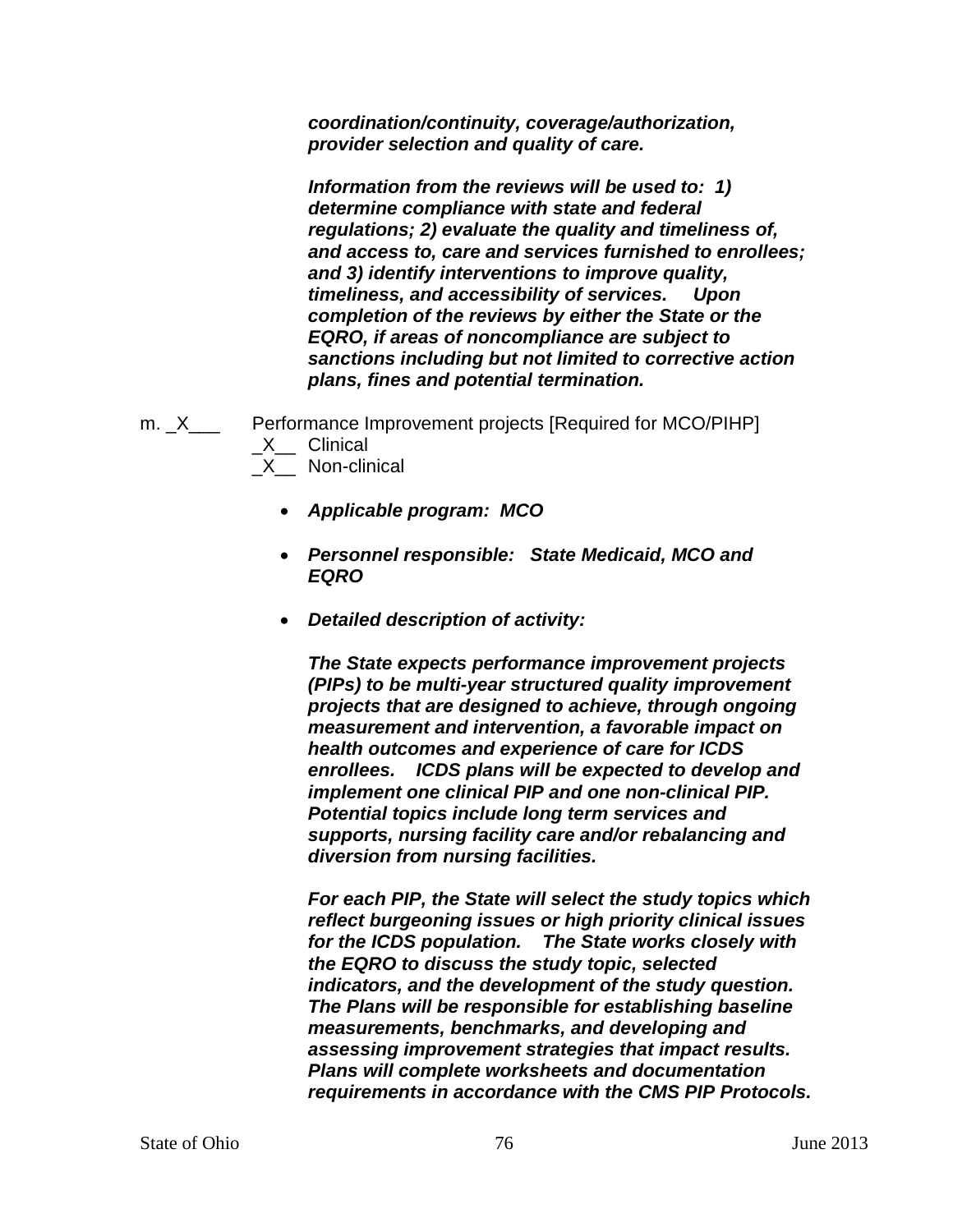*PIP results will be submitted to the State on an annual basis and validated by the EQRO. For each PIP submitted, the EQRO will validate the PIP in accordance with Validating Performance Improvement Projects: A Protocol for Use in Conducting Medicaid External Quality Review Activities.* 

- *Frequency: Results are reported annually to the State.*
- *How it yields information about the areas being monitored:*

*Information from this activity will be used to monitor timely access, coordination/continuity and quality of care.* 

*The EQRO will use its current scoring methodology to determine if a PIP is valid and to rate the percentage of compliance with the CMS protocol for conducting PIPs. Each PIP consists of elements that are critical to the successful completion of the PIP. Elements are assigned a rating by the EQRO of Met, Partially Met, Not Met, Not Assessed, and Not Applicable. The ratings translate to an overall percentage score and an indication of whether the EQRO is confident in the results of the PIP being valid and reliable. PIP projects are usually terminated at the conclusion of the threeyear PIP cycle if the ICDS plan is able to achieve significant and sustained improvement in the PIP topic area.*

*The State has established minimum performance standards for PIPs that will be outlined in the Provider Agreement. Plans that do not meet minimum performance standards will be subject to mandatory technical assistance or corrective action plans as a means to ensure continuous quality improvement.*

*The State will use PIP results provided to determine the success of the PIP in meeting established goals and targets, to identify areas that warrant further investigation or data collection, and to better understand the delivery system through quantitative data.* 

n. X Performance measures [Required for MCO/PIHP]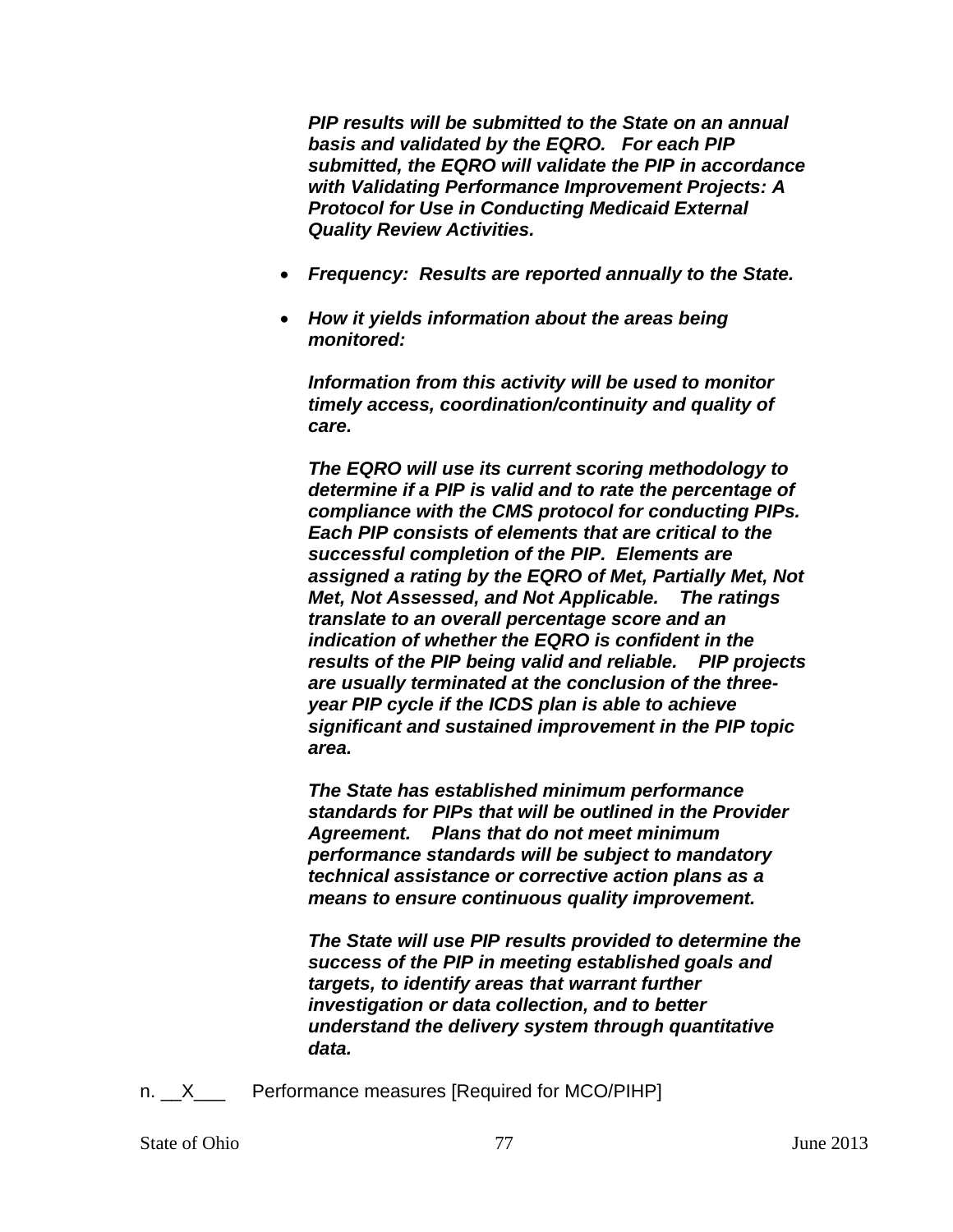\_\_x\_ Process

X Health status/outcomes

- \_\_X\_ Access/availability of care
- \_\_X\_ Use of services/utilization
- X Health plan/provider characteristics
- **X\_ Beneficiary characteristics** 
	- *Applicable programs: MCO*
	- *Personnel responsible: MCO, CMS, and State Medicaid*
	- *Detailed description of the activity: ICDS plans will be required to report on all measures listed in the attached table. This includes a requirement to report Medicare HEDIS, HOS, and CAHPS data, as well as measures related to long term services and supports. HEDIS, HOS, and CAHPS measures will be reported consistent with Medicare requirements for HEDIS plus any additional Medicaid measures identified by the State. All existing Part D metrics will be collected as well. ICDS plans must submit data consistent with requirements established by CMS and/or the State. ICDS plans will also be subject to monitoring efforts consistent with the requirements of Medicare Advantage and Part D. The State will supplement quality reporting requirements with additional state-specified measures.*

*CMS and the State will utilize the reported measures in the combined set of core metrics for various purposes, including implementation and ongoing monitoring, assessing Plan performance and outcomes, and to allow quality to be evaluated and compared with other Plans in ICDS. A subset of these measures (denoted with the asterisks in the State Specified measure column) will also be used for calculating the quality withhold payment and for determining monetary sanctions tied to premium payments that will be applied for not meeting minimum performance standards. The subset consists of a combination of national and State-specific metrics appropriate for the ICDS population, including measures for acute care, nursing facility care and rebalancing and diversion from nursing facilities.*

• *Frequency of use: Annually for performance monitoring but some measures may be calculated more*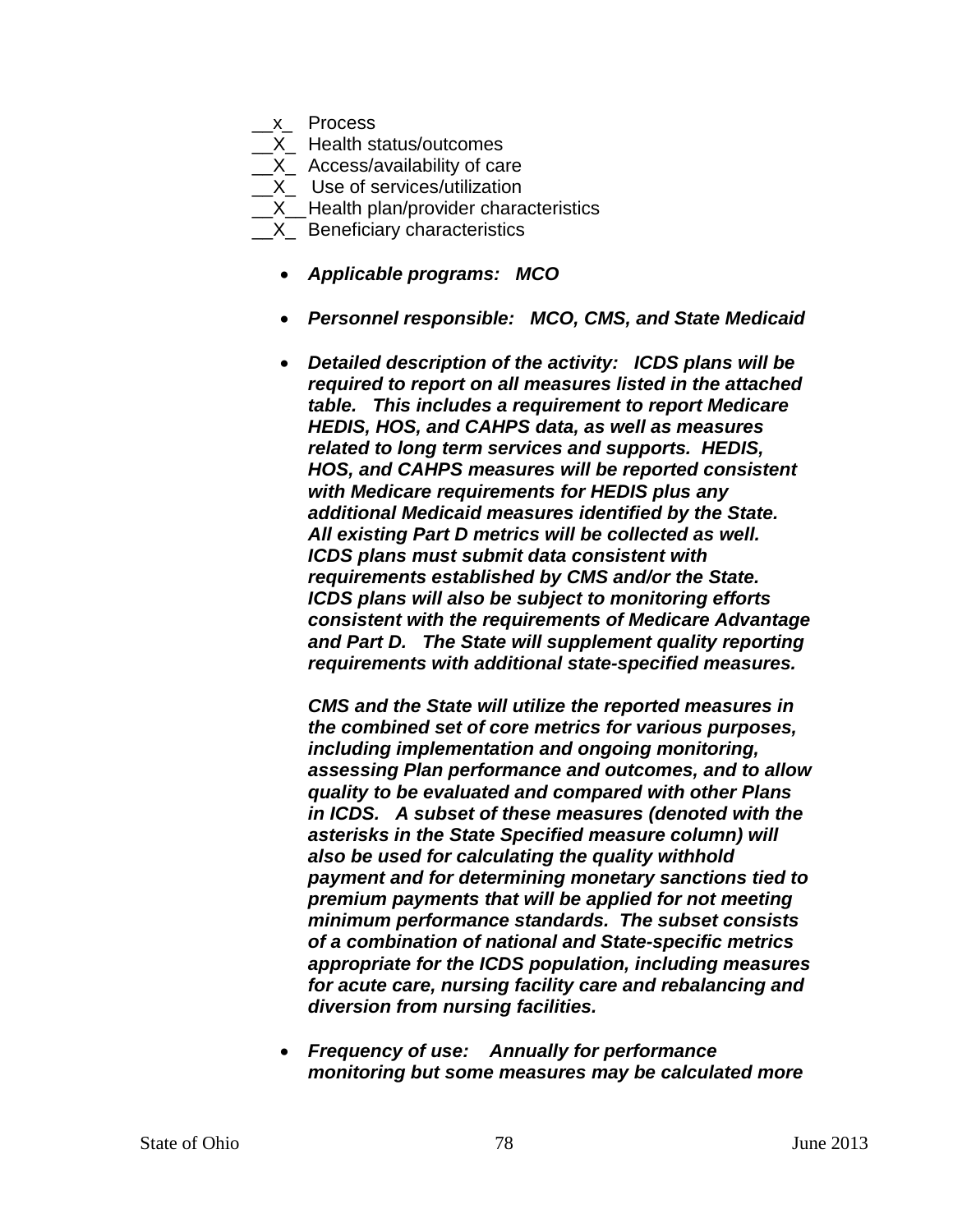*frequently for trending and quality improvement initiatives.*

• *How it yields information about the areas being monitored:* 

*Performance measures provide information related to timely access, coordination/continuity and quality of care.* 

*ICDS Plans will be required to report measures that examine access and availability, care coordination/transitions, health and well-being, mental and behavioral health, patient/caregiver experience, screening and prevention, and quality of life. The Statespecified measures (denoted by the Xs in the attached table) will be used for monitoring as described above were selected specifically for Ohio's ICDS population based on data driven analyses. The clinical focus areas associated with the performance metrics were identified as prevalent for the ICDS population.* 

*A subset of measures were selected to monitor integration of services and care coordination. In addition, one of the key goals of Ohio's ICDS Program is to ensure consumers are receiving care in the appropriate setting, with an emphasis on nursing facility diversion and rebalancing.* 

*Several of the State-specified measures will be used as quality withholds to incentivize diversion and rebalancing. Results of all of the quality measures will be used by the State to trend results over time, identify best practices, target areas of deficiencies and opportunities for improvement, and refine performance expectations. Results of the measures will be shared with the ICDS Plans to drive improvements in their quality initiatives for the ICDS population.*

X Health plan stability/financial/cost of care

- *Applicable programs: MCO*
- *Personnel responsible: MCO, State Medicaid, the contracted actuary*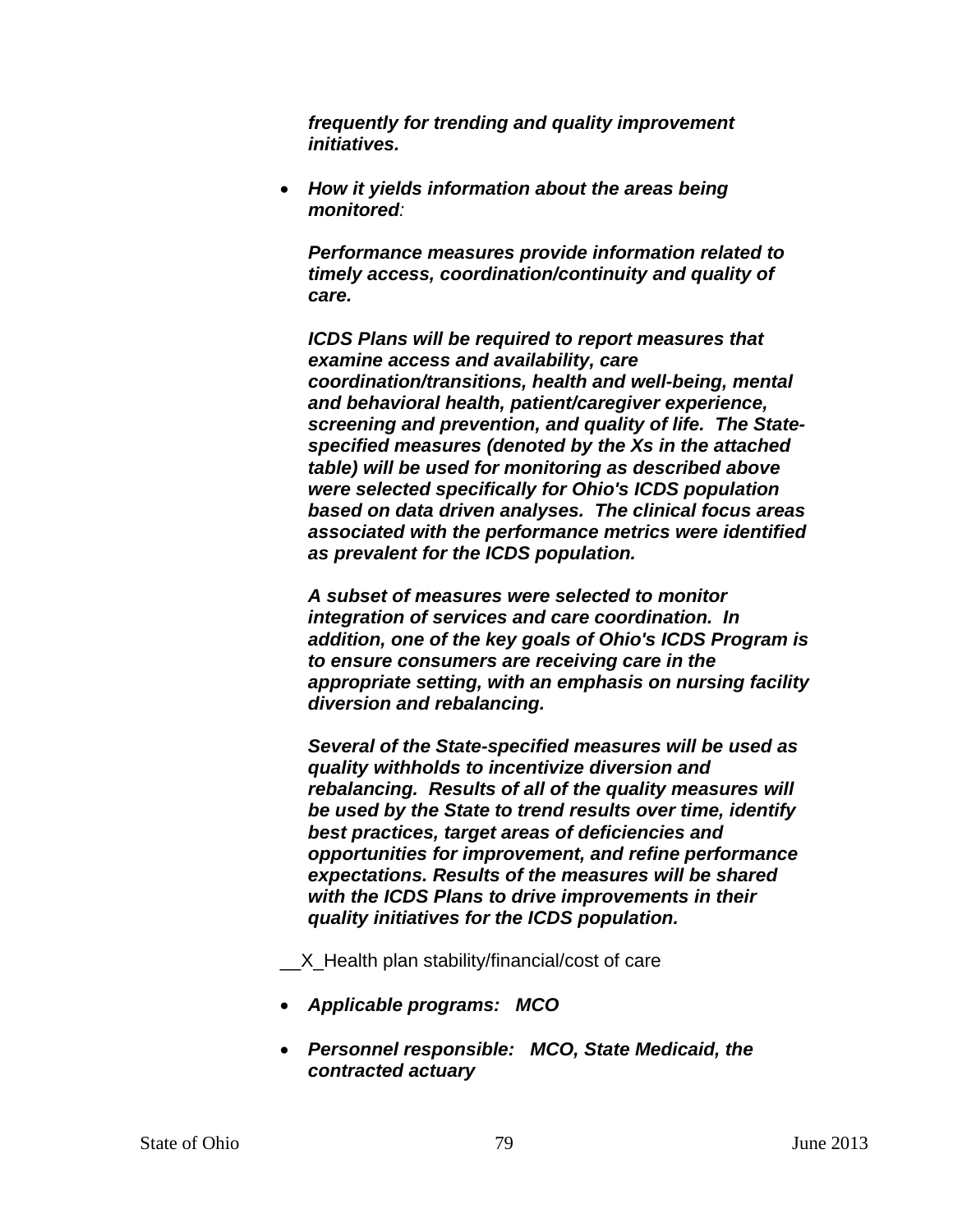- *Detailed description of the activity: The State will use several different reports and data sources, such as the National Association of Insurance Commissioners' (NAIC) financial statements and state-designated cost reports, to monitor the financial stability of Plans and cost of care. The State will use annual cost reports and cost report restatements from the previous year to monitor the Plans' actual costs of providing costs. The NAIC financial statements will be used to monitor Plans' revenue and expenses to ensure financial stability and to monitor Plan compliance with financial performance standards established in the contract, such as net worth per member, administrative expense ratio, minimum medical loss ratio and overall expense ratio.*
- *Frequency of use: The State requires submission of the quarterly and annual NAIC financial statements. The modified Supplemental Health Care exhibit submission is required annually.*
- *How it yields information about the areas being monitored: Data from these reports will be used to monitor compliance with financial performance measures. If a Plan does not meet one or more of the financial performance measures, the Plan will be subject to compliance actions such as a corrective action plan or monetary penalties. The annual NAIC financial statement, cost reports, and cost report restatements as well as encounter data will be shared with the State's contracted actuary for use in setting the Medicaid portion of the capitation rates.*
- o. \_\_\_\_ Periodic comparison of number and types of Medicaid providers before and after waiver
- p. \_\_\_\_ Profile utilization by provider caseload (looking for outliers)
- q. \_\_\_\_ Provider Self-report data
	- \_\_\_ Survey of providers
	- Focus groups
- r. Test 24 hours/7 days a week PCP availability
- s. Utilization review (e.g. ER, non-authorized specialist requests)

State of Ohio 80 June 2013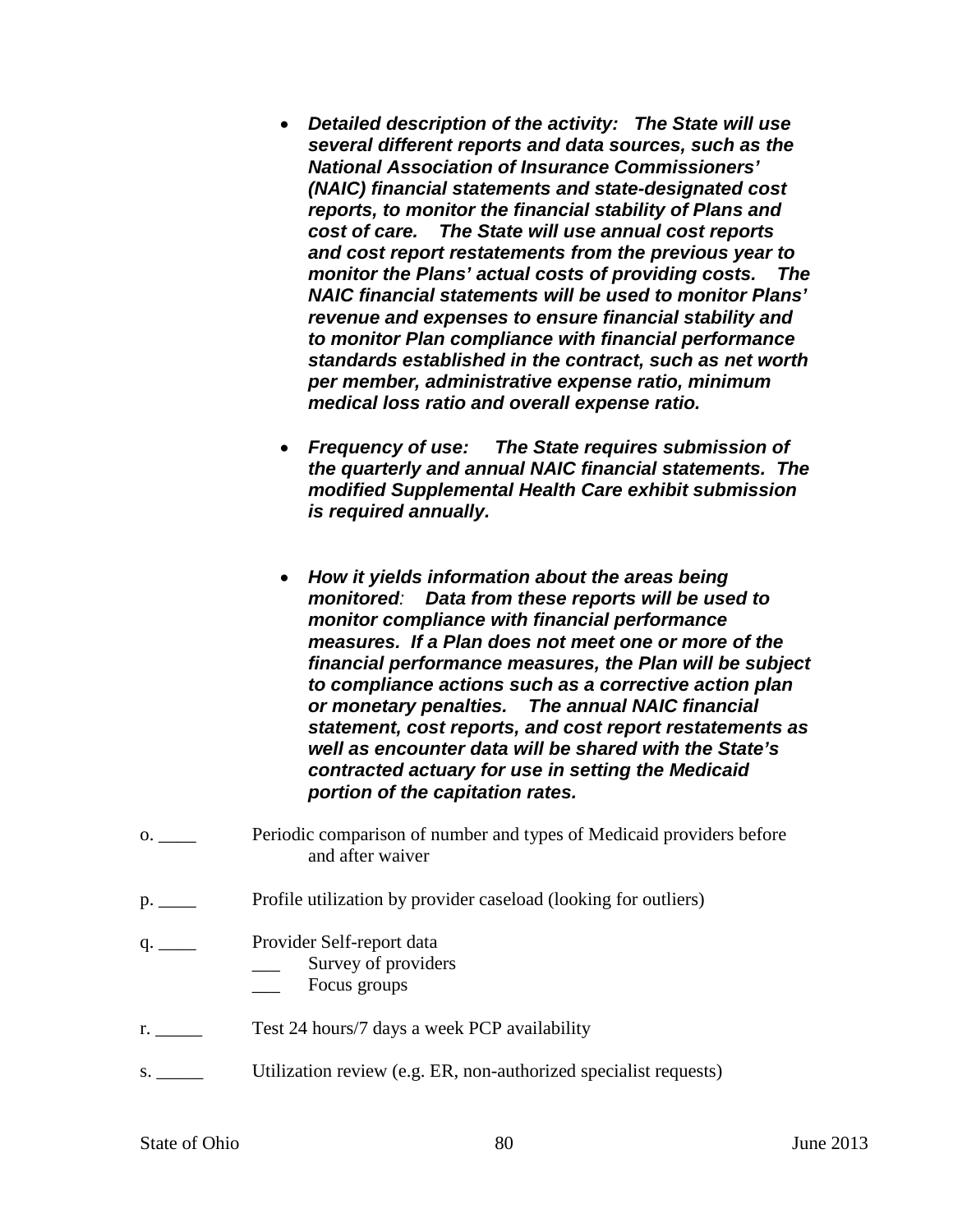t. \_\_\_\_\_\_\_ Other: (please describe)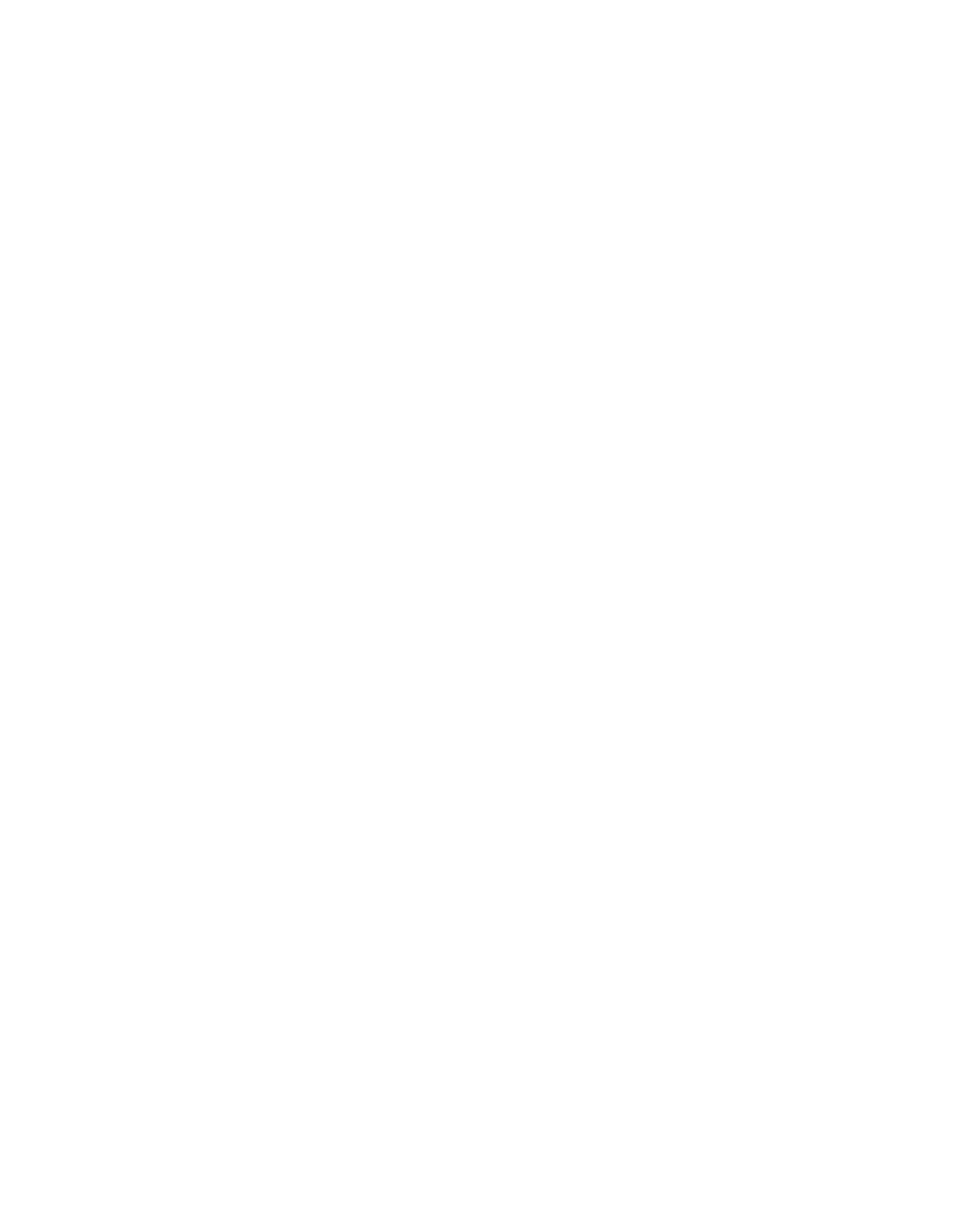# **Section C: Monitoring Results**

Section 1915(b) of the Act and 42 CFR 431.55 require that the State must document and maintain data regarding the effect of the waiver on the accessibility and quality of services as well as the anticipated impact of the project on the State's Medicaid program. In Section B of this waiver preprint, the State describes how it will assure these requirements are met. For an initial waiver request, the State provides assurance in this Section C that it will report on the results of its monitoring plan when it submits its waiver renewal request. For a renewal request, the State provides evidence that waiver requirements were met for the most recent waiver period. Please use Section D to provide evidence of cost-effectiveness.

CMS uses a multi-pronged effort to monitor waiver programs, including rate and contract review, site visits, reviews of External Quality Review reports on MCOs/PIHPs, and reviews of Independent Assessments. CMS will use the results of these activities and reports along with this Section to evaluate whether the Program Impact, Access, and Quality requirements of the waiver were met.

 $X$  This is an initial waiver request. The State assures that it will conduct the monitoring activities described in Section B, and will provide the results in Section C of its waiver renewal request.

\_\_\_ This is a renewal request.

- This is the first time the State is using this waiver format to renew an existing waiver. The State provides below the results of the monitoring activities conducted during the previous waiver period.
- The State has used this format previously, and provides below the results of monitoring activities conducted during the previous waiver.

For each of the monitoring activities checked in Section B of the previous waiver request, the State should:

- **Confirm** it was conducted as described in Section B of the previous waiver preprint. If it was not done as described, please explain why.
- **Summarize the results** or findings of each activity. CMS may request detailed results as appropriate.
- **Identify problems** found, if any.
- **Describe plan/provider-level corrective action**, if any, that was taken. The State need not identify the provider/plan by name, but must provide the rest of the required information.
- **Describe system-level program changes**, if any, made as a result of monitoring findings.

Please replicate the template below for each activity identified in Section B:

Strategy:

Confirmation it was conducted as described:

\_\_\_ Yes

State of Ohio 83 June 2013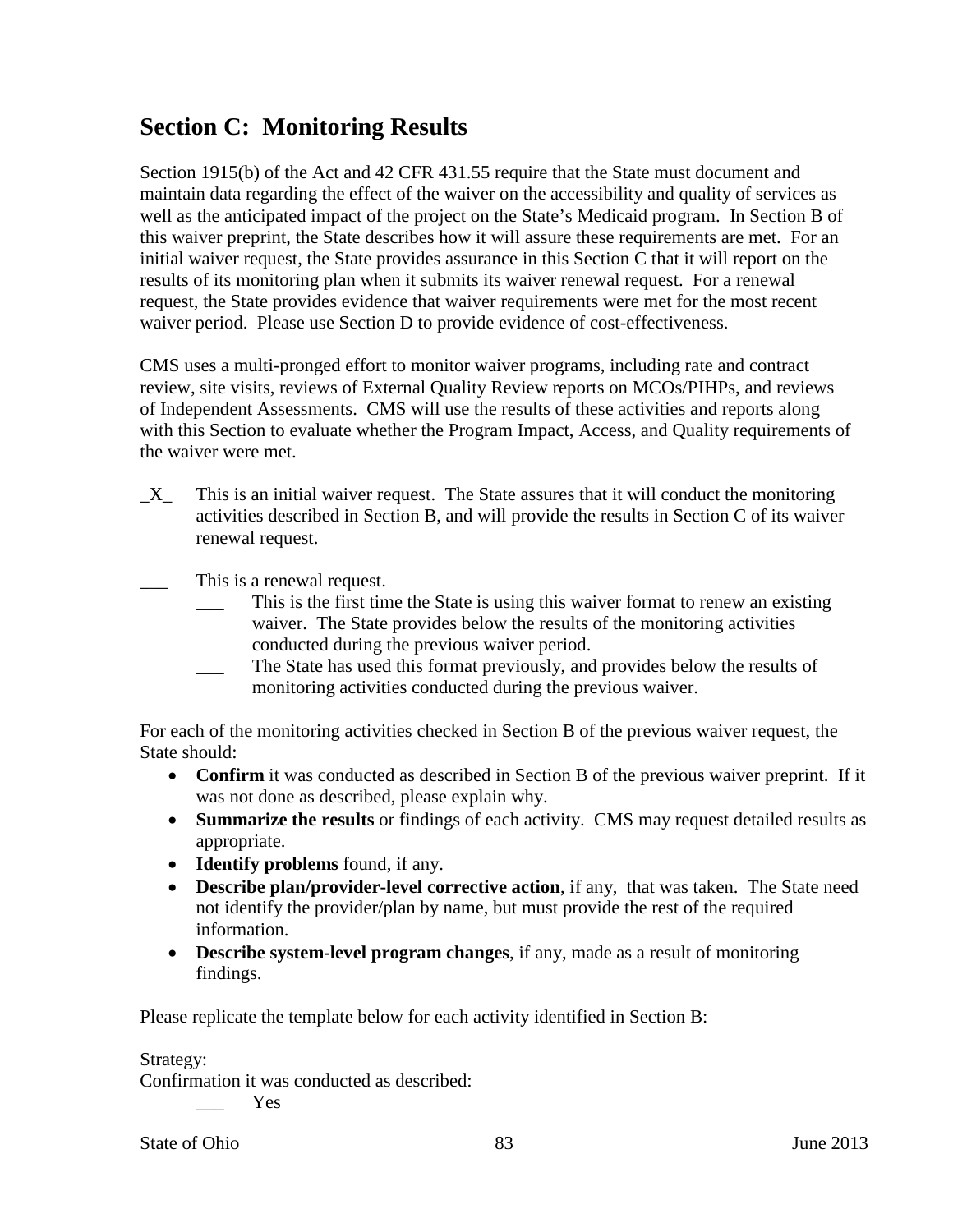\_\_\_ No. Please explain: Summary of results: Problems identified: Corrective action (plan/provider level) Program change (system-wide level)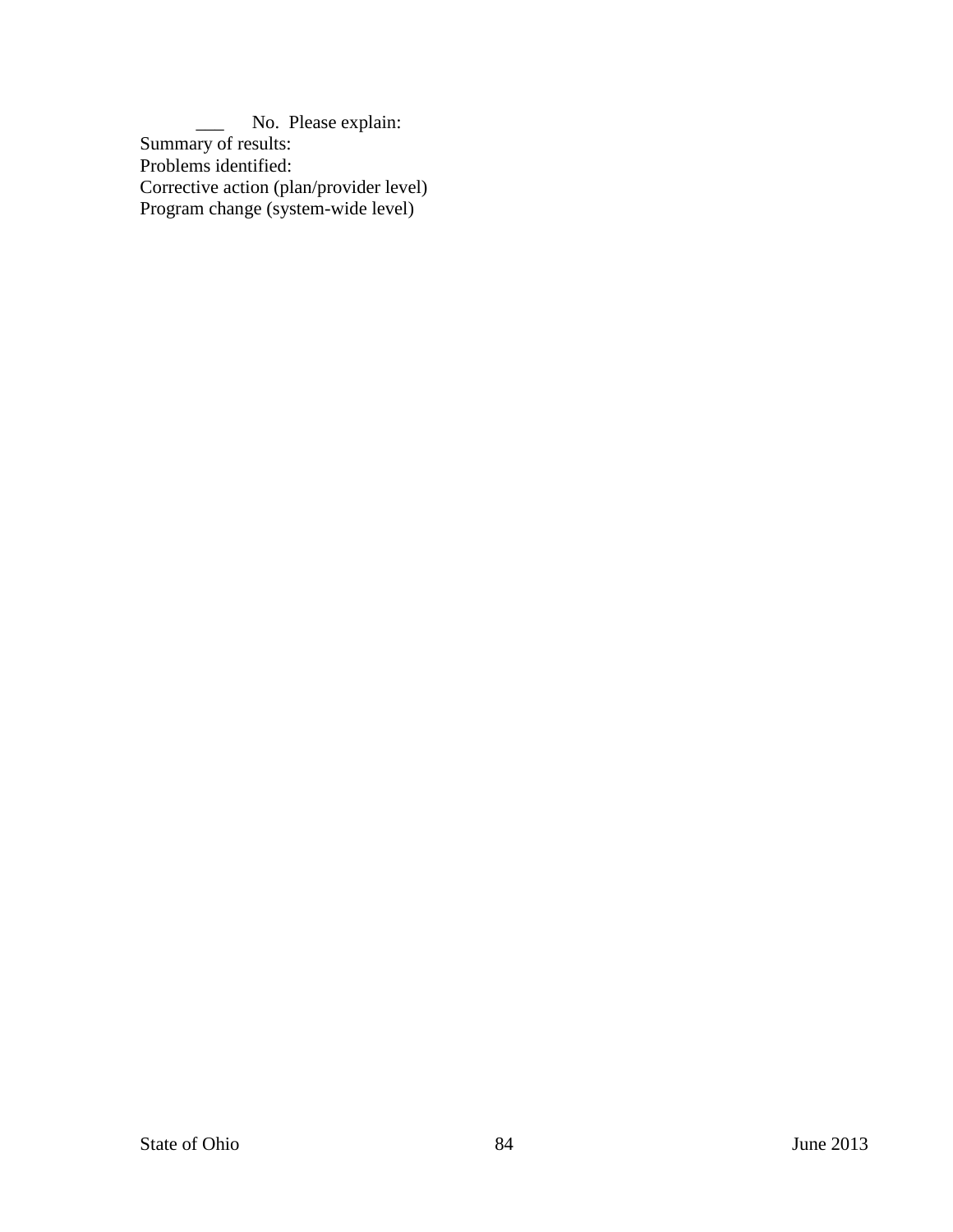## **Section D – Cost-Effectiveness**

## **Please follow the Instructions for Cost-Effectiveness (in the separate Instructions**

**document) when filling out this section**. Cost-effectiveness is one of the three elements required of a 1915(b) waiver. States must demonstrate that their waiver cost projections are reasonable and consistent with statute, regulation and guidance. The State must project waiver expenditures for the upcoming five-year waiver period, called Prospective Year 1 (P1), Prospective Year 2 (P2), Prospective Year 3 (P3), Prospective Year 4 (P4) and Prospective Year 5 (P5). The State must then spend under that projection for the duration of the waiver. In order for CMS to renew a 1915(b) waiver, a State must demonstrate that the waiver was less than the projection during the retrospective five-year period.

A complete application includes the State completing the seven Appendices and the Section D. State Completion Section of the Preprint:

Appendix D1. Member Months Appendix D2.S Services in the Actual Waiver Cost Appendix D2.A Administration in the Actual Waiver Cost Appendix D3. Actual Waiver Cost Appendix D4. Adjustments in Projection Appendix D5. Waiver Cost Projection Appendix D6. RO Targets Appendix D7. Summary Sheet

States should complete the Appendices first and then describe the Appendices in the State Completion Section of the Preprint. Each State should modify the spreadsheets to reflect their own program structure. Technical assistance is available through each State's CMS Regional Office.

## **Part I: State Completion Section**

#### **A. Assurances**

- a. [Required] Through the submission of this waiver, the State assures CMS:
	- The fiscal staff in the Medicaid agency has reviewed these calculations for accuracy and attests to their correctness.
	- The State assures CMS that the actual waiver costs will be less than or equal to or the State's waiver cost projection.
	- Capitated rates will be set following the requirements of 42 CFR 438.6(c) and will be submitted to the CMS Regional Office for approval.
	- Capitated  $1915(b)(3)$  services will be set in an actuarially sound manner based only on approved 1915(b)(3) services and their administration subject to CMS RO prior approval.
	- The State will monitor, on a regular basis, the cost-effectiveness of the waiver (for example, the State may compare the PMPM Actual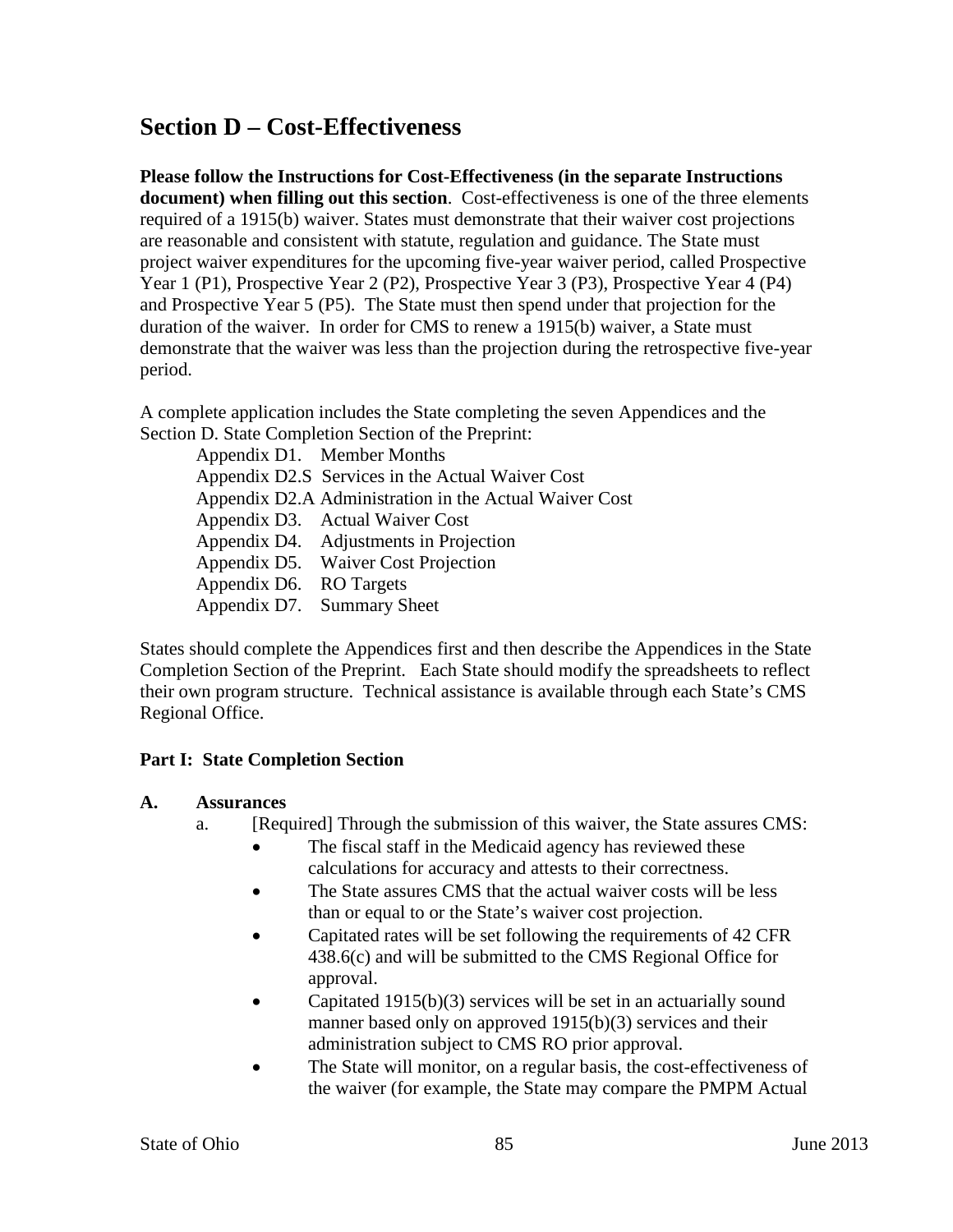Waiver Cost from the CMS 64 to the approved Waiver Cost Projections). If changes are needed, the State will submit a prospective amendment modifying the Waiver Cost Projections.

- The State will submit quarterly actual member month enrollment statistics by MEG in conjunction with the State's submitted CMS-64 forms.
- b. Name of Medicaid Financial Officer making these assurances: \_\_\_\_Chester Drake\_\_\_\_\_\_\_\_\_\_\_\_\_\_\_\_
- c. Telephone Number: 614.752.3621
- d. E-mail: chuck.drake@jfs.ohio.gov
- e. The State is choosing to report waiver expenditures based on  $X_$  date of payment.
	- \_\_ date of service within date of payment. The State understands the additional reporting requirements in the CMS-64 and has used the cost effectiveness spreadsheets designed specifically for reporting by date of service within day of payment. The State will submit an initial test upon the first renewal and then an initial and final test (for the preceding 4 years) upon the second renewal and thereafter.
- **B. For Renewal Waivers only (not conversion)- Expedited or Comprehensive Test**—To provide information on the waiver program to determine whether the waiver will be subject to the Expedited or Comprehensive cost effectiveness test. *Note: All waivers, even those eligible for the Expedited test, are subject to further review at the discretion of CMS and OMB.*
	- a.\_\_\_ The State provides additional services under 1915(b)(3) authority.
	- b. The State makes enhanced payments to contractors or providers.
	- c.\_\_\_ The State uses a sole-source procurement process to procure State Plan services under this waiver.
	- d.\_\_\_ Enrollees in this waiver receive services under another 1915(b) waiver program that includes additional waiver services under 1915(b)(3) authority; enhanced payments to contractors or providers; or sole-source procurement processes to procure State Plan services. *Note: do not mark this box if this is a waiver for transportation services and dental pre-paid ambulatory health plans (PAHPs) that has overlapping populations with another waiver meeting one of these three criteria. For transportation and dental waivers alone, States do not need to consider an overlapping population with another waiver containing additional services, enhanced payments, or sole source procurement as a trigger for the comprehensive waiver test. However, if the transportation services or dental PAHP waiver meets the criteria in a, b, or c for additional services, enhanced payments, or sole source procurement then the State should mark the appropriate box and process the waiver using the Comprehensive Test.*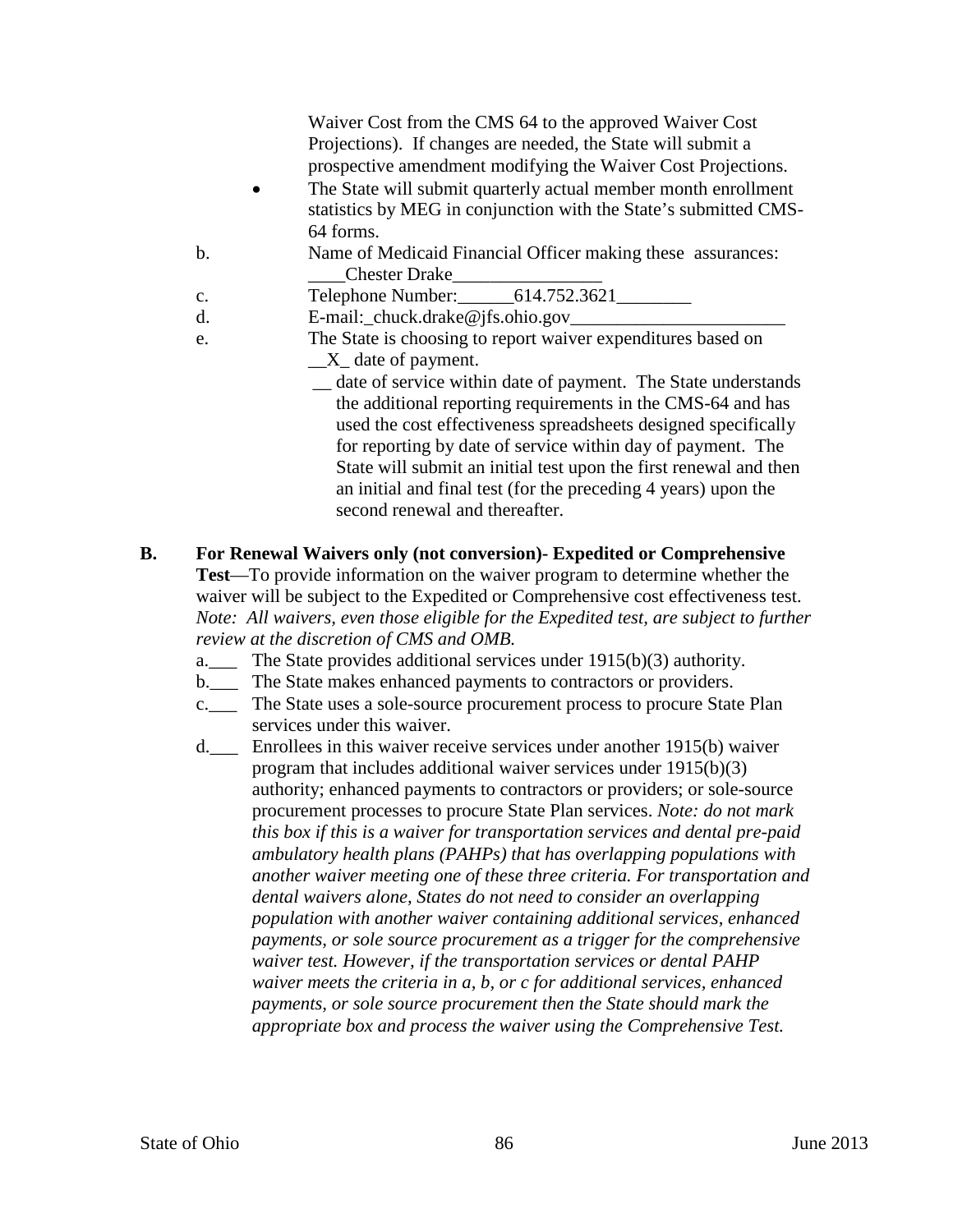If you marked any of the above, you must complete the entire preprint and your renewal waiver is subject to the Comprehensive Test. If you did not mark any of the above, your renewal waiver (not conversion or initial waiver) is subject to the Expedited Test:

- Do not complete **Appendix D3**
- Attach the most recent waiver Schedule D, and the corresponding completed quarters of CMS-64.9 waiver and CMS-64.21U Waiver and CMS 64.10 Waiver forms, and
- Your waiver will not be reviewed by OMB *at the discretion of CMS and OMB*.

The following questions are to be completed in conjunction with the Worksheet Appendices. All narrative explanations should be included in the preprint. Where further clarification was needed, we have included additional information in the preprint.

## **C. Capitated portion of the waiver only: Type of Capitated Contract**

The response to this question should be the same as in **A.I.b**.

- a. X MCO
- b.\_\_\_ PIHP
- c.\_\_\_ PAHP
- d.\_\_\_ Other (please explain):

## **D. PCCM portion of the waiver only: Reimbursement of PCCM Providers**

Under this waiver, providers are reimbursed on a fee-for-service basis. PCCMs are reimbursed for patient management in the following manner (please check and describe):

- a.\_\_\_ Management fees are expected to be paid under this waiver. The management fees were calculated as follows.
	- 1.\_\_\_ First Year: \$ per member per month fee
	- 2.\_\_\_ Second Year: \$ per member per month fee
	- $3.$  Third Year:  $\frac{6}{5}$  per member per month fee
	- 4. Fourth Year:  $\frac{1}{2}$  per member per month fee
- b. Enhanced fee for primary care services. Please explain which services will be affected by enhanced fees and how the amount of the enhancement was determined.
- c.\_\_\_ Bonus payments from savings generated under the program are paid to case managers who control beneficiary utilization. Under **D.I.H.d.**, please describe the criteria the State will use for awarding the incentive payments, the method for calculating incentives/bonuses, and the monitoring the State will have in place to ensure that total payments to the providers do not exceed the Waiver Cost Projections (Appendix D5). Bonus payments and incentives for reducing utilization are limited to savings of State Plan service costs under the waiver. Please also describe how the State will ensure that utilization is not adversely affected due to incentives inherent in the bonus payments. The costs associated with any bonus arrangements must be accounted for in Appendix D3. Actual Waiver Cost.
- d. Other reimbursement method/amount. \$ Please explain the State's rationale for determining this method or amount.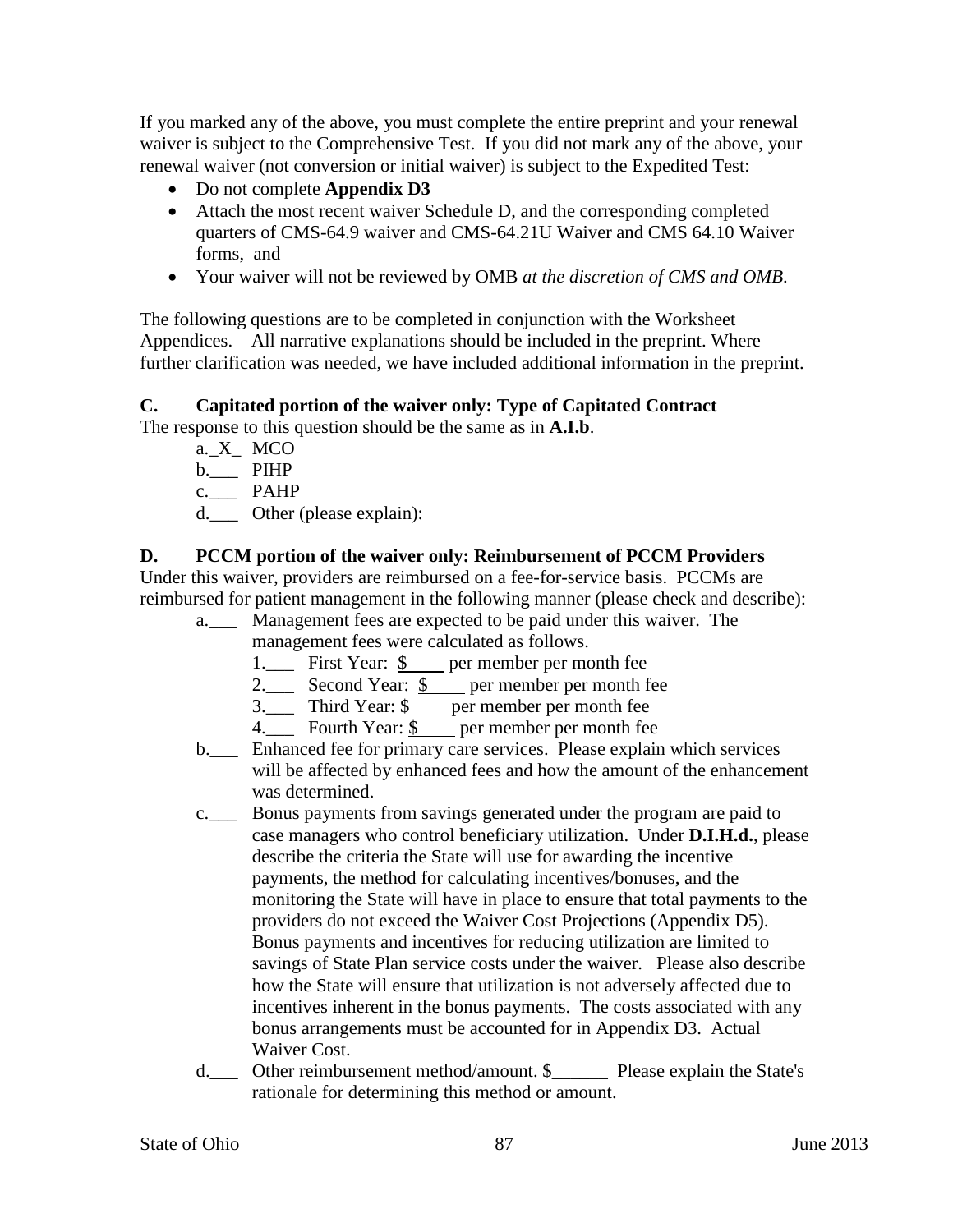## **E. Appendix D1 – Member Months**

Please mark all that apply.

For Initial Waivers only:

- a. X Population in the base year data
	- 1.\_X\_\_Base year data is from the same population as to be included in the waiver.
	- 2.  $\quad \_$  Base year data is from a comparable population to the individuals to be included in the waiver. (Include a statement from an actuary or other explanation, which supports the conclusion that the populations are comparable.)
- b. For an initial waiver, if the State estimates that not all eligible individuals will be enrolled in managed care (i.e., a percentage of individuals will not be enrolled because of changes in eligibility status and the length of the enrollment process) please note the adjustment here.
- c.\_X\_\_[Required] Explain the reason for any increase or decrease in member months projections from the base year or over time:

*The State has assumed no restrictions on the number of individuals who may be served in the waiver at any one time in a given year. The State has utilized a geographic phase-in schedule described in Section A, Part I, subsection C of this document to determine the appropriate member months to include in the first projection quarter.* 

*The ICDS waiver will have a geographic phase-in to the seven covered geographic areas over a three month period. Starting April 1, 2014, Dual Eligible individuals including individuals currently enrolled in one of Ohio's five Nursing Facility (NF) Level of Care (LOC)-based waivers and residing in one of these seven geographical areas will be allowed to voluntarily opt-into the waiver. Dual Eligible individuals will be mandatorily phased-into the ICDS Waiver under the following schedule:* 

*Enrollment beginning April 1, 2014:*

• *Northeast ICDS Region (Cuyahoga, Geauga, Lake, Lorain and Medina counties)*

*Enrollment beginning May 1, 2014:*

- *Northwest ICDS Region (Fulton, Lucas, Wood and Ottawa counties)*
- *Northeast Central ICDS Region (Trumbull, Mahoning and Columbiana counties)*
- *Southwest ICDS Region (Butler, Warren, Clinton, Hamilton and Clermont counties)*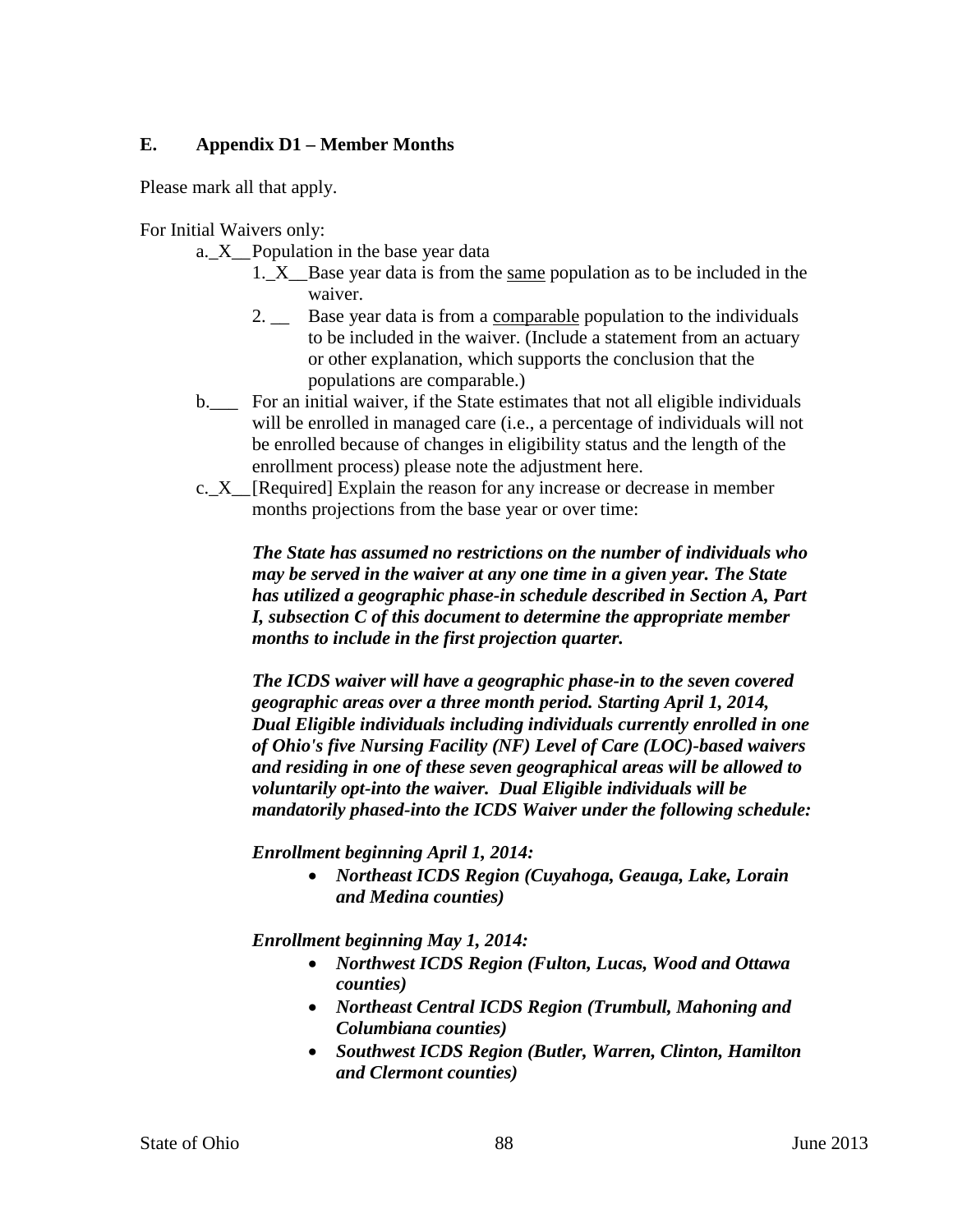*Enrollment beginning June 1, 2014:*

- *West Central ICDS Region (Clark, Greene and Montgomery counties)*
- *Central/Southeast ICDS Region (Union, Delaware, Franklin, Pickaway and Madison counties)*
- *East Central ICDS Region (Wayne, Summit, Portage and Stark counties)*

*The State is using the following description for each Medicaid Eligibility Group (MEG):*

*Institutional MEG - Represents enrollees who meet a nursing facility (NF) level of care (NFLOC) standard and are long term nursing facility (NF) residents with 100 or more consecutive days in a NF.* 

*Community Waiver MEG - Represents enrollees who meet a nursing facility (NF) level of care standard and are enrolled in one of the Ohio home- and community-based waiver programs.* 

*Community Well MEG - Represents enrollees who do not meet a nursing facility (NF) level of care standard or are determined to no longer need NFLOC services.* 

*These MEGS were selected for two reasons:*

- *1. The HCBS waiver enrollees are required to have a stand-alone MEG because they are entitled to a different benefit package than the other MEGs. All HCBS waiver enrollees are in the Community Waiver MEG.*
- *2. The State considered the risk variation in the various populations along with ease of operationalization in determining the other two MEGs. Costs for individuals living in institutions are reported in the Institutional MEG because their costs are significantly different than the costs of individuals not meeting nursing facility level of care, whose costs are reported in the Community Well MEG.*

*The projection of member months was based on current trends among the three Medicaid Eligibility Groups (MEGs) as well as anticipated shift in future enrollment mix among the MEGs. The assumed growth rates reflect expected increases in the Medicaid target population and the aging of the Medicaid population.* 

*The overall membership projections assume enrollment growth at approximately 0.5% per quarter once the phase-in has been fully implemented. The quarterly growth rate assumed between the base year*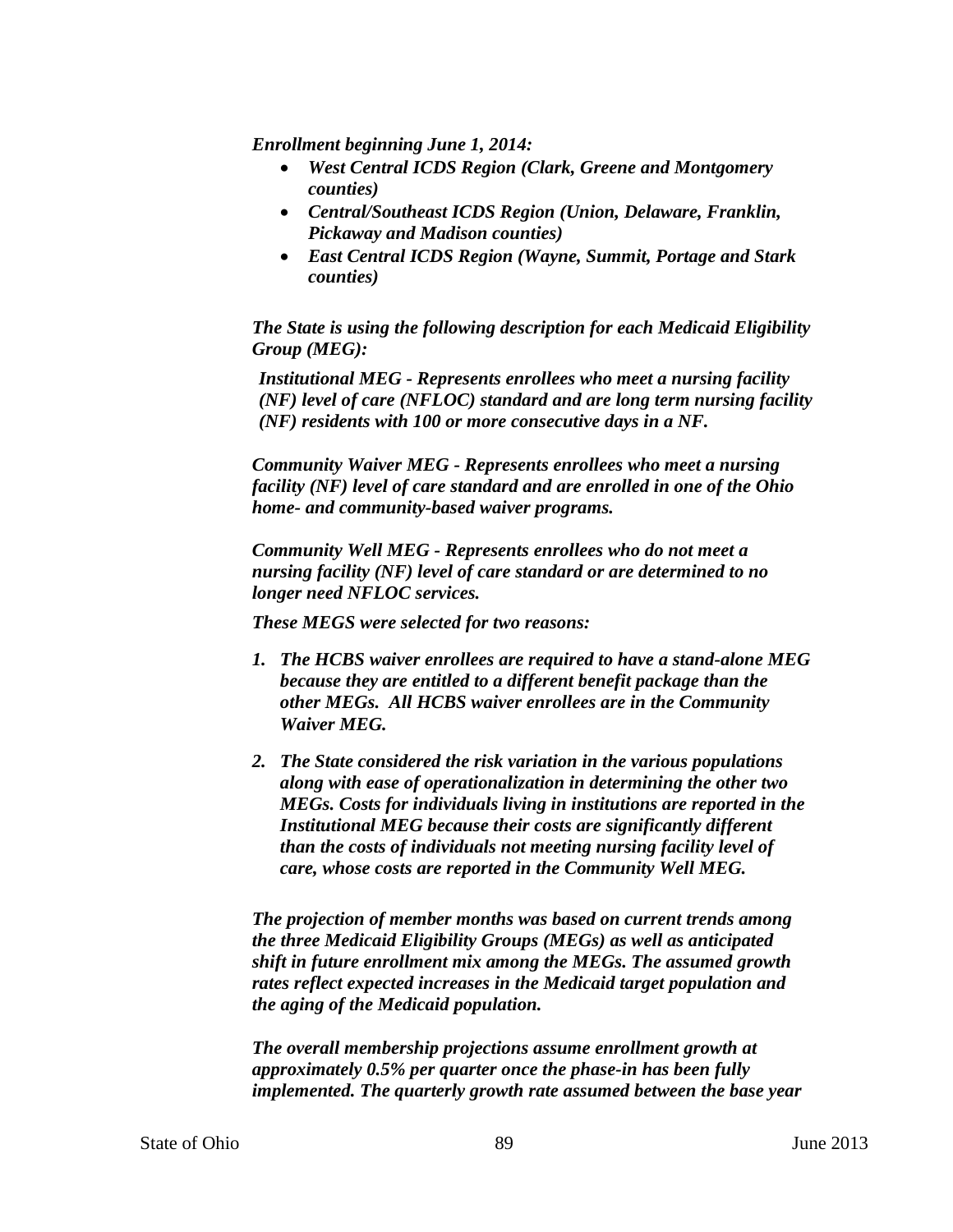*and projection year 1 is 1.7%, 0.4% and 0.0% for Community Waiver, Community Well and Institutional MEGs respectively. These were calculated based on the expected enrollment in the capitated program using actuarial assumptions. The enrollment growth assumptions are representative of current trends and the anticipated shift in future enrollment mix away from institutions into community care. For the Institutional MEG, we reflected a flat change in projection since trend assumptions regarding this aging population was offset by potential shifts from the Institutional MEG to the Community Waiver and/or Community Well MEGs. Additionally projected quarter 1 reflects the phase-in of individuals from voluntary to mandatory enrollment as reflected in the phase-in schedule also described in Section D.I.D of the waiver narrative.*

d. X [Required] Explain any other variance in eligible member months from BY to P5:

#### *There is no other variance in eligible member months.*

- e.  $X_{\text{max}}$  [Required] List the year(s) being used by the State as a base year:\_*April 2010 to March 2011*\_\_\_. If multiple years are being used, please explain:
- f.\_\_X\_\_ [Required] Specify whether the base year is a State fiscal year (SFY), Federal fiscal year (FFY), or other period \_\_ *April 2010 to March 2011\_*\_\_.
- g.  $X$  [Required] Explain if any base year data is not derived directly from the State's MMIS fee-for-service claims data:

## *For all MEGs, the base data is derived from the April 2010 to March 2011 historical expenditures on services covered under the waiver and pulled directly from the State's MMIS system.*

For Conversion or Renewal Waivers:

- a.\_\_\_ [Required] Population in the base year and R1 through R5 data is the population under the waiver.
- b. For a renewal waiver, because of the timing of the waiver renewal submittal, the State did not have a complete R5 to submit. Please ensure that the formulas correctly calculated the annualized trend rates. *Note: it is no longer acceptable to estimate enrollment or cost data for R5 of the previous waiver period.*
- c.\_\_\_ [Required] Explain the reason for any increase or decrease in member months projections from the base year or over time:

\_\_\_\_\_\_\_\_\_\_\_\_\_\_\_\_\_\_\_\_\_\_\_\_\_\_\_\_\_\_\_\_\_\_\_\_\_\_\_\_\_\_\_\_

d. \_\_\_ [Required] Explain any other variance in eligible member months from  $BY/R1$  to  $P5$ :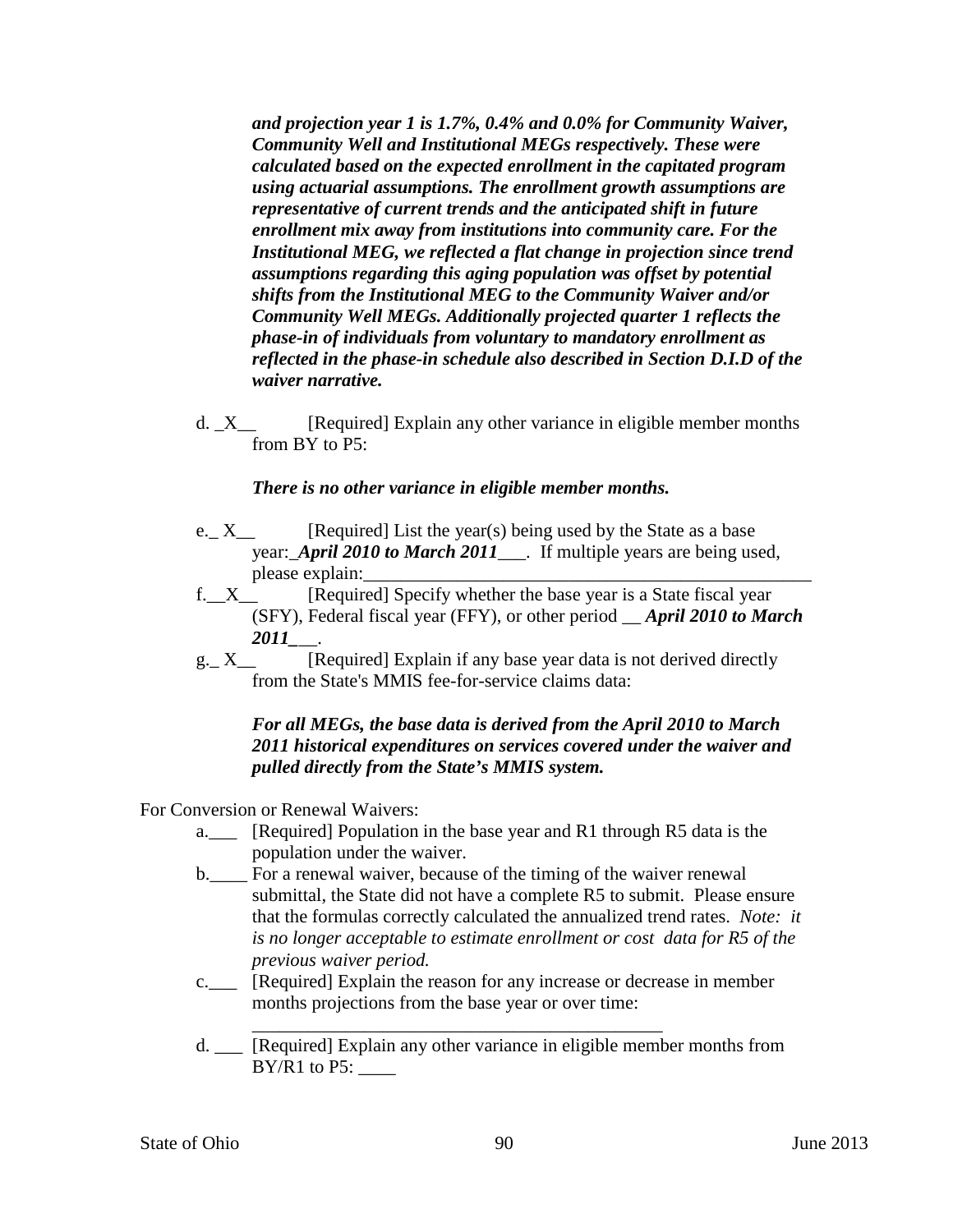e. [Required] Specify whether the BY/R1/R2/R3/R4/R5 is a State fiscal year (SFY), Federal fiscal year (FFY), or other period: \_\_\_\_\_.

**F.** Appendix D2.S - Services in Actual Waiver Cost For Initial Waivers:

> a.\_X\_\_[Required] Explain the exclusion of any services from the costeffectiveness analysis. For States with multiple waivers serving a single beneficiary, please document how all costs for waiver covered individuals taken into account.

## *All state plan services and 1915 (c) services identified under Section A, Part I, subsection F of this pre-print have been included in the cost effectiveness projections.*

For Conversion or Renewal Waivers:

- a.\_\_\_ [Required] Explain if different services are included in the Actual Waiver Cost from the previous period in **Appendix D3** than for the upcoming waiver period in **Appendix D5**. Explain the differences here and how the adjustments were made on **Appendix D5**:
- \_\_\_\_\_\_\_\_\_\_\_\_\_\_\_\_\_\_\_\_\_\_\_\_\_\_\_\_\_\_\_\_\_\_\_\_\_\_\_\_\_\_\_\_\_\_\_\_\_\_\_\_\_\_\_\_\_\_\_\_ b. [Required] Explain the exclusion of any services from the costeffectiveness analysis. For States with multiple waivers serving a single beneficiary, please document how all costs for waiver covered individuals taken into account:
- **G.** Appendix D2.A Administration in Actual Waiver Cost [Required] The State allocated administrative costs between the Fee-for-service and managed care program depending upon the program structure. *Note: initial programs will enter only FFS costs in the BY. Renewal and Conversion waivers will enter all waiver and FFS administrative costs in the R1 through R5 or BY.*  For Initial Waivers:
	- a. For an initial waiver, please document the amount of savings that will be accrued in the State Plan services. Savings under the waiver must be great enough to pay for the waiver administration costs in addition to those costs in FFS. Please state the aggregate budgeted amount projected to be spent on each additional service in the upcoming waiver period in the chart below. **Appendix D5** should reflect any savings to be accrued as well as any additional administration expected. The savings should at least offset the administration.

*The State will have additional administrative costs under this waiver program as listed in the chart below. These costs will be funded through savings generated from effective management of state plan services and HCBS services. For this waiver, an adjustment of -0.05% has been included in the appendices, which is within the range of anticipated savings expected for the managed care program. The State is assuming*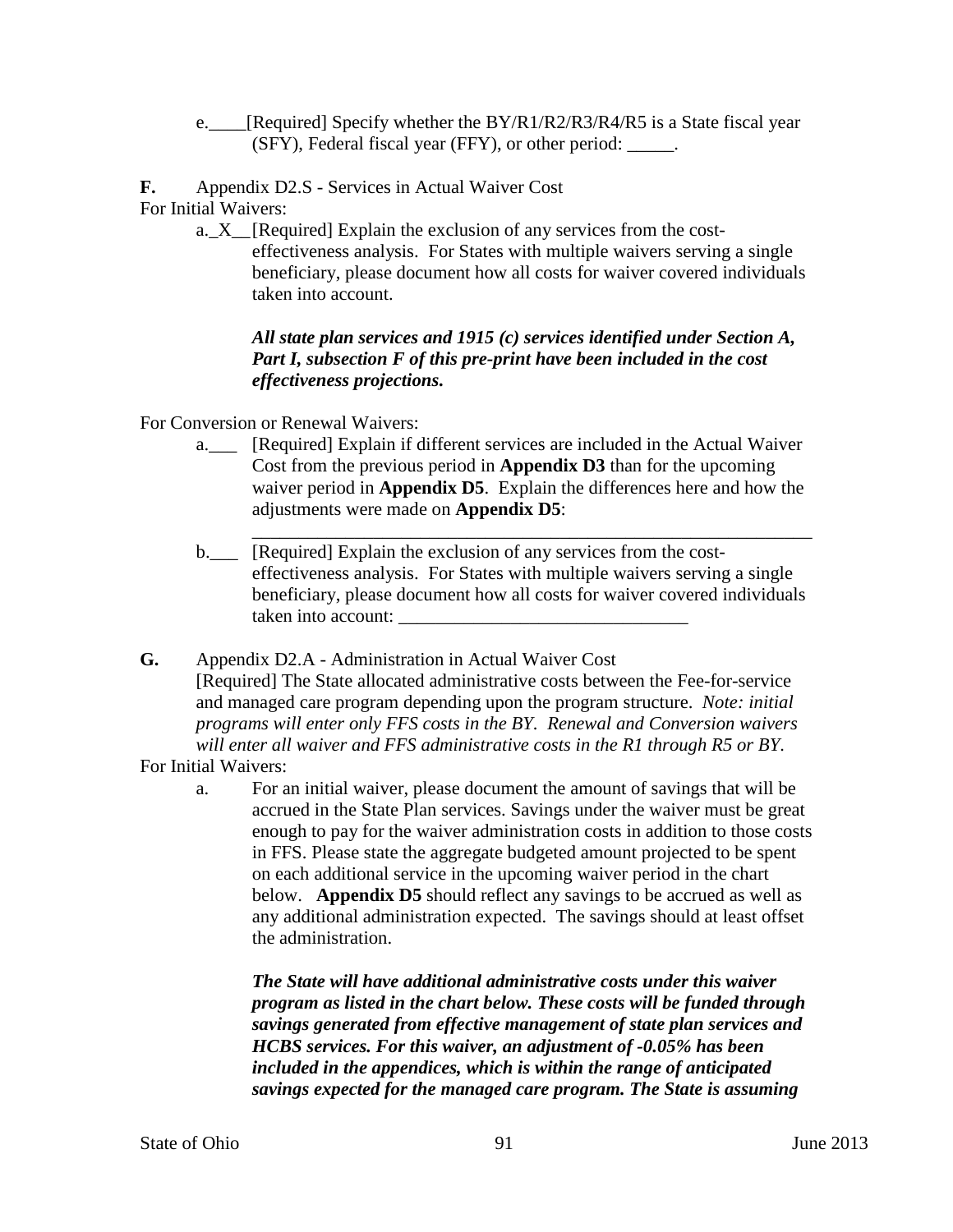*these savings will provide funds for the additional administrative responsibilities of this waiver program including EQRO, Independent assessment and actuarial development of capitated rates. The administrative adjustment, as well as the managed care efficiency adjustment is reflected in Appendix D5.*

| <b>Additional Administration</b><br><b>Expense</b>                                                         | <b>Savings</b><br>projected in<br><b>State Plan</b><br><b>Services</b> | <b>Inflation</b><br>projected                                                                                                                                                             | Amount projected to be<br>spent in Prospective<br><b>Period</b>                                                                                                                   |
|------------------------------------------------------------------------------------------------------------|------------------------------------------------------------------------|-------------------------------------------------------------------------------------------------------------------------------------------------------------------------------------------|-----------------------------------------------------------------------------------------------------------------------------------------------------------------------------------|
| <b>External Quality Review</b><br>Organization (assumes 5 plans)                                           | \$125,000 or<br>\$0.09 PMPM in<br>P <sub>1</sub>                       | 5% annual<br>inflation for<br>each year of the<br>waiver or<br>\$26,938                                                                                                                   | P1 \$125,000 (\$0.09)<br>PMPM)<br>P <sub>2</sub> \$131,250 (\$0.09<br>PMPM)<br>P3 \$137,813 (\$0.09)<br>PMPM)<br>P4 \$144,703 (\$0.09)<br>PMPM)<br>P5 \$151,938 (\$0.10)<br>PMPM) |
| <b>Independent Assessment (occurs</b><br>once every waiver period prior to<br>the renewal being submitted) | $$115,763$ or<br>\$0.07 PMPM in<br><b>P4</b>                           | One time<br>adjustment in<br>P4                                                                                                                                                           | P1 \$0 (\$0.00 PMPM)<br>P <sub>2</sub> \$0 (\$0.00 PMPM)<br>P3 \$0 (\$0.00 PMPM)<br>P4 \$115,763 (\$0.07<br>PMPM)<br>P5 \$0 (\$0.00 PMPM)                                         |
| <b>Actuarial Services</b>                                                                                  | \$800,000 or<br>\$0.58 PMPM in<br>P <sub>1</sub>                       | 5% annual<br>inflation for<br>each year of the<br>waiver or<br>\$172,405<br><b>PMPMs</b><br>decrease from<br>P1 to P2 due to<br>geographic<br>phase-in and<br>ramp up in<br>member months | P1 \$800,000 (\$0.58)<br>PMPM)<br>P <sub>2</sub> \$840,000 (\$0.56<br>PMPM)<br>P3 \$882,000 (\$0.58)<br>PMPM)<br>P4 \$926,100 (\$0.60<br>PMPM)<br>P5 \$972,405 (\$0.61)<br>PMPM)  |
| Total                                                                                                      | \$925,000 or<br>\$0.68 PMPM in<br>P <sub>1</sub>                       | Generally, 5%<br>annual inflation<br>for each year of<br>the waiver or<br>\$199,343                                                                                                       | P1 \$925,000 (\$0.68)<br>PMPM)<br>P2 \$971,250 (\$0.65)<br>PMPM)<br>P3 \$1,019,813 (\$0.67<br>PMPM)                                                                               |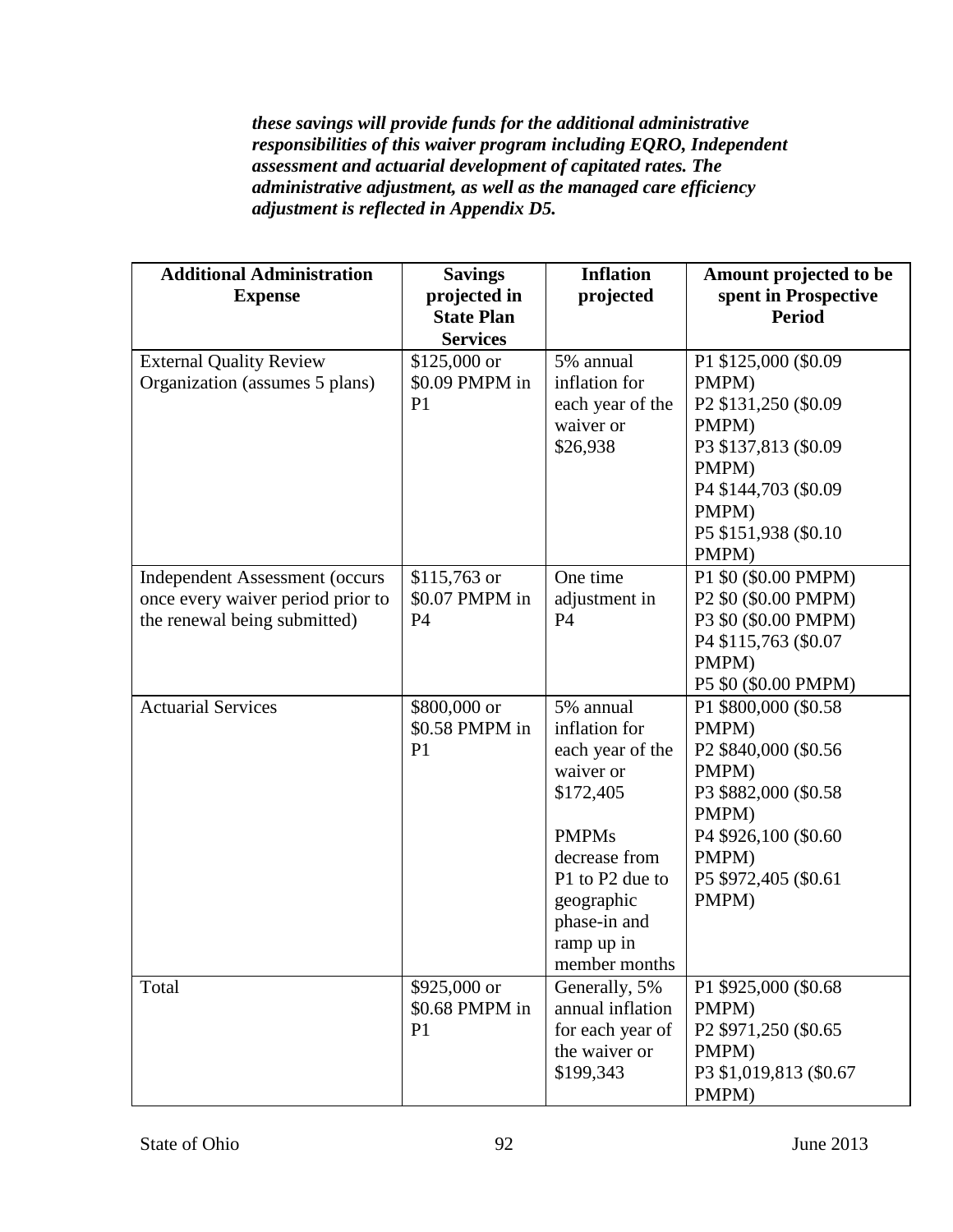|  | $P4$ \$1,186,566 (\$0.76 |
|--|--------------------------|
|  | PMPM)                    |
|  | P5 \$1,124,343 (\$0.71   |
|  | PMPM)                    |

The allocation method for either initial or renewal waivers is explained below:

a.\_X\_\_The State allocates the administrative costs to the managed care program based upon the number of waiver enrollees as a percentage of total Medicaid enrollees. *Note: this is appropriate for MCO/PCCM programs.*

*The State allocated administrative costs to this MCO waiver based on the percentage of eligible population for this waiver when compared to the total Medicaid eligibles statewide. For this waiver, 5.6% of total Medicaid eligibles are assumed to be eligible for this program. The costs included in the Other Financial Participation line for the initial waiver only includes indirect costs that are allocated to this program based on the percentage of total Medicaid eligibles. The resulting aggregate BY administrative expense is \$5.37 PMPM, reflected on Appendix D3.* 

*ICDS plan administrative costs, which vary greatly from the low-income child and adult populations, are included in capitated rates per 42 CFR 438.812 and treated as services costs under the 1915(b) waiver costeffectiveness. These costs will be reported in the CMS 64 claiming in the capitated rates and under the services costs in the renewal waiver.*

- b. The State allocates administrative costs based upon the program cost as a percentage of the total Medicaid budget. It would not be appropriate to allocate the administrative cost of a mental health program based upon the percentage of enrollees enrolled. *Note: this is appropriate for statewide PIHP/PAHP programs.*
- c.\_\_\_ Other (Please explain).
- **H.** Appendix D3 Actual Waiver Cost
	- a.\_\_\_ The State is requesting a 1915(b)(3) waiver in **Section A.I.A.1.c** and will be providing non-state plan medical services. The State will be spending a portion of its waiver savings for additional services under the waiver.

For an initial waiver, in the chart below, please document the amount of savings that will be accrued in the State Plan services. The amount of savings that will be spent on 1915(b)(3) services must be reflected on **Column T of Appendix D5** in the initial spreadsheet Appendices. Please include a justification of the amount of savings expected and the cost of the 1915(b)(3) services. Please state the aggregate budgeted amount projected to be spent on each additional service in the upcoming waiver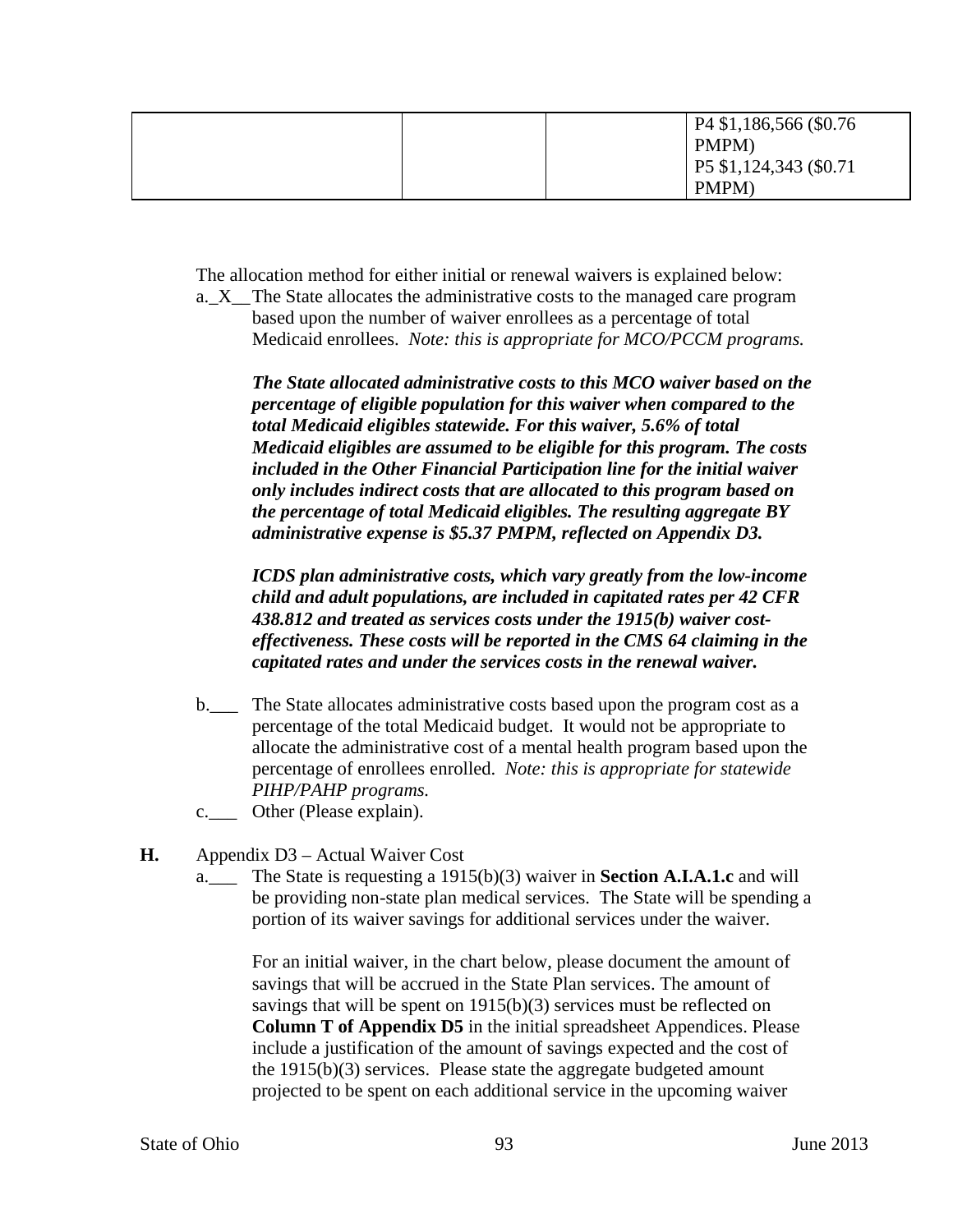period in the chart below. This amount should be reflected in the State's Waiver Cost Projection for P1 through P5 on **Column W in Appendix D5**.

| $1915(b)(3)$ Service                                                                                                                                                                        | <b>Savings</b><br>projected in<br><b>State Plan</b>                                               | <b>Inflation</b><br>projected | Amount projected to be<br>spent in Prospective<br><b>Period</b>                     |
|---------------------------------------------------------------------------------------------------------------------------------------------------------------------------------------------|---------------------------------------------------------------------------------------------------|-------------------------------|-------------------------------------------------------------------------------------|
| (Service Example: $1915(b)(3)$<br>step-down nursing care services<br>financed from savings from<br>inpatient hospital care. See<br>attached documentation for<br>justification of savings.) | <b>Services</b><br>\$54,264 savings<br>or .03 PMPM                                                | $9.97\%$ or<br>\$5,411        | \$59,675 or .03 PMPM P1<br>\$62,488 or .03 PMPM P2                                  |
|                                                                                                                                                                                             |                                                                                                   |                               |                                                                                     |
| Total                                                                                                                                                                                       | $(PMPM)$ in<br>Appendix D5<br>$Column\,Tx$<br>projected<br>member months<br>should<br>correspond) |                               | (PMPM in Appendix D5<br>Column W x projected<br>member months should<br>correspond) |

Chart: Initial Waiver State Specific 1915(b)(3) Service Expenses and Projections

For a renewal or conversion waiver, in the chart below, please state the actual amount spent on each 1915(b)(3) service in the retrospective waiver period. This amount must be built into the State's Actual Waiver Cost for R1 through R5 (BY for Conversion) on **Column H in Appendix D3**. Please state the aggregate amount of 1915(b)(3) savings budgeted for each additional service in the upcoming waiver period in the chart below. This amount must be built into the State's Waiver Cost Projection for P1 through P5 on **Column W in Appendix D5**.

Chart: Renewal/Conversion Waiver State Specific 1915(b)(3) Service Expenses and Projections

| $1915(b)(3)$ Service | <b>Amount Spent in</b>      | Inflation | Amount             |
|----------------------|-----------------------------|-----------|--------------------|
|                      | <b>Retrospective Period</b> | projected | projected to be    |
|                      |                             |           | spent in           |
|                      |                             |           | <b>Prospective</b> |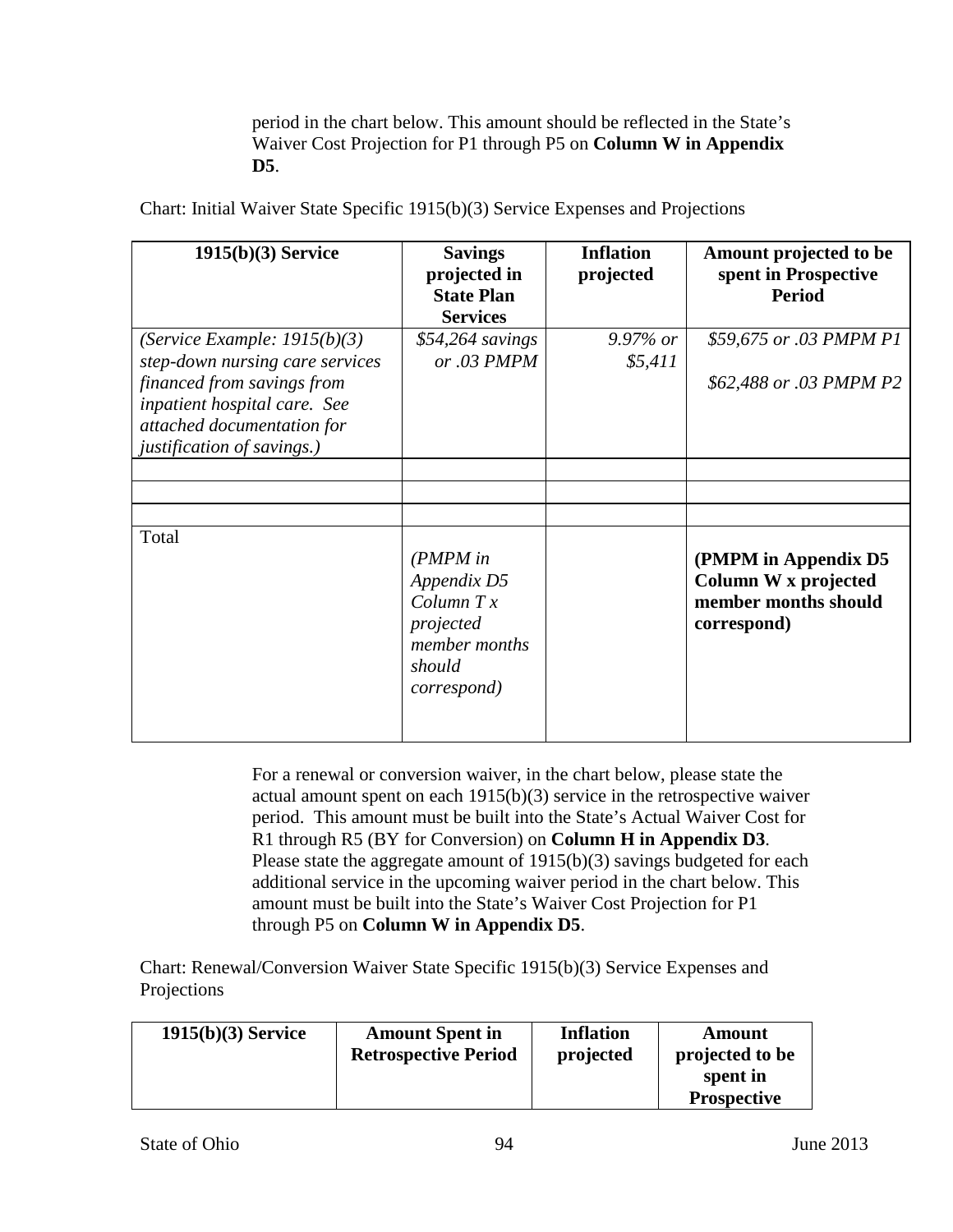|                                                                    |                                                                           |            | <b>Period</b>                                                                                              |
|--------------------------------------------------------------------|---------------------------------------------------------------------------|------------|------------------------------------------------------------------------------------------------------------|
| (Service Example:                                                  | \$1,751,500 or                                                            | $8.6\%$ or | $$2,128,395$ or                                                                                            |
| $1915(b)(3)$ step-down<br>nursing care services                    | \$.97 PMPM R1                                                             | \$169,245  | $1.07$ PMPM in P1                                                                                          |
| financed from savings                                              | $$1,959,150$ or                                                           |            | $$2,291,216$ or                                                                                            |
| from inpatient hospital<br>care. See attached<br>documentation for | $$1.04$ PMPM R2 or BY<br>in Conversion                                    |            | $1.10$ PMPM in P2                                                                                          |
| justification of savings.)                                         |                                                                           |            |                                                                                                            |
|                                                                    |                                                                           |            |                                                                                                            |
|                                                                    |                                                                           |            |                                                                                                            |
|                                                                    |                                                                           |            |                                                                                                            |
| <b>Total</b>                                                       |                                                                           |            |                                                                                                            |
|                                                                    | (PMPM in Appendix<br>D3 Column H x<br>member months<br>should correspond) |            | (PMPM in<br><b>Appendix D5</b><br><b>Column W x</b><br>projected<br>member months<br>should<br>correspond) |

- b. The State is including voluntary populations in the waiver. Describe below how the issue of selection bias has been addressed in the Actual Waiver Cost calculations:
- c.\_X\_\_Capitated portion of the waiver only -- Reinsurance or Stop/Loss Coverage: Please note how the State will be providing or requiring reinsurance or stop/loss coverage as required under the regulation. States may require MCOs/PIHPs/PAHPs to purchase reinsurance. Similarly, States may provide stop-loss coverage to MCOs/PIHPs/PAHPs when MCOs/PIHPs/PAHPs exceed certain payment thresholds for individual enrollees. Stop loss provisions usually set limits on maximum days of coverage or number of services for which the MCO/PIHP/PAHP will be responsible. If the State plans to provide stop/loss coverage, a description is required. The State must document the probability of incurring costs in excess of the stop/loss level and the frequency of such occurrence based on FFS experience. The expenses per capita (also known as the stoploss premium amount) should be deducted from the capitation year projected costs. In the initial application, the effect should be neutral. In the renewal report, the actual reinsurance cost and claims cost should be reported in Actual Waiver Cost.

Basis and Method:

1.\_X\_\_The State does not provide stop/loss protection for MCOs/PIHPs/PAHPs, but requires MCOs/PIHPs/PAHPs to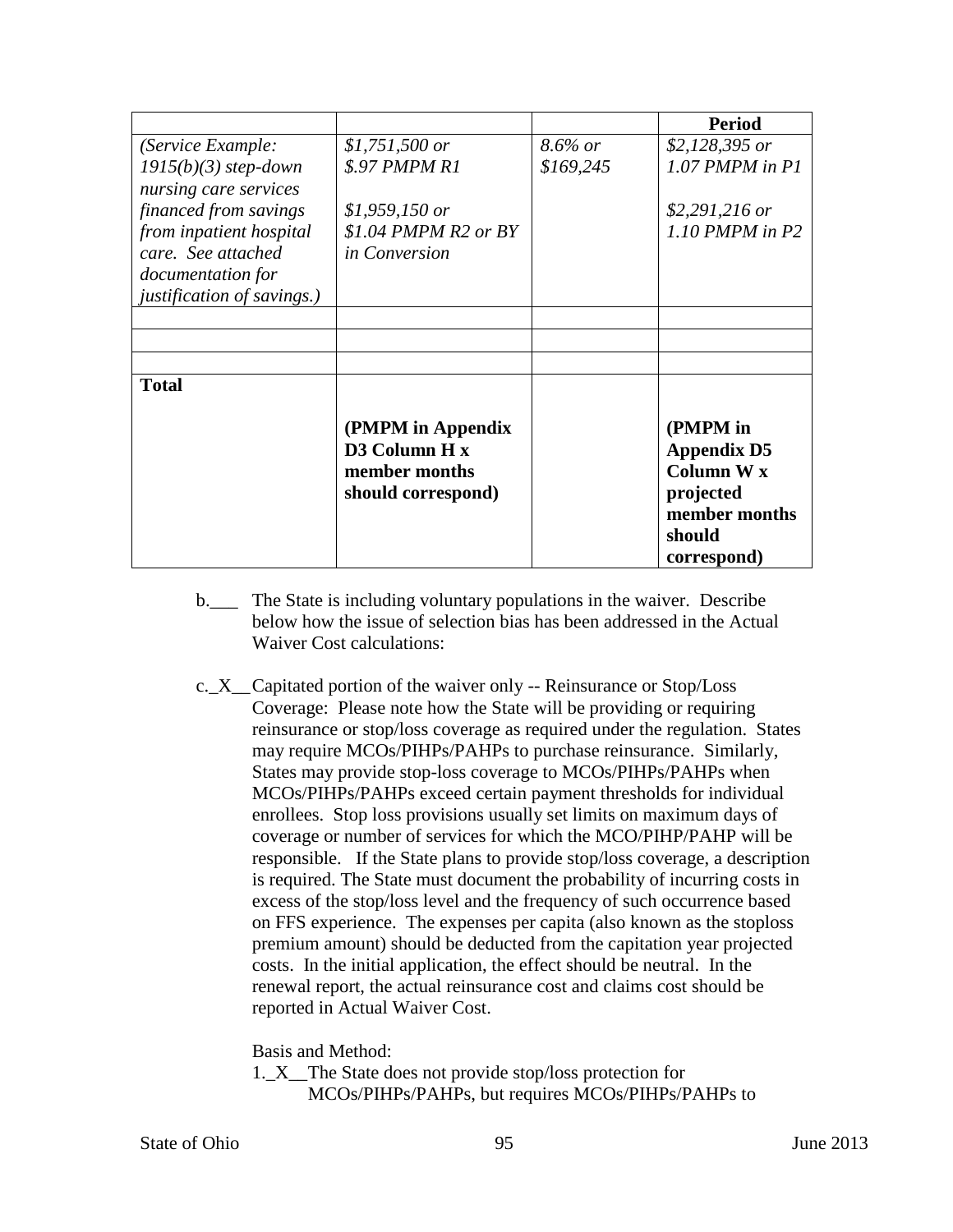purchase reinsurance coverage privately. No adjustment was necessary.

- 2. The State provides stop/loss protection (please describe):
- d.\_\_X\_\_Incentive/bonus/enhanced Payments for both Capitated and fee-forservice Programs:
	- 1.  $X$  [For the capitated portion of the waiver] the total payments under a capitated contract include any incentives the State provides in addition to capitated payments under the waiver program. The costs associated with any bonus arrangements must be accounted for in the capitated costs **(Column D of Appendix D3 Actual Waiver Cost).** Regular State Plan service capitated adjustments would apply.
		- i.Document the criteria for awarding the incentive payments.
		- ii.Document the method for calculating incentives/bonuses, and
		- iii.Document the monitoring the State will have in place to ensure that total payments to the MCOs/PIHPs/PAHPs do not exceed the Waiver Cost Projection.

*For each individual who transitions from a nursing facility or community waiver with a nursing facility level of care to a community placement and improved overall health outcomes such that the individual no longer meets nursing facility level of care, the State will award an incentive payment to the ICDS plan equal to the differential between the community well capitation payment and the nursing facility level of care capitation payment for that individual for three months. In order to maintain costeffectiveness of the waiver and create a disincentive for placing individuals in nursing facilities, the ICDS plan will be penalized for each individual entering a nursing facility by being paid a payment less the differential between the community well capitation payment and the nursing facility level of care capitation payment for that individual for three months. The waiver cost projections are not exceeded because as members move from the Institutional and Community Waiver MEGs to the Community Well MEG, the incentive is less than cost of the differential (i.e., each individual moving from one MEG to the other is a savings in the aggregate cost-effectiveness). On a PMPM basis, the payments to the ICDS plan for the transitioned population are less than overall MEG PMPM for the Community Well.*

*The State and CMS under this demonstration will be working with any individual to ensure that appropriate care regardless of which setting is provided and that it will not lead to unnecessary inpatient admissions. This is consistent with the tenets of the*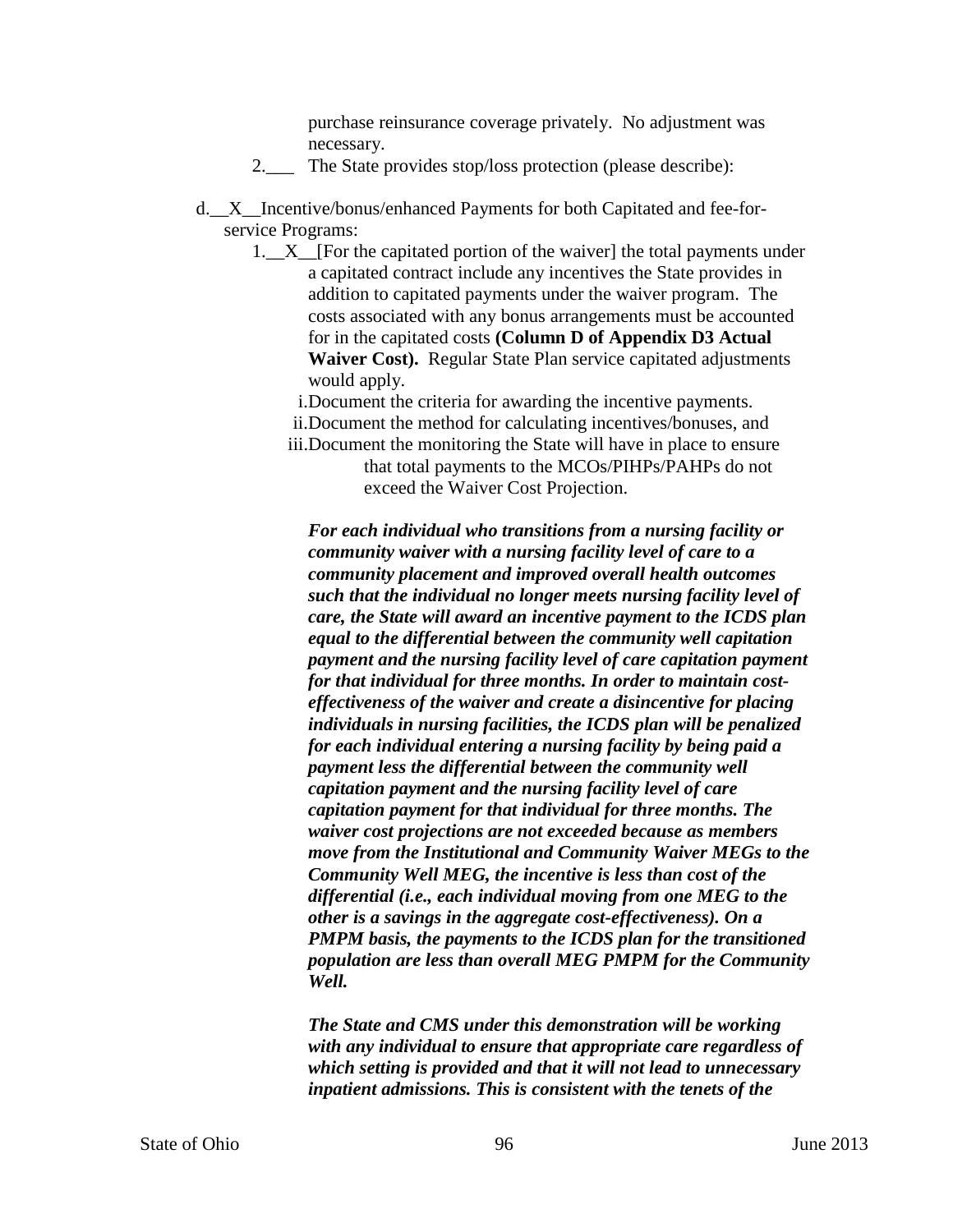*Olmstead decision that with an adequate level of supports, any individual may live in the setting of their choice and not be institutionalized. Each individual who no longer is eligible for the HCBS waiver will be permitted to appeal the decision through the normal State Fair Hearing process.*

- 2. For the fee-for-service portion of the waiver, all fee-for-service must be accounted for in the fee-for-service incentive costs **(Column G of Appendix D3 Actual Waiver Cost).** For PCCM providers, the amount listed should match information provided in **D.I.D Reimbursement of Providers**. Any adjustments applied would need to meet the special criteria for fee-for-service incentives if the State elects to provide incentive payments in addition to management fees under the waiver program **(See D.I.I.e and D.I.J.e)**
	- i. Document the criteria for awarding the incentive payments.
	- ii. Document the method for calculating incentives/bonuses, and
	- iii. Document the monitoring the State will have in place to ensure that total payments to the MCOs/PIHPs/PAHPs/PCCMs do not exceed the Waiver Cost Projection.

## **Current Initial Waiver Adjustments in the preprint**

**I.** Appendix D4 – Initial Waiver – Adjustments in the Projection OR Conversion Waiver for DOS within DOP

Initial Waiver Cost Projection & Adjustments (If this is a Conversion or Renewal waiver for DOP, skip to J. Conversion or Renewal Waiver Cost Projection and Adjustments): States may need to make certain adjustments to the Base Year in order to accurately reflect the waiver program in P1 through P5. If the State has made an adjustment to its Base Year, the State should note the adjustment and its location in Appendix D4, and include information on the basis and method used in this section of the preprint. Where noted, certain adjustments should be mathematically accounted for in Appendix D5.

The following adjustments are appropriate for initial waivers. Any adjustments that are required are indicated as such.

a. **State Plan Services Trend Adjustment** – the State must trend the data forward to reflect cost and utilization increases. The BY data already includes the actual Medicaid cost changes to date for the population enrolled in the program. This adjustment reflects the expected cost and utilization increases in the managed care program from BY to the end of the waiver (P5). Trend adjustments may be service-specific. The adjustments may be expressed as percentage factors. Some states calculate utilization and cost increases separately, while other states calculate a single trend rate encompassing both utilization and cost increases. The State must document the method used and how utilization and cost increases are not duplicative if they are calculated separately. **This adjustment must be**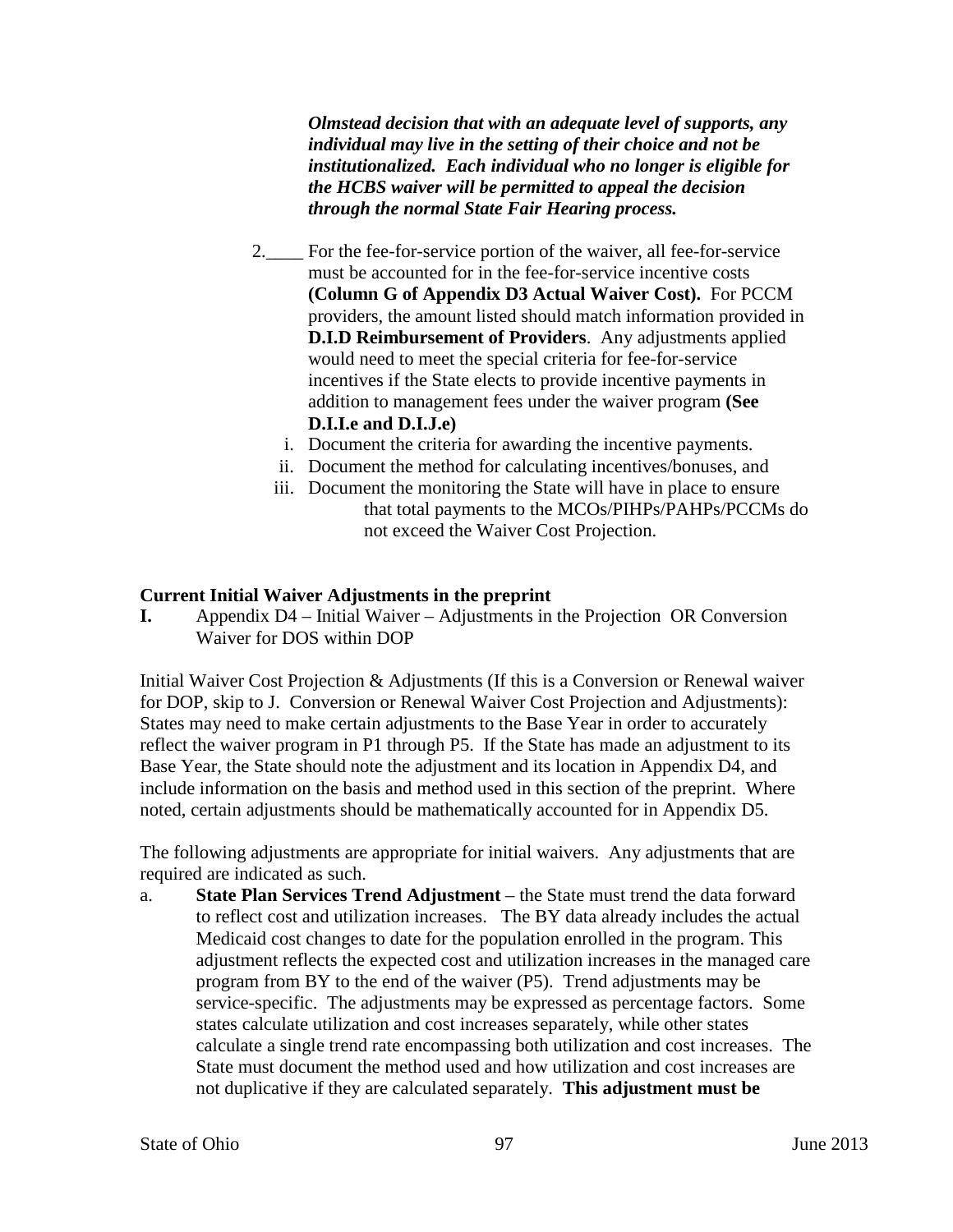**mutually exclusive of programmatic/policy/pricing changes and CANNOT be taken twice. The State must document how it ensures there is no duplication with programmatic/policy/pricing changes.**

1.\_X\_\_[Required, if the State's BY is more than 3 months prior to the beginning of P1] The State is using actual State cost increases to trend past data to the current time period *(i.e., trending from 1999 to present)* The actual trend rate used is: \_\_\_\_*4.8% annual trend*\_\_\_\_\_\_. Please document how that trend was calculated:

*The State's expenditure reports summarizing Medicaid services and HCBS services were reviewed. Overall, the actuary found an aggregate annual trend of 4.8% from the base data period (May 2009) to present, ranging from 3.6% to 5.3% based on MEG. These assumptions were subsequently applied to the waiver populations.*

- 2.\_\_\_ [Required, to trend BY to P1 through P5 in the future] When cost increases are unknown and in the future, the State is using a predictive trend of either State historical cost increases or national or regional factors that are predictive of future costs (same requirement as capitated ratesetting regulations) *(i.e., trending from present into the future)*.
	- $i.$   $X_$  State historical cost increases. Please indicate the years on which the rates are based: base years\_*May 2009 – April 2011*\_\_\_\_\_\_\_ In addition, please indicate the mathematical method used (multiple regression, linear regression, chi-square, least squares, exponential smoothing, etc.). Finally, please note and explain if the State's cost increase calculation includes more factors than a price increase such as changes in technology, practice patterns, and/or units of service PMPM.

*The State's expenditure reports and historical FFS data were the primary sources used by the actuary for determining trend for the prospective periods for this waiver request. The State considered historical year over year trends in developing trend estimates and also changes to the FFS Medicaid program, consistent with the development of capitation rates. The actuary utilized a linear regression looking at experience on rolling twelve-months, while considering the impact of Medicare deductible levels that could impact the trends of crossover services. No other statistical methods were deemed appropriate to use for this population and data.*

*For the prospective time periods (P1 to P2, P2 to P3, P3 to P4 and P4 to P5), the State assumed an overall 5.2% annual trend. Once the program is instituted, the Institutional and Community Waiver MEGs will be paid the same capitation rate. The annual*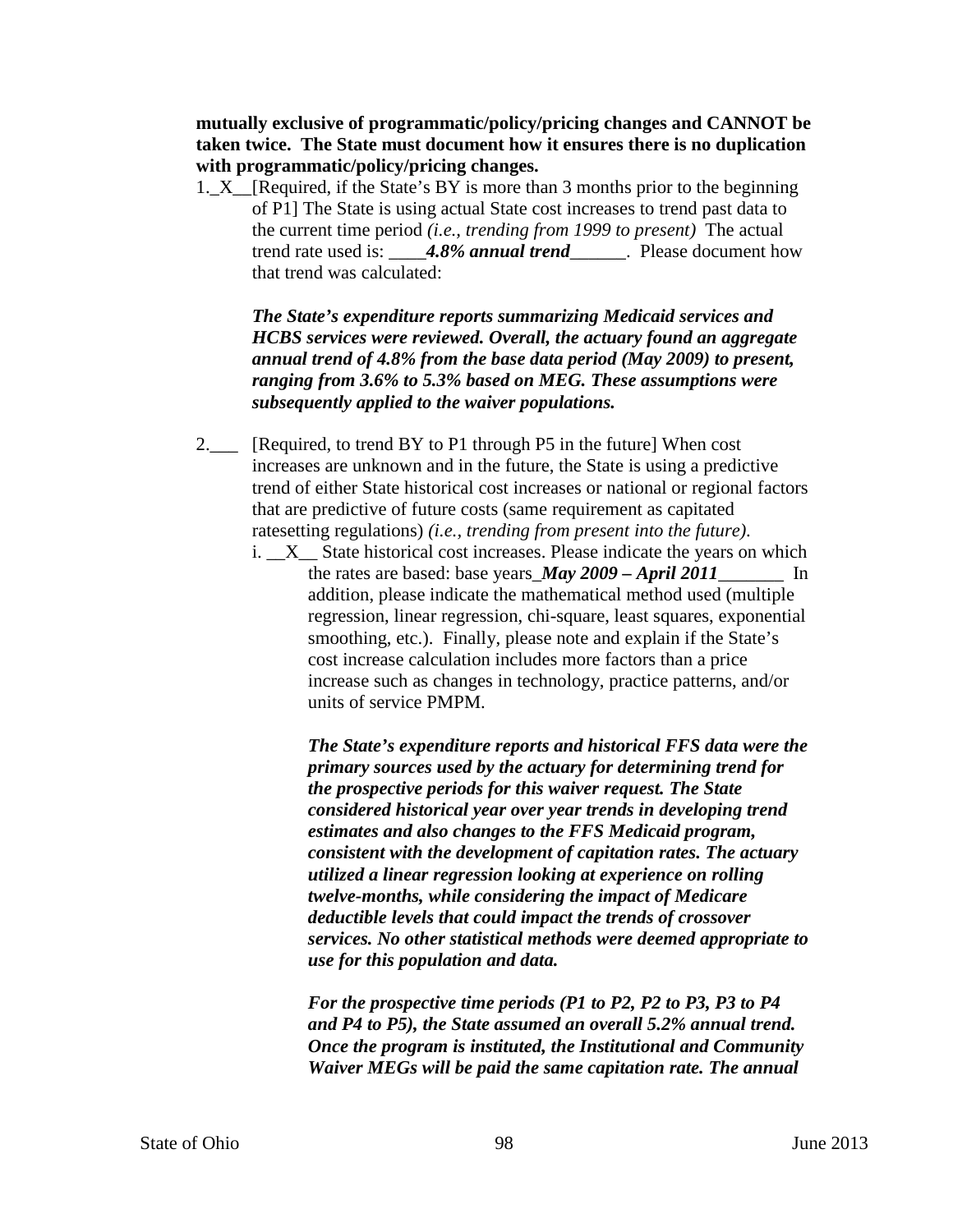*trend assumed for the two MEGs is 5.3% and the trend assumed for Community Well is 4.6%.*

*As mentioned above, the prospective trends were reviewed for the combined Institutional and Community Waiver populations and the trend in the Community Waiver MEG was adjusted upwards from the base year to reflect the anticipated level of services to be provided beyond those offered in the base period. In addition, the same rate will be paid to the ICDS plans for both the Institutional and Community Waiver MEGs, which combined represent individuals that meet the NFLOC requirement. This program design which was approved in the ICDS dual eligible demonstration is common in integrated care models to encourage ICDS plans to provide care to individuals in the most costeffective placements.*

## *The State was careful not to duplicate the impact of program changes that would have occurred with the implementation of a capitated program.*

- ii.\_\_\_\_ National or regional factors that are predictive of this waiver's future costs. Please indicate the services and indicators used Figure . Please indicate how this factor was determined to be predictive of this waiver's future costs. Finally, please note and explain if the State's cost increase calculation includes more factors than a price increase such as changes in technology, practice patterns, and/or units of service PMPM.
- 3.\_\_X\_\_The State estimated the PMPM cost changes in units of service, technology and/or practice patterns that would occur in the waiver separate from cost increase. Utilization adjustments made were servicespecific and expressed as percentage factors. The State has documented how utilization and cost increases were not duplicated. This adjustment reflects the changes in utilization between the BY and the beginning of the P1 and between years P1 through P5.
	- i. Please indicate the years on which the utilization rate was based (if calculated separately only).

## *Utilization trends are not developed separately from unit cost trends.*

ii. Please document how the utilization did not duplicate separate cost increase trends.

> *Utilization trend is considered in the State's overall analysis of trend. Separate trends are not developed for utilization.*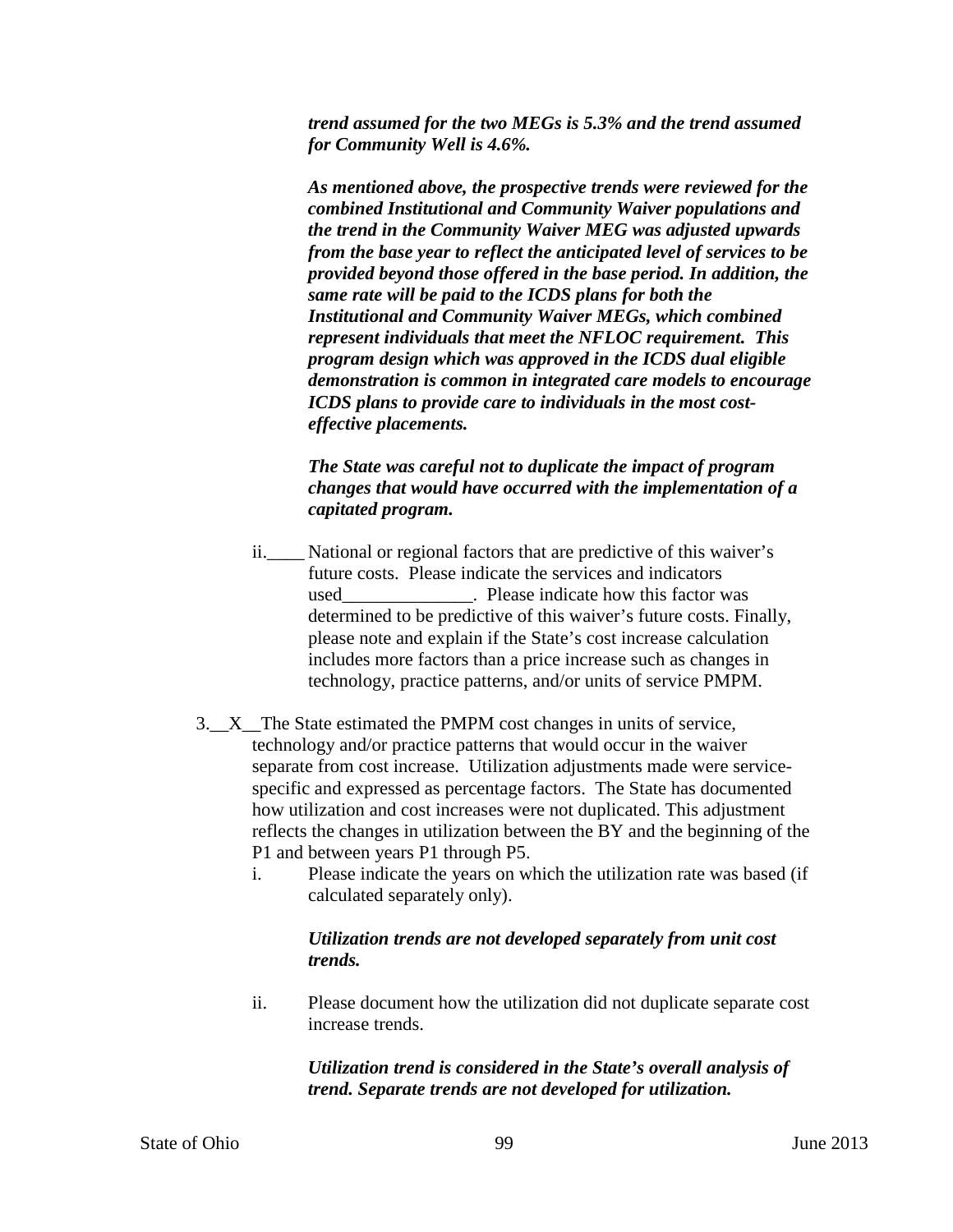b. \_X\_ **State Plan Services Programmatic/Policy/Pricing Change Adjustment:** This adjustment should account for any programmatic changes that are not cost neutral and that affect the Waiver Cost Projection. Adjustments to the BY data are typically for changes that occur after the BY (or after the collection of the BY data) and/or during P1 through P5 that affect the overall Medicaid program. For example, changes in rates, changes brought about by legal action, or changes brought about by legislation. For example, Federal mandates, changes in hospital payment from per diem rates to Diagnostic Related Group (DRG) rates or changes in the benefit coverage of the FFS program. **This adjustment must be mutually exclusive of trend and CANNOT be taken twice. The State must document how it ensures there is no duplication with trend.** If the State is changing one of the aspects noted above in the FFS State Plan then the State needs to estimate the impact of that adjustment. *Note: FFP on rates cannot be claimed until CMS approves the SPA per the 1/2/01 SMD letter. Prior approval of capitation rates is contingent upon approval of the SPA*.

Others:

- Additional State Plan Services (+)
- Reductions in State Plan Services (-)
- Legislative or Court Mandated Changes to the Program Structure or fee schedule not accounted for in cost increases or pricing  $(+/-)$
- 1.\_\_\_ The State has chosen not to make an adjustment because there were no programmatic or policy changes in the FFS program after the MMIS claims tape was created. In addition, the State anticipates no programmatic or policy changes during the waiver period.
- 2.  $X$  An adjustment was necessary. The adjustment(s) is(are) listed and described below:
	- i.\_\_ The State projects an externally driven State Medicaid managed care rate increases/decreases between the base and rate periods. For each change, please report the following:
		- A. The size of the adjustment was based upon a newly approved State Plan Amendment (SPA). PMPM size of adjustment \_\_\_\_\_\_\_
		- B.\_\_\_\_The size of the adjustment was based on pending SPA. Approximate PMPM size of adjustment \_\_\_\_\_\_\_
		- C. Determine adjustment based on currently approved SPA. PMPM size of adjustment
		- *D.\_\_\_\_Determine adjustment for Medicare Part D dual eligibles.*
		- E.\_\_\_\_Other (please describe):
	- ii.\_\_ The State has projected no externally driven managed care rate increases/decreases in the managed care rates.
	- iii.\_\_ Changes brought about by legal action (please describe): For each change, please report the following:
		- A. The size of the adjustment was based upon a newly approved State Plan Amendment (SPA). PMPM size of adjustment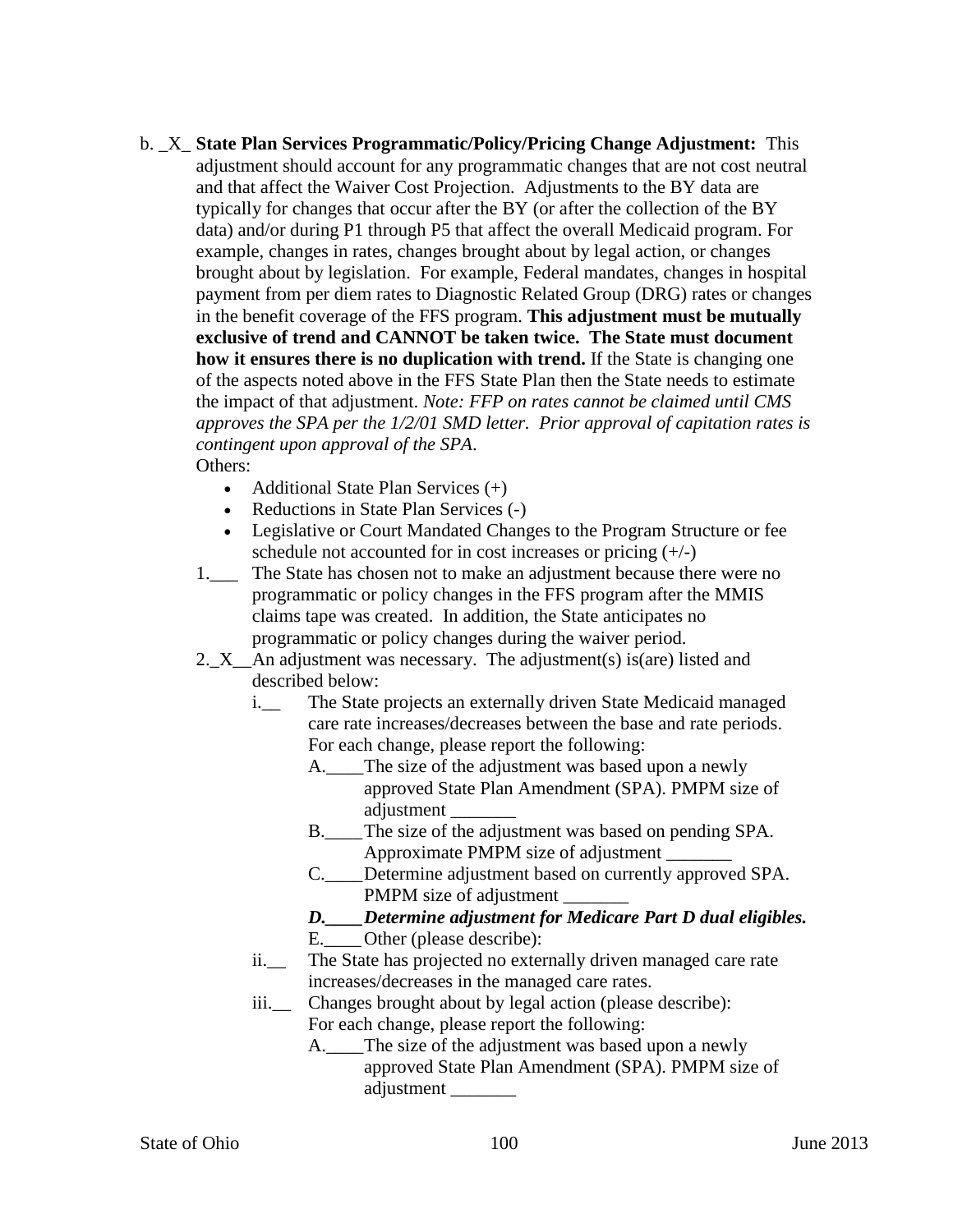- B.\_\_\_\_The size of the adjustment was based on pending SPA. Approximate PMPM size of adjustment \_\_\_\_\_\_\_
- C. Determine adjustment based on currently approved SPA. PMPM size of adjustment
- D. Other (please describe):
- iv. Changes in legislation (please describe):
	- For each change, please report the following:
		- A.\_\_\_\_The size of the adjustment was based upon a newly approved State Plan Amendment (SPA). PMPM size of adjustment \_\_\_\_\_\_\_
		- B.\_\_\_\_The size of the adjustment was based on pending SPA. Approximate PMPM size of adjustment \_\_\_\_\_\_\_
		- C.\_\_\_\_Determine adjustment based on currently approved SPA. PMPM size of adjustment
	- D. Other (please describe):
- v. X Other (please describe):
	- A. The size of the adjustment was based upon a newly approved State Plan Amendment (SPA). PMPM size of adjustment \_\_\_\_\_\_\_
	- B.\_\_\_\_The size of the adjustment was based on pending SPA. Approximate PMPM size of adjustment \_\_\_\_\_\_\_
	- C. Determine adjustment based on currently approved SPA. PMPM size of adjustment
	- D. **\_\_\_\_**Other (please describe):

*The State has decided to switch certain case management costs from administrative case management authority under the 1915 (c) HCBS waivers to a managed care treatment planning authority per 42 CFR 438.208(c) under the ICDS waiver. An adjustment of 11.5% has been included for the Community Waiver MEG. In addition, all individuals in the Institutional and Community Well MEGs will receive assessments and care coordination. An adjustment of 16.7% has been included for Community Well and 4.2% for Institutional MEGs to reflect this impact.* 

*The State will provide Financial Management Services (FMS) for Community Waiver recipients. Participant direction of services is available through only two of the five existing waivers (PASSPORT and Choices), which is what is reflected in the base data. The FMS costs are currently State administrative costs. In the ICDS waiver, all participants will have access to participant-directed services. The FMS costs will be paid for by the ICDS plans. As well, ICDS program will offer a more robust*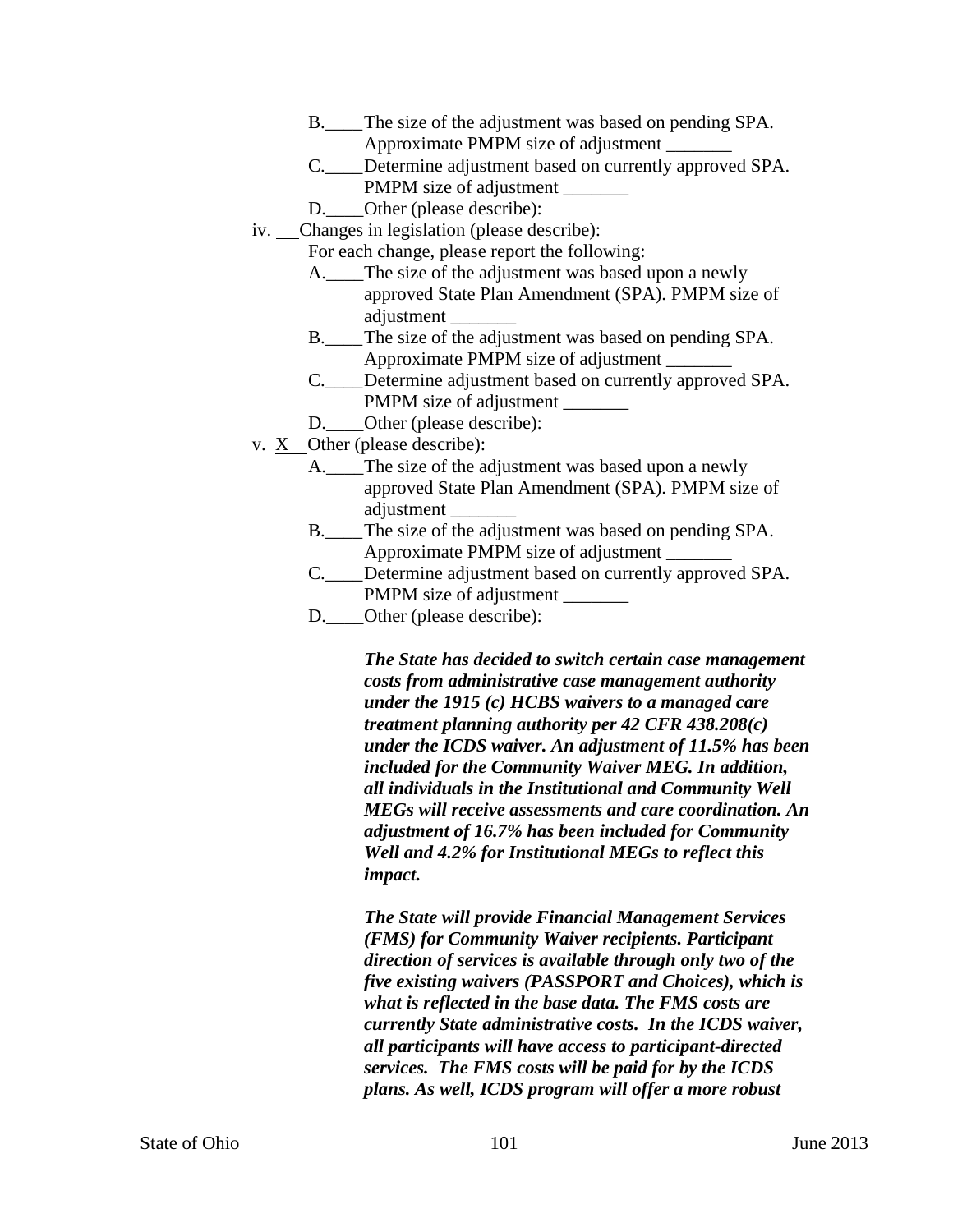*opportunity for participant direction, so it is anticipated that a greater proportion of individuals will begin to access participant-directed services. An additional adjustment of 2.6%, based on the State's experience for similar programs, has been included in the waiver projections for the Community Waiver population. The 2.6% adjustment was applied only to a subset of enrollees and costs.* 

*The State has determined the ICDS 1915 (c) waiver will have no cost cap. Currently, the PASSPORT and Choices waivers include a cost cap equal to 60% of institutional costs. That cost cap means that individuals with costs in excess of this limit may not enroll in the waiver. Without a cost cap, individuals needing more services and having higher per person costs will be able to enroll in the ICDS waiver. These individuals may be able to be better served in non-institutional settings, rather than having to be transferred to an institutional setting. The cost for these individuals in the community could be less than the cost in the institution, but yet their cost per enrollee in the community could be higher than what is currently reflected in the base data for these current waivers. Because some of the historic 1915 (c) waivers had cost caps, the actuary has estimated the impact of the removal of cost cap on the existing waivers transitioning to this program with an upward adjustment of 1.0% to the Community Waiver MEG.*

*Once individuals are in the ICDS waiver, the individuals in the Community Waiver that utilize HCBS services will have access to all services in the ICDS waiver. The inclusion of the additional services is an upward adjustment of 4.45% to the Community Waiver MEG.* 

*An additional adjustment of 11.9% has been included by the State for ICDS plans for compliance with federal and state requirements. The State is complying with three separate state and federal laws:*

- **Sales and Use Tax**. An adjustment of 6.86% was made to reflect the Sales and Use tax. The Sales and Use tax varies by county; an aggregate rate was estimated using Medicaid county enrollment data.
- **Health Insuring Corporation (HIC) Tax. An adjustment** of 1% was made to reflect the HIC tax.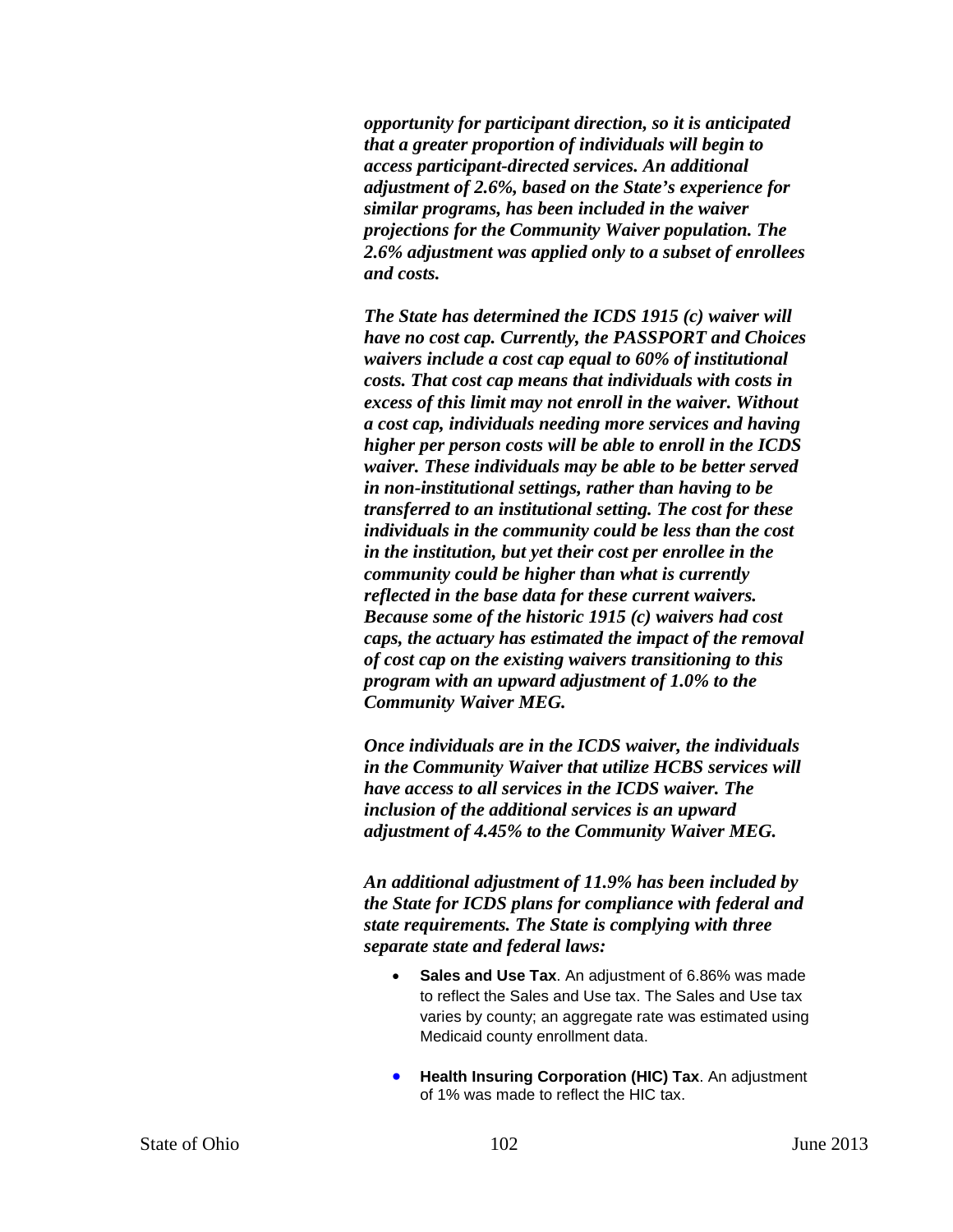• **Health Insurer Fee**. Effective in 2014, MCOs will be required to remit payment to the federal government for a Health Insurer Fee. To account for this change, the assumed annual percentage after grossing up for income tax was 2.5%.

*The State projects managed care efficiency adjustments equal to -0.05% due to management of service cost by the capitated vendors. The overall managed care savings was an offset to the increased costs to the State for the program (including the 2.6% adjustment for FMS) and the resulting savings factor applied to all populations for all services.* 

*To promote cost-effective care and individual choice of placement under the ICDS demonstration, capitated ICDS plans will be paid the same capitation rate for the Community Waiver and Institutional MEGs who are eligible for the nursing facility level of care. However since this is a 1915(b)(c) concurrent waiver, the Community Waiver MEG, which has members in the ICDS 1915(c) waiver and entitles its members to a differential benefit package from the State Plan, needed to be reported separately on the CMS 64.9 waiver forms. So in order for the waiver reporting to be accurate and to reflect the natural incentives from the blended capitation rate for the nursing facility level of care an adjustment was necessary to increase the Community Waiver MEG up and to decrease the Institutional MEG down. Since base year costs, reported in D3, varied for the two MEGs, an adjustment was made to reduce the overall trended PMPM for the Institutional MEG and increase the overall trended PMPM for the Community Waiver MEG in P1 to achieve a target NFLOC PMPM weighted by the member months in P1 that reflects the capitation rates to be paid. Subsequently, in future projection years, the same starting point for both MEGs was then the same.*

*Capitated rates combining institutional and HCBS members' costs into a single PMPM for individuals meeting nursing facility level of care is a common technique in integrated care models. In a 1915(b)(c) concurrent waiver where the 1915(c) waiver enrollees are entitled to a different benefit package than the 1915(b) only waiver enrollees, the State tracks the differential*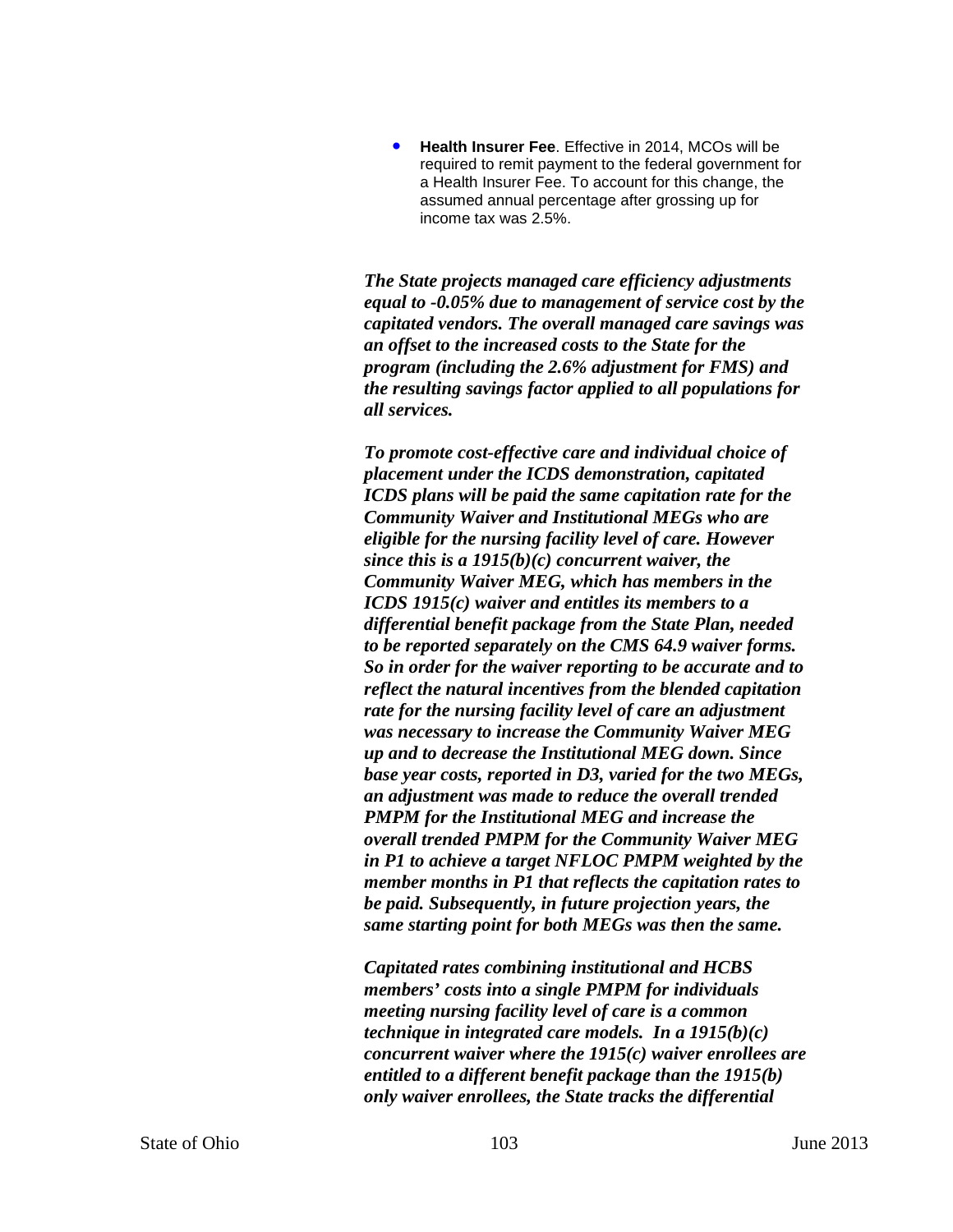*entitlement through separate MEGs. This ensures that the 1915(c) enrollees receive the services and appeal rights to which they are entitled, while at the same time ensuring that reporting and claiming on the CMS 64.9 waiver forms are correctly attributed to the multiple waivers.*

**c. X Administrative Cost Adjustment\*:** The administrative expense factor in the initial waiver is based on the administrative costs for the eligible population participating in the waiver for fee-for-service. Examples of these costs include per claim claims processing costs, per record PRO review costs, and Surveillance and Utilization Review System (SURS) costs. *Note: one-time administration costs should not be built into the cost-effectiveness test on a long-term basis. States should use all relevant Medicaid administration claiming rules for administration costs they attribute to the managed care program.* If the State is changing the administration in the fee-for-service program then the State needs to estimate the impact of that adjustment.

1.\_\_\_ No adjustment was necessary and no change is anticipated.

- 2. $X$  An administrative adjustment was made.
	- i.\_X\_\_ FFS administrative functions will change in the period between the beginning of P1 and the end of P5. Please describe:
		- A. Determine administration adjustment based upon an approved contract or cost allocation plan amendment (CAP).

B. X Determine administration adjustment based on pending contract or cost allocation plan amendment (CAP).

*The State administration trend rate was estimated at 5.0% prospectively for the remainder of P1 through P5 to project the administrative costs for this waiver. The actuary determined this trend based on a review of historical reported administrative cost expenditures. This adjustment is reflected in Appendix D5.* 

*As discussed in part G of this section, the State also made an adjustment for the anticipated cost of contracts associated with the waiver. This includes additional contracts associated with the MCO. This adjustment was \$0.71 PMPM and is reflected in column AJ of Appendix D5. An additional adjustment of \$0.06 PMPM was included in P4 for Independent Assessment and is also reflected in Appendix D5.*

B. Other (please describe): ii. FFS cost increases were accounted for.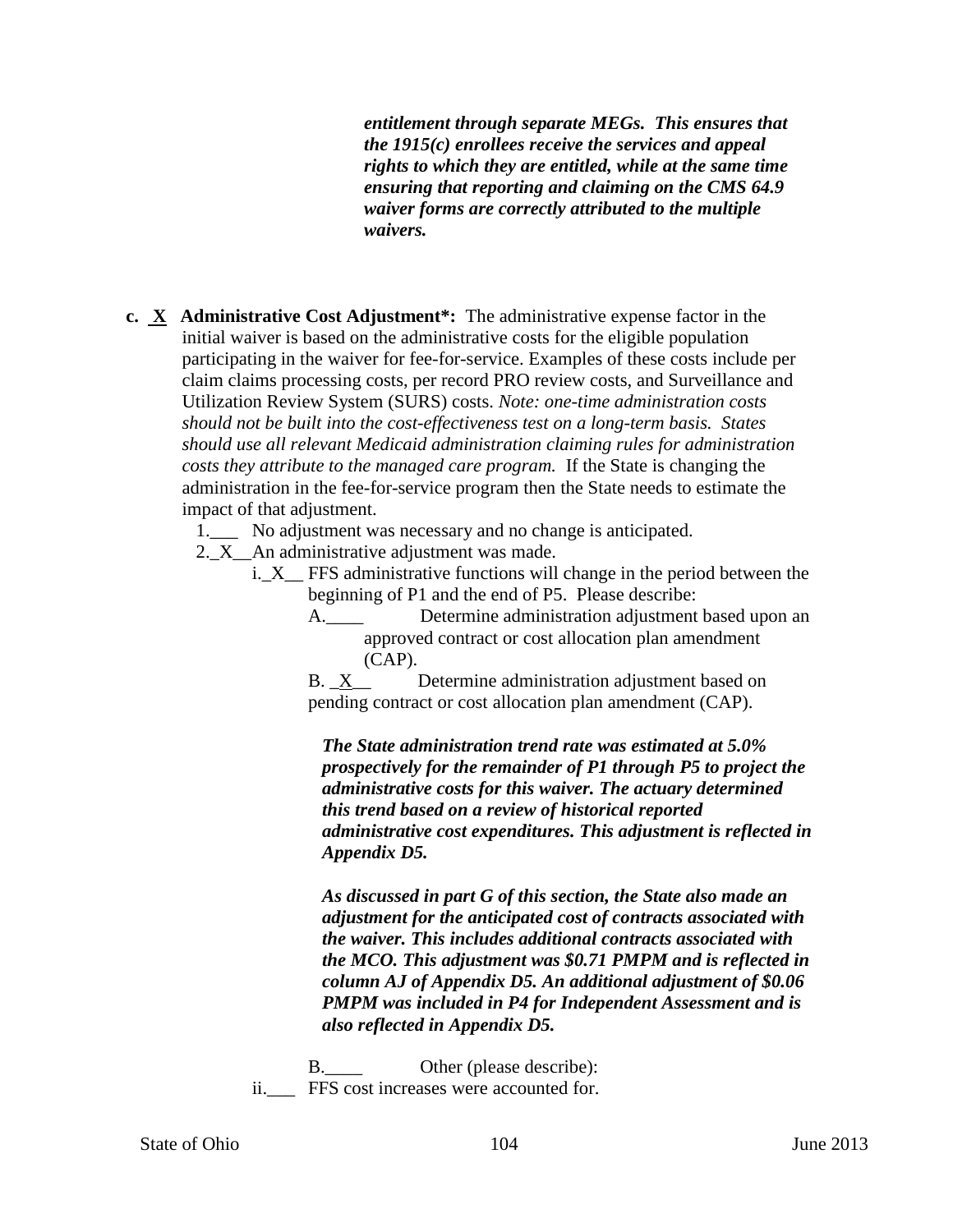- A. Determine administration adjustment based upon an approved contract or cost allocation plan amendment (CAP).
- B.\_\_\_\_Determine administration adjustment based on pending contract or cost allocation plan amendment (CAP).
- C.\_\_\_\_Other (please describe):
- iii. [Required, when State Plan services were purchased through a sole source procurement with a governmental entity. No other State administrative adjustment is allowed.] If cost increase trends are unknown and in the future, the State must use the lower of: Actual State administration costs trended forward at the State historical administration trend rate or Actual State administration costs trended forward at the State Plan services trend rate. Please document both trend rates and indicate which trend rate was used.
	- A. Actual State Administration costs trended forward at the State historical administration trend rate. Please indicate the years on which the rates are based: base years\_\_\_\_\_\_\_\_\_\_\_\_\_\_\_ In addition, please indicate the mathematical method used (multiple regression, linear regression, chi-square, least squares, exponential smoothing, etc.). Finally, please note and explain if the State's cost increase calculation includes more factors than a price increase.
	- B. Actual State Administration costs trended forward at the State Plan Service Trend rate. Please indicate the State Plan Service trend rate from **Section D.I.I.a**. above \_\_\_\_\_\_\_.

\* For Combination Capitated and PCCM Waivers: If the capitated rates are adjusted by the amount of administration payments, then the PCCM Actual Waiver Cost must be calculated less the administration amount. For additional information, please see Special Note at end of this section.

- d. **1915(b)(3) Adjustment:** The State must document the amount of State Plan Savings that will be used to provide additional 1915(b)(3) services in **Section D.I.H.a** above. The Base Year already includes the actual trend for the State Plan services in the program. This adjustment reflects the expected trend in the 1915(b)(3) services between the Base Year and P1 of the waiver and the trend between the beginning of the program (P1) and the end of the program (P5). Trend adjustments may be service-specific and expressed as percentage factors.
	- 1. [Required, if the State's BY is more than 3 months prior to the beginning of P1 to trend BY to P1] The State is using the actual State historical trend to project past data to the current time period *(i.e., trending from 1999 to present*). The actual documented trend is: \_\_\_\_\_\_\_\_\_\_. Please provide documentation.
	- 2. Required, when the State's BY is trended to P5. No other 1915(b)(3) adjustment is allowed] If trends are unknown and in the future *(i.e.,*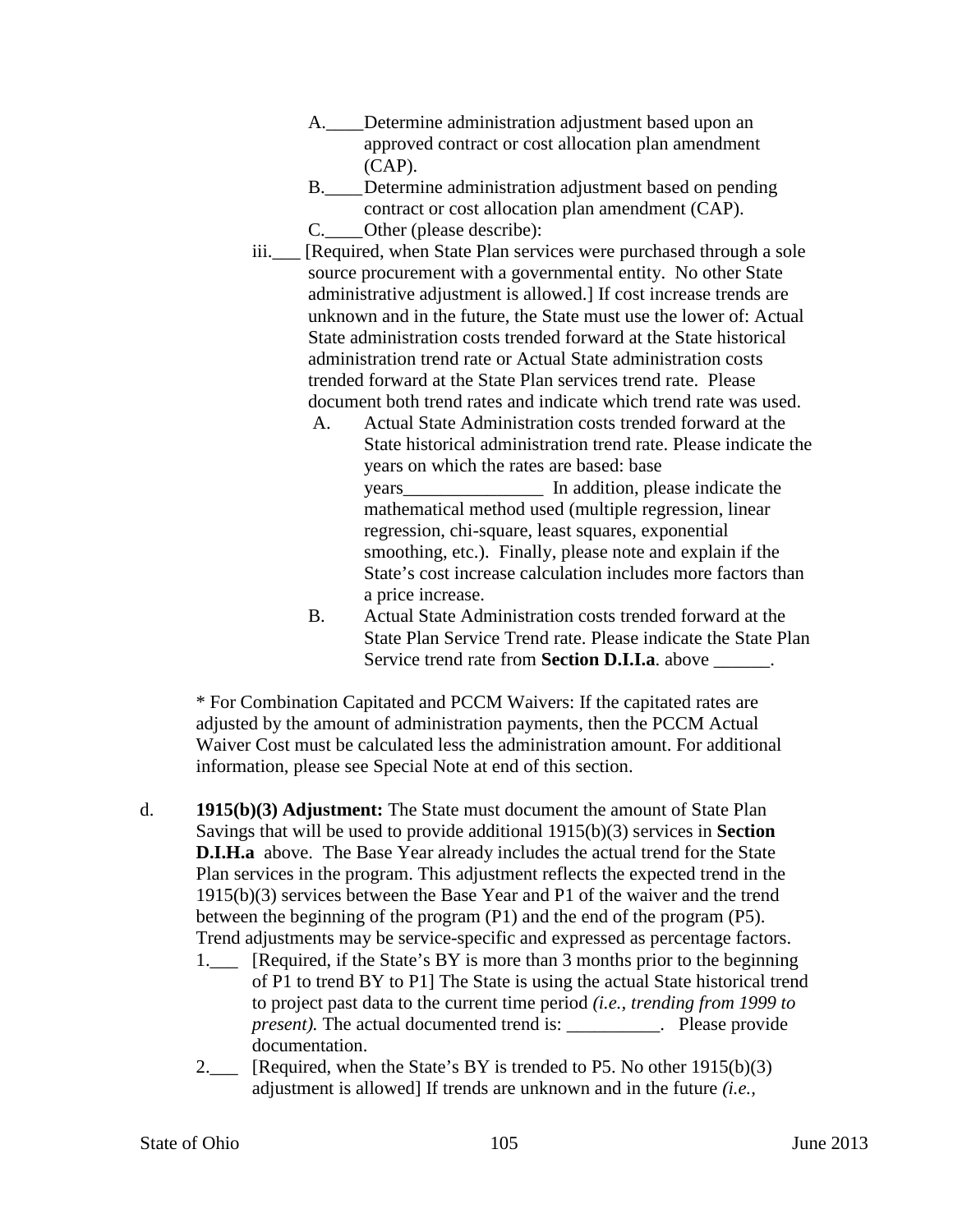*trending from present into the future)*, the State must use the State's trend for State Plan Services.

- i. State Plan Service trend
	- A. Please indicate the State Plan Service trend rate from **Section D.I.I.a.** above  $\qquad$ .
- e. **Incentives (not in capitated payment) Trend Adjustment:** If the State marked **Section D.I.H.d** , then this adjustment reports trend for that factor. Trend is limited to the rate for State Plan services.
	- **1.** List the State Plan trend rate by MEG from **Section D.I.I.a**.
	- **2.** List the Incentive trend rate by MEG if different from **Section D.I.I.a**
	- $\overline{\phantom{a}}$ **3.** Explain any differences:
- f. **Graduate Medical Education (GME) Adjustment**: 42 CFR 438.6(c)(5) specifies that States can include or exclude GME payments for managed care participant utilization in the capitation rates. However, GME payments on behalf of managed care waiver participants must be included in cost-effectiveness calculations.
	- 1.\_X\_\_We assure CMS that GME payments are included from base year data.
	- 2.\_\_\_ We assure CMS that GME payments are included from the base year data using an adjustment. (Please describe adjustment.)
	- 3.\_\_\_ Other (please describe):

If GME rates or the GME payment method has changed since the Base Year data was completed, the Base Year data should be adjusted to reflect this change and the State needs to estimate the impact of that adjustment and account for it in **Appendix D5**.

- 1. GME adjustment was made.
	- i.\_\_\_ GME rates or payment method changed in the period between the end of the BY and the beginning of P1 (please describe).
	- ii.\_\_\_ GME rates or payment method is projected to change in the period between the beginning of P1 and the end of P5 (please describe).
- 2.<sub>\_</sub>X\_\_No adjustment was necessary and no change is anticipated.

#### *Method:*

- 1.\_\_\_ Determine GME adjustment based upon a newly approved State Plan Amendment (SPA).
- 2.\_\_\_ Determine GME adjustment based on a pending SPA.
- 3.\_\_\_ Determine GME adjustment based on currently approved GME SPA.
- 4.\_\_\_ Other (please describe):
- g. **Payments / Recoupments not Processed through MMIS Adjustment:** Any
	- payments or recoupments for covered Medicaid State Plan services included in the waiver but processed outside of the MMIS system should be included in the Waiver Cost Projection. Any adjustments that would appear on the CMS-64.9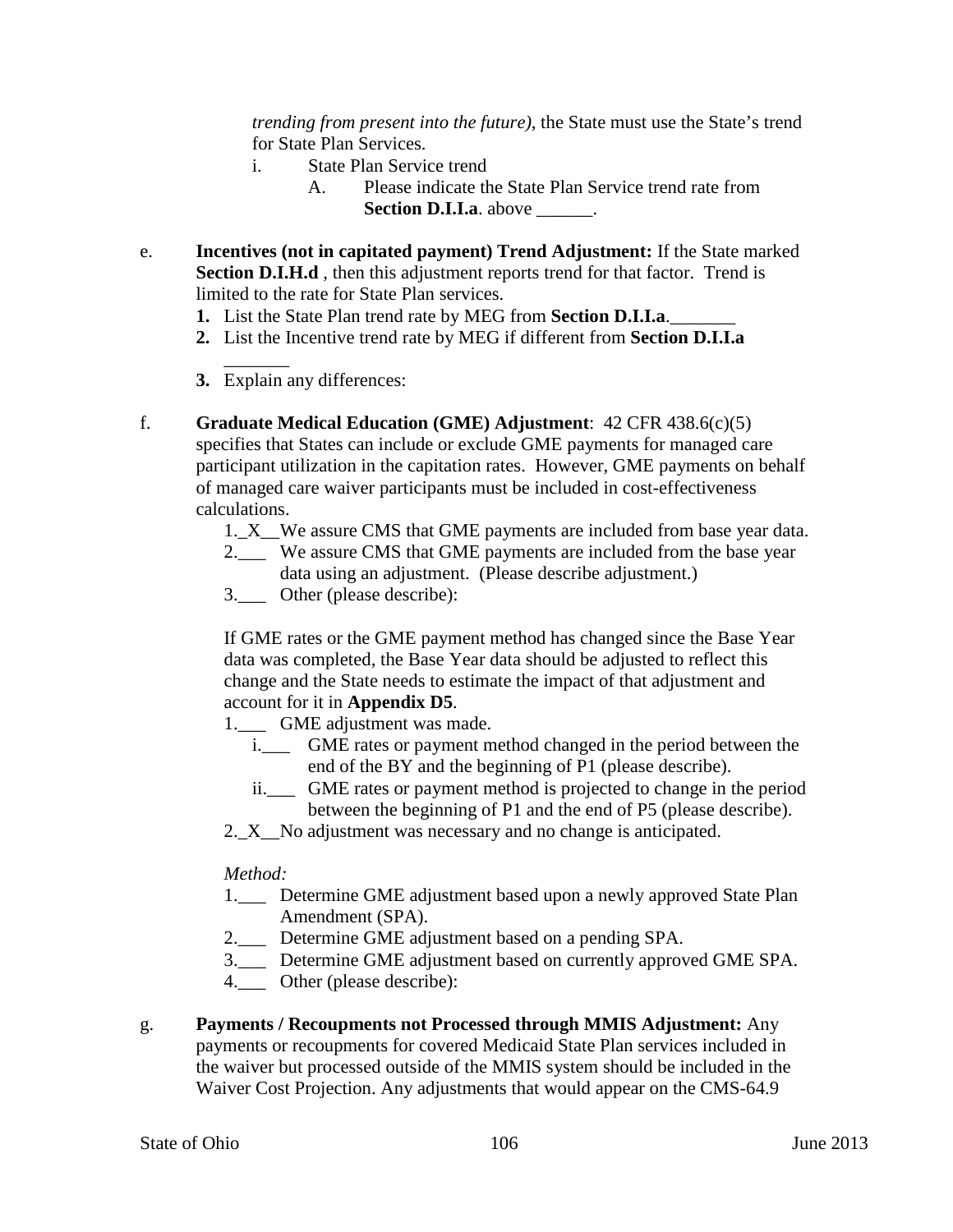Waiver form should be reported and adjusted here. Any adjustments that would appear on the CMS summary form (line 9) would not be put into the waiver costeffectiveness (e.g., TPL, probate, fraud and abuse). Any payments or recoupments made should be accounted for in **Appendix D5.**

- 1.\_\_\_ Payments outside of the MMIS were made. Those payments include (please describe):
- 2.\_\_\_ Recoupments outside of the MMIS were made. Those recoupments include (please describe):
- 3.\_X\_\_The State had no recoupments/payments outside of the MMIS.
- h. **Copayments Adjustment:** This adjustment accounts for any copayments that are collected under the FFS program but will not be collected in the waiver program. States must ensure that these copayments are included in the Waiver Cost Projection if not to be collected in the capitated program. *Basis and Method*:
	- 1.\_\_\_ Claims data used for Waiver Cost Projection development already included copayments and no adjustment was necessary.
	- 2.\_\_\_ State added estimated amounts of copayments for these services in FFS that were not in the capitated program. Please account for this adjustment in Appendix D5.
	- 3.\_X\_\_The State has not made an adjustment because the same copayments are collected in managed care and FFS.
	- 4.\_\_\_ Other (please describe):

If the State's FFS copayment structure has changed in the period between the end of the BY and the beginning of P1, the State needs to estimate the impact of this change adjustment.

- 1. X No adjustment was necessary and no change is anticipated.
- 2\_\_\_ The copayment structure changed in the period between the end of the BY and the beginning of P1. Please account for this adjustment in Appendix D<sub>5</sub>.

## *Method:*

- 1. Determine copayment adjustment based upon a newly approved State Plan Amendment (SPA).
- 2.\_\_\_ Determine copayment adjustment based on pending SPA.
- 3.\_\_\_ Determine copayment adjustment based on currently approved copayment SPA.
- 4.\_\_\_ Other (please describe):
- i. **Third Party Liability (TPL) Adjustment**: This adjustment should be used only if the State is converting from fee-for-service to capitated managed care, and will delegate the collection and retention of TPL payments for post-pay recoveries to the MCO/PIHP/PAHP. If the MCO/PIHP/PAHP will collect and keep TPL, then the Base Year costs should be reduced by the amount to be collected. *Basis and method:*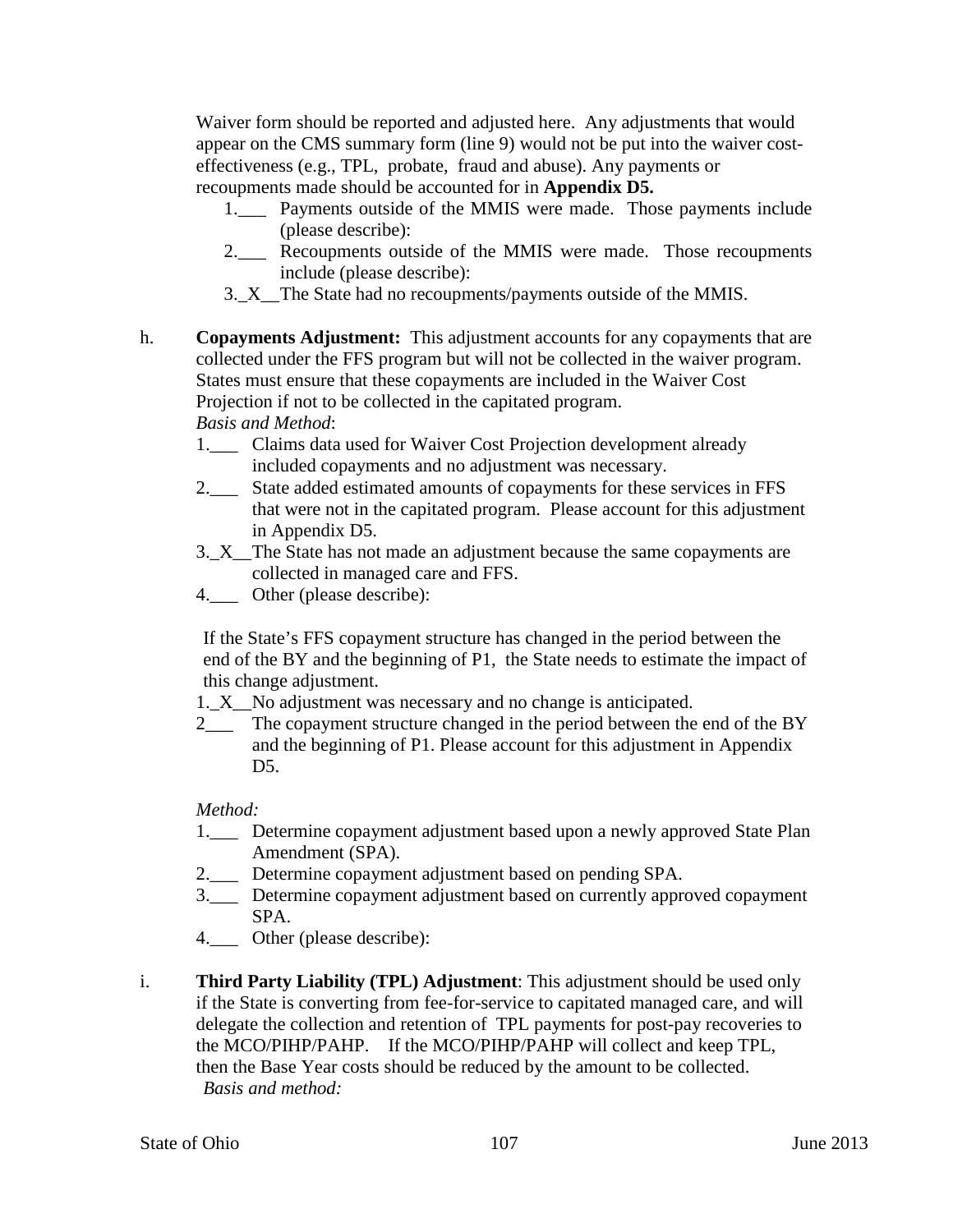- 1. X No adjustment was necessary
- 2.\_\_\_ Base Year costs were cut with post-pay recoveries already deducted from the database.
- 3.\_\_\_ State collects TPL on behalf of MCO/PIHP/PAHP enrollees
- 4. The State made this adjustment:\*
	- i.\_\_\_ Post-pay recoveries were estimated and the base year costs were reduced by the amount of TPL to be collected by MCOs/PIHPs/PAHPs. Please account for this adjustment in **Appendix D5.**
	- ii.\_\_\_ Other (please describe):
- j. **Pharmacy Rebate Factor Adjustment** : Rebates that States receive from drug manufacturers should be deducted from Base Year costs if pharmacy services are included in the fee-for-service or capitated base. If the base year costs are not reduced by the rebate factor, an inflated BY would result. Pharmacy rebates should also be deducted from FFS costs if pharmacy services are impacted by the waiver but not capitated.

*Basis and Method:*

- 1.\_\_\_ Determine the percentage of Medicaid pharmacy costs that the rebates represent and adjust the base year costs by this percentage. States may want to make separate adjustments for prescription versus over the counter drugs and for different rebate percentages by population. States may assume that the rebates for the targeted population occur in the same proportion as the rebates for the total Medicaid population *which includes accounting for Part D dual eligibles*. Please account for this adjustment in **Appendix D5**.
- 2.\_\_\_ The State has not made this adjustment because pharmacy is not an included capitation service and the capitated contractor's providers do not prescribe drugs that are paid for by the State in FFS *or Part D for the dual eligibles*.
- 3.\_X\_\_Other (please describe):

*No adjustment was made to the base data to reflect pharmacy rebates, since the State expects that the plans will not be able to achieve any supplemental rebates associated with the limited pharmacy benefit (primarily low-cost prescriptions for over the counter drugs that are not covered by Medicare Part D) for the dual eligibles.* 

k. **Disproportionate Share Hospital (DSH) Adjustment:** Section 4721 of the BBA specifies that DSH payments must be made solely to hospitals and not to MCOs/PIHPs/PAHPs. Section 4721(c) permits an exemption to the direct DSH payment for a limited number of States. If this exemption applies to the State, please identify and describe under "Other" including the supporting documentation. Unless the exemption in Section 4721(c) applies or the State has a FFS-only waiver (e.g., selective contracting waiver for hospital services where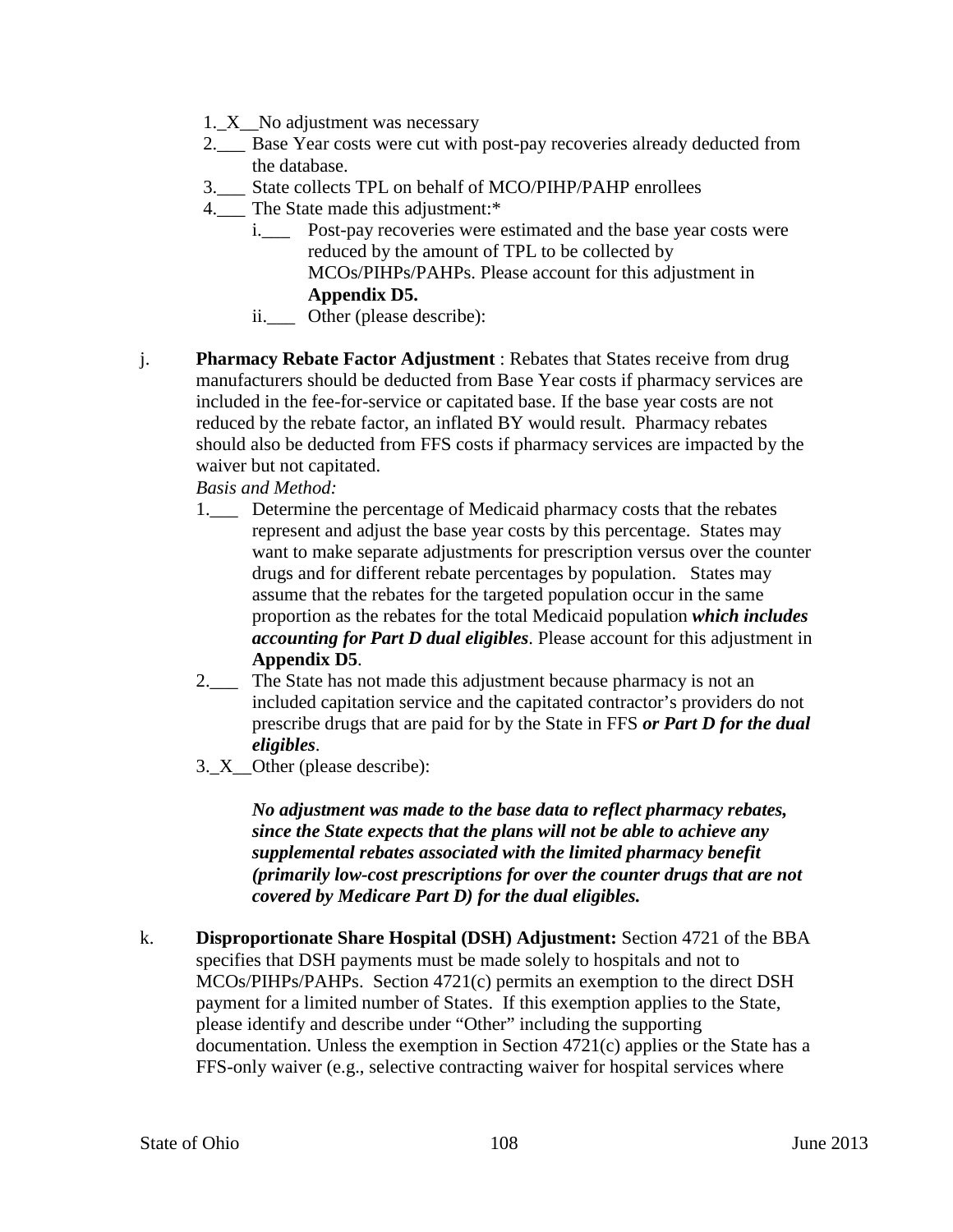DSH is specifically included), DSH payments are not to be included in costeffectiveness calculations.

- 1. X We assure CMS that DSH payments are excluded from base year data.
- 2.\_\_\_ We assure CMS that DSH payments are excluded from the base year data using an adjustment.
- 3.  $\Box$  Other (please describe):
- l. **Population Biased Selection Adjustment** (Required for programs with Voluntary Enrollment): Cost-effectiveness calculations for waiver programs with voluntary populations must include an analysis of the population that can be expected to enroll in the waiver. If the State finds that the population most likely to enroll in the waiver differs significantly from the population that will voluntarily remain in FFS, the Base Year costs must be adjusted to reflect this. 1. \_X This adjustment is not necessary as there are no voluntary populations in the waiver program.
	- 1.\_\_\_ This adjustment was made:
		- a. \_\_\_Potential Selection bias was measured in the following manner:
		- b.\_\_\_The base year costs were adjusted in the following manner:
- m. **FQHC and RHC Cost-Settlement Adjustment:** Base Year costs should not include cost-settlement or supplemental payments made to FQHCs/RHCs. The Base Year costs should reflect fee-for-service payments for services provided at these sites, which will be built into the capitated rates.
	- 1. We assure CMS that FQHC/RHC cost-settlement and supplemental payments are excluded from the Base Year costs. Payments for services provided at FQHCs/RHCs are reflected in the following manner:
	- 2. X We assure CMS that FQHC/RHC cost-settlement and supplemental payments are excluded from the base year data using an adjustment.

### *The State has made an adjustment to the base data to remove the prospective cost component from the payments made to FQHCs/RHCs during the capitation rate development process.*

- 3.\_\_\_ We assure CMS that Medicare Part D coverage has been accounted for in the FQHC/RHC adjustment.
- 4. Other (please describe):

#### **Special Note section:**

#### **Waiver Cost Projection Reporting: Special note for new capitated programs**:

The State is implementing the first year of a new capitated program (converting from feefor-service reimbursement). The first year that the State implements a capitated program, the State will be making capitated payments for future services while it is reimbursing FFS claims from retrospective periods. This will cause State expenditures in the initial period to be much higher than usual. In order to adjust for this double payment, the State should not use the first quarter of costs (immediately following implementation) from the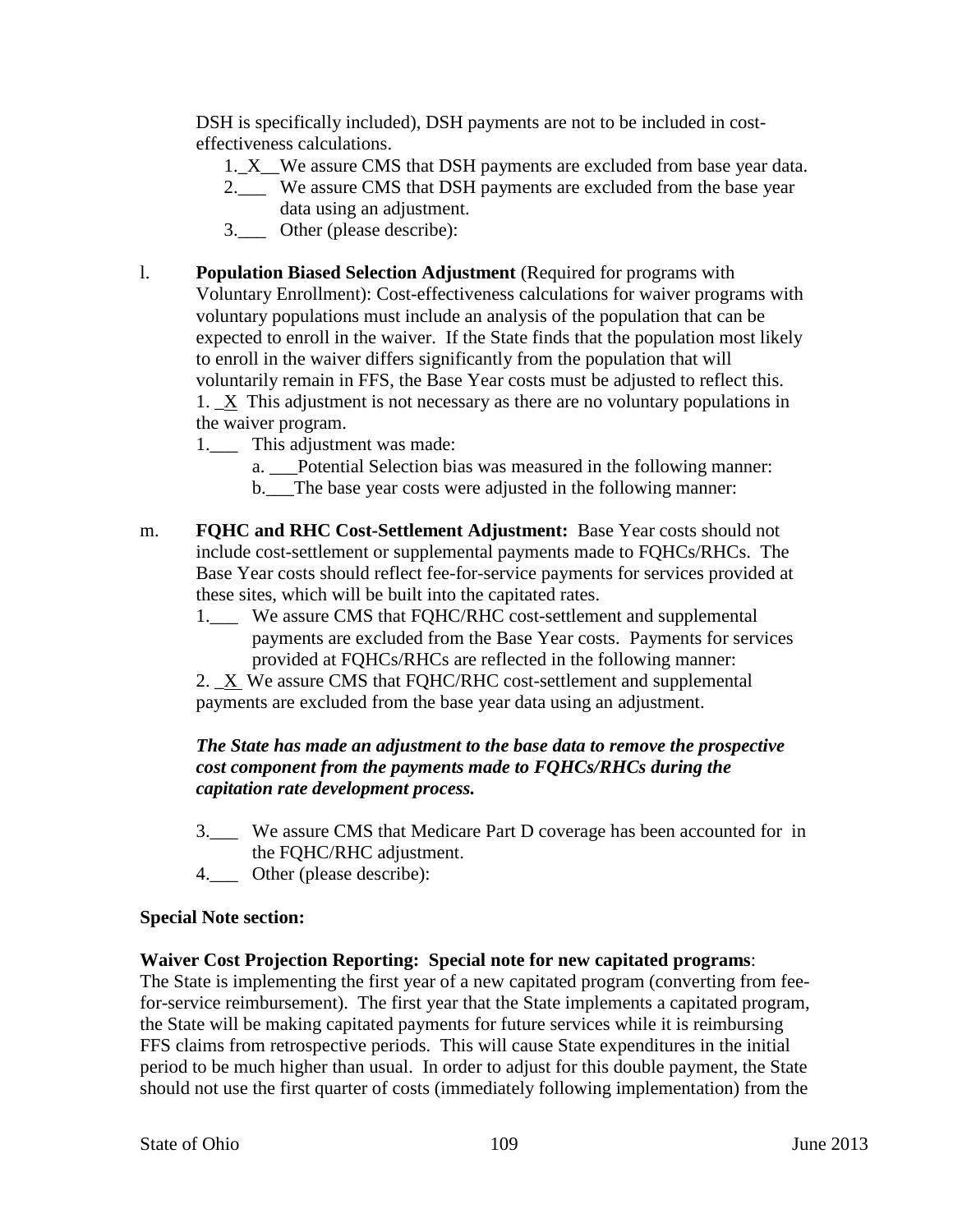CMS-64 to calculate future Waiver Cost Projections, unless the State can distinguish and exclude dates of services prior to the implementation of the capitated program.

- a. The State has excluded the first quarter of costs of the CMS-64 from the cost-effectiveness calculations and is basing the cost-effectiveness projections on the remaining quarters of data.
- b. The State has included the first quarter of costs in the CMS-64 and excluded claims for dates of services prior to the implementation of the capitated program.
- c. X Not applicable for an initial application utilizing FFS data for projections.

**Special Note for initial combined waivers (Capitated and PCCM) only: Adjustments Unique to the Combined Capitated and PCCM Cost-effectiveness Calculations --** Some adjustments to the Waiver Cost Projection are applicable only to the capitated program. When these adjustments are taken, there will need to be an offsetting adjustment to the PCCM Base year Costs in order to make the PCCM costs comparable to the Waiver Cost Projection. **In other words, because we are creating a single combined Waiver Cost Projection applicable to the PCCM and capitated waiver portions of the waiver, offsetting adjustments (positive and/or negative) need to be made to the PCCM Actual Waiver Cost for certain** *capitated-only* **adjustments.** When an offsetting adjustment is made, please note and include an explanation and your calculations. The most common offsetting adjustment is noted in the chart below and indicated with an asterisk (\*) in the preprint.

| <b>Adjustment</b> | <b>Capitated Program</b>        | <b>PCCM</b> Program                     |
|-------------------|---------------------------------|-----------------------------------------|
| Administrative    | The Capitated Waiver Cost       | The PCCM Actual Waiver Cost             |
| Adjustment        | Projection includes an          | must include an exact offsetting        |
|                   | administrative cost adjustment. | addition of the amount of the           |
|                   | That adjustment is added into   | <b>PMPM Waiver Cost Projection</b>      |
|                   | the combined Waiver Cost        | adjustment. (While this may seem        |
|                   | Projection adjustment. (This    | counter-intuitive, adding the exact     |
|                   | in effect adds an amount for    | amount to the PCCM PMPM                 |
|                   | administration to the Waiver    | <b>Actual Waiver Cost will subtract</b> |
|                   | Cost Projection for both the    | out of the equation:                    |
|                   | PCCM and Capitated program.     | PMPM Waiver Cost Projection -           |
|                   | You must now remove the         | <b>PMPM</b> Actual Waiver $Cost =$      |
|                   | impermissible costs from the    | PMPM Cost-effectiveness).               |
|                   | <b>PCCM</b> With Waiver         |                                         |
|                   | Calculations -- See the next    |                                         |
|                   | column)                         |                                         |

n. **Incomplete Data Adjustment (DOS within DOP only)**– The State must adjust base period data to account for incomplete data. When fee-for-service data is summarized by date of service (DOS), data for a particular period of time is usually incomplete until a year or more after the end of the period. In order to use recent DOS data, the State must calculate an estimate of the services ultimate value after all claims have been reported . Such incomplete data adjustments are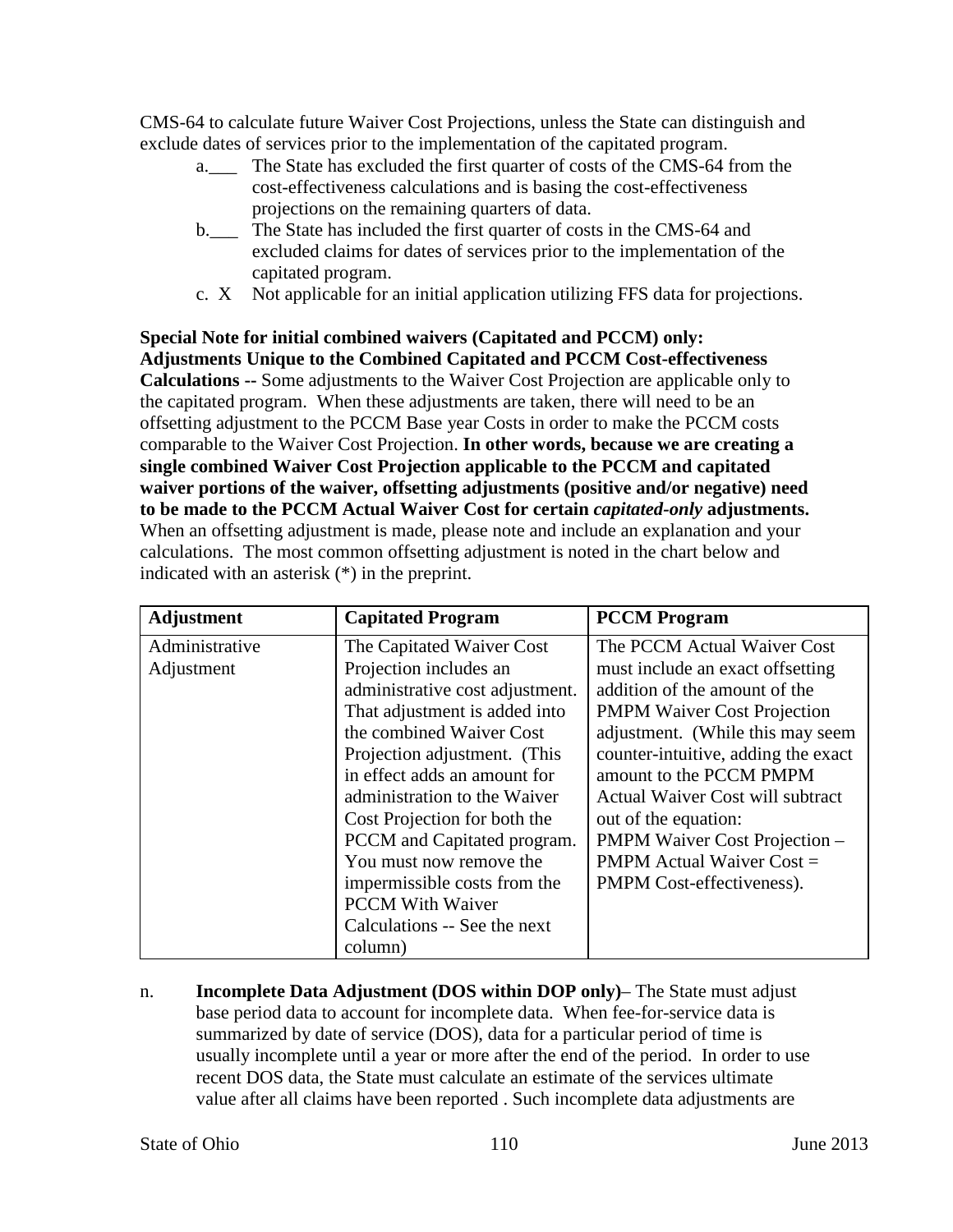referred to in different ways, including "lag factors," "incurred but not reported (IBNR) factors," or incurring factors. If date of payment (DOP) data is used, completion factors are not needed, but projections are complicated by the fact that payments are related to services performed in various former periods. *Documentation of assumptions and estimates is required for this adjustment.*

1.\_\_\_ Using the special DOS spreadsheets, the State is estimating DOS within DOP. Incomplete data adjustments are reflected in the following manner on **Appendix D5** for services to be complete and on **Appendix D7** to create a 12-month DOS within DOP projection:

2.  $X$  The State is using Date of Payment only for cost-effectiveness – no adjustment is necessary.

3.\_\_\_ Other (please describe):

o. **PCCM Case Management Fees (Initial PCCM waivers only) –** The State must add the case management fees that will be claimed by the State under new PCCM waivers. There should be sufficient savings under the waiver to offset these fees. The new PCCM case management fees will be accounted for with an adjustment on **Appendix D5.**

1. \_X\_ This adjustment is not necessary as this is not an initial PCCM waiver in the waiver program.

1.\_\_\_ This adjustment was made in the following manner:

- p. **Other adjustments**: Federal law, regulation, or policy change: If the federal government changes policy affecting Medicaid reimbursement, the State must adjust P1 through P5 to reflect all changes.
	- Once the State's FFS institutional excess UPL is phased out, CMS will no longer match excess institutional UPL payments.
		- Excess payments addressed through transition periods should not be included in the 1915(b) cost-effectiveness process. Any State with excess payments should exclude the excess amount and only include the supplemental amount under 100% of the institutional UPL in the cost effectiveness process.
		- ♦ For all other payments made under the UPL, including supplemental payments, the costs should be included in the cost effectiveness calculations. This would apply to PCCM enrollees and to PAHP, PIHP or MCO enrollees if the institutional services were provided as FFS wrap-around. The recipient of the supplemental payment does not matter for the purposes of this analysis.
		- 1. \_X\_ No adjustment was made.
		- 1.\_\_\_ This adjustment was made (Please describe) This adjustment must be mathematically accounted for in **Appendix D5**.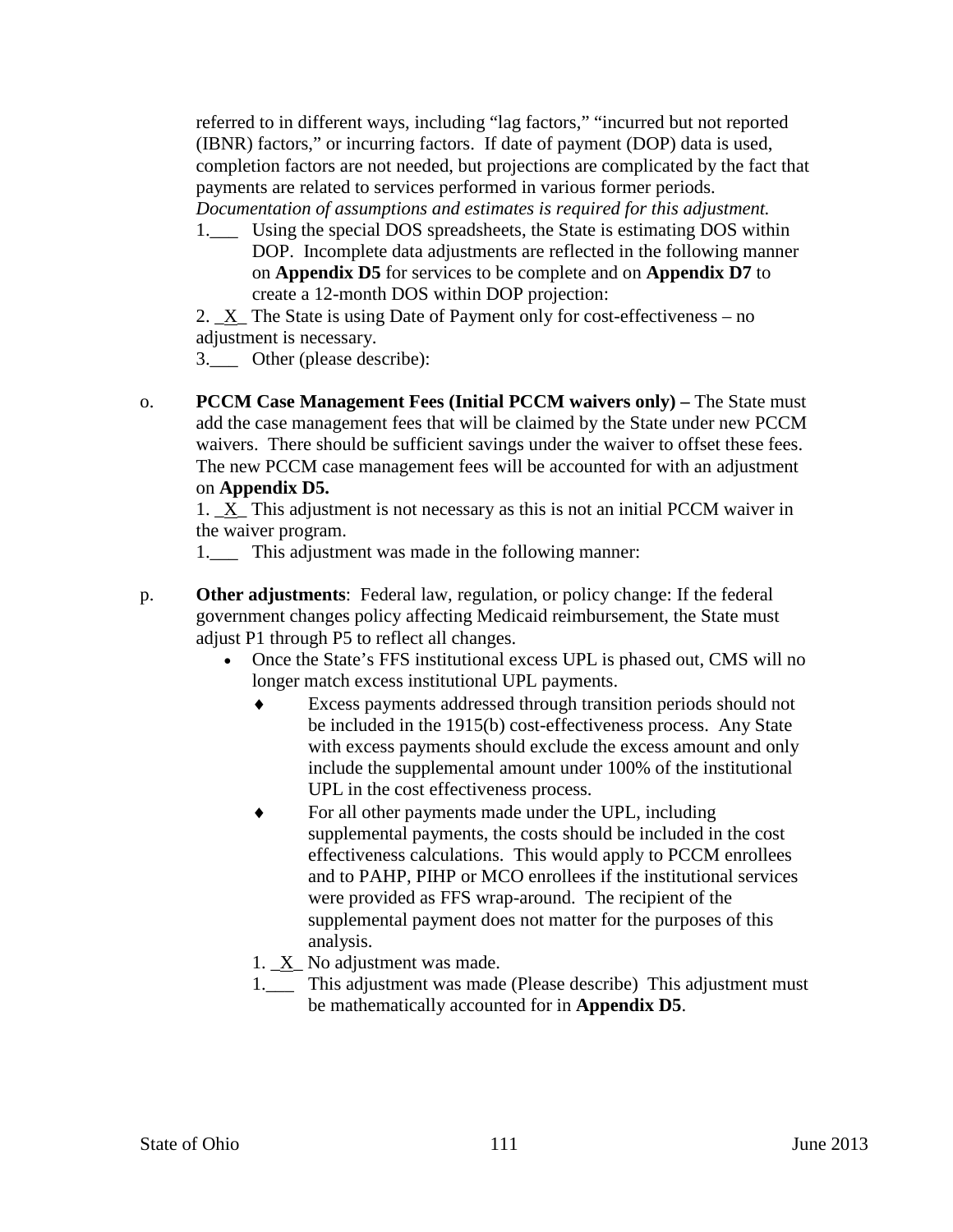**J.** Appendix D4 -- Conversion or Renewal Waiver Cost Projection and Adjustments.

If this is an Initial waiver submission, skip this section: States may need to make certain adjustments to the Waiver Cost Projection in order to accurately reflect the waiver program. If the State has made an adjustment to its Waiver Cost Projection, the State should note the adjustment and its location in Appendix D4, and include information on the basis and method, and mathematically account for the adjustment in Appendix D5.

CMS should examine the Actual Waiver Costs to ensure that if the State did not implement a programmatic adjustment built into the previous Waiver Cost Projection, that the State did not expend funds associated with the adjustment that was not implemented.

If the State implements a one-time only provision in its managed care program (typically administrative costs), the State should not reflect the adjustment in a permanent manner. CMS should examine future Waiver Cost Projections to ensure one-time-only adjustments are not permanently incorporated into the projections.

- a. **State Plan Services Trend Adjustment**  the State must trend the data forward to reflect cost and utilization increases. The R1 through R5 (BY for conversion) data already include the actual Medicaid cost changes for the population enrolled in the program. This adjustment reflects the expected cost and utilization increases in the managed care program from R5 (BY for conversion) to the end of the waiver (P5). Trend adjustments may be service-specific and expressed as percentage factors. Some states calculate utilization and cost separately, while other states calculate a single trend rate. The State must document the method used and how utilization and cost increases are not duplicative if they are calculated separately. **This adjustment must be mutually exclusive of programmatic/policy/pricing changes and CANNOT be taken twice. The State must document how it ensures there is no duplication with programmatic/policy/pricing changes.**
	- 1. [Required, if the State's BY or R2 is more than 3 months prior to the beginning of P1] The State is using actual State cost increases to trend past data to the current time period *(i.e., trending from 1999 to present)* The actual trend rate used is:  $\qquad \qquad$  . Please document how that trend was calculated:
	- 2.\_\_\_ [Required, to trend BY/R2 to P1 through P5 in the future] When cost increases are unknown and in the future, the State is using a predictive trend of either State historical cost increases or national or regional factors that are predictive of future costs (same requirement as capitated ratesetting regulations) *(i.e., trending from present into the future)*.
		- i. State historical cost increases. Please indicate the years on which the rates are based: base years\_\_\_\_\_\_\_\_\_\_\_\_\_\_\_ In addition, please indicate the mathematical method used (multiple regression, linear regression, chi-square, least squares, exponential smoothing, etc.). Finally, please note and explain if the State's cost increase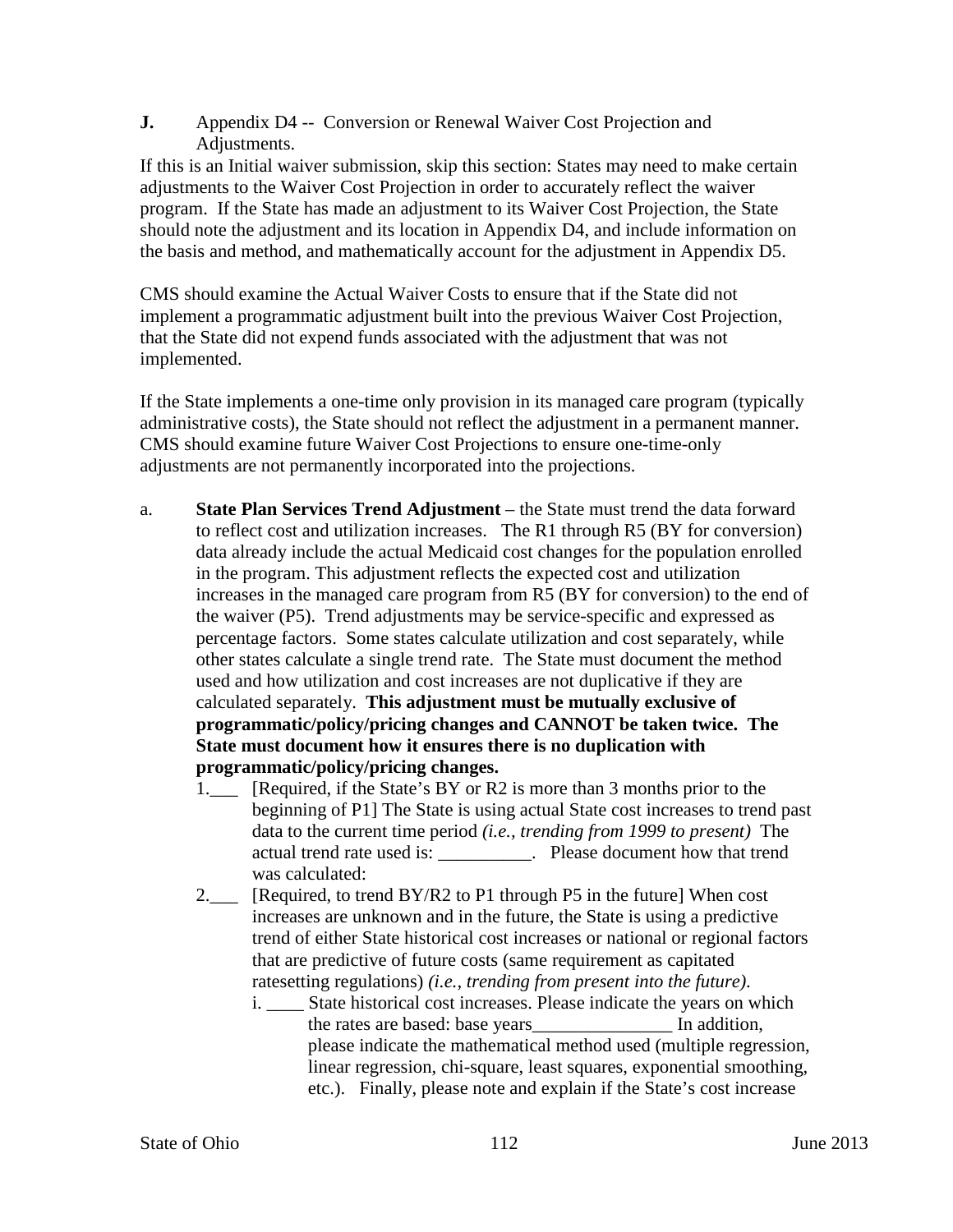calculation includes more factors than a price increase such as changes in technology, practice patterns, and/or units of service PMPM.

- ii. \_\_\_ National or regional factors that are predictive of this waiver's future costs. Please indicate the services and indicators used \_\_\_\_\_\_\_\_\_\_\_\_\_\_. In addition, please indicate how this factor was determined to be predictive of this waiver's future costs. Finally, please note and explain if the State's cost increase calculation includes more factors than a price increase such as changes in technology, practice patterns, and/or units of service PMPM.
- 3.\_\_\_\_ The State estimated the PMPM cost changes in units of service, technology and/or practice patterns that would occur in the waiver separate from cost increase. Utilization adjustments made were servicespecific and expressed as percentage factors. The State has documented how utilization and cost increases were not duplicated. This adjustment reflects the changes in utilization between R2 and P1 and between years P1 through P5.
	- i. Please indicate the years on which the utilization rate was based (if calculated separately only).
	- ii. Please document how the utilization did not duplicate separate cost increase trends.

# b. \_\_\_\_ **State Plan Services Programmatic/Policy/Pricing Change Adjustment:**

These adjustments should account for any programmatic changes that are not cost neutral and that affect the Waiver Cost Projection. For example, changes in rates, changes brought about by legal action, or changes brought about by legislation. For example, Federal mandates, changes in hospital payment from per diem rates to Diagnostic Related Group (DRG) rates or changes in the benefit coverage of the FFS program. **This adjustment must be mutually exclusive of trend and CANNOT be taken twice. The State must document how it ensures there is no duplication with trend.** If the State is changing one of the aspects noted above in the FFS State Plan then the State needs to estimate the impact of that adjustment. *Note: FFP on rates cannot be claimed until CMS approves the SPA per the 1/2/01 SMD letter. Prior approval of capitation rates is contingent upon approval of the SPA*. The R2 data was adjusted for changes that will occur after the R2 (BY for conversion) and during P1 and P2 that affect the overall Medicaid program.

Others:

- Additional State Plan Services  $(+)$
- Reductions in State Plan Services (-)
- Legislative or Court Mandated Changes to the Program Structure or fee schedule not accounted for in Cost increase or pricing  $(+/-)$
- Graduate Medical Education (GME) Changes This adjustment accounts for **changes** in any GME payments in the program. 42 CFR 438.6(c)(5) specifies that States can include or exclude GME payments from the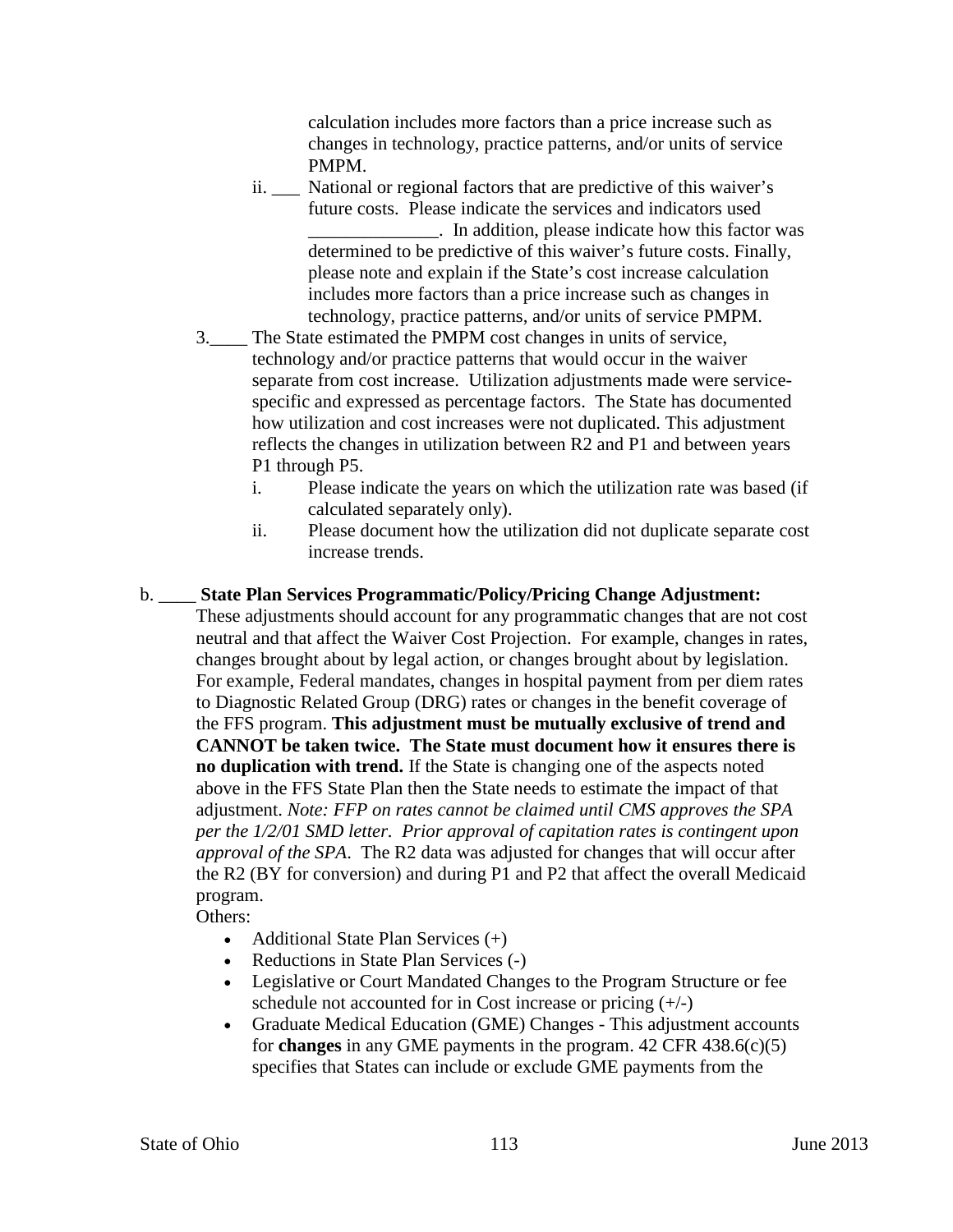capitation rates. However, GME payments must be included in costeffectiveness calculations.

- Copayment Changes This adjustment accounts for changes from R2 to P1 in any copayments that are collected under the FFS program, but not collected in the MCO/PIHP/PAHP capitated program. States must ensure that these copayments are included in the Waiver Cost Projection if not to be collected in the capitated program. If the State is changing the copayments in the FFS program then the State needs to estimate the impact of that adjustment.
- 1. The State has chosen not to make an adjustment because there were no programmatic or policy changes in the FFS program after the MMIS claims tape was created. In addition, the State anticipates no programmatic or policy changes during the waiver period.
- 2.\_\_\_ An adjustment was necessary and is listed and described below:
	- i.\_\_ The State projects an externally driven State Medicaid managed care rate increases/decreases between the base and rate periods. For each change, please report the following:
		- A. The size of the adjustment was based upon a newly approved State Plan Amendment (SPA). PMPM size of adjustment
		- B. The size of the adjustment was based on pending SPA. Approximate PMPM size of adjustment \_\_\_\_\_\_\_
		- C.\_\_\_\_Determine adjustment based on currently approved SPA. PMPM size of adjustment
		- *D.\_\_\_\_Determine adjustment for Medicare Part D dual eligibles.*
		- *E.* Other (please describe):
	- ii.\_\_ The State has projected no externally driven managed care rate increases/decreases in the managed care rates.
	- iii.\_\_ The adjustment is a one-time only adjustment that should be deducted out of subsequent waiver renewal projections (i.e., startup costs). Please explain:
	- iv.\_\_ Changes brought about by legal action (please describe): For each change, please report the following:
		- A. The size of the adjustment was based upon a newly approved State Plan Amendment (SPA). PMPM size of adjustment \_\_\_\_\_\_\_
		- B. The size of the adjustment was based on pending SPA. Approximate PMPM size of adjustment \_\_\_\_\_\_\_
		- C. Determine adjustment based on currently approved SPA. PMPM size of adjustment
		- D. Other (please describe):
	- v.\_\_ Changes in legislation (please describe):
		- For each change, please report the following: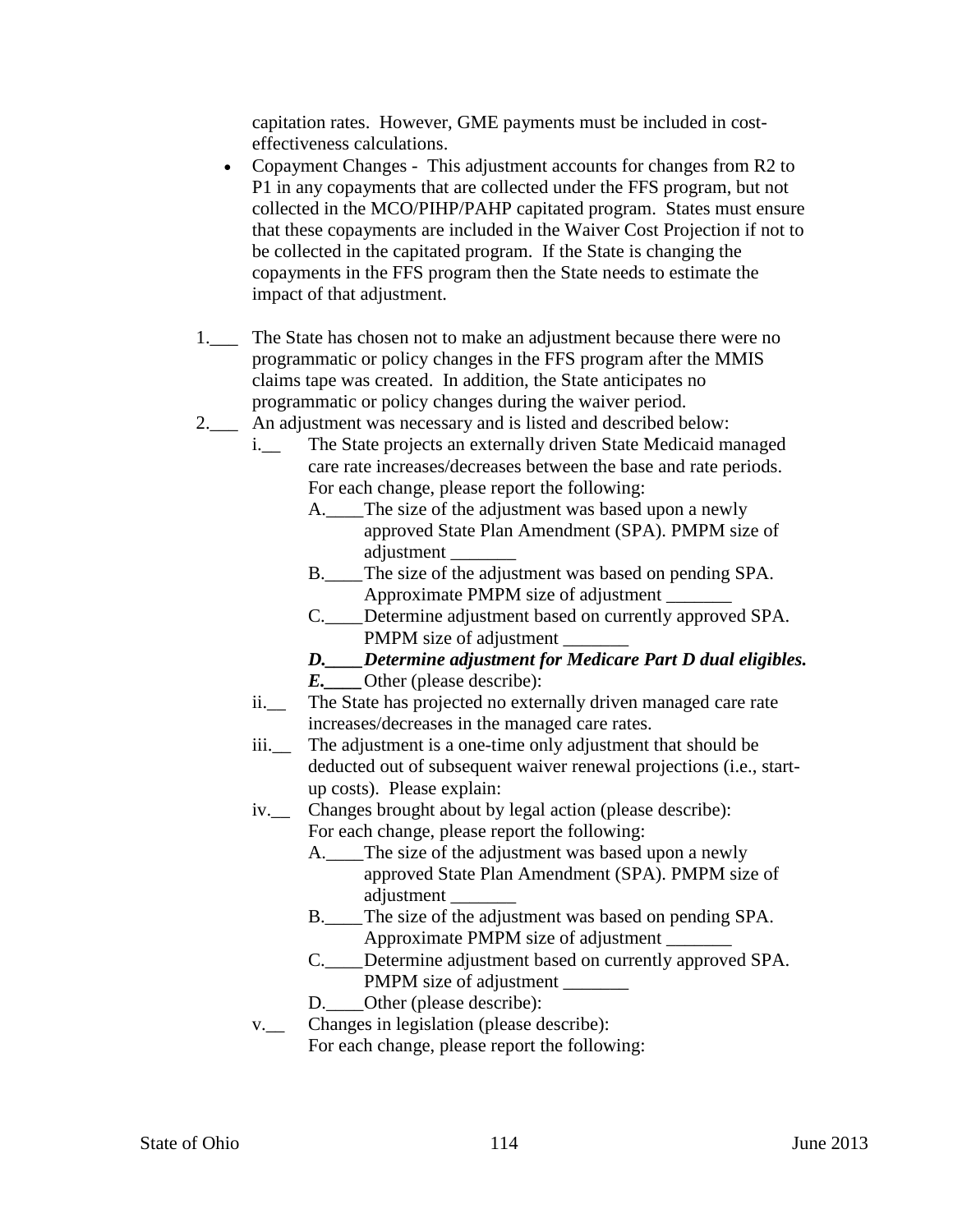- A. The size of the adjustment was based upon a newly approved State Plan Amendment (SPA). PMPM size of adiustment
- B.\_\_\_\_The size of the adjustment was based on pending SPA. Approximate PMPM size of adjustment \_\_\_\_\_\_\_
- C.\_\_\_\_Determine adjustment based on currently approved SPA. PMPM size of adjustment \_\_\_\_\_\_\_\_
- D. **Other (please describe):**
- vi.\_\_ Other (please describe):
	- A. The size of the adjustment was based upon a newly approved State Plan Amendment (SPA). PMPM size of adjustment \_\_\_\_\_\_\_
		- B. The size of the adjustment was based on pending SPA. Approximate PMPM size of adjustment \_\_\_\_\_\_\_
		- C.\_\_\_\_Determine adjustment based on currently approved SPA. PMPM size of adjustment
		- D. Other (please describe):
- c.\_\_\_ **Administrative Cost Adjustment:** This adjustment accounts for **changes** in the managed care program. The administrative expense factor in the renewal is based on the administrative costs for the eligible population participating in the waiver for managed care. Examples of these costs include per claim claims processing costs, additional per record PRO review costs, and additional Surveillance and Utilization Review System (SURS) costs; as well as actuarial contracts, consulting, encounter data processing, independent assessments, EQRO reviews, etc. *Note: one-time administration costs should not be built into the costeffectiveness test on a long-term basis. States should use all relevant Medicaid administration claiming rules for administration costs they attribute to the managed care program.* If the State is changing the administration in the managed care program then the State needs to estimate the impact of that adjustment.
	- 1. No adjustment was necessary and no change is anticipated.
	- 2.\_\_\_ An administrative adjustment was made.
		- i.\_\_\_ Administrative functions will change in the period between the beginning of P1 and the end of P5. Please describe:
		- ii.\_\_\_ Cost increases were accounted for.
			- A. Determine administration adjustment based upon an approved contract or cost allocation plan amendment (CAP).
				- B. Determine administration adjustment based on pending contract or cost allocation plan amendment (CAP).
				- C.\_\_\_\_State Historical State Administrative Inflation. The actual trend rate used is: \_\_\_\_\_\_\_\_\_\_. Please document how that trend was calculated:
				- D. Other (please describe):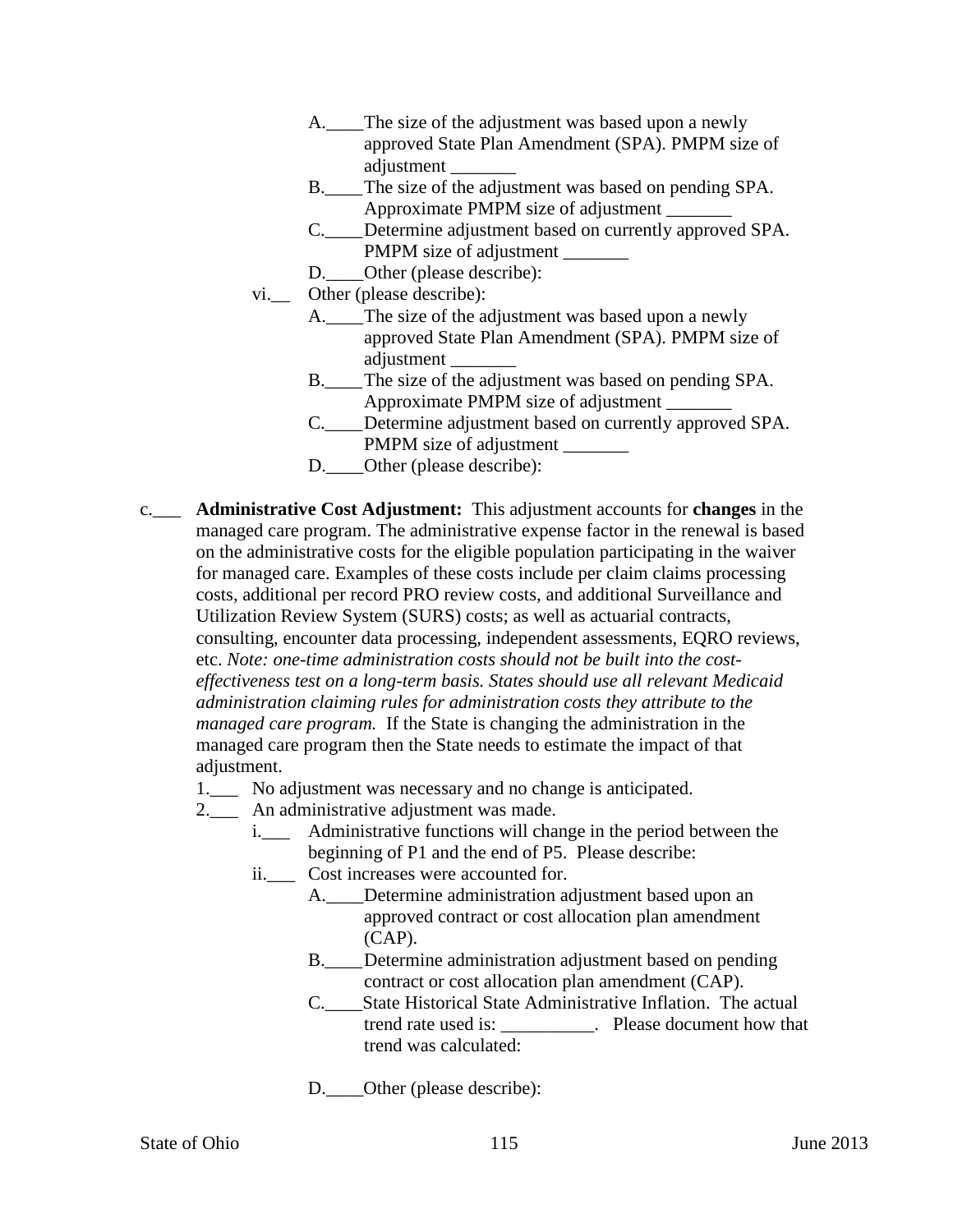- iii. [Required, when State Plan services were purchased through a sole source procurement with a governmental entity. No other State administrative adjustment is allowed.] If cost increase trends are unknown and in the future, the State must use the lower of: Actual State administration costs trended forward at the State historical administration trend rate or Actual State administration costs trended forward at the State Plan services trend rate. Please document both trend rates and indicate which trend rate was used.
	- A. Actual State Administration costs trended forward at the State historical administration trend rate. Please indicate the years on which the rates are based: base years\_\_\_\_\_\_\_\_\_\_\_\_\_\_\_ In addition, please indicate the mathematical method used (multiple regression, linear regression, chi-square, least squares, exponential smoothing, etc.). Finally, please note and explain if the State's cost increase calculation includes more factors than a price increase.
	- B. Actual State Administration costs trended forward at the State Plan Service Trend rate. Please indicate the State Plan Service trend rate from **Section D.I.J.a**. above \_\_\_\_\_\_.
- d. **1915(b)(3) Trend Adjustment:** The State must document the amount of 1915(b)(3) services in the R1/R2/BY **Section D.I.H.a** above. The R1/R2/BY already includes the actual trend for the 1915(b)(3) services in the program. This adjustment reflects the expected trend in the 1915(b)(3) services between the R2/BY and P1 of the waiver and the trend between the beginning of the program (P1) and the end of the program (P5). Trend adjustments may be service-specific and expressed as percentage factors.
	- 1. Required, if the State's BY or R2 is more than 3 months prior to the beginning of P1 to trend BY or R2 to P1] The State is using the actual State historical trend to project past data to the current time period *(i.e., trending from 1999 to present).* The actual documented trend is: \_\_\_\_\_\_\_\_\_\_. Please provide documentation.
	- 2. Required, when the State's BY or R2 is trended to P5. No other 1915(b)(3) adjustment is allowed] If trends are unknown and in the future *(i.e., trending from present into the future)*, the State must use the lower of State historical 1915(b)(3) trend or the State's trend for State Plan Services. Please document both trend rates and indicate which trend rate was used.
		- i. State historical 1915(b)(3) trend rates
			- 1. Please indicate the years on which the rates are based: base years\_\_\_\_\_\_\_\_\_\_\_\_\_\_\_
			- 2. Please indicate the mathematical method used (multiple regression, linear regression, chi-square, least squares, exponential smoothing, etc.):
		- ii. State Plan Service Trend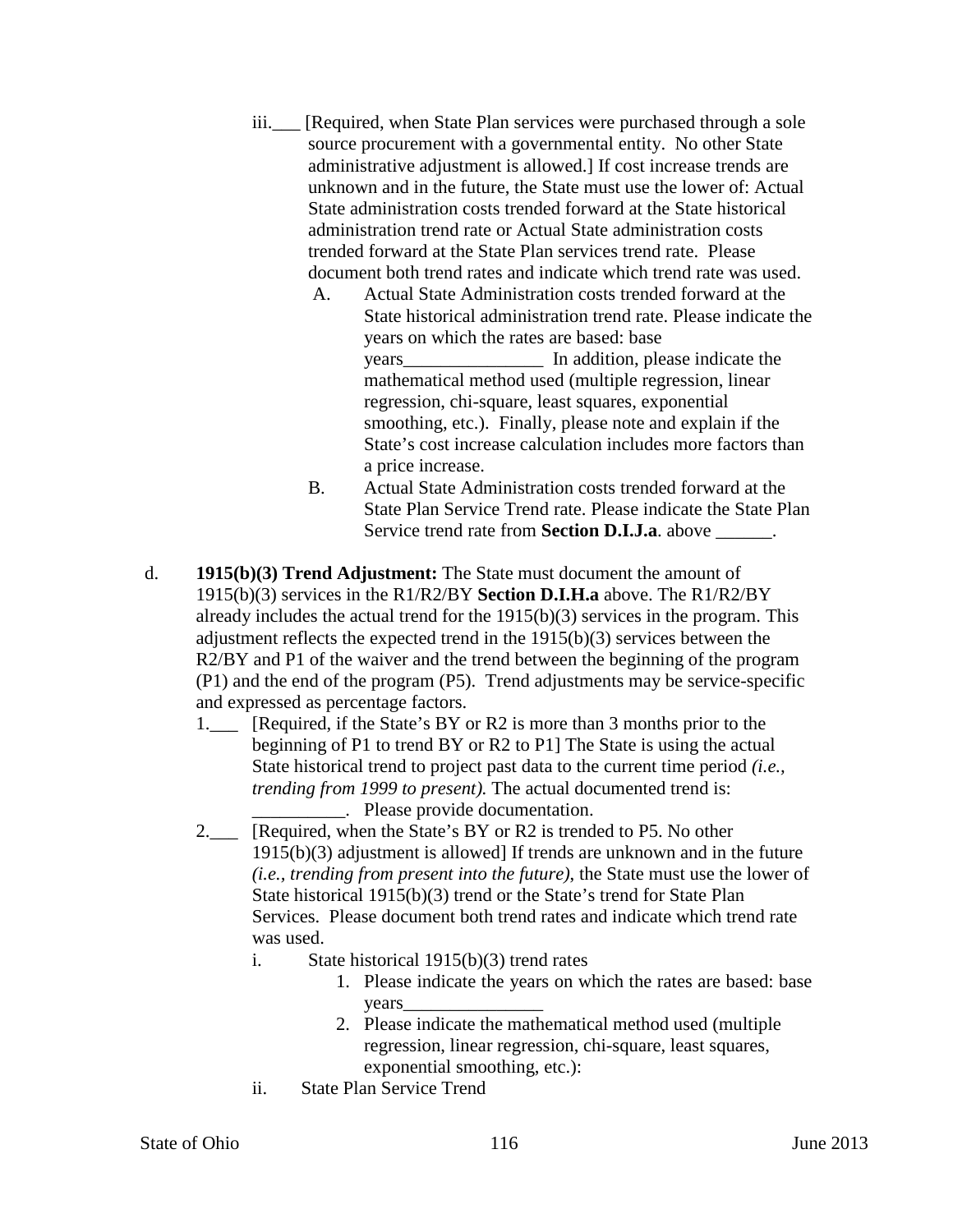- 1. Please indicate the State Plan Service trend rate from **Section D.I.J.a**. above  $\qquad$ .
- e. **Incentives (not in capitated payment) Trend Adjustment:** Trend is limited to the rate for State Plan services.
	- **1.** List the State Plan trend rate by MEG from **Section D.I.J.a** \_\_\_\_\_\_\_
	- **2.** List the Incentive trend rate by MEG if different from **Section D.I.J.a**.
	- $\overline{\phantom{a}}$ **3.** Explain any differences:
- f. **Other Adjustments** including but not limited to federal government changes. (Please describe):
	- If the federal government changes policy affecting Medicaid reimbursement, the State must adjust P1 through P5 to reflect all changes.
	- Once the State's FFS institutional excess UPL is phased out, CMS will no longer match excess institutional UPL payments.
		- ♦ Excess payments addressed through transition periods should not be included in the 1915(b) cost-effectiveness process. Any State with excess payments should exclude the excess amount and only include the supplemental amount under 100% of the institutional UPL in the cost effectiveness process.
		- For all other payments made under the UPL, including supplemental payments, the costs should be included in the cost effectiveness calculations. This would apply to PCCM enrollees and to PAHP, PIHP or MCO enrollees if the institutional services were provided as FFS wrap-around. The recipient of the supplemental payment does not matter for the purposes of this analysis.

• **Pharmacy Rebate Factor Adjustment (Conversion Waivers Only)\***: Rebates that States receive from drug manufacturers should be deducted from Base Year costs if pharmacy services are included in the capitated base. If the base year costs are not reduced by the rebate factor, an inflated BY would result. Pharmacy rebates should also be deducted from FFS costs if pharmacy services are impacted by the waiver but not capitated. *Basis and Method:*

- 1.\_\_\_ Determine the percentage of Medicaid pharmacy costs that the rebates represent and adjust the base year costs by this percentage. States may want to make separate adjustments for prescription versus over the counter drugs and for different rebate percentages by population. States may assume that the rebates for the targeted population occur in the same proportion as the rebates for the total Medicaid population *which includes accounting for Part D dual eligibles*. Please account for this adjustment in **Appendix D5**.
- 2. The State has not made this adjustment because pharmacy is not an included capitation service and the capitated contractor's providers do not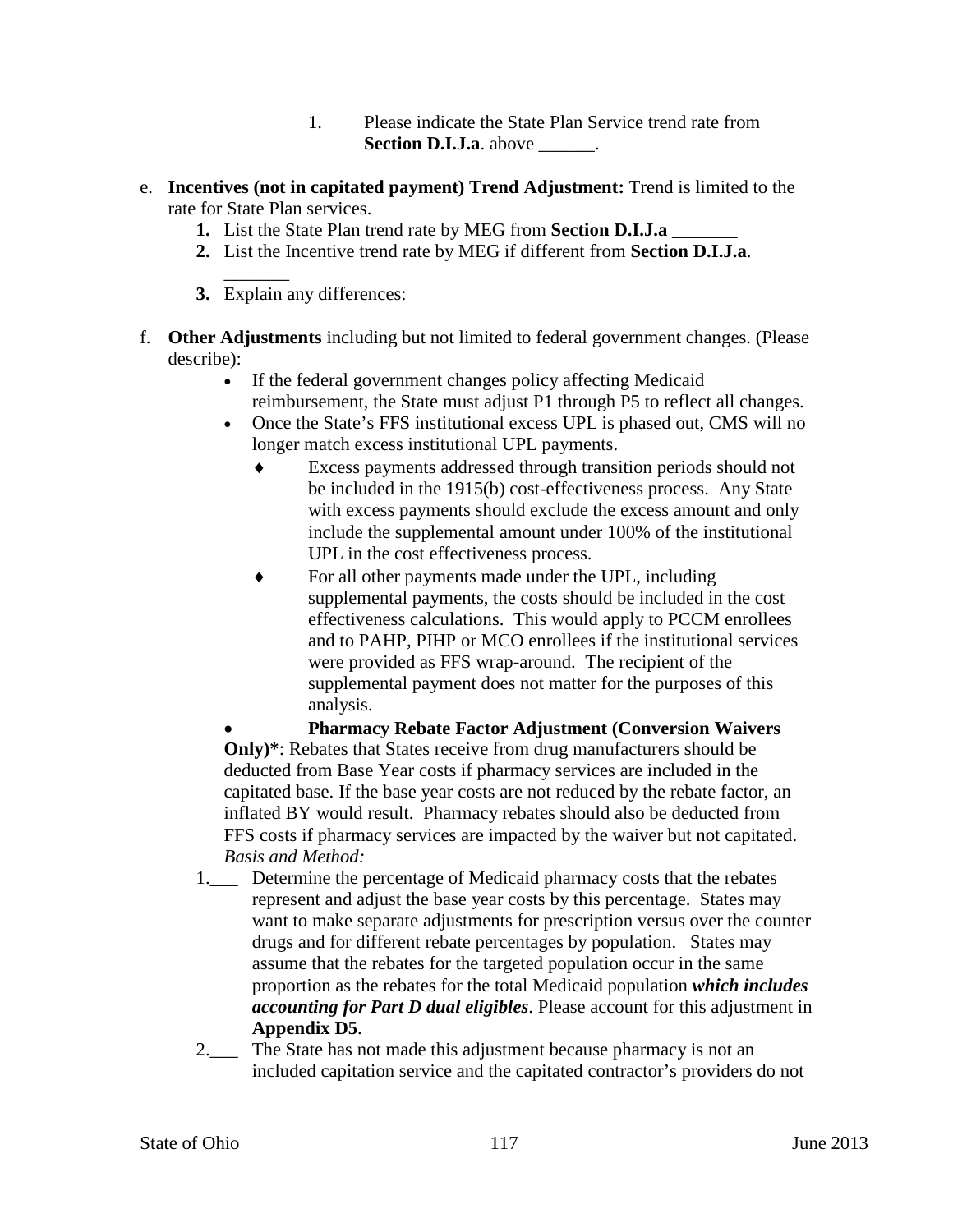prescribe drugs that are paid for by the State in FFS *or Part D for the dual eligibles*.

- 3. Other (please describe):
- 1.\_\_\_ No adjustment was made.
- 2.\_\_\_ This adjustment was made (Please describe). This adjustment must be mathematically accounted for in **Appendix D5**.

#### **K.** Appendix D5 – Waiver Cost Projection

The State should complete these appendices and include explanations of all adjustments in **Section D.I.I and D.I.J** above.

#### **L.** Appendix D6 – RO Targets

The State should complete these appendices and include explanations of all trends in enrollment in **Section D.I.E.** above.

- **M.** Appendix D7 Summary
	- a. Please explain any variance in the overall percentage change in spending from BY/R1 to P2.
		- 1. Please explain caseload changes contributing to the overall annualized rate of change in **Appendix D7 Column I.** This response should be consistent with or the same as the answer given by the State in **Section D.I.E.c & d**:

*The State has assumed no restrictions on the number of individuals who may be served in the waiver at any one time in a given year. The State has utilized a geographic phase-in schedule described in Section A, Part I, subsection C of this document to determine the appropriate member months to include in the first projection quarter.* 

*The ICDS waiver will have a geographic phase-in to the seven covered geographic areas over a three month period. Starting April 1, 2014, Dual Eligible individuals including individuals currently enrolled in one of Ohio's five Nursing Facility (NF) Level of Care (LOC)-based waivers and residing in one of these seven geographical areas will be allowed to voluntarily opt-into the waiver. Dual Eligible individuals will be mandatorily phased-into the ICDS Waiver under the following schedule:* 

*Enrollment beginning April 1, 2014:*

• *Northeast ICDS Region (Cuyahoga, Geauga, Lake, Lorain and Medina counties)*

*Enrollment beginning May 1, 2014:*

• *Northwest ICDS Region (Fulton, Lucas, Wood and Ottawa counties)*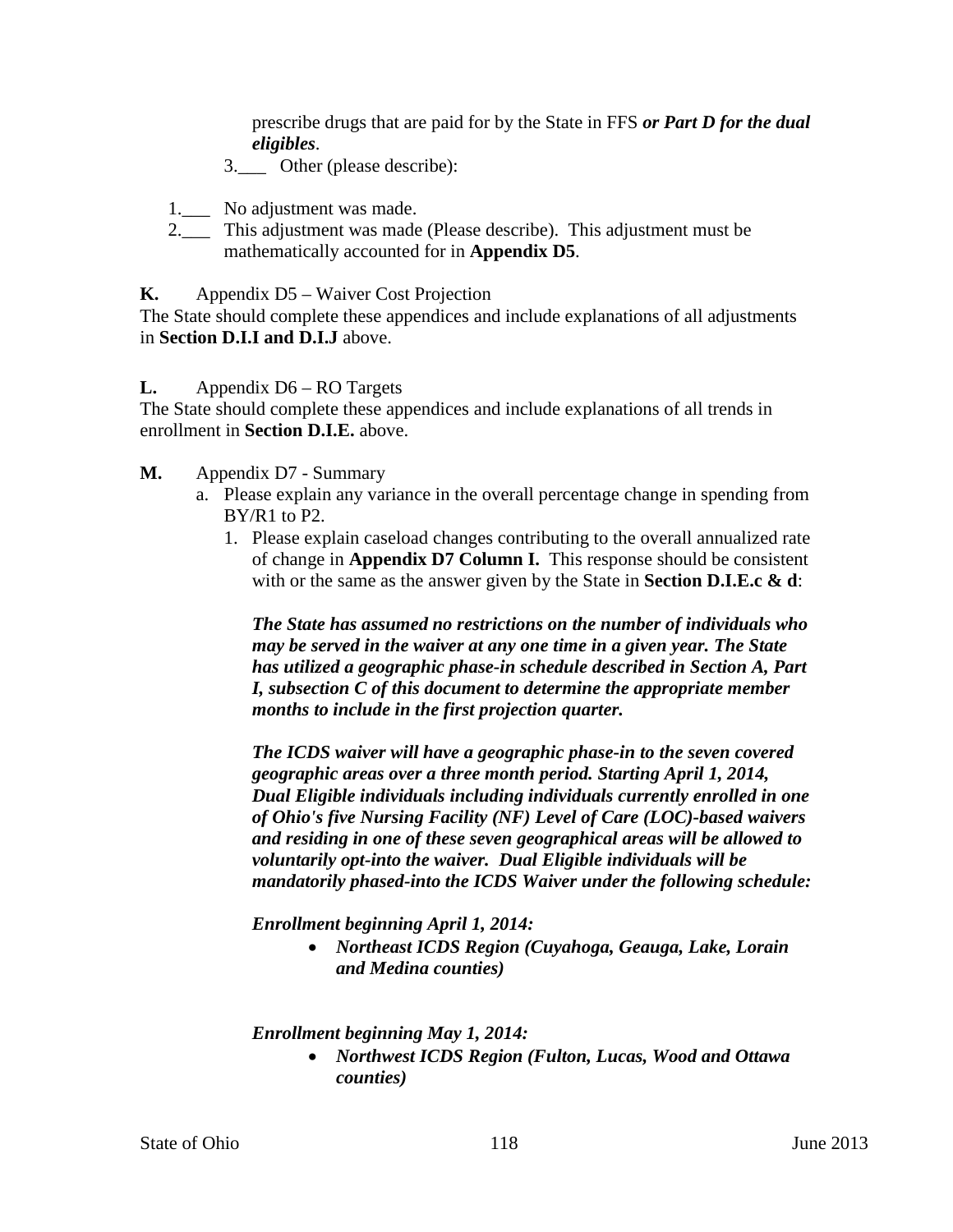- *Northeast Central ICDS Region (Trumbull, Mahoning and Columbiana counties)*
- *Southwest ICDS Region (Butler, Warren, Clinton, Hamilton and Clermont counties)*

*Enrollment beginning June 1, 2014:*

- *West Central ICDS Region (Clark, Greene and Montgomery counties)*
- *Central/Southeast ICDS Region (Union, Delaware, Franklin, Pickaway and Madison counties)*
- *East Central ICDS Region (Wayne, Summit, Portage and Stark counties)*

*The projection of member months was based on current trends among the three Medicaid Eligibility Groups (MEGs) as well as anticipated shift in future enrollment mix among the MEGs. The assumed growth rates reflect expected increases in the Medicaid target population and the aging of the Medicaid population.* 

*The overall membership projections assume enrollment growth at approximately 0.5% per quarter once the phase-in has been fully implemented. The quarterly growth rate assumed between the base year and projection year 1 is 1.7%, 0.4% and 0.0% for Community Waiver, Community Well and Institutional MEGs respectively. These were calculated based on the expected enrollment in the capitated program using actuarial assumptions. The enrollment growth assumptions are representative of current trends and the anticipated shift in future enrollment mix away from institutions into community care. For the Institutional MEG, we reflected a flat change in projection since trend assumptions regarding this aging population was offset by potential shifts from the Institutional MEG to the Community Waiver and/or Community Well MEGs. Additionally projected quarter 1 reflects the phase-in of individuals from voluntary to mandatory enrollment as reflected in the phase-in schedule also described in Section D.I.D of the waiver narrative.*

#### *There is no other variance in eligible member months.*

2. Please explain unit cost changes contributing to the overall annualized rate of change in **Appendix D7 Column I.** This response should be consistent with or the same as the answer given by the State in the State's explanation of cost increase given in **Section D.I.I and D.I.J**: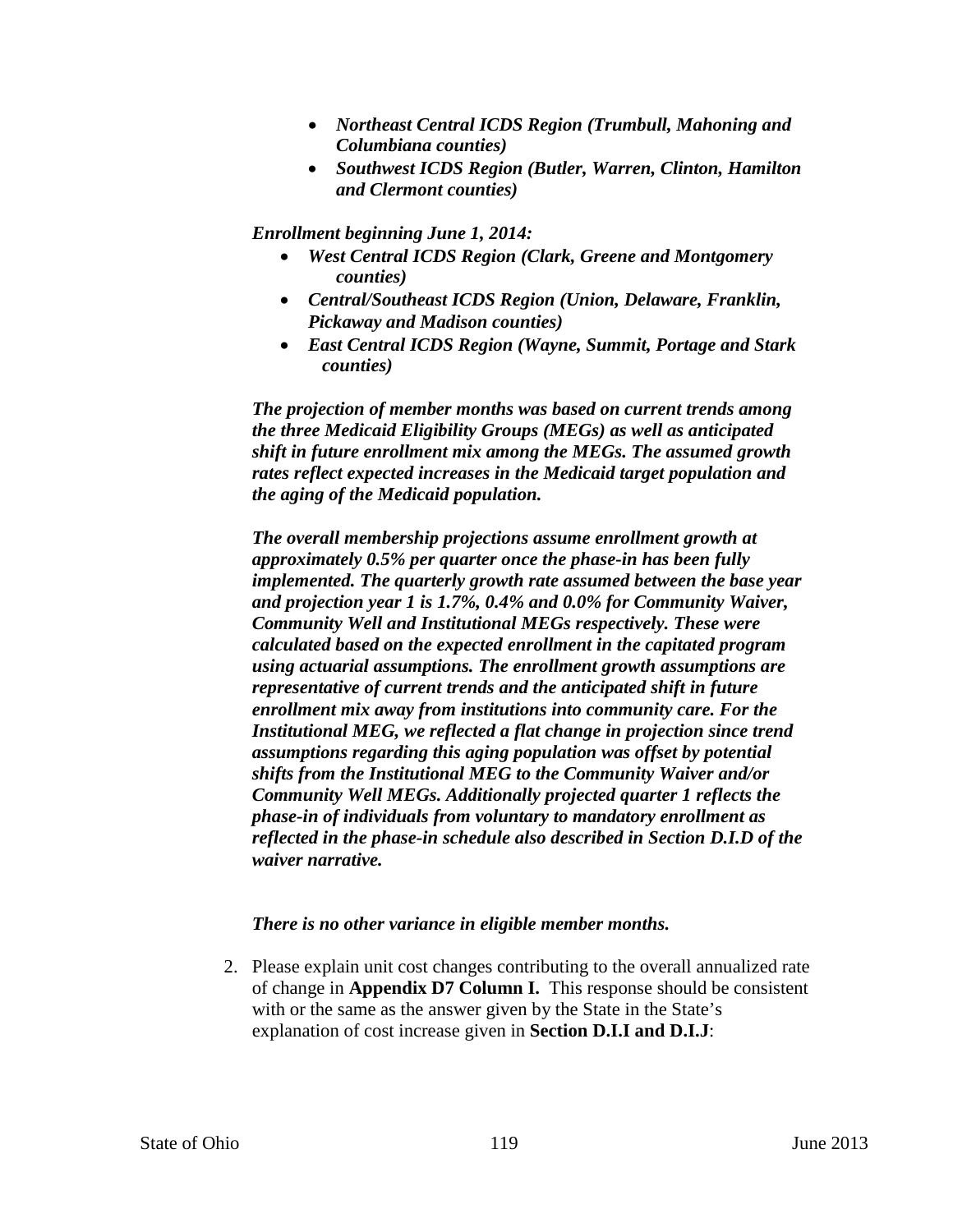*The State did not estimate cost changes separate from utilization changes. Utilization did not duplicate separate cost increase trends. Utilization trend is considered in the State's overall analysis of trend.* 

3. Please explain utilization changes contributing to the overall annualized rate of change in **Appendix D7 Column I.** This response should be consistent with or the same as the answer given by the State in the State's explanation of utilization given in **Section D.I.I and D.I.J**:

*The State's expenditure reports and historical FFS data were the primary sources for determining trend for the prospective periods for this waiver request. The State considered historical year over year trends in developing trend estimates and also changes to the FFS Medicaid program, consistent with the development of capitation rates. The actuary utilized a linear regression looking at experience on rolling twelvemonths, while considering the impact of Medicare deductible levels that could impact the trends of crossover services. No other statistical methods were deemed appropriate to use for this population and data.*

*For the prospective time periods (P1 to P2, P2 to P3, P3 to P4 and P4 to P5), the State assumed an overall 5.2% annual trend. Once the program is instituted, the Institutional and Community Waiver MEGs will be paid the same capitation rate. The annual trend assumed for the two MEGs is 5.3% and the trend assumed for Community Well is 4.6%.*

*As mentioned above, the prospective trends were reviewed for the combined Institutional and Community Waiver populations and the trend in the Community Waiver MEG was adjusted upwards from the base year to reflect the anticipated level of services to be provided beyond those offered in the base period. In addition, the same rate will be paid to the ICDS plans for both the Institutional and Community Waiver MEGs, which combined represent individuals that meet the NFLOC requirement. This program design which was approved in the ICDS dual eligible demonstration is common in integrated care models to encourage ICDS plans to provide care to individuals in the most cost-effective placements.*

*The State was careful not to duplicate the impact of program changes that would have occurred with the implementation of a capitated program.*

Please note any other principal factors contributing to the overall annualized rate of change in **Appendix D7 Column I.**

*The annualized rate of change is lower for the Institution MEG and higher for the Community Waiver MEG as a result of the State's contracting arrangement in which plans will be paid the same capitation rate for these two MEGs. However, the*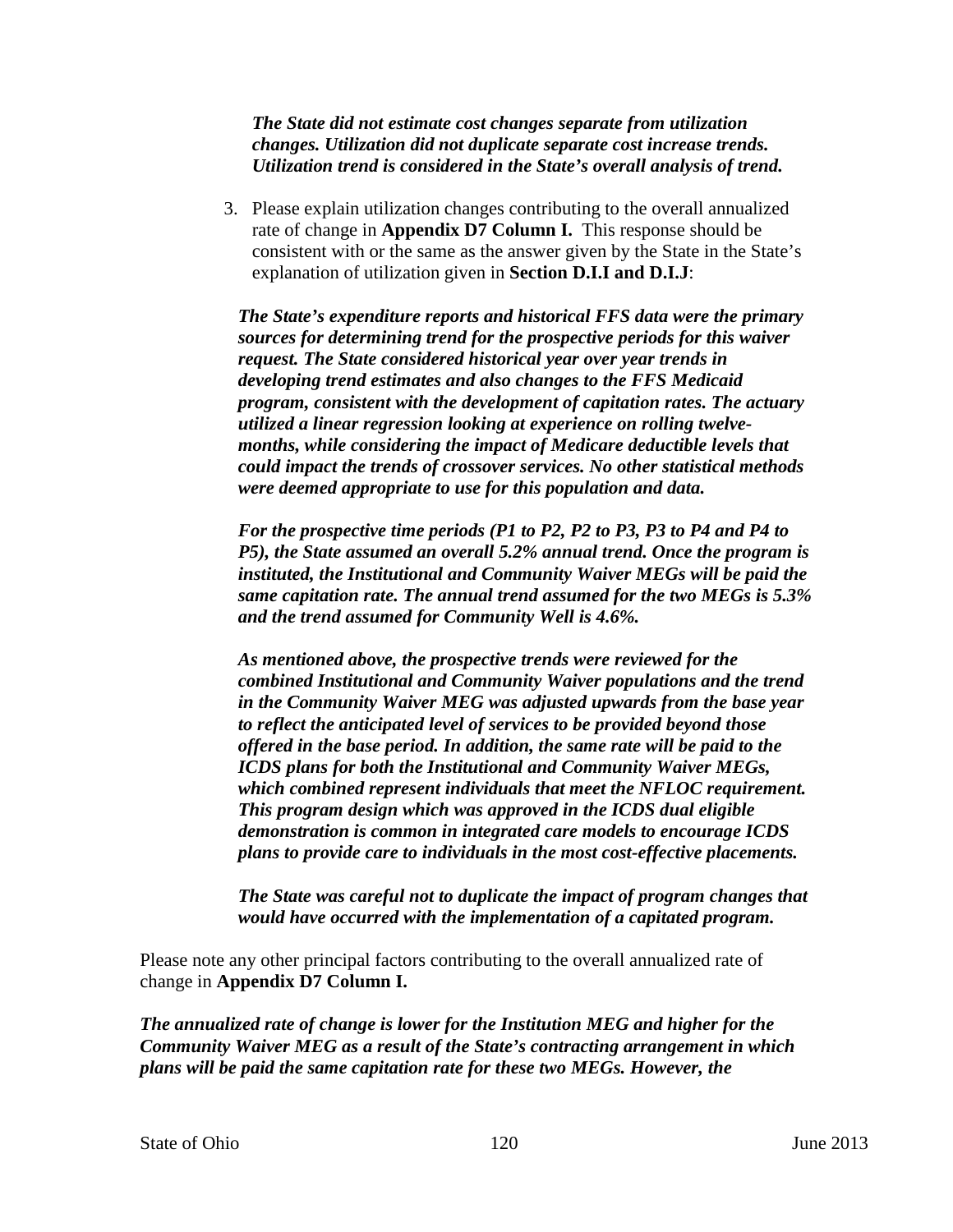# *annualized rate of change in aggregate is very reasonable and reflects all the adjustments described previously.*

# **Part II: Appendices D.1-7**

Please see attached Excel spreadsheets.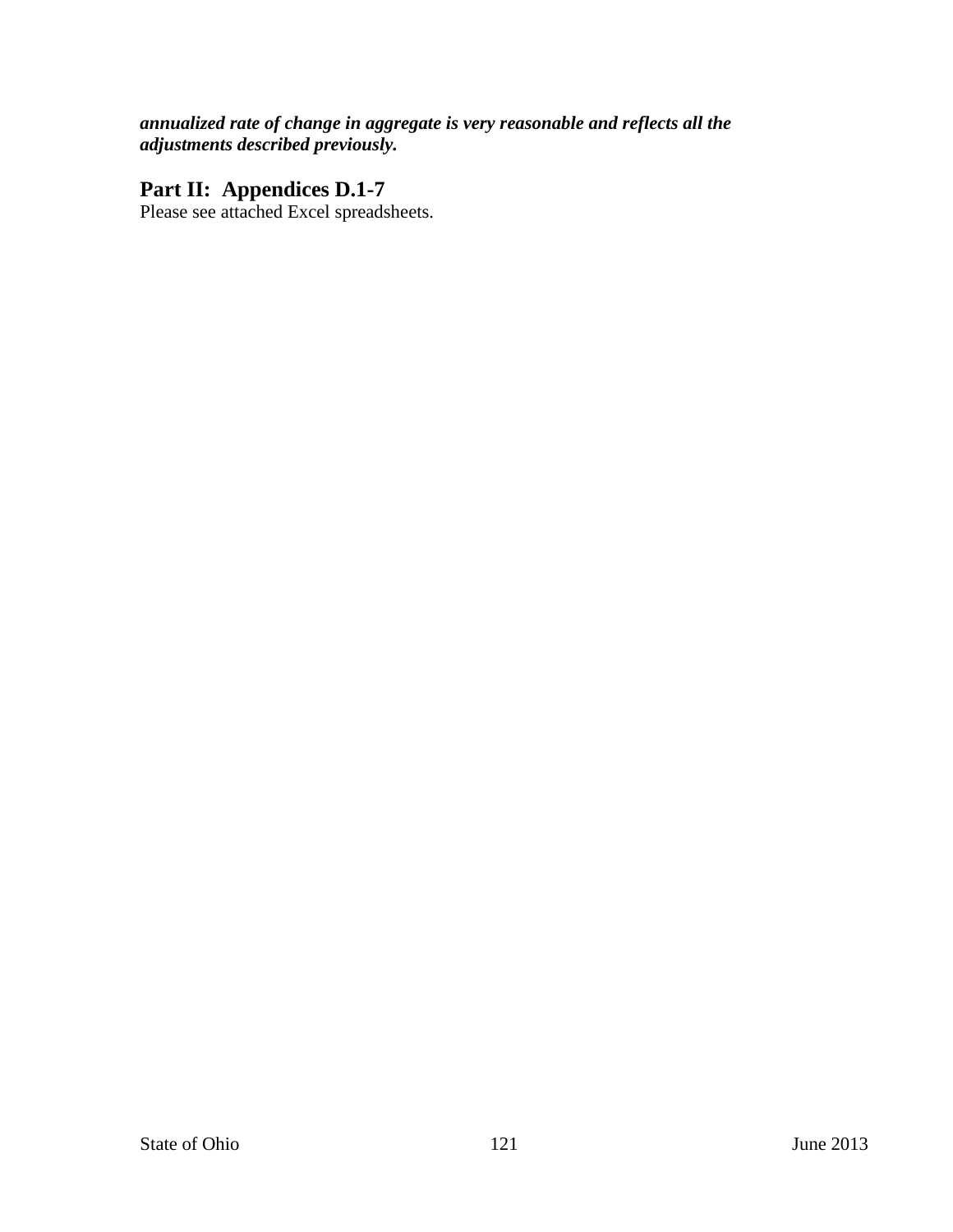Attachment 1

# Instructions for

# Section 1915(b) Waiver Preprint For • MCO, PIHP, PAHP, PCCM Programs **And**

FFS Selective Contracting Programs

July 18, 2005 MMA amendment version

Draft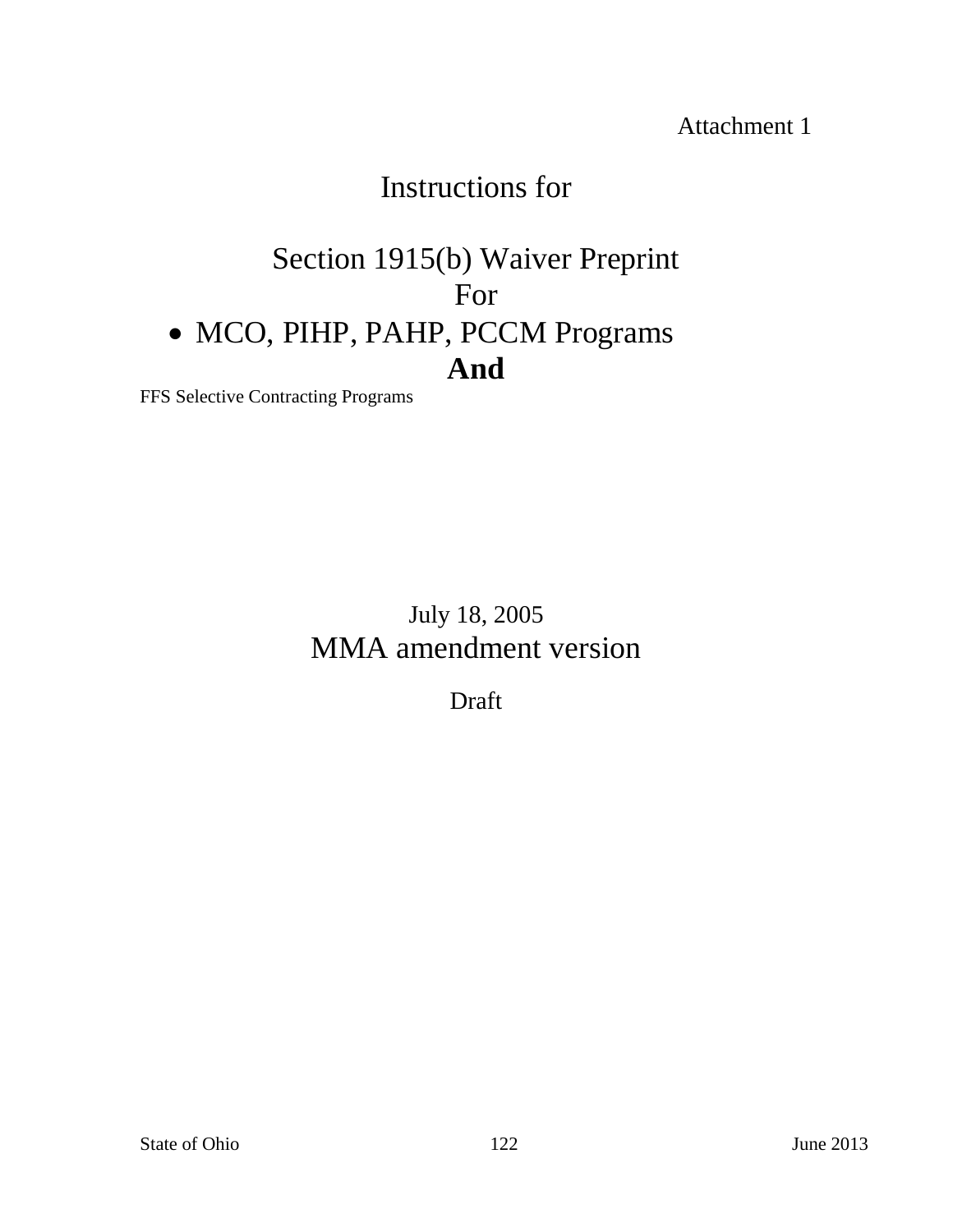# Preprint Instructions

# **Introduction**

This waiver preprint is for a State's use in requesting authority under section 1915(b) of the Social Security Act (the Act) to operate a managed care program. Specifically, it is designed for use in authorizing programs involving Managed Care Organizations (MCOs), Prepaid Inpatient Health Plans (PIHPs), Prepaid Ambulatory Health Plans (PAHPs), and Primary Care Case Management (PCCM) systems. In addition, it can be used for section 1915(b)(4) fee-for-service selective contracting programs. Use of this 1915(b) waiver preprint is strongly encouraged.

Section 1915(b) of the Act, and 42 CFR 431.55, require that states assure waivers under this authority are cost-effective, and do not substantially impair access to services of adequate quality where medically necessary.

This waiver preprint is organized as follows:

| Face Sheet       | Key Information            |
|------------------|----------------------------|
| Section A        | <b>Program Description</b> |
| <b>Section B</b> | <b>Monitoring Plan</b>     |
| Section C        | <b>Monitoring Results</b>  |
| Section D        | Cost effectiveness         |
| Appendices D1-7  | Cost effectiveness data    |

This preprint incorporates relevant statutory requirements (see sections 1902, 1903, 1915, and 1932 of the Act), as well as pertinent regulations (see 42 CFR Parts 431, 434, and 438). Please note that states must still have MCO contracts and capitation payments prior approved by the CMS Regional Office, and must have PIHP and PAHP contracts and capitation payments reviewed and approved by the CMS Regional Office.

This preprint is not for use in authorizing managed care programs under sections 1905(t), 1915(a), or 1932(a) of the Act. Programs under those authorities are authorized through state plan amendments.

# **Features**

This waiver preprint is designed to simplify the waiver application process. It has the following features:

• Use same document for initial and renewal. The State may use this waiver preprint to make an initial request to authorize a new 1915(b) waiver program, or to request a renewal or amendment of an existing one. In addition, Sections A

State of Ohio 123 June 2013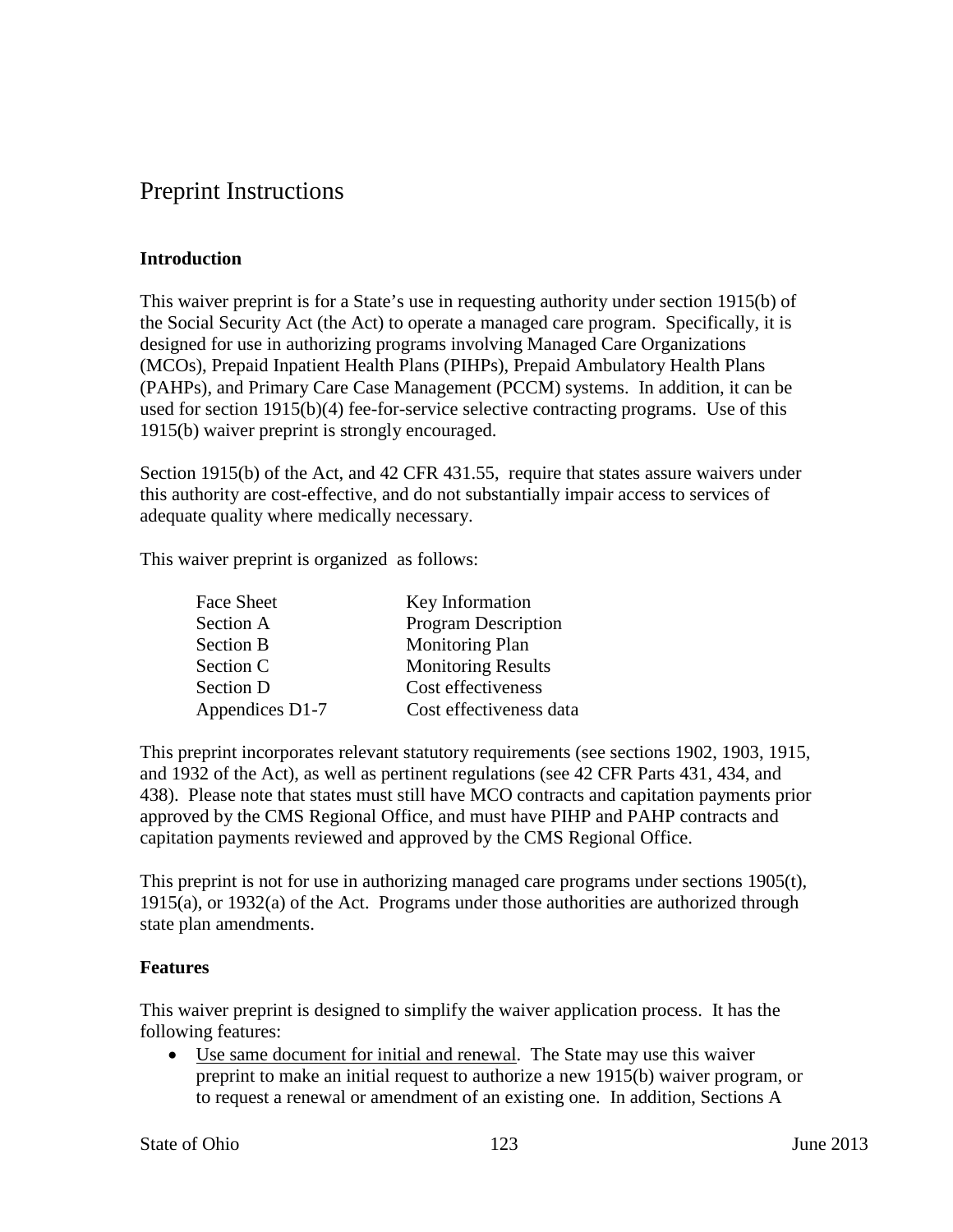and B (Program Description and Monitoring Plan) need not be resubmitted at each renewal if there are few or no changes.

- Authorize multiple programs. The preprint is flexible enough to be used to authorize multiple managed care programs under a single waiver request. However, it is up to States to determine how many waiver programs they want to authorize in a given waiver request.
- Reduce duplication with other requirements. Federal regulations in 42 CFR 438 provide clear and consistent requirements related to beneficiary protections for all types of managed care programs; and for access and quality for capitated programs. As a result, in many places assurances of compliance with regulatory requirements will be sufficient to comply with waiver requirements related to Program Impact, Access, and Quality. Additional information may be required if a State requests a waiver of a provision within the regulation.
- Provide clear evaluation criteria. The preprint provides clear direction on the information needed and criteria used to evaluate waiver requirements related to Program Impact, Cost Effectiveness, Access, and Quality.

# **How to submit**

What to include in submission. For initial or renewal requests, submit the items below. For amendments, see the next section.

- Signed cover letter (from the Governor, state cabinet members responsible for state Medicaid activities, the Director of the state Medicaid agency, or someone with authority to submit waiver requests on behalf of the Director)
- Face sheet
- Sections A-D (as applicable; see below)
- Appendices D1-7 (as applicable; see below)
- Any other state-specific attachments.

Number of copies/format. Please submit the following to the CMS Central Office:

- One original hard copy of the waiver preprint and attachments
- One electronic copy of the waiver and any attachments available electronically
- Four (4) copies of any waiver attachments not available electronically

At the same time, send at least one hard copy of the waiver request to the appropriate CMS Regional Office.

Where to send. For MCO programs, PCCM programs, PAHP programs covering dental or transportation services, and FFS selective contracting programs:

CMS, Center for Medicaid and State Operations Attn: Director, FCHPG, Division of Integrated Health Systems 7500 Security Boulevard Baltimore, MD 21244

For PIHP/PAHP programs focusing on behavioral health, or on elderly and disabled populations:

State of Ohio 124 June 2013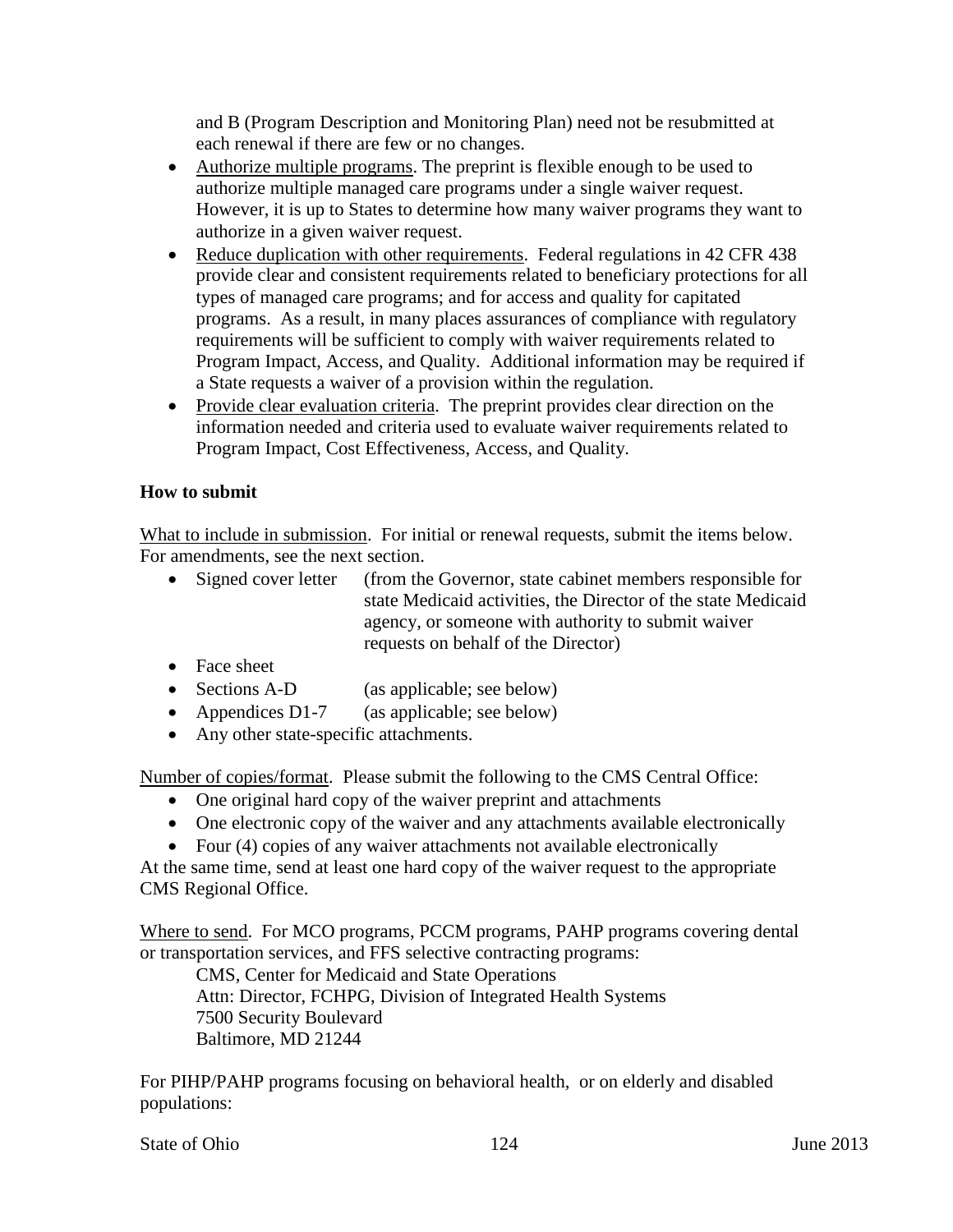CMS, Center for Medicaid and State Operations, DEHPG Attn: Director, Division of Integrated Health Systems 7500 Security Boulevard Baltimore, MD 21244

Processing timelines. CMS must approve, disapprove, or request additional information for a waiver request submitted under section 1915(b) of the Act within 90 days of receipt, or else the request is deemed granted. When CMS requests additional information, the waiver request must be approved or disapproved within 90 days of CMS' receipt of the State's complete response to the request for additional information, or the waiver request is deemed granted. The 90-day time period begins (i.e., day number one) on the day after the day the State's waiver or response to request for additional information is received by the addressee (i.e., the Secretary, the CMS Central Office, or CMS Regional Office designee) and ends 90 calendar days later.

# **When Amendment Needed During Waiver Period**

The State must submit an amendment for major changes, including changes in waivers/statutory authority needed, type/number of delivery systems, geographic areas, populations, services, PCCM quality/access, monitoring plan, changes in payment rates, or changes in costs or trends that may jeopardize cost-effectiveness. Please submit replacement page(s) for relevant changes.

The same timelines and procedures described in the "How to Submit" section above apply to waiver amendments. Approval of a request to amend the waiver is effective from the date of approval through the end of the renewal period. The request must be submitted and approved prior to implementation of a change in the waiver program.

# **Instructions for Filling Out Sections A, B, and C**

General instructions for filling out Sections A, B, and C are below. Each Section may have more detailed instructions. The preprint clearly indicates if a given item only applies to a certain type of managed care entity. If a given item does not apply, the State should indicate this by inserting "not applicable."

Assurance of compliance with requirements. The preprint includes assurances with compliance with applicable federal statutory, regulatory, and policy requirements related to managed care.

*Exception*: If the State is requesting a waiver of a provision of a federal managed care requirement, it must add language at the end of the assurance stipulating the waiver being requested, and what, if anything, the State will do instead.

Detail on discretionary items. In areas where the State has discretion, the State must describe what method it uses. For example, 42 CFR 438.10(c)(1) requires the State to identify prevalent non-English languages, but gives the State discretion in what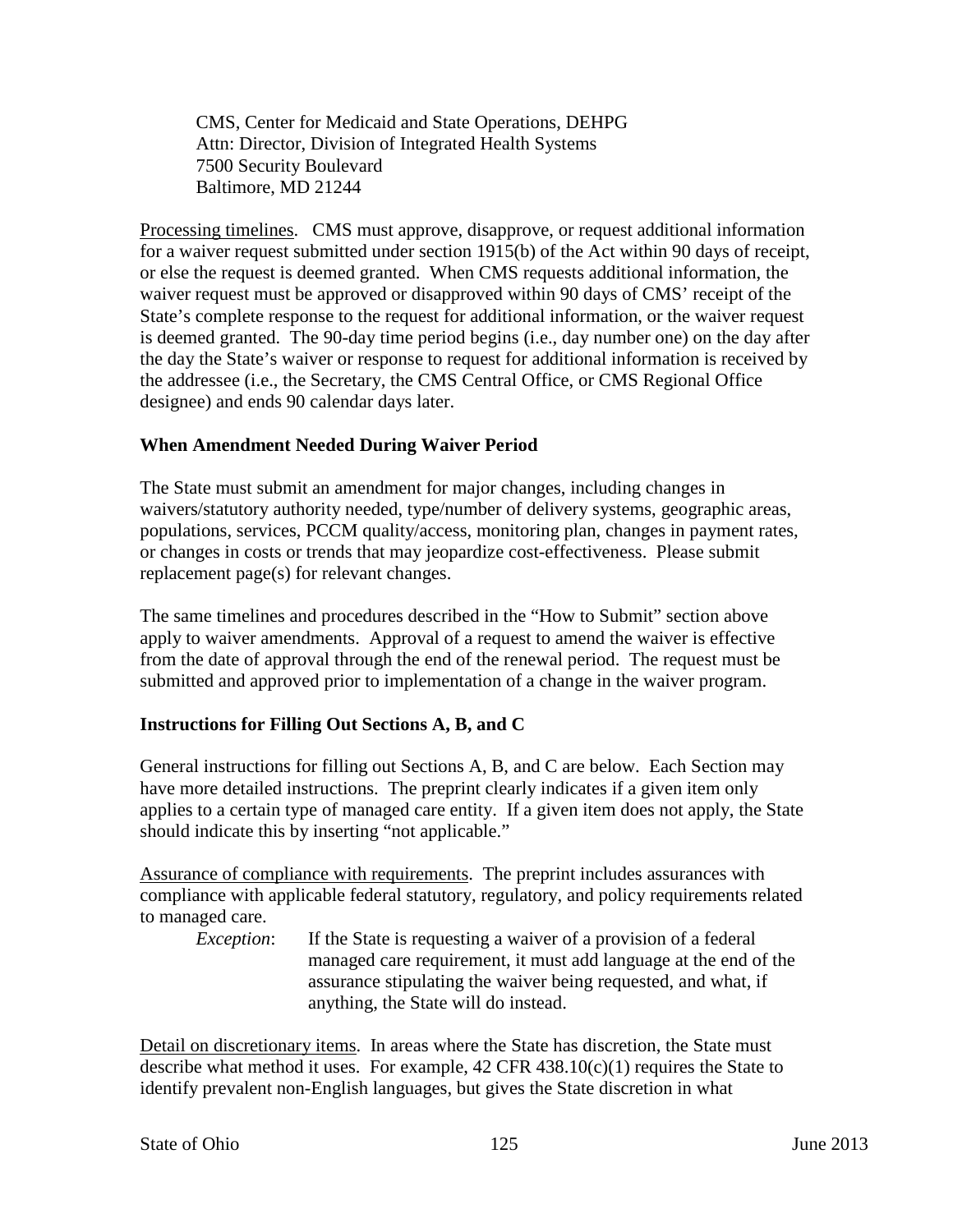methodology to use. For PCCM programs, the State has broader discretion in demonstrating how the waiver program impacts access and quality, so must describe in detail the standards and processes it uses.

Initial waiver request. If this is an initial waiver request, the State should fill out Sections A (Program Description), B (Monitoring Plan), D (Cost-Effectiveness) and Appendices in full. In Section C (Monitoring Results), the State must assure that in the renewal request, it will submit the results of its monitoring activities.

Renewal waiver request -- converting to new preprint. If this is the first time a State is using this preprint format, the State should fill out the preprint in full.

Renewal waiver request – once new preprint has been used. If the State has used this format for the previous waiver period, the State should fill out Sections C and D (Monitoring Results and Cost-Effectiveness) and Appendices D1-7 of the preprint in full. With respect to Sections A-B (Program Description and Monitoring Plan), the State has two options:

- Option 1 Submit sections in full. The State may want to consider this if there are numerous changes from how the program was operated and/or monitored compared to the previous waiver period.
- Option 2 Carry over from previous waiver period. If there are few or no changes to the Program Description or Monitoring Plan, the State need not re-submit these sections. Instead, it can indicate it will use the same Sections from the previous waiver period, and if needed, submit replacement pages for minor changes.

The State may choose different options for Section A versus Section B. Please indicate on the Facesheet which option the State uses.

Single program. Many areas of the preprint apply to all entity types (e.g. enrollment, information). However, if a given section does not apply to the type of entity in a single program waiver, please respond by inserting "Not Applicable."

Multiple programs. This preprint can be used for a combination of capitated and PCCM programs. However, not all programs will fit each item, or the answer to a given item may be different for PCCM versus a capitated program. If the State's response differs for either the capitated or PCCM program, please check the box if applicable and add narrative below to describe to which program(s) the checked box applies and how.

FFS selective contracting programs. If a State is only using section 1915(b)(4) authority to selectively contract FFS providers (i.e. who do not qualify as an MCO, PIHP, PAHP, or PCCM), the portions of the preprint that require assurances with managed care regulations and contracts do not apply. However, the State must still address program impact, access, and quality, though they have discretion in how to do so. Please fill in the "1915(b)(4) FFS selective contracting" items within each section.

# **MMA 1915(b) Amendment Instructions**

State of Ohio 126 June 2013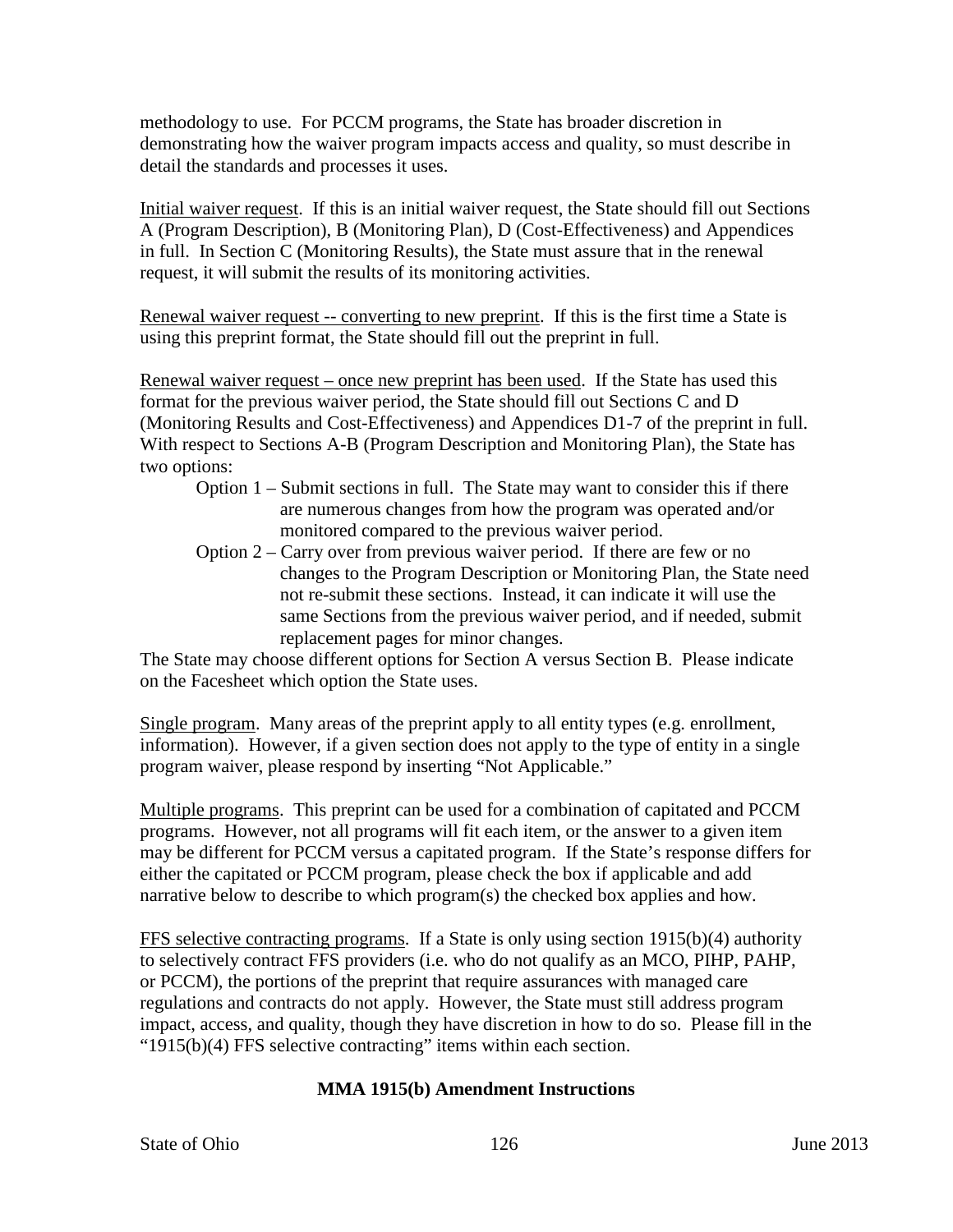Any drug costs for Dual Eligibles that are in the waiver cost-effectiveness and no longer covered by Medicaid will need to be adjusted out of the 1915(b) waivers as of 1/1/2006.

Option 1: You may do this through a Waiver renewal submitted for an effective date on or before January 1, 2006. To do this, the State would have an additional P1 adjustment on Appendix D5, just add 2 columns to document. The adjustment would be noted on the updated preprint at pages 15, 67, 72, 73, 77, 78, and 81. In addition, please note on Appendix D2.S the drug costs for the Dual Eligibles that have been excluded.

### or

Option 2: through an extra amendment to your waiver submitted for an effective date on or before January 1, 2006. To do this, the State would have an additional P1 adjustment on Appendix D5, just add 2 columns to document. The adjustment would be noted on the updated preprint at pages 15, 67, 72, 73, 77, 78, and 81. In addition, please note on Appendix D2.S the drug costs for the Dual Eligibles that have been excluded.

Qs and As from States regarding the modification to 1915(b) waivers

Q1: Since Medicaid must pay the federal government back for the amount of drug payments that Iowa paid for dual eligibles in 2003 after implementation of Medicare modernization, we are not sure that there will be any less amount that Medicaid paid for drugs. It is more indirect than before when Medicaid paid the costs directly, but the incidence is for drugs when we have to pay back the federal government. Also we will lose the drug rebate for the drugs we paid, which again we think may mean no savings to Medicaid for Medicare paying drugs for the dual eligibles.

A1: The calculation of state contribution and the overall cost to the State will not count against the waiver cost-effectiveness in future 1915(b) waivers. These are separate calculations.

# **Instructions for Filling Out Section D – Cost Effectiveness**

Cost-effectiveness is one of the three elements required of a 1915(b) waiver. The Cost Effectiveness test for 1915(b) waivers will no longer rely on a comparison of "with waiver" and "without waiver" costs. Instead, States must demonstrate that their waiver cost projections are reasonable and consistent with statute, regulation and guidance. The State must project waiver expenditures for the upcoming two-year waiver period, called Prospective Year 1 (P1) and Prospective Year 2 (P2). The State must then spend under that projection for the duration of the waiver. In order for CMS to renew a 1915(b) waiver, a State must demonstrate that the waiver was less than the projection during the retrospective two-year period.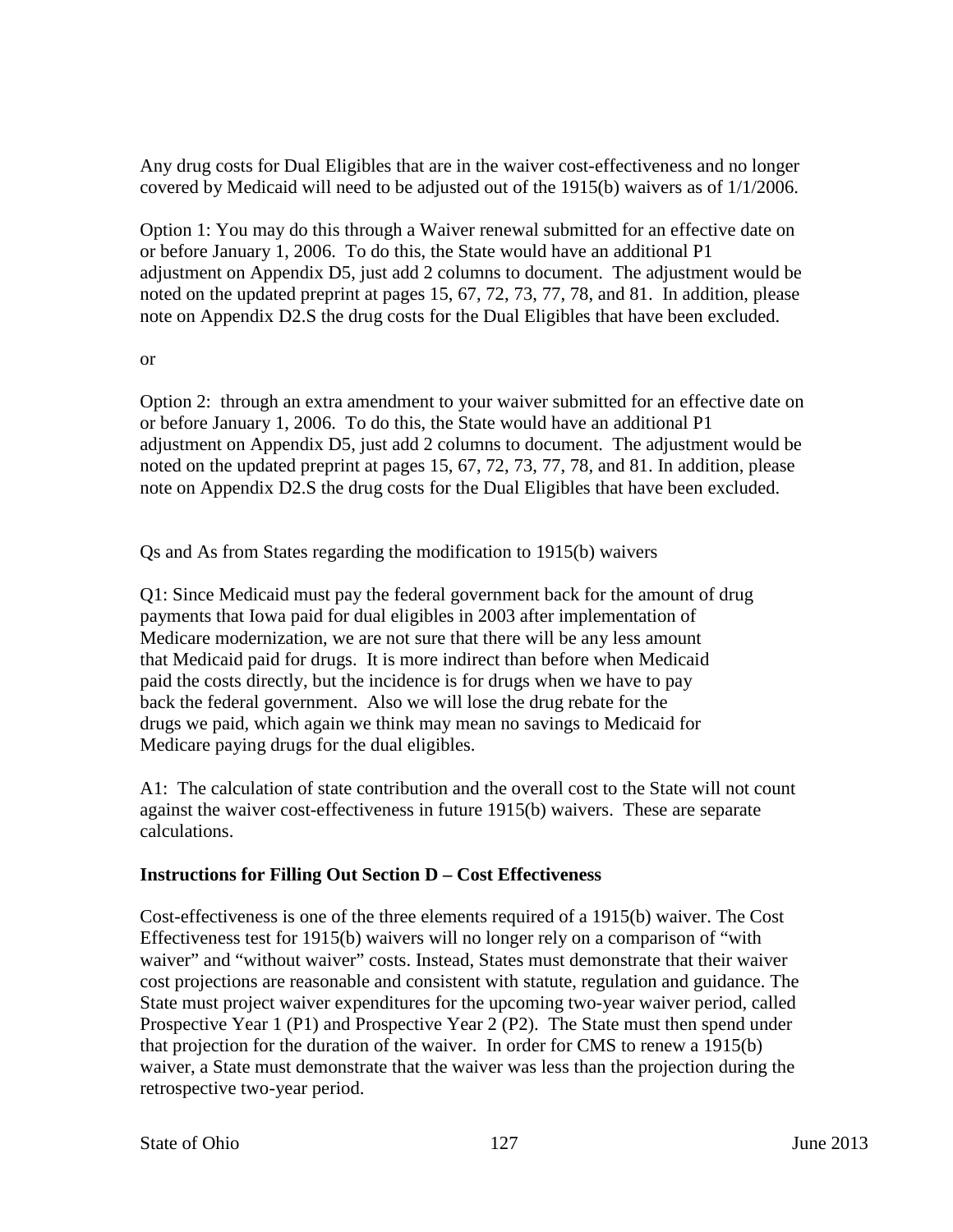The 1915(b) Cost-Effectiveness Instructions are divided into 3 major sections:

- Section I. Definitions and Terminology
- Section II. General Principles of the Cost-Effectiveness Test
- Section III. Instructions for Appendices

In addition there are seven Appendices:

| Appendix D1.  | <b>Member Months</b>                     |
|---------------|------------------------------------------|
| Appendix D2.S | Services in the Actual Waiver Cost       |
| Appendix D2.A | Administration in the Actual Waiver Cost |
| Appendix D3.  | <b>Actual Waiver Cost</b>                |
| Appendix D4.  | Adjustments in Projection                |
| Appendix D5.  | <b>Waiver Cost Projection</b>            |
| Appendix D6.  | <b>RO</b> Targets                        |
| Appendix D7.  | <b>Summary Sheet</b>                     |

**States should complete the Appendices first and then describe the Appendices in the State Completion Section of the Preprint.** The Appendices included with the Preprint have been filled in with a completed actual example from the State of Nebraska. Each State should modify the spreadsheet to reflect their own program structure and replace the Nebraska information with its own data. *Note: the example is for illustrative purposes only. It does not reflect Nebraska's actual experience or program structure.*

In addition, technical assistance is available through each State's CMS Regional Office. Each Regional Office has a guide providing additional information regarding the procedures and policies for developing cost-effectiveness documentation for 1915(b) waiver requests.

### **Actual Waiver Service Cost + Actual Waiver Administration Cost<= Projected Waiver Cost**

#### **I. Definitions and Terminology**

The following terms will be used throughout this document and are defined below:

#### **For Initial Waivers:**

Historical Period

• BY = Base Year

Projected Waiver Period

- $P1 = \text{Propective Year 1}$
- P2 = Prospective Year 2

### **For Conversion Waivers** *(existing waivers which will "convert" from the former "with and without waiver" cost effectiveness test to the new cost effectiveness test described in these instructions)***:**

Historical Period for first time a State completes the new cost effectiveness test

State of Ohio 128 June 2013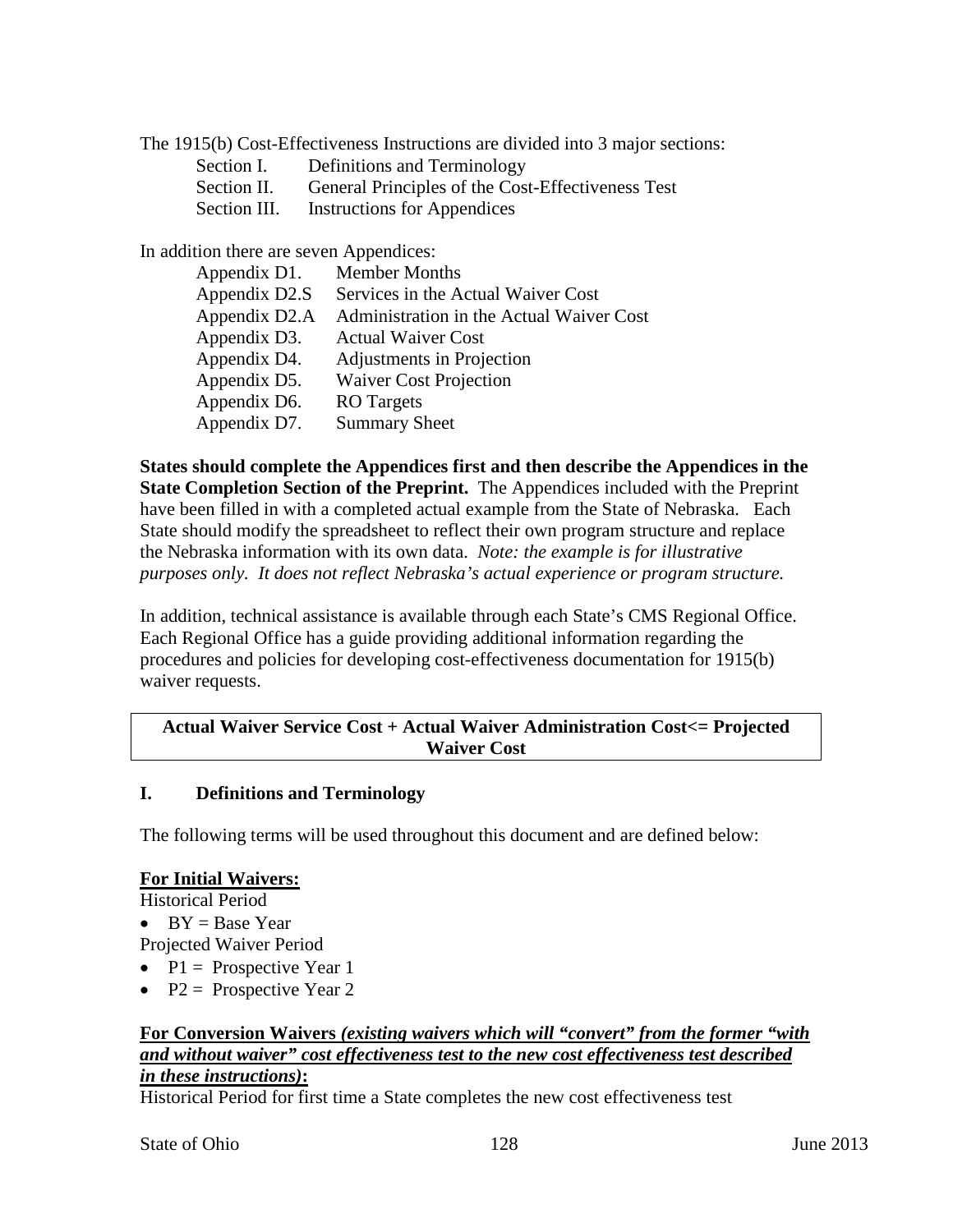- BY = Base Year CMS prefers  $7/1/2001 6/30/2002$ Projected Waiver Period
- P1 = Prospective Year 1
- P2 = Prospective Year 2

### **For Renewal Waivers:**

Retrospective Waiver Period

- $R1$  = Retrospective Year 1
- $R2$  = Retrospective Year 2 Project forward from end of R2 using experience/trends from R1 and R2

Projected Waiver Period

- $P1 = \text{Propective Year 1}$
- P2 = Prospective Year 2

**Form CMS-64:** *Quarterly Medicaid Statement of Expenditures for the Medical* 

*Assistance Program* (MBES - formerly known as the HCFA-64) submitted by States as an accounting statement under Title XIX and Title XXI of the Social Security Act. The *Form CMS 64* is completed according to the reporting instructions in the State Medicaid Manual, Section 2500. Additional technical assistance is available through each State's CMS Regional Office. Each Regional Office will have a guide providing additional information regarding the procedures and policies for developing cost-effectiveness documentation for 1915(b) waiver requests. In general, CMS-64 data is recorded based on the date that a payment was made to a provider.

# **Form CMS-64 Summary and CMS-64.9:**

The *Form CMS-64 Summary* is an accounting of all expenditures for Medical Assistance **services and administration** for both MAP (CMS-64.9) and ADM (CMS-64.10) under Medicaid Title XIX and Title XXI Medicaid Expansion Groups including waiver expenditures. The Summary Sheet is generated from all worksheets entered by the State in support of each line item (including prior period adjustments). The *CMS-64.9* reports current expenditures for Medical Assistance **services** under the non-waiver programs.

**Form CMS-64.10:** The *Form CMS-64.10* is an accounting of **administrative** expenditures in Medicaid Title XIX for non-waiver programs.

**Form CMS-64.21U:** The *Form CMS-64.21U* is an accounting of **service and administrative** expenditures for the State Medicaid Expansion portion of the Children's Health Insurance Program (SCHIP) Title XXI. This form reports expenditures for children covered under 1905(u)(2) and (u)(3) of the Social Security Act.

#### **Form CMS-64 F:**

The *CMS-64 F Form* recaps all *CMS-64.21 Medicaid Expansion Forms* and Medicaid *CMS 64.9 Forms*. The *CMS-64 F Form* is summarized in the *CMS-64 Summary Form*. The *CMS-64 F* describes the source of the data on each line of the *CMS-64 Summary*. An example follows: *CMS-64 Summary*, Line 6 MAP = \$100

State of Ohio 129 June 2013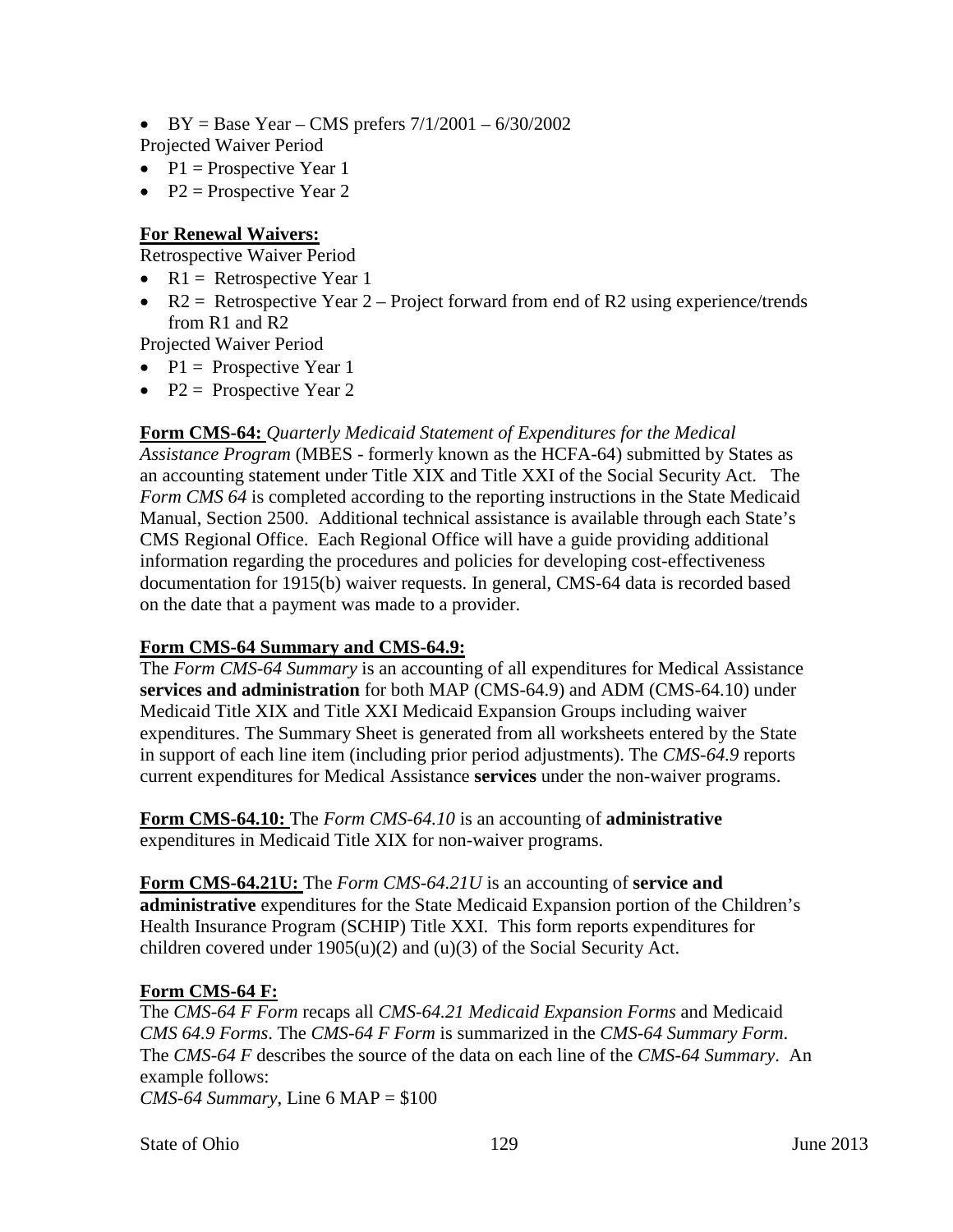*CMS-64 F*, Line 6 MAP, *Form CMS-64.9* = \$80 *CMS-64F*, Line 6 MAP, *Form CMS-64.21* = \$20

**Form CMS-64.9 Waiver:** Same as the *Form CMS-64.9* except the *Form CMS-64.9 Waiver* reports Medical Assistance service payments only for the population and services covered by a State's waiver program. The State will provide separate *CMS-64.9 Waiver forms* for each 1915(b) waiver program. Therefore, the *CMS-64.9 Waiver forms* will contain data that is a subset of the data contained in the *Form CMS-64 Summary*. If a beneficiary is enrolled in more than one waiver program (e.g., a comprehensive MCO risk contract and a separate PIHP for mental health services), the State reports costs for each beneficiary impacted by each waiver on a *CMS-64.9 Waiver form* for expenditures that are not included on other *64.9 Waiver forms*. The *CMS-64.9 Waiver forms* are mutually exclusive, meaning that expenditures must not be counted twice. Multiple *CMS-64.9 Waiver forms* may be appropriate for a waiver. For instance, the State may choose to have multiple Medicaid Eligibility Groups (MEGs) for each waiver and can use a separate form for each MEG – provided that the expenditures are not included on other *64.9 Waiver forms*. If the costs for a certain population includes beneficiaries which are impacted by both an 1115 demonstration and a 1915(b) waiver, the State will report the costs for that particular population (including only beneficiaries impacted by both an 1115 demonstration and a 1915(b) waiver) on a single, separate *CMS 64.9 Waiver form* that will be reported once, but counted in both cost test analyses. The separate *CMS 64.9 Waiver form* should be clearly identified as impacting both the 1115 demonstration and 1915(b) waiver. See the specific instructions in the CMS 64 instruction section in the Technical Manual for that circumstance. If the State has specific questions regarding this requirement, please contact your State's Regional Office (RO). To enhance the CMS-64 Waiver tracking, the State should report their expenditures for the population covered under their waiver using the following Standard 1915(b) Waiver coding system:

- State Code: This will be the State's two-digit identifier (e.g., CA, FL, PA);
- Two digit waiver number;
- Followed by the two-digit waiver renewal number; and
- Followed by the two-digit consecutive waiver year.

Please work with your RO if you need guidance identifying this number. *Example: The Iowa Plan reporting for a waiver renewed on July 1, 2001 would use: IA07.R02.05. The Iowa Plan is Iowa's seventh waiver. It was renewed for the second time on July 1, 2001. If the first year of their waiver began July 1, 1997, the waiver year beginning July 1, 2001 would be 05.* 

| State Code                        |    |
|-----------------------------------|----|
| Two-digit waiver number           |    |
| Two-digit waiver renewal number   |    |
| Two-digit consecutive waiver year | 05 |

**Form CMS-64.9P Waiver:** Same as the *CMS-64.9 Waiver* except reporting a prior period adjustment.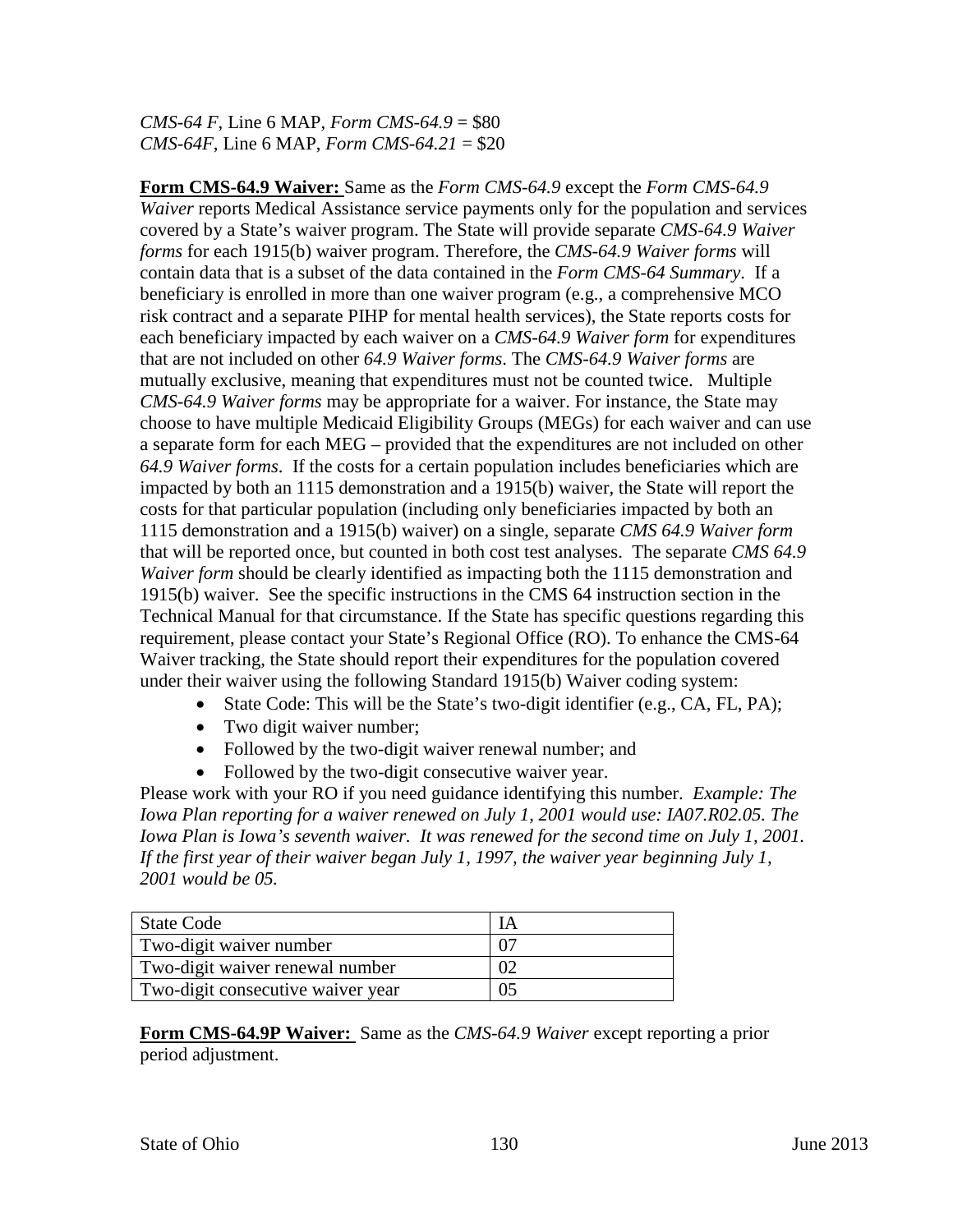**Form CMS-64.10 Waiver:** Same as the *Form CMS-64.10* except the *Form CMS-64.10 Waiver* reports Administration costs only for the population and services covered by the State's 1915(b) waiver program. The State will provide separate *CMS-64.10 Waiver forms* for each 1915(b) waiver program. The State must report administrative costs attributable to each waiver program on separate *CMS-64.10 Waiver forms*. Administrative costs that are applicable to more than one waiver program must be allocated to the respective *CMS-64.10 Waiver forms* based on a method approved by CMS (e.g., allocation based on caseload or Medical Assistance payments). Therefore, the *CMS-64.10 Waiver forms* will contain data that is a subset of the data contained in the *Form CMS-64 Summary*. If the State has specific questions regarding this requirement, please contact your State's RO. To enhance the CMS-64 Waiver tracking, the State should report their expenditures for the population covered under their waiver using the Standard 1915(b) Waiver coding system. *Note: States should document their cost allocation methodology for administration costs between waivers in D.I.G.*

**Form CMS-64.10P Waiver:** Same as the *CMS-64.10 Waiver* except reporting a prior period adjustment.

**Form CMS-64.21U Waiver:** Same as the *Form CMS-64.21U* except the *Form CMS-64.21U Waiver* reports Medical Assistance service payments only for the population and services covered by a State's waiver programs. Cost Effectiveness requirements apply only to Medicaid Expansion SCHIP populations under 1905(u)(2) and (u)(3) under 1915(b) waivers. This requirement does not apply to separate stand alone SCHIP programs that are not Medicaid expansion programs or Medicaid Expansion populations not under 1915(b) waivers. Medicaid Expansion populations under 1905(u)(2) and (u)(3) should be included under 1915(b) waivers if the State is required to waive  $1915(b)(1)$  or  $1915(b)(4)$  in order to implement a particular programmatic aspect of their FFS or managed care program. The State will provide separate *CMS-64.21U Waiver forms* for each 1915(b) waiver program. Therefore, the *CMS-64.21U Waiver forms* will contain data that is a subset of the data contained in the *Form CMS-64 Summary*. If a beneficiary is enrolled in more than one waiver program (e.g., a comprehensive MCO risk contract and a separate PIHP for mental health services), the State reports costs for each beneficiary impacted by each waiver on a *CMS-64.21U Waiver form* for expenditures that are not included on other *64.21U Waiver forms*. The *CMS-64.21U Waiver sheets* are mutually exclusive, meaning that expenditures must not be counted twice. Multiple *CMS-64.21U Waiver forms* may be appropriate for a waiver. For instance, the State may choose to have multiple Medicaid Eligibility Groups (MEGs) for each waiver and can use a separate form for each MEG – provided that the expenditures are not included on other *64.21U Waiver forms*. If the costs for a certain population includes beneficiaries which are impacted by both an 1115 demonstration and a 1915(b) waiver, the State will report the costs for that particular population (including only beneficiaries impacted by both an 1115 demonstration and a 1915(b) waiver) on a single, separate *CMS 64.21U Waiver form* that will be reported once, but counted in both cost test analyses. The separate *CMS 64.21U Waiver form* should be clearly identified as impacting both the 1115 demonstration and 1915(b) waiver. See the specific instructions in the CMS 64 instructions section in the Technical Manual for that circumstance. If the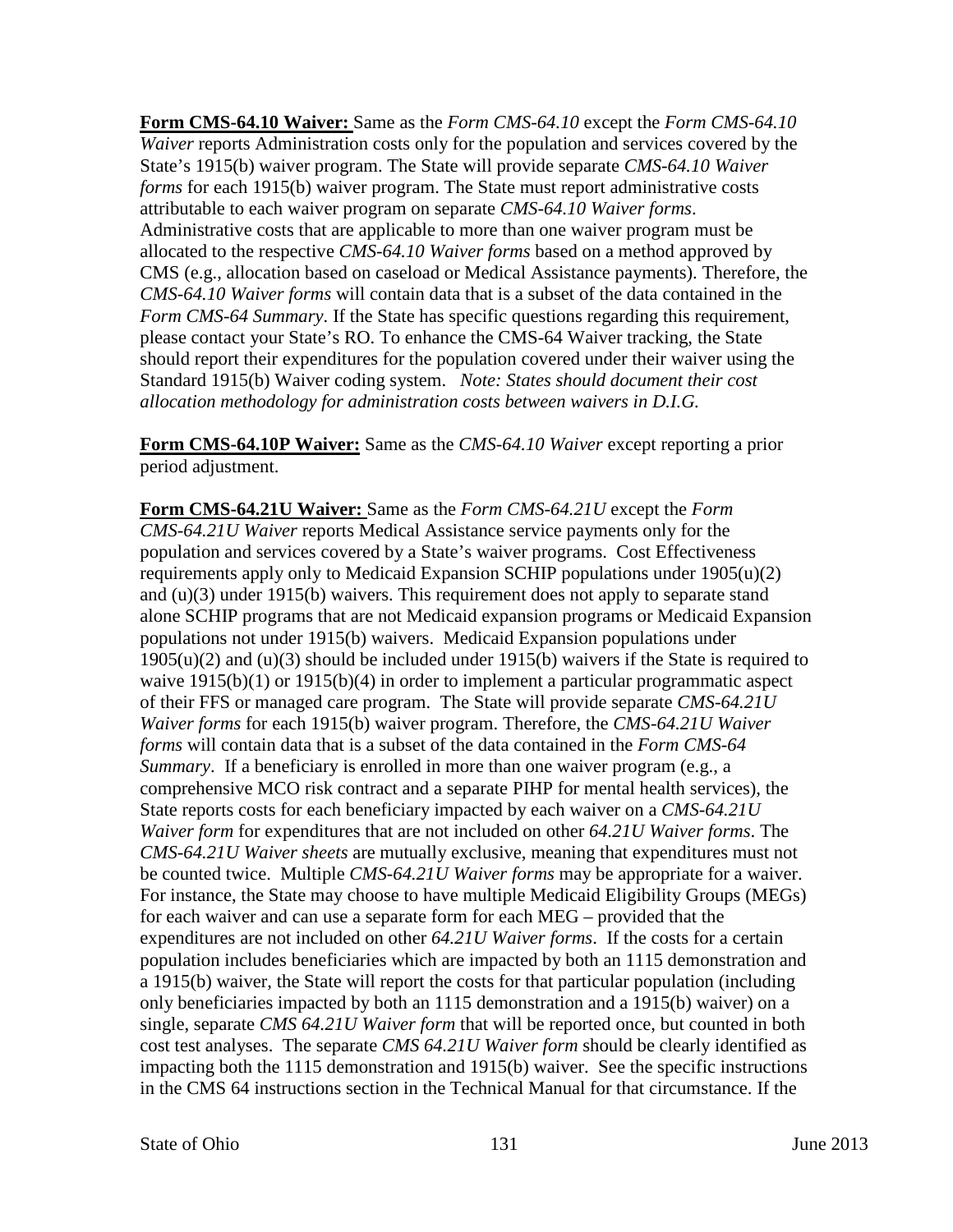State has specific questions regarding this requirement, please contact your State's Regional Office (RO). To enhance the CMS-64 Waiver tracking, the State should report their expenditures for the population covered under their waiver using the Standard 1915(b) Waiver coding system.

**Form CMS-64.21UP Waiver:** Same as the *CMS-64.21U Waiver* except reporting a prior period adjustment.

**Schedule D:** Schedule D is a report of waiver expenditures by waiver year for a given waiver period that is generated within the Medicaid Statement of Expenditures for the Medical Assistance Program (MBES) when selected by an MBES user from the reports menu. The State will submit a Schedule D for the previous waiver period with each renewal submission.

**Base Year:** In an Initial Waiver (i.e., first submission of a new program's costeffectiveness data), CMS requires all States to create a BY which can be used to project total expenditures for the projected waiver period (P1 and P2). The BY must be the most recent year that has already concluded. The State must justify the use of any other year as the base year. All expenditures in the BY will be verified by the RO. The BY expenditure and enrollment data should be the actual experience specific to the population covered by the waiver. The maximum time period between a BY and P1 should be five years. CMS recommends that States use the first day of a Federal quarter as the effective date for 1915(b) waivers to simplify the process of using CMS-64 Waiver submissions in demonstrating cost-effectiveness. If this is not possible, States must use the first day of a month as the effective date.

**Base Year for Conversion Waivers:** In Conversion Renewal Waivers (i.e., existing 1915(b) waivers which will comply with these cost-effectiveness instructions *for the first*), CMS will require all States to create a BY which can be used to project total expenditures for the projected waiver periods (P1 and P2). If possible, the BY should be a year which has already concluded and where no additional payments can be recorded. All expenditures in the BY will be verified by the RO. CMS prefers that states use 7/1/2001 – 6/30/2002 as their BY because it was prior to the announcement of the new test and would not allow states to increase costs after the announcement that there would be no retrospective review for the conversion renewal period. That base year is also complete and allows states to begin analysis in order to submit their waivers in a timely manner. If the State would like, CMS will negotiate a BY that has already been concluded other than  $7/1/2001 - 6/30/2002$ . For waivers just renewed in 2003 under the old methodology, if a State begins reporting waiver expenditures by MEG in a timely fashion, the State may have a full year of data on the MBES system via the CMS-64 Waiver forms by the time the waiver is renewed in 2005. If this is the case, the State could use the Schedule D information for a waiver year in the most recent waiver period to complete their upcoming renewal. CMS recommends that States use the first day of a quarter as the effective date for 1915(b) waivers to simplify the process of using CMS-64 Waiver submissions in demonstrating cost-effectiveness. If this is not possible, States must use the first day of a month as the effective date. *Note: For the first renewal of an initial*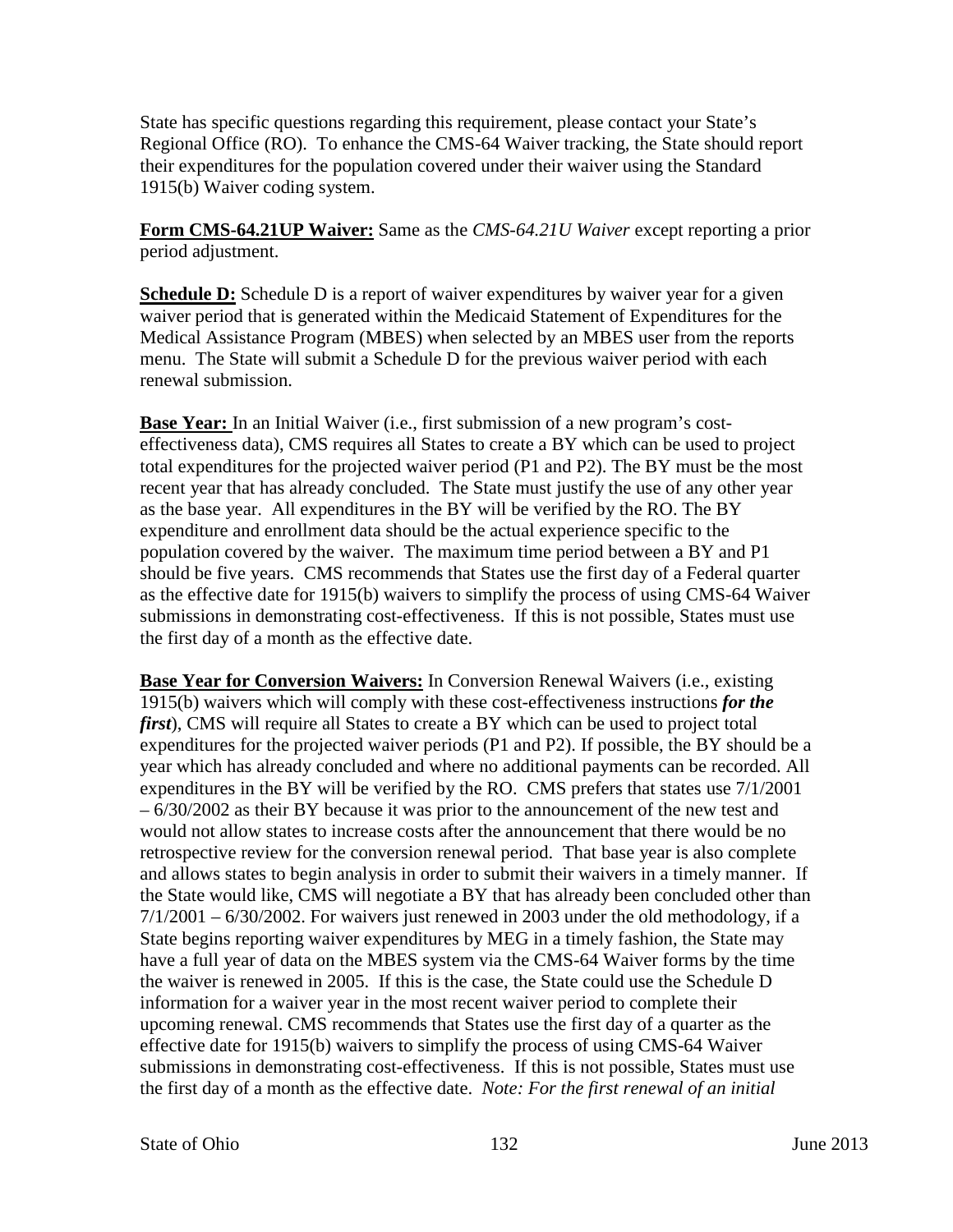*waiver or the first time that a State uses the new method, actual administration and service costs must be verified by the RO prior to adding into waiver cost projections.* 

**Caseload:** The total number of individuals enrolled on a waiver at any given time is its caseload. Because cost-effectiveness is calculated on a PMPM, the State will not be held accountable for caseload changes between Medicaid Eligibility Groups nor for overall changes in the magnitude of the State's caseload. The standard measurement for caseload is member months.

**Case mix:** The payments and the PMPM costs of a waiver program are affected by the distribution of the caseload among different reporting categories (MEGs in a 1915(b) waiver). The relative distribution of a member months among MEGs is referred to as membership mix or "case mix". Anytime a State has a MEG with greater than average cost and a caseload growing at a faster rate than less expensive MEGs, the overall weighted average should account for casemix changes or there will be a false impression of the waiver not being cost-effective. *For example, in a State with 100 enrolled members, MEG 1 has a PMPM cost of \$3,000 and has 25% of the member months (25 member months) in the base year. MEG 2 has a PMPM cost of \$300 and has 75% of the member months (75 member months) in the base year. The overall weighted PMPM for BY with the base year casemix would be:*

| $(\$3000 \times 25) + (\$300 \times 75)$                                                 | $= 975$ | BY PMPM x BY MM | $=$ BY PMPM With |
|------------------------------------------------------------------------------------------|---------|-----------------|------------------|
| 100                                                                                      |         | BY MM           | Casemix for BY   |
| The State projects that the casemix and costs will remain the same in the future (P1).   |         |                 |                  |
| However, if in P1, the program's casemix changes so that MEG 1 has 30% of the            |         |                 |                  |
| member months and MEG 2 has 70% of the member months in P1. The overall weighted         |         |                 |                  |
| PMPM for P1 with the P1 casemix would be:                                                |         |                 |                  |
| $($3000 \times 30) + ($300 \times 70) = $1,110$ P1 PMPM x P1 MM = P1 PMPM With           |         |                 |                  |
| 100                                                                                      |         | P1 MM           | Casemix for P1   |
| In this case, because MEG 1 has a high cost, a relative distribution change from MEG2    |         |                 |                  |
| to MEG 1 artificially inflates the PMPM if the State does not account for the changes in |         |                 |                  |
| the casemix. The overall weighted PMPM for P1 with Casemix for BY                        |         |                 |                  |
| $(\$3000 \times 25) + (\$300 \times 75) = 975$ P1 PMPM x BY MM                           |         |                 | $=$ P1 PMPM With |
|                                                                                          |         | BY MM           | Casemix for BY   |

Throughout this document, CMS has explained when to account for casemix changes and how to calculate those calculations. In determining whether to renew the waiver, States are not held accountable for caseload changes between Medicaid Eligibility Groups nor for overall changes in the magnitude of caseload in the cost-effectiveness test. However, for the purpose of on-going quarterly monitoring, the ROs will be using a twofold test: one which accounts for casemix changes (to monitor for PMPM waiver costeffectiveness) and another which does not account for casemix changes (to monitor for overall growth in CMS-64 expenditures). These calculations are projected in Appendix D6 and explained in the instructions and Technical Assistance Guide.

**Medicaid Eligibility Group (MEG) -** A MEG is a population reporting category usually determined by eligibility group, geography, or other characteristics that would

#### State of Ohio 133 June 2013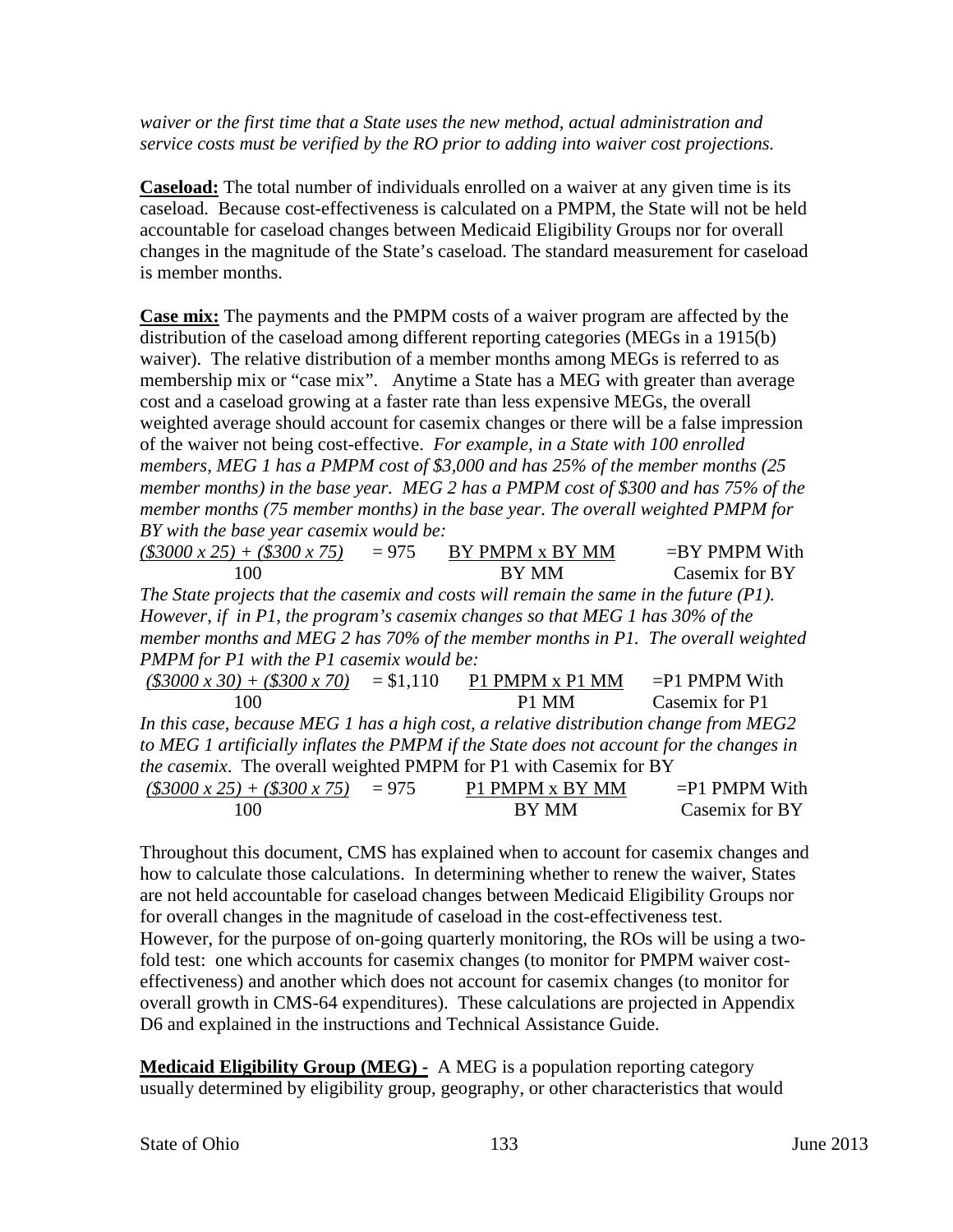appropriately reflect the services that will be provided. Each State will have at least one Title XIX MEG for a Medicaid 1915(b) waiver. If the State includes MCHIP populations under  $1905(u)(2)$  and/or  $(u)(3)$  in the 1915(b) waiver, then the State will also have at least one Title XXI MEG. Each MEG's costs will be reported on a separate 64.9 Waiver Form (64.21U Waiver Form if the MEG is for an MCHIP population). States are held accountable for member month distribution changes within MEGs, but not between MEGs. In cases where significantly different costs exist between different populations, the State should consider separate MEGs to account for the likelihood of a change in the proportion of the enrollees being served in any single reporting group. The State should recognize the impact on cost trends of the increase in the proportion of membership, which would be associated with the higher cost group when determining costeffectiveness. The State may want to consider a more complex reporting structure, which would attempt to recognize high-cost groups separately from low-cost groups. It is in a State's interest to group populations with similar costs and similar caseload growth together. *For example, a State has a program with 100 member months - 25% of which cost \$3,000 and 75% of which cost \$300. The State can choose to have a single MEG with a PMPM cost of \$975 or two MEGS with a weighted PMPM of \$975. If the State has a distribution shift between the two population groups so that there are relatively more expensive persons costing \$3,000, the State will be held accountable for that redistribution effect if it has only one MEG and will not be held accountable if the State has two MEGS. The weighted-average PMPM Casemix for BY for the single MEG is \$1,110. The weighted-average PMPM Casemix for BY for two MEGs is \$975.* 

| Base Year PMPM Casemix BY                |              | P1 PMPM Casemix BY                       |                     |
|------------------------------------------|--------------|------------------------------------------|---------------------|
| $(\$3000 \times 25) + (\$300 \times 75)$ | $= 975$      | $(\$3000 \times 30) + (\$300 \times 70)$ | $= $1,110$          |
| 100                                      |              | 100                                      |                     |
| BY PMPM x BY MM                          | $=$ BY PMPM  | P1 PMPM x P1 MM                          | $=$ P1 PMPM         |
| BY MM                                    | With Casemix | BY MM                                    | <b>With Casemix</b> |
|                                          | for BY       |                                          | for BY              |

#### *Two MEGs*

| <b>Base Year PMPM Casemix BY</b>                |                        | P1 PMPM Casemix BY                              |                 |
|-------------------------------------------------|------------------------|-------------------------------------------------|-----------------|
| $(\$3000 \times 25) + (\$300 \times 75)$<br>100 | $= 975$                | $(\$3000 \times 25) + (\$300 \times 75)$<br>100 | $= 975$         |
| BY PMPM x BY MM                                 | $=$ BY PMPM            | $(P1$ PMPM x BY MM $) + (P1$ PMPM x BY MM $)$   | $=$ P1 PMPM     |
| BY MM                                           | With Casemix<br>for BY | BY MM                                           | With<br>Casemix |
|                                                 |                        |                                                 | for BY          |

**Adjustments:** Each State creates budget projections in a slightly different manner than other states. To address this, CMS has identified the most common adjustments states make to base year data (in initial and conversion waivers) and R2 data (in renewal waivers). The State must document each adjustment made, what is meant by each adjustment in the State Completion Section, how that adjustment does not duplicate another adjustment made, and how each adjustment was calculated. For example, in the State Completion section, the State is asked to document the State Plan Services Trend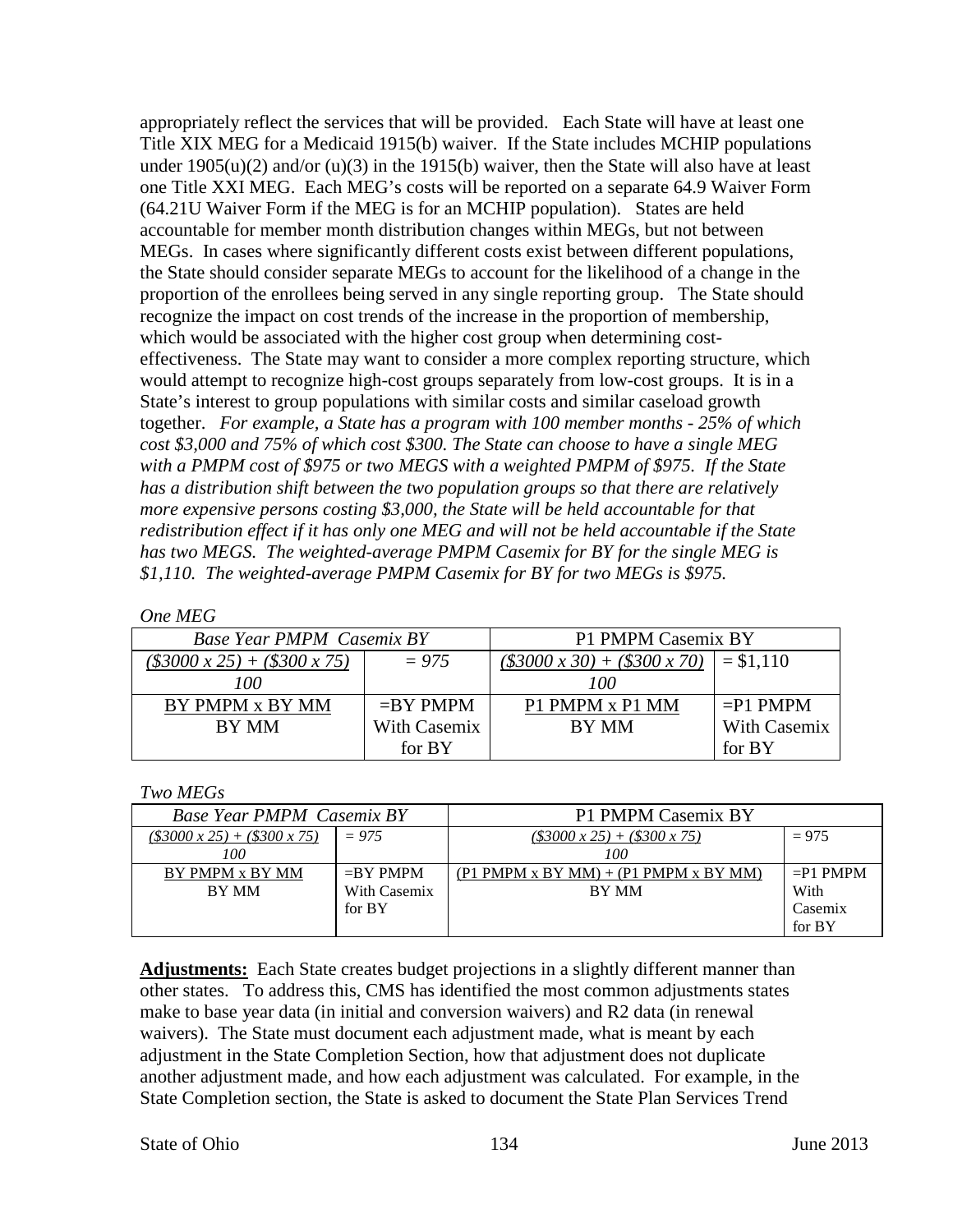Adjustment. The State Plan Services Trend Adjustment reflects the expected PMPM cost and utilization increases (e.g., service prices, practice patterns, and technical innovation) in the managed care program from R2 (BY for initial/conversion waivers) to the end of the waiver (P2). Trend adjustments may be State Plan service-specific. Adjustments are typically expressed as percentage factors. Some states calculate utilization and cost increases separately, while other states may calculate a combined trend rate. Because the trend is expressed on a PMPM basis, the State should explain what is accounted for in the trend adjustment (i.e., cost and utilization increases). Any trend should not be duplicated in the State's adjustments for programmatic/policy/pricing adjustments. For example, a Legislative price increase would be explained and reflected in the programmatic/policy/pricing adjustment not under the State Plan Services Trend Adjustment. The State should document how the adjustments are unique and separate.

**Trend:** Growth in spending from one year to the next year. Growth may be due to cost and utilization increases. Growth due to external forces such as Legislative change or program/contract change should be documented separately under adjustments that include more than trend. If only a trend adjustment is allowed, then growth due to external forces is not allowed without a separate waiver amendment documenting additional savings. In this preprint, all adjustments are made on a PMPM basis. For the sake of simplicity, whenever trend appears alone it refers to a PMPM increase in the cost.

**Comprehensive Waiver Criteria:** When a person or population in a waiver receives services meeting the following criteria, the waiver would be processed under the Comprehensive Waiver Test: 1) Additional waiver services are provided to waiver enrollees under 1915(b)(3) authority; 2) Enhanced payments or incentives are made to contractors or providers (e.g., quality incentives paid to MCOs/PIHPs/PAHPs or providers, etc); or 3) State Plan services were procured using sole source procurement.

**Expedited Test:** States with waivers meeting requirements for the Expedited Test do not have to complete Actual Waiver Cost **Appendix D3** in the renewal and will not be subject to OMB review for that renewal waiver. To be able to use the Expedited Test for a particular waiver, a State would need to submit a single 1915(b) waiver and costeffectiveness analysis for all delivery systems with overlapping populations (overlapping populations are described further in the Technical Assistance Manual). None of the overlapping populations could meet the Comprehensive Waiver Criteria (see above) OR Submit a 1915(b) waiver and cost-effectiveness analysis for each population. No population could receive any services under a 1915(b) waiver, which meets the Comprehensive Waiver Criteria except for the transportation and dental waivers specifically exempted.

**Projections in Renewal Waivers:** In Renewal Waivers, State will use its actual experience R1 and R2 data to project its P1 and P2 expenditures from the endpoint of the previous waiver of R2. In each subsequent Renewal Waiver, the State will use an updated set of base data from R1 and R2 (to "rebase") for use in projecting the Renewal Waiver's P1 and P2. CMS recommends that States use the first day of a quarter as the effective date for 1915(b) waivers to simplify the process of using CMS-64 Waiver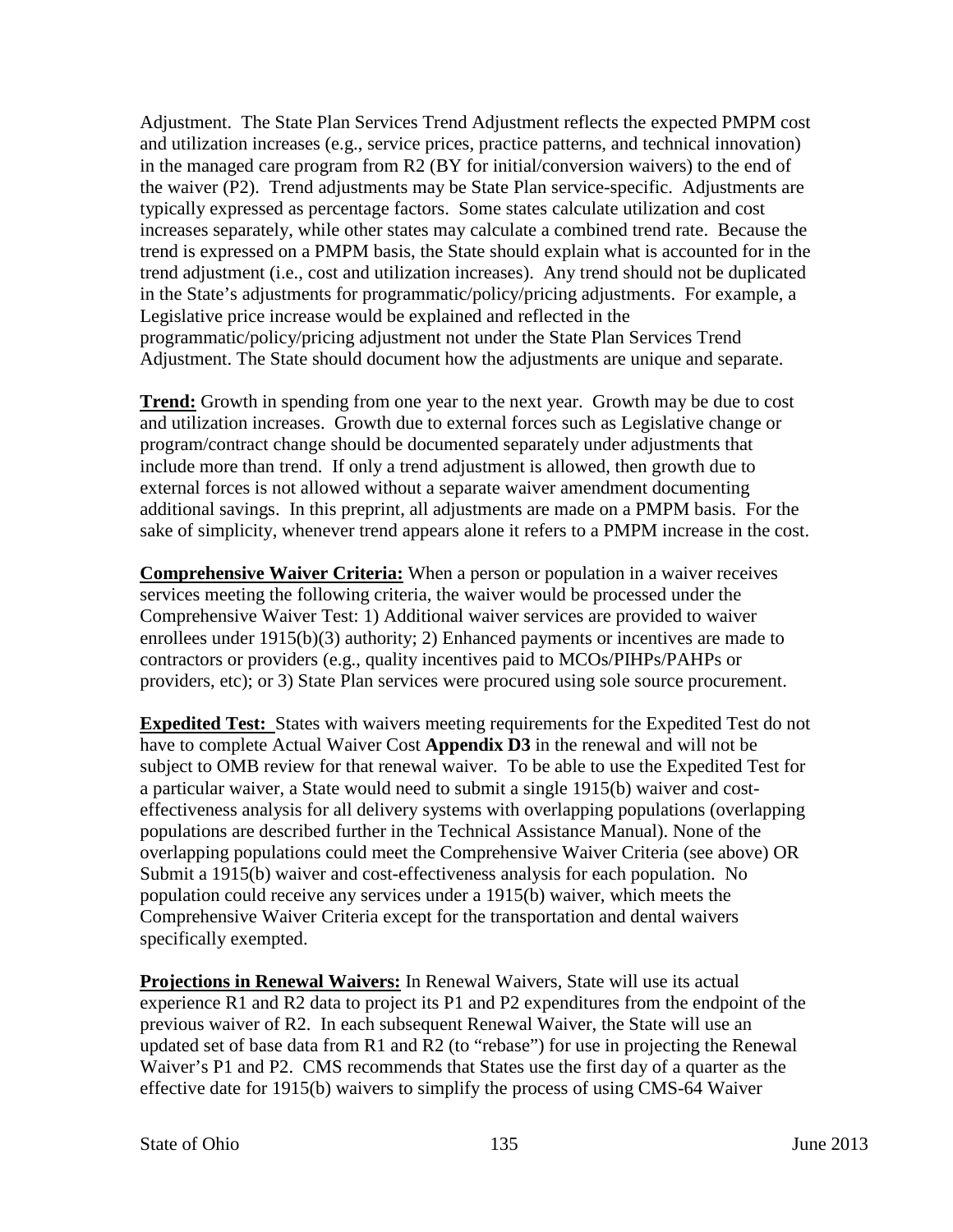submissions in demonstrating cost-effectiveness. If this is not possible, States must use the first day of a month as the effective date.

**Projected Waiver Period:** P1 and P2 are projections of the Medicaid waiver program expenditures for the future two-year period for the population covered by the waiver.

**Retrospective Waiver Period:** R1 and R2 are the actual Medicaid waiver program expenditures in the historical two-year period for the population covered by the waiver. These R1 and R2 costs are compared to the P1 and P2 projections from the previous waiver submission. *Note: For the first renewal of an initial waiver or the first time that a State uses the new method, actual administration and service costs must be verified by the RO prior to developing waiver cost projections.*

**1915(b)(3) service:** An additional service for beneficiaries approved under the waiver paid for out of waiver savings. The service is not in the State's approved State Plan. Capitated 1915(b)(3) services must have actuarially sound rates based only on approved 1915(b)(3) services and their administration subject to RO prior approval.

Acronyms used in this section ADM - Administration AI/AN – American Indian/Alaskan Native BBA – Balanced Budget Act of 1997 BY – Base Year CAP - cost allocation plan amendment CE – Cost Effectiveness CMS – Center for Medicare & Medicaid Services Co. - County CSHCN – Children with Special Health Care Needs CY – Calendar Year DRG - Diagnostic Related Group DSH - Disproportionate Share Hospital Payments EQR – External Quality Review FFP – Federal Financial Participation FMAP – Federal Medical Assistance Participation MAP – Medical Assistance Program or services FFS – fee-for-service FQHC – Federally Qualified Health Center FY- Fiscal Year GME – Graduate Medical Education HIO – Health Insuring Organization MBES - Medicaid Statement of Expenditures for the Medical Assistance Program MCO – Managed Care Organization MCHIP – Medicaid-Expansion Children's Health Insurance Program MEG – Medicaid Eligibility Group MMIS – Medicaid Management Information System P1 – Prospective Year 1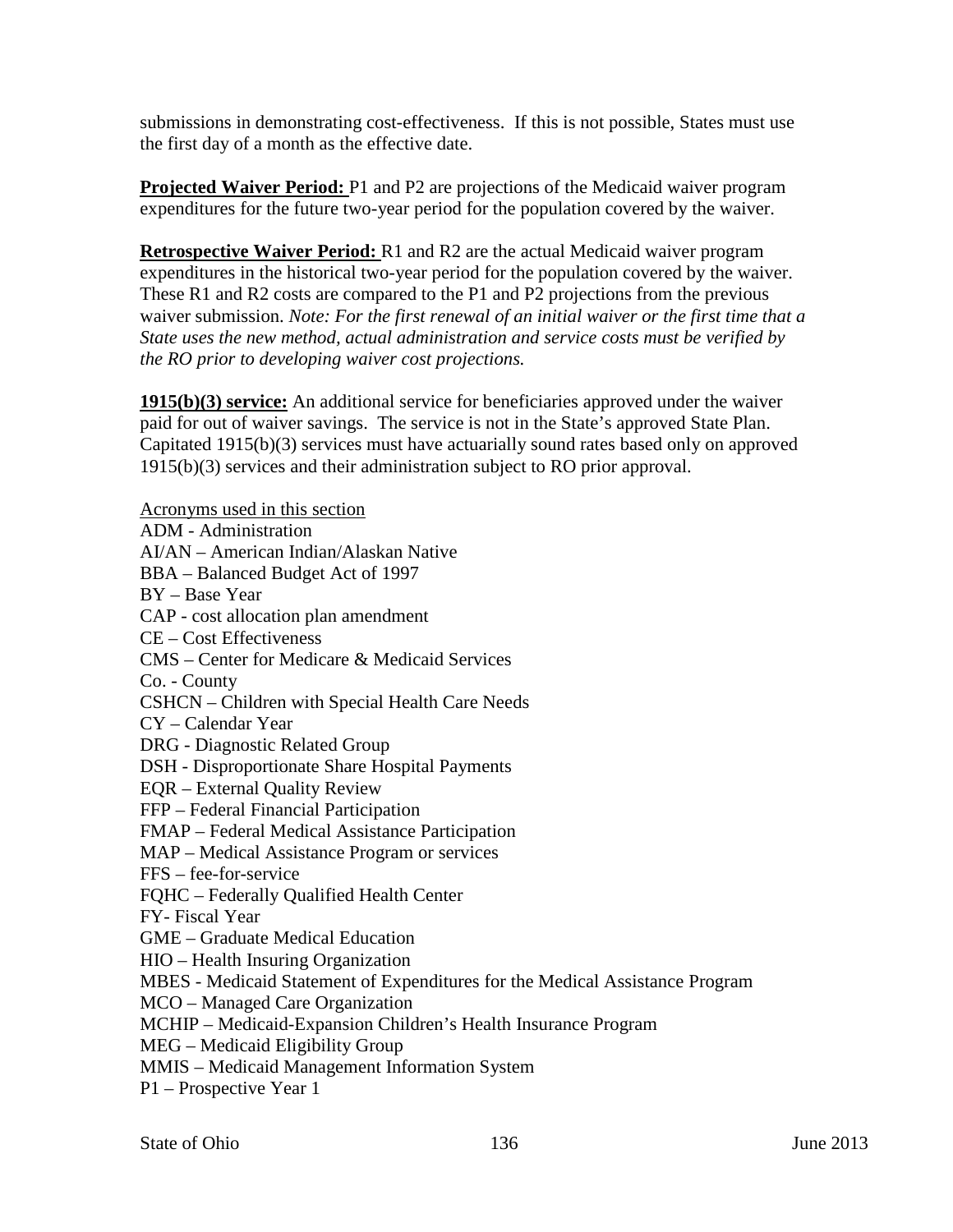P2 – Prospective Year 2 PAHP -- Prepaid Ambulatory Health Plan PCCM – Primary Care Case Manager PIHP – Prepaid Inpatient Health Plan PMPM – Per Member Per Month RHC – Rural Health Center SPA – State Plan Amendment PRO – Peer Review Organization Q1 – Quarter 1 Q4 – Quarter 4 Q5 – Quarter 5 R1 – Retrospective Year 1 R2 – Retrospective Year 2 RO – Regional Office SCHIP – State Children's Health Insurance Program SURS - Surveillance and Utilization Review System Title XIX – Medicaid Title XXI - State Children's Health Insurance Program TPL – Third Party Liability UPL – Upper Payment Limit

#### II. General Principles of the Cost-Effectiveness Test

Cost-effectiveness is one of the three elements required of a 1915(b) waiver. In order to grant a 1915(b) waiver, a State must project waiver expenditures for the upcoming twoyear waiver period, called Prospective Year 1 (P1) and Prospective Year 2 (P2). The State must then spend under that projection for the duration of the waiver. The State will document program expenditures on the CMS- 64 for the same two-year period for the population covered by the waiver. In other words, a State initially projects spending and documents on an on-going basis that the actual expenditures are at or below the projected amount.

In order for CMS to renew a 1915(b) waiver, a State must demonstrate that it was costeffective during the retrospective two-year period and must create waiver cost projections that will be used to determine cost-effectiveness for the prospective two-year period. The cost-effectiveness test is applied to the combined two-year waiver period, not to each individual waiver year or portion of a year.

The Cost Effectiveness test for 1915(b) waivers will no longer rely on a comparison of "with waiver" and "without waiver" costs. States no longer need to demonstrate that "with waiver" costs are lower than "without waiver" costs. Instead, States must demonstrate that their waiver projections are reasonable and consistent with statute, regulation and guidance. Retrospectively, the State will document that program expenditures were less than or equal to these projections. As with all elements of 1915(b) waivers, States may amend their cost-effectiveness projections if the waiver program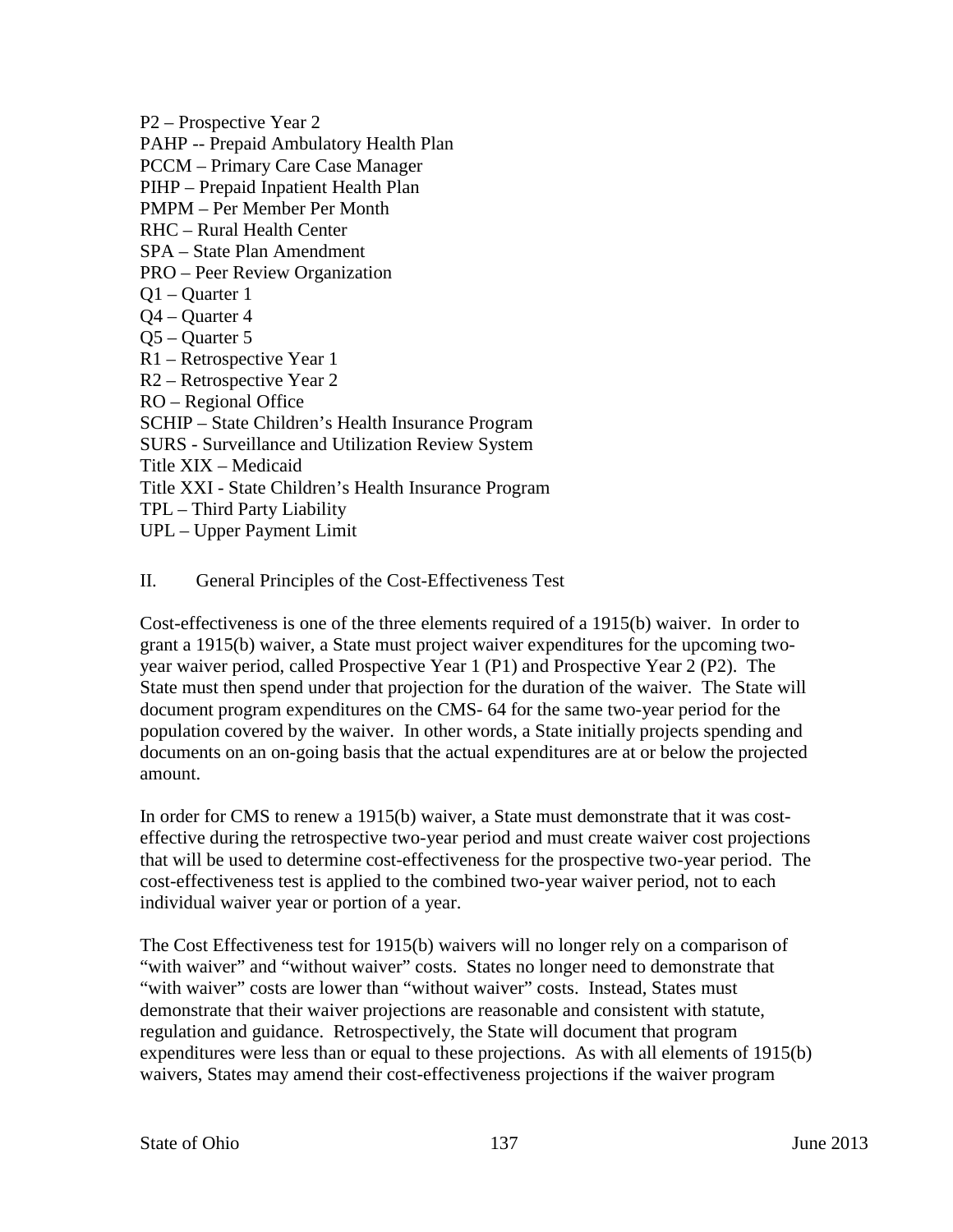changes or if additional information documents that the projections are inaccurate and should be modified accordingly.

Each Initial Waiver submission will include a State's projected expenditures for the upcoming two year waiver period, called Prospective Year 1 (P1) and Prospective Year 2 (P2).

For each Renewal Waiver submission, a State will demonstrate cost-effectiveness for the retrospective waiver period by showing that the actual expenditures for retrospective years one and two (R1 and R2) did not exceed what the State had projected it would spend (P1 and P2) for the same two-year period on a per member per month (PMPM) basis for the population covered by the waiver. In other words, a State must compare what it had initially projected it would spend to what it actually spent over the waiver period and show that the actual expenditures came in at or under the projected amount. *Please note that for Conversion Waivers, CMS will not require a retrospective costeffectiveness test. The State is only allowed a single Conversion Waiver, the first time the State submits a waiver renewal after the announcement of this new method.*

In order to project expenditures for the prospective waiver period, a State must use the actual historical expenditures from its base year (for an initial or conversion waiver) or from the past waiver period (R1  $&$  R2 for a renewal waiver) as the basis for its cost effectiveness projection, adjusting for future changes in trend (including utilization and cost increases), and other adjustments acceptable to CMS. By always using actual historical expenditures from the most recent waiver period as the basis for the projection, the cost-effectiveness test for a waiver program will be "rebased" upon each renewal. *Note: this applies to both capitated and FFS services within 1915(b) waivers. The State must document that actual costs claimed on the CMS-64 were used to document the Actual Waiver Cost in Appendix D3.*

All 1915(b) waivers will use this cost-effectiveness test, regardless of the type of waiver program or the delivery system under the waiver.

All Medicaid Medical Assistance program expenditures (fee-for-service and capitated services) related to the services covered by the waiver will be reported for the population enrolled in the waiver. Because waiver providers can affect the costs of services not directly included in the waiver, CMS is requiring that States include **all Medicaid Medical Assistance program expenditures related to the population and services covered by the waiver, not just those services under the waiver,** in developing their cost-effectiveness calculations. See the detailed instructions below for additional guidance.

CMS will evaluate cost-effectiveness based on all Medicaid expenditures for waiver enrollees impacted by the waiver, even those expenditures that are outside the capitation rate or do not require a PCCM referral. These services are generally referred to as "wraparound" or "carved-out" services and may include such services as pharmacy or schoolbased services that may be paid on a fee-for-service (FFS) basis for the population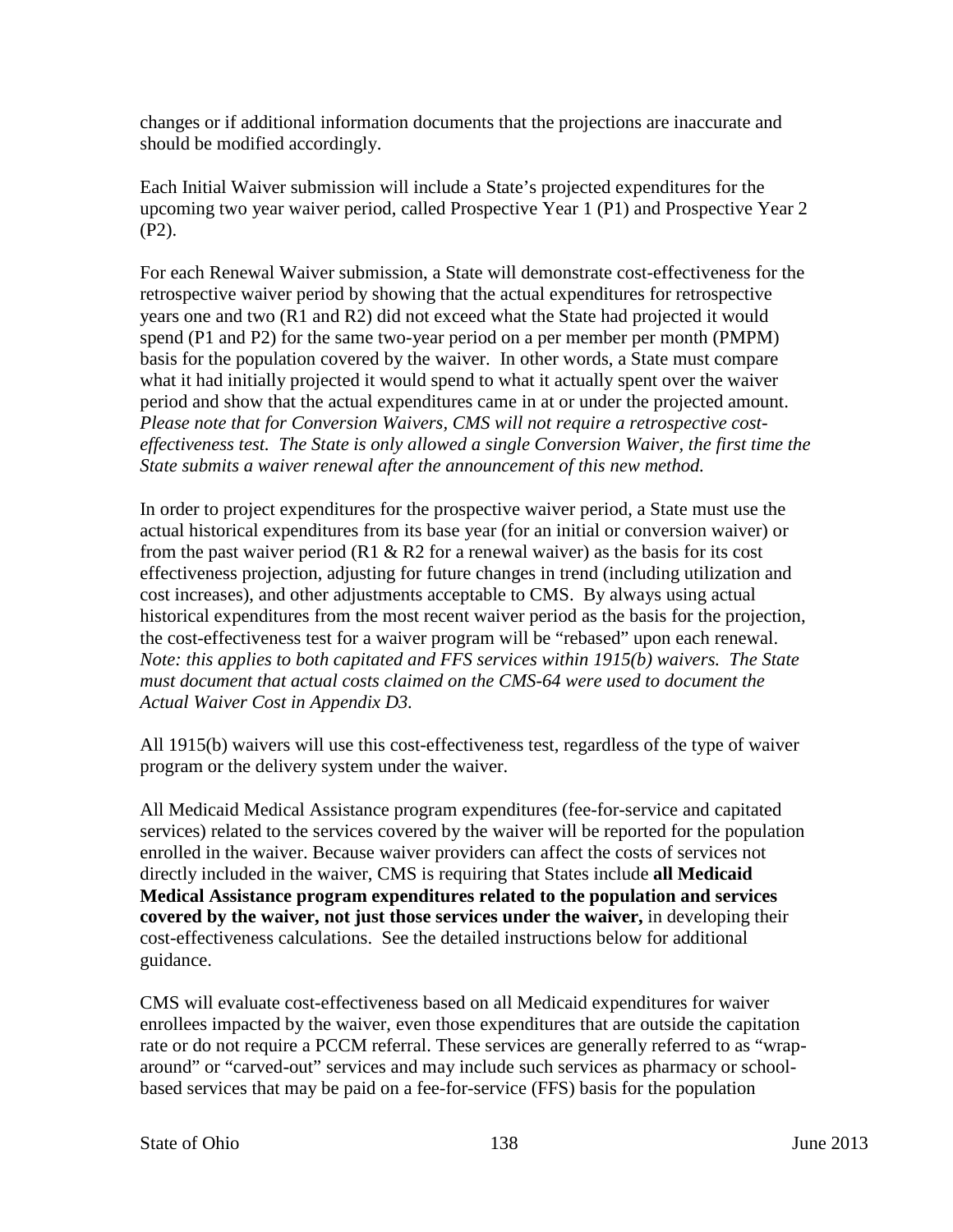covered by the waiver. See the detailed instructions below for additional guidance. Additional guidance is also available in the technical assistance guide for costeffectiveness. Each State will need to work with CMS to determine whether or not services that are not explicitly under the waiver should be included in the costeffectiveness calculations.

Because all affected Medicaid Medical Assistance program expenditures for waiver enrollees will be counted in cost-effectiveness calculations, there will essentially be no difference in the extent to which services are impacted by either a PCCM system or capitated program cost-effectiveness test. Initial waivers with both PCCM and capitated delivery systems may need to make some specific adjustments in PCCM system expenditures as noted in the **State Completion Section D.I.I Special Note for Capitated and PCCM combined initial waivers**.

State administrative costs associated with the program and population enrolled in the waiver will also be reported. Administrative costs include, but are not limited to, State expenditures such as enrollment broker contracts, contract administration, enrollee information and outreach, State utilization review and quality assurance activities, State hotline and member services costs, the cost of an Independent Assessment, External Quality Review (EQR), actuary contracts, and administrative cost allocation (salaries).

All administrative and service costs should be calculated on a per member/per month basis. States are not held accountable for caseload changes between Medicaid Eligibility Groups nor for overall changes in the magnitude of caseload in the cost-effectiveness test. States should have total PMPM actual waiver expenditures for the two-year period equal to or less than the corresponding total PMPM projected waiver expenditures for that same period. For the purpose of on-going quarterly monitoring, the ROs will be using a twofold test: one examining aggregate projected spending compared to the aggregate CMS-64 totals and the second examining PMPM spending compared to PMPM projections. *See the instructions for Appendix D6 for the explanation of the two calculations and detailed instructions on how to calculate and monitor each test.* **For the ultimate decision of cost-effectiveness (i.e. the decision to renew each waiver), the State will not be held accountable for caseload changes between Medicaid Eligibility Groups nor for overall changes in the magnitude of the State's caseload.**

Cost-effectiveness will be calculated on a total PMPM basis, which is comprised of both service and administration costs.

CMS will track and evaluate waiver cost effectiveness using expenditure data as reported on the CMS-64 and will be measured in total computable dollars (Federal and State share). All waiver expenditures will be reported on the CMS-64.9 Waiver, CMS-64.21U Waiver, or CMS-64.10 Waiver forms on a quarterly basis. (Data from the CMS-64.21U Waiver form will be used if the State enrolls its Medicaid-expansion SCHIP population in the waiver.)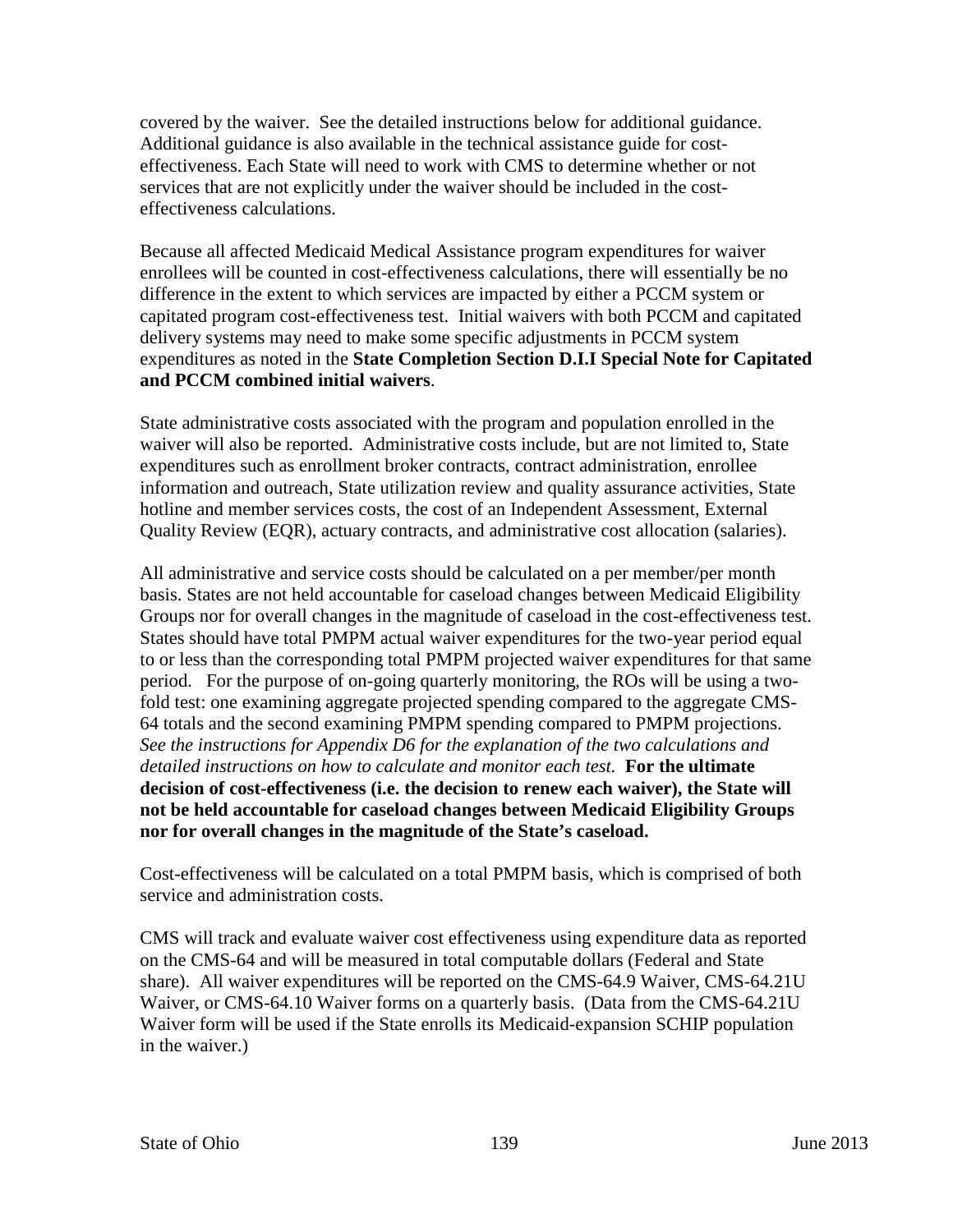All expenditures are based on the CMS-64 Waiver forms, which are based on date of payment, not date of service. States will itemize all expenditures for the population covered under the Waiver into each of the main service categories in the CMS-64 Waiver forms. These forms have been cleared by OMB (No. 0938-0067). The *Form CMS-64.9 Waiver* for Medical Assistance payments includes the major categories of service: inpatient hospital services, physician services, dental, clinic, MCO capitation, etc. Administrative expenditures will be reported on the CMS-64.10 Waiver form accordingly. *Note: please ensure that the State's projections for initial, conversion, and renewal waivers are projections for date of payment as well.* 

States with multiple 1915(b), 1915(c), and 1115 waivers that have overlapping waiver populations will need to work with their CMS Regional Office to ensure that expenditures are only reported once on the *CMS-64 Summary*.

All actual expenditures reported and used as the basis for a cost effectiveness projection must be verified by the RO.

The expenditures and enrollment numbers for voluntary populations (i.e., populations that can choose between joining managed care and staying in FFS) should be excluded from the waiver cost-effectiveness calculations if these individuals are not included in State's 1915(b) waiver. In general, CMS believes that voluntary populations should not be included in 1915(b) waivers. If the State wants to include voluntary populations in the waiver, then the expenditures and enrollment numbers for that population must be included in the cost-effectiveness calculations. In addition, States that elect to include voluntary populations in their waiver are required to submit a written explanation of how selection bias will be addressed in the waiver cost-effectiveness calculations. *Note: This principle does not change the historic practice of requiring States to include the experience of a voluntary MCO population in a mandatory PCCM waiver if a beneficiary can be auto-assigned to one of the delivery systems.* 

States with 1932 managed care SPA programs with an overlapping 1915(b) waiver will need to work with their CMS Regional Office to ensure that expenditures are only reported once on the CMS-64 Summary.

Incentive payments will be included in the cost effectiveness test. Incentives included in capitated rates are already constrained by the Medicaid managed care regulation at 42 CFR 438.6(c) to 105% of the capitated rates based on State Plan services. If there are any incentives in FFS/PCCM, those payments must be applied under the costeffectiveness test. For example, if PCCM providers are given incentives for reducing utilization, the incentives are limited to the savings of State Plan service costs under the waiver. This policy creates a restraint on the FFS/PCCM incentive costs. States should ensure that all incentives are reported in renewal Actual Waiver Costs in **Appendix D3**.

1915(b)(3) waiver services will be included in the cost effectiveness test. In general, States cannot spend more on 1915(b)(3) services than they would save on State Plan services.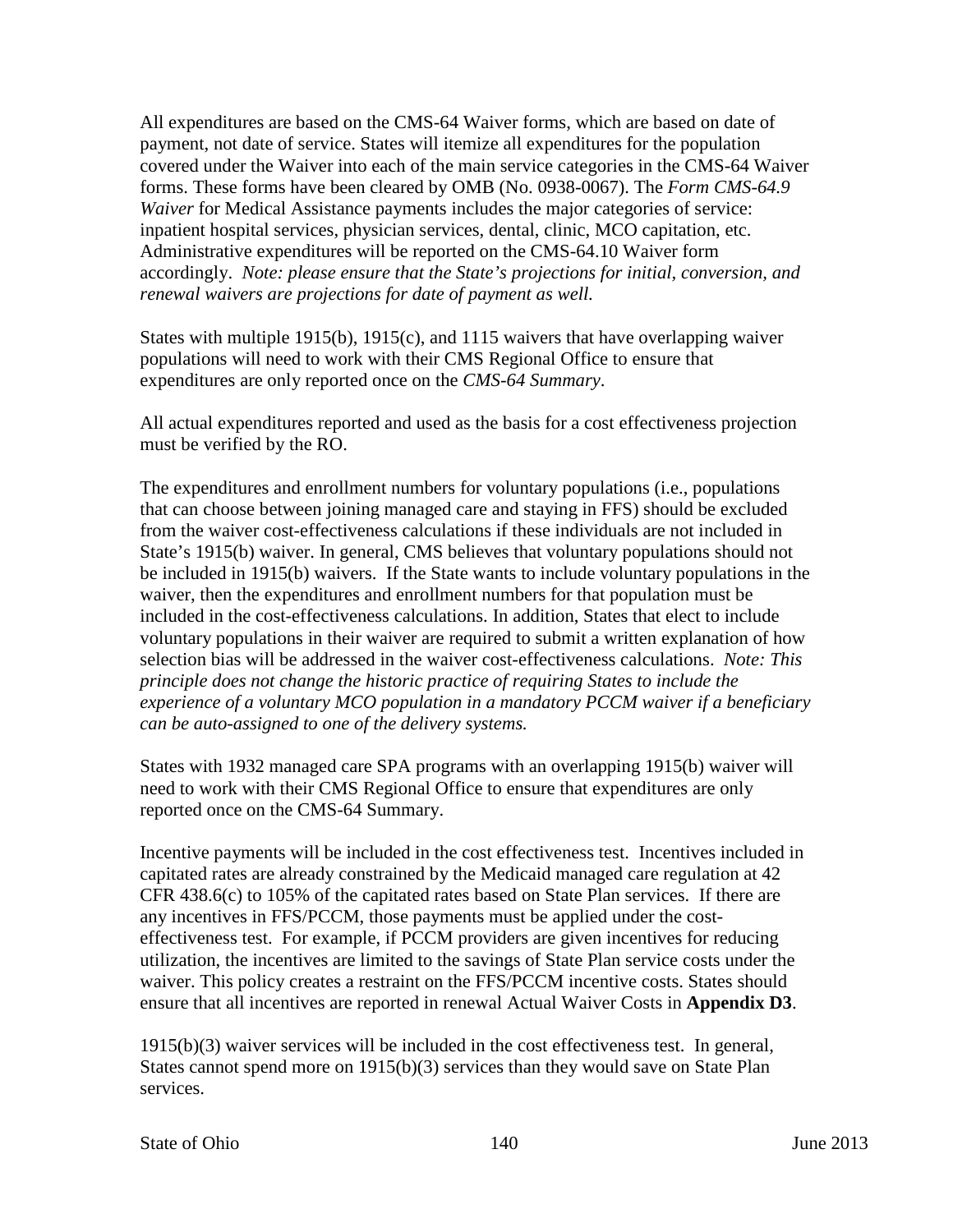Cost Effectiveness requirements apply to Medicaid Expansion SCHIP populations under  $1905(u)(2)$  and  $(u)(3)$  under  $1915(b)$  waivers. This requirement does not apply to separate stand alone SCHIP programs that are not Medicaid expansion programs or Medicaid Expansion populations not under 1915(b) waivers. Medicaid Expansion populations under  $1905(u)(2)$  and  $(u)(3)$  should be included under  $1915(b)$  waivers if the State is required to waive  $1915(b)(1)$  or  $1915(b)(4)$  in order to implement a particular programmatic aspect of their FFS or managed care program in the Medicaid delivery system.

Comprehensive Waiver Criteria - When a person or population in a waiver receives services meeting the following criteria, the waiver would be processed under the Comprehensive Waiver Test:

- Additional waiver services are provided to waiver enrollees under 1915(b)(3) authority,
- Enhanced payments or incentives are made to contractors or providers (e.g., quality incentives paid to MCOs/PIHPs/PAHPs or providers, etc), or
- State Plan services were procured using sole source procurement (Sole source procurement means non-open, non-competitive procurement not meeting the requirements at 45 CFR 74.43). States must utilize the Comprehensive Cost Effectiveness Test to apply for and renew 1915(b) waivers that award services contracts using procurement methods meeting the criteria in 45 CFR 74.44 (e). Most competitive procurements resulting in a single contractor are not considered solesource procurement under the 45 CFR 74.44(e) criteria. The State should verify the regulatory requirements and use the expedited test only if all expedited criteria are met.

Expedited Test – CMS is proposing a waiver-by-waiver test to expedite the processing of certain renewal waivers. States with waivers meeting requirements for the Expedited Test do not have to complete Actual Waiver Cost **Appendix D3** in the renewal and will not be subject to OMB review for that renewal waiver. States will simply submit *Schedule D* from MBES to CMS along with projections for the upcoming waiver period (**Appendices D1, D2.S, D2.A, D4, D5, and D6 and D7**). For additional guidance, please see the Cost-effectiveness Technical Assistance Manual. To be able to use the Expedited Test for a particular waiver, a State would need to:

• Submit a single 1915(b) waiver and cost-effectiveness analysis for all delivery systems with overlapping populations (overlapping populations are described further in the Technical Assistance Manual). None of the overlapping populations could meet the Comprehensive Waiver Criteria, OR

• Submit a separate 1915(b) waiver and cost-effectiveness analysis for each population. No population could receive any services under a 1915(b) waiver that meets the Comprehensive Waiver Criteria except for transportation and dental waivers as noted below.

Cost-effectiveness for waivers of only transportation services or dental pre-paid ambulatory health plans (PAHPs) are processed under the expedited test if the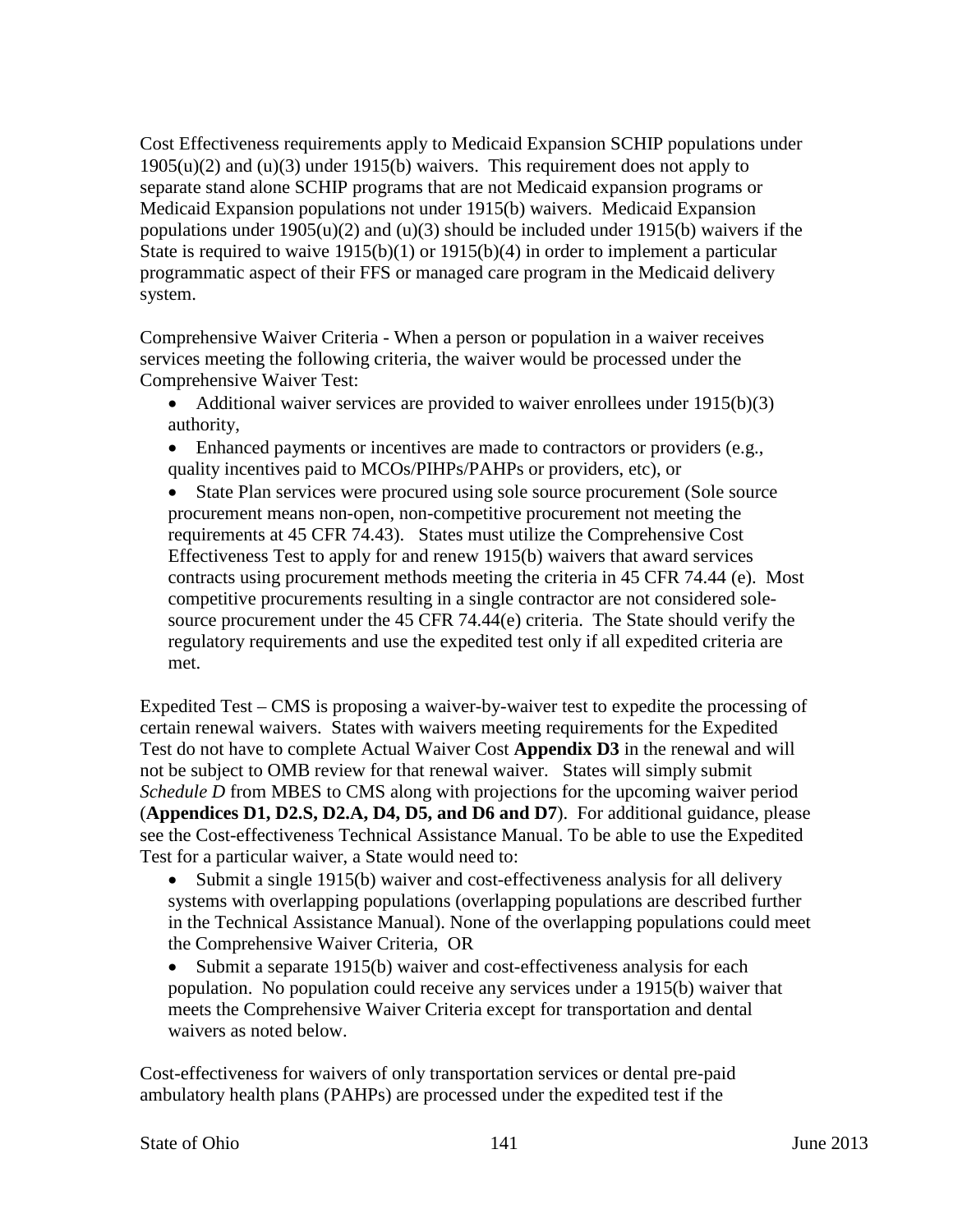transportation or dental waiver alone meets the expedited criteria. In this instance, States should not consider an overlapping population with another waiver containing additional services, enhanced payments, or sole source procurement as a trigger for the comprehensive waiver test. If enrollees in a transportation or dental waiver are also enrolled in pre-paid inpatient health plans (PIHPs), MCOs, or PCCMs under separate waivers or separate SPA authority, the costs associated with dental or transportation services should not be included in any other 1915(b) waiver cost effectiveness test.

# **III. Instructions for Appendices**

Step-by-Step Instructions for Calculating Cost-Effectiveness

### **Appendix D1 – Member Months**

Document member months in the Base Year (BY)/ Retrospective Waiver Period (R1 and R2) and estimate projected member months in the upcoming period (P1 and P2) on a quarterly basis. Actual enrollment data for the retrospective waiver period must be obtained from the State's tracking system. Projected enrollment data for the upcoming period is needed for RO monitoring on a quarterly basis. States will not be held accountable for caseload changes. This data is also useful in assessing future enrollment changes in the waiver.

States must document the number of member months in the waiver for the retrospective waiver period (R1 and R2) for renewal waivers and in the base year (BY) for initial and conversion waivers.

For initial or conversion waivers, document member months from the Base Year (BY). For renewal waivers, document member months from Retrospective Waiver Period (R1 and R2). Categorize all enrollees into Medicaid Eligibility Groups (MEG). A MEG is usually determined by eligibility group, geography, or other characteristics that would appropriately reflect the services that will be provided. Please note that States will use these same MEGs to report expenditures on the CMS 64.9 Waiver, CMS 64.10 Waiver, and/or CMS 64.21U Waiver.

CMS recommends that the State analyze their capitated program's rate cell categories to support the development of the Medicaid Eligibility Group (MEG) detail within the costeffectiveness analysis. A MEG is a reporting group collapsing rate cell categories into groups that the State anticipates will have similar inflation and utilization trends, as well as by program structure (eligibility, geography, service delivery, etc). Every MEG created will mean a separate CMS 64.9 Waiver form, etc and results in additional quarterly expenditure reports to CMS. Selecting the right number of MEGs is a very important step. *See the MEG definition above for further guidance.* States should use the 64.9 and 64.21 waiver form population categories for any renewals. *For example, Nebraska chose to divide their single waiver into four MEGs. Nebraska has Medicaid Expansion SCHIP populations in their 1915(b) waiver, which automatically means that 2 MEGs are necessary (one for TXIX and one for MCHIP). In addition, Nebraska chose to*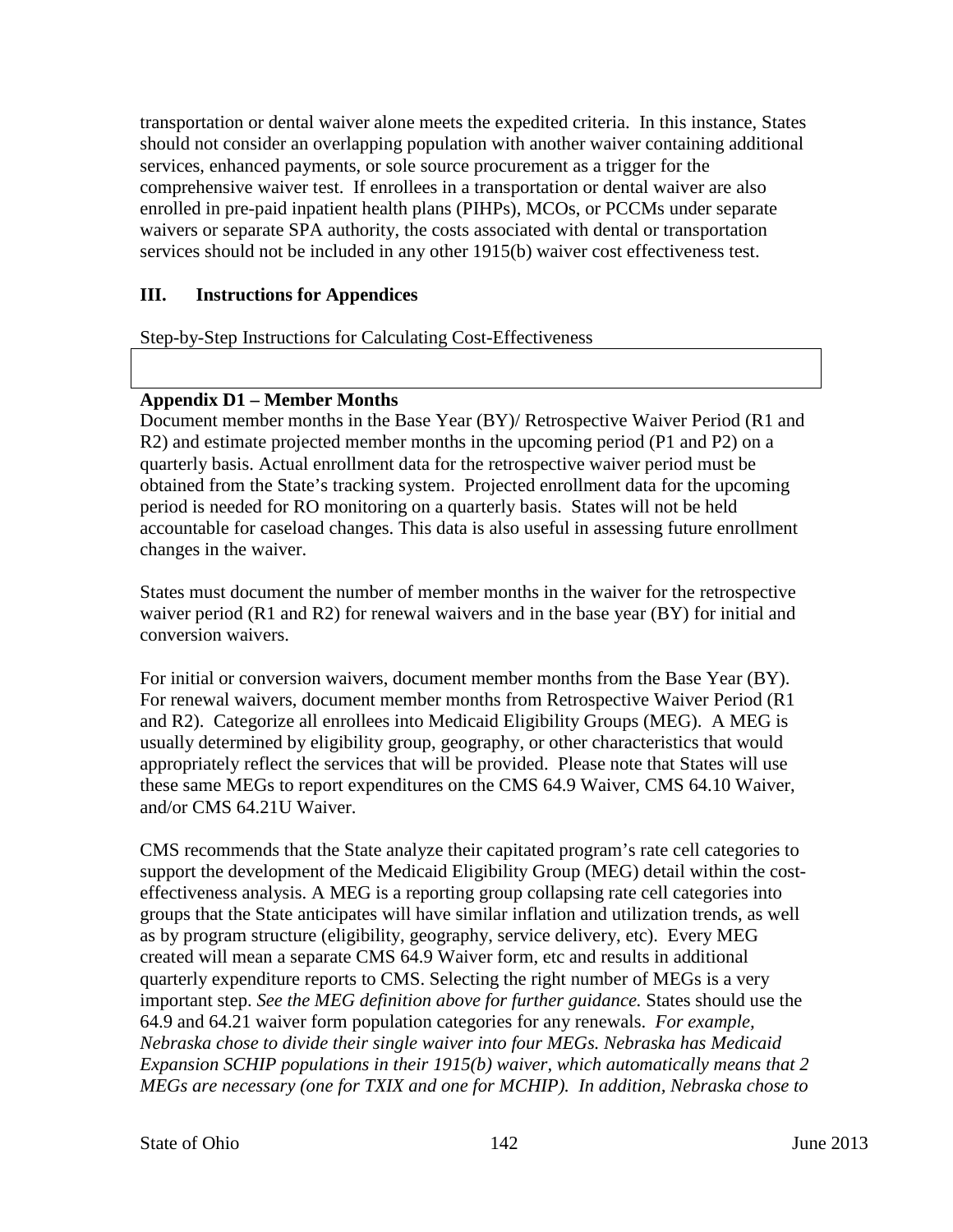*separate costs for Special Needs children's populations and AI/AN populations from all other enrollees because of the structure of their program and differential caseload trends that they anticipate. During the waiver, Nebraska will report waiver costs on two separate 64.9 Waiver forms ((Medicaid (No CSHCN or AI/AN – PIHP only), and Medicaid (CSHCN or AI/AN– MCO/PIHP/PCCM) and two separate 64.21U Waiver forms (MCHIP (No CSHCN or AI/AN– PIHP only), MCHIP (CSHCN or AI/AN – MCO/PIHP/PCCM)). In Nebraska's renewal they would have a MEG for each of the four populations)*.

**Step 1.** List the Medicaid Eligibility Groups (MEGs) for the waiver. List the base year eligible member months by MEG. Please list the MEGs for the population to be enrolled in the waiver program. The number and distribution of MEGs will vary by State. For renewals, if the State used different MEGs in R1 and R2 than in P1 and P2, please create separate tables for the two waiver periods (the State will be held accountable for caseload changes between MEGs in this instance). The base year for an initial waiver should be the same as the FFS data used to create the PMPM Actual Waiver Costs. Base year eligibility adjustments such as shifts in eligibility resulting in an increase or decrease in the number of member months enrolled in the program should be noted in the Appendix and explained in the State Completion Section of the Preprint.

**Step 2.** Project by quarter, the number of member months by MEG for the population that will participate in the waiver program for the future waiver period (P1 and P2). The member months estimation should be based on the actual State eligibility data in the base year and the experience of the program in R1 and R2. List the quarterly member/eligible months projected in each MEG by quarter. States who are phasing in managed care programs or populations may choose to have quarterly estimates that are not equal (i.e., P1 Q1 reflects a different enrollment than P1 Q4).

**Step 3.** Total the member/eligible months for each quarter and year. Calculate the annual and quarterly rate of increase/decrease in member months over the projected period. Explain the rate of increase/decrease in the State Completion section.

Appendix D2.S - Services in Waiver Cost

Document the services included in the waiver cost-effectiveness analysis.

**Step 1.** List each State Plan service and 1915(b)(3) service under the waiver and indicate whether or not the service is:

- State Plan approved;
- A  $1915(b)(3)$  service;
- A service that is included in a capitation rate; paid to either MCOs, PIHPs, or PAHPs, (whichever is applicable);
- A service that is not a waiver service but is impacted by the MCOs, PIHPS, or PAHPs (whichever is applicable);
- a service that is included in the PCCM FFS reimbursement.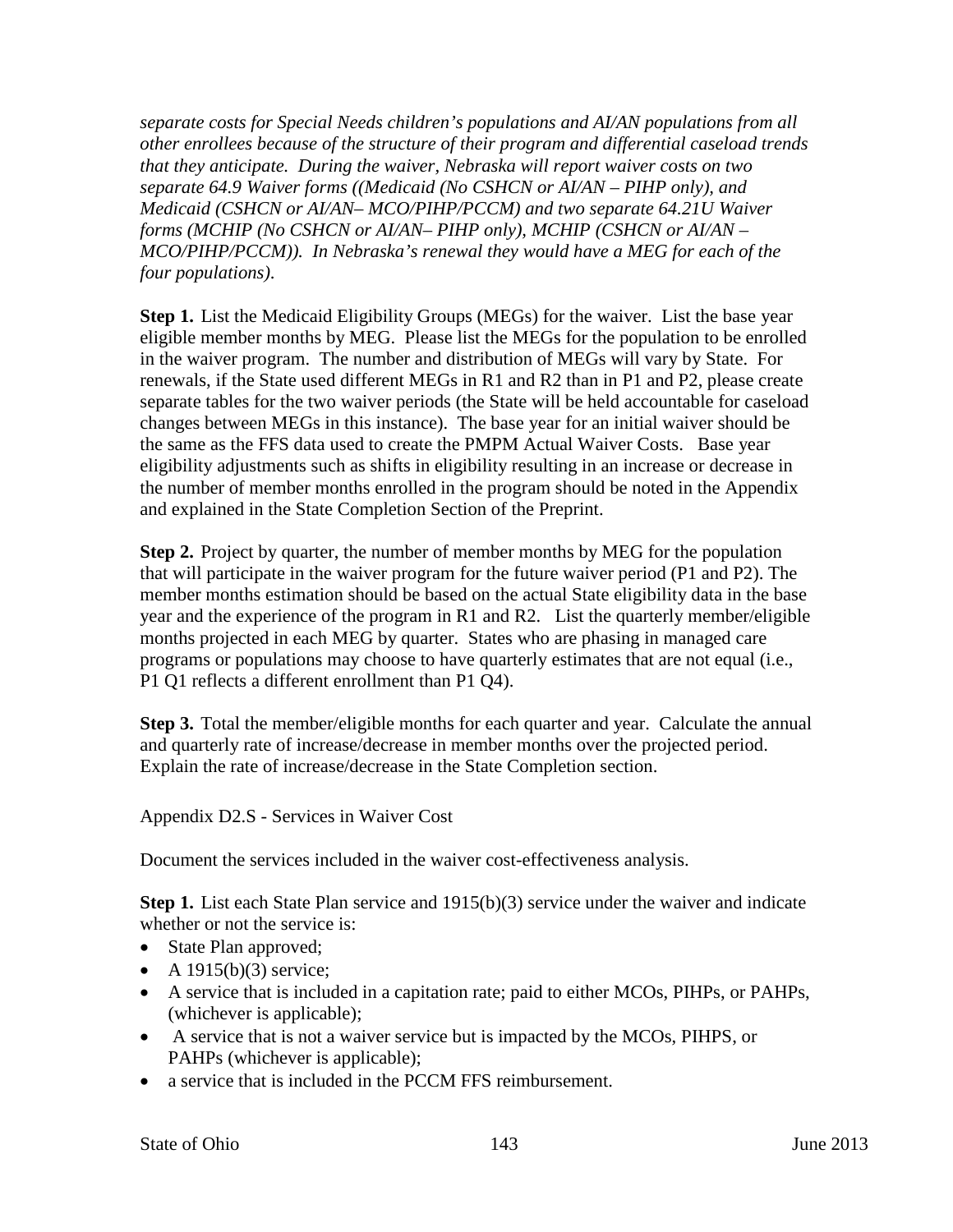The chart in **Appendix D2.S** should be modified to reflect each State's actual waiver program. States should indicate which services are provided under each MEG, if the benefit package varies by MEG. Modify columns as applicable to the waiver entity type and structure to note services in different MEGs.

**Step 2.** Please note any proposed changes in services on Appendix D2.S with a \*. *See the Nebraska example for illustration purposes.*

**Step 3.**List the State Plan Services included in the Actual Waiver costs (only State Plan Service costs may be included in an initial waiver's Actual Waiver Costs). Please also list the 1915(b)(3) non-State Plan services proposed in the initial waiver and any 1915(b)(3) services included in the Actual Waiver costs for a conversion or renewal waiver. For an MCO/PIHP/PAHP waiver, include services under the capitated rates, as well as services provided to managed care enrollees on a fee-for-service wraparound basis (note each). For a PCCM program, include services requiring a referral, as well as services provided to waiver enrollees on a wraparound basis. Please add lines and specify as needed.

**(Column B Explanation) Services**: The list of services below is provided as *an example only. States should modify the list to include:*

- -- all services available in the State's State Plan, regardless of whether they will be included or excluded under the waiver
- -- subset(s) of state plan amendment services which will be carved out, if applicable; for example, list mental health separately if it will be carved out of physician and hospital services
- -- services not covered by the state plan (note: only add these to the list if this is a 1915(b)(3) waiver, which uses cost savings to provide additional services)

**(Column C Explanation) State Plan Approved**: Check this column if this is a Medicaid State Plan approved service. This information is needed because only Medicaid State Plan approved services can be included in cost effectiveness. For 1915(b)(3) waivers it will also distinguish existing Medicaid versus new services available under the waiver.

**(Column D Explanation) 1915(b)(3) waiver services**: If a covered service is not a Medicaid State Plan approved service, check this column. Marking this column will distinguish new services available under the waiver versus existing Medicaid service.

**(Column E Explanation) MCO Capitated Reimbursement**: Check this column if this service will be included in the capitation or other reimbursement to the MCO. If a 1915(b)(3) service in an MCO is capitated, please mark this column.

**(Column F Explanation) Fee-for-Service Reimbursement impacted by MCO**: Check this column if the service is not the responsibility of the MCO, but the MCO or its contracted providers can affect the utilization, referral or spending for that service*. For example, if the MCO is responsible for physician services but the State pays for*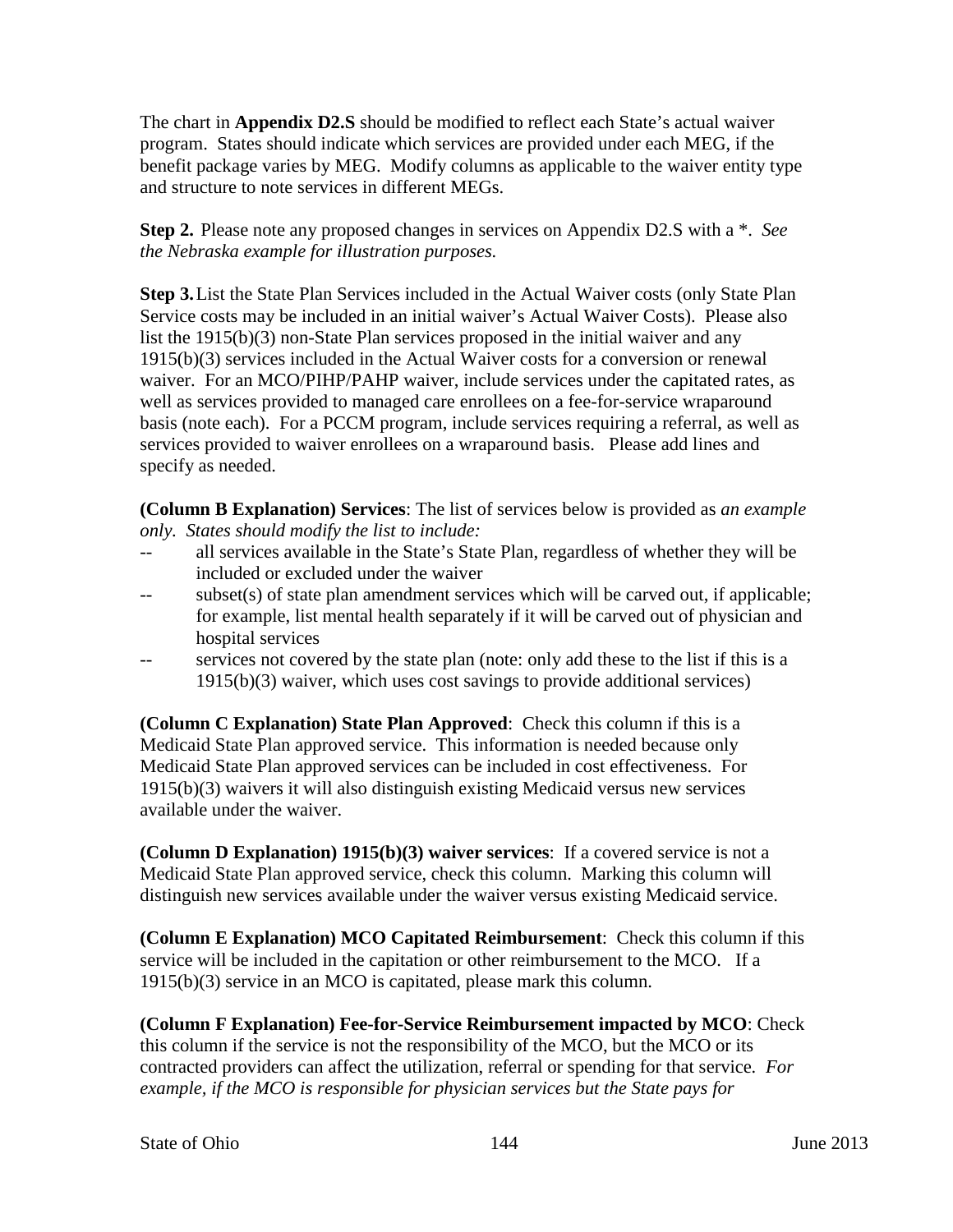*pharmacy on a FFS basis, the MCO will impact pharmacy use because access to drugs requires a physician prescription*. Do not mark services NOT impacted by the MCO and not included in the cost-effectiveness analysis. *For example, a State would not include Optometrist screening exams in states where vision services are not capitated, a PCP referral is not required for payment, and PCP do not refer or affect patient access to vision screening examinations.* 

**(Column G Explanation) PCCM Fee-for-Service Reimbursement:** Check this column if this service will be included in the waiver and will require a referral/prior authorization or if the service is not covered under the waiver and does not require a referral/prior authorization, but is impacted by it. For example, a goal of most primary care case management programs is that emergency services would be reduced. For example, if the State pays for pharmacy on a FFS basis, but does not require a referral from the primary care case manager to process those claims, the primary care case manager will still impact pharmacy use because access to drugs requires a physician prescription. Do not include services NOT impacted by the waiver. *Please see the Inclusion of Services in Cost-Effectiveness Test chart below for guidance.*

**(Column H Explanation) PIHP Capitated Reimbursement**: Check this column if this service will be included in the capitation or other reimbursement to the PIHP. If a 1915(b)(3) service is capitated in a PIHP, please mark this column.

**(Column I Explanation) Fee-for-Service Reimbursement impacted by PIHP**: Check this column if the service is not the responsibility of the PIHP, but is impacted by it. For example, if the PIHP is responsible for physician services but the State pays for pharmacy on a FFS basis, the PIHP will impact pharmacy use because access to drugs requires a physician prescription. Do not include services NOT impacted by the PIHP. *Please see the Inclusion of Services in Cost-Effectiveness Test chart below for guidance.* 

**(Column J Explanation) PAHP Capitated Reimbursement**: Check this column if this service will be included in the capitation or other reimbursement to the PAHP. If a 1915(b)(3) service is capitated in a PAHP, please mark this column. *Note: the Nebraska example did not include a PAHP and so did not include this column.*

### **(Column K Explanation) Fee-for-Service Reimbursement impacted by PAHP**:

Check this column if the service is not the responsibility of the PAHP, but is impacted by it. For example, if the PAHP is responsible for physician services but the State pays for pharmacy on a FFS basis, the PAHP will impact pharmacy use because access to drugs requires a physician prescription. Do not include services NOT impacted by the PAHP. *Please see the Inclusion of Services in Cost-Effectiveness Test chart below for guidance. Note: the Nebraska example does not include a PAHP delivery system and so did not include this column.*

Note: Columns C and D are mutually exclusive. Columns E and F are mutually exclusive for the MCO program. Columns H and I are mutually exclusive for the PIHP program.

State of Ohio 145 June 2013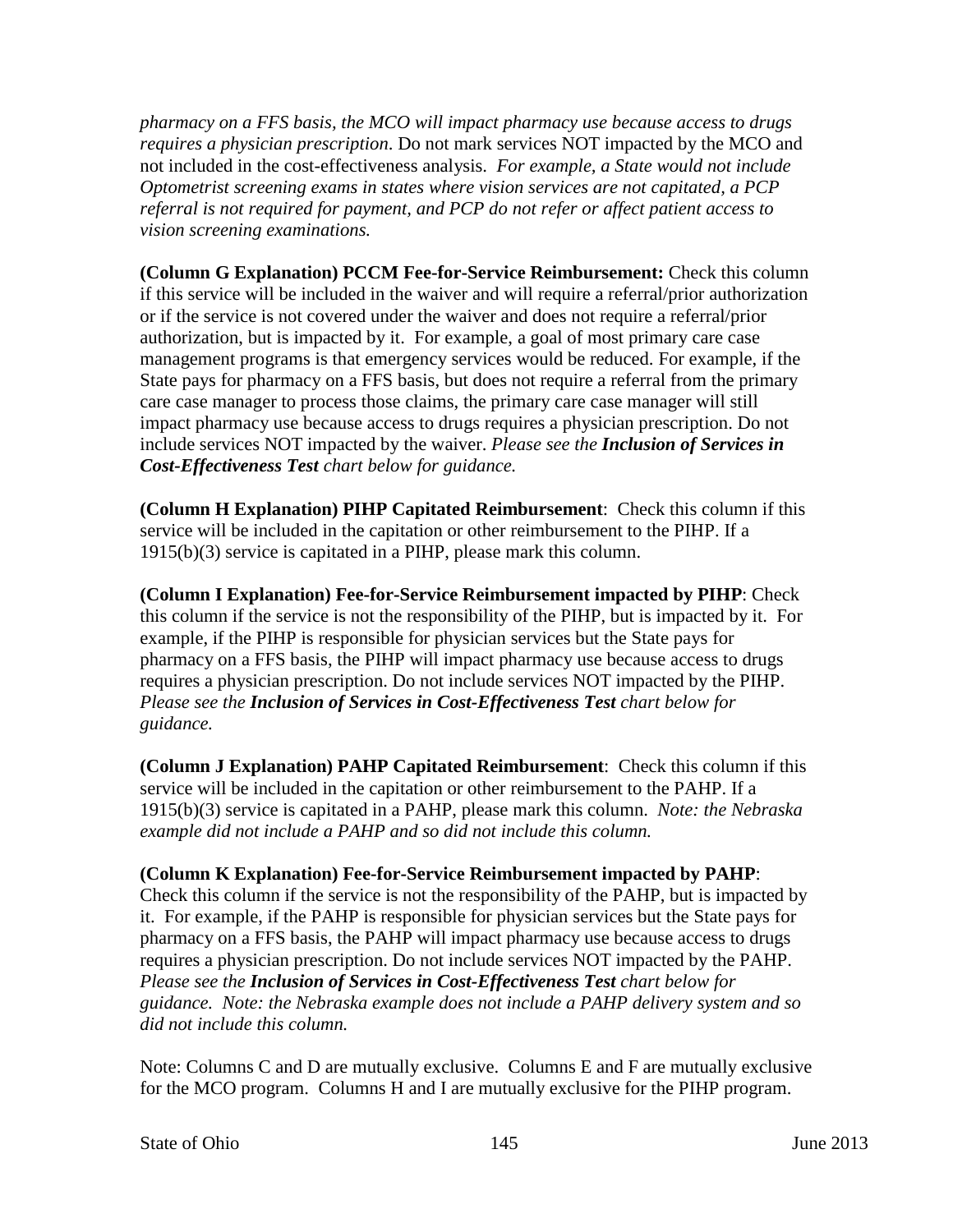Columns J and K are mutually exclusive for the PAHP program. Each service should have a mark in columns C or D. If the State has more than one MEG, Appendix D2 should reflect what services are included in each MEG.

## **Chart: Inclusion of Services in Cost-Effectiveness Test**

Note: All references to the single CMS 64.9 Waiver form refer to a 1915(b) waiver that does not include any SCHIP Medicaid expansion populations. If a 1915(b) includes an SCHIP Medicaid expansion population, the State would also complete a CMS 64.21U Waiver form for the applicable SCHIP Medicaid expansion population. In addition, the State can always choose to divide its data into MEGs for additional reporting categories. Services included in other 1915(b) waivers should be excluded and not counted under two separate 1915(b) cost-effectiveness tests. Services in 1915(c) waivers should only be included for concurrent 1915(b)/1915(c) waivers. Services for 1115 Demonstration waivers should only be included if the 1915(b) population is being used as an impacted population in the 1115 Demonstration. *See the Technical Assistance Manual for additional information.*

| <b>Example</b>                     | <b>Type of</b><br><b>Delivery</b> | <b>Services Under</b><br>$1915(b)$ waiver | <b>Services included in</b><br><b>Cost Effectiveness</b> | <b>Services</b><br>excluded from |
|------------------------------------|-----------------------------------|-------------------------------------------|----------------------------------------------------------|----------------------------------|
|                                    | <b>System</b>                     |                                           | <b>Test</b>                                              | Cost                             |
|                                    |                                   |                                           |                                                          | <b>Effectiveness</b>             |
|                                    |                                   |                                           |                                                          | <b>Test</b>                      |
| Medicaid                           | <b>PAHP</b>                       | Transportation only                       | Transportation                                           | All other                        |
| beneficiary is                     |                                   |                                           |                                                          | Medicaid                         |
| enrolled only in                   |                                   |                                           |                                                          | services                         |
| $1915(b)$ for                      |                                   |                                           |                                                          |                                  |
| transportation                     |                                   |                                           |                                                          |                                  |
| Medicaid                           | <b>PAHP</b>                       | Dental only                               | Dental                                                   | All other                        |
| beneficiary is                     |                                   |                                           |                                                          | Medicaid                         |
| enrolled only in                   |                                   |                                           |                                                          | services                         |
| 1915(b) for dental                 |                                   |                                           |                                                          |                                  |
| Medicaid                           | <b>PIHP</b>                       | Mental Health and                         | All Mental Health,                                       | All other                        |
| beneficiary is                     |                                   | <b>Substance Abuse</b>                    | Substance Abuse,                                         | Medicaid                         |
| enrolled only in                   |                                   | are under waiver.                         | Pharmacy, Inpatient                                      | services                         |
| 1915(b) for mental                 |                                   | Pharmacy,                                 | psychiatric services                                     |                                  |
| $\text{health} - \text{remaining}$ |                                   | rehabilitation                            | for individuals under                                    |                                  |
| services are FFS or                |                                   | services, and                             | age 21, and                                              |                                  |
| under 1932 SPA                     |                                   | inpatient                                 | Rehabilitation                                           |                                  |
| (examples: rural                   |                                   | psychiatric services                      | services for waiver                                      |                                  |
| Nebraska and                       |                                   | for individuals                           | enrollees are reported                                   |                                  |
| Iowa)                              |                                   | under age 21 are                          | on single CMS-64.9                                       |                                  |
|                                    |                                   | fee-for-service.                          | Waiver form for the                                      |                                  |
|                                    |                                   |                                           | $1915(b)$ waiver.                                        |                                  |
| Medicaid                           | PIHP and                          | All services                              | All services for                                         | None.                            |
| beneficiary is                     | <b>MCO</b>                        |                                           | waiver enrollees are                                     |                                  |
| enrolled in one                    |                                   |                                           | reported on a single                                     |                                  |
| $1915(b)$ waiver for               |                                   |                                           | CMS-64.9 Waiver                                          |                                  |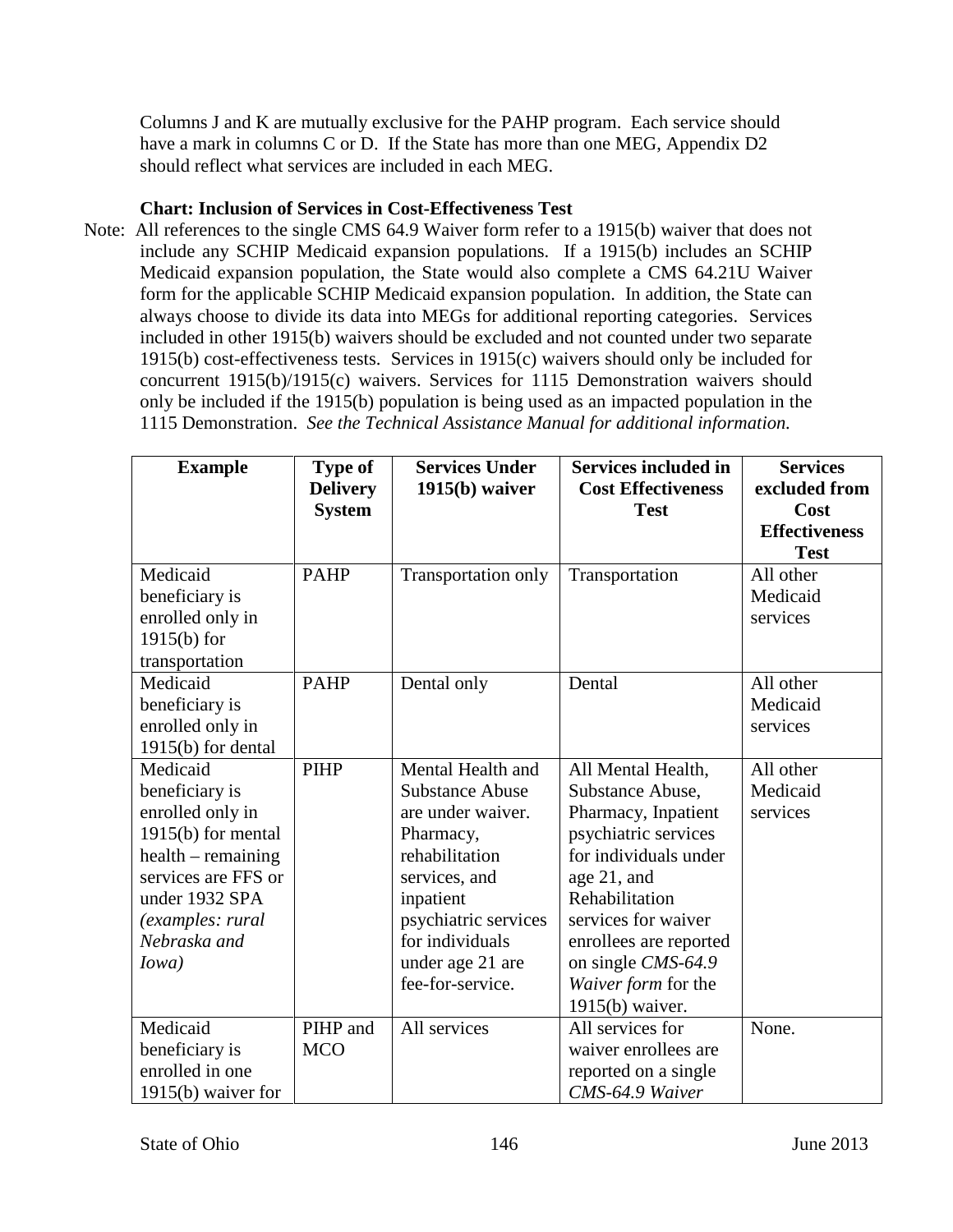| <b>Example</b>                                                                                                                                              | <b>Type of</b><br><b>Delivery</b><br><b>System</b> | <b>Services Under</b><br>$1915(b)$ waiver                            | <b>Services included in</b><br><b>Cost Effectiveness</b><br><b>Test</b>                                                                                                               | <b>Services</b><br>excluded from<br>Cost<br><b>Effectiveness</b><br><b>Test</b> |
|-------------------------------------------------------------------------------------------------------------------------------------------------------------|----------------------------------------------------|----------------------------------------------------------------------|---------------------------------------------------------------------------------------------------------------------------------------------------------------------------------------|---------------------------------------------------------------------------------|
| mental health and<br><b>MCO</b> services<br>(examples: urban<br>Nebraska special<br>needs children)                                                         |                                                    |                                                                      | form                                                                                                                                                                                  |                                                                                 |
| Medicaid<br>beneficiary is<br>enrolled in $1915(b)$<br>for mental health<br>and separate<br>1915(b) for MCO                                                 | PIHP and<br><b>MCO</b>                             | All services except<br>pharmacy are in<br>one waiver or the<br>other | The State divides all<br>services for waiver<br>enrollees into two<br>CMS-64.9 Waiver<br><i>forms</i> : one for the<br>mental health 1915(b)<br>and the other for the<br>MCO 1915(b). | None.                                                                           |
| Medicaid<br>beneficiary is<br>enrolled in a<br>single $1915(b)$ for<br>mental health and<br>PCCM (examples:<br>urban Nebraska<br>special needs<br>children) | PIHP and<br><b>PCCM</b>                            | All services except<br>school-based<br>services                      | All services including<br>school-based services<br>for waiver enrollees<br>are reported on a<br>CMS-64.9 Waiver<br>form                                                               | None.                                                                           |
| Medicaid<br>beneficiary is<br>enrolled in 1915(b)<br>PCCM or MCO                                                                                            | <b>PCCM</b><br>and/or<br><b>MCO</b>                | All services                                                         | All services for<br>waiver enrollees are<br>reported on a single<br>CMS-64.9 Waiver<br>form                                                                                           | None.                                                                           |

### **Appendix D2.A Administrative Costs in the Waiver**

Document the administrative costs included in the Actual Waiver Cost.

**Step 1.** Using *CMS-64.10 Waiver Form* line items numbers and titles, document the State's administrative costs in the waiver. **Do not include MCO/PIHP/PAHP/PCCM entity administration costs.** For initial waivers, this will include only fee-for-service costs such as MMIS and SURS costs. For renewal waivers and conversion waivers, the administrative costs will include managed care costs such as enrollment brokers, External Quality Review Organizations, and Independent Assessments. Add lines as necessary to distinguish between multiple contracts on a single line in the CMS-64.10. *Note: PCCM case management fees are not considered State Administrative costs because CMS matches those payments at the FMAP rate and states claim those costs on the CMS-64.9*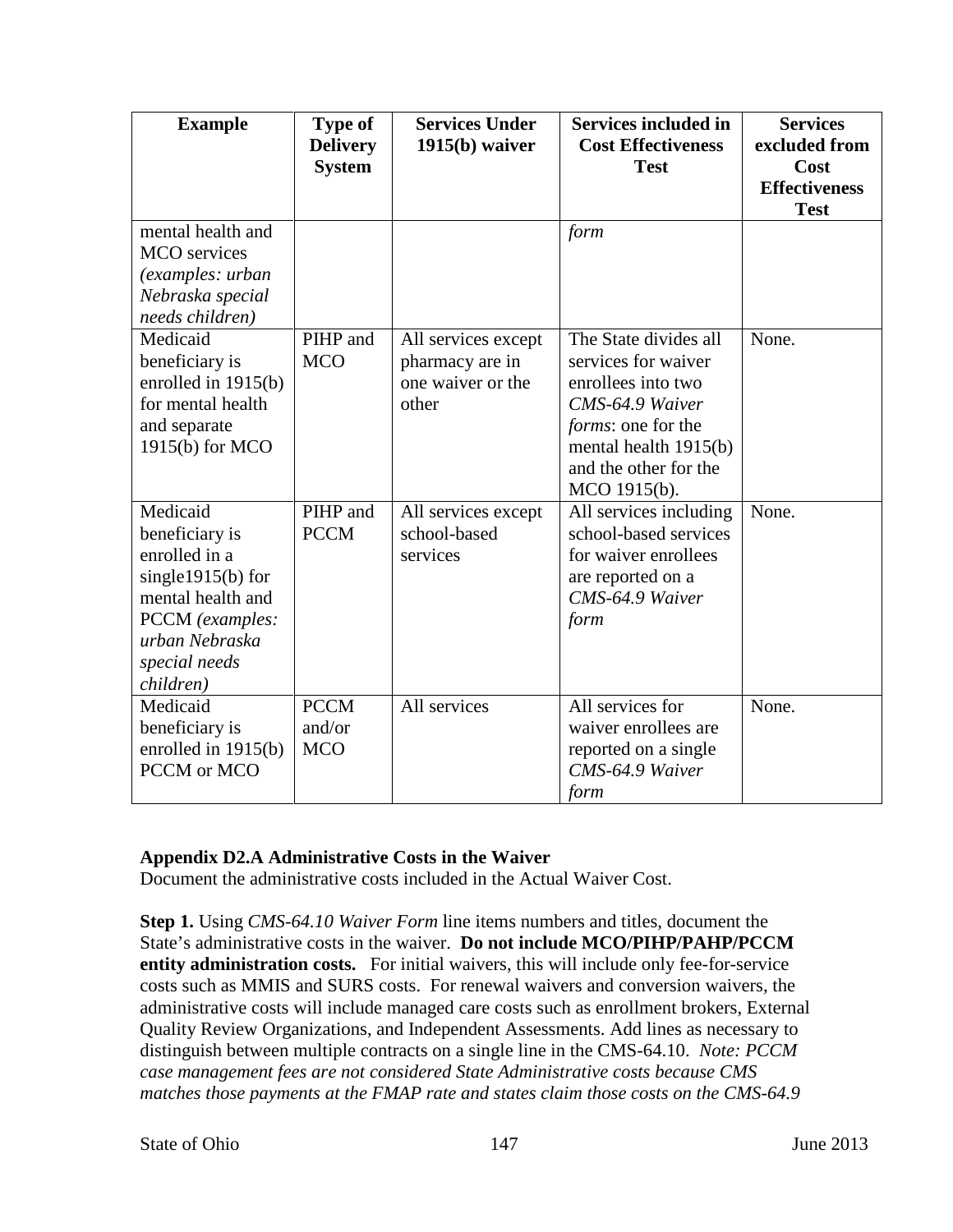## *Waiver form. Services claimed at the FMAP rate should be reported on Appendix D2.S and not reported on Appendix D2.A.*

**Step 2.** The State should allocate administrative costs between the Fee-for-service and managed care program depending upon the program structure. For example, for an MCO program, the State might allocate the administrative costs in the Administrative Cost Allocation Plan to the MCO program based upon the number of MCO enrollees as a percentage of total Medicaid enrollees. For a mental health carve out enrolling most Medicaid beneficiaries in the State, allocate costs based upon the mental health program cost as a percentage of the total Medicaid budget. It would not be appropriate to allocate the administrative cost of a mental health program based upon the percentage of enrollees enrolled. Explain the cost allocation process in the preprint.

Appendix D3 – Actual Waiver Cost

Document Base Year and Retrospective Waiver Period expenditures (actual expenditures in the BY for initial/conversion waivers and R1 and R2 in renewal waivers). States that are eligible to use the expedited process for certain waivers need not complete Appendix D3; instead, attach the most recent waiver Schedule D. For all other submissions, States should complete **Appendix D3**.

The State must document the total expenditures for the services impacted by the waiver as noted in **Appendix D2.S**, not just for the services under the waiver. For an Initial Waiver or Conversion Waiver, the State must document the expenditures used in the BY PMPM. **All expenditures in the BY will be verified by the RO.** For a Renewal Waiver, the State must document the actual expenditures in the retrospective two-year period (R1 and R2) separating administration, 1915(b)(3), FFS incentives, capitated, and fee-forservice State Plan expenditures as noted. **Actual expenditures will be verified by the RO on a quarterly basis by comparing projections to actual expenditures and other routine audit functions.**

The actual expenditures used in the cost-effectiveness calculations should include all Medicaid program expenditures related to the population covered by the waiver, not just those services directly included in the waiver. If the State has multiple waivers with overlapping populations, the State should work with the CMS Regional Office to determine which expenditures should be allocated to which waiver in order to ensure that expenditures are only reported once on the CMS-64. Incentives to capitated entities are reflected in **Column D of Appendix D3** of the spreadsheets. Fee-for-service incentives, such as incentives to PCCM providers, are noted separately in **Column G of Appendix D3**. 1915(b)(3) services in the initial waiver will always be zero in **Column H of Appendix D3** of the initial waiver because 1915(b)(3) services are a result of savings under the waiver and cannot exist prior to the waiver.

Actual expenditures are based on the CMS-64 Waiver forms, which are based on date of payment not date of service.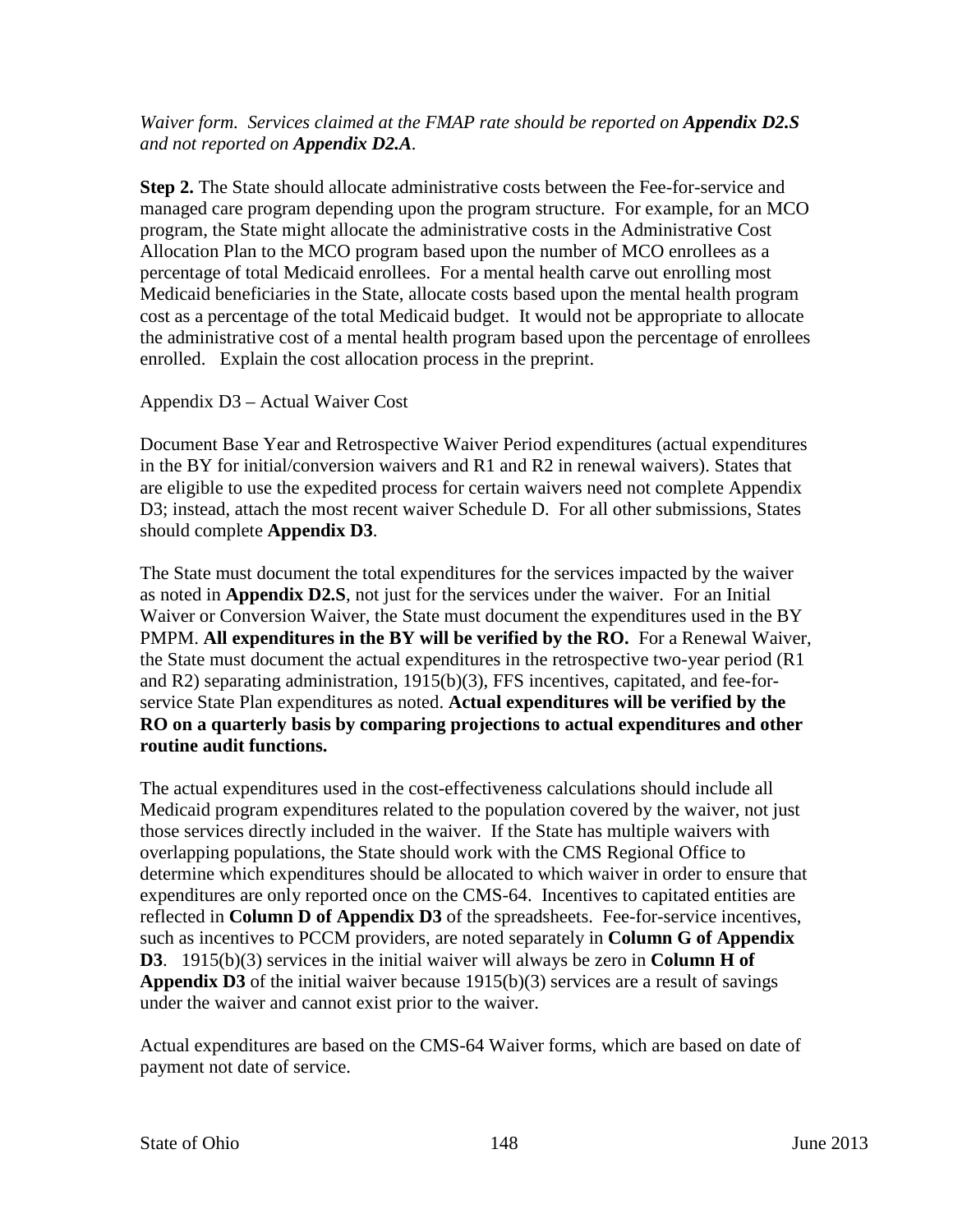States must separately document actual Medical Assistance service expenditures and actual State administrative costs related to those services. Actual case management fees paid to providers in a PCCM program should be included as service expenditures.

Since a State may be in the process of developing a Renewal Waiver during the second year of the waiver (R2) period (to avoid an extension), the State use only data from the Schedule D and document the number of months of data used on Appendix D7. Appendix D7 will recalculate the formulas based upon the amount of data available to the State. The State should not project any actual expenditures that are not yet available for R2.

Should a State request and be granted one or more 90-day temporary extension(s) for submitting a Renewal Waiver, the following process applies depending on the length of the extension:

- For three or fewer 90-day temporary extensions (a period of less than one year after the expiration of the waiver), the State must demonstrate costeffectiveness over the original two-year period included in the waiver. In other words, if a waiver considered years CY 2003 and CY 2004 as P1 and P2, respectively, and 2 three-month temporary extensions were obtained, the State would still be required to demonstrate cost-effectiveness for calendar year 2003 and 2004 by comparing actual expenditures (R1 and R2) to the projected expenditures (P1 and P2) for these two years in aggregate. In this scenario, actual expenditures for the entire R2 period may be available to support the Renewal Waiver calculations.
- For four or more temporary extensions (a period of one year or more after the expiration of the waiver), the State must demonstrate cost-effectiveness for the original two-year period included in the waiver as previously described and in addition demonstrate cost-effectiveness for the one-year extension period (to the extent data is available – in this case CY2005). In this scenario, actual expenditures for the entire R2 period will be available to support the Renewal Waiver calculations, but the extension year may require projecting actual expenditures. The State's extension year will be compared to the expenditure projections as if P2 were 24 months rather than 12 months.

| <b>Number of Extensions</b> | <b>Demonstration of Cost-</b>  | <b>Example</b>                |
|-----------------------------|--------------------------------|-------------------------------|
|                             | <b>Effectiveness</b>           |                               |
| 3 or fewer 90-day           | Demonstrate cost-effectiveness | Waiver CY2003 and CY2004      |
| temporary extensions        | for the original two-year      | 2 Extensions through 7/1/2005 |
|                             | period                         |                               |
|                             |                                | State CE covers only CY2003   |
|                             |                                | and CY2004                    |
| 4 or more temporary 90-     | Demonstrate cost-effectiveness | Waiver CY2003 and CY2004      |
| day extensions              | for the original two-year      | 4 Extensions through CY2005   |
|                             | period and for each additional |                               |
|                             | one-year extension period      | State CE covers CY2003,       |
|                             |                                | CY2004, and CY2005            |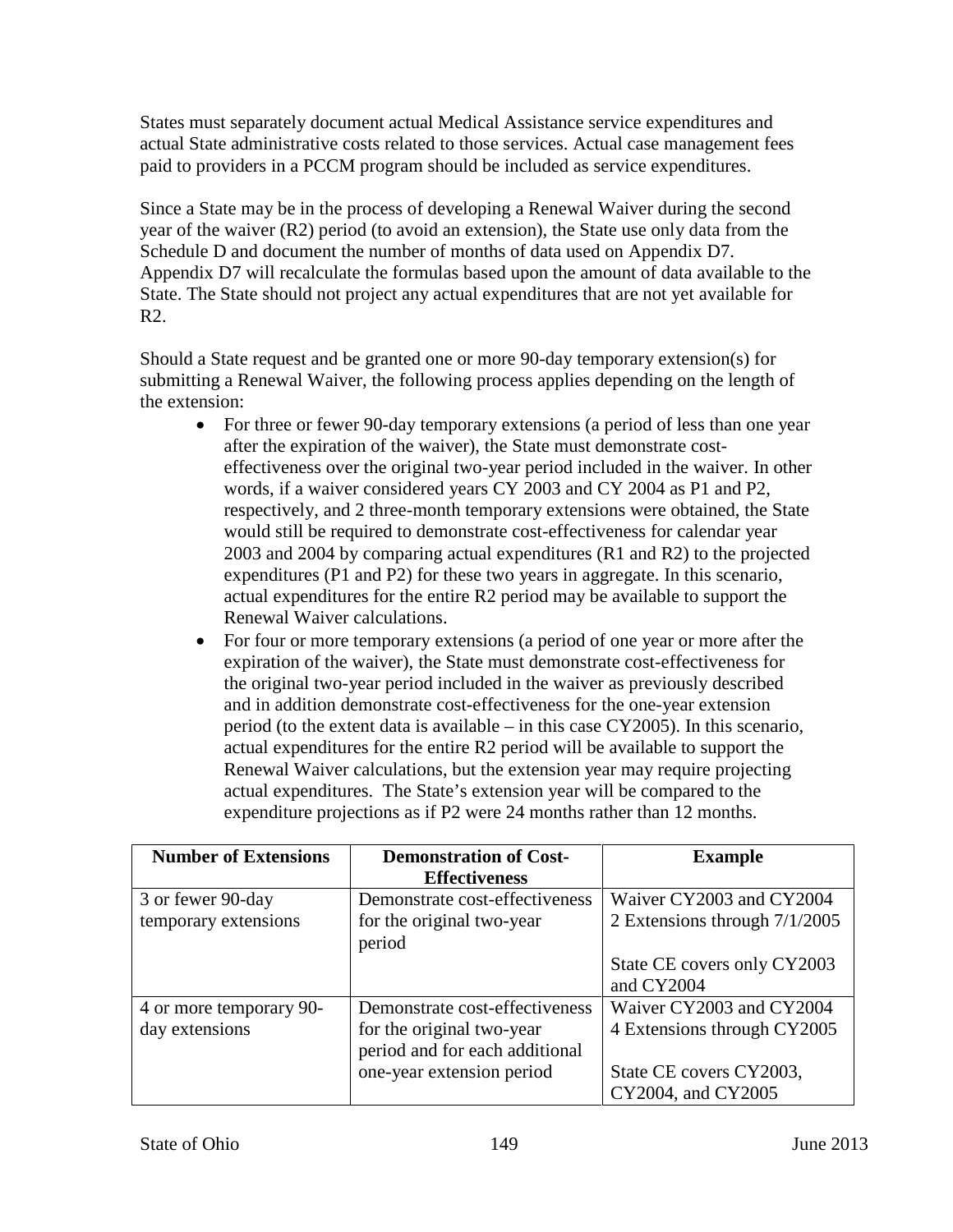Fee-for-service Institutional UPL Expenditures to include and not include in the costeffectiveness analyses.

- **Transition amounts should be excluded** from the Cost-Effectiveness test. A transition amount is what the State spent over 100% of the institutional fee-forservice UPL (i.e., the "excess"). The State should isolate the excess amounts to remain in fee-for-service outside of the waiver and include only the amount under 100% of the FFS UPL in the Cost-effectiveness analysis.
- **Supplemental payments at or below 100% of the UPL should be included** in the cost-effectiveness analysis. States that are not transition States may in fact make supplemental payments below or up to the 100% UPL and that money should be included in the cost-effectiveness. The entire amount of the supplemental payment at or below the UPL should be in the 1915(b) analysis.

### **States should contact their RO for additional State-specific guidance on the inclusion and exclusion of Fee-for-service Institutional UPL payments.**

**Step 1.**List the MEGs for the waiver. These MEGs must be identical to the MEGs used in **Appendix D1 Member Months.** The renewal will list the MEGS twice – once for R1 and once for R2. *See the example spreadsheets.*

**Step 2.**List the BY eligible member months (R1 and R2 member months, if a renewal). *See the example spreadsheets.*

**Step 3.**List the base year (R1 and R2 if a renewal) aggregate costs by MEG. Actual cost and eligibility data are required for BY (R1 and R2) PMPM computations. Aggregate Capitated Costs are in Column D. Aggregate FFS costs are in Column E. Add D+E to obtain the State Plan total aggregate costs in Column F. List FFS incentives in Column G. In a renewal or conversion waiver, list 1915(b)(3) aggregate costs in Column H. List Administrative costs in Column I. For an initial waiver, these PMPM costs are derived from the State's MMIS database or as noted from the explanation in the State Completion section under **Section D.I.H.a** Comprehensive Renewal waivers will calculate the PMPM service amount by MEG from the most recent Schedule D and with additional ad hoc reporting for 1915(b)(3) services and FFS incentive payments. The State must track FFS incentive and  $1915(b)(3)$  payments separately (those costs will not be separately identified on Schedule D). The State must document that State Plan service aggregate costs amounts were reduced by the amount of FFS incentives and 1915(b)(3) costs spent by the State. To calculate the PMPM by MEG for 1915(b)(3) services, the State should divide the cost of 1915(b)(3) service costs by MEG for R2 and divide by the R2 member months for each MEG. To calculate the PMPM by MEG for FFS incentives, the State should divide the cost of FFS incentives for R2 and divide by the R2 member months for each MEG. To calculate the PMPM by MEG for State Plan Services, the State should divide the cost of State Plan Services from Schedule D (minus FFS incentives and 1915(b)(3) service costs) for R2 and divide by the R2 member months for each MEG. The State should calculate the PMPM administration amount by dividing the administration cost from Schedule D by the R2 member months. The State must submit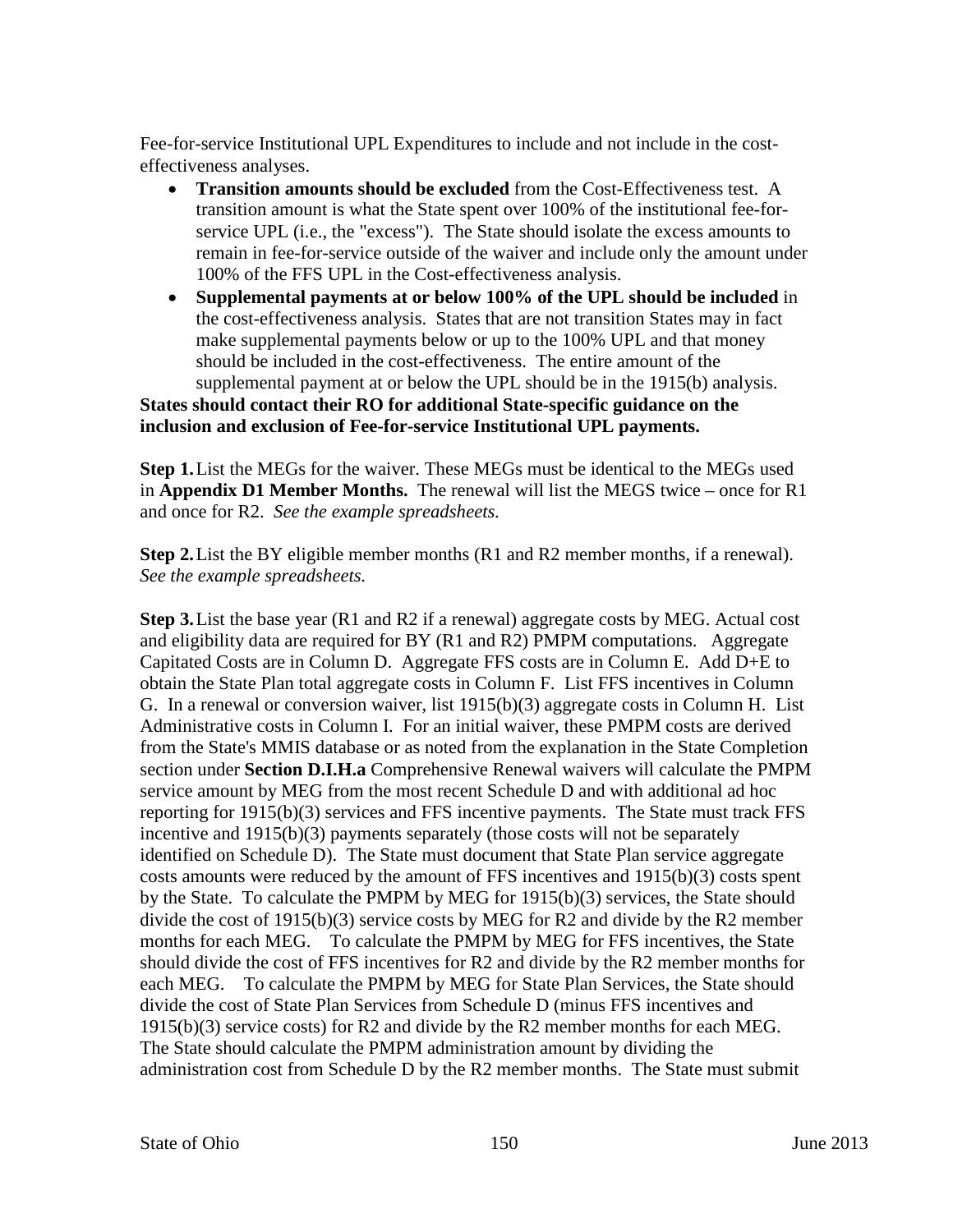the Schedule D used to calculate the PMPM amounts. *Note: the Total Cost per Waiver Year for R1 for renewals should match the Schedule D submitted.* 

**Step 4.Modifying the spreadsheets - In the past, a portion of R2 could be projected in order to timely submit the waiver renewal application. This is no longer necessary.** 

**Step 5.**The blank spreadsheets are automatically set to take data entered by the State for up to four MEGs). *Note: The State will never need to "estimate" actual waiver cost with this methodology. Instead, the State will use whatever actual data exists and modify the spreadsheets to reflect the length of time represented by the data. This represents a change from the initial training conducted by CMS in April 2003 and States should pay particular attention to this detail.*

**Step 6.**Total the base year capitated costs and fee-for-service costs to derive the total base year costs for services. Add all costs (F, G, H, and I) to obtain total waiver aggregate costs.

**Step 7.** Divide the base year (BY) costs by the annual BY (divide the R1 costs by the R1 MM or the R2 costs by the R2 MM, if a renewal) member months (MM) to get PMPM base year (R1 or R2) costs**.**In this instance, the State calculates the overall PMPM for BY (the overall PMPM for R1 or the overall PMPM for R2 in a renewal). The State will divide the costs of the program by the caseload for the same year from which the State calculated the cost data. This calculation allows CMS to determine the PMPM costs with the changes in the program's caseload at the new distribution level between MEGs for each year of the waiver (R1 and R2). In short, this calculation allows CMS to look at per person expenditures accounting for actual changes in the demographics of the waiver.

| Initial/Conversion  | Renewal R1          | Renewal R <sub>2</sub>     |
|---------------------|---------------------|----------------------------|
| <b>BY Costs</b>     | R1 Costs            | R <sub>2</sub> Costs       |
| BY MM               | R <sub>1</sub> MM   | R <sub>2</sub> MM          |
| Overall PMPM for BY | Overall PMPM for R1 | <b>Overall PMPM</b> for R2 |

Appendix D4 – Adjustments in the Projection

Document adjustments made to the BY or R1 and R2 to calculate the P1 and P2. The State will mark the adjustments made and document where in Appendix D5 the adjustment can be found. All adjustments are then explained in the State Completion portion of the Preprint.

**Waiver Cost Projection Adjustments:** On **Appendix D4**, check all adjustments that the State applied to the R1/R2 or BY data. In Column D, note the location of each adjustment in **Appendix D5**. Note: only the adjustments listed may be made. If the State has made another adjustment, the State should obtain CMS approval prior to its use. Complete the attached preprint explanation pages and include attachments as requested. *Note: (Initial Waiver only) Adjustments Unique to the Combined Capitated and PCCM*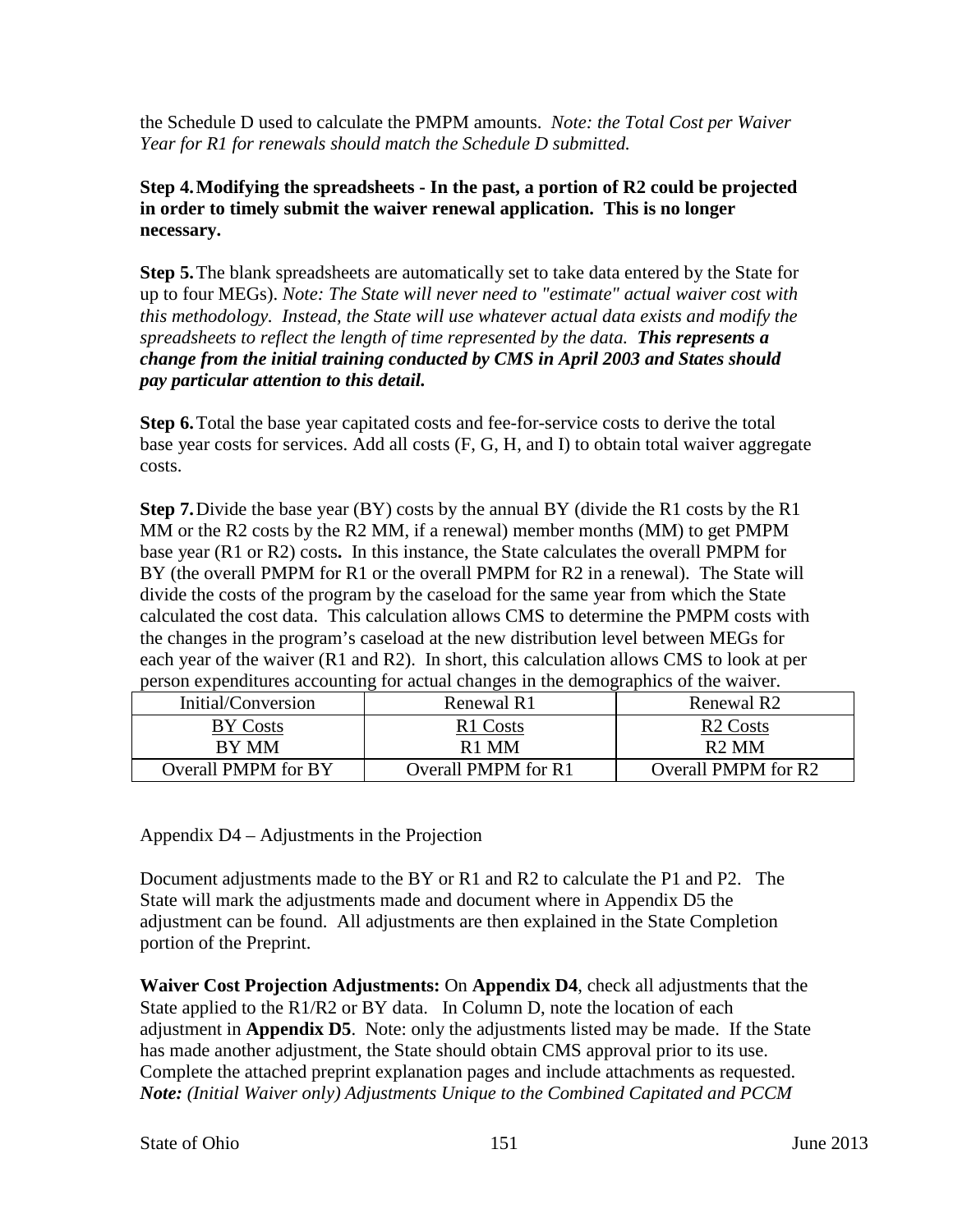*Cost-effectiveness Calculations -- some adjustments to the Waiver Cost Projection in an initial waiver must be made due to a policy decision in the capitated program. Those adjustments are permitted only to the capitated programs and need an offsetting adjustment to the PCCM Waiver Cost Projections in order to make the PCCM costs comparable to the Actual Waiver Costs. Please see the State Completion Section of the initial waiver for further instructions if the State has a combined capitated and PCCM cost-effectiveness analysis.* 

### Appendix D5 – Waiver Cost Projection

Each time a waiver is renewed, a State must develop a two-year projection of expenditures. States must calculate projected waiver expenditures (P1 and P2) for the upcoming period. Projected waiver expenditures for P1 and P2 should be created using the State's actual historical expenditures (e.g., BY data for an Initial or Conversion Waiver, or R2 data using R1 & R2 experience to develop trends for a Renewal Waiver) for the population covered under the waiver and adjusted for changes in trend (including utilization and cost increases) and other adjustments acceptable to CMS. For example, in an Initial or Conversion Waiver, a State should use its actual BY data to project its P1 and P2 expenditures. In a Renewal Waiver, a State should use its actual experience in R1 and R2 to project trends for its P1 and P2 expenditures from the endpoint of the previous waiver of R2. As a result, in each subsequent Renewal Waiver, the State will use an updated set of base data from R1 and R2 (to "rebase") for use in projecting the Renewal Waiver's P1 and P2.

Projected waiver expenditures must include all Medicaid expenditures for the population included in the waiver, not just those services directly included in the waiver, calculated on a PMPM basis and including administrative expenses. (For example, a State must include services that are outside of the capitated or PCCM program.) If the State has multiple waivers with overlapping populations, the State should work with the CMS Regional Office to determine which expenditures should be allocated to which waiver in order to ensure that expenditures are only reported once on the CMS-64.

In projecting expenditures for the population covered by the waiver, States must use trends that are reflective of the regulation requirements for capitated rates and fee-forservice history for fee-for-service rates. The State must document and explain the creation of its trends in the State Completion Section of the Preprint. CMS recommends that a State use at least three years of Medicaid historical data to develop trends. States must use the State historical trends for the time periods where actual State experience is available. States must use the prescribed methods (see the State Completion Section) for inflating FFS incentives (no greater than the State Plan trend rate), 1915(b)(3) services (the lower of State Plan service and actual 1915(b)(3) trend rates), and administration (historic Medicaid administration trend rates unless the State is using sole source procurement to procure State Plan services)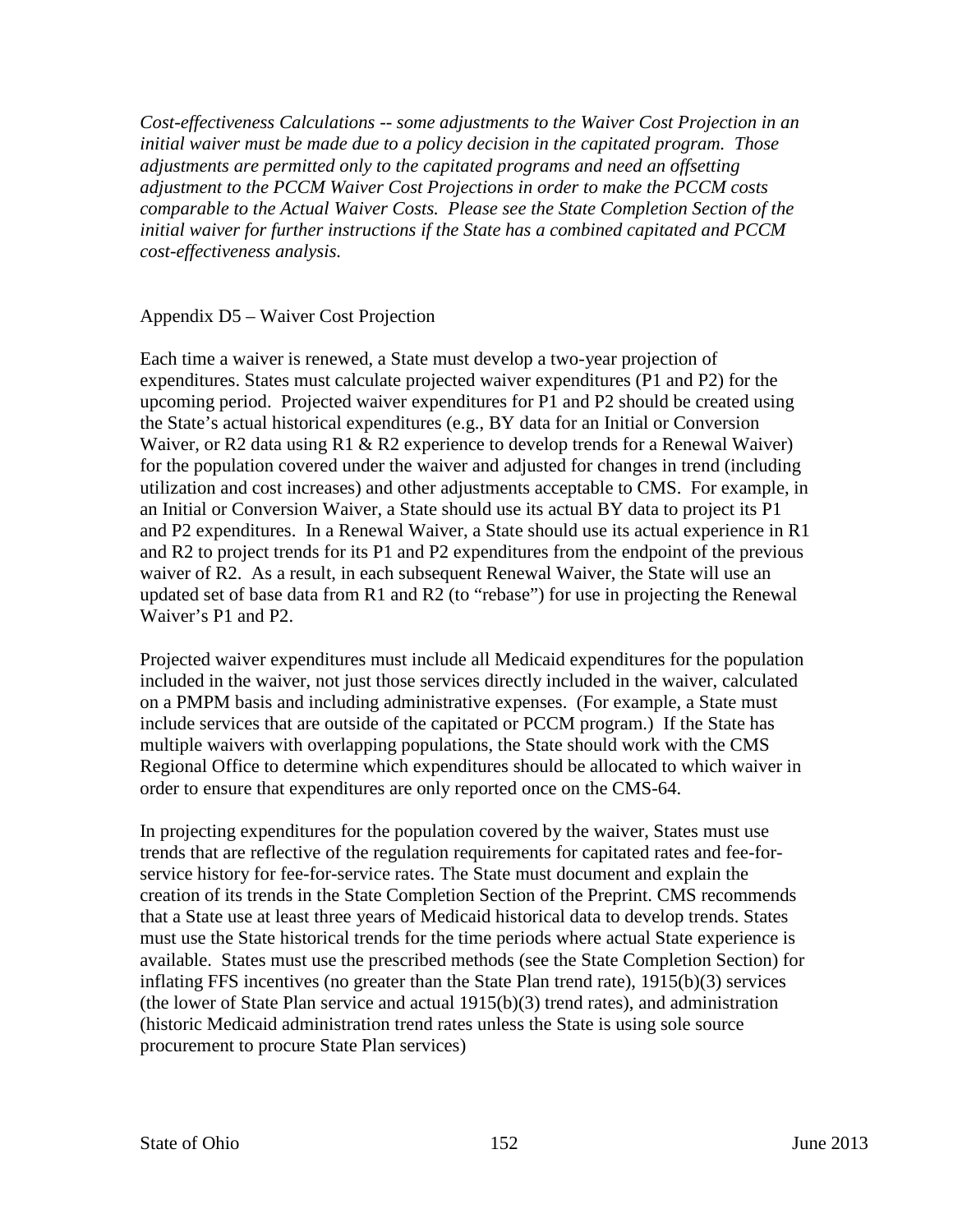States need to make adjustments to the historical data (BY for initial/conversion and R2 for renewals) used in projecting the future P1 and P2 PMPMs to reflect prospective periods. For Renewals, these adjustments represent the impact on the cost of the State's Medicaid program from such things as: State Plan service trend, State Plan programmatic/policy/pricing changes, administrative cost adjustments, 1915(b)(3) service trends, incentives (not in the capitated payment) adjustments, and other. Since States are required to consider the effect of all Medicaid costs for the waiver population, States should consider adjustments that might impact costs for services not directly covered under the waiver (i.e., global changes to the Medicaid program).

1915(b)(3) services must be paid out of savings in the future years (P1 and P2) of the waiver. Under 1915(b)(3) authority, states can offer additional benefits using savings from providing State Plan services more efficiently. The following principles and requirements will be used to evaluate the cost-effectiveness of waiver requests that include 1915(b)(3) services. The principles are intended to highlight concepts and policy goals (i.e., **what** the policy guidance is intended to accomplish). The requirements are intended to outline operational details (i.e., **how** the policy goals will be pursued).

## **2) Aggregate spending**

- *General principle*—Under a 1915(b) waiver, combined spending on State Plan and 1915(b)(3) services cannot exceed what would have occurred without the waiver. In other words, States cannot spend more on 1915(b)(3) services than they save on State Plan services under the waiver.
- *Requirement*—Combined spending on State Plan and 1915(b)(3) services cannot exceed projected spending during any given waiver period.

## **3) Base-year spending (R2 for renewals) (for waiver projections)**

- *General principle one*—Spending for 1915(b)(3) services should not exceed the cost of providing these services.
- *General principle two*—Spending for 1915(b)(3) services should not exceed the "budget" for these services, as determined in a state's waiver application.
- *Requirement (for initial waiver applications)*—The base year amount for 1915(b)(3) services under a new waiver application is limited to the lower of:
	- a. Expected costs for the 1915(b)(3) services or
	- b. Projected savings on State Plan services
- *Requirement (for Renewals and Conversion Renewals)*—The base year (R2 for renewals) amount for projecting spending on 1915(b)(3) services under a waiver renewal is limited to the lower of:
	- a. Actual costs for 1915(b)(3) services under the current waiver or
	- b. Projected costs for 1915(b)(3) services under the current waiver (P2 in the previous submittal)

## **4) Growth in spending (price increases and use of services, but not changes in enrollment)**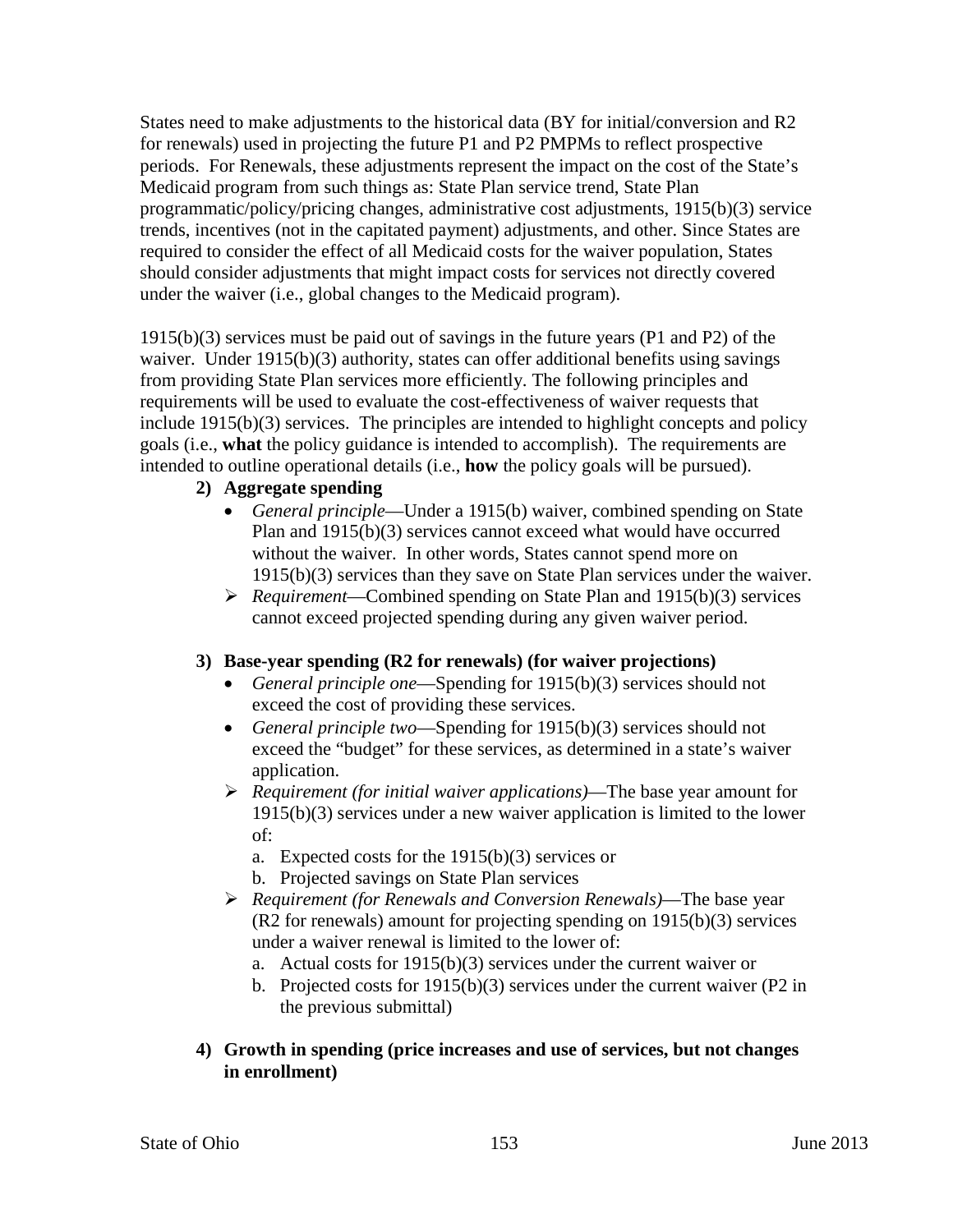- *General principle one*—Growth in spending on 1915(b)(3) services cannot exceed growth in spending for State Plan services under the waiver. (This ensures that savings on State Plan services for both initial waiver and renewal periods finance spending for 1915(b)(3) services.)
- *General principle two*—Growth in spending on 1915(b)(3) services cannot exceed historical growth in spending for these services. (This ensures that growth in spending on waiver services is reasonable for the particular services.)
- *Requirement*—Growth in spending for 1915(b)(3) services is limited to the lower of:
	- a. The overall rate of trend for State Plan services, or
	- b. State historical trend for 1915(b)(3) services

## **5) Covered services**

- *General principle*—If the State wants to expand 1915(b)(3) services, the State must realize additional savings on State Plan services to pay for the new services.
- *Requirement*—Before increasing its budget for 1915(b)(3) waiver services, the State must submit an application to CMS to modify its waiver (or document the modification in its renewal submittal). This application must show both:
	- a. How additional savings on State Plan services will be realized, and
	- b. That the savings will be sufficient to finance expanded services under the waiver
- *Special case*—A State also could be required to cut back (b)(3) services because of increased use of State Plan services.

# **5) Payments**

• *Requirement*—As a condition of the waiver, capitated 1915(b)(3) payments must be calculated in an actuarially sound manner.

States must calculate a separate capitation payment for 1915(b)(3) services using actuarial principles and the same guiding principles as the regulation at 42 CFR 438.6(c) -with the exceptions that the 1915(b)(3) rates are based solely on 1915(b)(3) services approved by CMS in the waiver and the administration of those services. The actual payment of the 1915(b)(3) capitated payment can be simultaneous with the payment of the State Plan capitated payment and appear as a single capitation payment. However, the State must be able to track and account for 1915(b)(3) expenditures separately from State Plan services.

1915(b)(3) services versus 42 CFR 438.6(e) services. Under a 1915(b) waiver, 1915(b)(3) services are services mandated by the State and paid for out of State waiver savings. 42 CFR 438.6(e) services are services provided voluntarily by a capitated entity out of its capitated savings. A State cannot mandate the provision of 42 CFR 438.6(e) services. In order to provide a service to its Medicaid beneficiaries, the State must have authority under its State Plan or through a waiver such as the  $1915(b)(3)$  waiver. 1915(c)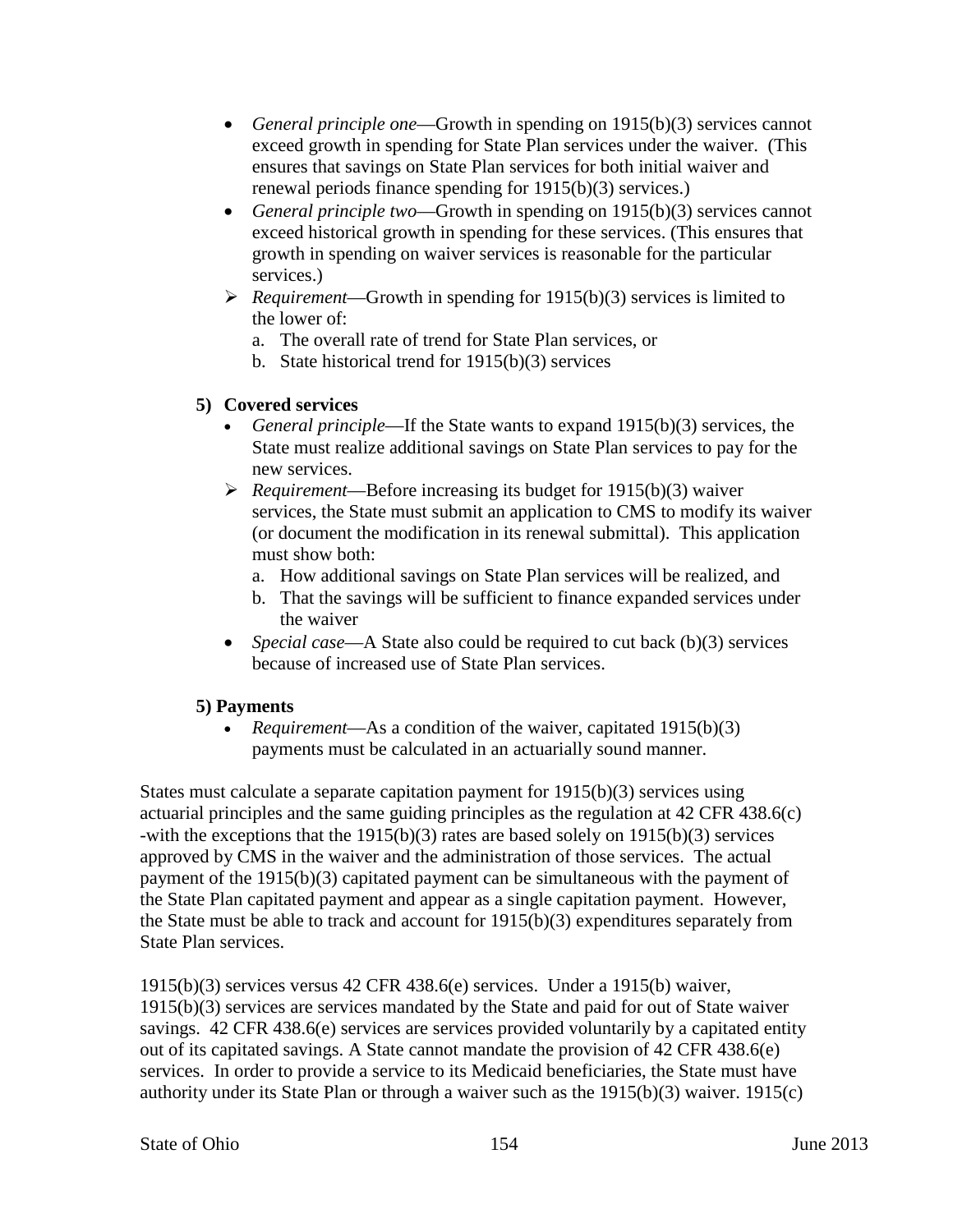and 1115 Demonstration waivers also have authority for the provision of services outside of the Medicaid State Plan. CMS will match managed care expenditures for services under the State Plan or approved through an approved waiver. The State cannot mandate the provision of services outside of its State Plan or a waiver.

Initial waivers must estimate the amount of savings from fee-for-service that will be expended upon 1915(b)(3) services in the initial waiver. The State must document that the savings in state plan services, such as reductions of utilization in hospital and physician services, are enough to pay for the projected 1915(b)(3) services. If the State contends that there is additional state plan savings generated from the 1915(b)(3) services those can only be documented after the State has documented that state plan-generated savings are enough to pay for the 1915(b)(3) Costs. Trend for 1915(b)(3) services in the initial waiver can be no greater than State Plan service trend (because there is no historic 1915(b)(3) service trend rate) as noted in the adjustments section.

The State must separately document Medical Assistance service expenditures and State administrative costs related to those services. Case management fees paid to providers in a PCCM program should be included as Medical Assistance service expenditures.

A State may make changes to their Medicaid and/or Medicaid waiver programs (e.g., changes to covered services or eligibility groups) during the period of time covered by an existing waiver. When the State makes these changes and there is a cost impact, CMS will require States to submit amendments which will modify P1 and P2 of the existing waiver calculations. By amending the existing P1 and P2 the State will ensure that when the State does its subsequent Renewal Waiver the R1 and R2 actual expenditures do not exceed the previous waiver's P1 and P2 expenditures solely as a result of the change to the Medicaid and/or Medicaid waiver program.

**Step 1.** List the MEGs for the waiver. These MEGs must be identical to the MEGs used in **Appendix D1 Member Months.**

**Step 2.** List the BY eligible member months (R2 if a renewal). *See the example spreadsheets.*

**Step 3.** List the weighted average PMPM calculated in **Appendix D3** for Initial, Conversion or Comprehensive Renewal waivers.

Expedited Renewal waivers will calculate the PMPM service amount by MEG from the most recent Schedule D. To calculate the PMPM by MEG, the State should divide the cost from Schedule D for R2 and by the R2 member months for each MEG. The State should calculate the PMPM administration amount by dividing the administration cost from Schedule D by the R2 member months. The State must submit the Schedule D used to calculate the PMPM amounts.

**Step 4.** In **Appendix D5**, list the program adjustments percentages and the monetary size of the adjustment by MEG as applicable for State Plan services. The State may then

State of Ohio 155 June 2013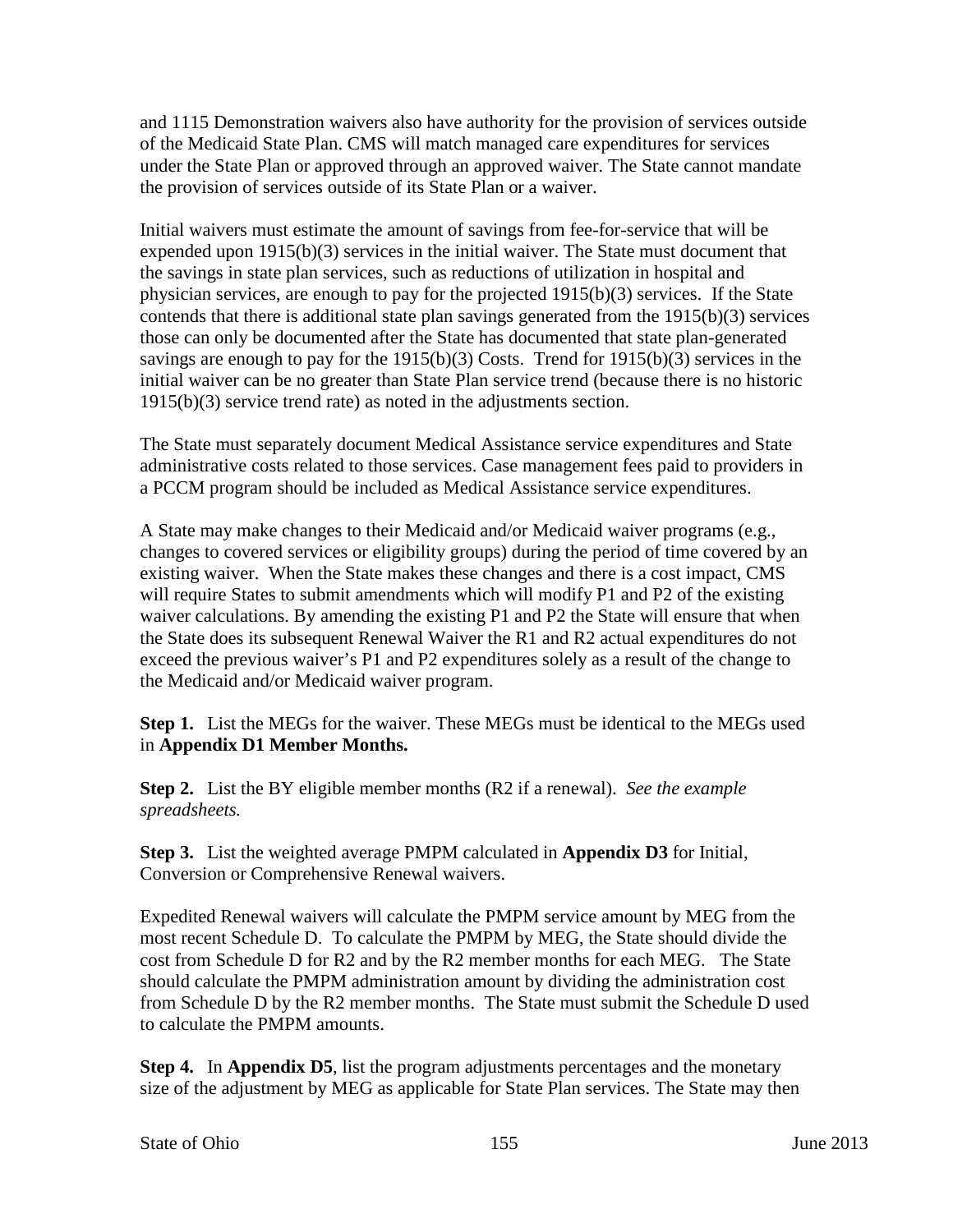combine all adjustment factors which affect a given MEG, and apply the adjustments accordingly. The derivation of a combined adjustment factor must be explained and documented.

Note adjustments in different formats as necessary. *See the Nebraska example spreadsheet as an example only. Some adjustments may be additive and others may be multiplicative. Please use the appropriate formula for the State's method.*

**Step 5.** Compute the PMPM projection by MEG by adding the service, incentive, administration, and  $1915(b)(3)$  costs and the effect of all adjustments. These amounts need to be reflected in the State's next waiver renewal. These amounts represent the final PMPM amounts that will be applied to actual enrollment in measuring cost effectiveness. States will not be held accountable for caseload changes among MEGs when submitting their next waiver renewal cost-effectiveness calculations. In the subsequent renewal, the State should have PMPM Actual Waiver costs for each MEG for the 2-year period equal to or less than these Projected PMPM Waiver Costs for each MEG.

### Appendix D6 – RO Targets

For the purpose of on-going quarterly monitoring in the future period, the State must document total cost and PMPM cost projections for RO use. The ROs will be using a two-fold test: one that monitors for overall growth in waiver costs on the CMS-64 forms and another that monitors for PMPM waiver cost-effectiveness. The State projections for RO use in both tests are in Appendix D6.

The first test projects quarterly aggregate expenditures by MEG for RO use in monitoring CMS 64.9 Waiver, CMS 64.21U Waiver, and CMS 64.10 Waiver expenditures during the upcoming waiver period. On a quarterly basis, CMS will compare aggregate expenditures reported by the State on CMS-64 Waiver forms to the State's projected expenditures (P1 and P2) included in the State's cost-effectiveness calculations as a part of the quarterly CMS-64 certification process. As part of the waiver submission, the State must calculate and document the projected quarterly aggregate Medical Assistance services and State administrative expenditures for the upcoming period. This projection is for the population covered under the waiver and will assist RO financial staff in monitoring the total waiver spending on an on-going basis.

The second test projects quarterly PMPM expenditures by MEG for RO use in monitoring waiver cost-effectiveness in the future waiver period. Because states are required to demonstrate cost-effectiveness in the historical two-year period of each Renewal Waiver, CMS intends to monitor State expenditures on an ongoing basis using the State's CMS-64 Waiver submissions. CMS will determine if the State's quarterly CMS-64 Waiver submissions support the State's ability to demonstrate cost-effectiveness when the State performs its Renewal Waiver calculations. For the second test, States are not held accountable for caseload increases. If it appears that the State's CMS-64 Waiver PMPM expenditures adjusted for actual Casemix exceeds the State's projected expenditures, CMS will work with the State to determine the reasons and to take potential

State of Ohio 156 June 2013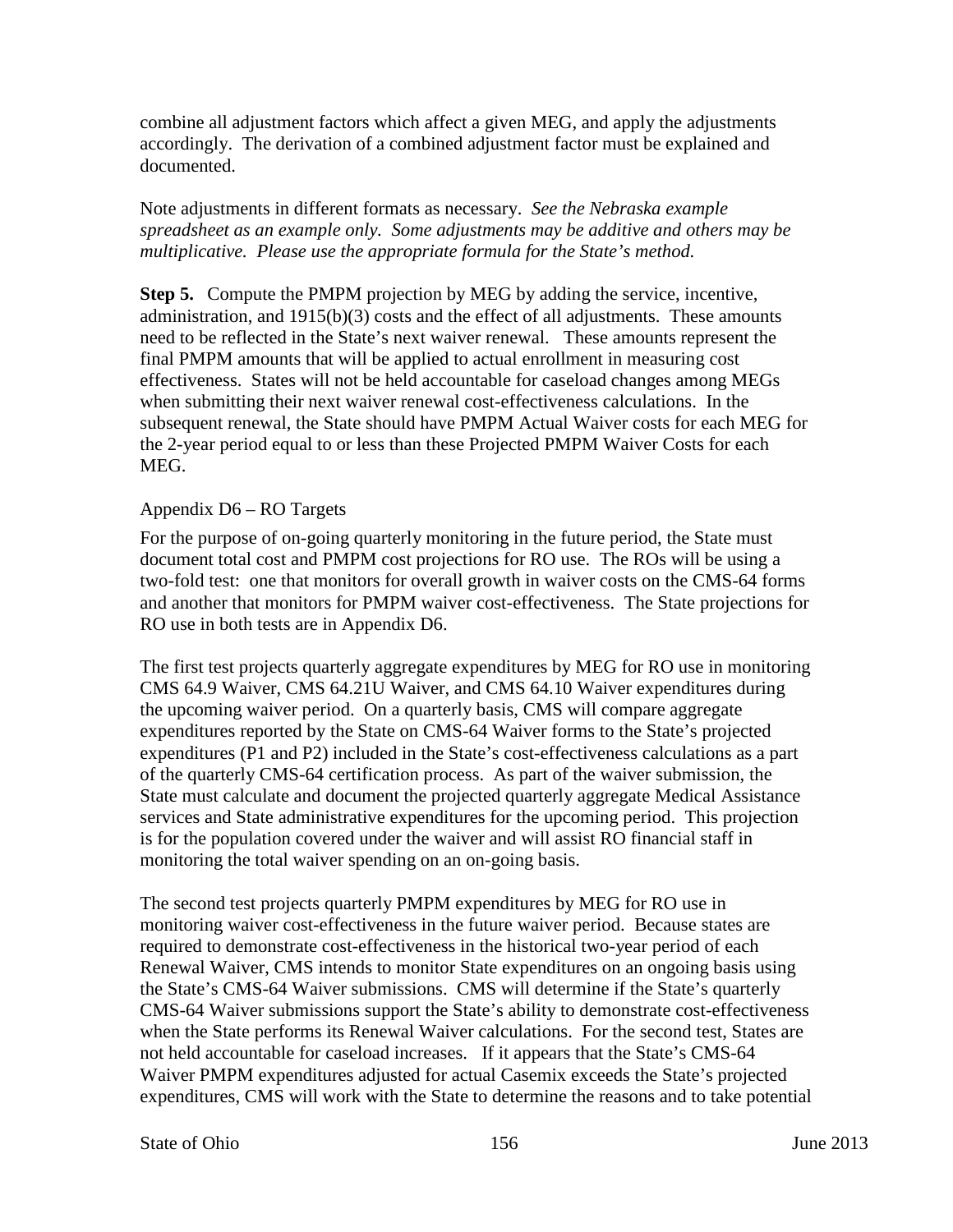corrective actions. As part of the waiver submission, the State must calculate a services only PMPM for each MEG (by subtracting out administrative costs by MEG) for each waiver year. The State must submit member month data corresponding to the quarterly submission of the CMS-64 on an on-going basis. The State should ensure that the member month data submitted on an on-going basis is comparable to the member month data used to prepare the P1 and P2 member month projections. The RO will compare the applicable projected PMPM for services and administration to the actual PMPM for each waiver quarter.

**Step 1.**List the MEGs for the waiver. These MEGs must be identical to the MEGs used in **Appendix D1 Member Months**.

**Step 2.**List the P1 and P2 projected member months by quarter for the future period.

**Step 3.**List the P1 and P2 MEG PMPM cost projections from **Appendix D5**. As part of the waiver submission, the State must calculate a services only PMPM for each MEG (by subtracting out administrative costs by MEG) for each waiver year. The State will calculate the weighted average PMPM with Casemix for P1 and P2 (respectively).

| Renewal P1            | Renewal P2                                    |  |
|-----------------------|-----------------------------------------------|--|
| P1 PMPM Costs x P1 MM | P <sub>2</sub> PMPM Costs x P <sub>2</sub> MM |  |
| P1 MM                 | P <sub>2</sub> MM                             |  |
| Casemix for P1        | Casemix for P2                                |  |

The State is calculating the PMPM with Casemix for P1 and P2 so that the Region can compare the projected PMPMs to the actual PMPMs for administration (the State is calculating all of the PMPMs but only the administration PMPM will be used in Appendix D6). Administration is an area of risk for States in a 1915(b) waiver. If a State does not enroll enough persons into the program to offset high fixed administration costs, the State is at risk for not being cost-effective over the two year period. The Region will use this particular weighted PMPM to monitor State enrollment levels to ensure that high administrative costs are more than offset on an on-going basis.

**Step 4.**Multiply the quarterly member month projections by the P1 and P2 PMPM projections to obtain quarterly waiver aggregate targets for the waiver. *See the example spreadsheets.*

For the first aggregate spending test, the State will use the MEG PMPM from Appendix D5 multiplied by the projected member months to obtain the aggregate spending. The MEG PMPM from Appendix D5 is the number that States will be held accountable to in their waiver renewal. However, States will not be held accountable to the projected member months in their waiver renewal. For this reason, a second test modifying the demographics to reflect actual caseload is necessary.

| O1<br><b>Ouarterly Projected Costs</b> |  |  |
|----------------------------------------|--|--|
|                                        |  |  |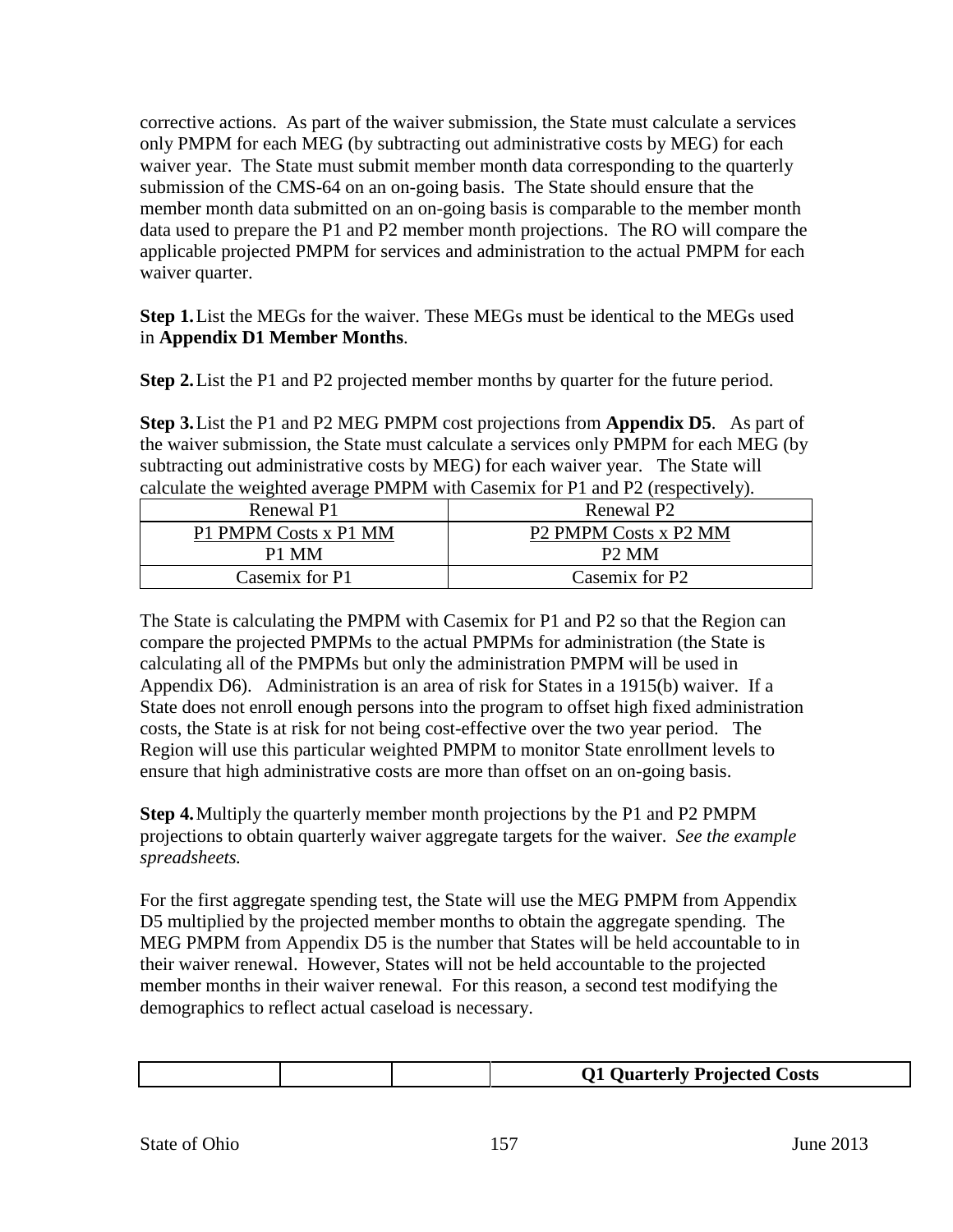| <b>Medicaid</b><br><b>Eligibility</b><br>Group<br>(MEG)                 | <b>Total</b><br><b>PMPM</b><br>Admini-<br>stration<br>Cost<br>Projection | <b>Total</b><br><b>PMPM</b><br>Projected<br><b>Service</b><br><b>Costs</b> | <b>Member</b><br><b>Months</b><br><b>Projections</b> | 64.9W /64.21U W<br><b>Service Costs</b><br>include incentives | 64.10 Waiver<br>Admini-<br>stration<br><b>Costs</b> |
|-------------------------------------------------------------------------|--------------------------------------------------------------------------|----------------------------------------------------------------------------|------------------------------------------------------|---------------------------------------------------------------|-----------------------------------------------------|
| MCHIP-<br>MCO/PCCM/<br>$PIHP(3 \text{ co.})$                            | \$10.00                                                                  | $\mathbb{S}$<br>192.90                                                     | 81                                                   | \$15,624.75                                                   | \$810.39                                            |
| MCHIP - PIHP<br>statewide                                               | \$0.86                                                                   | $\mathcal{S}$<br>21.20                                                     | 28,821                                               | \$611,004.39                                                  | \$24,866.56                                         |
| Title XIX<br>MCO/PCCM/<br>$PIHP(3 \text{ co})$                          | \$47.33                                                                  | \$954.89                                                                   | 15,981                                               | \$15,260,090.40                                               | \$756,396.07                                        |
| Title XIX -<br>PIHP statewide                                           | $\mathbb{S}$<br>2.37                                                     | $\mathcal{S}$<br>48.20                                                     | 444,217                                              | \$21,409,496.79                                               | \$1,051,238.55                                      |
| <b>Total</b>                                                            |                                                                          |                                                                            | 489,100                                              | \$37,296,216.33                                               | \$1,833,311.56                                      |
| Weighted<br>Average<br><b>PMPM</b><br><b>Casemix for P1</b><br>(P1 MMs) | \$<br>3.77                                                               |                                                                            |                                                      |                                                               |                                                     |

**Step 5.**Create a separate page that documents by quarter Form 64.9 Waiver, Form 64.21U Waiver, and Form 64.10 Waiver costs separately for ease of RO CMS-64 monitoring. *See the example spreadsheets.*

Example:

Projected Year 1 - July 1, 2002 - June 30, 2003

| <b>Waiver Form</b>      | <b>Medicaid Eligibility Group</b><br>(MEG)            | <b>Q1 Quarterly Projected</b><br><b>Costs</b><br><b>Start 7/1/2002</b> |
|-------------------------|-------------------------------------------------------|------------------------------------------------------------------------|
| 64.21U Waiver<br>Form   | MCHIP - MCO/PCCM/PIHP<br>$(3 \text{ } \text{co})$     | \$<br>15,624.75                                                        |
| 64.21U Waiver<br>Form   | MCHIP - PIHP statewide                                | S<br>611,004.39                                                        |
| <b>64.9 Waiver Form</b> | Title XIX - MCO/PCCM/PIHP<br>$(3 \text{ } \text{co})$ | S<br>15,260,090.40                                                     |
| <b>64.9 Waiver Form</b> | Title XIX - PIHP statewide                            | 21,409,496.79                                                          |
| 64.10 Waiver<br>Form    | <b>All MEGS</b>                                       | 1,833,311.56                                                           |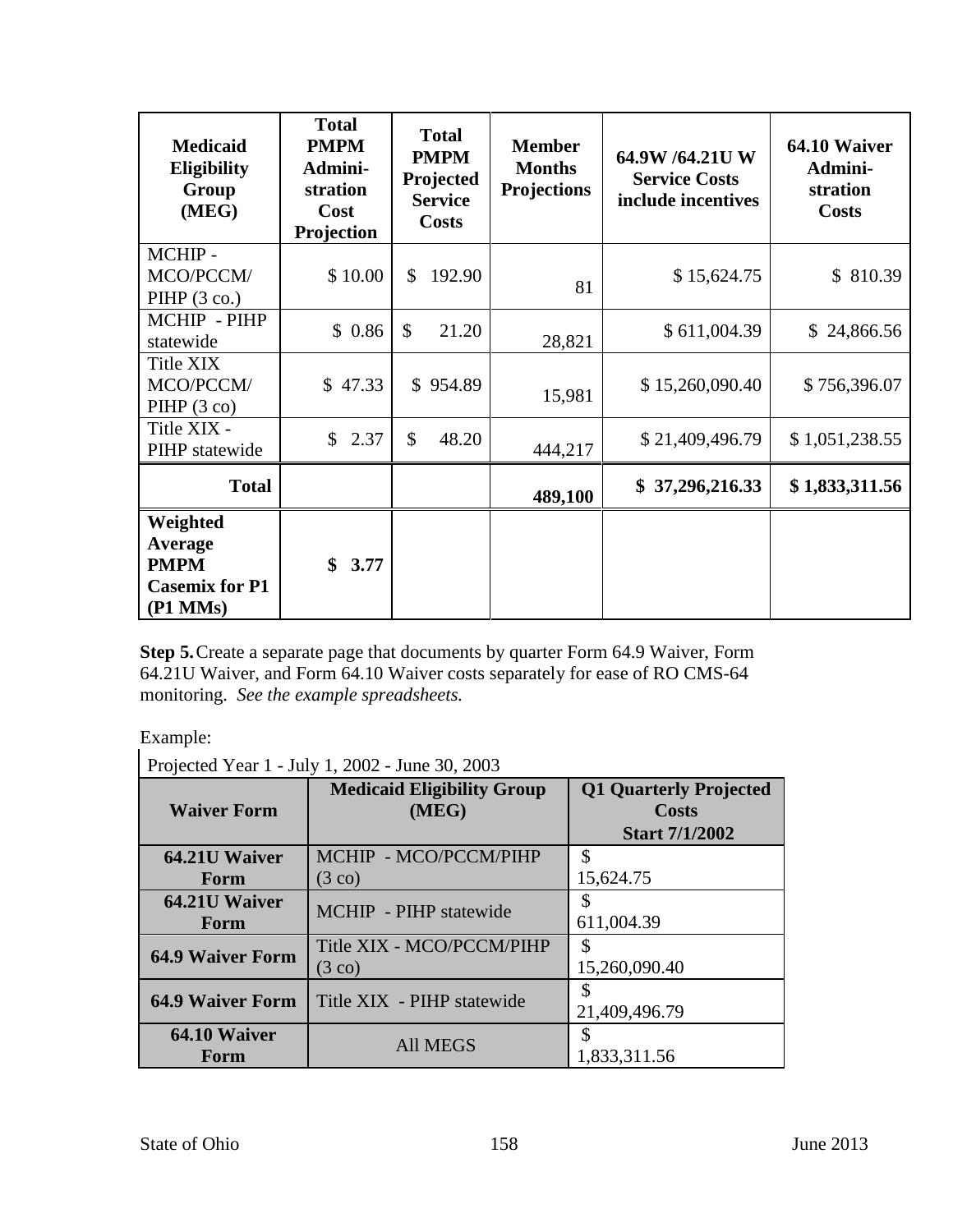**Step 6.**Create a separate page that documents by quarter PMPM MEG costs separately for each of RO monitoring. Please include space for RO staff to list actual member months and aggregate totals by quarter. Please include formulas for RO staff to calculate actual PMPMs by quarter for comparison to projections. *See the example spreadsheets.*

For the second test, the State will carry forward the P1 (and P2 respectively) MEG PMPM services costs and the weighted average PMPM administration costs Casemix for P1 (and P2 respectively).

Divide the actual aggregate costs by the actual aggregate member months (MM) to get PMPM actual costs**.** The State will divide the costs of the program by the caseload for the same quarter from which the State calculated the cost data. This calculation allows CMS to determine the PMPM costs with the changes in the program's caseload at the new distribution level between MEGs for each quarter of the waiver. In short, this calculation allows CMS to look at per person expenditures accounting for actual changes in the demographics of the waiver.

| On-going Actual P1 Q1    | On-going Actual P2 Q5                      |
|--------------------------|--------------------------------------------|
| P1 Q1 Actual Costs       | P <sub>2</sub> Q <sub>5</sub> Actual Costs |
| P1 Q1 Actual MM          | P <sub>2</sub> Q <sub>5</sub> Actual MM    |
| Casemix for P1 Q1 actual | Casemix for P2 Q5 actual                   |

On an on-going basis, the State will submit quarterly actual member month enrollment statistics by MEG in conjunction with the State's submitted CMS-64 forms. The RO analyst will enter the member month and CMS-64 form totals into the worksheet, which will calculate the actual MEG PMPM costs. The RO will compare the applicable projected PMPM for services and administration to the actual PMPM for each waiver quarter. If it appears that the State's CMS-64 Waiver PMPM expenditures adjusted for actual Casemix exceeds the State's projected PMPM expenditures, CMS will work with the State to determine the reasons and to take potential corrective actions.

Example

|                    |                    | <b>State</b>         | <b>RO Completion Section - For ongoing</b> |                  |               |
|--------------------|--------------------|----------------------|--------------------------------------------|------------------|---------------|
|                    |                    | <b>Completion</b>    | monitoring                                 |                  |               |
| <b>Waiver Form</b> | <b>Medicaid</b>    | <b>Section - For</b> | Q1 Quarterly Actual Costs                  |                  |               |
|                    | <b>Eligibility</b> | <b>Waiver</b>        |                                            |                  |               |
|                    | Group              | <b>Submission</b>    |                                            |                  |               |
|                    | (MEG)              | P1 Projected         | <b>Member</b>                              | <b>Actual</b>    | <b>Actual</b> |
|                    |                    | <b>PMPM</b>          | <b>Months</b>                              |                  |               |
|                    |                    | <b>From Column I</b> | <b>Actuals</b>                             | <b>Aggregate</b> | <b>PMPM</b>   |
|                    |                    | (services)           |                                            |                  | <b>Costs</b>  |
|                    |                    | <b>From Column G</b> | <b>Start 7/1/2002</b>                      | <b>Waiver</b>    |               |
|                    |                    | (Administration)     |                                            | Form             |               |
|                    |                    |                      |                                            | <b>Costs</b>     |               |
| 64.21U Waiver      | MCHIP-             | \$192.90             |                                            |                  | #DIV/0!       |
| Form               | MCO/PCCM           |                      |                                            |                  |               |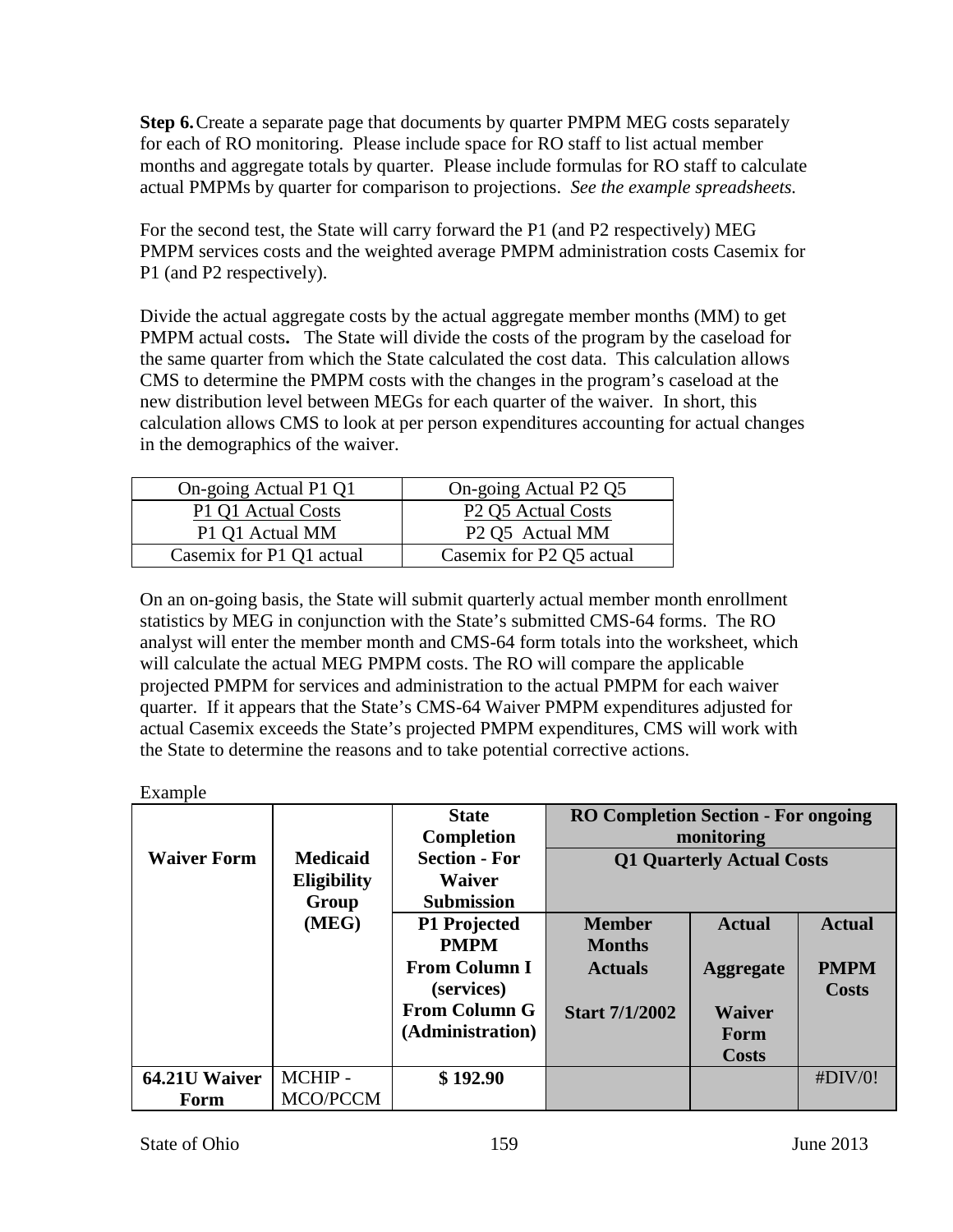|               | $/PHP$ (3 co.)  |          |  |         |
|---------------|-----------------|----------|--|---------|
| 64.21U Waiver | MCHIP-          | \$21.20  |  | #DIV/0! |
| Form          | PIHP            |          |  |         |
|               | statewide       |          |  |         |
| 64.9 Waiver   | Title XIX -     | \$954.89 |  | #DIV/0! |
| Form          | MCO/PCCM        |          |  |         |
|               | /PHP(3 co)      |          |  |         |
| 64.9 Waiver   | Title XIX -     | \$48.20  |  | #DIV/0! |
| Form          | PIHP            |          |  |         |
|               | statewide       |          |  |         |
| 64.10 Waiver  | <b>All MEGS</b> | \$3.77   |  | #DIV/0! |
| Form          |                 |          |  |         |

Appendix D7 - Summary

Document the State's overall cost-effectiveness analysis by waiver year.

In a renewal analysis, the State must clearly demonstrate that the PMPM actual waiver expenditures did not exceed the projected PMPM waiver expenditures for the population covered by the waiver. *For example, suppose a State's Initial Waiver (ST 01) considered years 2003 and 2004 to be P1 and P2 respectively. In the subsequent Renewal Waiver (ST 01.R01), the State's R1 and R2 will also be years 2003 and 2004, respectively. The State must demonstrate that in total the actual expenditures in the current Renewal Waiver's R1 and R2 (2003 and 2004) did not exceed the total projected expenditures in the Initial Waiver's P1 and P2 (2003 and 2004). Taking the example above, a State would use the actual expenditures from 2003 and 2004 as the basis for projecting expenditures for the renewal waiver period 2005-2006 (P1 and P2 respectively). In the second Renewal Waiver (ST 01.R02), the actual expenditures in the renewal period for 2005-2006 (R1 and R2) must be less than the expenditures for 2005-2006 (P1 and P2) projected in the previous renewal (ST 01.R01). For each subsequent renewal, the State will compare actual expenditures in R1 and R2 to the projected P1 and P2 values from the previously submitted Renewal Waiver.*

Cost-effectiveness will be determined based on the sum of Medical Assistance service expenditures and State administrative costs on a PMPM for the two-year period. In this instance, the weighted PMPM for both the projection and the actual cost is based on the Casemix for actual enrollment in R1 and R2. In this way, the State is not held accountable for any caseload changes between Medicaid Eligibility Groups nor for overall changes in the magnitude of the State's caseload.

**Step 1.**List the MEGs for the waiver. These MEGs must be identical to the MEGs used in **Appendix D1 Member Months.**

**Step 2.**List the BY (R1 and R2 if a renewal), P1 and P2 annual projected member months.

State of Ohio 160 June 2013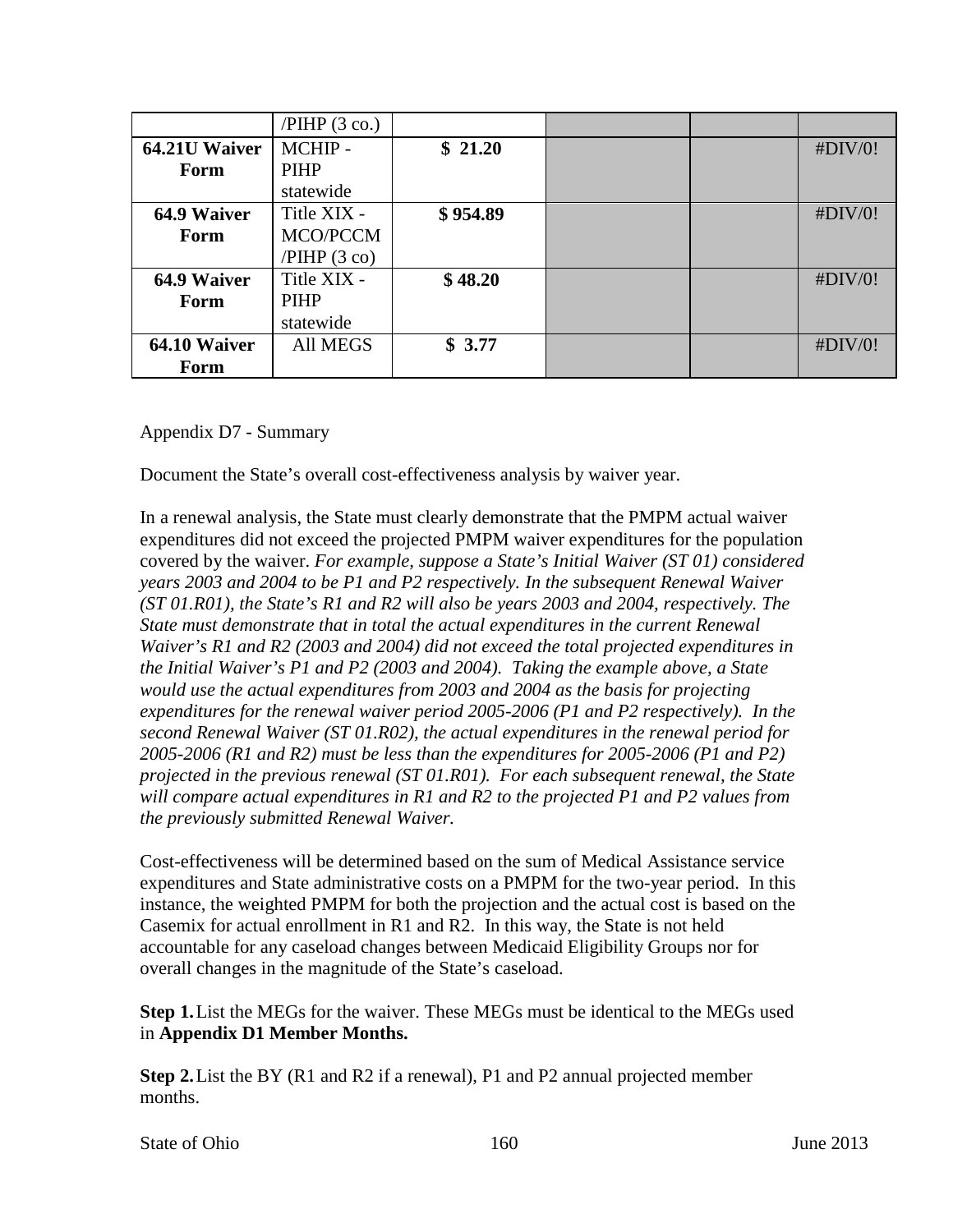## **Step 3.**List the BY (R1 and R2 if a renewal), P1 and P2 PMPM projections from **Appendix D5**.

List and calculate the weighted average PMPM at the Casemix for that year and at the Casemix for the previous year. In other words, calculate the PMPM for that year's demographics and for the previous year's demographics so that CMS can compare the PMPM for the enrolled caseload to the PMPM holding the caseload's demographics constant. In short, the new PMPM times the old MM (new dollars times old weights  $=$ Casemix effect for old MM) is the Casemix for the old MM.

| Year           | Calculation                     | Where Already | Formula                       |
|----------------|---------------------------------|---------------|-------------------------------|
|                |                                 | Calculated    |                               |
| <b>BY</b>      | BY Overall PMPM for BY (BY MMs) | Appendix D3   | BY Aggregate Costs            |
|                |                                 |               | BY MM                         |
| P <sub>1</sub> | P1 Weighted Average PMPM        |               | P1 PMPM x BY MM               |
|                | Casemix for BY (BY MMs)         |               | BY MM                         |
|                | P1 Weighted Average PMPM        | Appendix D6   | P1 PMPM x P1 MM               |
|                | Casemix for P1 (P1 MMs)         |               | P1 MM                         |
| P <sub>2</sub> | P2 Weighted Average PMPM        |               | P2 PMPM x P1 MM               |
|                | Casemix for P1 (P1 MMs)         |               | P1 MM                         |
|                | P2 Weighted Average PMPM        | Appendix D6   | P2 PMPM x P2 MM               |
|                | Casemix for P2 (P2 MMs)         |               | P <sub>2</sub> M <sub>M</sub> |
|                | P2 Weighted Average PMPM        |               | P2 PMPM x BY MM               |
|                | Casemix for BY (BY MMs)         |               | BY MM                         |
|                | P2 Weighted Average PMPM        | Appendix D6   | P2 PMPM x P2 MM               |
|                | Casemix for P2 (P2 MMs)         |               | P <sub>2</sub> M <sub>M</sub> |

### Initial or Conversion Waiver

Renewal Waiver

| Year           | Calculation                     | Where Already | Formula                        |
|----------------|---------------------------------|---------------|--------------------------------|
|                |                                 | Calculated    |                                |
| R1             | R1 Overall PMPM for R1 (R1 MMs) | Appendix D3   | R1 Aggregate Costs             |
|                |                                 |               | R1 MM                          |
| R <sub>2</sub> | R2 Weighted Average PMPM        |               | R2 PMPM x R1 MM                |
|                | Casemix for R1 (R1 MMs)         |               | R1 MM                          |
|                | R2 Overall PMPM for R2 (R2 MMs) | Appendix D3   | R <sub>2</sub> Aggregate Costs |
|                |                                 |               | R <sub>2</sub> MM              |
| P1             | P1 Weighted Average PMPM        |               | P1 PMPM x R2 MM                |
|                | Casemix for R2 (R2 MMs)         |               | R <sub>2</sub> MM              |
|                | P1 Weighted Average PMPM        | Appendix D6   | P1 PMPM x P1 MM                |
|                | Casemix for P1 (P1 MMs)         |               | P1 MM                          |
| P <sub>2</sub> | P2 Weighted Average PMPM        |               | P2 PMPM x P1 MM                |
|                | Casemix for P1 (P1 MMs)         |               | P1 MM                          |
|                | P2 Weighted Average PMPM        | Appendix D6   | P2 PMPM x P2 MM                |
|                | Casemix for P2 (P2 MMs)         |               | P <sub>2</sub> M <sub>M</sub>  |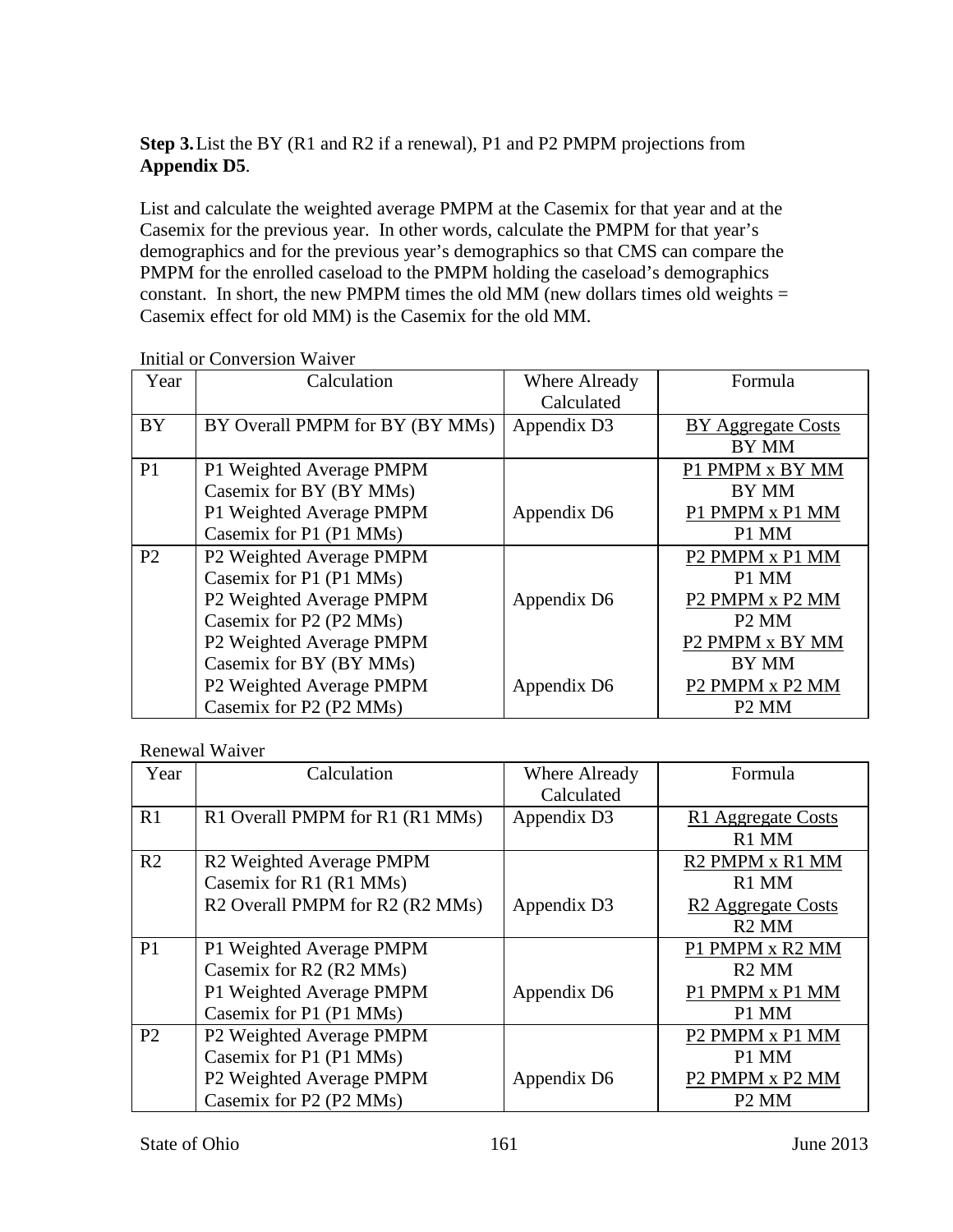| <b>P2 Weighted Average PMPM</b> |             | P <sub>2</sub> PMPM x R <sub>1</sub> MM |
|---------------------------------|-------------|-----------------------------------------|
| Casemix for $R1$ ( $R1$ MMs)    |             | R <sub>1</sub> MM                       |
| P2 Weighted Average PMPM        | Appendix D6 | P <sub>2</sub> PMPM x P <sub>2</sub> MM |
| Casemix for P2 (P2 MMs)         |             | P <sub>2</sub> M <sub>M</sub>           |

**Step 4.**Calculate a total cost per waiver year. Multiply BY MM by BY PMPM. (Renewal Waiver, multiply R1 MM by R1 PMPM and multiply R2 MM by R2 PMPM) Multiply P1 MM by P1 PMPM. Multiply P2 MM by P2 PMPM. *Note: the Total Cost per Waiver Year for R1 for renewals should match the Schedule D submitted. A portion of R2 may be projected in order to timely submit the waiver renewal application.*

**Step 5.** Renewal Waiver only - Calculate the Total Previous Waiver Period Expenditures (Casemix for R1 and R2). *Note: the Total Cost per Waiver for R1 should match the Schedule D submitted. No portion of R2 should be projected in order to timely submit the waiver renewal application.* Instead, the State should use data from the Schedule D and complete the number of months of data used in Appendix D7.

**Step 6.**Calculate the Total Projected Waiver Expenditures for P1 and P2.

## **Step 7. Modifying the spreadsheets - In the past, a portion of R2 could be projected in order to timely submit the waiver renewal application. This is no longer necessary.**

The blank spreadsheets are automatically set to take data entered by the State for up to four MEGs). *Note: The State will never need to "estimate" actual waiver cost with this methodology. Instead, the State will use whatever actual data exists and modify the spreadsheets to reflect the length of time represented by the data. This represents a change from the initial training and States should pay particular attention to this detail.*

On Appendix D7, the State will need to enter the number of months of data in each BY (for an initial and conversion waiver) and R1 and R2 (for a renewal waiver). The State will also need to enter the number of months it is projecting in P1 and P2 (typically 12) months in both P1 and P2). If there is a gap of time between the BY/R2 and P1 and P2, the State will also need to enter the number of months in the "gap".

## **Example 1: Renewal with less than 2 years of data in R2**

R1 - State Fiscal Year 2001 (July 1, 2000 to June 30, 2001)

R2 - State Fiscal Year 2002 (July 1, 2001 to June 30, 2002)

P1 - State Fiscal Year 2003 (July 1, 2002 to June 30, 2003)

P2 - State Fiscal Year 2004 (July 1, 2003 to June 30, 2004)

The State wants to submit its renewal on May 1, 2002, so it uses data from its CMS-64 Schedule D Quarter Ending March 30, 2002. The State then has less than two full years of R1 & R2, in this instance 12 months of R1 but only 9 months of R2: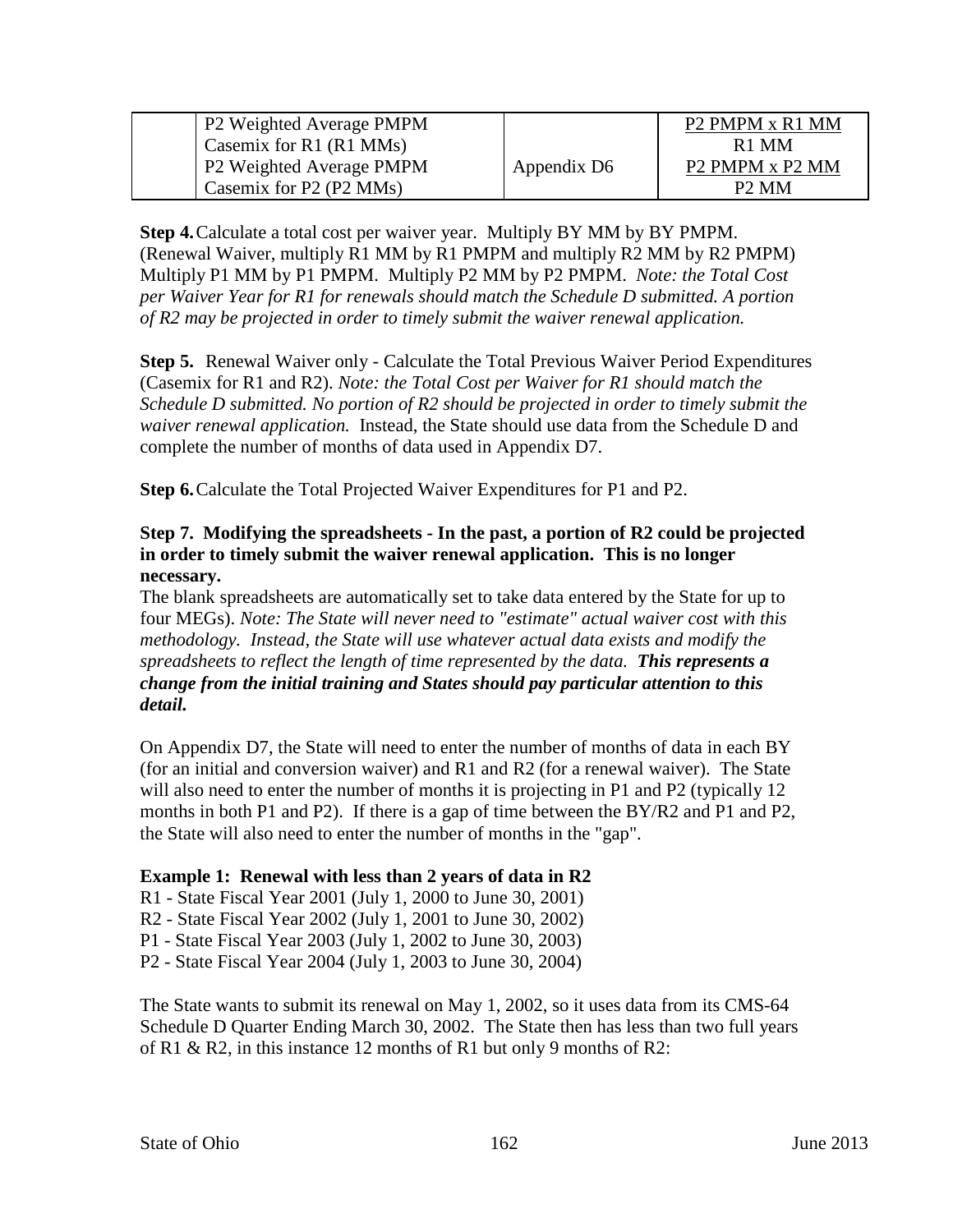1. The State enters the number of months for R1, R2, P1, and P2 in the spreadsheet in Appendix D7

| $i$ reported $\mu$ is $\mu$ .<br><b>NUMBER</b> |                |    |
|------------------------------------------------|----------------|----|
| OF                                             |                |    |
| <b>MONTHS</b>                                  |                |    |
| <b>OF DATA</b>                                 |                |    |
|                                                | R1             | 12 |
|                                                | R <sub>2</sub> | Q  |
|                                                | Gap (end of    |    |
|                                                | $R2$ to $P1$ ) | 3  |
|                                                | P <sub>1</sub> | 12 |
|                                                | P <sub>2</sub> | 12 |
|                                                | <b>TOTAL</b>   | 48 |
|                                                | $(Months-12)$  | 36 |

2. The spreadsheet will automatically calculate the monthly and annualized rate of change from R1 to P2

| <b>Overall</b> | <b>Overall</b> |
|----------------|----------------|
| $R1$ to $P2$   | $R1$ to $P2$   |
| <b>Change</b>  | <b>Change</b>  |
| (monthly)      | (annualized)   |
| $0.4\%$        | $5.5\%$        |
| $0.5\%$        | 5.6%           |
| $0.5\%$        | 5.6%           |
| $0.5\%$        | $6.5\%$        |
|                |                |

| $0.5\%$ | $6.1\%$ |
|---------|---------|
| $0.6\%$ | $7.4\%$ |

# **Example 2: Conversion with a lag between BY and P1**

BY - State Fiscal Year 2002 (July 1, 2001 to June 30, 2002)

- P1 State Fiscal Year 2004 (July 1, 2003 to June 30, 2004)
- P2 State Fiscal Year 2005 (July 1, 2004 to June 30, 2005)

The State wants to submit its renewal on May 1, 2003, so it uses data from its CMS-64 Schedule D Quarter Ending March 30, 2003. The State then has a full year of BY but a lag between BY and P1 of 12 months:

1. The State enters the number of months for BY, gap, P1, and P2 in the spreadsheet in Appendix D7.

**NUMBER OF MONTHS OF DATA**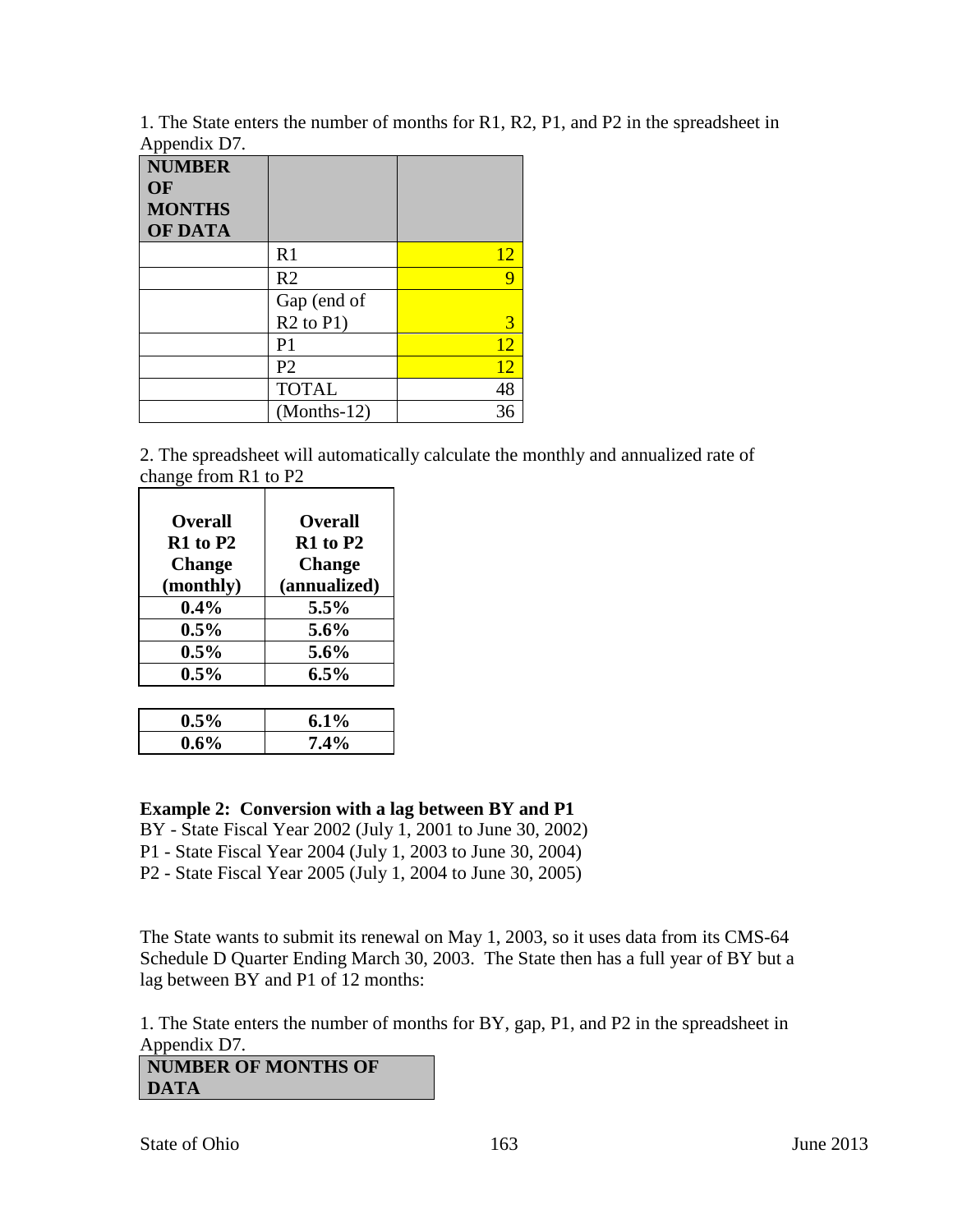| BY                    |    |
|-----------------------|----|
| Gap (end of BY to P1) |    |
| P <sub>1</sub>        |    |
| P <sup>2</sup>        |    |
| <b>TOTAL</b>          | 48 |
| $(Months-12)$         |    |

2. The spreadsheet will automatically calculate the monthly and annualized rate of change from R1 to P2

| <b>Overall</b>            | <b>Overall</b>  |
|---------------------------|-----------------|
| BY to P2<br><b>Change</b> | BY to P2 Change |
| (monthly)                 | (annualized)    |
| $0.7\%$                   | 8.8%            |
| $0.6\%$                   | $6.9\%$         |
| $0.7\%$                   | $8.6\%$         |
| $0.8\%$                   | 10.1%           |

| $0.8\%$ | $9.4\%$ |
|---------|---------|
| $0.9\%$ | 11.5%   |

**Step 7.**Calculate the annual percentage change. For Initial and Conversion waivers, calculate the percentage change from BY to P1, P1 to P2 and BY to P2 for each MEG. For renewals, calculate the percentage change from R1 to R2, R2 to P1, P1 to P2, and R1 to P2 for each MEG. Calculate the annual percentage change for the weighted average PMPM at the Casemix for that year and at the Casemix for the previous year. In other words, calculate the annual percentage change in the PMPM compared to the previous year for that year's demographics and for the previous year's demographics. This allows CMS to compare the percentage of the PMPM that changed due to the caseload's demographics changes. The sample spreadsheets have appropriate formulas for State use. Explain these percentage changes in the State Completion section.

**Step 8.**Renewal Waiver only - list the PMPM cost projections (P1 and P2) by MEG from the previous waiver submittal.

**Step 9.** Renewal Waiver only - Calculate the Actual Previous Waiver Period Expenditures, Total Projection of Previous Waiver Period Expenditures, and Total Difference between Projections and Actual Waiver Cost for the Previous Waiver using actual R1 and R2 member months. Using actual R1 and R2 member months will hold the State harmless for caseload changes. Multiply the PMPM projections by the actual R1 and R2 member months to obtain the overall expenditures for the past Waiver Period. Subtract waiver actual waiver costs for R1 and R2 from the projected PMPM program costs previously submitted (P1 and P2 in the previous waiver submission) to obtain the difference between the Projections and Actual Waiver Cost for the retrospective period.

State of Ohio 164 June 2013